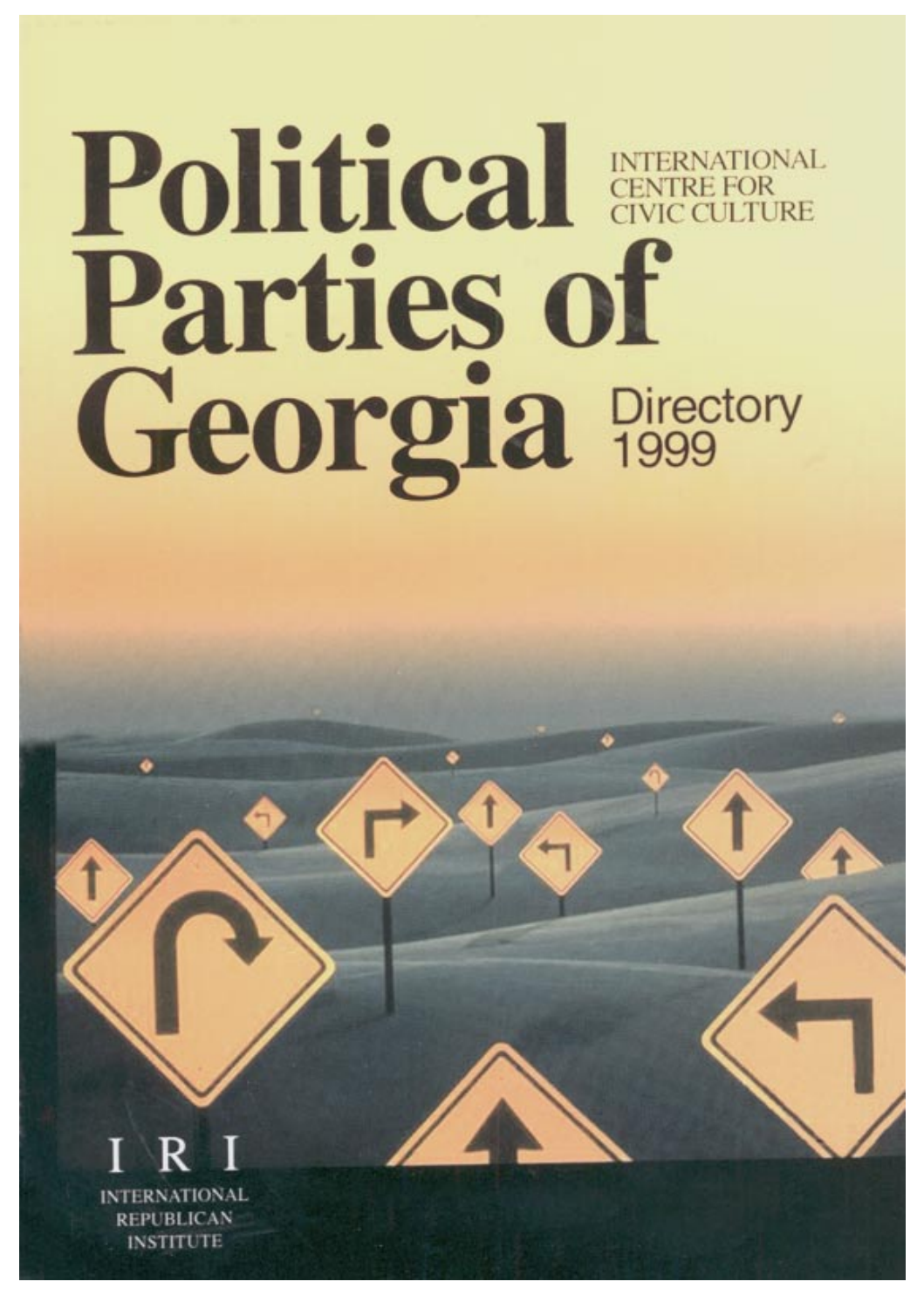**INTERNATIONAL CENTRE for CIVIC CULTURE**

# **Political Parties of Georgia**

# **Directory 1999**

**Tbilisi 1999**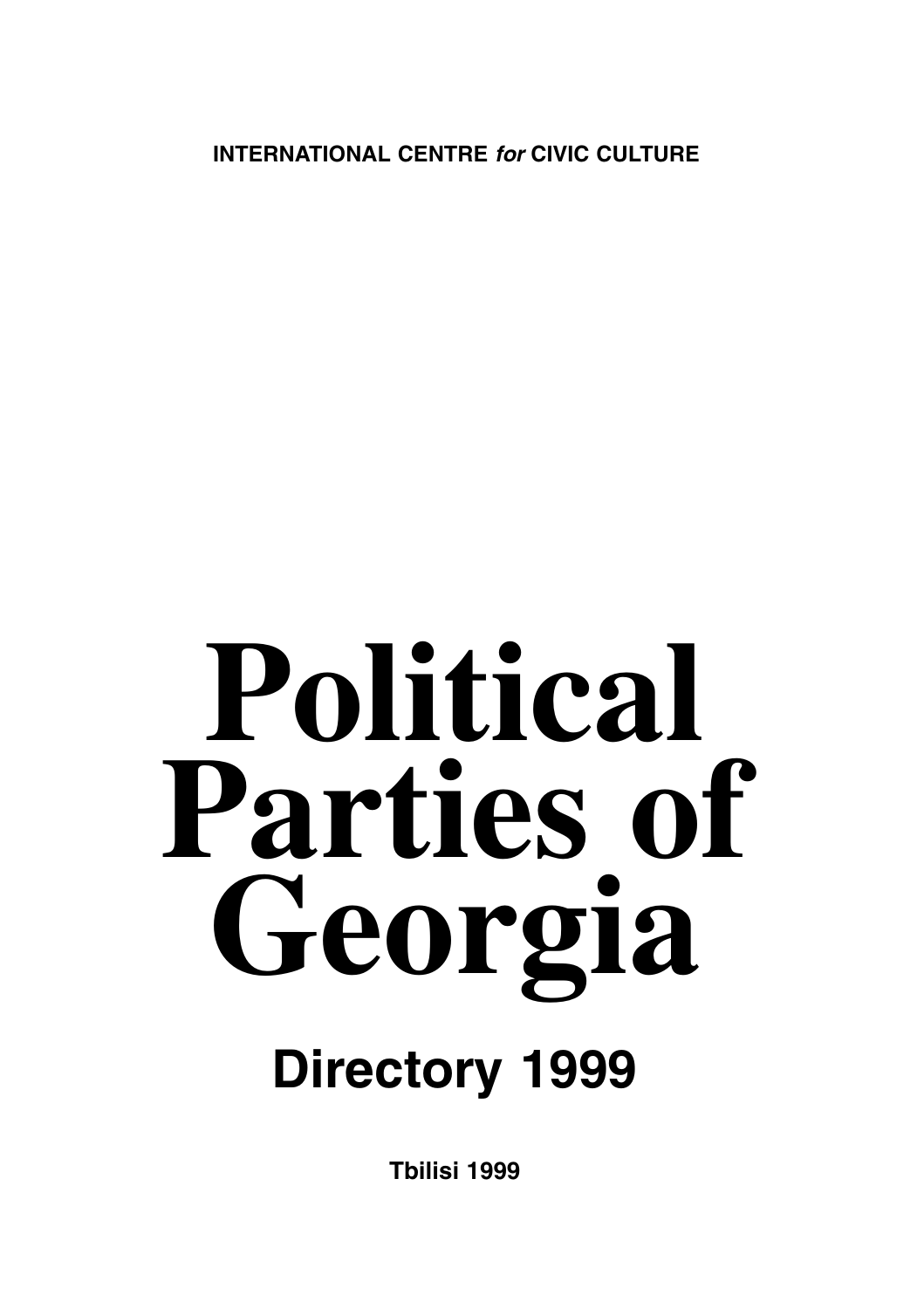Publication of the Directory was possible as the result of financial support of INTERNATIONAL REPUBLICAN INSTITUTE (IRI), USA (IRI – Georgia is a grantee of USAID)

Special thanks to all people who has supported the ICCC.

The directory has been prepared by :

Konstantine Kandelaki, Davit Kiphiani, Lela Khomeriki, Salome Tsiskarishvili, Nino Chubinidze, Koba Kiknadze.

Translated by: Tamar Bregvadze, Nino Javakhishvili

Cover design: Tamaz Varvavridze

Layout: Davit Kiphiani

ISBN 99928-52-40-0 © INTERNATIONAL CENTRE *for* CIVIC CULTURE, 1999 Printed in Georgia

> INTERNATIONAL CENTRE *for* CIVIC CULTURE Address: 20a, Baku St., Tbilisi, Georgia Phone: (+995 32) 953-873 E-mail: ICCC@ip.osgf.ge Internet: www.iccc.org.ge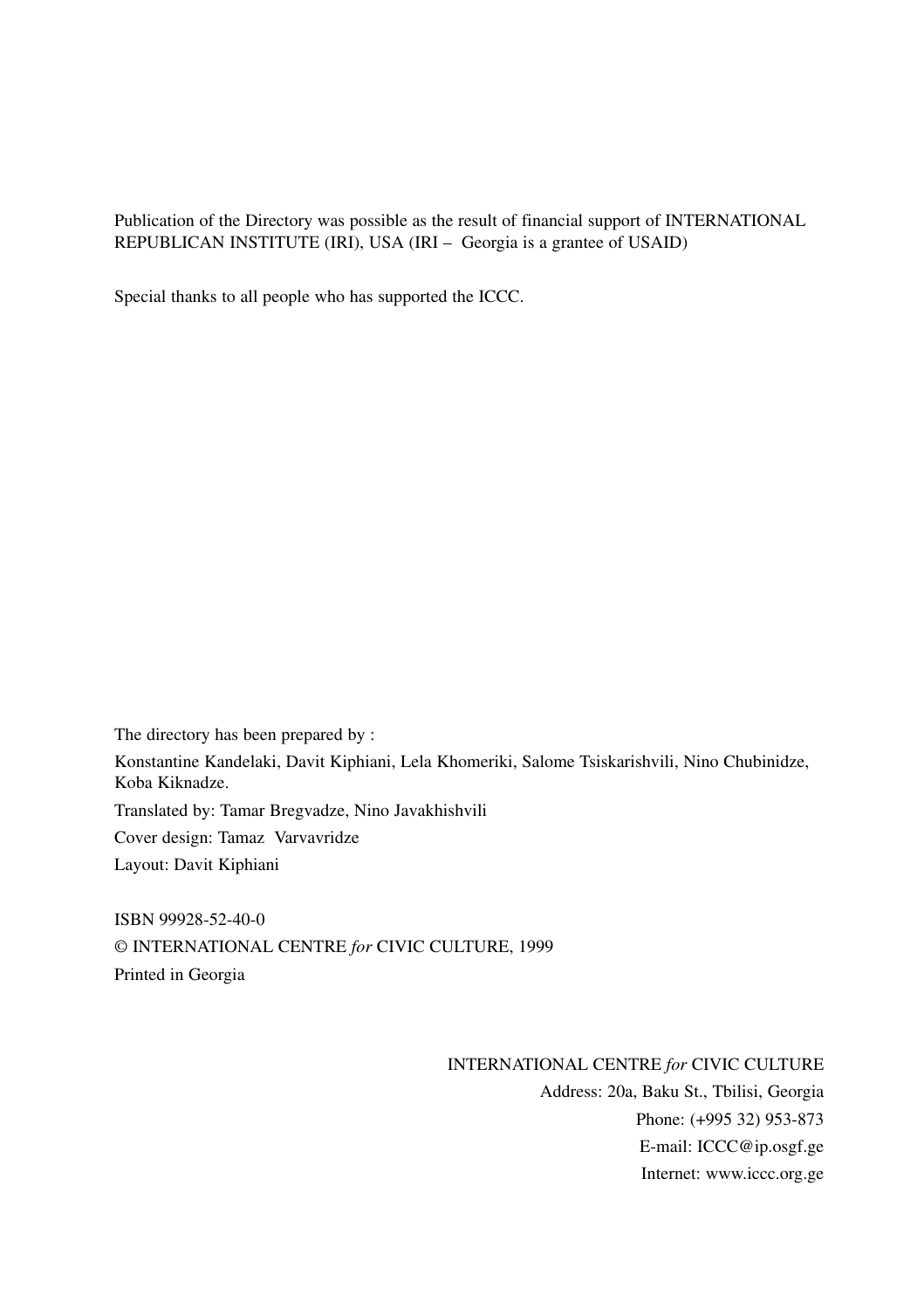# **INTRODUCTION**

This directory was created prior to the October 31, 1999 parliament elections for the purpose of providing a complete spectrum of Georgian political parties. Therefore, it was decided to include here not only the parties participating in elections, but all registered political parties.

According to the Ministry of Justice of Georgia, as of September 1, 1999, there are 124 political parties registered in Georgia. (79 parties were registered on September 26, 1998) In order to collect the material for this directory, ICCC distributed questionnaires to all 124 registered parties. 93 parties have been included in the directory, 31 parties failed to return the questionnaire. Some claimed they didn't have adequate time to respond, some of the parties have not been found at the addresses given by the Ministry of Justice and others just refused.

All of the information in this directory came from responses that were submitted by the political parties. The directory consists of three sections. **The first section** includes information about the 32 parties and blocs participating in the October 31, 1999 Parliament elections. In this section of the directory the parties are organised in the same order as they are to appear on the ballot. In **the second section** we present information about all other registered parties which will not be participating in the local elections. In this section the parties are listed alphabetically. In **the third section**, we present information about local self-governing bodies that were elected as a result of the November 15 1998 local elections. There are 125 (Tbilisi, Kutaisi, Batumi, Poti, Rustavi, 60 rayon, 60 city and town) local councils.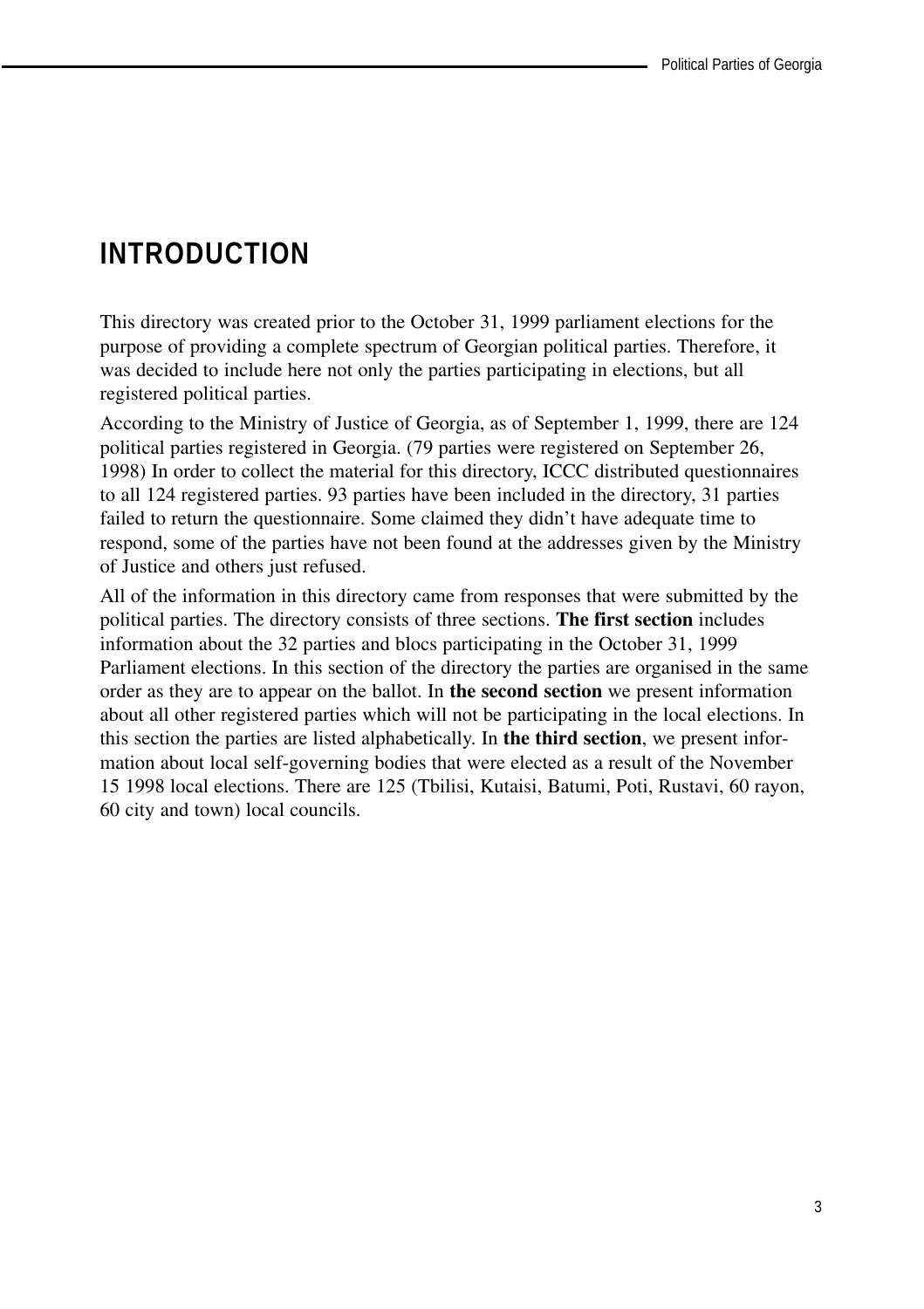# **Section I**

# **Overview of the October 31, 1999 Parliamentary Elections in Georgia**

Elections of the Georgian Parliament of October 31, 1999, similar to elections of the Georgian Parliament of November 5, 1995, are regulated by the Georgian Constitution adopted in 1995 and the law of Georgia on the Parliamentary Elections adopted the same year. According to these regulations the Parliament of Georgia is elected for a four year term. Elections are held by mixed majority-proportional system. 235 MPs will be elected; 150 MPs are elected by party lists on the basis of a proportional system and 85 MPs are elected according to single mandate election districts on the basis of majority.

Elections of Georgian Parliament of October 31, 1999 which are similar to elections of Georgian Parliament of November 5, 1995 are held in the entire territory of Georgia except Abkhazia and 8 election districts, Tskhinvali and Java election districts. Therefore, instead of 85 single-mandate election districts there are only 75. This means - only 75 MPs are elected by majority system. According to the article 59 of transitional provisions for the 1999 Parliamentary elections: "Before the complete restoration of the jurisdiction of Georgia in Abkhazia and before the necessary conditions are created for the elections of members of the Parliament of Georgia: a) Citizens elected from Abkhazia as a result of the 1992 elections who are members of the Parliament of Georgia by the time of the enforcement of this Law shall have their mandate as members of the Parliament extended."

There are 10 MPs in the present Parliament elected from Abkhazia in 1992.

Despite much similarity in election legislation, this year elections differ from 1995 elections in several main points represented in Georgian constitution and election law. The Parliament of Georgia made amendments in the law on elections at the special session. The initiator of this amendment was Citizens' Union of Georgia.

These amendments have basically changed the rules the election commissions established. Before amendments, Parliament appointed a chairman and two members of CEC and Parliamentary parties appointed the other members. Five non-Parliament parties could together and appoint one member. There would be a minimum 23 members in CEC. According to new rules, CEC consists of 17 members for these elections, the president appoints four of them along with a chairman, with the Parliament agreement for a 5-year term. The Parliament of Georgia elects five members of CEC for a 4-year term, of them there should be no more than 3 Parliamentary majority representatives. Higher representative bodies of Abkhazia and Ajara's autonomous republics have the right to appoint one person each. Self-governing Bodies' Elections have this same right. The seven parties having the best results in 1998 can also appoint one CEC member each: 1. Citizens' Union of Georgia, 2. Union of Democrat Revival, 3. Labor Party of Georgia, 4. Socialist Party of Georgia, 5. National-Democrat party, 6. People's Party, 7. Union of Georgian Traditionalists

District and precinct commissions are established by the similar rule. CEC appoints chair-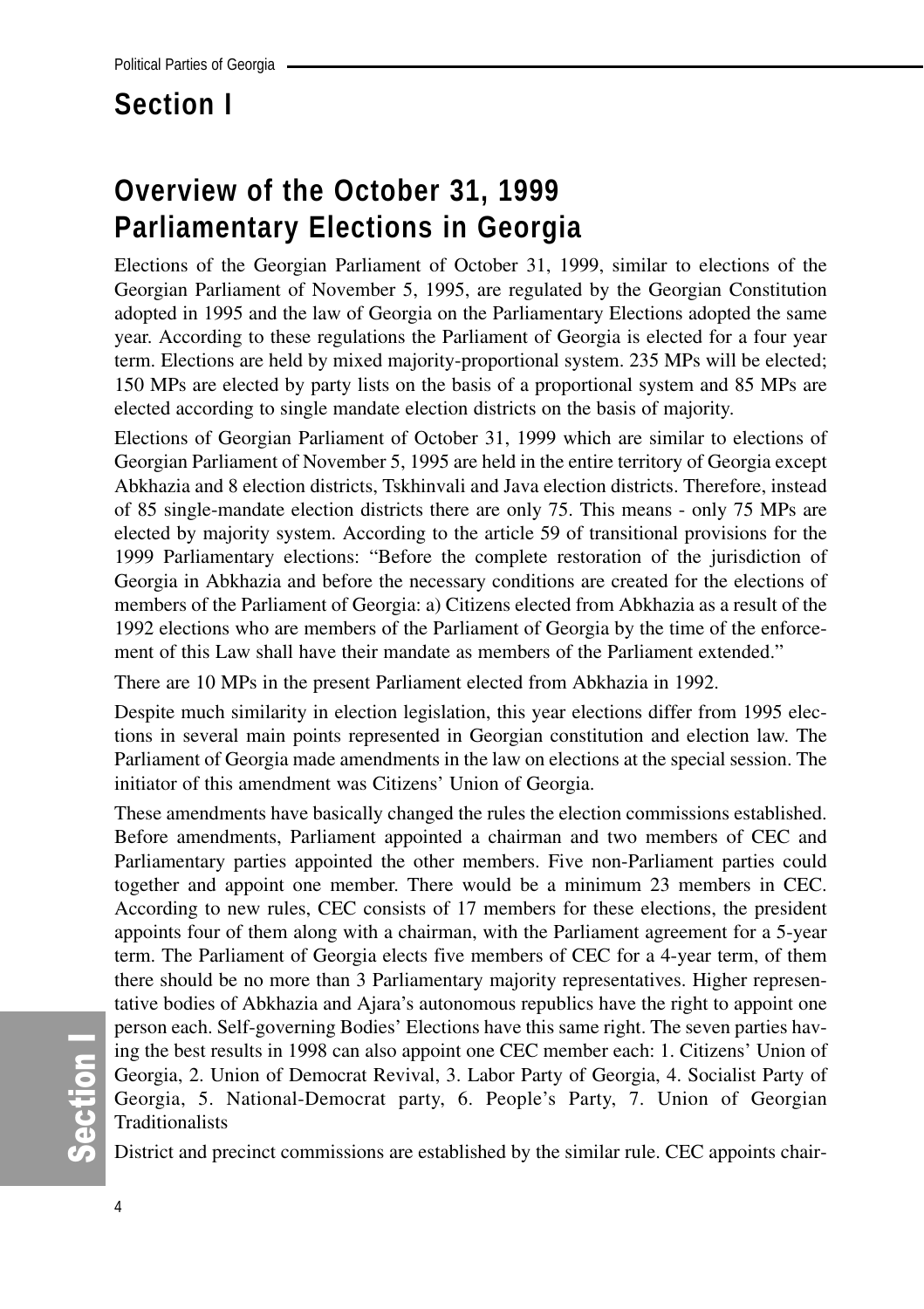men of district commissions and 6 members, and district commissions appoint 6 members of precinct commissions; besides the aprties noted above appoint members of district and precinct commissions.

The second main amendment in election legislation is a constitutional one. The 5% election barrier has been raised to a 7% election barrier. The initiator of this change was the National Democrat Party which got support from Citizens' Union of Georgia (although, Citizens' Union of Georgia had previously suggested to lower the barrier to 3%).

One more amendment to be underlined is the requirement for non-government organizations, that are willing to monitor elections, to pre-register with CEC ten days prior to elections. Registration conditions is delegated to CEC by the law. CEC adopted the decree monitoring of elections should be done by non-government organizations, that: a) were established before January 1, 1998, b) regard monitoring of the election process as one of their goals and c) do not represent interests of any party candidate.

In order to participate in elections and be registered, a party must either collect 50,000 signatures of supporters, or be represented in the Parliament by an MP. A majority candidate must collect 1000 signatures, an MP does not need signatures.

CEC finished registration of candidates for October 31, 1999 elections on September 6. 42 parties and eight election blocs have been registered. Among those willing to participate in elections are parties that boycotted the 1992, 1995 and 1998 elections - so called "Zviadists"and the bloc "Round Table - Free Georgia". A certain part of "Zviadists" (about ten unregistered political parties led by Manana Archvadze, the spouse of ex-president of Georgia, Zviad Gamsakhurdia) still boycott this elections.

By October 1, 1999, 22 parties and 13 election blocs remain; the rest have refused to participate in elections. CEC annulled registration of some of the parties because of various reasons. Therefore, 31 parties and blocs are registered by October 18, 1999 with CEC.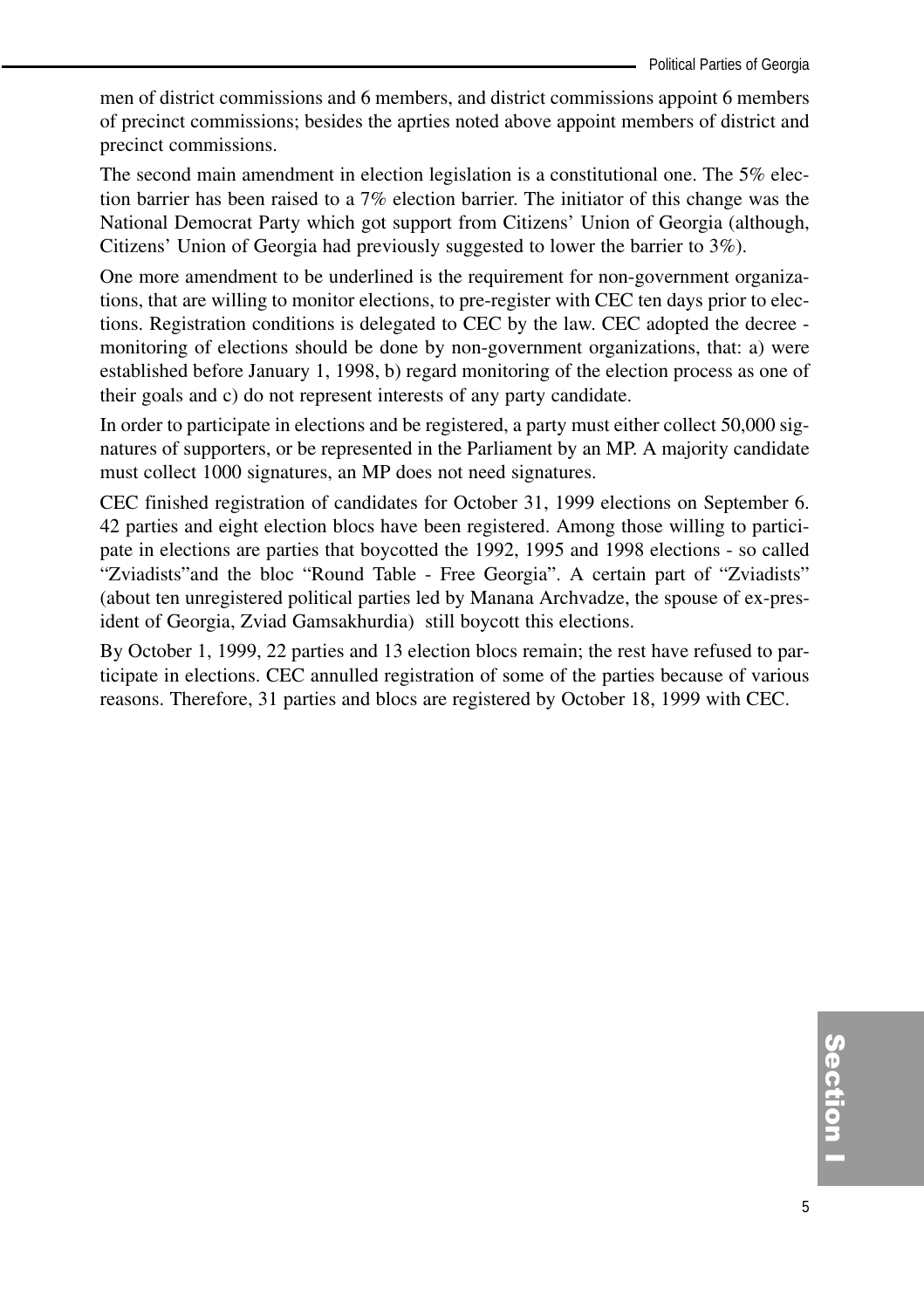# **1. Citizens' Union of Georgia (CUG)**

**Motto**: Towards welfare from stability

**Political direction** : Left-centrists.

### **Main program priorities**:

**Economics**: Free market economics based on principles of private initiative. Support of maximum mobilisation of taxes in the state budget, strict fiscal policy. Support of industry development on account of taxation policy liberalisation and income growth. Reforms in custom and taxation systems, maximum reduce of corruption scale. Optimisation of import and export relation. Creation of social protection mechanisms. Realisation of deep reforms in pension providing sphere. Ensuring of private pension funds development with participation of local and foreign capital. Creation of new, highly rewarding jobs. Keeping realisation economical reforms.

**Foreign Policy**: Integration in European and world structures, good neighbour, partner relations with all countries, priority of economical collaboration and mutual respect in foreign relations, creation of international safety guarantees through regional projects realisation and collaboration. Partner and mutual beneficiary connections with neighbouring countries. Active participation in the NATO program *Partnership for Peace*. Collaboration with the international trade organisation and deepening relations with European Union with the aim of consequent integration.

**State territorial arrangement:** Regional, wide rights to autonomies, maximum delegation of rights from centre to regions, establishing strong self-governance. CUG aim is for strong regions and a strong centre.

**State system arangement:** Presidential, according to the constitution of Georgia

**Date of founding:** 1993, first registration: 1994; last registration: 1998.

**Founders**: Unification and Welfare, *Greens Movement*, Society – *Citizen of Tbilisi*.

**Organisation structure:** Congress (once every 2 years) – Main Board (2 by congress, 33 members: Chairman – E. Shevardnadze, General Secretary – M. Machavariani, Speaker – Omar Gogiashvili) – Chairman (is elected by a congress for a 2-year term, last elected in 1998).

**No of members:** about 112000, active – 35000.

**Youth organisation:** *Union of Young Georgian Citizens* (UYGC), founded 1994, 12000 members, is a judiciary person. Leader – Davit Tkeshelashvili. Address: 8 Lermontovis St., Tbilisi, Phone: 933846, 921174, Fax: 933846

**Regional organisations**: 11 regional and all district organisations.

**Printing body**: The newspaper *Mokalake [Citizen]* (since 1996).

The party is united in *Socialist International*, status – observer.

## **Political background**:

The party individually participated in 1995 Parliamentarian elections and received 23,71% of votes. Is represented in Parliament by 106 MPs (91 – party list and 15 – majority MPs).

Pre-election program priorities: development of legislative base necessary for reforms and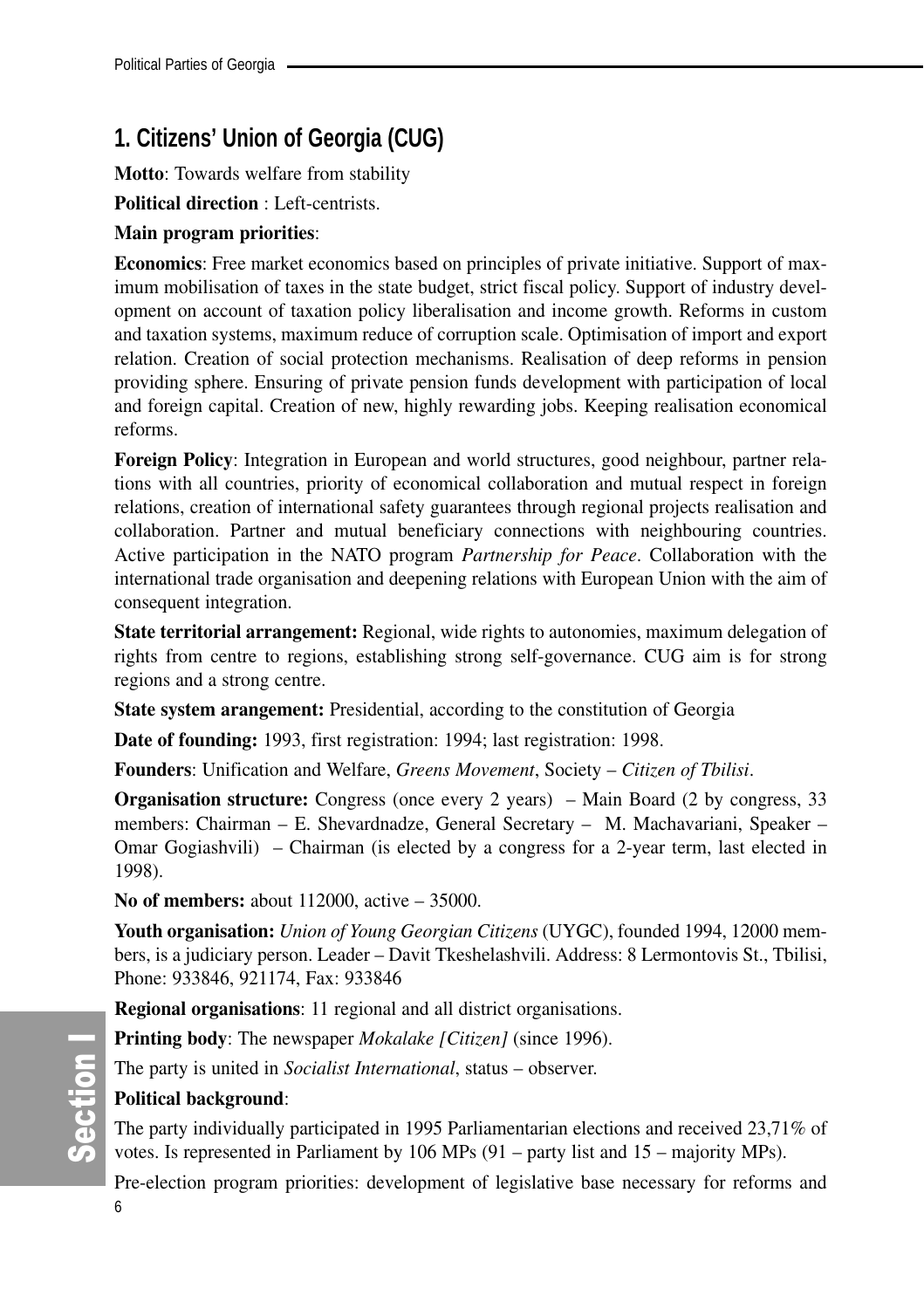state construction, providing macroeconomic stability, privatisation of land and enterprises, restore of territorial wholeness, fight against corruption, human rights protection, creation of new jobs.

In 1995 presidential elections the party supported E. Shevardnadze.

The party participated in 1998 self-government bodies' local elections.

Pre-election program: liberalisation of taxation law, stabilisation of budget income, overcome corruption, development of strategic economical branches, new systems of social protection, formation of active self-government.

The party supports the course of current government.

The party is registered in CEC, grounds – 106 MPs, an authorised representative – Koba Amirkhanashvili.

**Party representatives in executive government:** Vazha Lordkipanidze – State Minister, Aleksandre Kartosia – Minister of Education, Ivane Chkhartishvili – Deputy State Minister, Tedo Isakadze – Deputy State Minister, Ivane Zodelava – Tbilisi Mayor, Avtandil Jorbenadze – Health Care Minister, Vladimer Papava – Minister of Economics, Levan Mamladze – Kvemo Kartli Authorised Representative, Irakli Bochoridze – Shida Kartli Authorised Representative, Gia





Born 1928, A historian. From 1946 different Comsomol and Communist Party positions; 1957 - First Secretary of the Central Committee of Georgian Comsomol; 1961-1962 - First Secretary of Mtsketa Communist Party district Committee; 1963- 1964 - First Secretary of Tbilisi 1 May district Communist Party Committee; 1964- 1965 - First Deputy-Minister of Social Order; 1965-1972 - First Secretary of City Communist Party Committee, then - First Secretary of Georgian Communist Party Central Committee; 19 85-1990 - USSR Foreign Affairs Minister, March 1992 - Chairman of Georgian Parliament - Head of State, supreme commander-in-chief of Military Forces; November 14, 1995 - President of Georgia. Honoured Doctor of Boston, Harvard, Atlanta, Los Angeles, Providence, Triest (Italy) Universities.

Married, two children and grandchildren.

Arsenishvili – Kakheti Authorised Representative, Davit Onoprishvili – Minister of Finances, Gia Darjania – Poti Mayor and others.

**Pre-election program:** 1. Fundamental changes in pension distribution. 2. Introducing effective fiscal system, liberalisation of taxation system through increasing general income index, developing business sector. 3. Furthering custom reform, European orientation should remain main priority. 4. Developing viable insurance system, increasing a capacity of private firms active in this branch, introducing and developing insurance system for health care. 5. Supporting development of small and medium-scale business, applying respective budget policy. 6. Encouraging development of strategically important branches, such as agriculture, production, energy, construction, transport, communication, higher technologies, and tourism. 7. Introducing transparent system of management of budget expenditures. 8. Developing viable and sustainable bank system 9. Encouraging establishment of credit unions and other small scale finance organisations 10. In the next four years the following will be provided: electricity 24 hours a day all over the Georgia; free secondary education; free health care service in the limits of health insurance for those under 14 years a road communications program, elimination of bad quality goods from the Georgian market; average salary – 200-230 GEL.

**Address**: 4a, Marshal Gelovani St., Tbilisi

**Phone** : 95 98 25; 95 05 14. **Fax:** 95 83 25, 95 91 46.

**E-mail**: cug@eccess.sanet.ge

**Contact person**: Lela Turmanauli – an assistant of General Secretary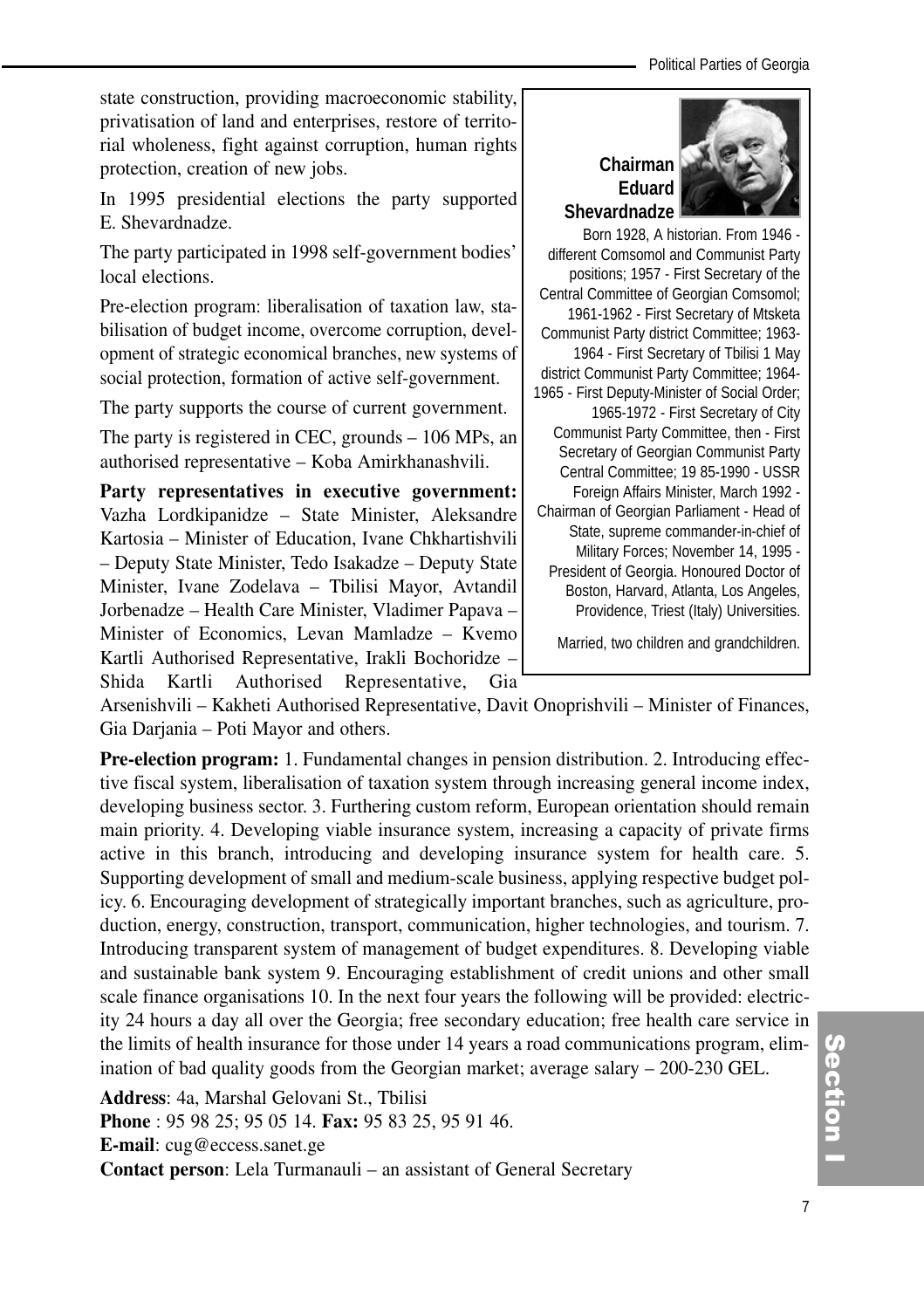# **2. Bloc - Revival of Georgia**

*Union of Democrat Revival Socialist Party of Georgia (SPG) , Union of Georgian Traditionalists (UGT) , Konstantine Gamsakhurdia Society (KGS) , Georgian Freedom and Integrity Movement "Chkondideli" (Movement "Chkondideli") Movement of Georgia Save "Eris Dsakhili"(Call of Nation)* 

# **Union of Democrat Revival – did not provide information**

**Cairman-Leader:** Aslan Abashidze

**Address: 5,** Ninoshvili St., Batumi

**Phone:** 7-65-00, 7-65-02 **Fax:** 7-65-05

# **Socialist Party of Georgia (SPG)**

**Political direction**: Left-centrists.

### **Main program priorities**:

**Economics**: Moderate protectionism, state regulation of market economics in Neo-



## **Chairman Vakhtang Rcheulishvili**

Born 1954. A physicist. Graduated from Department of physics at Tbilisi State University in 1977. Professional experience: 1979-1982 – a vice president of Young Scientists club, 1982-1984 - a leader of Comsomol central Committee lecturers group, 1982-1985 - an instructor of foreign countries unit, 1985-1987 - research worker of information centre of Georgian Academy of Sciences. 1987-1992 - deputy Chairman of Peace Protection Committee, a political reporter of State TV and radio channels. Political experience: 1992-1995 - deputy speaker of the Georgian Parliament. 1995- 1999 - an MP. A Chairman of Black Sea Region left-centrist Organisations Assembly and Georgian Economic Forum. Address: 14, Botsvadze St., Phone: 93 91 29

caseianism limits, state support of industry. Private property on land and development of hypothecating structure; state control on a land fund in order to use it purposefully.

**Foreign Policy**: Relations with neighbour countries, uniting in European structures, Caucasian integration.

**State territorial arrangement:** Abolishment of regions, strengthening of a local government, maintenance of autonomies.

**State system arangement:** French model: strong president - strong prime minister, who is obliged to account to the Parliament.

**Date of founding:** 1995; first registration 1995; new registration: 1998.

**Founder**: V. Rcheulishvili.

**Organisation structure:** Congress (once every 4 years) – Main Committee (for 4 year term, 45 members) – Secretariat (I. Chikhradze, G. Lordkipanidze, T. Jgushia, N. Devdariani, D. Davitashvili, I. Mindeli, G. Mchedlishvili, G. Khachapuridze, G. Gurgenidze, K.Zhordania, I.Papava,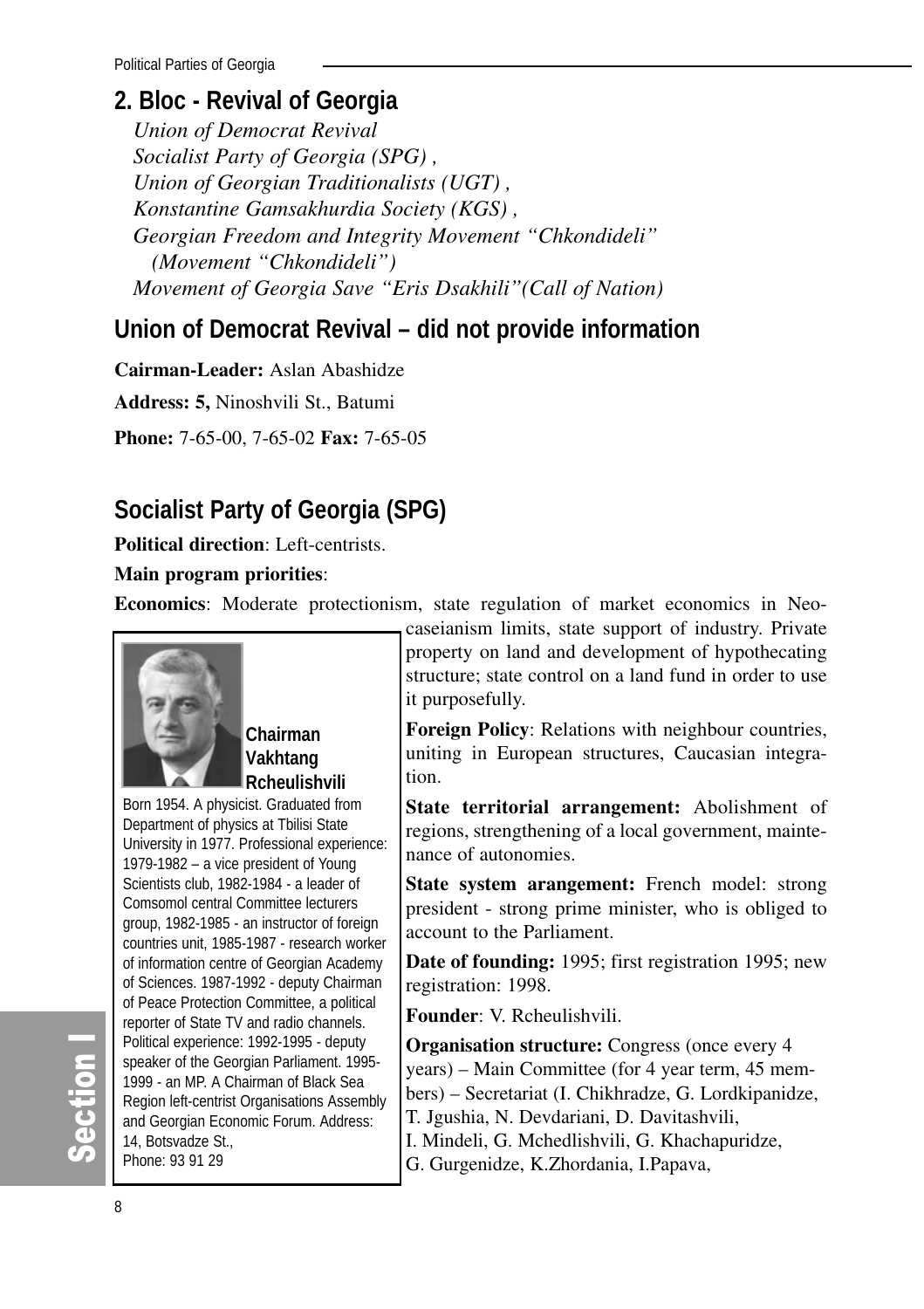E. Grigalashvili, Z. Kutsnashvili, N. Navadze) - chairman (is elected by a congress for 4 year term, last elected in 1995).

The party is a member of Assembly of Black Sea region Left-centrist organisations since 1997

**No of members:** about 70.000, active - more than 10.000

**Youth organisation:** Young Socialists Union of Georgia (about 7.000 members), leader – Zakro Kutsnashvili

**Regional organisations**: 10 regional (+Tbilisi), 59 district and 6 city organisations.

#### **Political background:**

The party individually participated in 1995 Parliamentarian elections and received 3,84% of votes, has 6 MPs in Parliament, (6 – majority MPs), they are united in the fraction *"Independent-Socialist".*

Pre-electoral program priorities: democrat socialism, social-market economics, state support of industry, state regulation of market economics, development of a middle class.

The party supported E. Shevardnadze in 1995 presidential elections.

The party does not support the course of current government.

The party participated in 1998 local self-governing bodies elections.

The party is registered in CEC, grounds – Mps.

**Address:** 41, Leselidze St., Tbilisi. **Phone**: 98 33 67; 92 31 85. **Fax:** 93 27 09; 98 33 67.

# **Union of Georgian Traditionalists (UGT)**

**Motto:** Georgia First of All

**Political direction:** Right-centrist

#### **Main program priorities:**

**Economics:** 1. Establishing of principles of free market economics 2. Private property 3. Support of small and medium business 4. Ensuring equal start conditions for private business 5. Attracting investments 6. Strengthening relations with international and economic and financial institutions 7. Unification of taxation system, decreasing taxes and ensuring their extraction 8. Structural change of taxation system for this purpose

**Foreign Policy:** 1. Friendly relations with all neighbour countries (ratifying corresponding agreements with them) 2. Relations with European Atlantic Union 3. Establishing special relations with NATO bloc 4. Relations with European Union and satisfying all conditions to enter it. 5. Finding own place in new international relations system according to the national interests of Georgia

**State territorial arrangement:** Regional (we regard that because of present situation there is no alternative to regional arrangement. After restoration of territorial integrity of Georgia we can consider asymmetric principle of territorial arrangement (asymmetric federalism).

**State system arangement:** Our aim is to eventually move to constitutional monarchy from presidential republic.

(၈<br>စ ction<br>I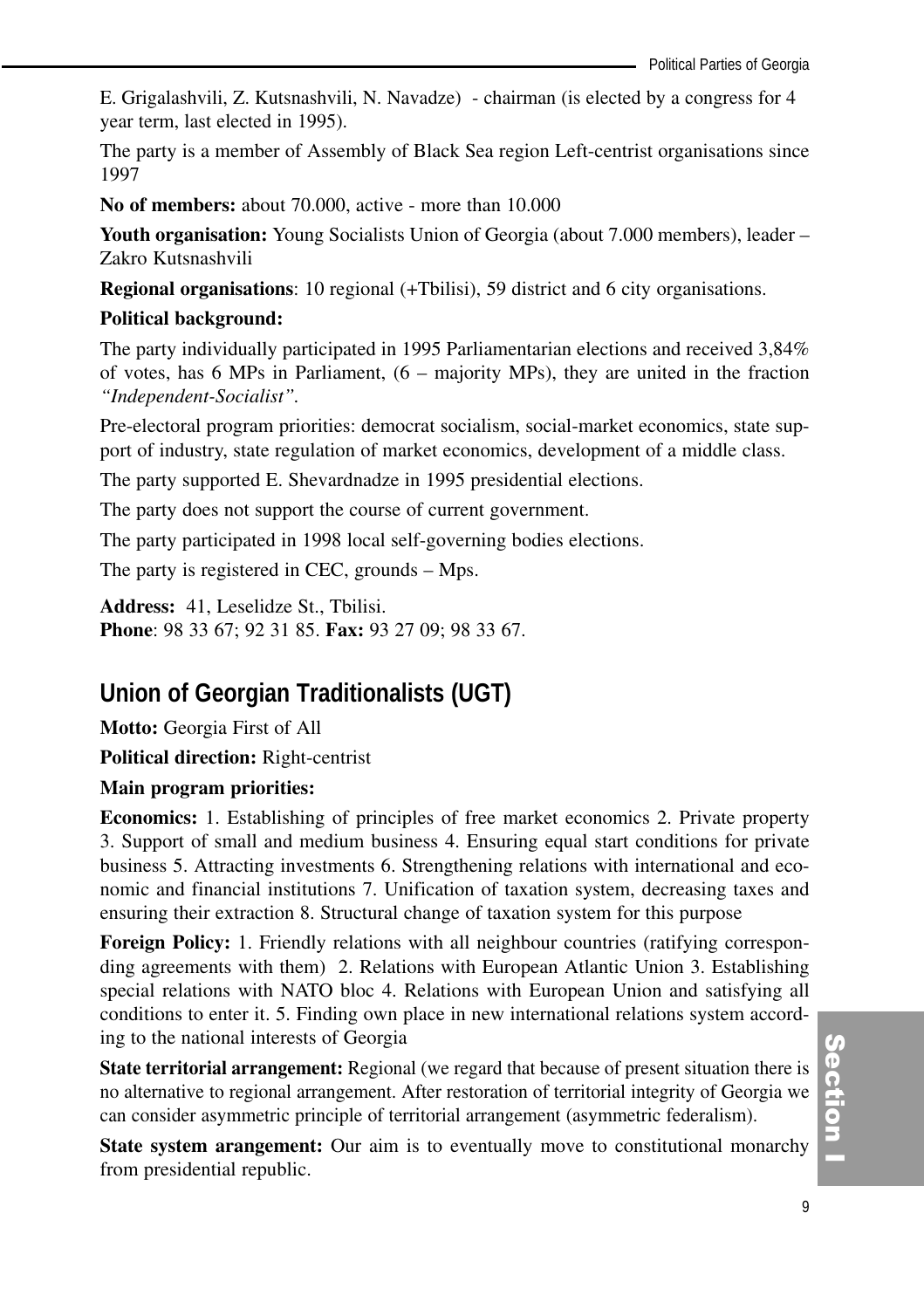

**Chairman Akaki Asatiani** 

Born 1953, in Tbilisi. A philologist, an orientalist. In 1977 graduated from the Department of Eastern Studies at Tbilisi State University. Professional experience: a teacher at Mose Toidze State Arts College, a translator at Sakinporm. Political experience: since 1990 is a Chairman of Union of Georgian Traditionalists. Participated in 1990 ele deputy Chairman of the Parliament, 1991-19992- a Chairman. Participated in 1992 elections by party list, got an MP. 1992-1995 - was a Chairman of fraction "Traditsionalisti". Participated in 1995 elections by party list, did not get an MP. Married, wife - Irine Abuladze and 2 sons

Address: 10 Arsena St, Tbilisi Phone: 990319

**Date of founding:** 1990; first registration 1990, last registration: 1998

**Founders:** Union of Georgian Traditionalists, founded in 1942 in emigration. Founders: famous Georgian political emigrants: Sp. Kedia, B. Avalishvili, Gr. Robakidze and others. Initiators of the union restoration in 1990: Ak. Asatiani, G. Kordzadze, L. Akhmeteli, and others.

**Organisation structure:** Congress (once every 2) years) - Political Board (for a 2-year term, 100 members) - Secretariat (is elected for a 2-year term, 7 members: Akaki Asatiani - a Chairman, Gubaz Sanikidze - a Deputy Chairman, Gaioz Kordzadze - a secretary general, Guram Khomeriki - an Executive Secretary, Nikolos Saneblidze, Alexandre Shalamberidze - a Deputy Chairman of Election Headquarters, Bezhan Khurtsudze - a Head of Imereti Election Company) - a Chairman - Akaki Asatiani (is elected for a 2-year term, last elected 1998)

**No of members:** several thousand (active - 2000).

**Youth organisation:** Union of Young Traditionalists.

Founded in 1995, is a judiciary person. Leader - George Sharabidze. Address: 10 Virsaladze St., Tbilisi, phone: 983999

**Regional organisations**: 3 regional and more than 30 rayon organisations

**Printing body:** a newspaper "KARTVELI ERI". Founded 1990, 3 times a month, 500 copies.

### **Political background:**

The party participated in 1990 Parliament elections, in the bloc "Mrgvali Magida Tavisupali Sakartvelo" (Round Table - Free Georgia) , received 62% of votes, the bloc had 85 party list and 47 majority MPs, the party had 15 party list and 7 majority MPs.

Pre-election program priorities: independence of Georgia, evolutionary change of Soviet system

The party individually participated in 1992 Parliament elections, received 6% of votes, had 8 representatives in the Parliament: 7 party list and 1 majority MPs.

Pre-election program priorities: strengthening independence of Georgia, establishing national state, economic reform, introducing national currency.

The party individually participated in 1995 Parliament elections, had 4 majority MPs in the Parliament.

Pre-election program priorities: 1. Restoration of the state territorial integrity 2. Establishing of the state territorial arrangement 3. Starting and finishing of the second stage of economic reform

The party individually participated in 1998 local self-governing bodies' elections.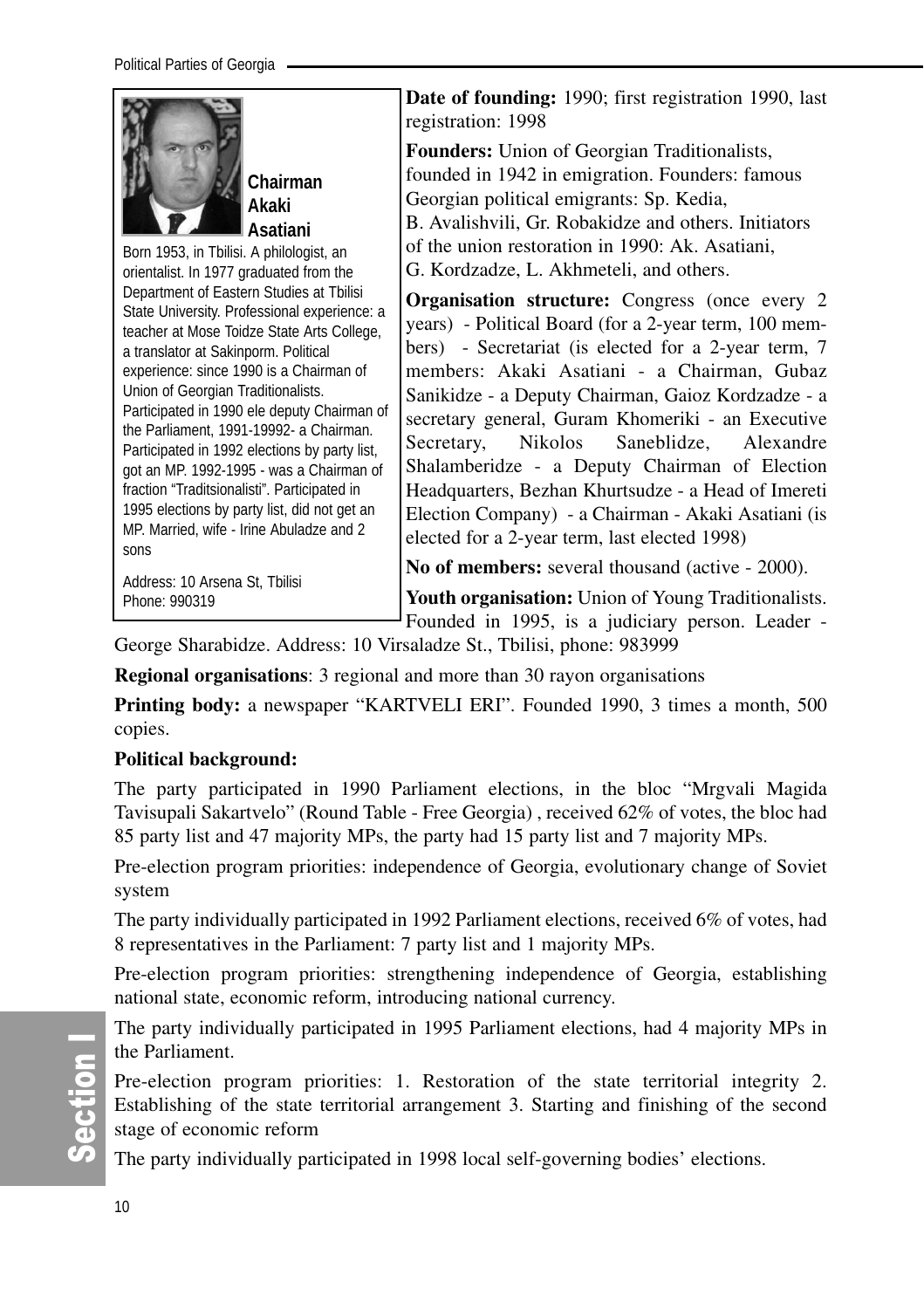The party supported Zviad Gamsakhurdia in 1991 presidential elections

The party did not support any candidate in 1995 presidential elections

The party does not support the present government course. The reasons: - 1. It is not able to restore state territorial integrity 2. Economic reforms have stopped 3. There is not a definite territorial arrangement 4. Non-consecutive foreign policy

The party is registered in CEC grounds: an MP - G. Patsatsia.

**Pre-election program priorities:** a) Ensuring state territorial integrity. Solution of Abkhazia problem through direct negotiations with Abkhazia government on the basis of mutual compromises, with international organisations guarantees. Withdrawal of Russian troops, liquidation of Russian military bases. Solution of Tskhinvali problem through negotiations. b) Land reform: giving agricultural land free (at least half) to all citizens. In the next stage, secondary market of land should be created. Land owner can also be a judiciary person registered in Georgia. This will make foreign capital interested and support attraction of finances, will develop agricultural-credit system. 2. Taxation reform means reduce taxation and increase taxpayer number. Guarantee of taxes extraction and establishing order in this branch. We assume that taxation reduce is the main condition of rapid economic development. Social insurance should be taken into account and this should be provided by an employer. Pension reform should take place, as a result of which each citizen will individually create pension funds and will individually define the amount of pension.

**Contact person**: Nikoloz Saneblidze - a political secretary

**Address**: 10 Virsaladze St., Tbilisi.

**Phone:** 983955 **Fax** 987959

# **Konstantine Gamsakhurdia Society (KGS)**

**Motto:** Do not oppress others, and you will be raised above others. You are not a slave neither an oppressor.

#### **Political direction:** Right

#### **Main program priorities:**

**Economics:** Socially oriented market economics. Integration of Georgia in highly developed world system. Forming of highly developed scientific economy system. Development of the country on a new industrial basis. Establishment of new proprietorship relations on democrat basis.

**Foreign Policy:** Integration of Georgia in western political, economic and military system.

**State territorial arrangement:** Unitary (Unitary state does not exclude separate autonomous units. These are Abkhazia and Ajara autonomous republics).

**State system arangement:** presidential

**Date of founding:** 1992; first registration 1992; last registration: 1998

**Founders:** M. Machavariani, E. Djavelidze, En. Nizharadze, T. Vashadze, S. Sigua, A. Abralava, V. Bochorishvili.

# (၈<br>စ ction<br>I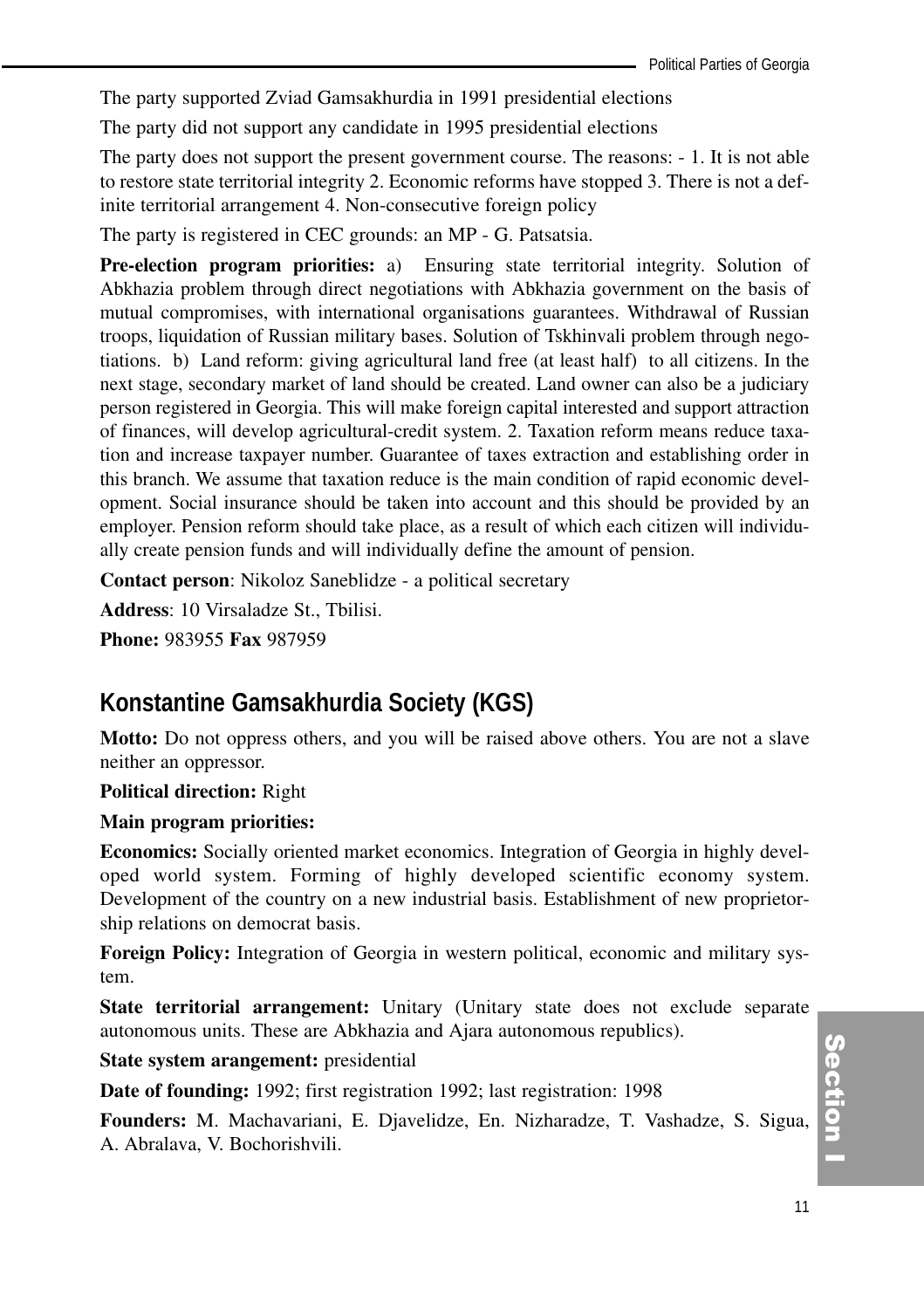

**Chairman Vakhtang Bochorishvili**,

a physician. Graduated from Kharkov Medical Institute, Department of Sanitary-Hygiene, in 1951. Member of New York Medical Academy since 1969. Member of Russian Medical Sciences Academy since 1968. Professional experience: 1951-1952 head of Department of Chimkenti III medical unit. 1952-1954 - physician at 99061 military unit. 1954-1956 - intern at 85 Military-Naval Hospital. 1956-1969 - senior intern, assistant professor, Ph. D. at Military Medical Academy of Soviet Union. 1969 present - head of Department at the Institute of Medical Qualification Raise. 1970-1973 - minister of Health of Georgia. Political experience: 1952-1989 was a member of SU Communist Party. In 1996 was elected president of the Constantine Gamsakhurdia Society. Married: wife - Lidia Bochorishvili and two daughters.

Address: 3 Enguri St, apt. 44, Tbilisi Phone: 988575

**Organisation structure:** Conference (once every 4 years) - Presidium (is elected for a 4-year term, 32 members: Vakhtang Bochorishvili - a Chairman, Elizbar Javelidze - a Vice-President, Soso Sigua - a Vice-President, Anzor Abaralava - a Vice-President, Irakli Kenchoshvili - a Head of Foreign Commission) - a Chairman - Vakhtang Bochorishvili (is elected by a conference for a 4-year term, by secret vote, last elected in 1996).

**No of members:** 19,000, active – 3,000

**Regional organisations:** 70 district organisations.

Printing body: newspapers "KOLKHURI KOSHKI", "GRAALI", "XXI SAUKUNE", weekly.

#### **Political background:**

The party did not take part in 1992 Parliamentary elections.

The party took part in 1995 Parliamentary elections in the bloc "XXI century - Constantine Gamsakhurdia Society - United Georgia", received 4.2% of votes, did not have representatives in the Parliament.

Pre-election program priorities: democracy, independence, and freedom of Georgia, orientation to western values.

The party did not take part in 1998 local self-governing bodies' elections.

The party supported J. Patiashvili in 1995 presidential elections.

The party does not support the course of present government. The reason: destroying of democratically elected government, starting civil war, ruining Samegrelo region, loosing territories, destroying economics, making people poor and persecuting political opponents.

The party is registered in CEC, an authorised representative in CEC - Soso Meladze.

The party is participating in the 1999 Parliament elections.

**Pre-election program:** Change of anti-state political course of present government. Establishing socially oriented economics and democracy. Realisation of western political course. Government should exist for people and not people for government. Transparency of privatisation and external loans, use of national revenues. Establishing control on salary and pension funds. Special care for socially vulnerable payers in health care and education systems. Withdrawal of Russian military from Georgia. Priority of professional and moral principles and not party principles in personnel policy.

**Address:** 16 Kazbegi St., Tbilisi.

**Phone:** 371296**.**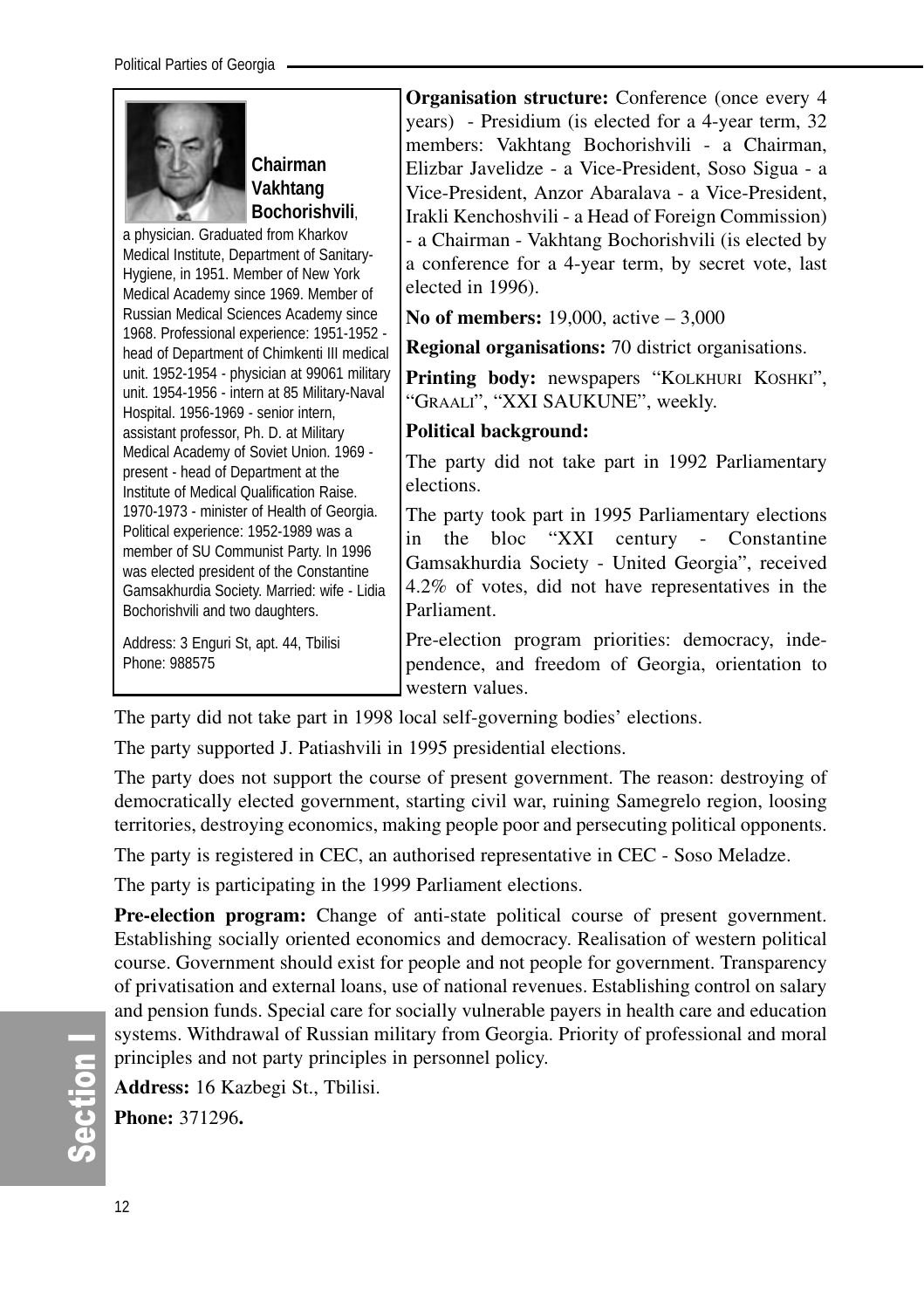# **Georgian Freedom and Integrity Movement "Chkondideli" (Movement "Chkondideli")**

**Motto:** Chkondideli's effort will save Georgia

**Political direction:** Right

#### **Main program priorities:**

**Economics:** Support of free industry by corresponding taxation and fiscal credit policy, inviolability of private property, maximum support of personal initiative, market development, creating and developing competition conditions.

**Foreign Policy:** Integration in western structures together with Caucasian community.

**State territorial arrangement:** Unitary

**State system arangement:** Presidential

**Date of founding:** 1992; first registration 1997; last registration: 1998

**Founders:** A group of supporters of the persecuted legitimate government in Abkhazia in 1992, the initiative group leader - V. Gabelia.

The party is a law successor of National Political Movement "Chkondideli"

**Organisation structure:** Congress (once every 2 years) - Political Board (is elected for a 2-year term) – Darbazi (twice a year, consists of: political Board, control commission,

members of regional council and heads of rayon organisations) - Jemal Gamakharia - a Chairman (is elected at the political Board for a 2-year term, last elected in 1997).

**No of members:** 25,000, active – 10,000.

**Youth organisation**: Founded in 1997. Is not a judiciary person. Leader: Lasha Gvasalia.

**Regional organisations:** 3 regional and 61 rayon organisations

**Printing body:** A newspaper "CHKONDIDELI", founded in 1993, weekly, 1500 copies, price: 40 tetri.

### **Political background:**

The party boycotted 1992 Parliamentary elections.

The party did not participate in 1995 elections and 1998 local self-governing bodies' elections.

The party did not support any candidate in 1995 presidential elections.

The party does not support the present government course.

The party is registered in CEC, grounds: signatures of supporters

**Pre-election program:** Creating majority in the

# **Chairman Jemal Gamakharia**



Born 1949, village Ganakhleba, Gali rayon. Ph. D. in history. In 1976 graduated from the Department of history-archives, at Moscow History-Archives Institute. Professional experience: 1977-1980 - a teacher at Kuibishev Politechnical Institute, 1980-1983 - a teacher at Abkhazia State University. Since 1983 - assistant professor at Georgian Subtropics Economy Institute. Political experience: Was a member of the Communist Party of Georgia. Since 1991 a member of the Supreme Board of Abkhazia Autonomous Republic. Since 1993 - a member of political Board. In 1997 was elected Chairman of the Movement "Chkondideli" political Board.

Married: wife - Rusudan Kharebava and 2 children.

Address: 16 Ramaz Davitashvili Str., Tbilisi, Phone: 23 41 43

# (၈<br>စ ction<br>I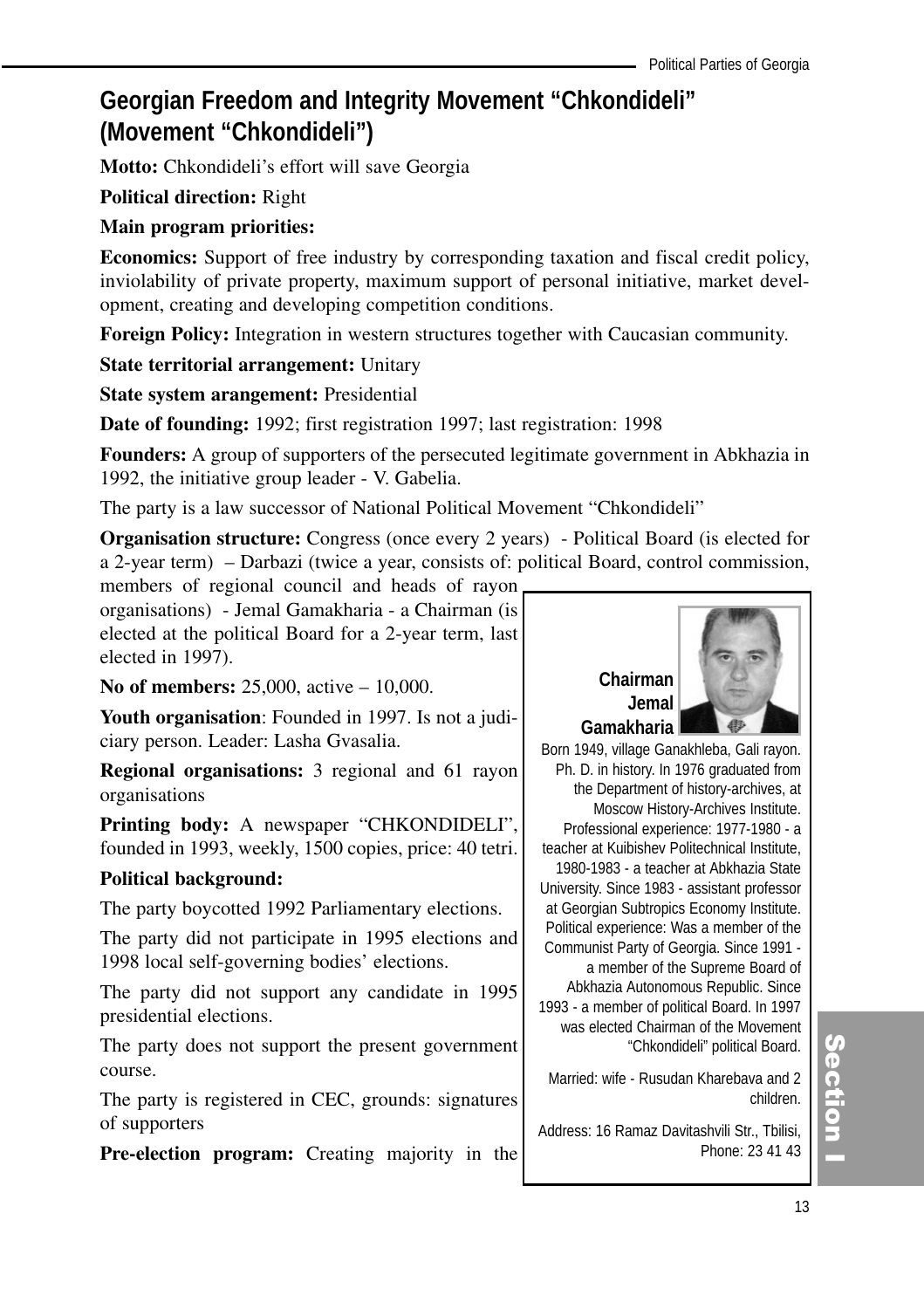Political Parties of Georgia

Parliament through democratic elections, in order to provide: 1. Protection and development of the nation spiritual values 2. Integration of Georgian state consciousness on a basis of national reconciliation 3. Construction of democrat and independent state. 4. Establishing and deepening broad political, economic and cultural contacts worldwide. 5. Integration in European and world structures 6. All economy branches should be restored and moved to market economics principles 7. Solution of social problems and ensuring guaranteed survival minimum for all classes.

**Contact person:** Manguli Khubua - a member of the political Board

**Address**: 25 Tashkenti St., Apt. 1, Tbilisi.

**Phone:** 380311

# **Movement of Georgia Save "Eris Dzakhili"(Call of Nation) – did not provide information**

# **3. Georgian Labour (Shromis) Party**



**Chairman Shalva Natelashvili** 

Born 1957, in Pasanauri. A lawyer. Graduated from the Department of law of Tbilisi State University in 1981. 1989 graduated from USSR Foreign Affairs Ministry Diplomatic Academy post-graduate study. Since 1993 - a member of Jurists' World Organisation. Since 1998 – a real member of Georgian Academy of National and Social Relations. Professional experience: 1981-1992 – a probationer, a coroner, a prosecutor, a senior prosecutor, a communist party Committee secretary, a head of foreign relations unit at prosecutors' office of Georgia. Political experience: 1992 - participated in elections by party list, got an MP. 1992-1995 - a Chairman of the juridical commission of Georgian Parliament. Participated in 1995 elections as a majority candidate, got an MP, is a Chairman of the fraction "Labourist", a member of Parliament bureau.

Married: wife: Bela Alania and 2 children. Address: 10b corpus, 4 micro rayon, Nutsubidse, apt. 76, Tbilisi, Phone: 293547

**Political direction:** Left-centrists

#### **Main program priorities:**

**Economics:** Dynamic and balanced economics, which serves first of all people and correspondingly, state interests. Realisation of state protectionism institutions in strategic spheres.

**Foreign Policy:** Providing of peaceful space for Georgia, peaceful course on a world scale, complete military neutrality.

**State territorial arrangement:** Federal.

**State system arangement:** Presidential.

**Date of founding:** 1995; first registration 1995; last registration: 1998.

**Founders:** Shalva Natelashvili, Tamaz Obgaidze, Tsotne Albutashvili, Mukhran Mdivani, Vazha Khidasheli, Tamaz Dzagania.

The party is a law successor of State Justice Union.

**Organisation structure:** Conference (once every 2) years) - Political Executive Committee (is elected for a 2 year term, 25 members: Mukhran Mdivani - a Chancellor of Political Executive Committee) - Shalva Natelashvili - a Chairman (is elected by a conference for a 2-year term).

**No of members:** 90,000, active – 15,000.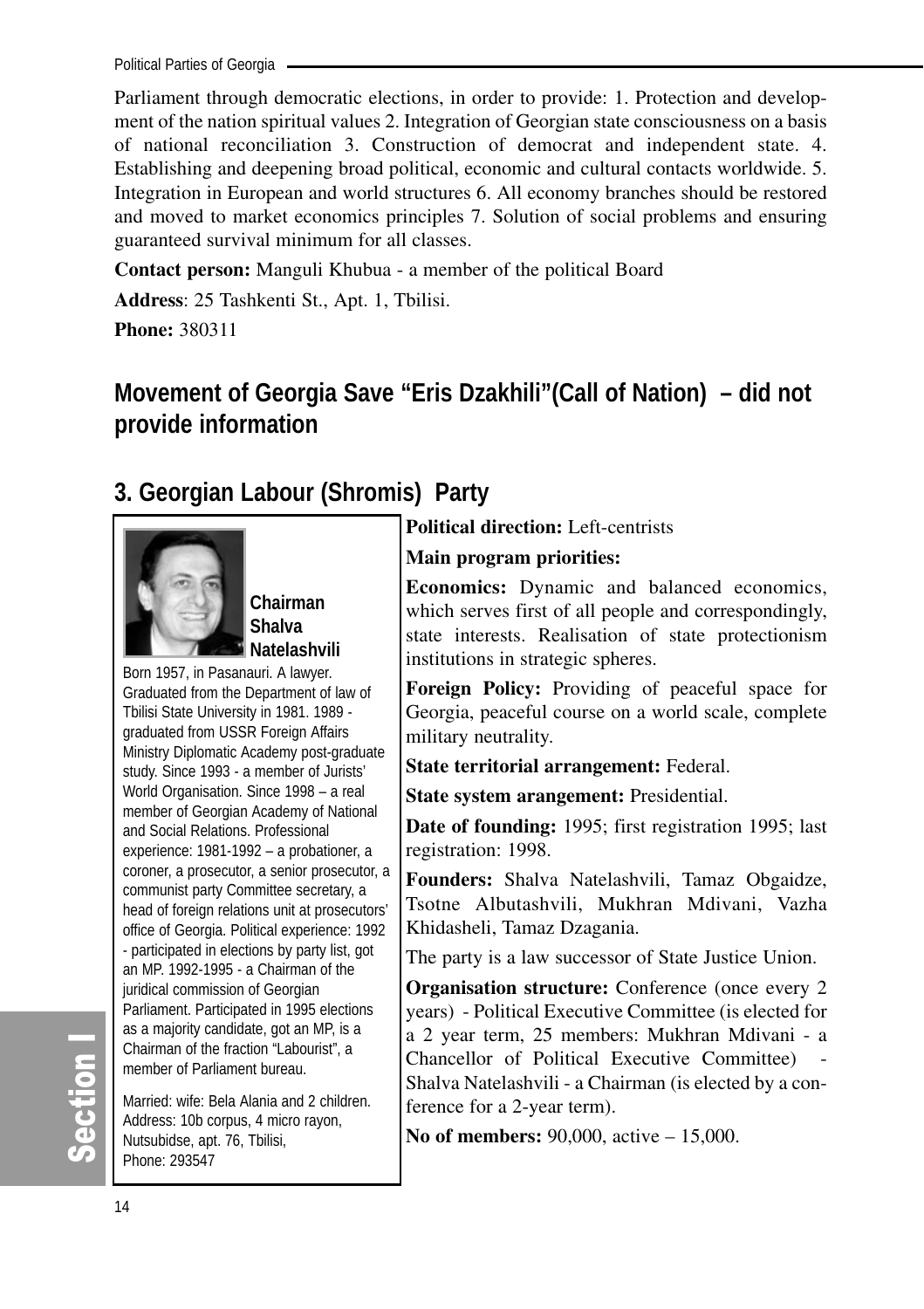**Youth Organisation:** Youth Fraction of Labour Party of Georgia, founded in 1997, has 25000 members, is not a judiciary person. Leader - Boris Kupreishvili.

**Regional organisations:** All regional and district organisations.

**Printing body:** A newspaper "LEIBORISTI", is issued occasionally.

#### **Political background:**

The party individually participated in 1995 Parliamentarian elections. Is represented in the Parliament by 1 majority MP.

The party individually participated in 1998 local self-governing bodies' elections.

Pre-election program: getting the country out of deep state political crisis, making economics really work; broad way to national producers and businessmen. State monopoly on export-import of electric energy, oil and oil products, alcohol. Creating free economic zones, making small and medium business free from slavery taxes, fighting against unemployment. State should take care of health care and of problems of refugees, pensioners, and people without salaries. Satisfaction of clients having accounts in state banks.

The party does not support the course of current government.

The party is registered in CEC, grounds: an MP - Shalva Natelashvili, an authorised representative - Beso Berdzenishvili.

The party member in executive government - Mukhran Mdivani - Tbilisi vice prime minister

**Pre-election program:** Dynamic and balanced economics that should serve interest of population and the state. Realisation of state protectionism institutions in strategic spheres. Land should not be sold, but agricultural production surplus must be purchased from farmers by the government. Ensuring of peaceful space for Georgia. Peaceful course in the world. Total military neutrality. Georgia should be democrat and socially protected society, its might is defined by fair and equal approach to all Georgian citizens (regardless of ethnicity). Free primary and secondary education.

#### **Contact person:** Dato Verdzuli

**Address:** 88 Javakhishvili St., Tbilisi. **Phone:** 960646, 999379. **Fax:** 996213.

## **4. Bloc National Democrat Alliance - The Third Way**

*National Democratic Party of Georgia (NDPG) Party of National Industrial and Economical Raise Republican Party of Georgia*

# **National Democratic Party of Georgia (NDPG)**

**Motto:** Truth always and everywhere.

**Political direction:** Right-centrist

**Main program priorities:**

**Economics**: Development of small business and local production

(၈<br>စ ction<br>I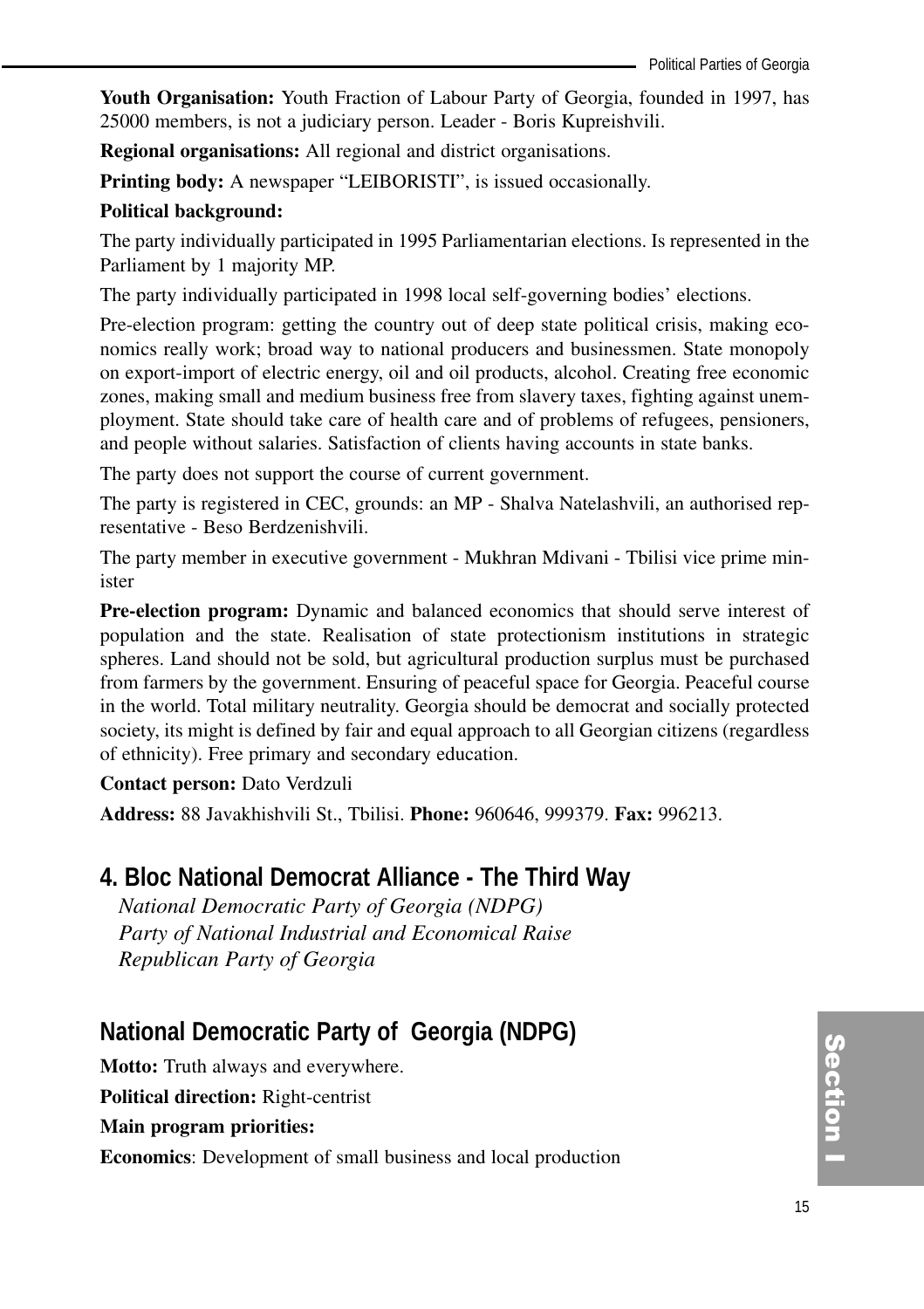| Chairman<br>Irina                                                                                                                                                                                                                                      | Foreign Policy: European western course. Entering<br>European structures. Integration and harmonisation<br>process with Europe and West in all spheres of the<br>state direction. Friendly relations with neighbouring<br>and other states.                             |
|--------------------------------------------------------------------------------------------------------------------------------------------------------------------------------------------------------------------------------------------------------|-------------------------------------------------------------------------------------------------------------------------------------------------------------------------------------------------------------------------------------------------------------------------|
| Sarishvili-Chanturia<br>Born 1962, in Tbilisi, A philologist. In 1984                                                                                                                                                                                  | State territorial arrangement: Unitary, asymmetric<br>regionalism                                                                                                                                                                                                       |
| graduated from the Department of Western<br>Literature at Tbilisi State University. Is a<br>member of the political Board of the<br>International of Christian-Democrats.                                                                              | <b>State system arangement:</b> Constitutional monarchy<br>The party is a member of political Board of the<br>"Christian Democratic International" since 1993.                                                                                                          |
| Recent position: 1993 - Cabinet of<br>Ministers, a Vice Minister. In 1998 was<br>elected Chairman of the National                                                                                                                                      | <b>Date of founding:</b> 1917; first registration: 1992; last<br>registration: 1998                                                                                                                                                                                     |
| Democratic Party of Georgia for 2-year<br>term. 1998-1989 a secretary of NDPG,<br>Since 1996 has been a Chairman of NDPG<br>and of the Parliament fraction. Participated<br>in 1992 Parliamentary elections by party list                              | Founders: Spiridon Kedia, Rezo Gabashvili, George<br>Gvazava, Data Vachnadze in 1917, the initiators of<br>the party restorationin 1981: Giorgi Chanturia, Irakli<br>Kadagishvili etc.                                                                                  |
| - National Democrat Party, got an MP, 1992-<br>1995 - was a member of fraction "ED".<br>Participated in 1995 elections by party list -<br>National Democratic Party, got an MP. 1996-<br>1999 - a Chairman of fraction "National<br>Democratic Party". | Organisation structure: Congress (once every 2<br>years) - Main Committee (is elected for a 2-year<br>term, 21 members) - Presidium (is elected for a 2-<br>year term, 7 members: Irina Sarishvili – a Chairman,<br>Gela Kvachantiradze - a Political Secretary, Irakli |
| Has two children.<br>Address: 12 Kipshidze St, Tbilisi. Phone:<br>983536, 233913 Mobile (877) 403234 Fax:<br>931978<br>E-mail:ndpfc@Parliament.ge                                                                                                      | Kadagishvili - a Secretary of PA Department, Uta<br>Lipartia – an Executive Secretary, Rezo Sakvarelidze<br>- a deputy chairman and others) - Chairman (is elect-<br>ed for a 2-year term, last elected in 1998).                                                       |
|                                                                                                                                                                                                                                                        | No of members: 10,000, active - 4,500.                                                                                                                                                                                                                                  |

**Youth organisation:** Young National Democrat. Founded in 1993, 3000 members, is a judiciary person. Leader - Jaba Samushia. Address: 21 Rustaveli Ave

**Regional organisations:** 11 regional and 64 district organisations

**Printing body:** "KARTULI KRONIKA", a newspaper, founded in 1998, weekly, printing run: 500 copies. "MOAMBE"a magazine, quarterly.

#### **Political background:**

The party did not participate in 1990 Parliamentary elections.

The party participated individually in 1992 Parliamentary elections, received 22% of votes, was represented by 14 MPs. (11-by party list, 3-majority).

Pre-election program priorities: moving towards democracy.

The party individually participated in 1995 Parliamentary elections, received 7.97% of votes, was represented by 12 MPs. (10 - by party list, 2-majority).

The party individually participated in 1998 local-self government elections.

The party did not support any candidates in 1991 presidential elections.

The party did not support any candidates in 1995 presidential elections.

တိ ction I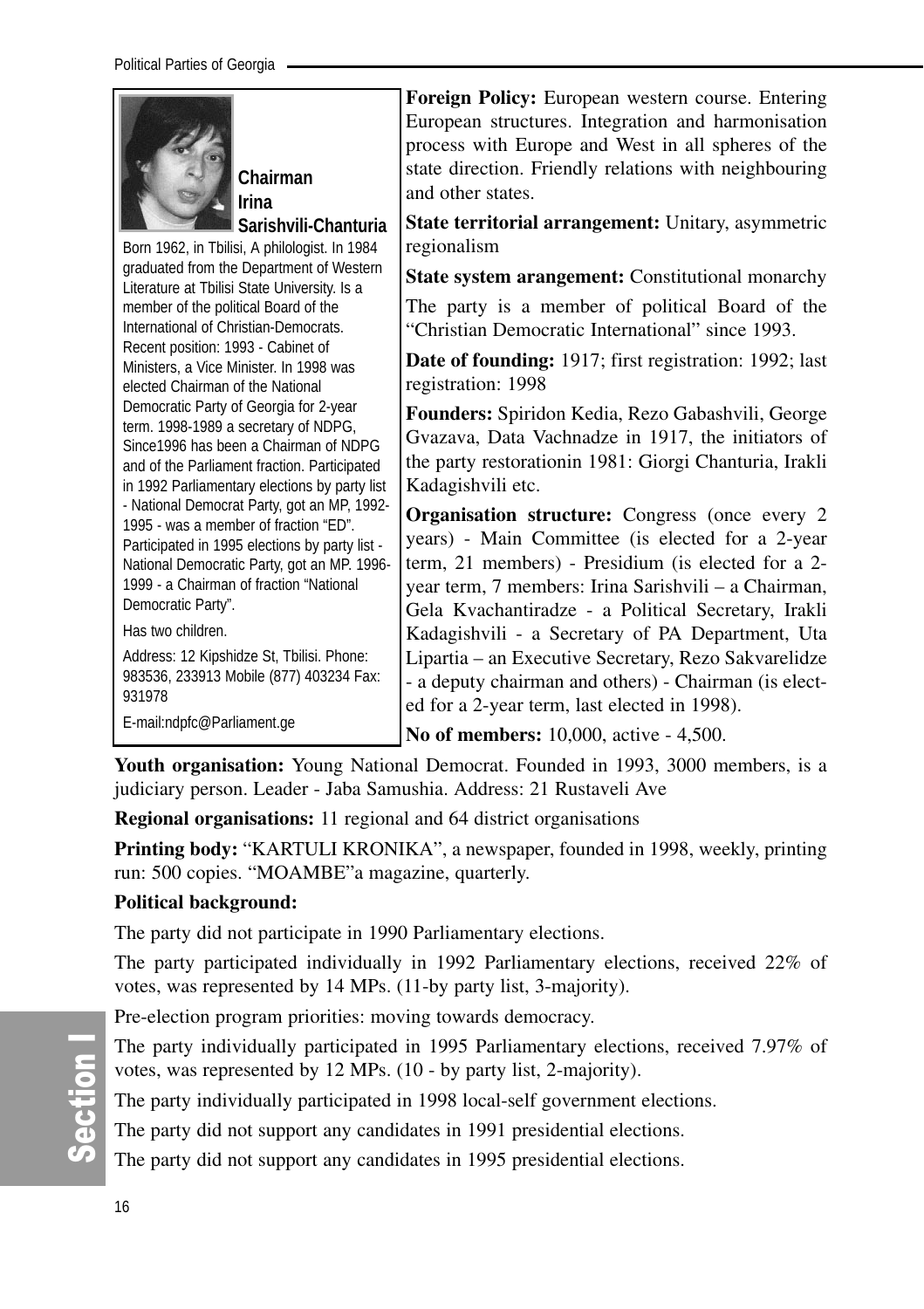The party does not support the present government course in home policy and partially supports in foreign policy.

The party is registered in CEC, grounds: signatures of supporters, and an MP -Irina Sarishvili, an authorised representative - David Shukakidze.

**Pre-election priorities:** 1. Free market economy, private property on land; 2. Orientation to the West; 3. Unitary asymmetric regionalism; 4. Constitutional monarchy; 5. Cultural autonomy for ethnic minorities.

**Contact person:** Irakli Kadagishvili, a secretary of PR Department

**Address:** 21 Rustaveli Ave. **Phone:** 983536, 988812, 983188 **Fax:** 983188,981978

**E-mail**: ndpfe@Parliament.ge

# **Party of National Industrial and Economical Raise**

**Motto:** "Strong industry, strong families"

**Political direction:** Right

#### **Main program priorities:**

**Economics:** Restriction of state interference in economical life of the state, stimulation of national industry, development of sound competition conditions, simplification of taxation structure, optimisation of taxation supporting investments.

**Foreign Policy:** Good neighbour relations, regional security, European integration, close contacts with NATO.

**State territorial arrangement:** Unitary

**State system arangement:** Presidential

**Date of founding**: 08.04.1999; first registration: 30.04.1999

**Founders:** Besik Jugheli, Omar Maisashvili, Emir Jugheli, Mariam Mklavishvili, Alexandre Karalashvili, Zurab Dgebuadze, Ivane Orjonikidze, Gia Kapanadze, Zaur Kartvelishvili, Alexandre Sevastopulo, Lashsa Khoperia, Marika Jabauri, Tamar Katsitadze, Zaur Melkadze, Oleg Akhobadze.

**Organisation structure:** Congress (once every 3) years) - Committee (is elected for a 3-year term, 22 members: Omar Maisashvili – an Executive Secretary, Lasha Khoperia – a Political Secretary) - Besik Jugheli – a Chairman (elected for a 3-year term, elected 1999)



**Besik Jugheli** 

Born 1943, in Tbilisi. An engineer, Ph. D. in technical sciences. 1966 graduated Department of Metallurgy at Georgia Politechnicnal Institute. Professional experience: 1966-1980 - senior research worker at the Institute of Cybernetics, 1980- 1985 - foreman, head of a workshop, head of producing Department, deputy director at TV works. 1985-1987 - director of Telavi "Mioni" works. 1987-1992 - director of "Hydromedkhelsatsko" works. 1992-1993 minister of the Ministry of Industry. Political experience: 1993-1999 - member of the Main Committee of National Democrat Party. In 1999 was elected Chairman of the Producers Party. Participated in 1990 elections as a majority candidate and by party list - "Democrat Georgia", did not get an MP. Did not participate in 1992 elections. Participated in 1995 elections by party list -National Democrat Party, got an MP. 1995-1999 - was a member of "National Democrat" fraction, as well as a deputy Chairman of branch economics Committee. Participates in 1999 elections as a majority candidate.

> Married: wife - Marika Barnova and 2 children

Address: 6 Paliashvili St, Tbilisi Phone: 220424, Mobile: 877430901 Fax: 251319

# (၈<br>စ ction<br>I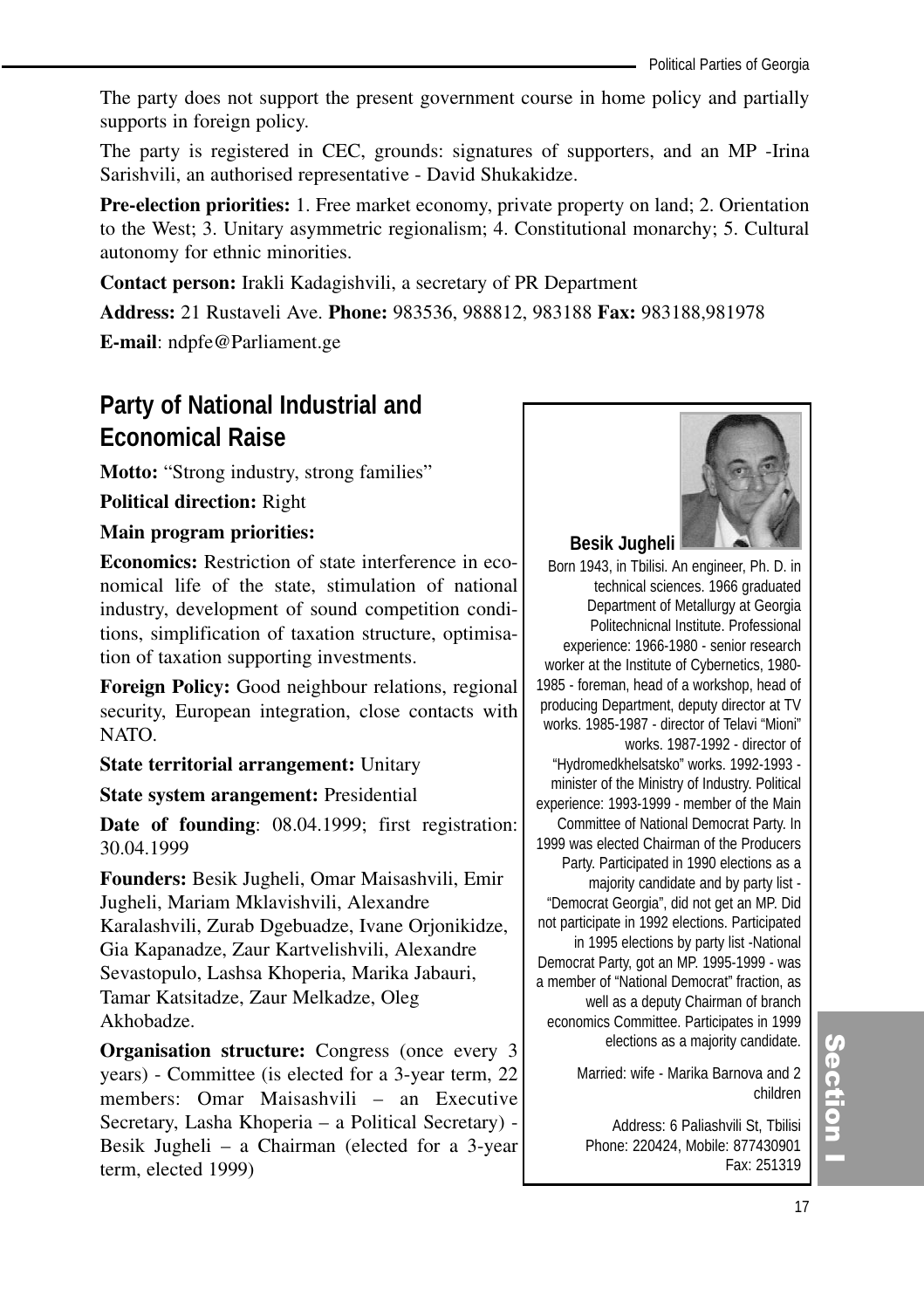Political Parties of Georgia -

**No of members:** 11,765, active - 580.

**Youth organisation:** Union of Young Producers. Founded: 1999, has 280 members, is under development. Leader - Jaba Zardiashvili. Address: 112 A. Tsereteli Ave., Tbilisi Phone: 251856

**Regional organisations:** 7 regional and 44 rayon organisations

The party does not support the present government political course. The reasons: today state does not exist for people, but for bribed officials. Corruption decays state system and prevents development of the society.

**Pre-election program priorities:** 1.Simplifying management system 2. Reducing bureaucracy apparatus 3. Increase of the local self-governance rights 4. Territorial arrangement asymmetric regionalism - strong centre and strong regions 5. Activation of industry, giving beneficiary credits to producers 6. Developing strong banking system 7. Simplifying of taxation system and reduce of taxation 8. Perfection of customs taxation 9. Producing electrical energy through local recourses 10. Private property on land. Rights to sell-purchase should go to citizens of Georgia and judiciary persons registered in Georgia 11. Support of producers who create new jobs

**Contact person:** Mariam Mklavishvili - a member of the Main Committee

**Address:** 112 A. Tsereteli Ave., Tbilisi, **Phone:** 952444, 251856

**E-mail:** Margheri@access.sanet.ge

# **Republican Party of Georgia**

**Political direction**: Right-centrist

**Motto:** I will not serve anyone and will not belong to anyone except the Lord.

#### **Program priorities:**

**Economy:** Simplifying taxation system, tax reduction, developing of viable bank system, favourable credit system, creating favourable environment for business development. Producing electric energy by local recources mainly.

**Foreign policy:** Timely integration into EuroAtlantic space.

**State territorial arrangement:** Regional, asymmetric model with special status given to some regions.

**State system arrangement**: Parliametary, mixed presidential model (Polish type) is acceptable

**Date of founding:** 1978; first registration 1990; Last registration - 1998

**Founders:** Vakhtang Dzabiradze, Levan Berdzenishvili, Vakhtang Shonia, David Berdzenishvili

တိ ction I

**Organisational structure** Congress (term is not limited) - Political Board (is in the process of establishment, consists of 36 members) - Committee (term is not limited, consists of 7 members: Guram Berishvili, David Berdzenishvili - an Executive Secretary, Roman Gotsiridze, Otar Zoidze, Paata Zakareishvili, Pridon Sakvarelidze, Iviane Khaindrava - a chairman) - Chairman (is elected by Committee, that itself is elected by the congress, last elected in 1996)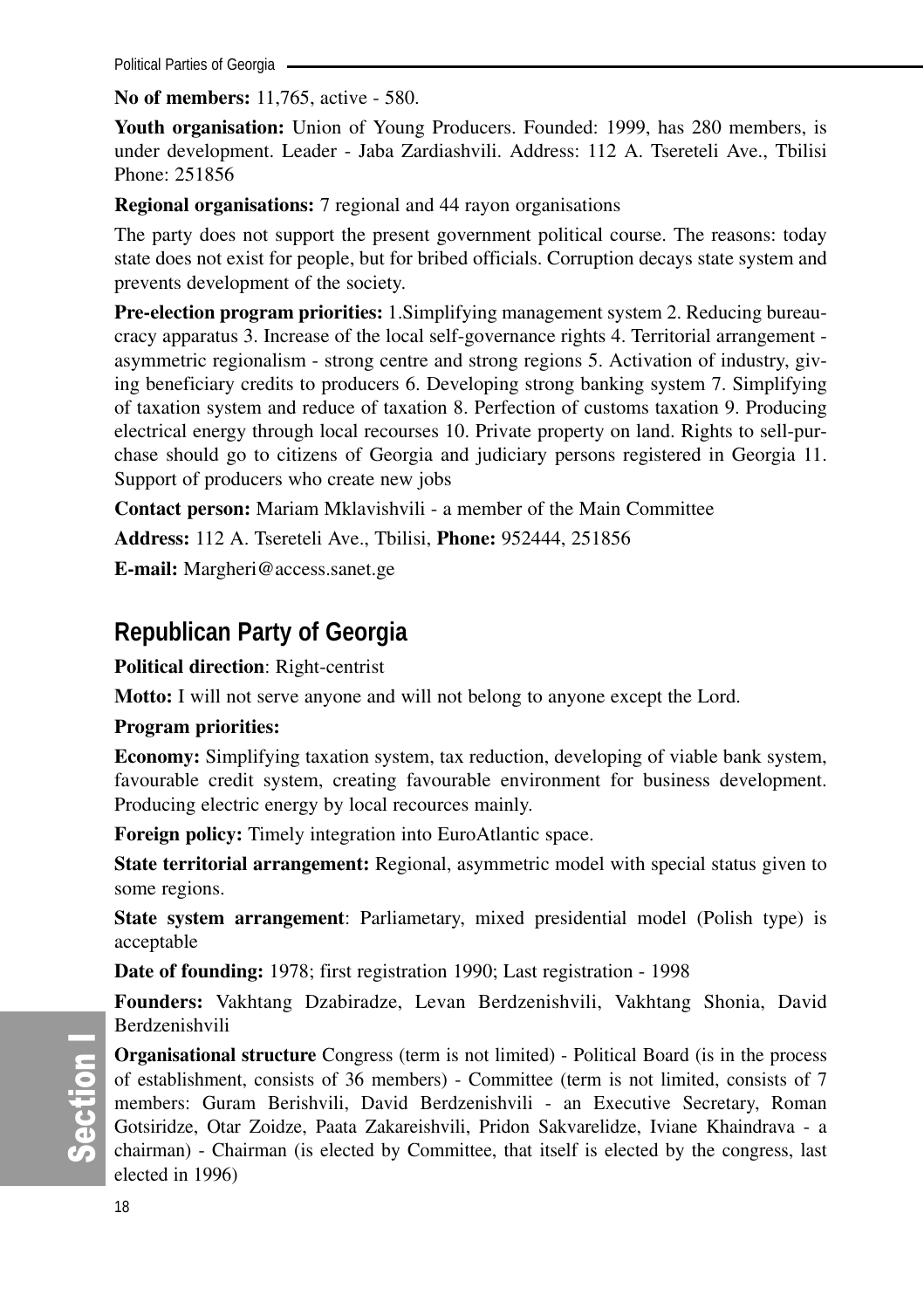**No of members**: 1500, active - 800; 1 regional (Ajara) and 30 district organisations

#### **Political background:**

The party participated in 1990 Parliamentary elections within the block "Democratic Georgia"(with Ilea Chavchavadze Society, Free Democrat Society and etc.) , received 2% of votes, was represented by 3 MPs majority.

1990 – pre-election program priorities: Independence of Georgia and establishing democratic institutions.

The party participated in 1992 Parliamentary elections within the block "October 11" ("Dasi", Popular Front, G.D.U), received 15% of votes, was represented by 10 MPs.

1992 pre-election program priorities: ensuring independence, expanding democratic space, and establishing democratic constitution and legislation.

The party participated independently in 1995 Parliamentary elections, received 1.65% of votes, was not represented in the Parliament.

1995 pre-election program priorities: addressing Abkhazian issue, regional territorial arrangement, developing civil society.

The party didn't participate 1998 local government elections. Reasons: financial problems, organisational weakness and limited responsibilities of local selfgovernment.

The party supported Nodar Natadze in 1991 presidential elections.

The party supported Akaki Bakradze in 1995 presidential elections.

The party does not support current course of the government. The reason: it is extremely corrupt.

The party is registered in CEC, groundz: signatures of supporters

**Pre-election program priorities**: targeting population needz, ensuring security of citizens and nation, introducing effective model of governance, reducing bureaucracy apparatus, expanding responsibilities of local governance, addressing employment problems, distribution of pensions, introducing free school education, creating favourable conditions for compulsory and professional military service, introducing copmpulsory taxation system in health care system.

**Contact person:** David Berdzenishvili – an executive secretary

**Address:** 31/2 Atoneli St., Tbilisi

# **Chairman Ivliane Khaindrava**



Born 1951 in Tbilisi. A politician, a journalist, a chemist, a translator – referent. Work experience: "Novaya Gazeta"- an editor in chief. Has been working in the Georgian Science Academy system. 1990 –1992 - co-Chairman of the Free Democrat Union. Since 1992 is a member of the Committee of Republican Party, excluding 1994,1995. Chairman of Republican Party since 1996.

1990 elections – participated by party list of "Democratic Georgia.

1992 elections – M.P. participated by party list of the block "October11."

1992 – 1995 fraction "Republicans- member of Financial and Budget Committee, member of the Committee on Abkhazian Affairs

1995 Parliamentary elections – participated by United Republic Party list and as a candidate majority.

Married: wife - Elene Khaindrava and two children.

Address: 22. Chikovani St., Apt. 38 Tbilisi Phone: 334134 Fax: 932536

E-mail: cdc@access.sanet.ge

Internet page: www.mesame-gza.org.ge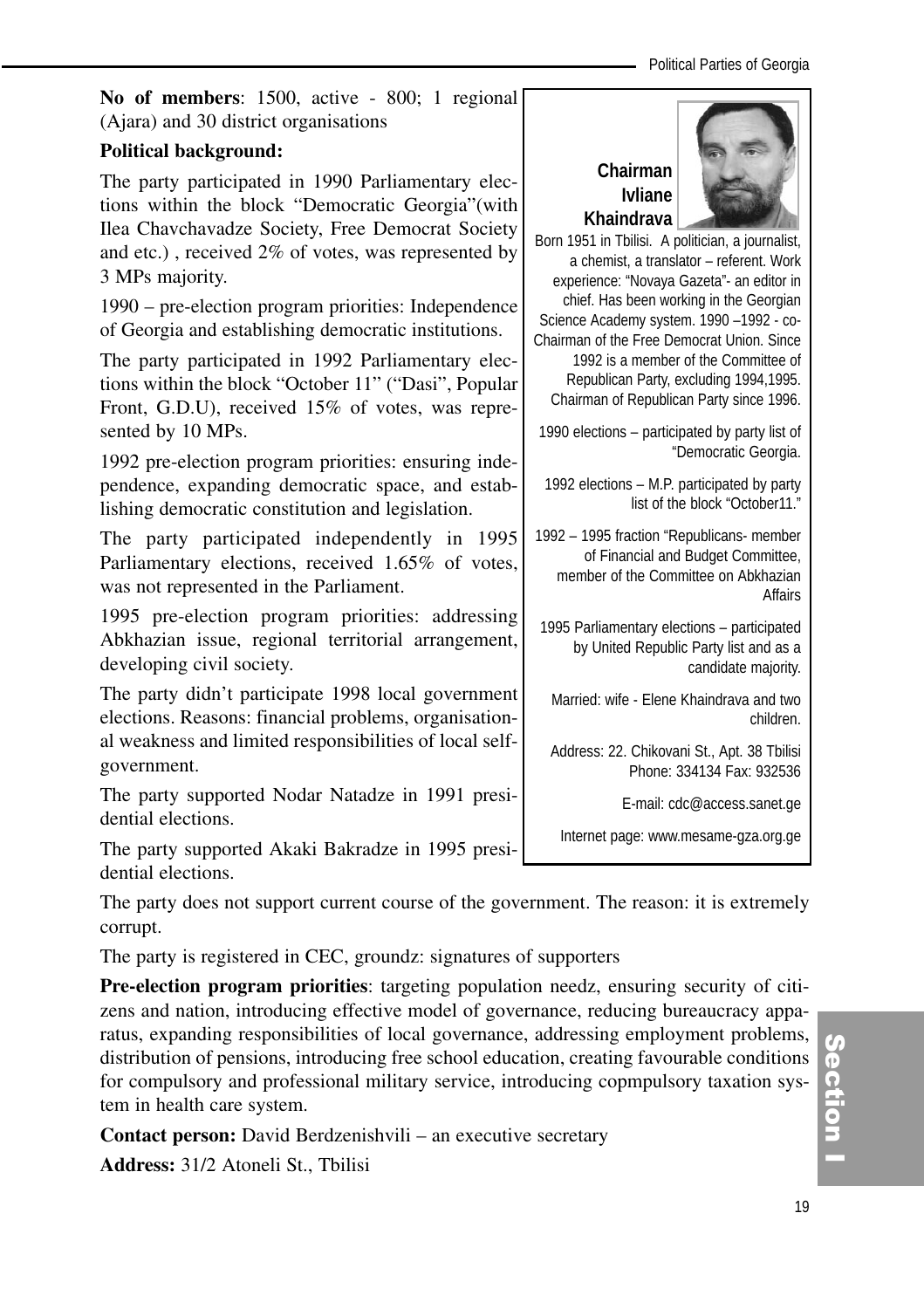Political Parties of Georgia

**Phone:** 932536 **Fax:** 932536**,**

**E-mail:** cdc@access.sanet.ge,

**Internet page;** www.mesame-gza.org.ge

# **5. Bloc Popular Party – Didgori**

*Popular Party Party of Georgia Unity and Independence "Didgori" Peoples' Union*

# **Popular Party**

**Motto:** Popular party – for people and by people. **Political direction:** Right-centrist **Main program priorities:**



**Chairman Mamuka Giorgadze** 

Born 1961, in Tbilisi. A politician. In 1987 graduated from State Politechnical Institute. Political experience: since 1993 is a member of the Board of the International of Popular Parties. 1990-1992-a member of the National Congress, 1992- a Chairman of the Military Commission of the State Council. 1981-1996- a political secretary of the National Democratic Party.

Participated in 1992 election by party list, got an MP, 1991-1992 - was a member of fraction "Mrgvali Magida." 1990-1991 - a deputy Chairman of the Parliament, 1992- 1995- a Chairman of the fraction "National Democrat."

Participated in 1995 elections by party list, got an MP. 1995-1996 - was a Chairman of fraction "National Democrat", 1996-1999—a Chairman of fraction "Popular".

Married: wife - Nona Giorgadze and 3 children

Address: 48 Tsereteli Ave., Tbilisi Phone: 956925, 351104

**Economics:** Supporting development of small scale and medium scale business through tax reduction.

Social market production, liberalisation, reducing state involvement in economics;

**Foreign Policy:** Euro-Atlantic integration, strengthening regional co-operation, supporting of realisation of "Silk Route" project.

**State territorial arrangement:** Regional (Spanish model of unitary arrangement with autonomies given to some regions).

**State system arangement:** Parliamentary

Since 1995 the party is a permanent member of the Christian-Democratic International

Since 1998 the party is a member of Pan European Forum of Popular Parties.

**Date of founding:** 1917; first registration: 1992, last registration: 1997

**Founders:** George Chanturia, Mamuka Giorgadze

The party is a law successor of the National-Democratic Party. The party was divided in two in 1996. One of the parts of the party leaded by Mamuka Giorgadze established a Popular Party on the basis of existed Popular Party of Georgia.

**Organisation structure:** Congress (once every 4 years) – Main Committee (is elected for a 4-year term, 21 members) – Presidium (is elected for a 4-

# တိ ction I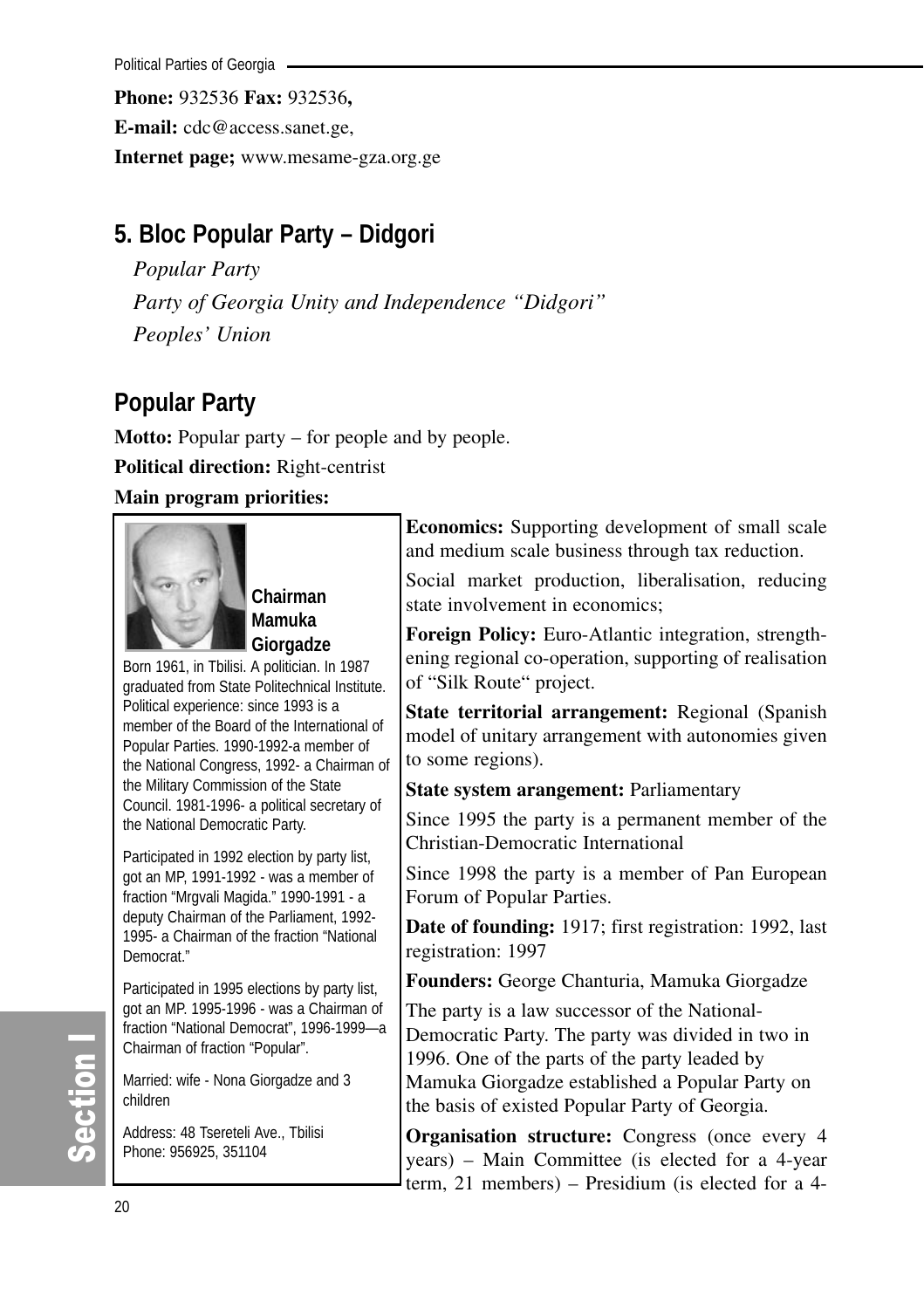year term, 7 members: Mamuka Giorgadze - a Chairman, George Kobakhidze - a General Secretary, Vano Khukhunaishvili, Guram Chakhvadze, Michael Jibuti, George Gogniashvili) - a Chairman (is elected by secret vote for a 4-year term, last elected 1997)

**No of members:** 15000, active - 7000.

**Youth organisation:** Youth popular movement. Founded in 1997, 5000 members. Leader – Temur Kupatadze.

**Regional organisations**: 8 regional and 75 district organisations

**Printing body:** a newspaper "POPULAR PARTY", printing run 5000.

**Address:** 56 Uznadze St., Tbilisi Phone: 960369 **Fax**: 935798

**E-mail**: pppess@Parliament.ge

**Contact person**: Zurab Gongadze-head of press-service

#### **Political background:**

The party individually participated in 1998 local self-governing bodies' elections.

The party does not support the present government course.

**Pre-election program priorities:** combating corruption, establishing rule of law, fostering and supporting integration processes, targeting needz of society.

# **Party of Georgia Unity and Independence "Didgori"**

**Political direction:** Right-centrist

**Main program priorities:**

**State territorial arrangement:** Regional

**State system arangement:** Parliamentary

**Date of founding:** 1999; first registration: 07.1999

**Founders:** Omar Grigalashvili, Zurab Sanikidze, Niko Khachapuridze

**Organisation structure:** Congress (once every 4 years) - Committee (is elected for a 4-year term, 3 members: Omar Grigalashvili, Zurab Sanikidze, Niko Khachapuridze) - Gogi Ochiauri - a Chairman

The party does not support the present government political course.

The party is registered in CEC, groundz: signatures of supporters

**Address:** 17 Kostava St, Tbilisi,

# **Peoples' Union**

*Did not provide information*

## **Chairman George Ochiauri**

Born 1927, in village Shuapkho, Dusheti rayon. An artist, a sculptor. Graduated from the Department of sculpture at the State Academy of Arts in 1953. Professional experience: a professor of the Academy of Fine Arts, a secretary of the Union of Artists, a Chairman of the Union of Artists. Takes part in local and international exhibitions sytematically. Political experience: Participated in 1990 elections as a majority candidate, from People's Front, got an MP, was a member of fraction "Round table - Free Georgia", a member of the Committee of Culture, Education and Science. Did not participate in 1992 and 1995 elections.

Married: wife - Gulnazi Lordkipanidse and 2 children

Address: 151 Nutsubidse St, Tbilisi,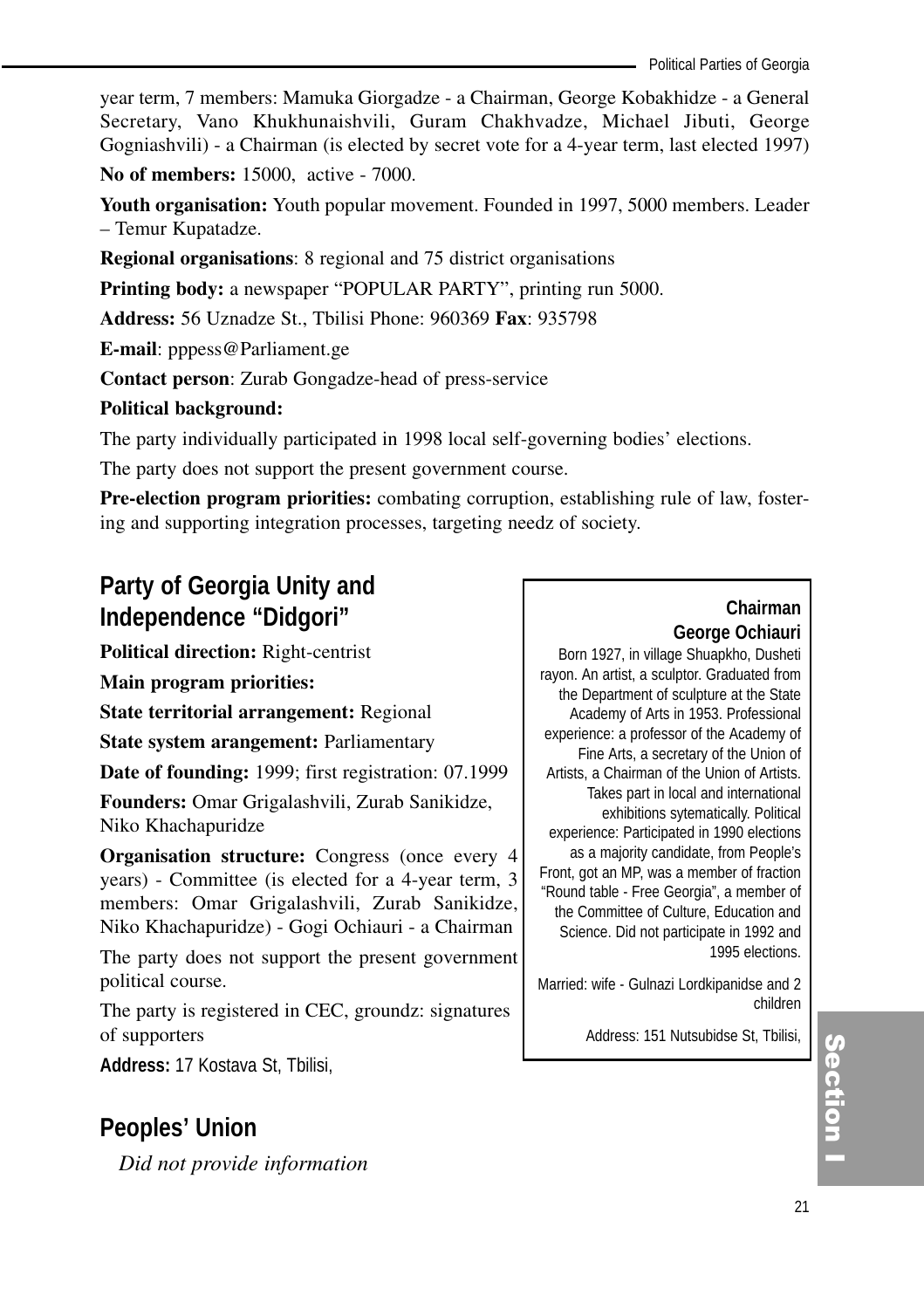# **6. Bloc - Popular Front - Chavchvadze Society**

*Popular Front of Georgia Ilia Chavchavadze Society*

# **Popular Front of Georgia**



**Chairman Nodar Natadze**

Born 1929, in Tbilisi. A philologist. Graduated from Tbilisi State University, Department of Philology 1952. Ph. D. in Philology. 1957-1963 - a research worker at Sate Academy of Science, Institute of Linguistics, 1963-1965 - a research worker - State Academy of Science, Institute of Literature, 1965-1999 - a research worker - State Academy of Science, Institute of Philosophy. Political experience: 1995 - a Chairman of the National Committee of the Popular Front of Georgia, participated in 1990 Parliamentary elections as a majority candidate, got an MP Tbilisi, Mtatsminda election district #9, was a Chairman of fraction - "Democratic Centre", participated in 1992 Parliamentary elections by party lists - Popular Front of Georgia, block "October 11", Kartli multi-mandated election district, got an MP, was a member of faction - "Republicans", in 1992-1995 - a Chairman of Parliament Commission of Defence and Security, participated in 1995 Parliamentary elections as a majority candidate from Tbilisi Mtatsminda district.

Married: wife – Nana Natadze and 2 sons

Address: 16 Phanaskerteli St, Apt. 57, Tbilisi Phone: 981632

**Motto:** Towardz personal freedom through national freedom, towardz national freedom through personal freedom

**Political direction**: Right-centrist

#### **Main program priorities**:

**Economy:** Free market economics, active state taxation, customs and investment policy for facilitation of development of industry and agriculture. Combating Mafia, monitoring and protecting internal market, supporting industrial interests.

**Foreign policy:** Orientation to the West, based on strategic (geo-political, economic, cultural, and scientific, defensive) partnership. Promoting open, multilateral contacts and co-operation with neighbour states and other states worldwide. Supporting and strengthening independence of Caucasian nations. Establishing sound legal framework for defence from Russian influence, balancing relations with Russia, withdrawal from CIS, fostering recall of Russian troops from the territory of Georgia.

**State territorial arrangement:** Unitary, with some elements of asymmetry caused by local conditions (autonomous Abkhazia and Ajara).

**State system arrangement:** Presidential, the powers should be given to the leader of the government.

**Date of founding:** 25.06.1989; first registration 17.08.1989; Last registration: 07.07.1999.

**Founders:** Nodar Natadze, Tristan Berianidze, Robert Petriashvili, Avtandil Imnadze, Guram Berishvili, Amiran Dolidze, Shota Nadirashvili, Solomon Khutsishvili, Rusudan Dundua, Zurab

Mamulashvili, Geno Jishkariani, Davit Berdzenishvili, Merab Kutubidze, Temur Taktakidze, Shota Jgamadze, Temur Nergadze, Abesalom Tugushi, Anzor Sichanava, Gia Lobjanidze, Shota Gafrindashvili, Paata Koguashvili, Merab Mamardashvili, Eldar Shengelaia, Aleksandre Javakhishvili, Guram Koranashvili, Jambul Shekiladze, Levan Meskhi, Gaioz Rigvava, Guram Petriashvili, Sergo Tskhadadze, Elguja Chkheidze.

The party is a law successor of United Republican Party (Public Front, Republican Party,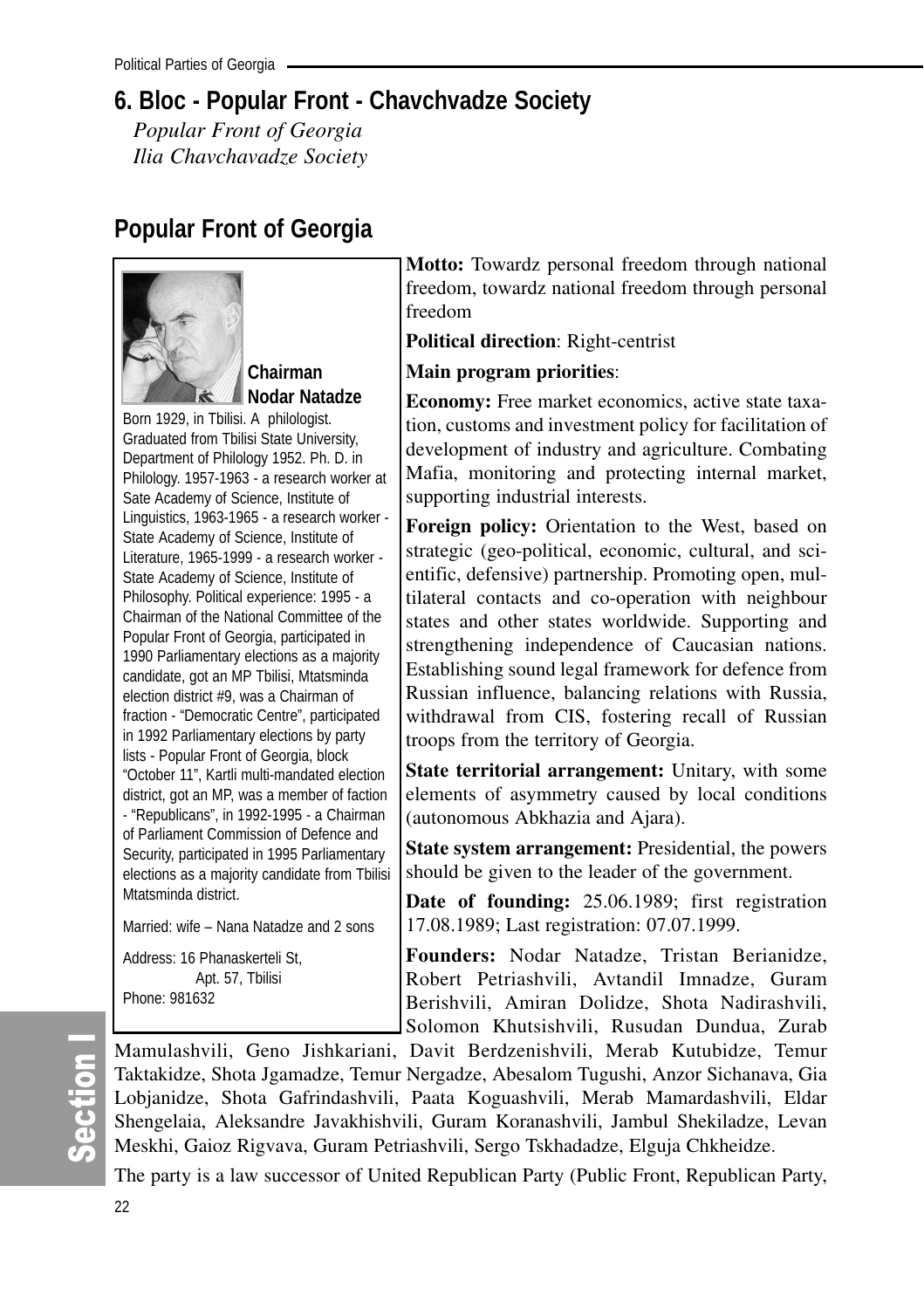Kartia - 91). Members of the former Republican Party along with those of the former Kartia - 91 voluntarily left the party in 1995.The United Republican Party was renamed to "Popular Front of Georgia" in 1999.

**Organisation structure:** Congress (once every 4 years) - "Darbazi" (between the congresses, elected for a 4-year term, represented by regional representatives and other party officials), – National Committee (elected for a 4-year term, consists of 11 members (currently 10): Nodar Natadze - a Chairman, Shota Nadirashvili - a Political Officer, Gogi Sordia - an Executive Officer, Tristan Berianidze - an administrative officer, Rusudan Dundua, Amiran Dolidze, Zurab Mamulashvili, Pridon Aslanikashvili, Elguja Chkhaidze, Sergo Tskhadadze) - a Chairman (elected for a 2-year term, last elected 05.03.97)

**No of members**: 5000, active - 350

**District organisations:** 42, including all districts of Tbilisi.

**Printing body**: "SAKARTVELO", founded in 1989, periodically-not fixed, price: 50 tetri

#### **Political background:**

The party participated individually in 1990 Parliamentary elections, was represented by 12 majority MPs.

Pre-election program: withdrawal from CIS, establishing of independent, sovereign state in the sense of democracy and rule of law.

The party participated in 1992 Parliamentary elections within the block "October, 11" (Popular Front of Georgia, Republican Party, Dasi, Christian-Democratic Union) , the block was represented by 23 MPs, the party was r represented by 16 party list MPs

Protecting independence and territory of Georgia, developing democracy, sound economy, discharge from Russian influence, fostering abolishment of Russian military bases on the territory of Georgia.

The party participated in 1995 Parliamentary elections under the name of "Republicans", received 1.5% of votes, was represented by a majority MP.

The party participated in 1998 local self-government elections within the block "Georgia-Merab Kostava Society" (Popular Front of Georgia, United Republican Party, Ilia Chavchavadze Society, Association of Handicapped People, Merab Kostava Society).

The party supported Nodar Natadze in1991 presidential elections.

The party supported Akaki Bakradze in 1995 presidential elections.

The current political course of the Georgian government is met negatively and considered economically, strategically and psychologically destructive which serves as an effective lever of Russian influence.

The party is registered in CEC, an authorised representative in CEC – Tsitsino Datukashvili.

**Pre-election program priorites**: withdrawal from CIS, abolishing Russian military bases, introducing legal mechanisms of defence from Russian influence, restoring Georgian jurisdiction in Tskhinvali zone. In co-operation with respective international bodies defining and declaring the political status of Abkhazia and fixing territorial rights within the autonomy. Applying respective political actions (if necessary), ignoring the raffle of Ardzinba during negotiation process, refusing Russian peacekeeping missions,

(၈<br>စ ction<br>I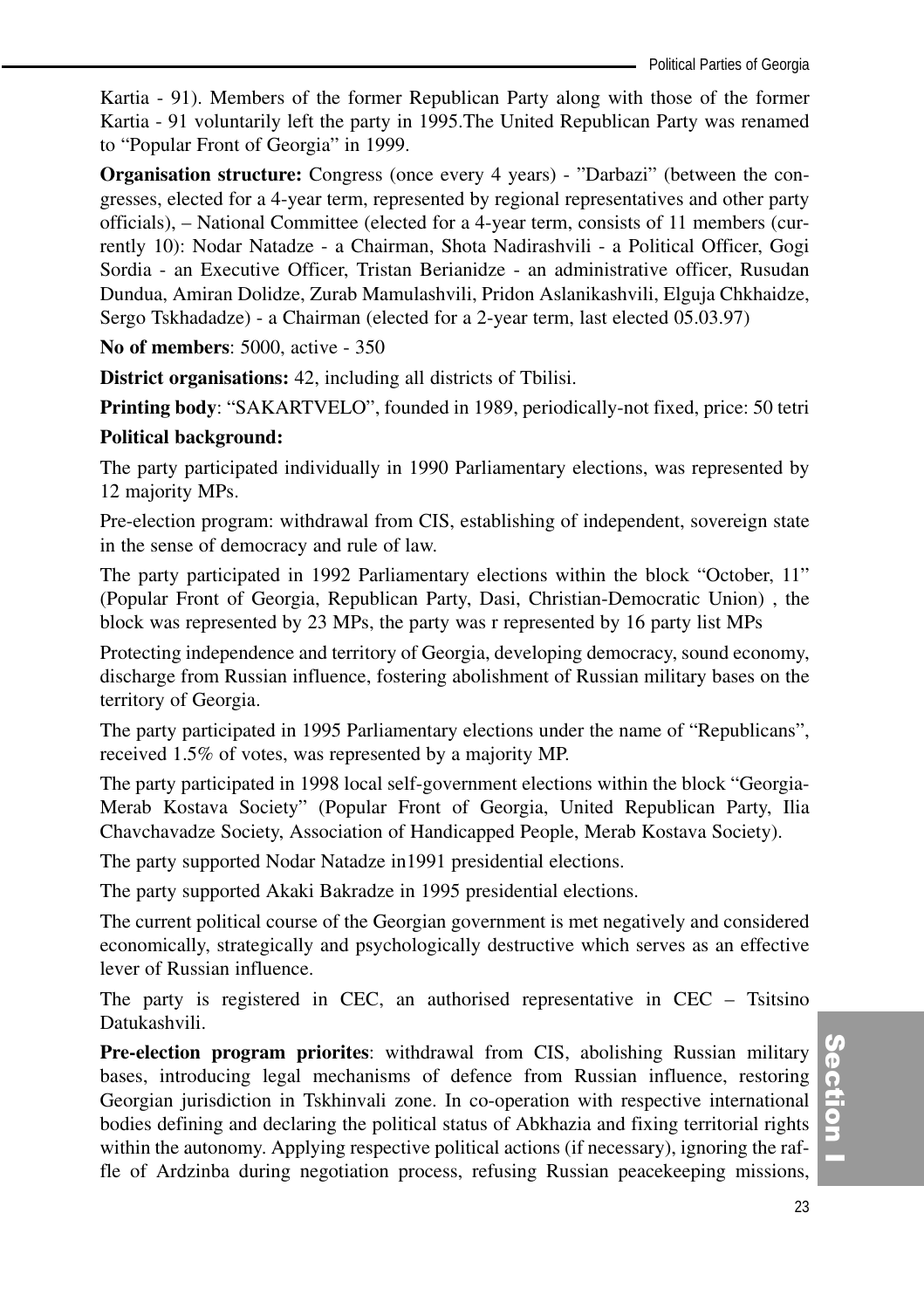Political Parties of Georgia

excluding any military relations except those with NATO, building foreign policy on western, Black Sea regional and Caucasian interests, creating respective organisational structure.

Establishing free economics, fostering development of industrial sector through effective taxation and custom policies. Monitoring and protecting internal market during transition period, combating corruption, introducing transparent system of bank credits and loans. Introducing open and sound self-governance system.

**Contact person:** Gogi Sordia - executive secretary - 931993, Tristan Berianidze - head of apparatus - 931589

**Address:** 5 Pushkin St., Tbilisi **Phone:** 931710, 931589, 931993

# **Ilia Chavchavadze Society**

**Motto:** Motherland, language, faith



**Chairman Tamar Tskheidze,**

Born in Tbilisi 1960. A historian. Graduated from TSU, faculty of History (1981). Work experience: 1981-1985 - a research worker - Davit Gareji Museum, 1985-1995- a research worker- State Archive, 1987 - Ilia Chavchavadze Society, a Board member. 1992 Parliamentary elections: MP; Human Rights Commission/a member

1995 Parliamentary elections: participated by party list

Address: 5 Larsi St., Apt.3, Tbilisi, Phone: 233884

**Political direction**: Right-centrist.

**Main program priorities:** 

**Economy:** Free market, tax reduction, and private property on land

**Foreign policy:** Orientation to the West, friendly relations and co-operation with immediate neighbours

**State territorial arrangement:** unitary

**State system arrangement:** presidential

**Date of founding**: 1987. first registration 1990; Last registration: 1992, 1998.

**Founders:** G. Chanturia, G. Mamulia

**Organisation structure:** Darbasi (elected for a 2 year term, 21 members) - Directorate (the term is defined by the Darbasi, 2 members: Tamar Chkheidz, Kakhaber Kakhadze) - Chairman (elected by the darbasi for a 2-year term)

**No of members:** 2,000 (active - 200)

**Regional organisations:** Regional and district organisations are in the process of establishment.

**Printing body:** newspaper "IVERIA" (founded in 1989)

### **Political background:**

The party participated in 1990 Parliamentary elections within the block "Democratic Georgia" and received 2% of votes. Was represented in the Parliament by an MP (majority).

Pre-election program priorities: independence, settlement of Abkhazian conflict, fight against discrimination of Georgian nation, preventing of ethnic conflicts in Abkhazia and Tskhinvali region, protecting human rights.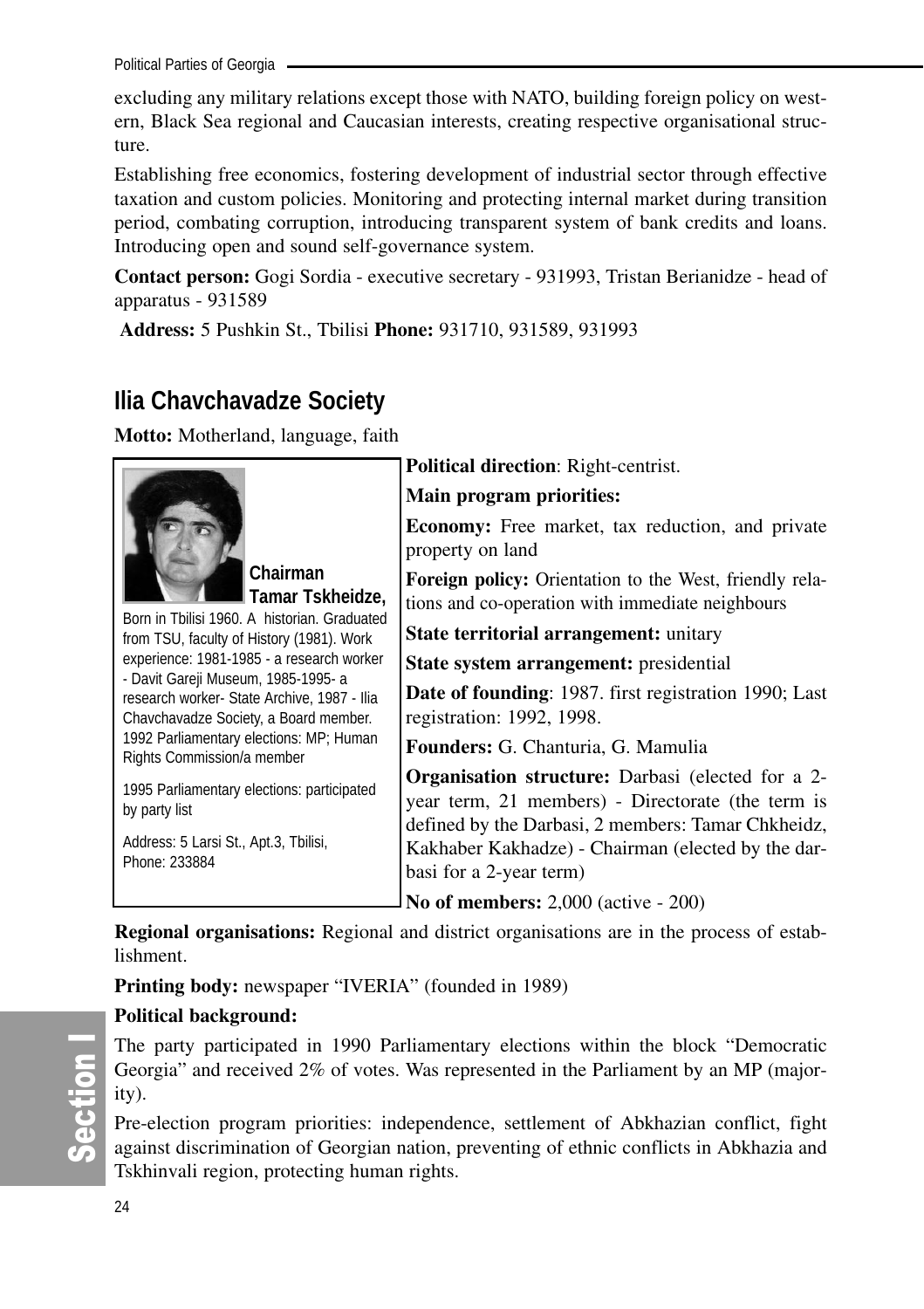The party participated individually in 1992 Parliamentary elections, received 5 % of votes was represented by 7 MPs.

Pre-election program priorities: defending territorial integrity, discharge from Russian influence, withdrawal of Russian military forces from the territory of Georgia, free economy, Parliamentary governance, unitary state, local self-governance, protection of human rights.

The party participated individually in 1995 Parliamentary elections, received 1 % of votes. Was represented in the Parliament by an MP.

Pre-electoral program priorities: recovering territorial integrity of Georgia.

The party participated 1998 local self-government elections within the bloc "Georgia - Merab Kostava Society".

The party supported A. Bakradze in 1995 presidential elections.

The party does not support the course of current government. The reasons: the course is not based on national state interests, the principles should be: independence, freedom, democracy.

The party is registered in CEC, groundz: MP - B.Kakubava, an authorised representative in CEC - Tsitsino Datuikashvili

**Pre-election program:** recovering territorial integrity, discharge from Russian influence, withdrawal of Russian troops from the territory of Georgia, free economy, Parliamentary governance, local self-governance, protection of human rights.

**Address:** 6 Vazha Pshavela Ave. Tbilsi. **Phone:** 996196, 995719, 370736 **Fax:** 996169

**E-mail:** iliachav@access.ge

# **7. Bloc - Industry Will Save Georgia**

*Political movement "Industry will Save Georgia" (ISG) Political Union "Sportuli Sakartvelo" Movement for Georgian State Union of Reformers and Agrarians National Movement "Georgia First of All"*

# **Political movement "Industry will Save Georgia" (ISG)**

**Motto**: Save Industry - Industry will save Georgia

**Political direction:** Centrist

#### **Main program priorities:**

**Economics:** support of industry development, support of small and medium business and creating supporting conditions for its launch. Liberal taxation policy. Maximum simplification of tax administration. Liquidation of shadow economics. Development of effective credit system.

**Foreign Policy:** Georgia should work to solving global human problems, actively strive

(၈<br>စ ction<br>I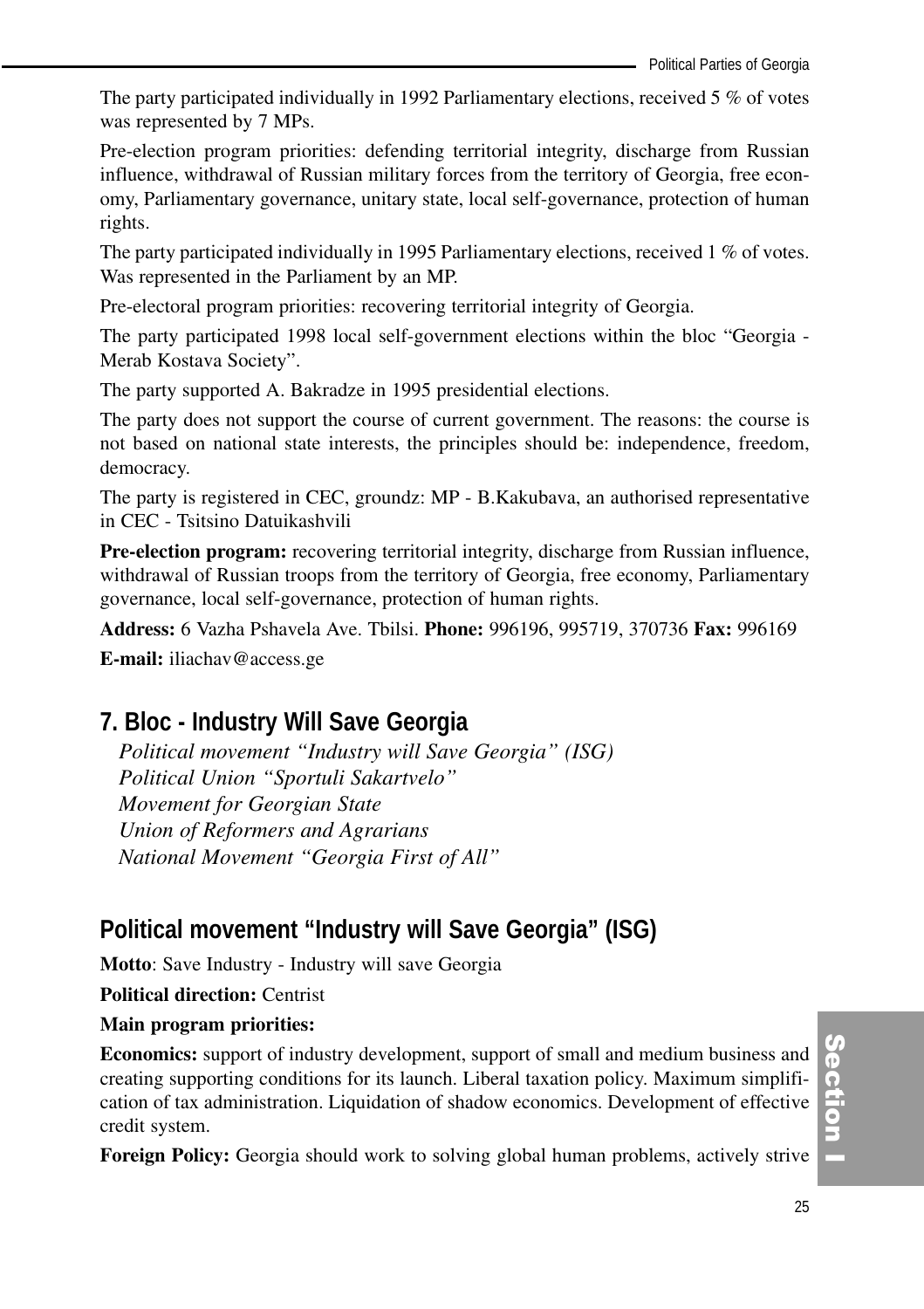Political Parties of Georgia

to communciate with world nations. The party is ready to collaborate with international political and economic organisations while taking into account the state interests and principle of equality.

**State territorial arrangement:** Developing the model of territorial arrangement that takes into account economic and historic-cultural realities and existing autonomies. Principle of asymmetric regionalism.

**State system arangement:** Mixed system: president takes general management and foreign policy. Prime minister and government are concentrated on solution of main socialeconomic problems of internal policy.

**Date of founding:** 14.04. 1999; first registration: 04. 1999



**Chairman George Topadze**

Born 1940, in Tbilisi. Ggraduated from the Department of Food and Chemical Technology at Georgia Politechnical Institute in 1967. Professional experience: 1970- 1975 - a director of Tbilisi Soap Factory, 1975-1986 - a general director of Tbilludi, since 1986 - a director of Lilo brewery, since 1994 - a general director of LTD "Kazbegi", since 1999 - a president of LTD "Kazbegi - Kasteli" Political experience: a Chairman of the movement "Industry Will Save Georgia".

Married: wife - Marine Bezhanishvili and 2 children.

Address: 43 Mtskheta St., Tbilisi Phone: 290001

**Organisation structure:** Congress - (at least once every 4 years) - Committee (21 members: George Topadze - a Chairman, Zurab Tkemaladze - a Deputy Chairman, Tamaz Bezhanishvili - an Organisational Secretary, Gia Zhorzholiani - a Public Secretary) - Chairman - George Topadze (elected by congress for 4 years, last elected 14.04.1999).

**No of members:** 94,000, active – 8,900

**Youth Organisation:** Is under foundation

**Regional organisations**: Regional and district organisations in all regions and districts

The Party is registered in CEC, groundz: signatures of supporters, an authorised representative in CEC - Tamaz Diasamidze. Address: 69 Barnovi St., Phone: 294331

**Pre-election program:** Our task is to change the style of political life in the country, submit policies for long-term developmental strategies that take into account interests of all Georgian citizens.

The primary tasks of our policy are: improvement of life conditions, increase the standard of living, strengthening the state and its institutions, establishing legislation, restoration of territorial integrity of Georgia.

We strive for good will and peaceful relations with all countries, all progressive forces. Our country - in the limits of its possibilities - should take part in the solution of global human problems, should achieve a steady success in international relations and the world community. In order to solve these tasks we are ready to intensively collaborate with international, political and economic organisations taking into account the interests of the state and principles of equality.

Bureaucratic apparatus should be strongly reduced, and, at the same time salary of administrative officials should be raised.

Principles of budget formation, revision and realisation should be changed. The population and taxpayers should have a clear view of how the monies from taxes and loans are distributed and should be in control of expenditures.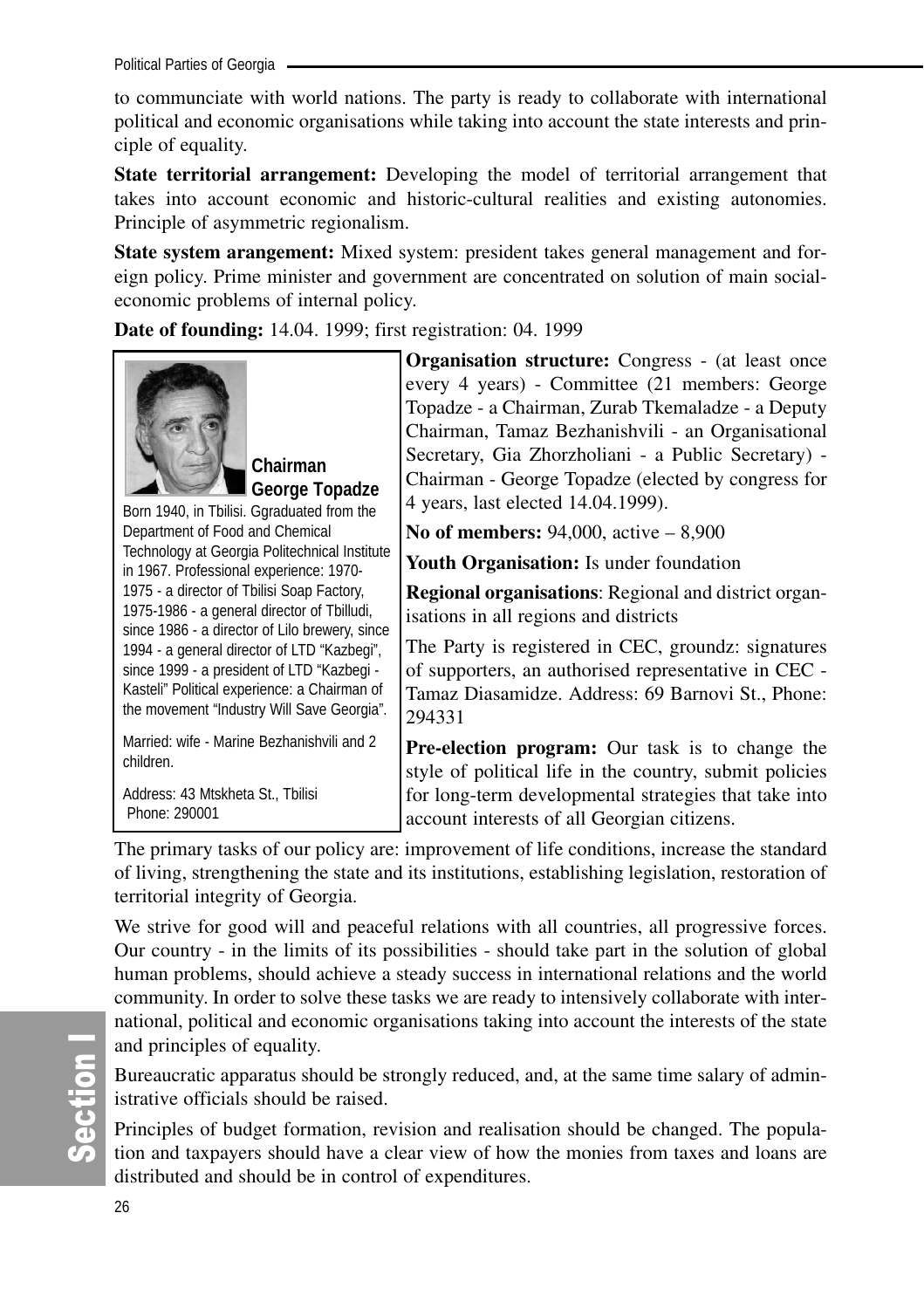Interests of the state and regions should be defined. Corresponding policy for each region should be worked out. Real self-governing should be established.

The main and primary task of our activity is revival of national economics. Economical reforms should serve to raise the standard of living, realize various interests of population, and be evaluated only according to these criteria.

The main task of our economic policy is to create a strong middle class in the country.

Initiative is a milestone of effective economics. Therefore, special attention should be paid to support of small businesses and production by individuals.

The state should support agricultural production so that the country is not so dependent on the importation of agricultural products.

Our task is to support the development of all kindz of producing. All incomes should be transparent. Market economics should be civilised.

New tax code should be developed,business and national production should be established, as well as special supporting measures of culture, health care and education.

Honest principles of economic competition should be established.

Legalisation of economic activity should be realised, as it is the main factor for development of our economics and to combat corruption. A special state program is needed based on corresponding economic policy together with steady measures for protection of legislation.

Economic activity in regions of Georgia should be supported; their economic revival is an immediate task.

**Address:** 69 Barnovi St., Tbilisi **Phone**: 23 53 35, 294911, 294331

# **Political Union "Sportuli Sakartvelo"**

**Motto:** Industry will Save Georgia

**Political direction:** Right-centrists.

#### **Main program priorities:**

**Economics:** Establishment of simple taxation system with low taxes.

**Foreign Policy:** Strengthening and deepening of trade-economic relations

**State territorial arrangement:** Federal

**State system arangement:** Parliamentarian

**Date of founding:** 06. 1998; first registration: 07. 1998;

**Founders:** famous sportsmen: R. Rurua, K. Asatiani, D. Gobejishvili, Z. Akhmeteli, T. Machavariani, O. Korkia, N. Jorjikia, T. Mdinaradze, A. Abesadze, Z. Beriashvili, V. Balavadze, D. Tsimakuridze, M. Tsalkalamanidze, R. Chimishkiani, N. Jorjikia, G. Sagaradze.

Sportsmen as well as producers are forced to come into politics.



**Roman Rurua** Born in 1944, Martvili rayon. An economist, graduated from Department of light industry. Professional experience: a director of factory of sport products "Lelo".

Married: wife and 2 children.

Address: Mtskheta. Phone: 899-51-26-21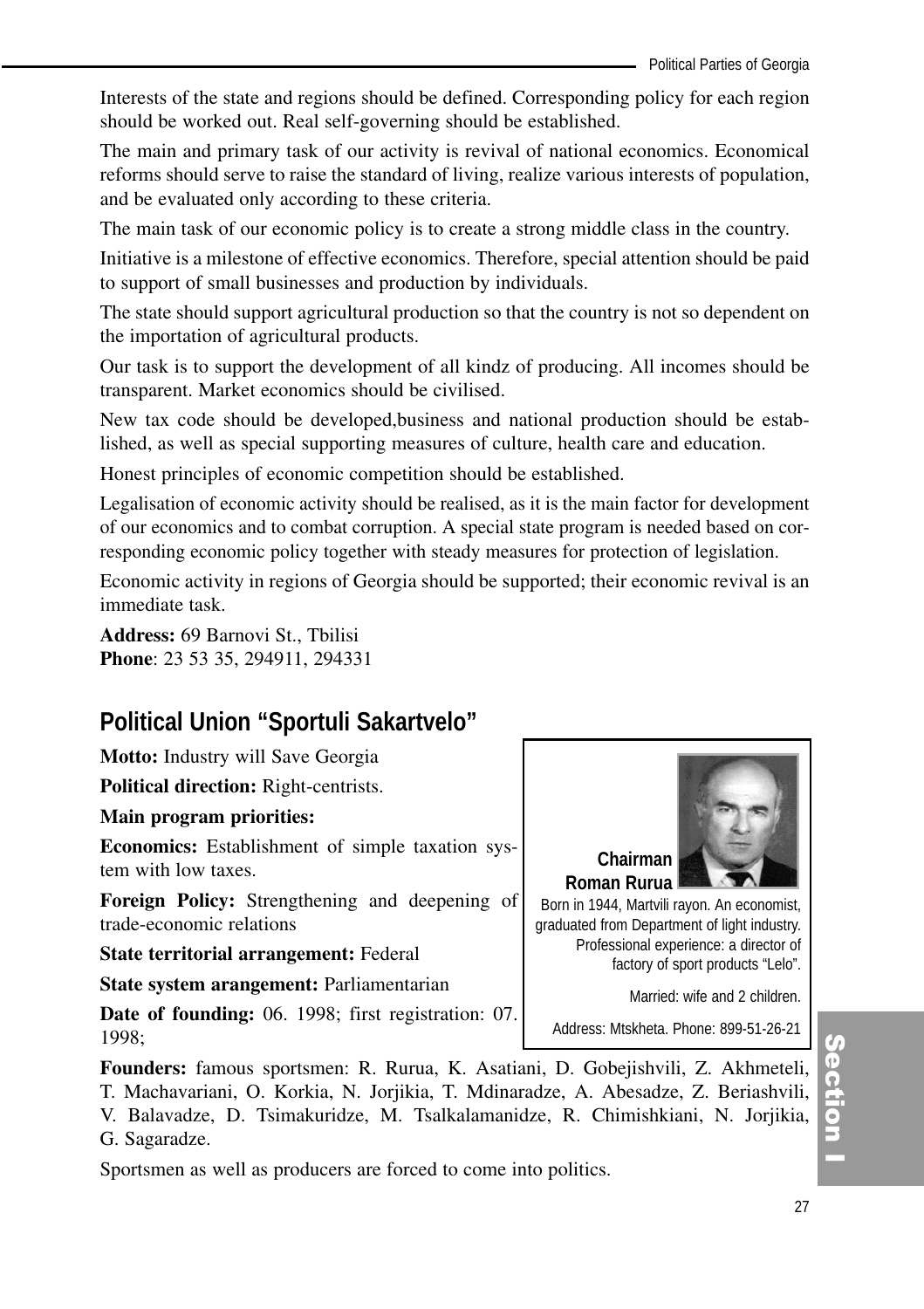Political Parties of Georgia

**Organisation structure:** Congress (once every 4 years) - a Chairman (Roman Rurua, is elected for 4 years, last elected in 1998) - Board (is elected for a 4-year term, 25 members) - Satatbiro (is elected for a 4-year term)

**No of members:** 15.500, active - 12.500.

**Regional organisations:** 1 regional organisation: Tbilisi and 57 district organisations.

Youth Organisation: vouth organisation of political union "Sportuli Sakartvelo", founded in 1998, 750 members, leader - Irakli Dolaberidze

**Address:** Academy of Sports and Physical Education, **Phone:** 899-51-76-40

#### **Political background:**

The party took part in 1998 local self-governing bodies' elections and 74 its representatives were elected

The party supports the course of present government in foreign policy, but can not agree and quite categorically in home policy.

The party is registered in CEC, groundz of registration in CEC: participation in local elections. The party has an authorised representative in CEC - Tamaz Mdinaradze, mobile: 877-41-94-34

**Pre election program priorities:** the same as the corresponding blocs.

**Contact Person:** George Makasarashvili **Phone:** 877-40-26-11

**Address:** 14, Ksani St., Tbilisi **Phone:** 877-41-74-94

# **Movement for Georgian State**

**Motto**: New Force - New Order



**Chairman Irakli Batiashvili** 

(born in 1961, Tbilisi) , a philosopher. Graduated from the Department of philosophy at Tbilisi State University in 1983. Professional experience: since 1983 has been a research worker at the Institute of Philosophy at the Sate Academy of Science. 1992-1994 - a head of information - intelligence service bureau. Political experience: since 1999 is a member of the main Board of "Movement for Georgian State". Participated in 1995 Parliament elections as a majority candidate, became MP, is a member of defence and security Committee. Married: wife - Maya Panchulidze and 2 children.

Address: 11 Chavchavadze Ave. Tbilisi.

**Political direction:** Right-centrist

**Main program priorities:**

**Economics :** Development of free market.

**Foreign Policy:** Integration in international military and political structures.

**State territorial arrangement:** Regiona.l

**State system arangement:** Presidential.

**Date of founding** 19.12.1998; first registration: 21.05.1999.

**Founders:** Irakli Batiashvili, Pikria Chikhradze, Kote Babunashvili, Gogi Prangishvili, Nugzar Leladze, Temur Shengelia, Paata Chkheidze, Temur Basilia, Malkhaz Gulashvili.

**Organizational structure:** Congress - "Satatbiro"(30 members) - Main Board - (members: Iralki Batiashvili a chairman, Pikria Chikhradze, Kote Babunashvili, Gogi Prangishvili, Nugzar Leladze, Temur Shengelia, Paata Chkheidze, Malkhaz Gulashvili and others) - Chairman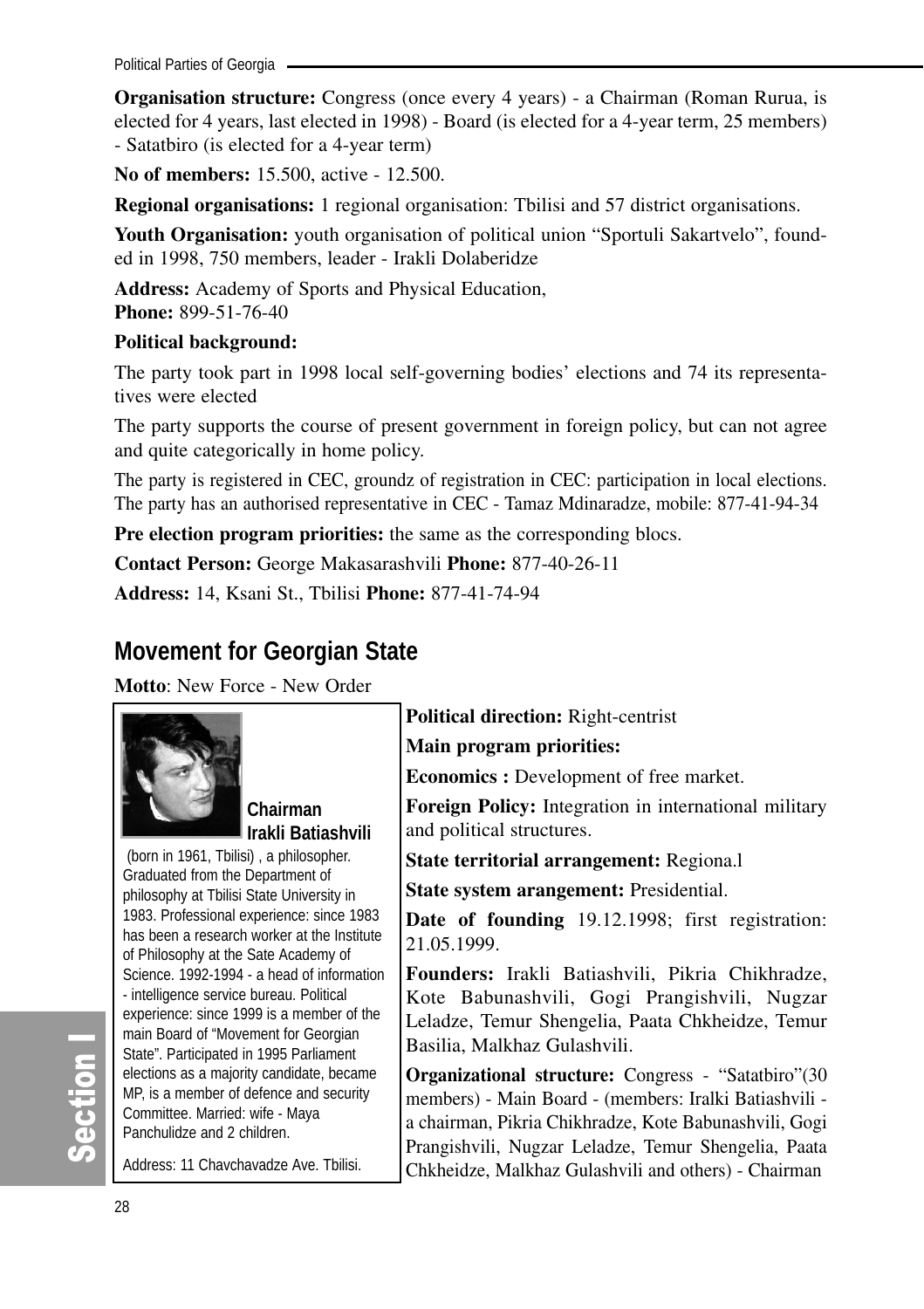**Youth Organization:** Youth Movement for Georgian State. Founded in 07.1999. Is under development, leader - Alexandre (Luka) Khojava. Address: 41 Shartava St., Tbilisi, phone: 923204; 250474.

**Regional organisations:** Regional and district organisations everywhere except Ajara.

The party partially supports present government political course, namely - in foreign policy

The Party is registered in CEC, groundz: MPs - Irakli Batiashvili, Pikria Chikhradze. Authorised Representative in CEC - Gia Salukvadze.

**Pre-election program:** Development of normal tax regime in the country and revival of national production, combating corruption, realisation of politics directed to territorial integrity of the state.

**Contact Person:** Koba Khabazi - a head of apparatus

**Address:** 41 Shartava St., Tbilisi **Phone:** 923204; 250474

# **Union of Reformers and Agrarians**

**Motto:** Sense, Activity, Moral

**Political direction**: Right wing centrist

#### **Main program priorities:**

**Economics:** Protection of labour rights. Individual, family business, small and medium

enterprises in rural and urban areas - the main source of employment and income growth. One of the main priorities is tax reduction and creating equal legal conditions for all taxpayers.

**Foreign Policy:** Deepening of process of establishing a place of Georgia in crossing of geo-strategic interests. Protection of sovereignty of the country, restoration of territorial integration. The main priority is striving to European Union from European Council.

**State territorial arrangement:** Federal, regional. (it is necessary to establish executive bodies' elections at all level in future Parliament period).

#### **State system arangement:** Presidential

**Date of founding:** 1993; first registration 07. 10. 1993; Last registration - 27.02 1998.

**Founders:** a group of citizens. The union is a law successor of Union of Reformers.

**Organisation structure:** Congress (once every 2) years) - Board (elected for a 2-year term - 80 members: Bakur Gulua - a Chairman, (is elected for a 2 year term at the Congress, last elected in 1999) political Board (elected for 2 years - 15 members).



**Chairman Bakur Gulua**

Born in 1946, Chkhorotsku region. An engineer, economist. Graduated from construction Department of State Politechnical Institute. Professional experience: a minister of the Ministry of Agriculture and Food. Political experience: Was a member of Soviet Union Communist Party, secretary general of Poti city Committee. Was elected a Chairman of the Union of Reformers and Agrarians. Participated in 1990 elections as majority candidate, became an MP. In 1992 elections participated as a majority candidate, became an MP. Did not participate in 1995 Parliament elections. Does not take part in 1999 elections.

Married: wife - Nana Getia and 2 children.

Address: Tbilisi, Tskneti, "A" zone, Phone: 222770.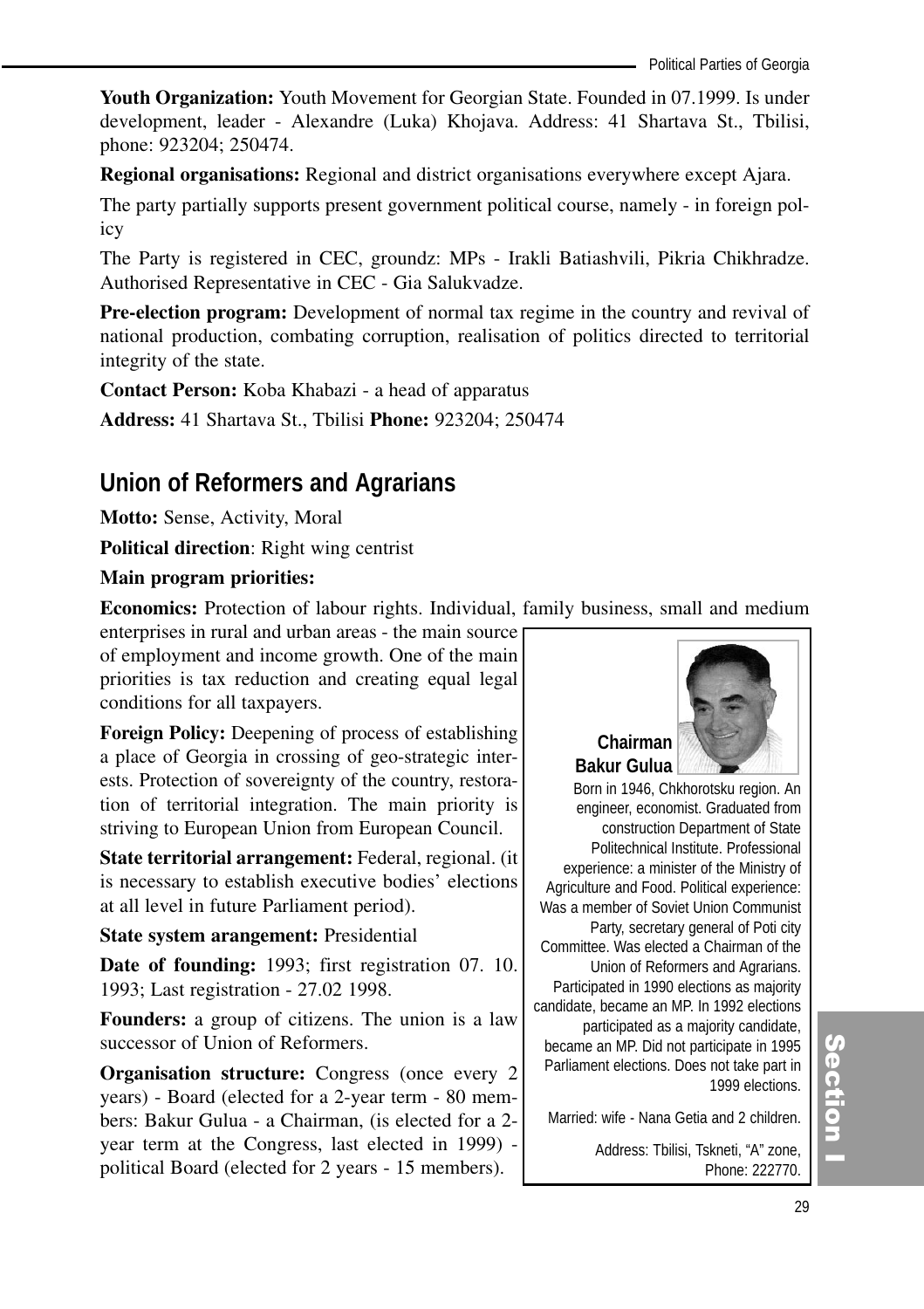#### **No of members:** 66 547, active - 12 000

**Youth Organisation:** Union of Young Reformers and Agrarians. Founded in 1993, 7500 members. Is not a judiciary person. Leader: Vaso Jvareli. Address: 39a Chavchavadze Ave., Tbilisi, phone: 250936, fax: 251945

**Regional organisations:** 56 district organisations

### **Political background:**

The party participated in 1995 Parliamentarian elections in the bloc - "Reformers Union - National Consent", received 2.8% of votes, had 1 Mp from the bloc in the Parliament.

Pre-election program priorities for 1995 elections: restoration of territorial integrity. Realisation of reforms. Achieve national consent.

In 1998 local self-government elections took part in bloc "National Consent"

In 1995 presidential elections the party supported Eduard Shevardnadze.

The party supports political course of present government.

The party is registered in CEC. Authorised representative in CEC - Mamuka Shubladze. The party member in executive government: Bakur Gulua - minister of agriculture and food.

**Pre-election program priorities:** 1. Revival of national economics through development of production and agriculture 2. Overcoming of mass unemployment, qualitative improvement of population social conditions 3. Overcoming corruption and liberating economics from dictate of Mafia clans 4. Real, purposeful politics to restore territorial integrity 5. Achievement of national consent.

**Contact person:** Teimuraz Loladze - organisational secretary of the union

**Address:** 39a Chavchavadze Ave., Tbilisi **Phone:** 250931 **Fax:** 998282, 251945

# **National Movement "Georgia First of All"**

**Motto:** Georgia First of All

**Political direction:** Right

### **Main program priorities:**

**Economics:** Launching factories and works, employment of workers. Restoration of traditional agriculture and industry. The movement is against foreign capital domination in Georgia. Local budget should be filled by able taxation system. The party is against destroying forests and selling wood abroad.

**Foreign Policy:** Political, cultural and trade co-operation with a status of equal rights subject with all nations. All kindz of relations with all progressive political organisations worldwide (UN, European Council, European Union).

**State territorial arrangement:** Unitary

**State system arangement:** Presidential

**Date of founding:** 27.02. 1999; first registration: 24. 03. 1999

**Founders:** Guram Sharadze, Rezo Mishveladze, Manuchar Matchaidze, Iza Tsnobiladze, Rusudan Kobakhidze, Rusudan Nishnianidze.

တိ ction I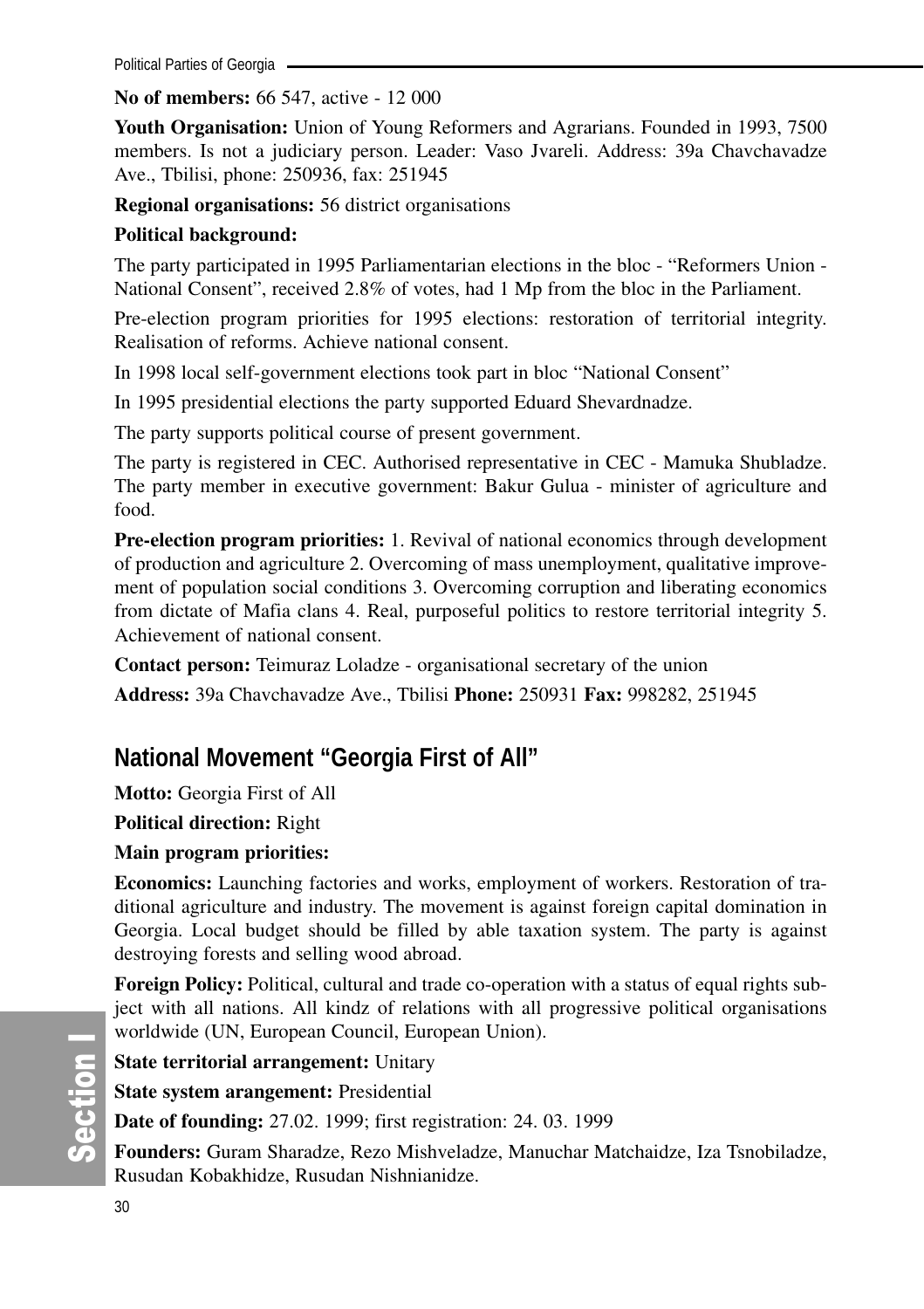**Organisation structure:** Congress (once every 2) years) - Board, Committee (is elected for a 2-year term, 15 members: Guram Sharadze - a Chairman, Iza Tsnobiladze - a Deputy Chairman, Rostom Nalbandishvili - an Executive Secretary, Megi Kipiani - a head of Tbilisi organisation) - a Chairman.

#### **No of members:** 40.000. active - 25.000,

**Youth organisation:** Youth League of National Movement "Georgia First of All". Founded 15.07.1999, is under development. Leader: colleagues' management. Address: Krtsanisi Council - Didi Kheivnis St, Tbilisi

**Regional organisations:** 2 regional and 26 district organisations.

The party is registered in CEC, groundz: an MP - Guram Sharadze.

**Pre-election program priorities:** the movement strives for real independence and freedom of Georgia. Regardz Georgian nation as a native one and considers the Georgian culture as the main one on the whole territory of Georgia. Discreditation of orthodox Christian faith by various sects is inadmissible. The movement recognises freedom of speech, consciousness and religious faith. Respect for originality of all nations and nationalities. Equal rights for all citizens. All

citizens, regardless nationality, social status and position, should equally obey the law. Knowledge of Georgian, the state language, is necessary for all citizens. Relations with all progressive political organisations worldwide (UN, European Council, European Union). The movement will combat for 1992 events' evaluation and restore of justice. Protection and development of national industry, science and culture. Development of health care, education (mandatory primary education). Social protection. Together with private sector there should be budgetary pre-school, primary and secondary education sector in the education system. The movement will care for the socially vulnerable population. The movement recognises all forms of property private, state, church and co-operative.

**Contact person:** Iza Tsnobiladze

**Address**: 5 Mardjanishvili St., Tbilisi.

**Phone:** 954570.



#### Born 1940, in village Gurianta, Ozurgeti rayon. A philologist, Ph. D. a member of Georgian Academy of Sciences. Graduated form Department of philology, Tbilisi State University in 1963. Professional experience: 1966-1967 - a research worker at Tbilisi State University, 1967-1972 - a research worker at the Institute of Georgian Literature, Georgian Academy of Sciences. 1973-1975 - a scientific secretary, from 1976 to present - a head of Department. Political experience: In 1999 was elected a Chairman of the National Movement "Georgia First of All". Participated in 1995 Parliamentary elections by party list - Union of Revival of Georgia, got an MP, in 1995- 1998 was a member of fraction "Agordsineba" (revival), in 1995-1999 - a Chairman of migration and Georgiansforeign residents-affairs Committee. Married: wife Svetlana Gakharia and 2 children.

Address: 15, Chavchavdse Ave., Tbilisi Phone: 236115.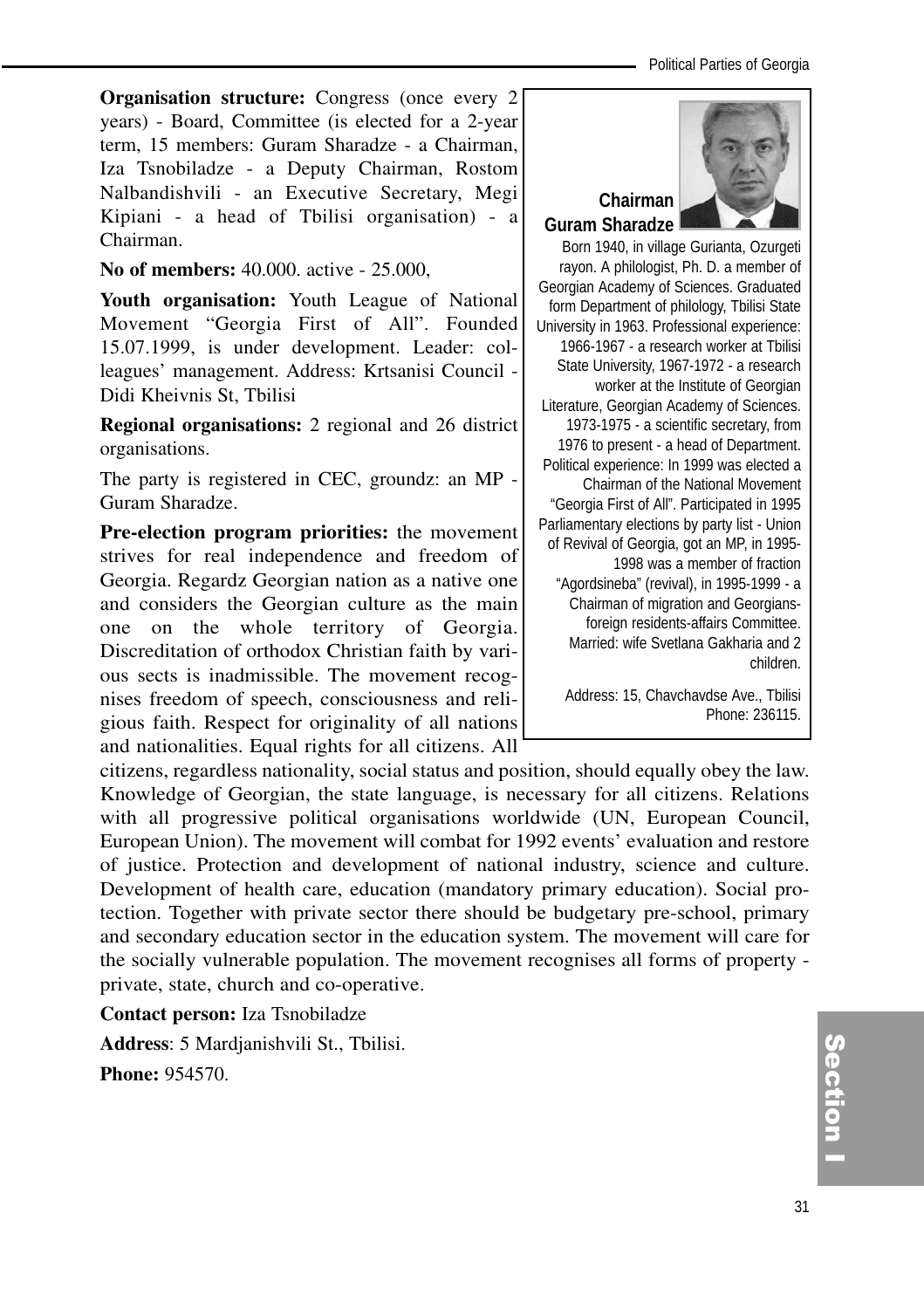# **8. Bloc - Unitary National Movement**

*Political Union of Citizens -Unitary National Movement Georgian Sportsmen's Community*

# **Political Union of Citizens - Unitary National Movement**

**Motto:** The dignity serves the Motherland

**Political direction**: Nationalist

|                                                                                                                                                                                                                          | <b>Program priorities:</b>                                                                                                                                            |
|--------------------------------------------------------------------------------------------------------------------------------------------------------------------------------------------------------------------------|-----------------------------------------------------------------------------------------------------------------------------------------------------------------------|
| Chairman<br>Mirian Mirianashvili<br>Born 1961, in Tbilisi. A lawyer. Graduated<br>from TSU, Department of Geography and                                                                                                  | <b>Economy:</b> State capitalism                                                                                                                                      |
|                                                                                                                                                                                                                          | Foreign policy: Discharge from Russian influence,<br>establishing own geo-political space.                                                                            |
| Geology - 1983, Department of Law -1998.                                                                                                                                                                                 | <b>State territorial arrangement: Unitary</b>                                                                                                                         |
| Political experience: 1989-1990 - Popular<br>Front of Georgia-a member of<br>administrative department, 1990-1992 -                                                                                                      | <b>State system arrangement:</b> Presidential. Strong<br>presidential state.                                                                                          |
| "Round Table-Free Georgia" - a Board<br>member, a founder, 1996-1998 - Union of<br>Reformatories - an organisational secretary,                                                                                          | Date of founding: 12.06.1999; first registration<br>09.07.1999.                                                                                                       |
| consequently a political secretary.<br>Participated in 1990 Parliamentary elections<br>by party list of the "Round Table - Free<br>Georgia", got an MP, 1990-1991 - was a<br>Chairman of fraction "Radical Union", 1990- | Mirian<br>Mirianashvili,<br><b>Founders:</b><br>Mamuka<br>Tsurtsumia, Aleksandre Berdzenishvili, Mamuka                                                               |
|                                                                                                                                                                                                                          | Namicheishvili, Kartlos Asatiani, Zaza Khozberidze,<br>Badri Bagration-Gruzinski.                                                                                     |
| 1992 - a member of the Committee of<br>Economic Reforms, 1990-1992 - a member<br>of the Privatisation Commission.                                                                                                        | <b>Organisation structure:</b> Congress (once every 4<br>years) - Political Board (is elected for a 4-year term,<br>15 members), - Chairman (is elected for a 4- year |
| Participated in 1995 Parliamentary elections                                                                                                                                                                             | term, elected in 1999)                                                                                                                                                |
| as a majority candidate, (Vake election                                                                                                                                                                                  | No of members: 1400, active - 80                                                                                                                                      |
| District #2), did not get an MP.                                                                                                                                                                                         | <b>Regional organisations:</b> 26 district organisations                                                                                                              |
| Married: wife - Nino Aroshidze and a child                                                                                                                                                                               | The party does not support the current course of                                                                                                                      |
| Address: 18A Ateni Lane, Apt. 59, Tbilisi<br>Phone: 290065, 877405016                                                                                                                                                    | the government, which is considered anti-national<br>and in a view of the party lacks clear defined strat-                                                            |
|                                                                                                                                                                                                                          | egy.                                                                                                                                                                  |

The party is registered in CEC, an authorised representative in CEC - Kartlos Asatiani

**Pre-election program priorities**: Establishing Georgian rule and order. Reasonable distribution of state wealth, social justice, equal rights and responsibilities for all; promoting principles of justice, nationalism and faith.

**Contact person**: Zaza Khozberidze - an ideological secretary

**Address:** 9 Kostava St., Tbilisi **Phone:** 932345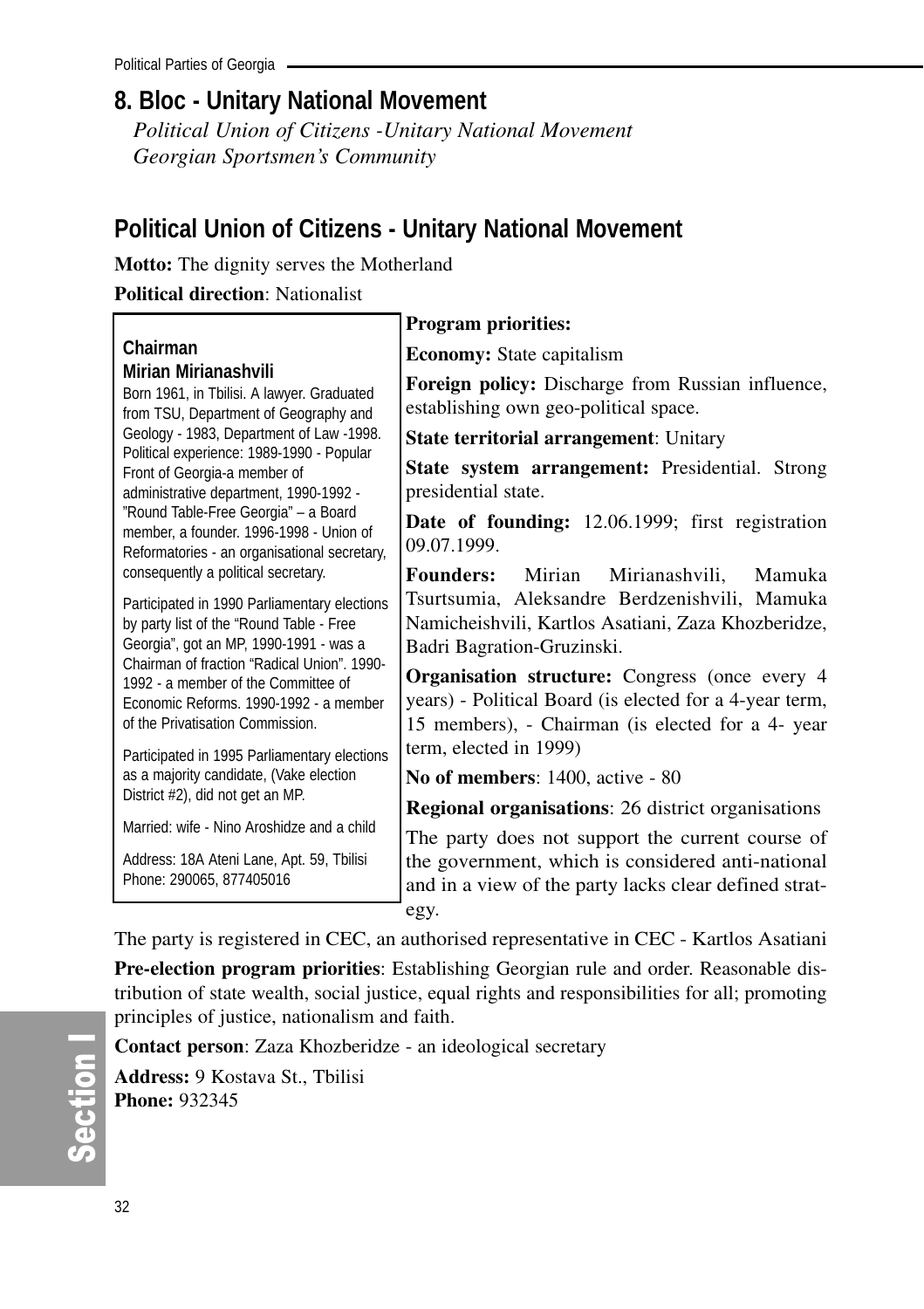# **Georgian Sportsmen's Community**

**Motto:** Healthy nation - strong state

**Political direction:** Centrist

#### **Main program priorities:**

**Economics:** Development of concrete concept of the state national economy taking into account socialeconomic condition of the society on transitional stage.

**Foreign Policy:** Good friendly, partnership relations with neighbouring and other countries in economic, cultural and various issues.

#### **State territorial arrangement:** Regional

#### **State system arangement:** Presidential

**Date of founding:** 1994; first registration: 1994, last registration: 1998

#### **Founders:** Veteran sportsmen

**Organisation structure:** Congress (once every 4 years) - Main Committee (is elected for a 4-year term, 31 members: Edisher Machaidze, co-chairmen: Manuchar Machaidze, Leri Khabelov, Temo Kabarashvili, Valeri Giorgobiani - a secretary general) - a Chairman (is elected for a 4-year term, last elected 1998).

**No of members:** 11200 (active - 3050).

**Youth organisation:** Youth Union of Georgian Sportsmen. Founded in 1998, has 1200 members, is not a judiciary person. Leader - Nana Kazarashvili. Address: 6 Konstitutsia St., Tbilisi, phone: 953006, fax: 957438

## **Regional organisations:** 7 regional and 41 rayon organisations

#### **Political background:**

The party participated in 1995 Parliament elections, in the bloc "Reformers Union - National Consent" ("Reformers Union", political union "Kolkheti") , received 2.78% of votes, had 2 majority bloc MPs in the Parliament.

Pre-election program priorities: 1. Economics 2. Foreign policy 3. State territorial arrangement 4. State system arrangement 5. International relations 6. Restoration of national dignity 7. Harmonious raising of young generation 8. National state priority

The party participated in 1998 local self-governing bodies' elections in the bloc "National Consent" (Reformers Union).

The party supported Eduard Shevardnadze in 1995 Presidential elections.

# **Chairman Edisher Machaidse**



Born 1956, in Tbilisi. An engineer, a teacher, Ph. D. in technical sciences. In 1979 graduated from the Department of civil and industrial construction, at Georgia Politechnical Institute, in 1989 - Pedagogical Department at the State Institute of Physical Culture. Since 1988 - a member of arbiters' Committee of the World International Federation of Wrestling (FILA). Professional experience: 1973-1980 - a sport instructor at sport society "Dinamo", 1980-1984 - a state trainer at the Committee of Physical culture and Sports of Georgia. 1984-1988 a director of a special sport school in high mastering in wrestling. Since 1988 - a director of Georgia Physical Culture Technical College. Political experience: Since 1994 - a Chairman of Sportsmen's' Union of Georgia. Participated in 1995 elections by party list in the bloc: "Reformers Union - National Consent" did not get an MP.

> Married: wife - Tea Gvimradze and 2 children

Address: 2 Shatberashvili St. Corp. 8, Apt. 51 Tbilisi Phone: 290329, 877 425417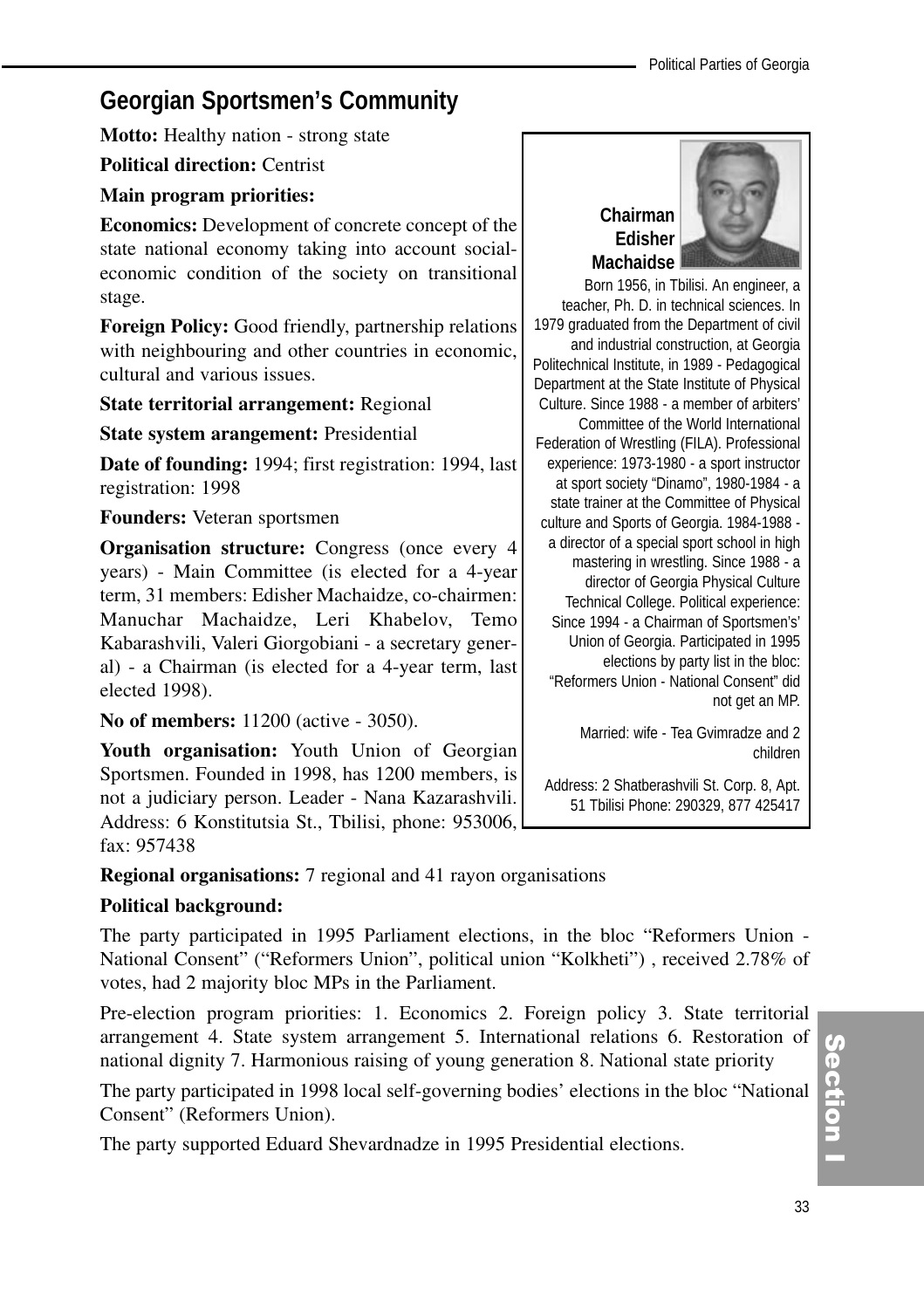Political Parties of Georgia

The party partially supports the present government course - foreign course is fully acceptable, the party does not agree with the home course.

The party is registered in CEC grounds: MPs - Valeri Giorgobiani, Manuchar Machaidze, an authorised representative - Koba Kachrishvili.

**Pre-election program priorities:** 1. Restoration of territorial integrity of the country 2. Consolidation of the nation 3. Healthy nation 4. Development of reforms characteristic to democrat state in politics, economics, education, physical culture and sports, their realisation 5. Development of concrete concept of state national economy taking into account characteristics of social-economic conditions of transitional period. Private and state property on land should be adjusted to the strategy of development of the state economy. 6. good friendly, partner relationships with neighbouring and other countries, strengthening of economic and cultural relations with them. 7. Establishing territorial units taking into account national economy of the country, social and economic characteristics. 8. Presidential management 9. Great Georgia based on faith, nationalism and justice, that should find its dignitary place in new world order.

**Contact person**: Tariel Skhirtladze - an executive secretary

**Address:** 6 Konstitutsia St., Tbilisi. Phone: 969879, Fax: 957438

# **9. Greens' Party of Georgia**

**Motto:** Ecology, democracy, non-violence

**Political direction:** Right-centrist

**Main program priorities:** 

**Economics:** Sustainable, environmentally safe production

**Foreign policy:** Integration in EU

**State territorial arrangement**: District division

**State system arrangement**: Parliamentary

The party is a member of the European Federation of Greens' Parties.

**Date of founding:** 1990, first registration: 24.04.1992, last registration: 27.02.1998

**Founders:** Zurab Zhvania, Revaz Khuntsaria, George Baramidze, Malkhaz Bitsadze.

**Organisation structure:** Congress (once every 3 years) - Political Committee (is elected for a 3-year term, 7 members: George Gachechiladze, Givi Gigineishvili, Soso Kartsivadze, Nato Kirvalidze, Zurab Mgaloblishvili, Avto Geladze, Nino Chkhobadze) - a Chairman (George Gachechiladze, was elected by Congress in1998 for a 3-year term).

**No of members:** 2000, active - 500

**Youth organisation:** Youth fraction of the party is currently in the process of establishment. address: 182 Davit Agmashenebeli Ave., Tbilisi. Phone: 952033, 351974, email:party@greens.org.ge

**Regional organisations**: 10 regional and 52 district organisations

**Printing body**: "DEDAMITSA", temporarily held up.

တိ ction I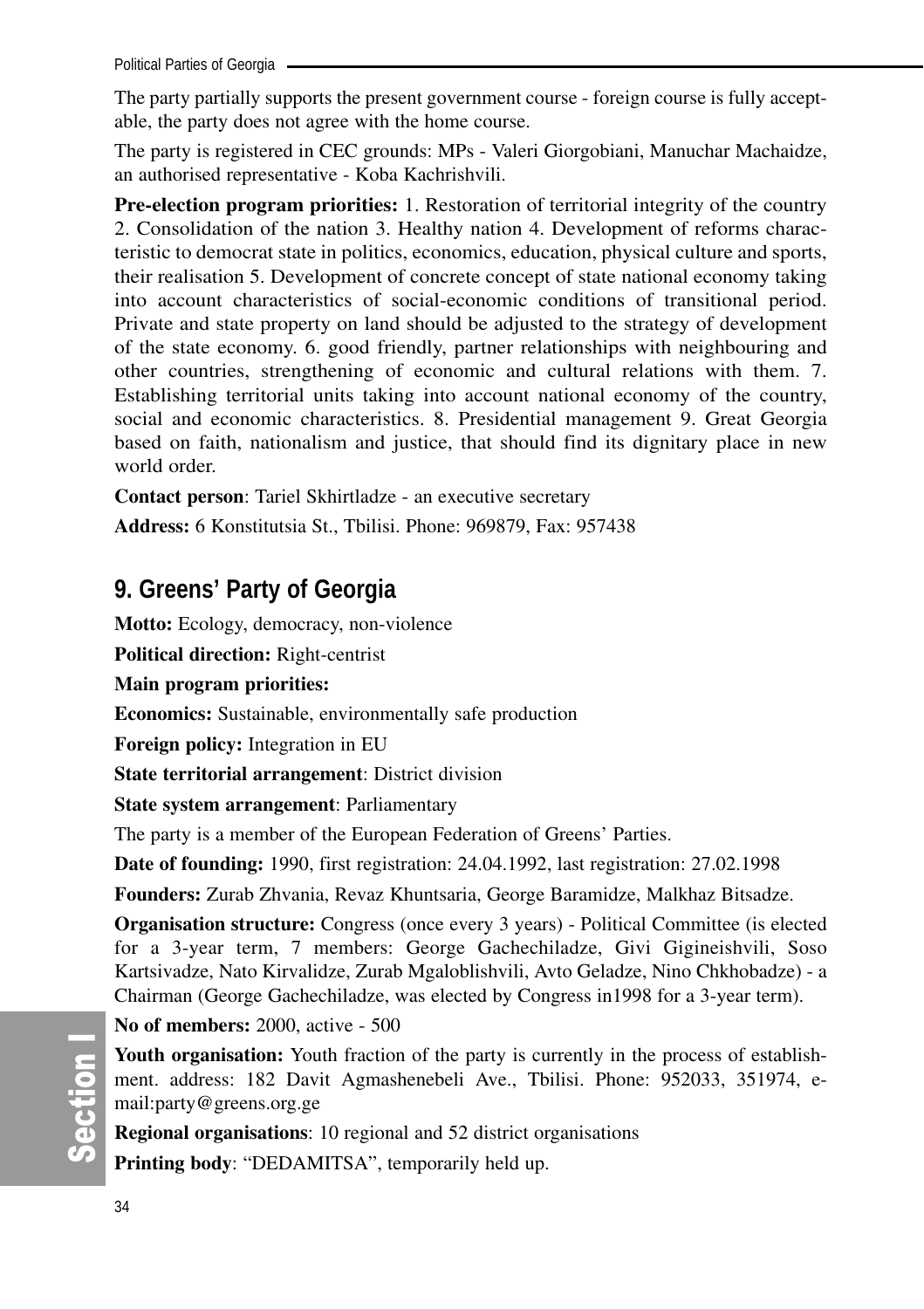#### **Political background:**

The party participated in 1990 Parliamentary elections within the block "Freedom", received 9% of votes, was represented by11 MPs (elected by party list) and 1 MP (majority).

The party did not participate in 1995 Parliamentary elections. Three members of the party have been represented in the Parliament from the "Citizen's Union".

The party individually participated in 1998 local self-government elections.

The party did not support any candidates in 1991 Presidential elections.

The party supported Eduard Shevardnadze in 1995 Parliamentary elections.

The party partially supports the current political course of the government.

The party is registered in CEC, grounds: MPs – George Gachechiladze, Givi Gigineishvili, Avtandil Geladze, an authorised representative in CEC - Zurab Mgaloblishvili, representatives in executive government: Nino Chkhobadze - a Minister of the Ministry of Environment Protection, Zurab Tavartkiladze - a deputy Minister.

**Pre-election program:** developing civil society, ensuring safe environment for population.

**Contact person:** Rusudan Simonidze - an executive secretary.

**Address:** 182 Davit Agmashenebeli Ave. Tbilisi. Phone: 952033, 354751, **Fax:** 351674

**E-mail:** party@greens.org.ge

# **10. Freedom Party of Georgia – was not found**

# **12. Party of Economically and Socially Deprived Persons of Georgia**

**Motto:** The justice and law will save Georgia

**Political direction:** Centrist

#### **Program priotiries:**

**Economy:** Re-establishing the institute of middleman, introducing legal framework for effective use of natural resources, developing sound industry.



Born 1954, Tbilisi. Ph.D in Geography, in 1976 graduated from Tbilisi State University, Department of Geography and Geology. Is a member of the International Association of Geochemistry (since 1991) and of the International Commission of protection from water pollution (since 1991). 1976-1995 - an engineer, then: head of laboratory, head of Department at State Academy of Science, Institute of Hydrometeorology. Political experience: from1995 until present-Chairman of Greens' Party of Georgia. 1992 Parliamentary elections- participated by party list, 1992-1995 – MP, a member of Greens' fraction, Chairman of subCommittee of Environment Protection. 1995 Parliamentary elections- participated by party list of the Citizens' Union. 1995- 1998 MP, a member of the fraction "Citizens' Union", from 1995 until present- a deputy Chairman of the Committee of protection of environment and natural resources. Address: 96 Paliashvili St., Tbilisi. Phone: 222662;

Mobile: 877412243; E-mail: party@greens.org.ge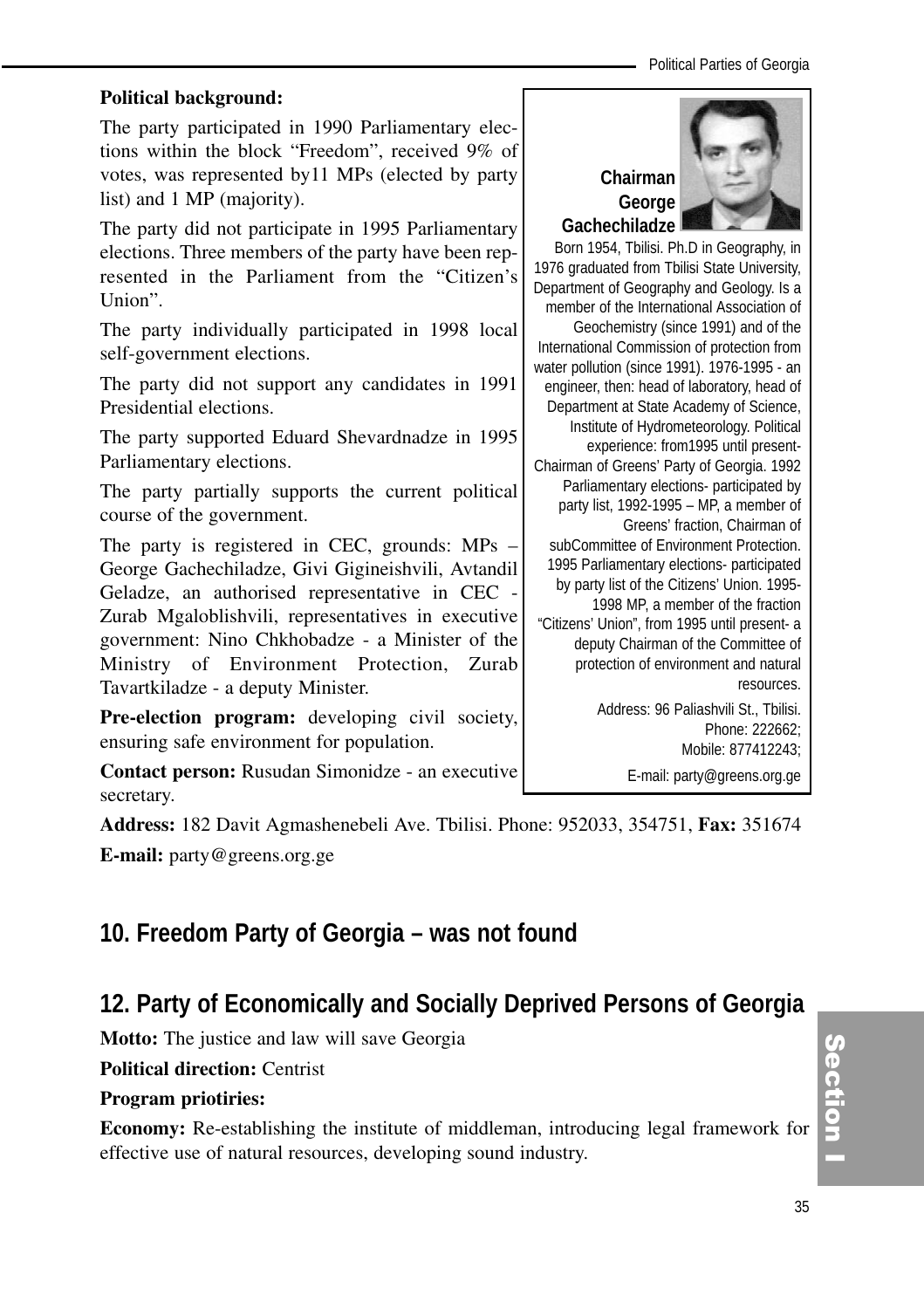|                                                                                                                                                                                                                                                                                                                                                                                                                        | <b>Foreign policy:</b> Establishing constructive partner-                                                                                                                                                                                                                                                                                                                                                                                                 |
|------------------------------------------------------------------------------------------------------------------------------------------------------------------------------------------------------------------------------------------------------------------------------------------------------------------------------------------------------------------------------------------------------------------------|-----------------------------------------------------------------------------------------------------------------------------------------------------------------------------------------------------------------------------------------------------------------------------------------------------------------------------------------------------------------------------------------------------------------------------------------------------------|
| Chairman                                                                                                                                                                                                                                                                                                                                                                                                               | ship and co-operation models with naigbour states,                                                                                                                                                                                                                                                                                                                                                                                                        |
| Malkhaz Tsiskarishvili                                                                                                                                                                                                                                                                                                                                                                                                 | integration into Europe.                                                                                                                                                                                                                                                                                                                                                                                                                                  |
| Born 1954, in Gurjaani district, village<br>Mukuzani, an engineer, Ph.D in technical<br>science. In 1977 graduated from State                                                                                                                                                                                                                                                                                          | State territorial arrangement: Unitary (regional<br>arraingement is acceptable).                                                                                                                                                                                                                                                                                                                                                                          |
| Politechnical Institute, Professional                                                                                                                                                                                                                                                                                                                                                                                  | <b>State system arrangement: Presidential</b>                                                                                                                                                                                                                                                                                                                                                                                                             |
| experience: 1978-1979- an engineer-<br>constructor at Kutaisi small tractor factory.<br>1979-1980 - head of the mobile mechanized                                                                                                                                                                                                                                                                                      | <b>Date of founding:</b> 12.05.1999. first registration<br>11.06.1999                                                                                                                                                                                                                                                                                                                                                                                     |
| column, 1980-1992 - an engineer and a<br>senior researcher at State Academy of<br>Science, head of the Autotransport<br>Department at the Ministry of Transport.<br>Political experience: a former member of the<br>Communist Party. 1999- a chariman of the<br>Party of Socially and Economically deprived<br>persons. (Is elected for a 4-year term).<br>Married: wife - Manana Sherazadashvili and<br>two children. | <b>Organisation structure:</b> Party Conference (once<br>very 4 years) - Board (is lected for a 4-year term, con-<br>sists of 17 members) - Executive Office (is elected<br>for a 4–year term, consists of 5 members: Malkhaz<br>Tsiskarishvili - a Chairman of the political Board,<br>Avtandil Topuridze - a Deputy Chariman of the polit-<br>ical Board, Ilia Gomarteli-a referent) - Chairman (is<br>elected for a 4-year term, last elected in 1999) |
|                                                                                                                                                                                                                                                                                                                                                                                                                        | <b>No of members:</b> 75,000, active - 5,000                                                                                                                                                                                                                                                                                                                                                                                                              |
| Address: 65 Kandelaki St., Apt. 27, Tbilisi<br>Phone: 381340                                                                                                                                                                                                                                                                                                                                                           | <b>Regional organisations:</b> 4 regional and 35 district<br>organisations                                                                                                                                                                                                                                                                                                                                                                                |

The party does not support the current course of the government. The reason: economical crisis is considered as one of the consequences of current government policy.

The party is registered in CEC, grounds: signatures of supporters, an authorised representative in CEC - Bakar Sherazadashvili.

**Pre-election program**: Establishing rule of law, restoring territorial integrity, strengthening the institute of middleman, developing industry and agriculture.

**Contact person**: Ilia Gomarteli - an executive secretary

**Address:** 52 Vazha Pshavela Ave., Tbilisi **Phone:** 381340, 936833

## **13. Political Union "Tanadgoma"**

**Political direction:** Right-centrist

#### **Main program priorities:**

**Economics:** Establishing of market policy, acceleration of reforms, private property on land.

**Foreign Policy:** Integration of Georgia in European structures.

**State territorial arrangement:** Federal.

**State system arangement:** Presidential.

**Date of founding:** 1994; first registration: 1995, last registration: 1998.

**Founders:** T. Kalandadze, G. Lominadze, A. Tavartkiladze, G. kalandia, J. Tsulaia..

**Organisation structure:** Congress (once every 4 years) - Main Committee (is elected for

တိ ction I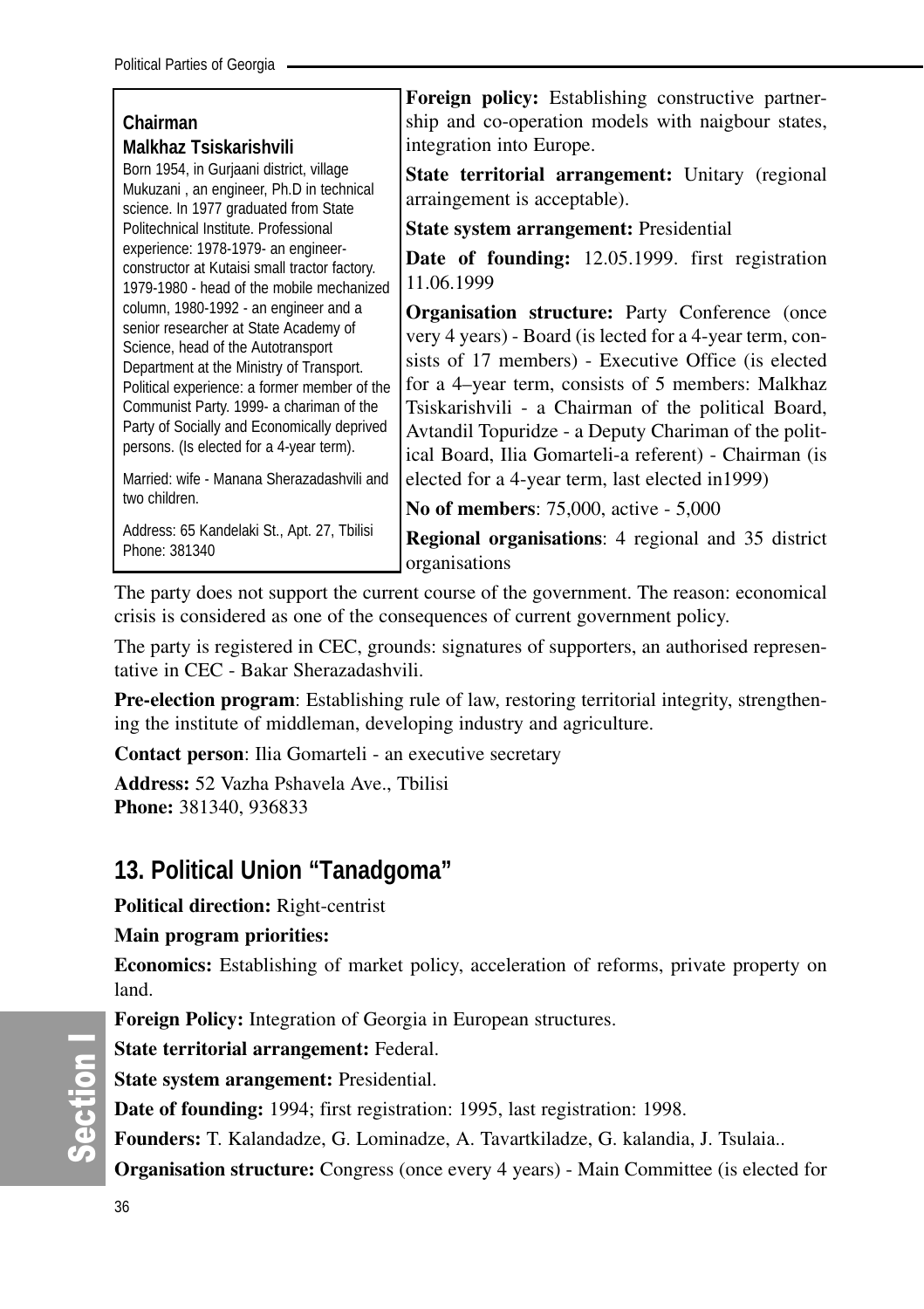a 4-year term, 9 members) - Irakli Shengelia - a Chairman (is elected for a 4-year term, last elected 1999).

## **No of members:** 6,000, active – 400

**Regional organisations:** 4 regional and 16 rayon organisations

**Printing body:** a newspaper "TANADGOMA", founded 1994, monthly, 2000 copies, price - 30 tetri.

### **Political background:**

The party individually participated in 1995 Parliament elections, received 2.16% of votes, had 3 MPs in the Parliament (majority candidates).

Pre-election program priorities: restoration of territorial integrity of the country, establishment of market economics, entering European structures.

**Chairman Irakli Shengelia**  Born 1955, a mathematician, Ph. D. in physical and mathematics sciences. In 1976 graduated from the Department of Mechanics and Mathematics at Tbilisi State University. Professional experience: since 1993 - a director of "Sakkalakgorservisi". Political experience: 1997-1999 - a member of the Main Committee of the political union "Tanadgoma". In 1999 was elected a Chairman. Married: wife - Dali Topuria and 3 children

> Address: 13 Grozno St., Tbilisi. Phone: 964543, 967287

The party did not participate in 1998 local self-governing bodies' elections.

The party supported Eduard Shevardnadze in 1995 Presidential elections

The party supports the present government course.

The party is registered in CEC grounds: MPs - Otar Patsatsia, Mikheil Osadze, an authorised representative - Gia Kurdadze.

**Pre-election program priorities:** Restoration of territorial integrity of the country, development of national economy based on market economics, western orientation.

**Contact person:** George Kurdadze - a co-chairman

**Address:** 44 Marjanishvili St., Tbilisi. Phone: 952406, 967247

## **14. Popular Democratic Party**

**Motto:** Well-being for all

**Political direction**: Left-centrist

#### **Program priorities:**

**Economy:** Democratic economy, integrating interests of businessman and consumer, accepting all forms of property, sound education and health care based on insurance guarantees, establishing various forms of payment for health care services.

**Foreign policy:** Friendly relations with neighbour states, restroing territorial integrity, defending borders, ensuring state security.

**State territorial arrangement:** Unitary state with autonomies, establishment of district administrations is acceptable.

**State system arrangement:** Parliamnetary, restricted Presidential management with strong executive Board.

**Date of founding:** 1996; first registration 03.09.1996; Last registration: 26.12.1997.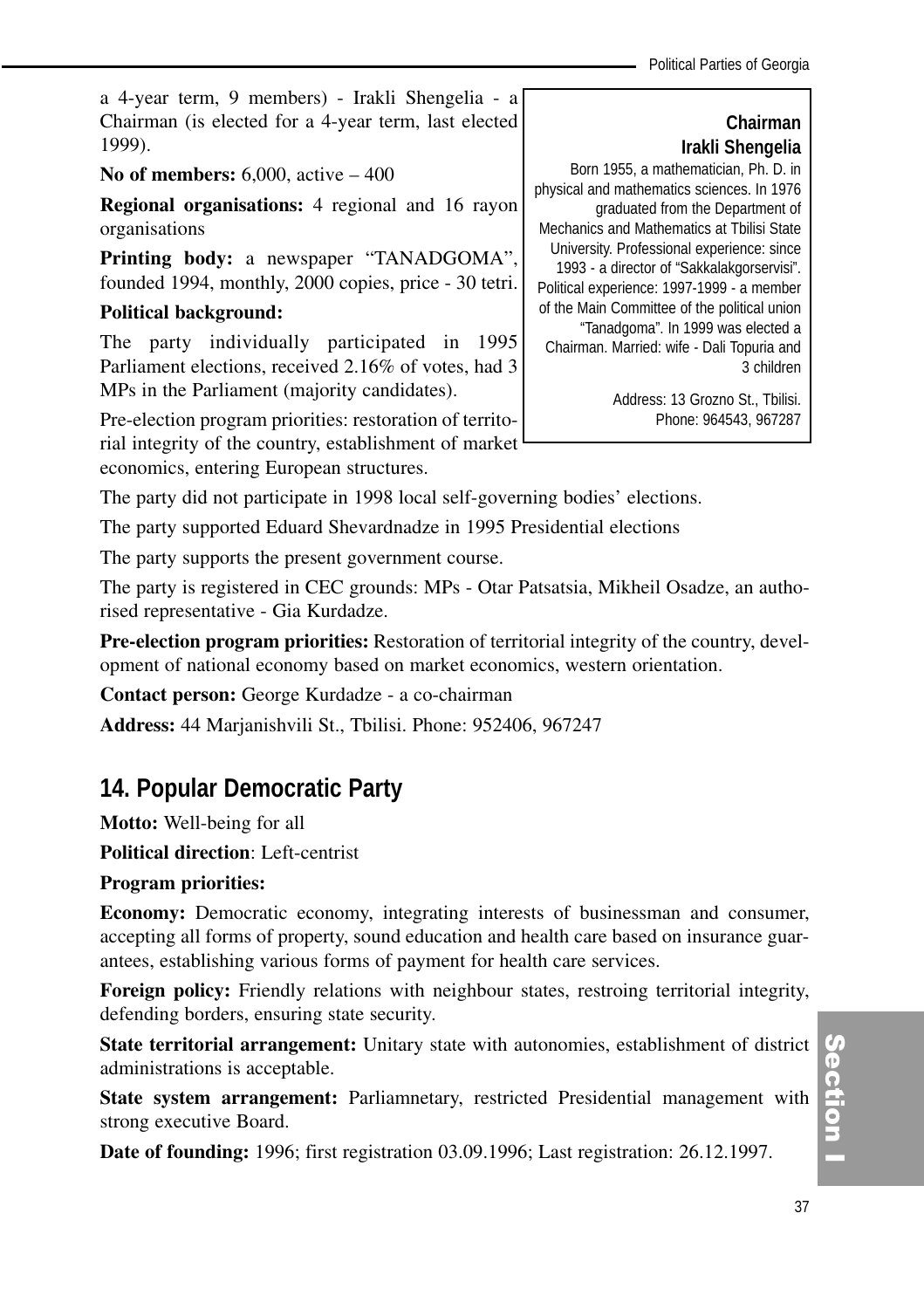| George Ustiashvili, Dali Jgamadze, Malkhaz<br>Chairman<br>Baramidze, Ramin Lomsadze, Murman Turnava,<br>Guram Ustiashvili<br>Nino Janashia.<br>an economist, a professor, a real member of<br>the Academy of Sciences Graduated from<br>The party was renamed from "Free Democrat"<br>Tbilisi State University. Political experience:<br>Union".<br>1992-1998-a deputy Chairman of the<br>movement "Chkondideli", 1992-1995 - a co-<br><b>Organisation structure:</b> Congress (once every 5<br>Chairman of the Democratic Party. In 1997<br>years) - political Board Presidium (is elected for a 4-<br>was elected a Chairman of the Popular<br>year term, Consists of 17 members: Guram<br>Democratic Union. 1990 Parliamentary<br>Ustiashvili - a Chairman, Nino Janashia, Nato<br>elections: participated as a majority<br>candidate. 1992 Parliamentary elections:<br>Beridze, Dali Madzgarashvili, Merab Mikutadze - a<br>MP. Participated by a party list of the<br>co-chairmen, Murman Turnava - a Secretary General,<br>Democratic Party. 1992-1994-a deputy<br>Naili Akhobadze - a Political Secretary, Tamaz<br>Chairman of the fraction "Democrats" 1994-<br>Bakradze, Malkhaz Geleishvili and etc., members of<br>1995 - Chairman of the fraction<br>the presidium) - Political Board (consists of 86 mem-<br>"Democrats". 1993-1995 - a deputy<br>Chairman of the Committee of National<br>bers, is elected for a 4-year term) - Chairman (is<br>Security and Defence. Participated by party<br>elected by the Congress by secret vote for a 5-year<br>list of the Democratic Party in 1995<br>term, last elected in 1997)<br>Parliamentary elections. Married: wife and 2 |           | Founders: Guram Ustiashvili, Manana Ustiashvili, |
|------------------------------------------------------------------------------------------------------------------------------------------------------------------------------------------------------------------------------------------------------------------------------------------------------------------------------------------------------------------------------------------------------------------------------------------------------------------------------------------------------------------------------------------------------------------------------------------------------------------------------------------------------------------------------------------------------------------------------------------------------------------------------------------------------------------------------------------------------------------------------------------------------------------------------------------------------------------------------------------------------------------------------------------------------------------------------------------------------------------------------------------------------------------------------------------------------------------------------------------------------------------------------------------------------------------------------------------------------------------------------------------------------------------------------------------------------------------------------------------------------------------------------------------------------------------------------------------------------------------------------------------------------------------------------------------|-----------|--------------------------------------------------|
|                                                                                                                                                                                                                                                                                                                                                                                                                                                                                                                                                                                                                                                                                                                                                                                                                                                                                                                                                                                                                                                                                                                                                                                                                                                                                                                                                                                                                                                                                                                                                                                                                                                                                          |           |                                                  |
|                                                                                                                                                                                                                                                                                                                                                                                                                                                                                                                                                                                                                                                                                                                                                                                                                                                                                                                                                                                                                                                                                                                                                                                                                                                                                                                                                                                                                                                                                                                                                                                                                                                                                          |           |                                                  |
|                                                                                                                                                                                                                                                                                                                                                                                                                                                                                                                                                                                                                                                                                                                                                                                                                                                                                                                                                                                                                                                                                                                                                                                                                                                                                                                                                                                                                                                                                                                                                                                                                                                                                          |           |                                                  |
|                                                                                                                                                                                                                                                                                                                                                                                                                                                                                                                                                                                                                                                                                                                                                                                                                                                                                                                                                                                                                                                                                                                                                                                                                                                                                                                                                                                                                                                                                                                                                                                                                                                                                          |           |                                                  |
|                                                                                                                                                                                                                                                                                                                                                                                                                                                                                                                                                                                                                                                                                                                                                                                                                                                                                                                                                                                                                                                                                                                                                                                                                                                                                                                                                                                                                                                                                                                                                                                                                                                                                          |           |                                                  |
|                                                                                                                                                                                                                                                                                                                                                                                                                                                                                                                                                                                                                                                                                                                                                                                                                                                                                                                                                                                                                                                                                                                                                                                                                                                                                                                                                                                                                                                                                                                                                                                                                                                                                          | children. | No of members: 48,417, active - almost all.      |

**Youth organisation**: established in1998, 9120 members. Is not registered. Leader - Zurab Muchiashvili. Address: 103 Agmashenebeli Ave., Tbilisi. Phone: 959714

**Regional organisations**: 8 regional organisations, district organisations in all districts, except Adjara.

#### **Political background:**

The party did not participate in 1998 local self-government elections. Reason: the law is to be improved.

The party does not support the present government course: it does not fit the state's interests.

The party is registered in CEC, grounds: MP - Malkhaz Baramidze, an authorised representative in CEC - Lia Khomeriki

**Pre-election program**: welfare for everybody, democratic economy, popular internationalism. Establishing insurance systems, addressing the problem of unemployment, recovering territorial integrity through applying complex measures, combating emancipation of women, addressing problems of massive migration and corruption, establishing national security system, promoting the idea of co-existence of ideologies.

**Contact person:** Merab Mikautadze

**Address:** 103 Agmashenebeli Ave., Tbilisi Phone: 940580

## **15. Bloc - Mdzleveli Sakartvelo - Ghvtis Tadzari**

*National State Union of Georgia – Mdzleveli – refused to provide information Union of Georgian Realists - refused to provide information*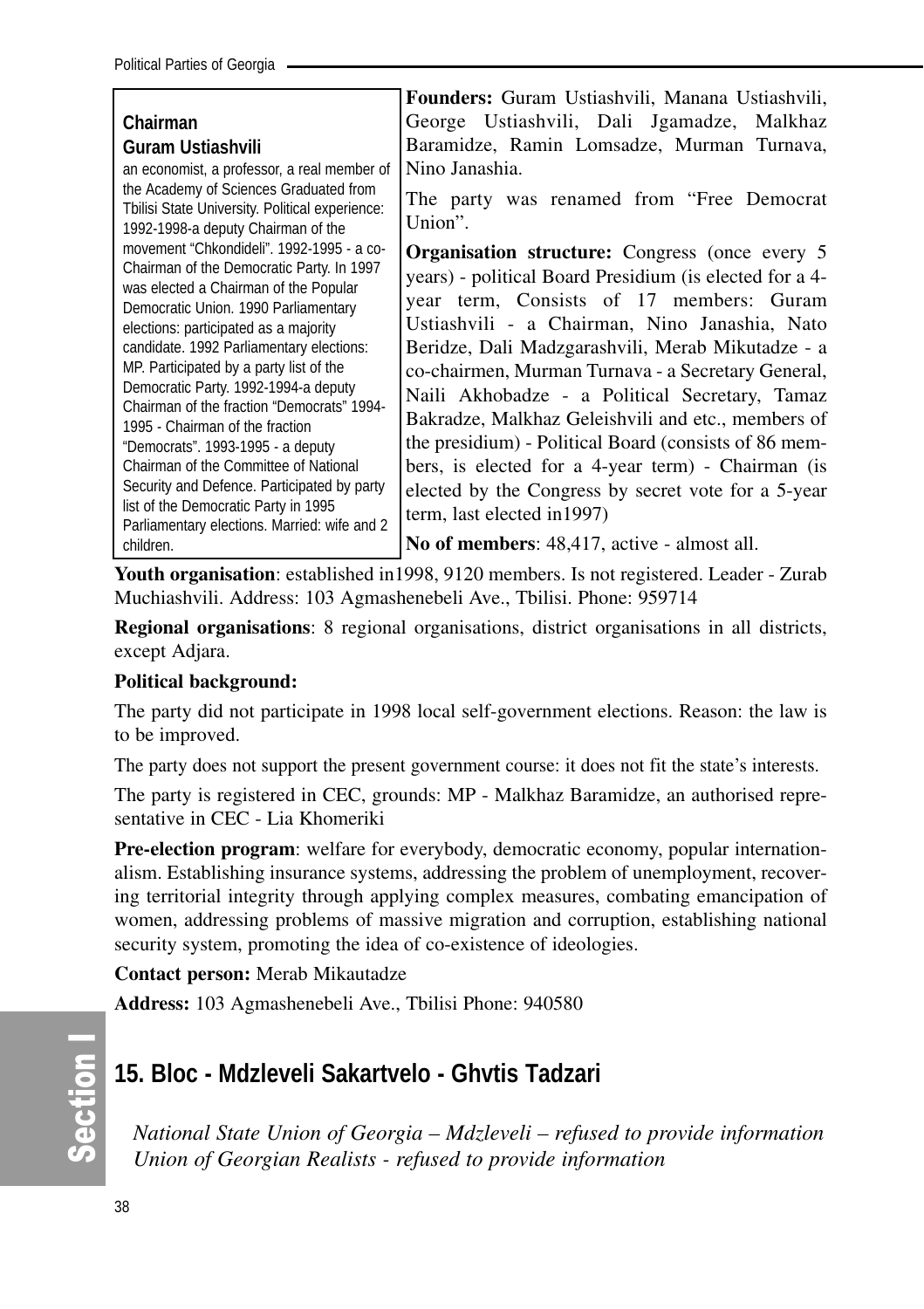# **17. Veterans of Georgia Protection Party**

#### **Political direction:** C

### **Main program priorities:**

**Economics:** Free industry and market economics. Immediate and effective use of the country industrial potential. Creation of foundation for veterans social protection.

**Foreign Policy:** Georgia should come back to Europe. Good neighbour relations with all neighbouring countries, especially with their military forces.

**State territorial arrangement:** Regional

**State system arangement:** Parliamentary

**Date of founding:**1990; first registration: 09.1990; last registration 08. 1999

**Founders:** Nodar Giorgadze, Akaki Gorgadze, Jemal Garduvadze, Revas Mikadze, Gia Jakeli, Gia Tsikhistavi.

The party was renamed, former title: Party of Peace and Freedom (Avgans) of Georgia

**Organisation structure:** Congress (once every 2) years) - Board (is elected for a 2-year term, 21 members) - Revision Commission (for a 2-year term, 7 members) - Nodar Giorgadze - a Chairman (is elected at the Congress for a 2-year term).

#### **No of members:** 27,000

**Regional organisations:** 10 regional and 65 rayon organisations

**Printing body:** A newspaper "VETERANI", founded in 1990, 2 times a month, 5000 copies.

#### **Political background:**

The party participated in 1990 elections in the bloc "Tankhmoba, Mshvidoba, Agordzineba" (Agreement, Peace and Revival) had a representative in the Parliament.

The party participated in 1992 elections in the bloc - "Ertoba" (Unity), received 11% of votes, had 14 bloc representatives in the Parliament, among them 6 - the party representatives.

The party participated in 1995 elections individually, received 2.8% of votes.

The party did not participate in 1998 local self-governing bodies' elections.



Born 1952, in Tbilisi, an engineer, a lawyer, Ph. D. in Economics. In 1975 graduated from the Department of Engineer Physics, at State Politechnical Institute, graduated from Department of Law, at Tbilisi State University. 1981-1983 - a soldier in Afghanistan war. Is a member of the following international organisations: UN, World Federation of War Veterans; since 1998 has been a president of the World Organisation of War Victims. Professional experience: 1975-1981 - an instructor, then a head of a sector, then a head of Department of the central Committee of Young Communist Party of Georgia. 1981- 1983 - head of industry Department of Saburtalo rayon Committee. 1984-1987 - a head of Department of Saburtalo Home Affairs rayon unit. 1989-1990 - an instructor, consultant, inspector at the central Committee of Communist Party of Georgia. 1991-1993 - a deputy minister at the ministry of defence of Georgia. 1992-1993 -

main consultant of the president of Georgia. Political experience: in 1990 was elected a Chairman of the Party of Veterans of Georgia Protection. Participated in 1990 elections by a party list, in the bloc - "Tankhmoba, Mshvidoba, Agordzineba" (Agreement, Peace and Revival) , did not get an MP. Participated in 1992 elections by a party list, in the bloc - "Ertoba" got an MP, was a deputy Chairman of defence Committee. Participated in 1995 elections,

did not get an MP..

Married: wife - Aza Mikadze and 2 children.

Address: 3 Krtsanisi II Lane, Tbilisi Phone: 234143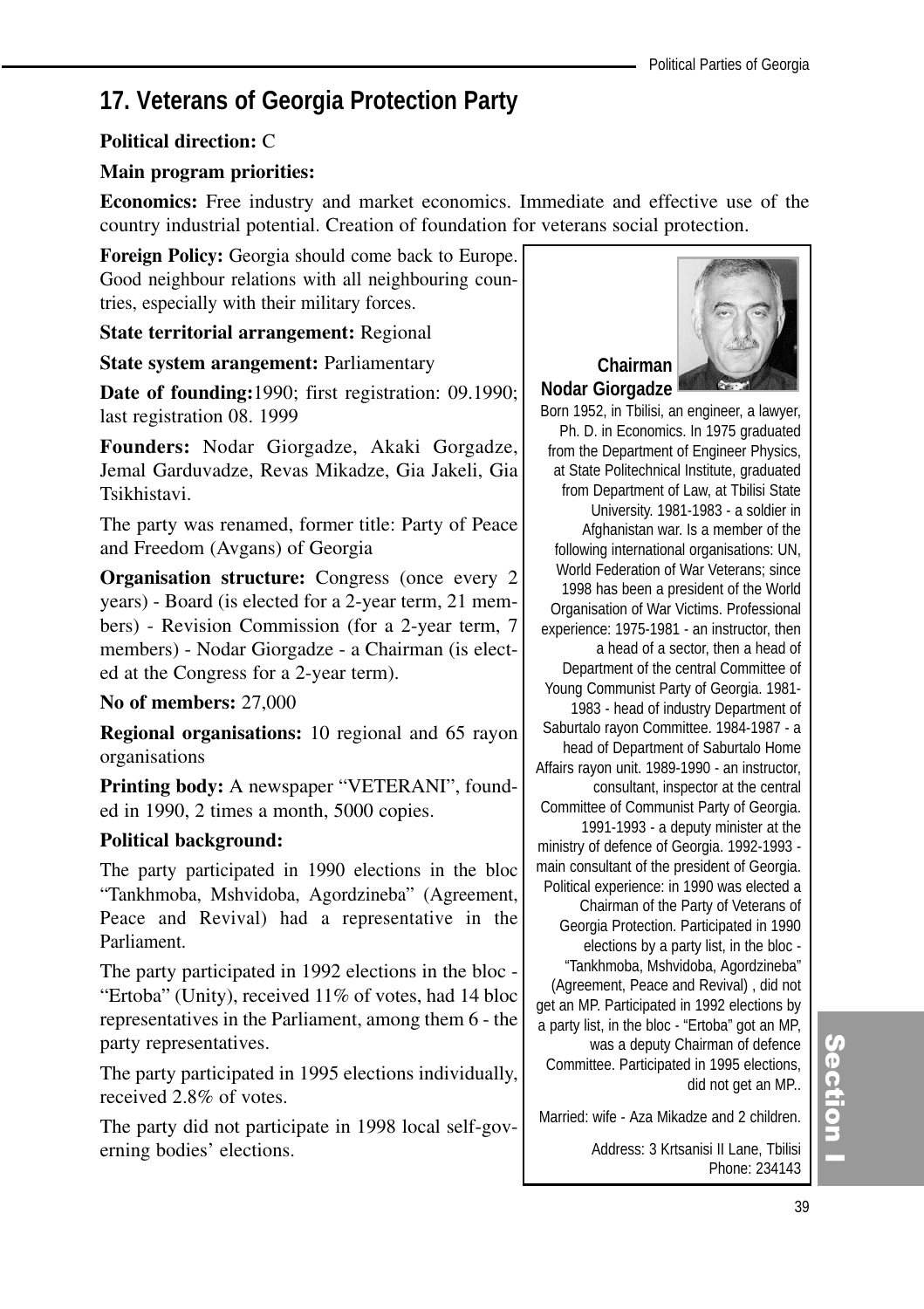The party supported Eduard Shevardnadze in 1995 Presidential elections.

The party supports the present government course.

The party is registered in CEC, grounds: an MP - Gia Tsikhistavi, the party has an authorised representative in CEC -Revaz Mikadze.

**Pre-election program:** 1. Preparation and ratification of veteran's dignity and social protection draft legislation. 2. Creation of veterans social protection foundation. The foundation should compensate financial problems of veterans, and should financially support activation of works. 3. Support of youth employment, creating additional jobs for them via special program of the foundation. 4. Preparation of labour veteran draft legislation and organisation of its pre-revision. 5. Preparing suggestions for amendments in the law for war veterans. The amendments should provide additional benefits for war veterans. 6. Control on all ministries and institutions responsible for social protection and providing benefits of veterans. 7. Preparation of suggestions for making amendments in the law about creation of the war veterans Department, in order to create on this basis war and labour veterans Department or ministry. 8. Preparing suggestions for amendments in the taxation law, in order to support veterans' industry by special taxation system.

## **18. National Ideology Party of Georgia**

## **Political direction**: Right

**Motto**: Revival of national ideology in its legitimate rights



**Chairman Zurab Gagnidze**

Born in 1955,Tbilisi a Philosopher, Ph.D. in Philosophy, graduated from Tbilisi State University in 1979, post graduate studies at Tbilisi State University -1938, 1981-1984- a lecturer at TSU, 1984-1985 - a senior teacher at Tbilisi Technical University, 1986- 1999 - an assistant professor at the Institute of Foreign Languages. Political experience: 1991- a Chairman of National Ideology Party of Georgia, Until 1991 - senior consultant of Helsinky Union - Supreme Council. Address: 4, Abasheli St., Tbilisi Phone: 293 692

## **Main program priorities:**

**Economy:** Development of sustainable national industry in a sense of social equity and justice, public democratic economics based on private property with priority of national originality.

**Foreign policy:** Open and equal partnership and cooperation with other states worldwide, primarily with those, neighbouring Georgia. Ensuring security within established national borders.

**State territorial arrangement:** Unitary (district division)

**System Arrangemeent of the State:** National public self-governance, according to the principle: upward direction;

**Date of founding:** 12.09.1991; first registration 15.01.93; Last registration: 20.02.1998

**Founders:** Zurab Gagnidze, Mamuka Gelashvili

**Organisation structure:** Congress (once every 4 years) - Committee (elected for a 4-year term, consists of 15 members: Zurab Gagnidze, Besik Chkheidze, Mamuka Gelashvili, Zurab Gagnidze, Jemal Diasamidze, Aleksi Aroshidze, etc) - a Chairman (last elected in 1998 for a 4-year term).

# တိ ction I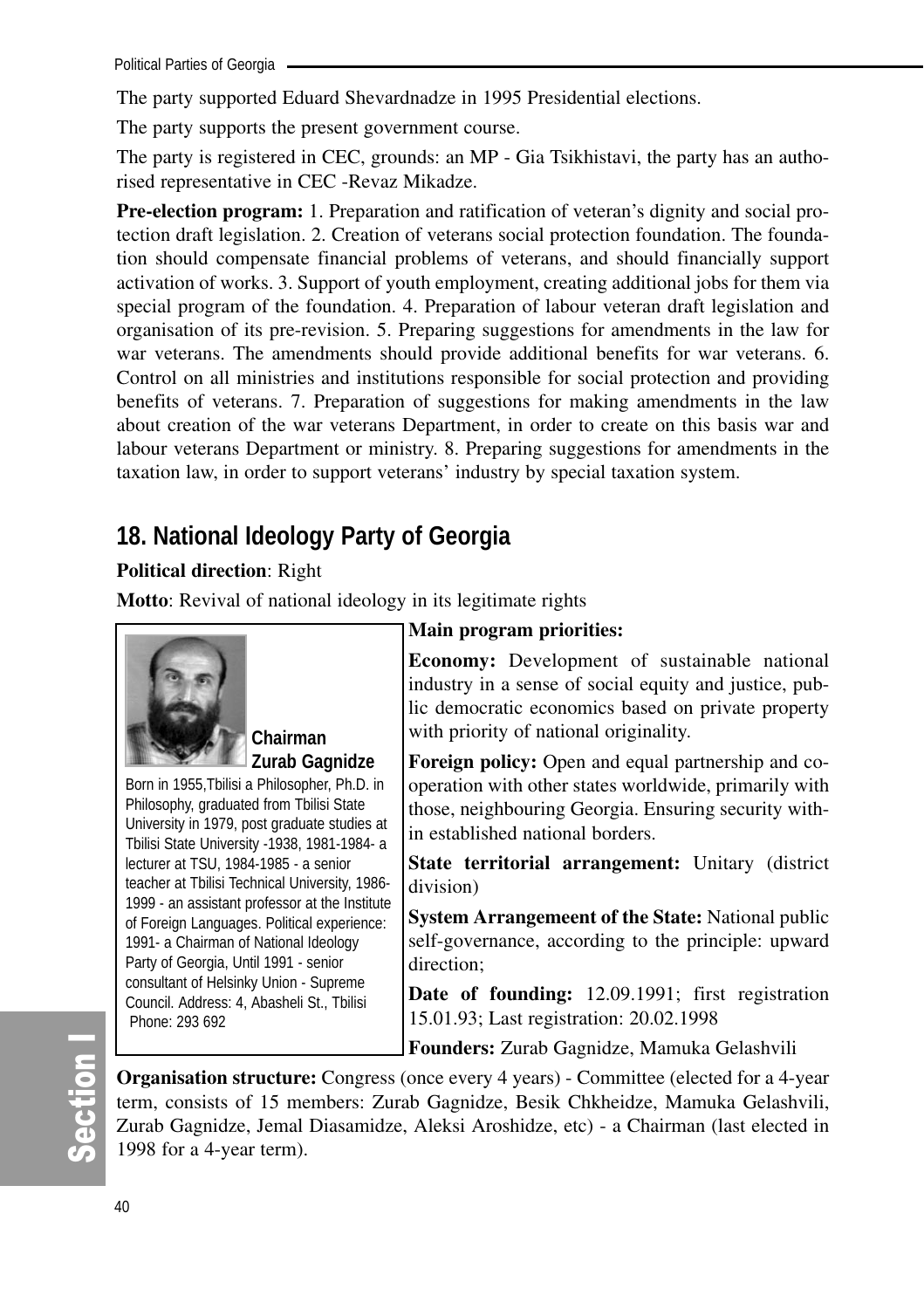**No of members**: 5,000 (active 1,500)

**Regional organisations**: 16 district organisations

## **Political background**

The party boycotted the 1992 and 1995 Parliamentary elections. It did not participate in 1998 local self-government bodies' elections due to assassination attempt of the chairman.

The party supported Z.Gamsakhurdia in 1991 Presidential elections.

The party did not support any candidate in 1995 Presidential elections.

The current political course of the government is considered as anti-national and anti-popular.

The party is registered in CEC, grounds: **s**ignatures of 50,000 supporters, an authorised representative in CEC - Zurab Gagnidze.

**Pre-election program**: Real state independence and freedom will save Georgia. Integrating state and national ideologies, liquidation of cosmopolitanism and masonism. Promoting the idea of self-governance and public governance. Abolishing prisons, releasing prisoners, employment of convicts (engaging them in reconstruction of cultural monuments) , securing basic liberal rights and main freedoms, promoting national ideology among military forces, strengthening and defending national borders (social and militarypolitical aspects) , reducing Parliament complement to 100 MPs, conducting elections on a proportional basis, reducing political parties in number, combating bureaucracy, recovering territorial integrity of Georgia.

**Contact person**: Zurab Gagnidze, Chairman

**Address:** 82 Chavchavadze Ave., Tbilisi

## **20. Christian Democrat Union of Georgia**

**Motto:** "Freedom, Support and Equal Rights"

**Political direction:** Right-centrist

## **Main program priorities:**

**Economics:** Priority of private property, support of competition, achieving state noninterference in economics, decrease of customs and any taxes, adopting a budget without deficit, getting inflation down to zero, establishing of stable currency and financial system, support of small and medium business, support of export.

**Foreign Policy:** Active collaboration with NATO, the USA and European Union. Ensuring security and welfare of Georgia.

**State territorial arrangement:** Federal (all regions should get autonomous equal rights, including Tbilisi) Elections of all positions should be provided. Such fundamental affairs as defence, foreign policy, customs, prosecuting magistracy and others should stay under the centre.

#### **State system arangement:** Presidential

Since 1993 the union is a real member of Christian Democrat International.

**Date of founding:** 1989; first registration: 1990; last registration: 1998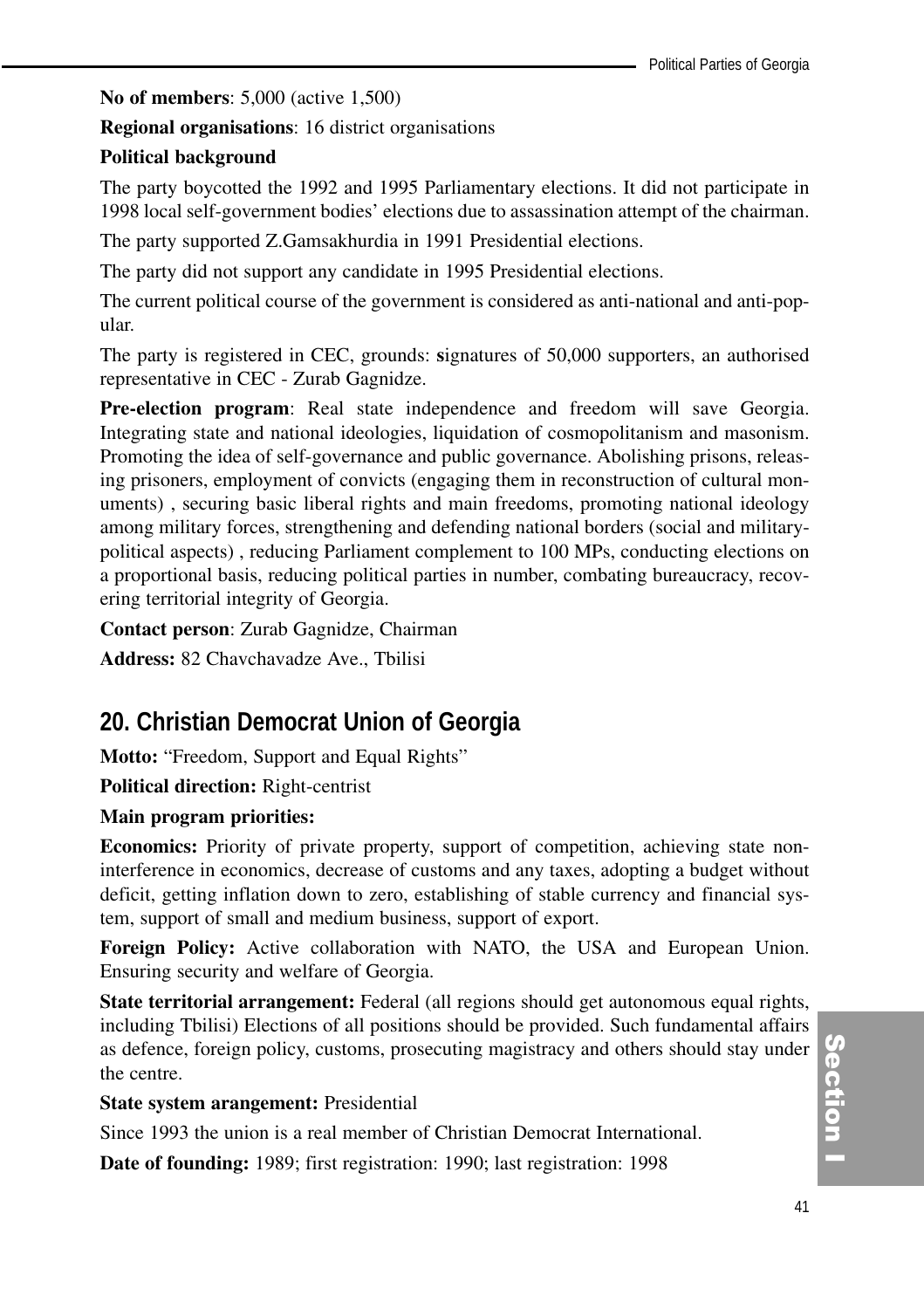Political Parties of Georgia .

**Founders:** Irakli Kakbadze, Bachuki Vasadze, Paata Tandilashvili, Goga Kalandadze, Mamuka Orjonikidze, Amiran Dzotsenidze, Gia Tsetskhvashvili, Merab Baratshvili, Gia Burjanadze, Chabua Amirejibi, Nana Jorjadze, Zurab Kiknadze, Natia Amirejibi.

**Organisation structure:** Congress (once every 2 years) - Federal Committee (elected for a 2 year term - 17 members (changing) ) - Committee (is elected for a 2-year term, 7 members: Badri Machavariani - a chairman, Mamuka Orjonikidze - a Secretary General, Paata Tandilashvili, Zviad Dolidze, Amiran Dzotsenidze - Deputy Chairmen, Davit Dzadzaria - a Deputy Secretary General, Besarion Gabunia - a treasurer, Tornike Pipia - a Head of Election Headquarters) - Chairman (is elected for a 2-year term, by the congress, last elected 1998)

**No of members:** 18739, active - 1000.

**Youth organisation:** Christian Democrat Association of Georgian Youth, founded 1988, has 600 members, is a judiciary person. Leader - Paata Sheshelidze. Address: 63 Kostava St., Tbilisi, Phone: 363828, 335840, 646411, 641209 Fax: 335849

**Regional organisations:** 7 regional and 37 rayon organizations

**Printing body:** A journal "CHRISTIANULI DEMOCRATIA". Founded 1999, monthly, 450 copies, free of charge.

## **Political background:**

The party participated in 1990 Parliamentary elections in the bloc "Freedom", received 3.2% of votes, did not have an MP.

Pre-election program priorities: free democrat Georgia, establishing market economics, close collaboration with the West. Federal arrangement of the country and ensuring elections of self-government. Abolition of death sentence.

The party participated in 1992 elections in the bloc "11 October", received 12% of votes, had 18 MPs from the bloc, among them - 3 from the party.

Pre-election program priorities: establishing market economics: privatisation, establishing private property on land (with the right to sell and buy), introducing national currency, federal arrangement of the state. Abolition of death sentence. Elections of self-governance. Orientation to West.

The party participated in 1995 elections in the bloc "Christian Democracy - European Choice", received 0.4% of votes, had 2 majority MP.s in the Parliament.

Pre-election program priorities: close collaboration with the West, strive to entering NATO, European Council and European Union, protection of competition and private property, reduction of bureaucrat apparatus, achieving stable currency, abolition of death sentence, federal arrangement of the state.

The party did not participate in 1998 local self-governing bodies' elections, as election law was discriminative - it should be held by majority system only and not by proportional lists.

The party supported Irakli Shengelaia in 1991 Presidential elections.

The party supported Eduard Shevardnadze in 1995 Presidential elections.

The party does not support the present government political course. The reasons: the government was not able to realise: 1. Economic reforms 2. Restoration of territorial integrity 3. Withdraw Russian troops 4. Reduce of bureaucrat apparatus 5. Creation of Georgian army 6. Combating corruption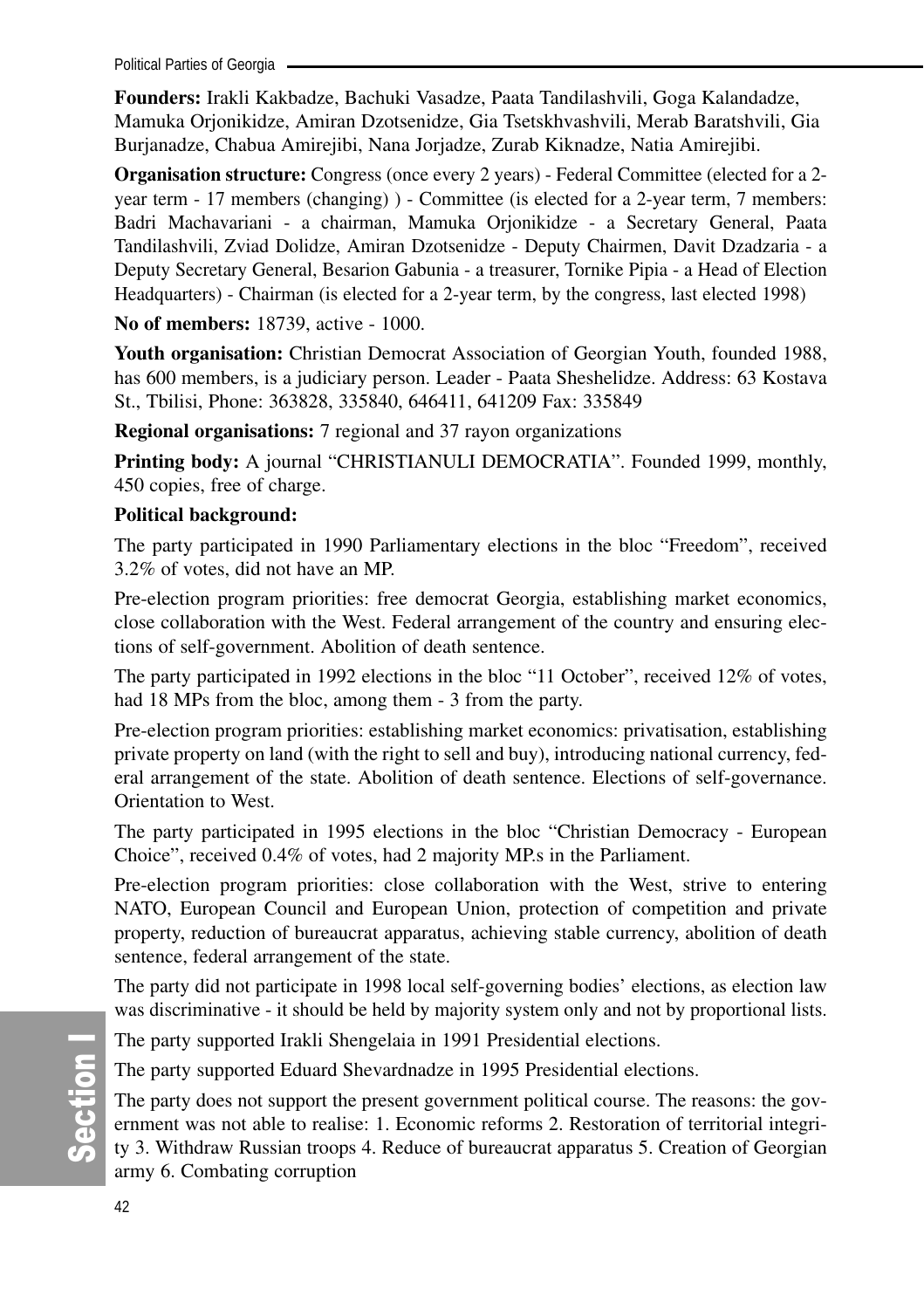The party is registered in CEC, grounds: an MP - Tornike Pipia, an authorised representative - Avto Kobakhidze.

**Pre-election program priorities:** 1.Reduction of bureaucrat apparatus 2. Completing law-court reform and reorganisation of the ministry of internal affairs 3. Increase of the army financing and moving it to professional regime 4. Deepening contacts with the USA, European Council, NATO and other regional organisations 5. Withdrawal of Russian troops 6. More activity to restore territorial integrity 7. Private property on land, competition, complete privatisation of the state industry 8. Reduction of taxes and budget expenditures 9. Achieving stable currency 10. Special support to small and medium business 11. Elections should be held at all levels (mayors, heads of police - in Tbilisi and all regions) 12. Broad rights to regions of Georgia, elections of governors 13. Human rights and freedom should become subject of special attention from government.

**Contact person:** Zviad Gelashvili

**Address:**: 63 Kostava St., Tbilisi. Phone: 363828, 335840, Fax: 335840

## **22. Citizens' Political Union of Lecturers "SLK"**

**Motto:** Lord, make Georgians love Georgia

**Political direction: Centrists** 

#### **Program priorities:**

**Economy:** Scientific research and monitoring of current economical and social changes,

creating relative models, paradigms. Elaborating principles for national mentality, developing national industry.

**Foreign policy:** Encouraging participation in main international programs, such as "Silk Route", "TRACECA" and "BISEK".

**State territorial arrangement:** Federal

**State system arrangement:** Presidential

**Date of founding:** 1995; First registration; 28.05.99

**Founders:** Lecturers and employees of the society "Tsodna", Nugzar Tsereteli, Sergo Kurashvili, Davit Gegeshidze, Tengiz Beridze, Konstantine Betaneli, Gari Chapidze, Nodar Bakradze, Alexandre Kavtaradze, George Shatirishvili, George Mchedlishvili, Vakhtang Tevzadze, Meri Pataraia, Tea Kareli, Mimoza Chitanava.

**Organizational structure:** Congress (once every 4) years) - Central Board (is elected for a 4- year term, 45 members) - Central Board bureau (is elected for a 4-year term, 13 members: Nugzar Tsereteli – a chairman, Sergo Kurashvili - an assistant, Executive



**Chairman Nugzar Tsereteli**

(born 1935, in Tbilisi) , Ph.D. in Philology, a writer. Graduated from TSU, Department of Philology. Since1994 - a member of the International Federation of Journalists; Since 1993 - a vice president of the international organisation, "Znanie". Professional experience: recent position: a chariman of the union, "Sazogadoeba Tsodna", (1990-until present). Political experience: 1994-1990 - a member of the Communist Party, a Chairman of the Citizens' Political Union of Lecturers. Did not participate in 1990,1992 and 1995 Parliamentary elections. Married: wife - Aza Antelava and two children.

Address: 49 I.Nikoladze St., Apt. 7. Tbilisi Phone; 22 5854, 990035, Mobile: 877414464 Fax: 936603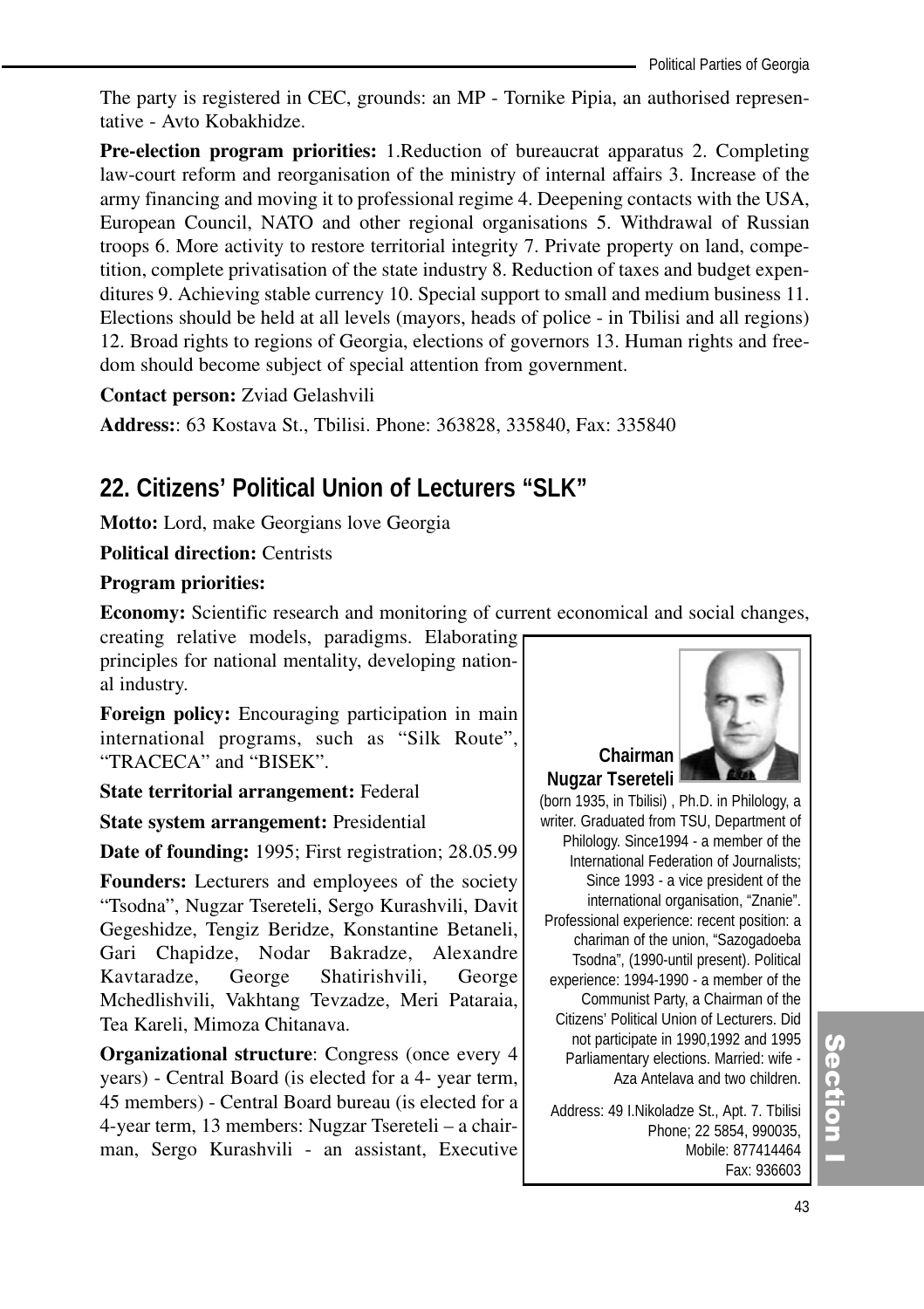Political Parties of Georgia

Officer, Davit Gegeshidze - an assistant, Tengiz Beridze - a member of the Central Board, Konstantine Betaneli - a member of the Central Board, Mari Chaphidze - a member of the Central Board), - Chairman (is elected by congress, for a 4- year term, last elected in 1999).

**No of members**: 7,000, active - 650.

**Regional organisations:** 16 district organisations

The party supports current course of the government, which is based on experience and is hoped to contribute to revival of the state.

The party is registered in CEC, grounds: MP- Anzor Tsotsonava, an authorised representative in CEC: Avtandil Nodia.

**Pre-election program priorities**: Targeting needs of "Intelligentsia", securing basic and civil rights of mentioned strata. Applying urgent measures for overcoming economic crisis. Supporting development of national industry and agriculture, creating viable employment system, establishing diversity of forms of property, securing rights and freedoms of businessmen, preserving national cultural heritage, strive for restoring territorial integrity. Building models of state political system and ideology around national traditions and customs with respect to the experience gained by the humankind.

**Contact person:** Nugzar Tsereteli - a chairman, Sergo Kurashvili - a deputy chairman

**Address**: 47 Kostava St., Tbilisi **Phone:** 990035, 996565, 999446 **Fax:** 936603

## **23. Farmers Union of Georgia**

**Motto:** Those living for Georgia are happy

**Political direction**: Centrist

|                                                                                                                              | <b>Program priorities:</b>                                                                                        |
|------------------------------------------------------------------------------------------------------------------------------|-------------------------------------------------------------------------------------------------------------------|
| Co-Chairmans                                                                                                                 | <b>Economy:</b> Development of economy, convergence                                                               |
| Yuza Chankvetadze                                                                                                            | <b>Foreign policy:</b> Active neutrality                                                                          |
| <b>Temur Liparteliani</b>                                                                                                    | <b>State territorial arrangement: Unitary</b>                                                                     |
| Jemal Mikeladze                                                                                                              | <b>State system arrangement:</b> Constitutional monar-                                                            |
| All of them participated in 1990 and 1992                                                                                    | chy                                                                                                               |
| Parliamentary elections as majority<br>candidates and by party lists. All of them<br>boycotted 1995 Parliamentary elections. | <b>Date of founding:</b> 26.04.1987; first registration<br>1989; last registration: 1999                          |
| Address:                                                                                                                     | Founders: Roin Liparteliani, Bidzina Meladze,                                                                     |
| Yuza Chankvetadze: 7 Kavsadze St., Tbilisi.<br>Phone: 230067                                                                 | Jemal Mikeladze, Yuza Chankvetadze, Anzor<br>Nemsitsveridze.                                                      |
| Temur Liparteliani: Village Digomi,<br>Mtskheta district                                                                     | <b>Organisation structure:</b> Congress (once every 4<br>years) - Darbazi (is elected for a 4-year term, consists |
| Jemal Mikeladze: Hotel Ajara, Room 1414<br>Thilisi                                                                           | of 11 members; Yuza Chankvetadze, Temur<br>Liparteliani, Jemal Mikeladze - Co-Chairmen) - Co-                     |

တိ

ction I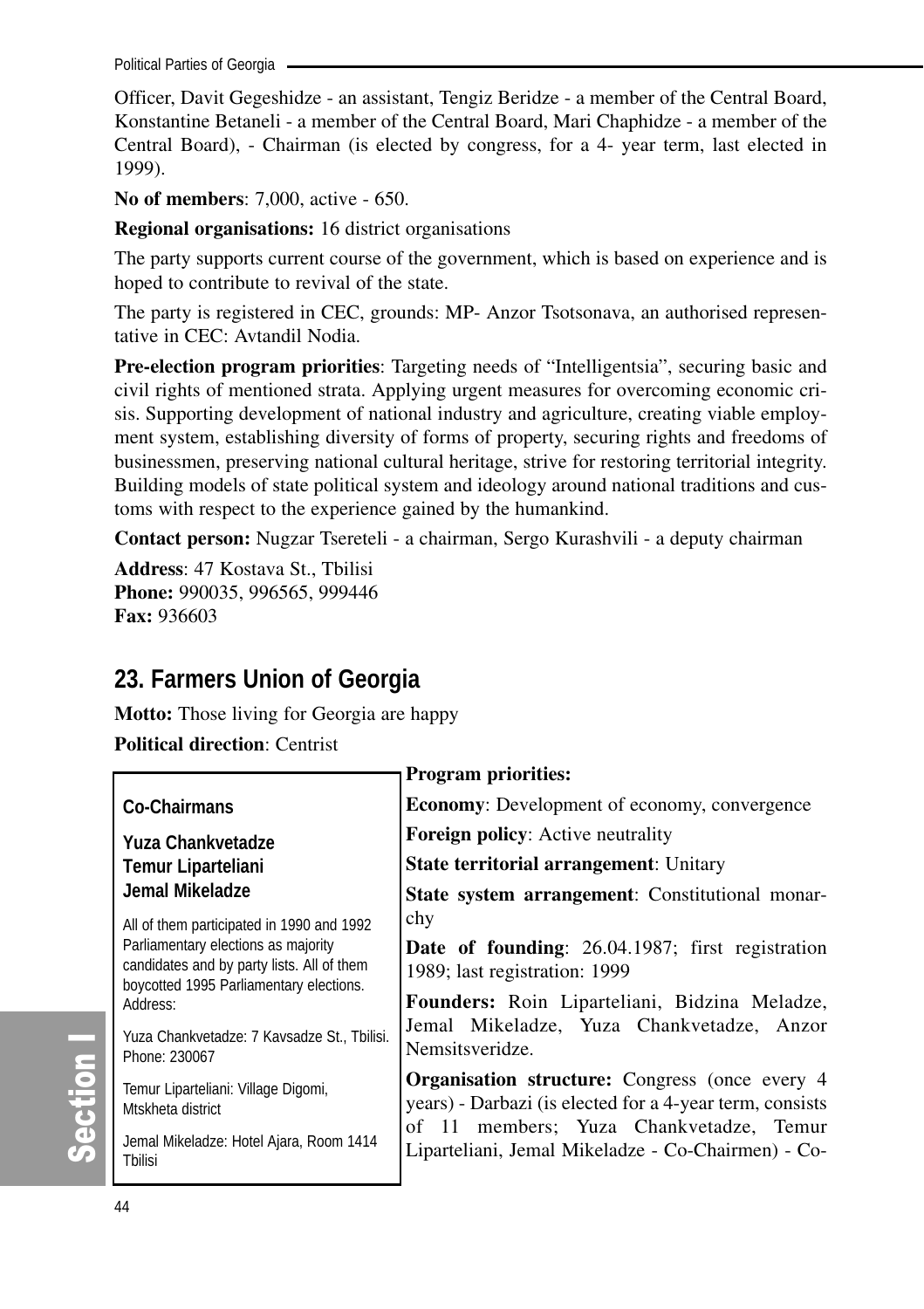Chairmen are elected by Congress for a 4-year term, by rotation method, last elected in1999).

**No of members:** 35000, active - 25000

**Youth organisation:** Union of Young Farmers, founded in 1990, 1000 members. A leader - Mirian Gvelesiani

#### **Political background:**

The party participated individually in 1990 Parliamentary elections, received 2.8% of votes.

The party participated individually in 1992 Parliamentary elections, received 7% of votes.

The party boycotted 1995 Parliamentary elections and 1998 local self-government elections.

The party supported Roin Liparteliani in 1991 elections.

The party supported Roin Liparteliani in 1995 elections.

The party supports current course of the government.

The party is registered in CEC, grounds: signatures of supporters, an authorised representative in CEC - Vakhtang Beridze;

**Address:** 70 Barnov St., Tbilisi

**Contact person:** Jemal Mikeladze, Temur Liparteliani

## **24. Merab Kostava Society**

**Motto:** Those who will raise people will be raised up to the sky

**Political direction**: Right

**Main program priorities:**

**Economics:** Establishing free market economics, Georgia should become a transit country, fair privatisation, supporting development of small and medium business

**Foreign Policy:** Establishing close political, economic, military and cultural relations with USA and NATO member countries, good relations with neighbouring states.

**State territorial arrangement:** Unitary, within the historical borders of Georgia. (Acceptable version: federation with North Caucasian countries and confederation other Caucasian countries.)

**State system arangement:** Presidential

**Date of founding:** 1990; first registration 1990; Last registration: 1998.

**Founders:** Vazha Adamia, Guram Beruashvili, Z. Siamashvili, Jumber Tatulashvili, Torgva Bulashvili.

**Organisation structure:** Congress (once every 3 years) - Administration (elected for a 3 year term, 7 members: V. Adamia - a Chairman, George Giorgobiani - a Head of Administrative Commission, Davit Ramishvil i- a Head of Press Department, Davit Kupreishvili - Judicial Commission, Gocha Qoblianidze - Ssocial-Economical Commission, Malkhaz Khutsishvili - Co-ordination and Control Commission, Nugzar Bakhtadze - Ethical Commission) - a Chairman (last elected in 1995 for a 3-year term).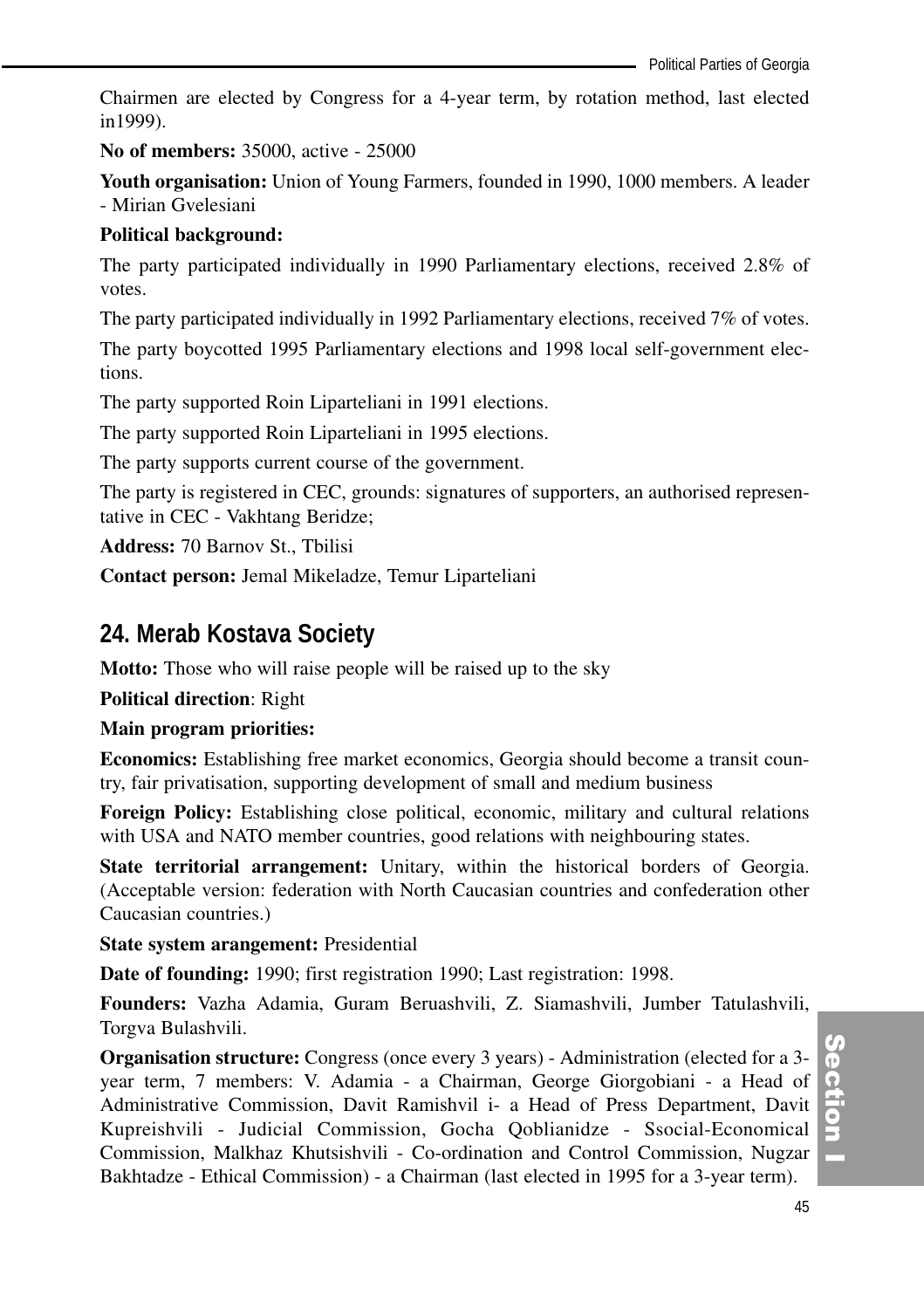**No of members**: 2,700 (active-1,200).

**Regional organisations**: 7 regional and 53 District organisations.

**Printing body**: "Sarangi" (newspaper) founded in 1990, few times a year, 2000 copies, price: 30 tetri.

## **Chairman Vazha Adamia**

Born 1950, in Tbilisi, a dentist. Graduated from the Medical Institute, dental Department (Chita, Russian Federation, 1981). Professional experience: 1969-1976- Tbilisi Dental Clinic, 1982-1983 - Dusheti City Hospital, 1983-1985 –served as a teacher for a medical school #3, Tbilisi, headed dental Department of the clinic #10, Tbilisi. 1985-1990 – Tbilisi Railway Clinic, Tbilisi dental Clinic #2. Political experience: 1981-1987-member of the Communist Party, head of the party organisation, 1987- 1990 -a member of the Society of Saint Ilia the Righteous, 1990 - a member of the administration of Merab Kostava Society, 1991- Chairman. Participated in 1990 elections - as a majority candidate, got an MP, Merab Kostava Society "Round Table - Independent Georgia", from Tskhinvali region. 1990-1991- a Chairman of National Security and defence Committee. Participated in 1992 elections - by party list - Merab Kostava Society, got an MP. Participated in 1995 elections by party list - Merab Kostava society, did not get an MP. Married: wife - Nato Adamia and a child

Address: 1 Zandukeli St., Tbilisi Phone: 997952 Fax:983914

## **Political bac kground:**

The party participated in 1990 Parliamentary elections within the block "Round Table - Independent Georgia" ("Helsinki Union", "St. Ilia the Righteous Society", Traditionalist Union) received 66% of votes. Is represented by 165 MPs. (Party list: block – 81, party – 17; Majority: block - 84, party - 7).

Pre-election my; abolishing illegal autonomies; land reform and privatisation, de-occupation, western orientation.

The party participated individually in 1992 Parliamentary elections, received 3.3% of votes. Was represented by 7 MPs. (elected by party list (5) , MP majority (2)).

Pre-election program priorities for 1992 elections: Establishing principles of national unity, promoting pro-western, pro-US policy.

The party participated individually in1995 Parliamentary elections, received 2.34% of votes. Was represented by an MP (majority).

Pre-election program priorities for 1995 elections: Withdrawal from CIS area; Full and unconditional deoccupation of Georgia; Restoring territorial integrity and abolishing Abkhazian and Ajarian autonomies; Supporting a major pipeline through Georgia.

The party participated in 1998 Local self-government elections within the block "Georgia - Merab Kostava Society" (Ilia Chavchavadze Society, United

Republican Party, Union of God Children of Georgia").

The party did not support any candidate in 1991 Presidential elections.

The party did not support any candidate in 1995 Presidential elections.

The party does not support the current course of the government. The reasons: Russia-oriented internal and external policy, expansion of the influence of Russian Federation to Georgia through joining the CIS, widespread corruption, creating artificial barriers undermining processes of solving the problems in Abkhazia and Shida Kartli. The party does not share the ideology of the left.

The party is registered in CEC, grounds: an MP - Jemal Sajaia, an authorised representative in CEC - Maka Gogokhia

တိ ction I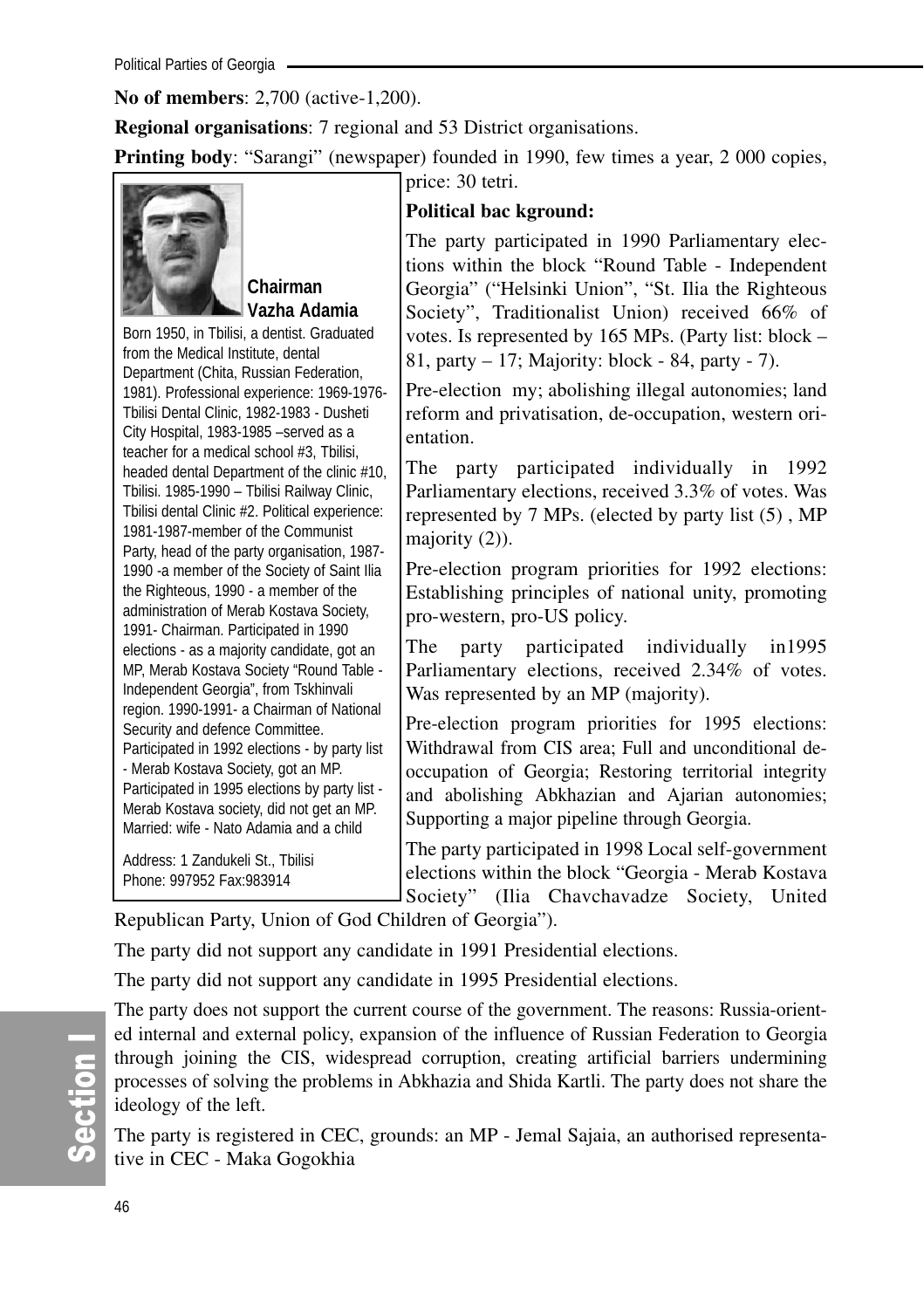**Pre-election program:** withdrawal of Georgia from CIS area, full and unconditional deoccupation of Georgia. Replacing so-called Russian peace-keeping forces by those representing international organisations, Establishing close political, economical, military and cultural relations with U.S. and NATO member states, Building partnership with neighbour states, Supporting North Caucasian nations in the process of reaching independence, Restoring territorial integrity of Georgia. Providing conditions and guarantees for voluntary return of refugees and IDPs. Contributing to the rehabilitation of post-conflict zones. Supporting peaceful approach to abolishing Abkhazian and Ajarian autonomies. Promoting transit function of Georgia. Promoting the rule of law and combating corruption. Contributing to development industry and agriculture, science and education, encouraging integration of Georgia into European economic processes, supporting reali-

sation of social programs, ensuring equal rights for the citizens of Georgia.

**Contact person**: George Giorgobiani - head of Administrative Commission .

**Address**: 17 Galaktioni St., Tbilisi **Phone**: 983901, 983913 **Fax**: 983 914

## **26. Union of Social Justice of Georgia (USJG)**

**Motto:** Justice

**Political direction**: Left

**Program priorities:** 

**Economy:** Addressing consequences of illegal, antipopular privatisation, state property.

**Foreign policy:** Neutrality, friendship and co-operation with neighbouring countries, establishing neutral state.

**State territorial arrangement:** Federal (federal at the current stage, unitary in future**)** 

**State system arrangement:** Parliamentary

**Date of founding:** 1990; first registration 1992, Last registration: 1998

**Founders:** Archil Ioseliani, Darejan Ioseliani, Alexandre Elbakidze, Otar Egadze, Giga Lortkipanidze, Givi Ioramashvili.

**Organization structure:** Congress (once every 2) years), - Board (is elected for 2 years, consists of 9 members: George Lekiashvili, Nikoloz Giunashvili, Vazha Kochiashvili, Irakli Bregvadze, Ledi Tirikia) chairman- Archil Ioseliani (is elected for 2-year long term, last elected in 1998)



## **Chairman Archil Ioseliani**

Born 1951 in Tbilisi. A mathematician, a sculptor. Graduated from TSU, Departments of Mathematics (1973) , Social Professions (1985). 1977-1980 - post graduate studies at Moscow, Hydrometeorological Center. Professional experience: 1973-1977 and 1980-1983-a research worker at Hydrometeorological Research Institute. 1983-1985 - a senior research worker at Georgian Department of Oil Research Institute of Northern Caucasus. 1985-1995 a head of the laboratory at Politechnical Institute of Georgia. 1989-1990-a head of construction Department of Popular Front of Georgia. 1993-1994 – participated in military operations in Abkhazia. 1990 Parliamentary elections: participated as a majority candidate and by party list of the bloc "Democratic Georgia". 1992 Parliamentary elections: MP. Participated as a majority candidate and by party list of the Union of Social Justice. 1992-1995 - a member of the Committee of Foreign Affairs and a Chairman of the SubCommittee of Agriculture.1993-1994 – a Chairman of the fraction "Progress", 1995 - a deputy Chairman of the fraction "borjgali". Participated in 1995 Parliamentary elections as a majority candidate and by party list. Married: wife - Natela Akhaladze-Ioseliani and 4 children

> Address: 2/2 Chavchavadze Ave., Apt. 39 Tbilisi Phone: 224116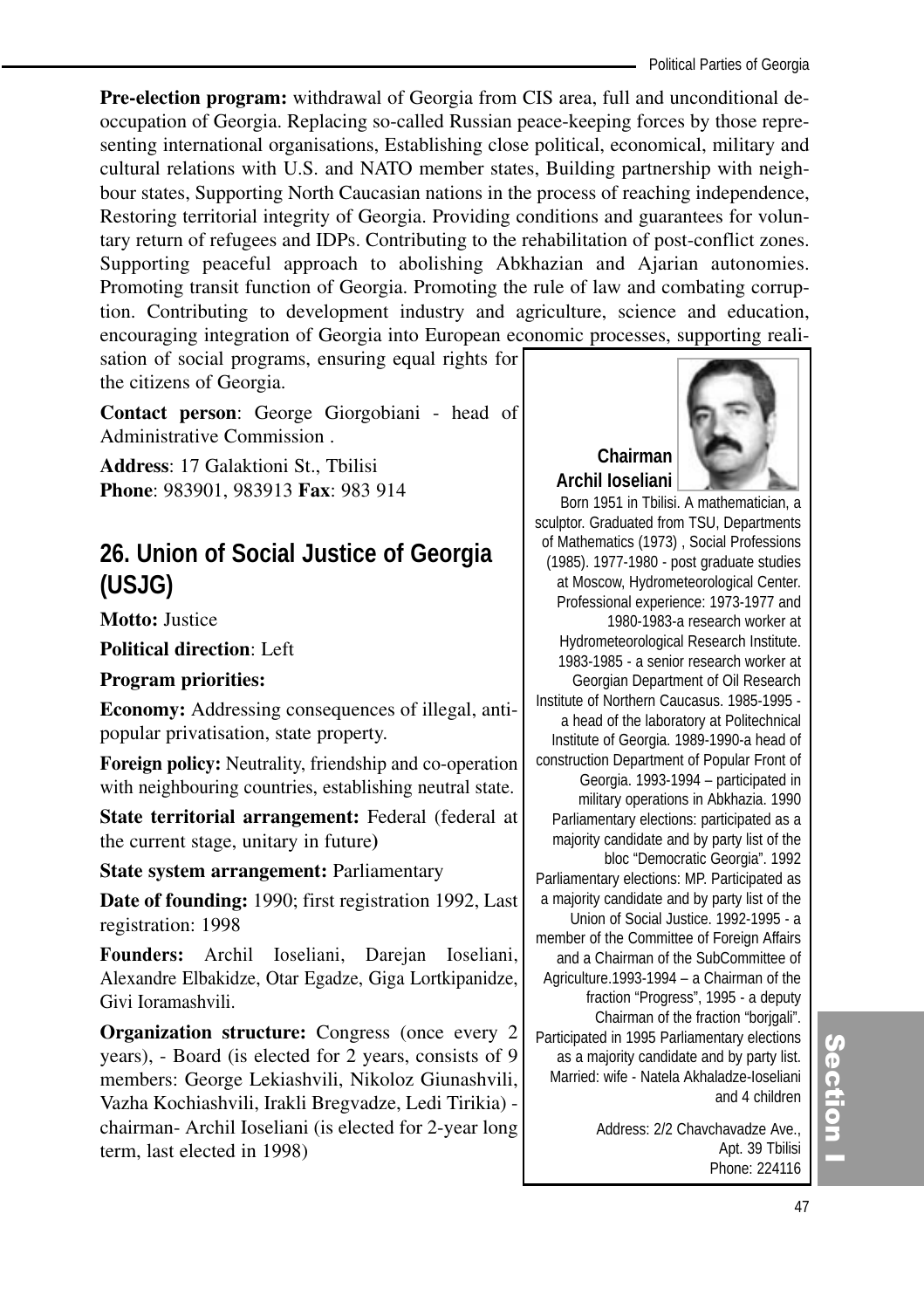#### **No of members**: 1,500, active - 500

**Printing body:** "ARSI", monthly, established in 1997, 2000 copies, price: 50 tetri

## **Political background:**

The party participated individually in 1992 Parliamentary elections, received 1.86 % of votes, was represented by 2 MPs.

Pre-election program priorities: promoting democratic principles, preserving the role of state property, developing market economy

The party participated individually in 1995 Parliamentary elections, received 1.05% of votes, was not represented in the Parliament.

Pre-election program priorities: addressing consequences of illegal and anti-popular privatisation, re-establishing priority of state property in agriculture and industry.

The party did not participate in 1998 local self-government elections. Reasons: main principles of local and regional governance had been considered anti-democratic.

The party did not support any candidates in 1991 Presidential elections.

The party supported Jumber Patiashvili in 1995 Presidential elections.

The party does not support the present government course as the government lacks a clearly defined strategy.

The party is registered in CEC, grounds: MP - Nodar Pagava, an authorised representative in CEC - Irakli Bregvadze.

**Pre-election program priorities:** the pre-election program for 1995 Parliamentary elections remains in force, the assent is made on care for vulnerable groups.

**Contact person:** Irakli Bregvadze - a political secretary

**Address:** 2/2 Chavchavadze Ave., Apt. 39, Tbilisi, **Phone:** 22 4116

## **29. Bloc - United Communist Party - (Stalin) and Workers Unions**

*United Communist Party of Georgia "UCPG" Citizens' Political Union "Union of Georgian Workers"*

## **United Communist Party of Georgia "UCPG"**

**Motto:** Proletars of all countries, unite!

**Political direction:** left

**Main program priorities:**

**Economics:** Move to socialist planned economics from capitalist market economics. All forms of property should be acceptable. Revival of economics oriented to socialist development, creating new industrial objects.

**Foreign Policy:** Cardinal change of foreign policy, establishing really independent, free, integral state. Georgia must not become a part of any other state or a satellite state.

**State territorial arrangement:** Federal (territorial arrangement of Soviet Socialist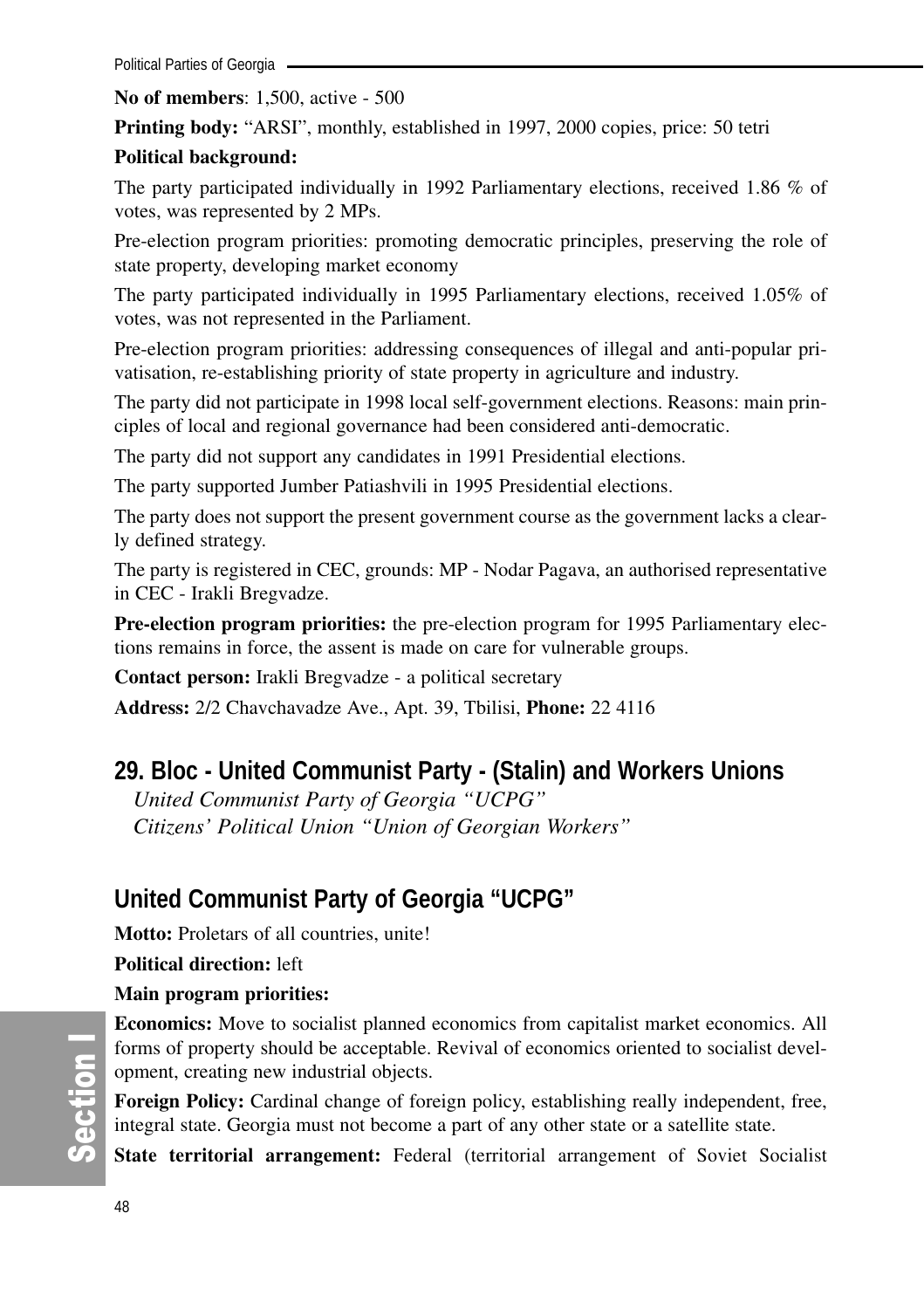Republic)

**State system arangement:** Parliamentary (Parliament workers unions)

The party is an independent member of the Union of Communist Parties

**Date of founding:** 02. 1992; first registration: 09.1994, last registration: 1998

**Founders:** P. Giorgadze, Sh. Makharadze, G. Onian.

The party is a law successor of the Communist Party of Georgia

**Organisation structure:** Congress (once every 2 years) - Bureau (15 members) - Secretariat (7 members) - Panteleimon Giorgadze - a Chairman (is elected by open vote, for a 2 years term, last elected 1996)

**No of members:** 87,000, active – 65,000.

**Youth organisation:** Youth Communist Union named after I. B. Stalin, founded 1994, 2000 members. Is a judiciary person. Leader - T. Pipia. Address: 6 Budapesti St., Tbilisi Phone: 384165, 381900

**Regional organisations:** 50 regional and 50 district organisations, more 20 district organisations are under development.

**Printing body:** newspapers: "KOMUNISTI", "ZARIA VOSTOKA", 5,000 copies, price: 50 tetri.

#### **Political background:**

The party individually participated in 1992 elections, received 10% of votes.

The party participated in 1995 elections in the bloc: United Communist Party and Social

Democrats, received 4.75% of votes, did not have a representative in the Parliament.

The party did not participate in 1998 local self-governing bodies' elections. The reason: Conditions of the existing state system winning in the elections would cause discrimination of the party. It would not be able to realise even a minimum of its program.

The party supported Jumber Patiashvili in 1995 Presidential elections.

The party does not support the present government political course. The reasons: present government political course is anti-national, adheres to western capital interests, establishes socially unfair systems. The government leads Georgia to military bloc and this opposes former policy of neutrality of Georgia.

The party is registered in CEC, grounds: signatures of supporters, an authorised representative - Nodar Buchukur.

**Pre-election program priorities:** restoration of renewed Soviet social system, change of foreign political course according to interests of Georgia,

# **Chairman Panteleimon Giorgadze**

Born 1925, in Samtredia. A military professional. Graduated from two military academies. Professional experience: a leader of border troops, was an advisor of the president in military affairs. Political experience: was a candidate in 1995 Presidential elections from the United Communist Party of Georgia. In 1996 - was elected a secretary general of the central Committee of the United Communist Party of Georgia for a 2-year term. Did not participate in 1990 elections. Participated in 1992 elections by party list from the Socialist party of Georgian Workers, got an MP. Did not participate in 1995 elections. Married: wife - Valentina Giorgadze and 2 children

> Address: 31 Paliashvili St., Tbilisi Phone: 233772; 877421136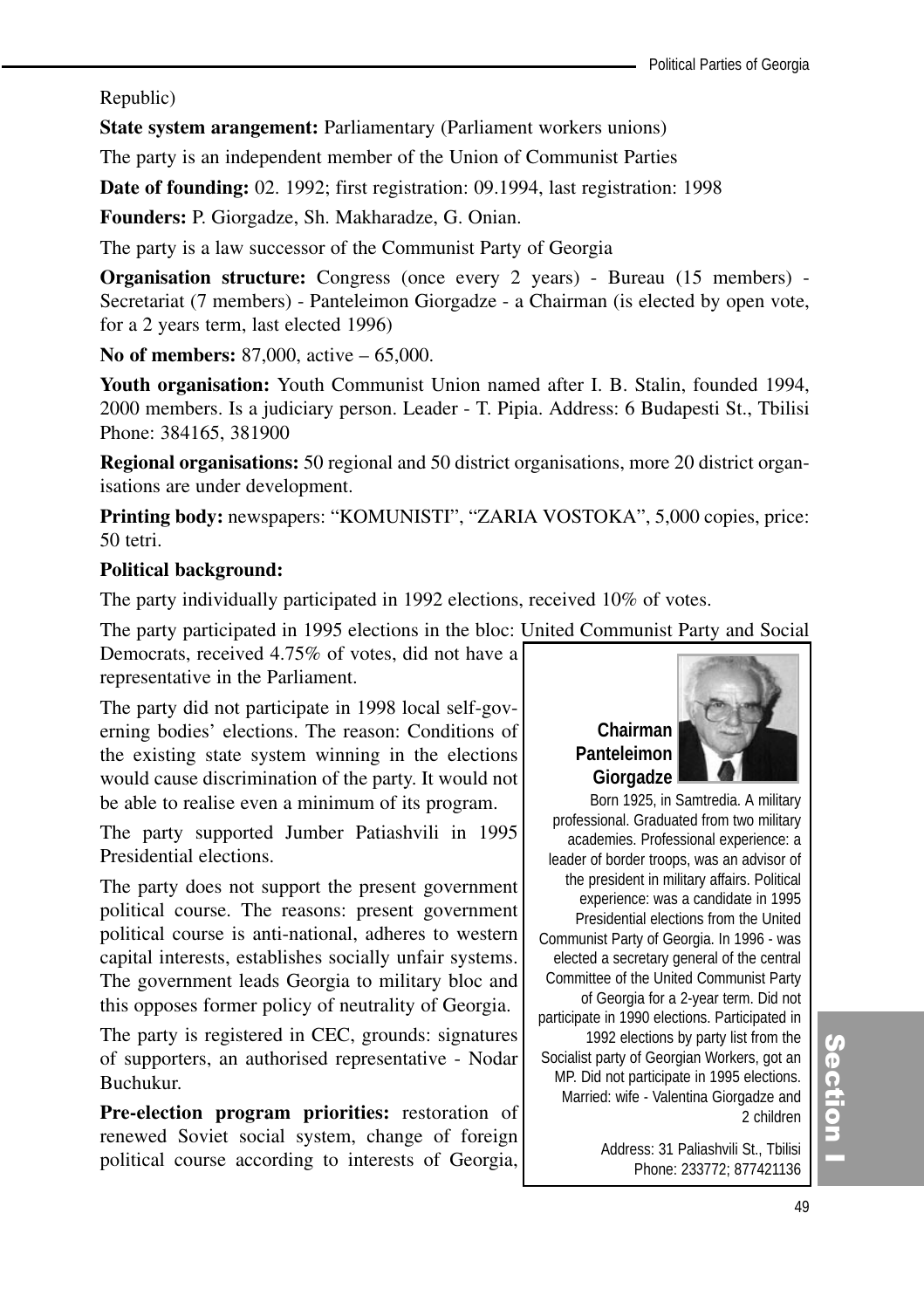Political Parties of Georgia

equally loyal attitude to all religious confessions. Strict keeping of supremacy of law, discipline of human rights and order. Move to socialist planned economics from wrong capitalist market economics. All forms of property should be acceptable in conditions of labour exploitation. Creation of equal rights. Unfair property and social division will be liquidated, population will be saved from poverty and starve on the basis of renewed soviet socialist system restoration.

**Contact person:** Nodar Buchukuri - a secretary of the central Committee

**Address:** 6 Budapeshti St., Tbilisi, **Phone:** 384165, 381900

## **Citizens' Political Union "Union of Georgian Workers"**

**Political direction:** Left

| Chairman<br><b>Badri Sisvadse</b>                                              | <b>Economics:</b> Move to socialist planned economics<br>from capitalist market economics. All forms of prop- |
|--------------------------------------------------------------------------------|---------------------------------------------------------------------------------------------------------------|
| Born 1952, in village Sisivadzeebi,                                            |                                                                                                               |
| Sachkhere rayon. An economist. Graduated                                       | erty should be acceptable. Revival of economics ori-                                                          |
| from the Department of Trade Organisation                                      | ented to socialist development, creating new industri-                                                        |
| at Tbilisi State University. Professional                                      | al objects.                                                                                                   |
| experience: 1969-1971 - a worker at                                            | <b>Foreign Policy:</b> Cardinal change of foreign policy,                                                     |
| Sachkhere rayon village Korbouli collective                                    | establishing really independent, free, integral state.                                                        |
| economy unit, 1971-1973 - a worker at                                          | Georgia must not become a part of any other state or                                                          |
| Tbilisi instrumental works, 1875-1981 - a<br>worker at Tbilisi industrial unit | a satellite state.                                                                                            |
| "Electroavtomati", 1981-1999 - head of an                                      |                                                                                                               |
| industry unit at Tbilisi instrumental                                          | <b>State territorial arrangement: Federal</b>                                                                 |
| construction works. Political experience:                                      | State system arangement: Parliamentary                                                                        |
| 1986-1991 - was a member of Soviet Union                                       | <b>Date of founding: 1999</b>                                                                                 |
| Communist Party, 1999 - was elected a<br>Chairman of the Workers Union.        | <b>Founders:</b> Badri Sisvadze, Tamaz Japoshvili, Tengiz                                                     |
|                                                                                | Tevzadze                                                                                                      |
| Married: wife - Nana Tsintsabadze and                                          | <b>Organisation structure:</b> Congress (once every 3-4                                                       |
| 2 children                                                                     | years) - Board (is elected for a 3-4 year term, 102                                                           |
| Address: 14 Guramishvili St., Tbilisi                                          |                                                                                                               |
| Phone: 632931                                                                  | members) - Board, Presidium, Board session (is elect-                                                         |
|                                                                                | led for a 3-4 year term, 17 members: Badri Sisvadze -                                                         |

**Main program priorities:**

a chairman, Tamaz Japoshvili, Tengiz Tevzadze, Tariel Chapichadze, Davit Tsertsvadze, Badri Melashvili, Besik Orjonikidze, Marina Gratashvili, Omar Khatiashvili, Davit Zhorzholiani, Tariel Kbilashvili, Arvelodi Tugushi, Venedi Peradze, Vazha Berianidze, Iuza Kutivadze, Suliko Latsabidze, Levan Chincharadze) - Badri Sisvadze - a Chairman

(is elected at the Congress by open vote, for a 3-4 years term, elected 1999)

**No of members:** 5,000, active – 1,650

**Regional organisations:** 68 district organisations

The party does not support the present government political course for it establishes a socially unfair system.

The party is registered in CEC, grounds: signatures of supporters, an authorised representative - Nodar Buchukuri

တိ ction I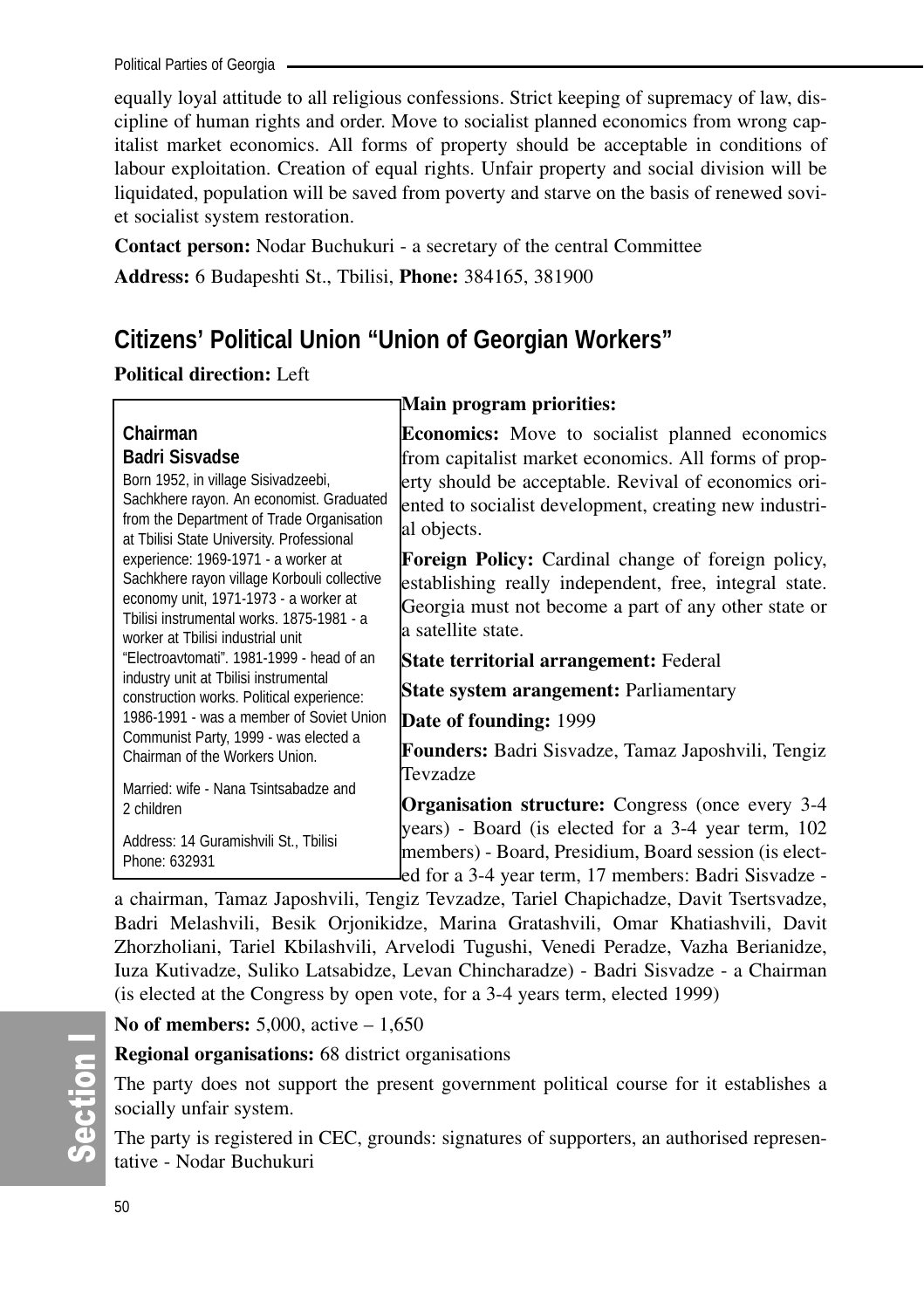**Pre-election program priorities:** the same as that of the United Communist Party of Georgia

**Contact person:** Tamaz Japoshvili - phone: 618539, Tengiz Tevzadze - 641092 **Address:** 6 Budapeshti St., Tbilisi. **Phone:** 381900, 381905

## **30. Union of Nationalists of Georgia**

**Motto:** From Nikophsia to Darubandi

**Political direction:** Third Way (conservative revolution)

### **Main program priorities:**

**Economy:** Conservatism, private property on natural resources, private property on other objects, except those considered strategically important or essential for state security.

**Foreign policy:** Regional security. Cultural integration of Caucasian nations.

**Territorial Arrangement of state:** Unitary with cultural autonomies.

**System of Arrangement of state:** Presidential

**Date of founding:** 1991, first registration 1992, Last registration: 1998.

**Founders:** Konstantine Chichinadze, Gaioz (Gia) Mamaladze.

The party is a law successor of the union "Georgian Renaissance" and nationalist movement of Georgian emigrants "Tetri Giorgi". The Union of Georgian Nationalists has been created on the basis of the Union "Iberian-Caucasian Movement - National Front".

**Organization structure:** Congress (once every 4 years), - Board (is elected for a 4-year long term, consists of 7 members: Gaioz (Gia) Mamaladze - a chairman, Konstantine Chichinadze - a deputy chairman, Zurab Chichua, Besarion Bochorishvili, Kakhaber Tikaradze, Levan Giropgadze, Jumber



**Chairman Gaioz (Gia) Mamaladze** 

Born in 1964,Tbilisi. A politician, graduated from Tbilisi State University, Faculty of Philology and Art-Criticism. 1983-1984-a workman at Tbilisi book factory, 1989 – head of the youth special commission for investigation of events of April 9, 1991-1992 – a member of Sakrebulo of Didube district. Political experience: a leader of the Union of Georgian Nationalists. (was elected in1992 for 5-year long term and in 1998 for 4-year long term). 1991-1992 - Chairman of the Union "Georgian Renaissanse". On May 6, 1992, the Union "Georgian Renecsance" joined the Nationalists' Union. Participated in 1990 Parliamentary elections as a candidate majority, block "XXI century-Konstantine Gamsakhurdia Society-United Georgia". In 1991 was elected Sakrebulo member of Didube district. Participated in 1995 Parliamentary elections as a candidate majority, block "XXI century - Konstantine Gamsakhurdia Society - United Georgia". Married: Wife - Nato Giorgadze-Mamaladze

Address: 14 Digomi Tract, Apt. 39 Tbilisi E-mail: gaioz@hotmail.com Internet address:

www.geocitie.com/Capitolhill/Congress/3397

Tadiashvili) - Chairman (is elected for unlimited term, last elected in 1998).

**No of members:** 3,000, active - 33

**Youth organisation:** Union of Young Nationalists, established in1997, 360 members, not registered, Leader - Davit Kvirikadze.

**Regional organisations**: 7 regional and 61 district organisations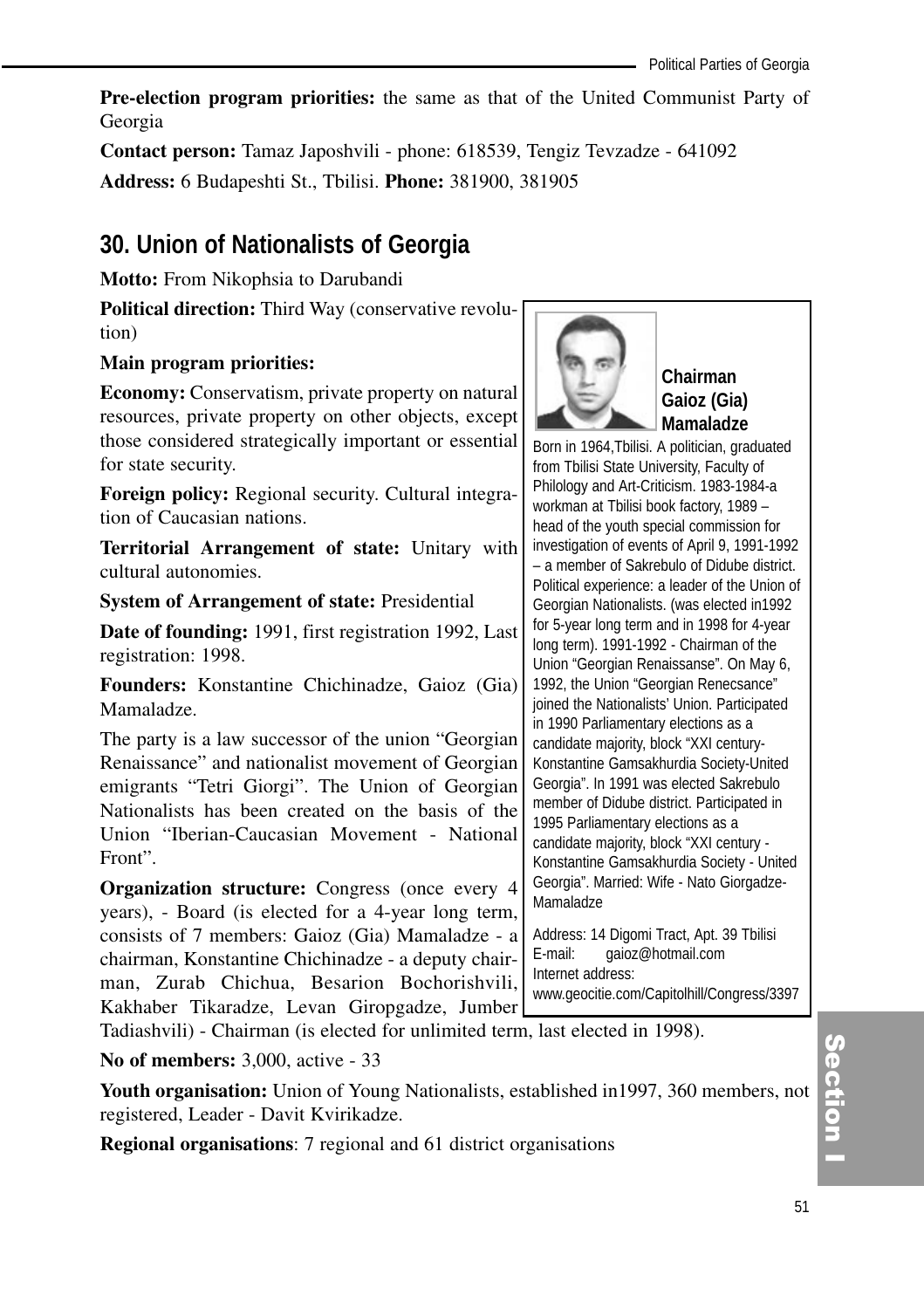**Printing body:** "NATIONALIST", established 1993, periodicity: not fixed, 1000-2000 copies, free.

#### **Political background:**

The party did not participate in 1992 Parliamentary elections due to political considerations.

The party participated in 1995 Parliamentary elections within the block "XXI Century - Konstantine Gamsakhurdia Society - United Georgia". Received 4.2% of votes (according to official/distorted results). The real percentage of votes received is assumed to be 1.8%. Was not represented in the Parliament.

The party did not participate in 1998 local self-government elections. Reasons: artificial barriers created during registration process.

The party supported Zviad Gamsakhurdia in 1991 Presidential elections.

The party did not support any candidates in 1995 Presidential elections.

The current political course of the government is considered anti-national and anti-popular.

The party is registered in CEC. Grounds: MP-Tamaz Tkhelidze, an authorised representative - Zurab Chichua

**Pre-election program priorities**: national socialism and national elitism, national security – the basis of national socialism and national elitism, consolidation of Iberian-Caucasian nations, promotion of national way of life, care for geo-ethnic fund, social welfare - powerful elite, transparency of internal policy, globalisation of external policy, traditions, customs, mother language, modern culture, corporate approach, private property, militarism.

**Contact person:** Zurab Chachua - a head of administrative Department

**Address:** 2/14, 2/39 Digomi, Tbilisi, **Phone:** 963998

**E-mail:** gaioz@hotmail.com

**Internet address:** www.geocitiez.com/Capitolhill/congress/3397

## **31. Block "XXI Century - Georgian Nationalism"**

*Heart of Georgia-XXI*

*Political Union of Georgian Citizens "Samshoblo" (Homeland)* 

## **Heart of Georgia-XXI**

**Political direction**: Georgian nationalism. **Program priorities: Economy:** State regulated market economy. **Foreign policy:** Neutral state. **Sytem Arrangement of state:** Presidential. **Date of founding:** 1995; first registration 1995; Last registration: 1998.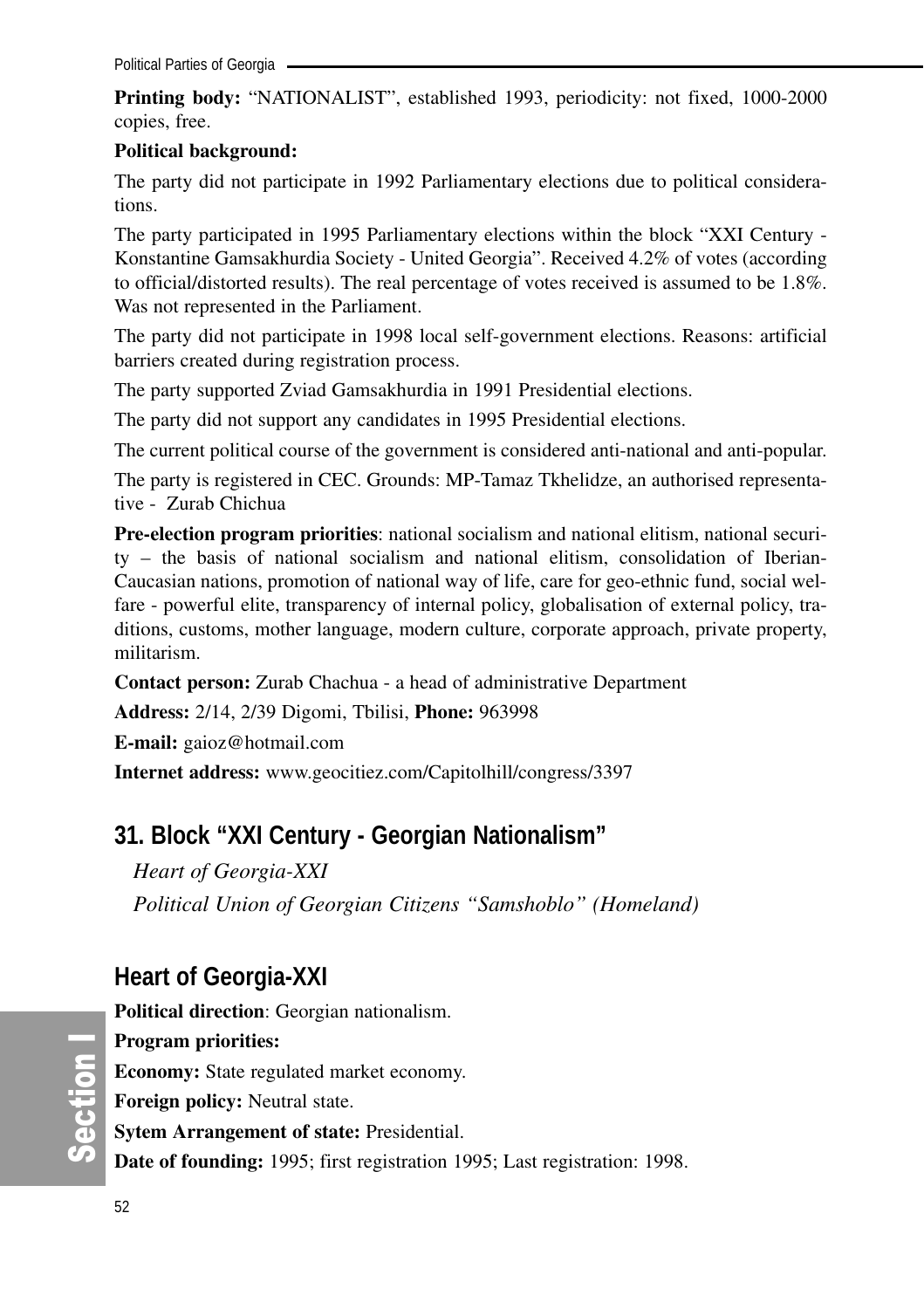**Founders:** Tamaz Kerdzevadze, Tamaz Kapanadze, Irakli Ramishvili, Nika Mamulashvili, Michael Jokhadze, Koba Topuria.

**Organization structure:** Congress (once every 2) years) - Main Board (is elected for 2-year term, consists of 5 members: Tamaz Kerdzevadze - a Secretary General, Tamaz Kapanadze, Irakli Ramishvili) - Chairman (is elected by secret vote for a 2-year term, last elected in 1999)

**No of members:** 1,600, active-200.

**Youth organisation of the party:** " The Heart of Georgia - XXI"-Youth organisation. Established in 1996, 150 members. Notregistered. Leader - Zurab Kerdzevadze. Address: 33a Delisi St., Tbilisi, Phone: 395668

**Regional organisations:** 4 regional and 10 district organisations

## **Chairman Tamaz Kerdzevadze**

Born in 1953 Vani district, village Kveda Gora. A doctor. In 1974 Graduated from Tbilisi State Medical Institute. Work experience: from 1997 until present-a neuro-surgeon at Republic Clinic. 1999 secretary general of the "Heart of Georgia-XXI" (was elected for 2- year long term). Participated in 1995 Parliamentary elections as a candidate majority and by party list of the block "XXI century,Konstantine Gamsakhurdia Society-Coalition United Georgia". Married: wife - Marina Kvitaishvili and two children

> Address: 33a Delisi St., Tbilisi Phone: 395668, 899513018

#### **Political background:**

The party participated in 1995 Parliamentary elections within the bloc "XXI century Konstantine Gamsakhurdia Society - Coalition United Georgia", received 4.7% of votes.

Pre-election program: United, independent, democratic state, sound economy and social welfare, abolishing foreign military bases on the territory of Georgia.

The party did not participate in 1998 local self-government elections.

The party did not support any candidates in 1995 Presidential elections.

The party does not support the present government course because of its economical and political course.

The party is registered in CEC, grounds: signatures of supporters, an authorised representative in CEC - Zurab Kerdzevadze.

**Pre-election program**: creative, responsible, flexible and innovative governance style; free, democratic and unitary state; sound economics and social welfare; care for vulnerable groups. Free health services and education, which are to be reimbursed from the state budget, rule of law. Order against crime. Securing basic human rights in accordance with 1948 declaration of UN. Restoring and protecting state territorial integrity.

**Contact person:** Tamaz Kerdzevadze - a secretary general, 899513018

**Address:** 33a Delisi St., Tbilisi. **Phone:** 395668

**E-mail:** zu\_ge@hotmail.com zu\_ge@yahoo.com

## **Political Union of Georgian Citizens "Samshoblo" (Homeland)**

**Motto:** Spiritual Development of Georgia will unite it and will save large part of the population.

**Political direction:** Centrist.

(၈<br>စ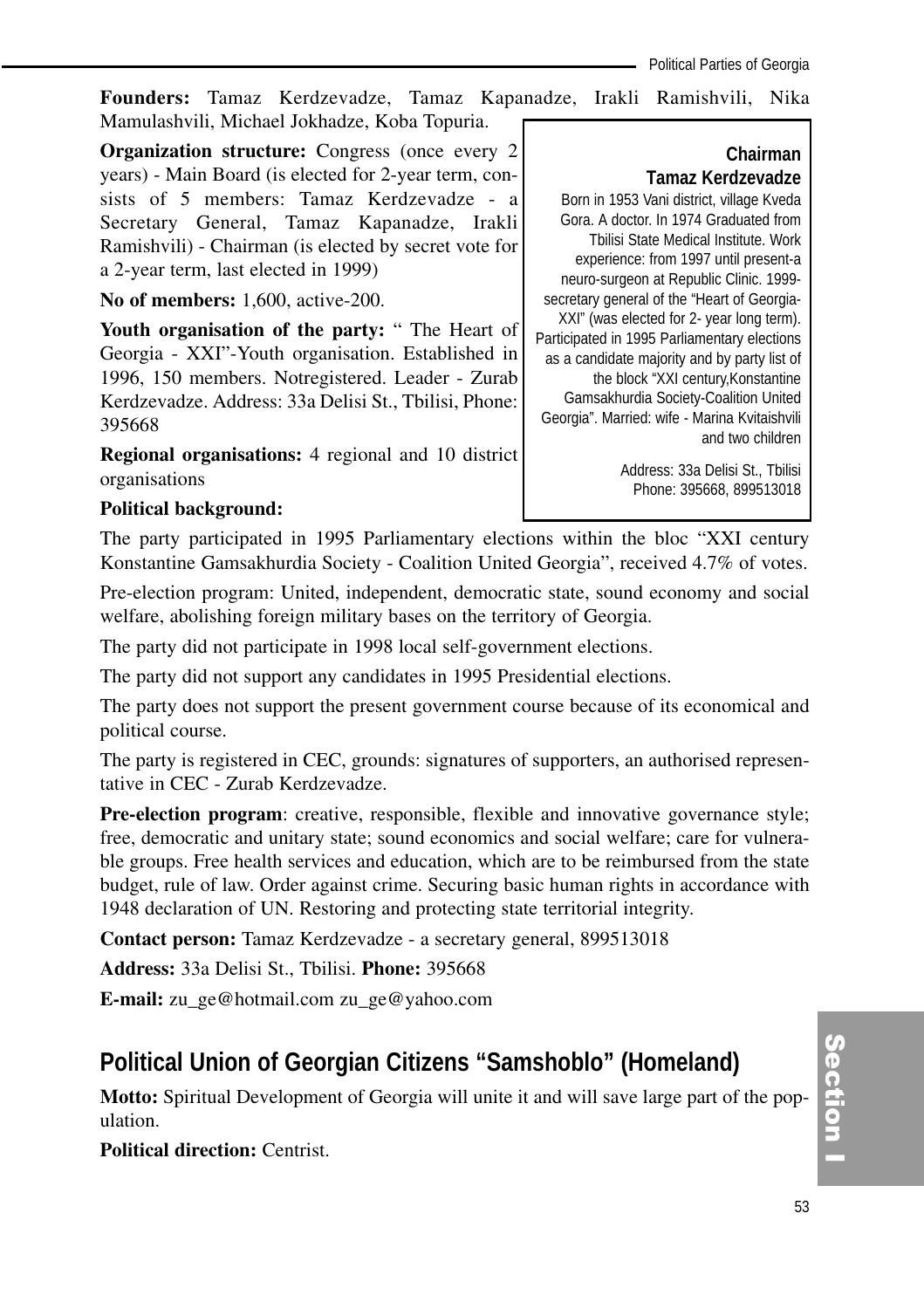## **Main program priorities:**

**Economy:** The best state formation for workers and the whole Georgia based on national traditions. Part should be taken from Capitalism, part from Feudalism and so on.



**Chairman Omar Tskhvaradze**

Born in1944, in Vani. A mechanical engineer, a politician, in 1967 graduated from Department of Mechanics at Georgia Politechnical Institute, in 1980 graduated from the Central Committee of Communist Party higher School got higher political-party education. Professional experience: 1959- 1962 - a worker at Vani Conserve factory, 1969-1975 - Deputy secretary of Vani Comsomol rayon Committee, a director of Tsekavshiri industrial factory. 1975-1977 - a mechanical engineer at Tbilisi instrumental works, 1977-1985 - a general director of Enterprise "Higiena", at present - a director of LTD "Sachino 7". Political experience: a Chairman of the party "Samshoblo", elected in December 1998, for a 2-year term, before: a head of organisational unit. Participated in 1995 elections as a majority candidate from Vani election district did not get an MP. Married: wife - Nana Lotidze, a child.

Address: Nutsubidse III micro rayon, I quartile, VII corp. Apt. 21, Tbilisi. Phone: 321334

**Foreign Policy:** Peaceful coexistence, settlement of all disputes amicably, peacefully, no violence.

**Territorial Arangement of the state:** Unitaryregional (Georgia must be a unitary state, mono-management. 7 regions the same as 7 sides of our star are: Abkhazia, Ajara, Imereti, Samegrelo, Samtskhe-Javakheti, Kartli, Kakheti)

**State system arangement:** Presidential. (President is necessary, but there should be an active Parliament, that will control all activities of the president and will adopt appropriate laws for welfare of population and the state).

**Date of founding:** 1989. first registration 1995, last registration: 1998.

**Founders:** Milheil Gogoberidze, Berdo Goishvili, Koba Arabuli, Levan Pruidze, Tengiz Chkheidze and others.

The party members initially belonged to the party People's Front. The party is a law successor of "Mamulis Agorsdzineba" (homeland's Revival) , from 1995 - "Samshoblo" (homeland).

**Organization structure:** Congress (once every 2) years) - Administration (is elected for a 2-year term, 19 members: Omar Tskhvaradze - a Chairman, Tengiz Chkheidze - a Deputy Chairman, German Begiashvili - a speaker) - a Chairman (elected for a 2 year term, by majority, last elected in 1997).

## **Number of members:** 1,355, active - 50

**Youth organisation:** The party has a youth organisation of the party "Samshoblo". Founded in 1999, has 70 members, is not a judiciary person, leader - Zurab Samkharadze, Address: Nutsubidze III micro rayon, I quartile, VII corp. apt. 21, Tbilisi.

The party has 10 district organisations; regional ones are under development.

## **Political background:**

The party individually participated in 1990 Parliamentary elections and received 1.2% of votes and was not represented in the Parliament.

Pre-election program priorities: independent Georgia

The party individually participated in 1992 Parliamentary elections and received about 3% of votes and was represented in the Parliament by 1 MP.

**Pre-election program priorities**: totally independent Georgia, withdraw Russian troops.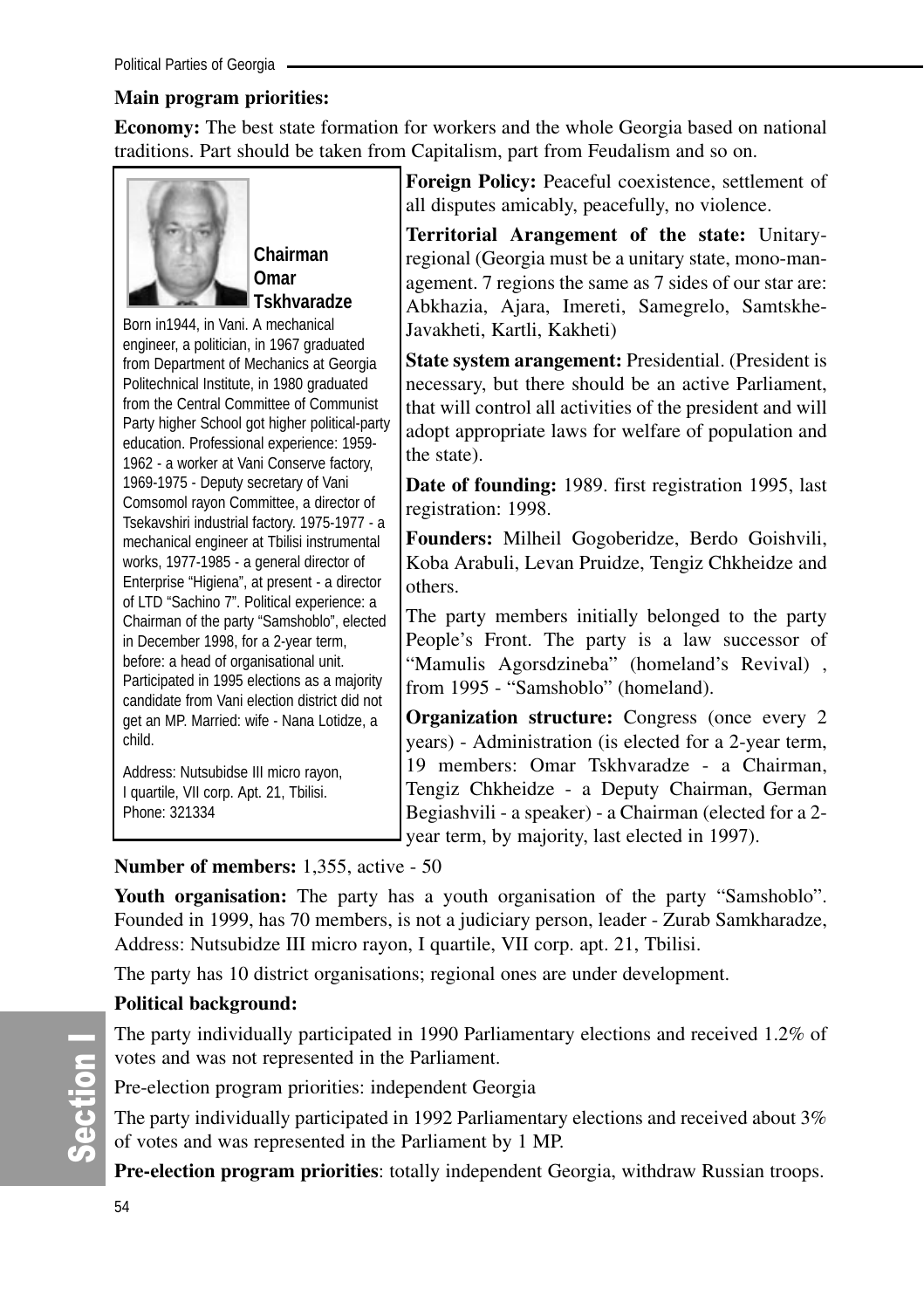The party individually participated in 1995 Parliamentary elections and received 1.2% of votes and was not represented in the Parliament.

Pre-election program priorities: to create economically strong state

In 1991 Presidential elections the party supported Z. Gamsakhurdia.

In 1995 Presidential elections the party supported E. Shevardnadze.

The party partially supports the course of current government. The party fully agrees with the foreign course, but does not agree with home affairs, none of the populations' social problems have been settled, while the standard of living is decreasing.

The party is registered in CEC, grounds: an MP - Vladimer Baluashvili,

**Pre-election program:** although the party is untied in the bloc, it has its own opinions on

the state development issues. Namely we regard that at the and of the millennium, seduction and purification of states and nations takes place, as the earth population is 6 billion and if the process of multiplication continues, in 25 years there will be over 20 billion people on the earth, that can not be fed by the existing products. The Bible tells us that in the third millennium, one third of the population will survive, therefore our motto is to inform the population about the divine or natural processes taking place on the earth, in order to raise their faith as much as possible. The population can be saved through a comparatively harmless process of purification.

#### **Contact person:** Omar Tskhvaradze

**Address:** Nutsubidze III micro rayon, I quartile, VII corp. Apt. 21 Tbilisi. **Phone:** 321334

## **35. Davit Agmashenebeli Party (DAP)**

**Motto:** "Happiness for All"

**Political direction**: Centrist

**Program priorities:** 

**Economy:** Convergence

**Foreign policy:** Ideas of Davit Agmashenebeli (the builder) - neutrality, co-operation with friendz and supporters, pro-Georgian orientation.

**Territorial Arrangement of state:** Unitary

**State system arangement:** Constitutional monarchy

**Date of founding:** 19.08.1996; first registration 10.1996; Last registration: 02.1998

**Founders:** Roin Liparteliani, Vakhtang Beridze,



#### **Roin Liparteliani**

Born 1951, in the village Kakhura, Lentekhi district. A lawyer, an agronomist, a journalist, a diplomat, an Academician. Graduated from Tbilisi State University, Department of Law (1985) , Agrarian University, Department of Agronomy, Department of Social Professions/Journalism, Institute of Diplomacy/international diplomat. Awarded the title of National Hero of Georgia, the Order of Davit Agmashenebeli and Tamar the Queen. The gold Order awarded in Italy for achievements in the sphere of diplomacy (1994). political experience: in 1996 was elected a Chairman of Davit Agmashenebeli Party for a 4- year term. 1988-1992- a Chairman and a founder of the Farmers' Party of Georgia, 1992-1996 - Chairman and founder of the Agrarian Party of Georgia. 1990 Parliamentary elections: participated by party list of Farmers' Party of Georgia and as a candidate (majority). Participated in Presidential elections. 1992 Parliamentary elections: MP, participated as a majority candidate and by party list. In 1992 was elected a Chairman of the agrarian Committee of the fraction "Davit Agmashenebeli," Took part in 1995 Presidential elections. Three children.

> Address: Apt. 59, IV micro-district, Nutsubidze, Tbilisi. Phone:396899, 899519430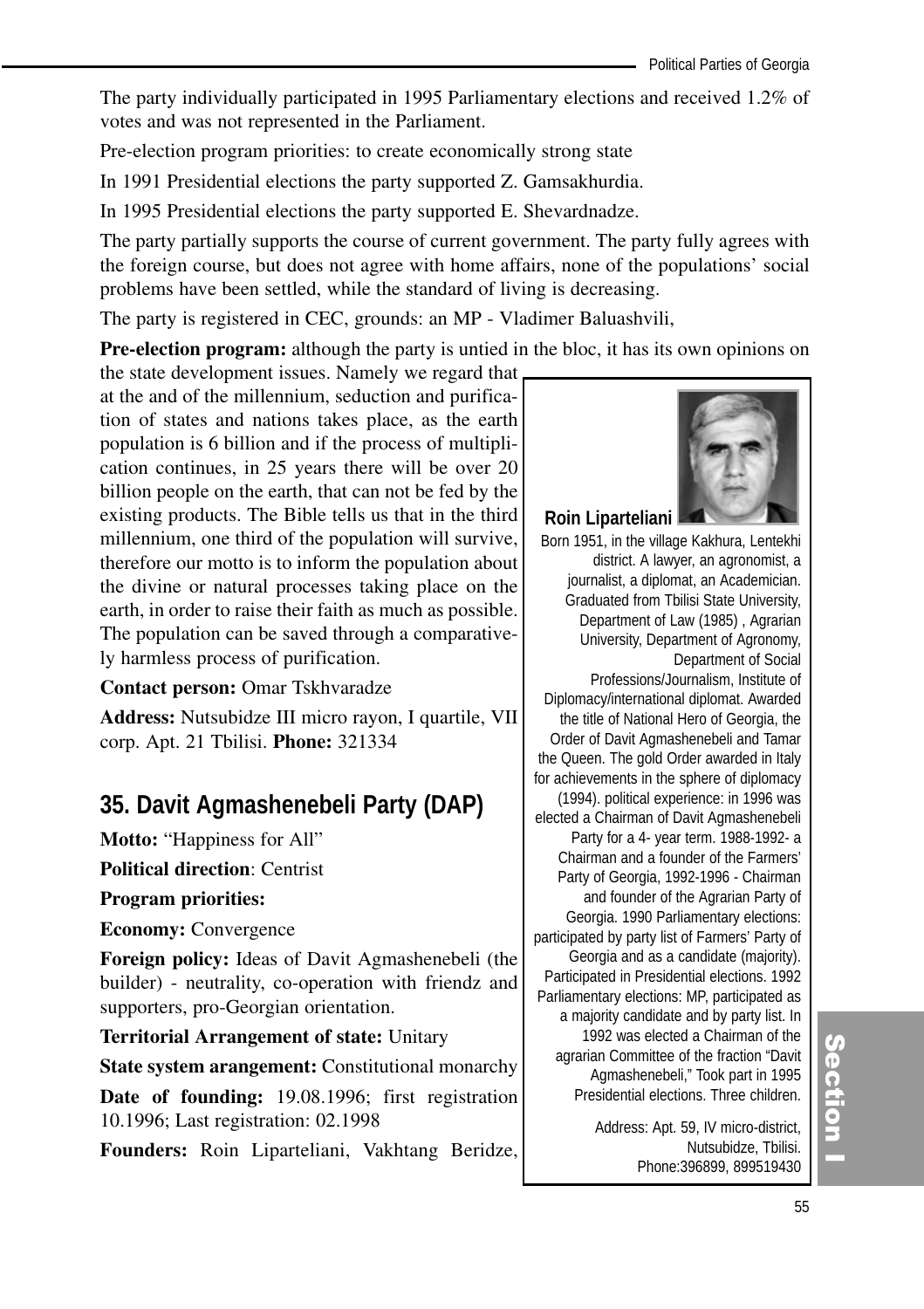Political Parties of Georgia

Vazha Maglakelidze, George Chankotidze, Nino Abulashvili, Davit Menagarishvili, Otar Gamkrelidze, Nana Bagashvili, Davit Gvianidze, Temur Gogitidze.

**Organization structure:** Congress (once every 4 years) - Darbazi (is elected for a 4-year term, 21 members: Roin Liparteliani - a chairman, Vakhtang Beridze - a deputy chairman, Davit Menagarishvili - an assistant, Nana Bagashvili, Nino Abuashvili, Lia Malkhazishvili) - a Chairman (is elected by congress, for a 4-year term, last elected in1996)

**No of members**: 17,000, active - 4,000

Youth organisation of the party: Davit Agmashenebeli Party Youth Organisation. Established in 23.11.1996. Has 1500 members. Not registered. A leader: Raisa Liparteliani. Address: 41 Kostava St., Tbilisi. Room 347. Phone: 396899

**Regional organisations**: 12 regional and 85 district organisations

**Printing body**: "DAVIT AGMASHENEBELI" newspaper. "DAVIT AGMASHENEBELI" magazine. Established 1996. Has not been issued yet.

The party does not support the current course of the government.

The party is registered in CEC. Grounds: signatures of supporters, an authorised representative in CEC: Roin Liparteliani



**Chairman Zurab Murvanidze**

Born 1947, in Tbilisi, an artist - decorator, a neurosurgeon, a sociologist, a journalist. Graduated from: State Academy of Fine Arts (1966), TSU / Department of Journalism (1971), Kalinin Medical Institute (1972). From 1996 - a president of the International Charity Fund. Professional experience: 1979-1999 - an assistant at Tbilisi Medical University. Political experience: was a member of the Communist Party. 1992-1995 - a member of the central Board of the Constitutional-Democratic Party. Participated in 1990 Parliamentary elections as a majority candidate. Participated in 1992 Parliamentary elections as a majority candidate and by party list of the constitutional – Democratic Party, got MP. Participated in 1995 Parliamentary elections as a majority candidate and by party list, was illegally excluded from party list. Has three children.

Address: 6 Ambrolauri St., Apt. 33 Tbilisi Phone: 396518, 375420

## **Contact person:**

Nani Bagashvili - deputy Chairman Phone: 530003. Vakhtang Beridze - deputy Chairman Phone: 397880.

**Address:** 41 Kostava St., Tbilisi. **Phone**: 335326, 899519430

## **36. The Democratic Centre of Georgia**

**Motto**: Strive for good

**Political direction:** Centrist

## **Program priorities:**

**Economy:** Stimulating legal environment for development of local economy and attracting foreign investment. Private property. Developing small business.

**Foreign policy:** Neutrality, co-operation, integration.

**Territorial Arrangement of state:** Unitary, regional asymmetry, different forms of autonomy.

**State system arangement:** Presidential

**Date of founding**: 1967, first registration 1996, Last registration: 1997

**Organization structure:** Congress (once a year), -Board (is elected for 2 years, 17 members: Z.

တိ ction I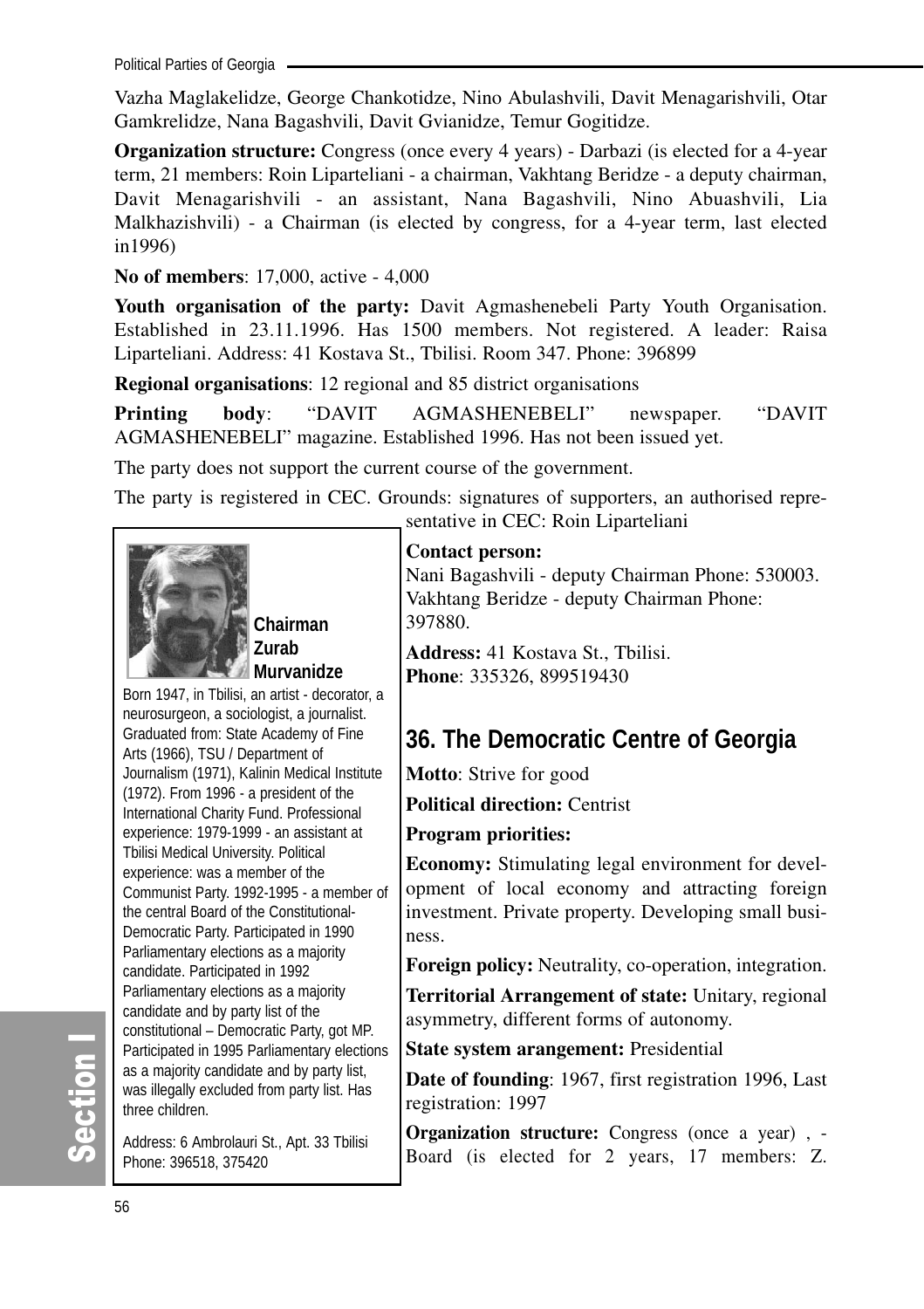Murvanidze, T. Tsilosani, G.Ramishvili – deputies, I. Ninua - a secretary) - Chairman (is elected by a secret vote for a 2- year term, last elected in1998)

**No of members**: 1,000, active - 150

**Regional organisations**: 10 the party has district organisations.

**Printing body: "**SITKVA", founded in 1997, 499 copies, price:10 tetri

#### **Political background:**

The party did not participate in 1998 local self-government elections. Reasons: participation of parties was not considered reasonable.

The current course of the government is considered vague and is not supported by the party.

The party is registred in CEC, grounds: signatures of supporters

**Pre-election program**: developing appropriate legal environment. The party has elaborated laws related to health care, business, social and military issues, as well as those concerning protection of vulnerable groups.

**Contact person**: Z. Murvanidze - a chairman, T. Tsilosani, G. Ramishvili - deputies, I. Ninua - a secretary.

**Address**: 6 Ambrolauri St., Apt. 33 Tbilisi, **Phone:** 396518, 375420

## **37. Block "Communists - Stalin ists"**

*Communist Party of Georgia (CPG) Political Party Stalineli* 

## **Communist Party of Georgia (CPG)**

**Motto:** Compatriots, unite! Back to the future!

**Political direction:** Left

#### **Program priorities:**

**Economy:** Centralised national economics, centralised national financial policy

**Foreign policy:** Close political and economical partnership with former SU countries, cooperation with other states on a mutually acceptable basis.

**Territorial Arrangement of state:** Unitary, territorial arrangement to be based on the constitutions of 1921, 1937, 1978, 1991.

**System Arrangement of state:** Presidential

**Date of founding**: 1992; first registration 1994; Last registration: 1998

**Founders:** Ivane Tsiklauri, Shalva Berianidze, Edisher Okruashvili, Zurab Kvelidze etc. (101 persons). In 1992 the initiative group leaded by I.Tsiklauri created "Labour Socialist Party", which was consequently renamed to "Labour Communist Party" (1995). Since 1994 "Communist Party of Georgia".

**Organization structure:** Congress (once every 2 years) - Central Committee plenum (is elected for a 2-year term, 83 members) - Secretariat (is elected for a 2-year term, 5 members: Ivane Tsiklauri - the first secretary, Zurab Kvelidze - CC secretary, Jemal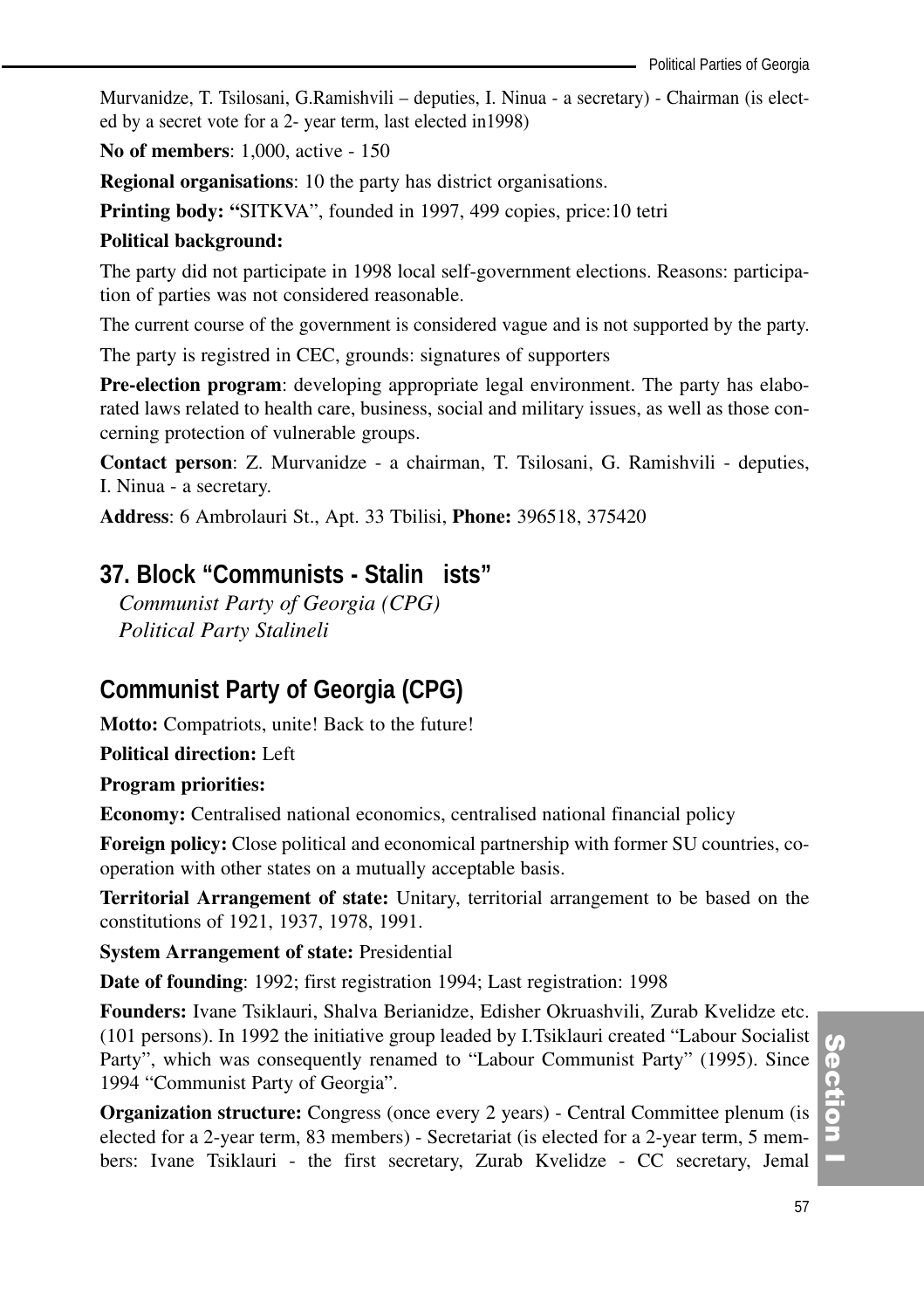|                                                                                                                                                                                         | Glunchadze - CC secretary, Merab Zubalashvili - CC<br>secretary) - CC Secretary General (is Elected by                                              |
|-----------------------------------------------------------------------------------------------------------------------------------------------------------------------------------------|-----------------------------------------------------------------------------------------------------------------------------------------------------|
|                                                                                                                                                                                         | Congress for 2-year term, last elected in 1998).<br>No of members: 15,000, active - 7,000.                                                          |
| Chairman<br>Ivane Tsiklauri<br>Born 1953, in village Dolisgedi, Dusheti                                                                                                                 | Youth organisation of the party: comsomol, estab-<br>lished in 1995, consists of 3000 members, officially<br>registered. Leader: Eka Naskidashvili. |
| district. A political economist. Graduated<br>from Tbilisi State University, Department of                                                                                              | Address: 2 Montin St., Tbilisi.                                                                                                                     |
| Economics. Professional experience: recent<br>position - head of the sector at the Institute<br>of Economy (1986-1989). Political                                                       | <b>Regional organisations:</b> 8 and 72 district organisa-<br>tions.                                                                                |
| experience: 1992- CC first secretary of the<br>Communist Party of Georgia. Participated in                                                                                              | <b>Printing body:</b> "Komunisti – XXI" weekly, estab-<br>lished in 1999, 3000 copies, price: 30 tetri.                                             |
| 1990 Parliamentary elections as a<br>candidate majority as well as by party list of                                                                                                     | <b>Political background:</b>                                                                                                                        |
| the organisation "Stalini" (candidature was<br>cancelled a day before the elections).<br>Participated in 1992 Parliamentary elections<br>as a majority candidate (election district #5) | The<br>party participated individually in 1992<br>Parliamentary elections, was represented by four<br>MPs.                                          |
| as well as by party list of the Socialist Party<br>of Georgian Labours". Participated in 1995<br>Parliamentary elections as a majority                                                  | Pre-election program priorities: preserving basics of<br>socialism, sound social welfare systems.                                                   |
| candidate, Dusheti election district, as well<br>as by party list of the Communist Party of                                                                                             | party participated individually in 1995<br>The<br>Parliamentary elections, received 3% of votes.                                                    |
| Georgia. Married: wife - Asia Tsiklauri and<br>two children                                                                                                                             | Pre-election program priorities: centralised state<br>manageable economics, the land belongs to people,                                             |
| Address: 16/26 Demetri Tavdadebulist St.,<br>Tbilisi Phone: 532517                                                                                                                      | the land belongs to the state, unitary territorial<br>arrangement, close relationship with former Soviet                                            |

Union republics.

The party did not participate in 1998 local self-government elections due to the following reasons: 1. Georgian constitution does not define state administrative-territorial arrangement 2. The census has not been conducted during recent years 3. The population of Abkhazia and Samachablo did not participate in the elections.

The party supported E. Shevardnadze in 1991 Presidential elections.

The party supported E. Shevardnadze in 1995 Presidential elections.

The current course of the government is not supported by the party. Both foreign and home policies are considered anti-national.

The party is registered in CEC, grounds: signatures of supporters, an authorised representative in CEC - Badri Megrelishvili

**Pre-election program**: Recovering and developing basics of socialism. Establishing socialist democracy - the power belongs to the people. Developing centralised economics. Supporting production and industrial development. Establishing supplementary labour, intensive industries and small-scale manufactures. Supporting employment for all, a better targeting system and an effective social welfare system carrying out socialist social policy. Improving management of local production and industry, better trade policies with fairer rules and fairer terms for labour. Recovering territorial integrity through relative political measures.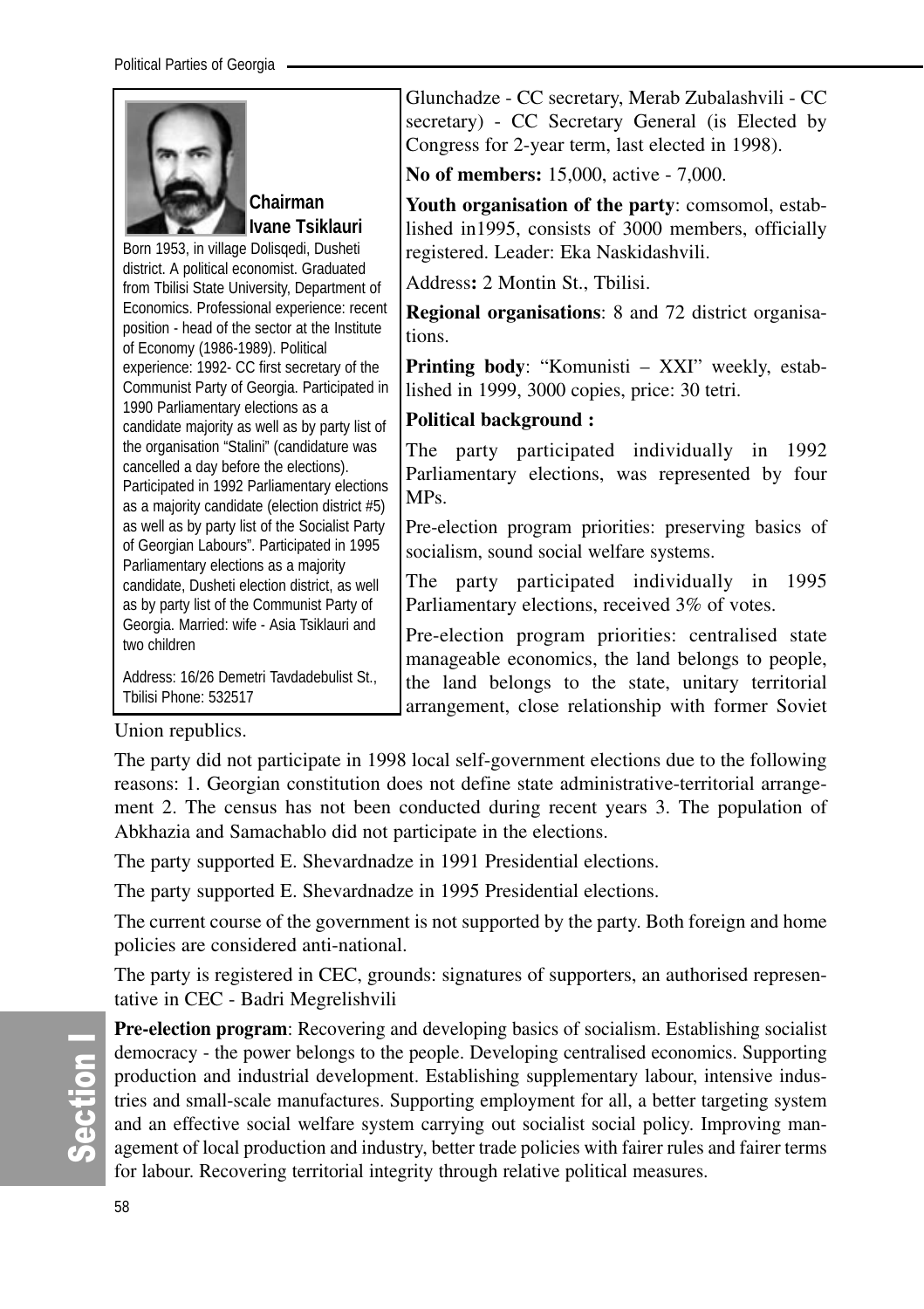**Contact person:** Edisher Okruashvili, head of joint Department **Address:** 2 Montin St., Tbilisi

## **Political Party Stalineli – refused to provide information**

## **39. Bloc - "Georgia National Integrity Party"**

*Georgia National Integrity Party Highlanders' Political League of Georgia*

## **Georgia National Integrity Party**

**Motto:** Personnel decide everything.

**Political direction:** Left-centrist

**Main program priorities:**

**Economy:** Forming the ideology of market economics

**Foreign Policy:** Neutrality

**State territorial arrangement:** Federal

**State system arangement:** Parliamentary

**Date of founding:** 1998; first registration: 1998

**Founders**: George Chincharauli

The party is a law successor of Georgia National Integrity and Social Equality Party

Organization structure: Congress (once every 4 years) - gamgeoba (is elected for a 4-year term, 9 members: George Chincharauli, Solomon Gakhouri, Zakro Gabanashvili, Demur Khurtsilava, Khatuna Jachvadze, Irakli Arabuli) - presidium (is elected for a 4-year term - 3 members) - George Chincharauli a Chairman (is elected for a 4-year term, last elected in 1998).

**No of members**: 10,000, active - 500.

**Youth organisation**: Youth organisation of Georgia National Integrity Party. Founded in 1990, 4000 members, is not a judiciary person. Leader: Natia Niniashvili, Address: 5, Balanchivadze St, Tbilisi.

**Regional organisations**: 64 regional and 64 rayon organisations

**Printing body**: a newspaper "BORJGALI", founded in 1990, 500 copies.

## **Chairman George Chincharauli**



rayon. An economist, a professor. In 1971 graduated from the Department of Economics at Tbilisi State University. Professional experience: a head of the National University Department. Since 1998 has been Chairman of Georgia Highlanders Society. Since 1990 has been a Chairman of National Integrity Party. In 1990 was elected Chairman of National Integrity Party. Participated in 1990 Parliamentary elections by party list, in the bloc "Sakartvelos Erovnuli Ertianobis Partia da Mtielta Kavshiri," did not get an MP. Participated in 1992 Parliamentary elections by party list, in the bloc: "Sakartvelos Erovnuli Ertianobis Partia da Mtielta Kavshiri," got an MP. In 1992-1995 was Chairman of the fraction "Borjgali", as well as a member of juridical and financial commissions. Participated in 1995 elections as a majority candidate as well as by party list, did not get an MP. Address: 37 Chavchavadze Ave. 1A/61 Corp. Tbilisi Phone: 294651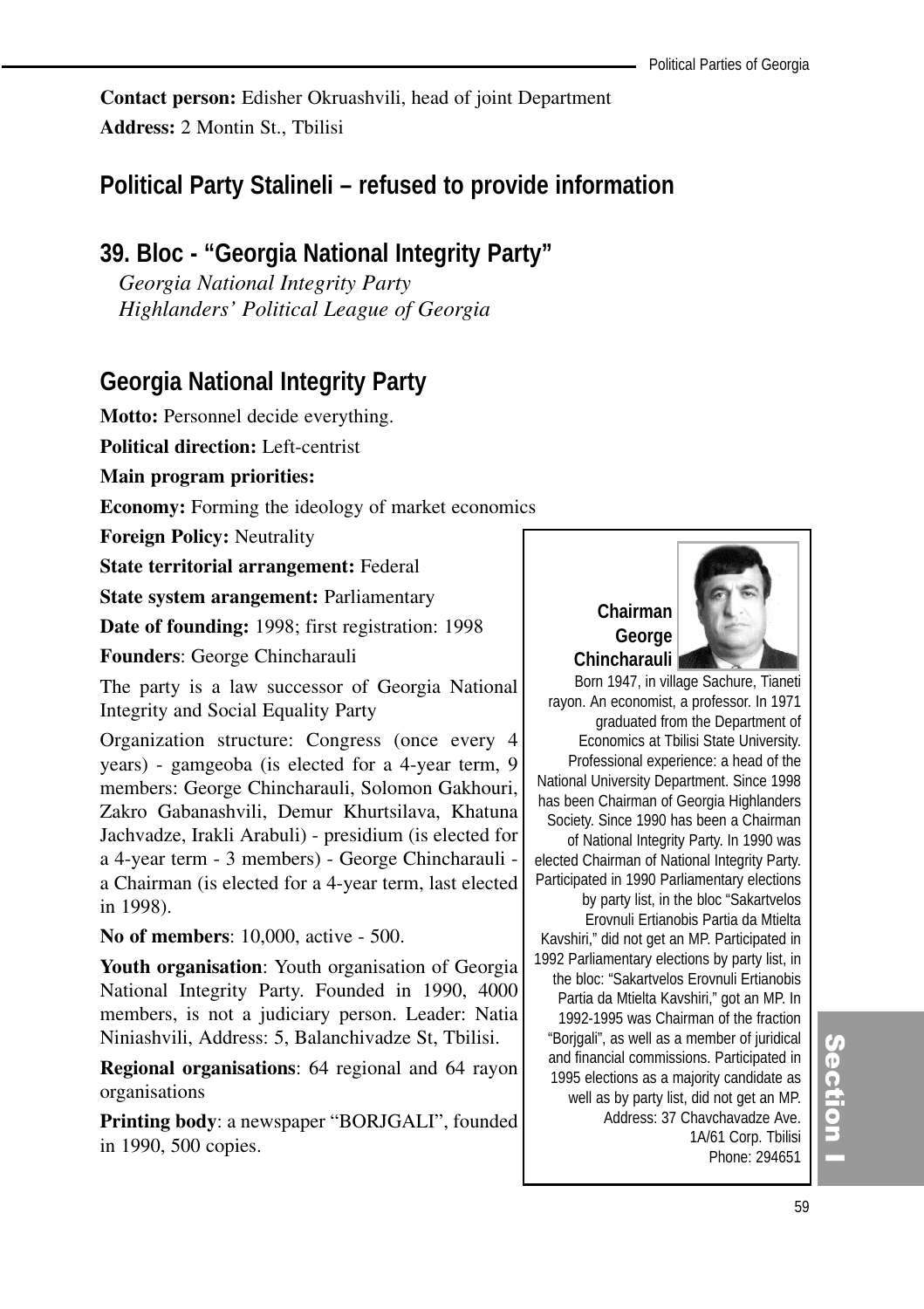## **Political background:**

The party participated in 1990 Parliamentary elections in the bloc: "Sakartvelos Erovnuli Ertianobis Partia da Mtielta Kavshiri" (The Party of National Integrity of Georgia and the Union of Highlanders) did not have a representative in the Parliament.

The party participated in 1992 Parliamentary elections in the bloc: "Sakartvelos Erovnuli Ertianobis Partia da Mtielta Kavshiri" had an MP in the Parliament.

Pre-election program priorities: strengthening of the state independence, establishing the state with a rule of law.

The party individually participated in 1995 Parliamentary elections and received 1% of votes, did not have a representative in the Parliament.

Pre-election program priorities: creation of fair legislation

The party does not support the present government course, because of corrupted government and wrong social-economic policy.

The party is registered in CEC, grounds: an MP - Ramiz Bakirov, an authorised representative - Natia Niniashvili

**Pre-election program priorities:** change of corrupted government, adopting fair legislation, restoration of territorial integrity, well organised taxation, welfare of population.

**Address:** 5 Balanchivadze St., Tbilisi. **Phone:** 936557, 294651

## **Highlanders' Political League of Georgia**

**Motto:** National unity

**Political direction:** Centrist

#### **Main program priorities:**

**Economics**: Developing of national production based on local resources.

|                                                                                                                                        | <b>Foreign Policy: Neutrality, equity</b>                                                                                                                                                               |
|----------------------------------------------------------------------------------------------------------------------------------------|---------------------------------------------------------------------------------------------------------------------------------------------------------------------------------------------------------|
| Chairman                                                                                                                               | State territorial arrangement: Federal                                                                                                                                                                  |
| Gela Aptsiauri                                                                                                                         | State system arangement: Parliamentary                                                                                                                                                                  |
| Born 1947, in Kazbegi district. An<br>economist. In 1976 graduated from<br>Politechnical Institute of Georgia. In 1999                 | <b>Date of founding</b> 1988; first registration: 1990; last<br>registration: 1998                                                                                                                      |
| graduated from the Faculty of Economics at                                                                                             | Founders: K. Gogochuri, P. Piranishvili                                                                                                                                                                 |
| Tbilisi State University. recent position:<br>since 1998 has been an inspector at tax<br>Department of Mtatsminda district. In 1998    | The party is a law successor of the Political Union of<br>Highlanders.                                                                                                                                  |
| was elected a Chairman of the Highlanders'<br>Political League. Did not participate in 1990,<br>1992 and 1995 Parliamentary elections. | Organization structure: Congress (once every 4<br>years) - Board (is elected for a 4-year term, 11 mem-<br>bers: Giga Phickhalauri - a chairman, Viktor                                                 |
| Married: wife and 3 children                                                                                                           | Zviadauri, Eter Namgaidze, Sulkhan Iashvili, Leila                                                                                                                                                      |
| Address: Corp.10, Apt. 48, Vazisubani<br>zone Tbilisi<br>Phone: 799706                                                                 | Daushvili, Tamaz Tsiklauri, Jemal Jaliashvili,<br>George Khakhiauri, Darejan Karseladze, Vazha<br>Aptsiauri, Lasha Gugeshashvili) - Chairman (is elect-<br>ed for a 4-year term, last elected in 1998). |

တိ

ction I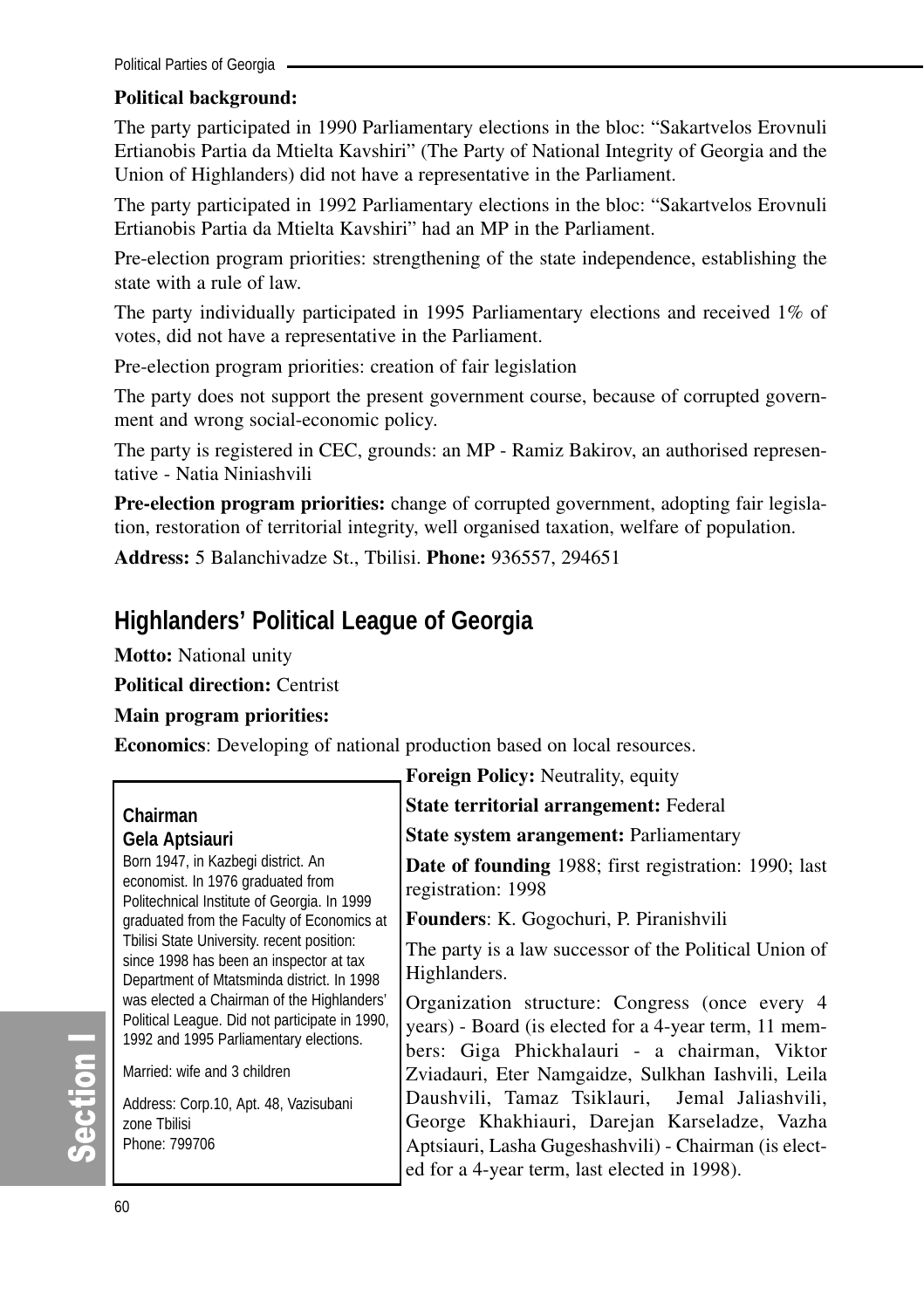**No of members**: 5,000, active - 1,500.

**Youth organisation:** Youth League of Highlanders. Founded in 1990, 600 members, is not a judiciary person. Leader - Lasha Gugeshashvili. Address: 5 Balanchivadze St., Tbilisi

**Regional organisations**: 30 district organisations.

#### **Political background:**

The party individually participated in 1990 Parliamentary elections with National Unity Party and was excluded.

The party individually participated in 1992 Parliamentary elections with National Unity Party, received 2% of votes, and was represented by an MP from the bloc.

Pre-election program priorities: developing market economy, establishing legal framework, targeting society.

The party did not take part in 1995 Parliamentary elections.

The party did not support any candidate in 1991 Presidential elections.

The party did not support any candidate in 1995 Presidential elections.

The party does not support the present government course.

The party is registered in CEC, grounds: signatures of supporters, and an MP - Alexander Jibladze, an authorised representative - Natia Niniashvili.

**Pre**-**election priorities**: Establishing legal framework. Promoting principles of market economy. Striving for national unity and equity.

**Address**: 5 Balanchivadze St., Tbilisi, **Phone:** 799706

## **40. Bloc - Round Table - Free Georgia**

*Helsinki Union-National Revival of Georgia Christian-Conservative Party of Georgia Royal League of Georgia "RLG" Peoples' Democratic Union - Christian Democrats (PDU-CD) Social-Christian League of Georgia Society of Saint Ilia the Righteous (SSIR)* 

## **Helsinki Union-National Revival of Georgia**

**Motto:** Towards revival of national independent state through human Rights protection.

**Political direction**: Right.

**Main program priorities:** 

**Economy**: Private property, free market economy.

**Foreign policy**: "Caucasian Community", oriented to the west.

**Territorial arrangement of the state**: Unitary.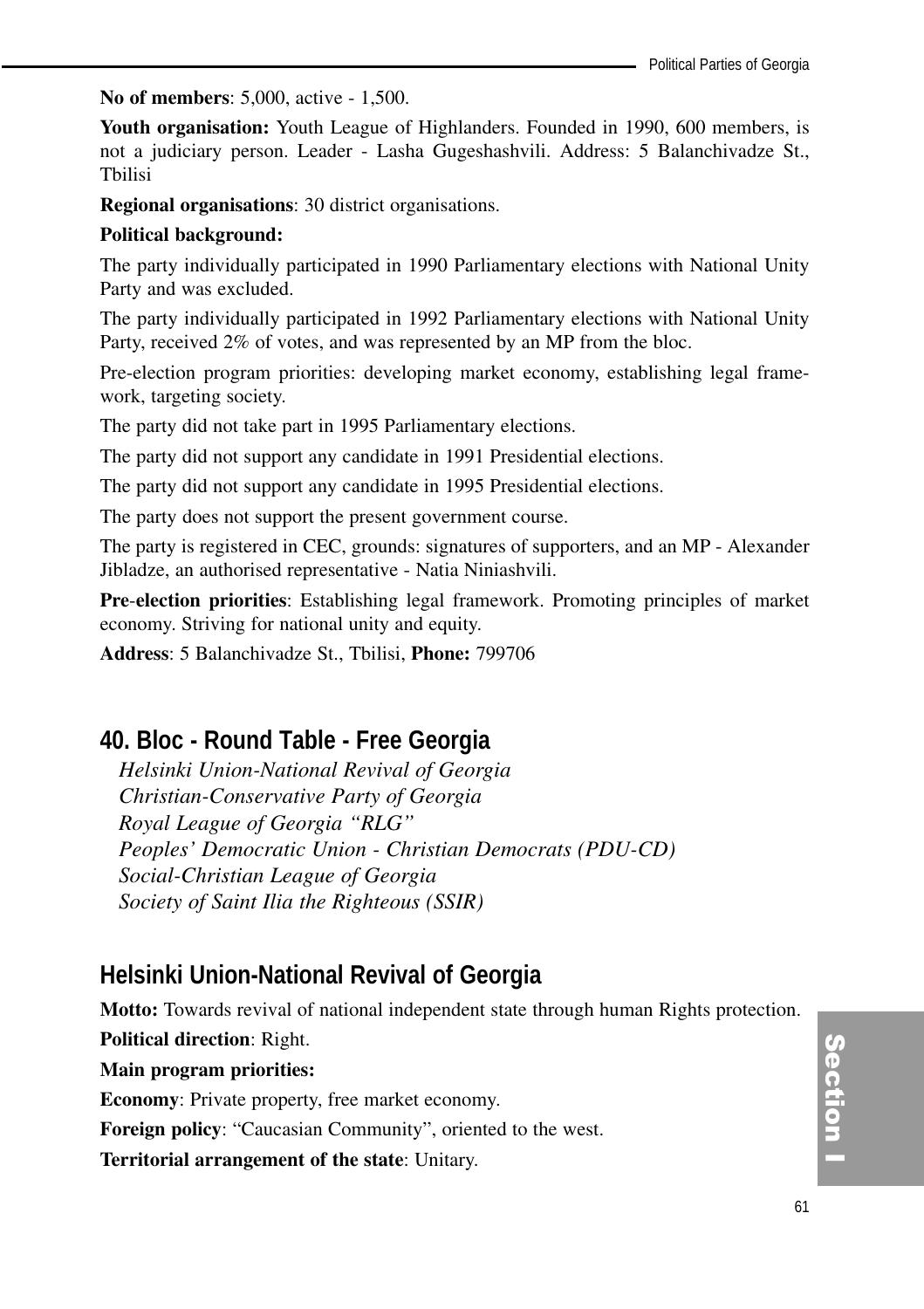

**Chairman Tengiz Kikacheishvili**

Born 1940, in Tbilisi. Ph.D. in Philology, a professor. Graduated from Tbilisi State University, Department of Philology in 1964. Professional experience: recent position: 1987-1999 a chief of TSU Department of History of Modern Georgian Literature, Political experience: 1989-1991-a member of darabzi of the Popular Front of Georgia, 1992-1995 - a member of administrative Department of the National-Liberal Party, "Round Table-Free Georgia,"vice-speaker, 1993-1997, "Helsinki Union – National Revival of Georgia, Chairman, "Round Table-Free Georgia," speaker, was elected in1997 for a 4-year term.

Participated in 1990 Parliamentary elections both by party list (Popular Front of Georgia) and as a majority candidate. Did not participate in 1992 and 1995 Parliamentary elections. Married: wife - Jilda Amiranashvili and a child

Address: 17 Dolidze St., Apt 31 Tbilisi Phone: 334719, fax: 334719

**State system arrangement**: Presidential.

The party has been a member of the Amnesty International since 1976.

The party is a member of the "Human Rights Protection International Organization".

**Date of founding**: 1976; first registration 1990; last registration:1998.

**Founders:** Z. Gamsakhurdia, M. Kostava

**Organization structure:** Congress (once every 4 years) - Administration (is elected for a 4-year long term, members (5-7) : Tengis Kikacheishvili - a Chairman, Nukri Bagdavadze, Ilarion Mirotadze, Tornike Amashukeli, Zurab Manchkhanashvili) - Chairman (is elected for a 4-year term, last elected in 1997).

**No of members**: 3,500, active – 15,00

**Regional organisations**: 12 regional and 50 district organisations

**Printing body:** "Round Table-Free Georgia", founded in1997. Price: 40 tetri.

## **Political background :**

The party participated in 1990 Parliamentary elections within the Bloc "Round Table - Free Georgia", received 54% of votes, represented by 9 MPs (elect-

ed by party lists) and 5 MPs (majority).

The party boycotted 1992 and 1995 Parliamentary elections and 1998 local self-government elections. The current Law on Elections is considered antidemocratic.

The party supported Zviad Gamsakhurdia in 1991 Presidential elections.

The party did not support any candidates in 1995 Presidential elections.

The party does not share the main principles of current government policy.

The party is registered in CEC. Grounds: Signatures of 50000 supporters, a member of CEC - Elmira Meskhishvili

**Pre-election program priorities**: Creating legal framework for regaining territorial integrity, defending borders, and combating corruption on a government level. Ensuring legal and political guarantees for national minorities. Securing human rights and main freedoms. Establishing "Caucasian Community" oriented to the west. Establishing unitary state; re-establishing unconditional independence of Georgia and the celebration of justice. Promoting democratic, social and economical innovations; free market economy, private property on land, Reviving traditional economy on the basis of modern industry around private and national interests. Establishing clear division between legislative, executive and judicial power.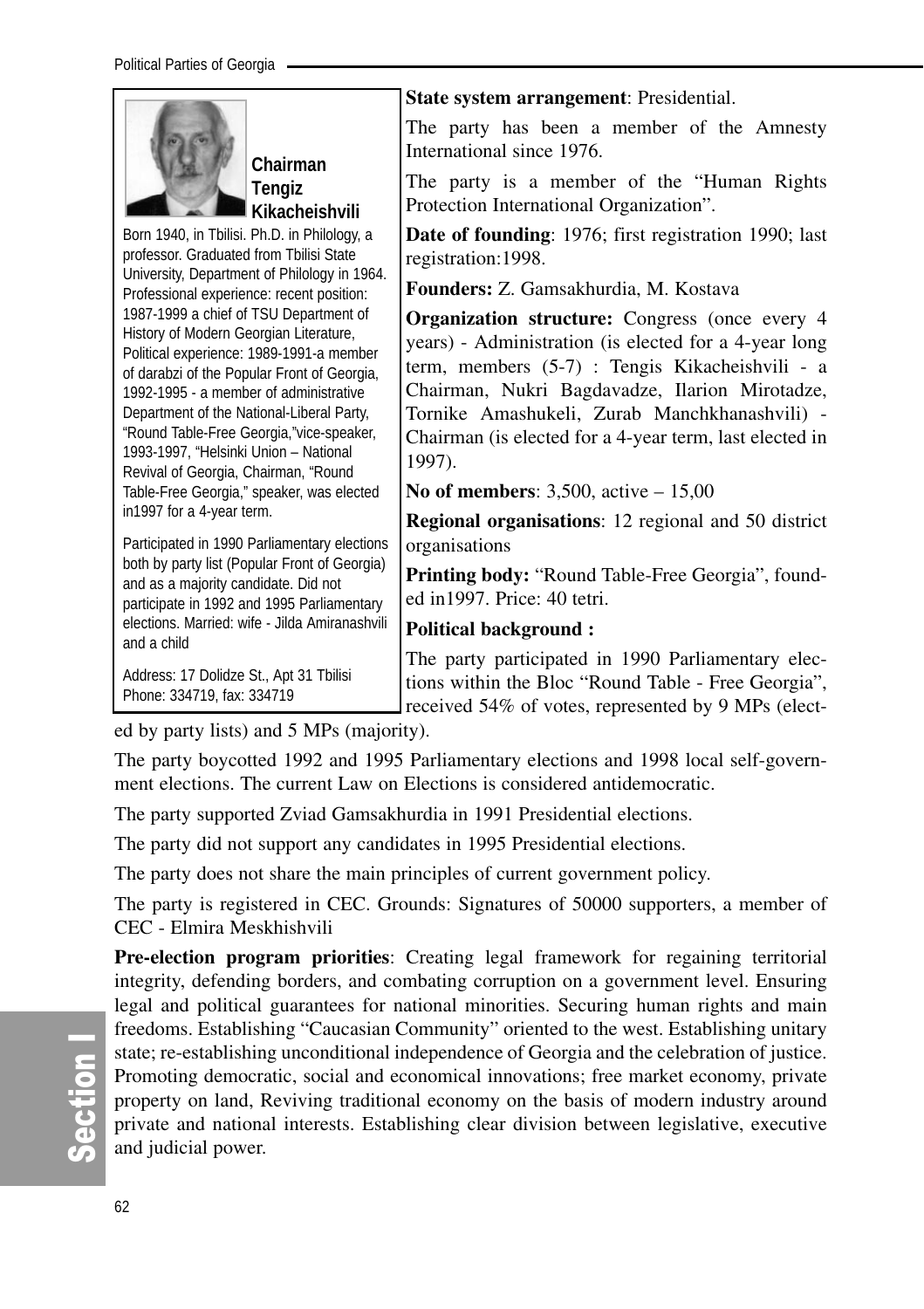**Contact person:** Tengiz Kikacheishvili - Chairman **Address:** 17 Dolidze St., Apt. 31 Tbilisi, **Phone:** 334719, **Fax:** 334719

## **Christian-Conservative Party of Georgia**

**Motto:** The homeland is unique as the Lord

**Political direction**: Right

### **Program priorities:**

**Economy**: The party shares the main economic principles of Western right wing parties, developing viable, middle class oriented fiscal policy.

**Foreign policy**: Creating axis type state, which is believed to play a crucial role among the states of Caucasus region. The future structural arrangement of the Caucasus region should have much in common with that of the European Union, such as and integrated currency and security systems. Russian military bases currently located in the territory of Georgia.

**State territorial arrangement:** Unitary. (The confederal/federal arrangement is acceptable only among the subjects of the "Caucasian Community.)

**State system arrangement:** The Presidential-Parliamentary

**Date of founding**: 17.10.1997; first registration 21.11.1997; last registration: 23.01.1998.

**Founders:** Shota Malashkhia, Boris Berulava, Tengiz Kikacheishvili, Boris Museridze.

The party was created on the basis of the united

movement of more then 10 organisations "Movement of National Survival-Resistance Front".

Comments: The "Movement of National Survival-Resistance Front"was established in 1992 and played an active role in the processes of formation and directing public opinion and action against existed rules and destructive government policy. The Movement organised most of public protest actions during 1992-1993.

**Organization structure:** Congress (once every 3 years) - Committee (is elected for a 3 year term,7 members: Shota Malashxia - a Chairman, Boris Berulava - a Head of the Organisational Sector, Dodo Napetvaridze - Public-Social Sector, George Goradze - a lawer-expert, Giga Kvartskhava - Economical sector, Lado Sulaberidze-public relations Sector, Avtandil Beselia - a Head of the Press-service) - Chairman (is elected by Congress for 3 year term, elected 1997)

**No of members:** 1,700, active - 450



Born 1962, in Tbilisi. A doctorneiroimmunologist. In 1989 Graduated from Tbilisi State Medical Institute. Professional experience: recent position: 1990-1999 - an immunologist at Tbilisi clinic-ambulance #2. Political experience: 1992-1997 a member of the Main Committee of the "Movement of National Survival-Resistance Front", In 1997 was elected a Chairman of the Christian Conservative Party of Georgia.

Married: wife - Phati Antadze and 2 children

Address: 4 Philia St., Tbilisi Phone: 663954

(၈<br>စ

ction<br>I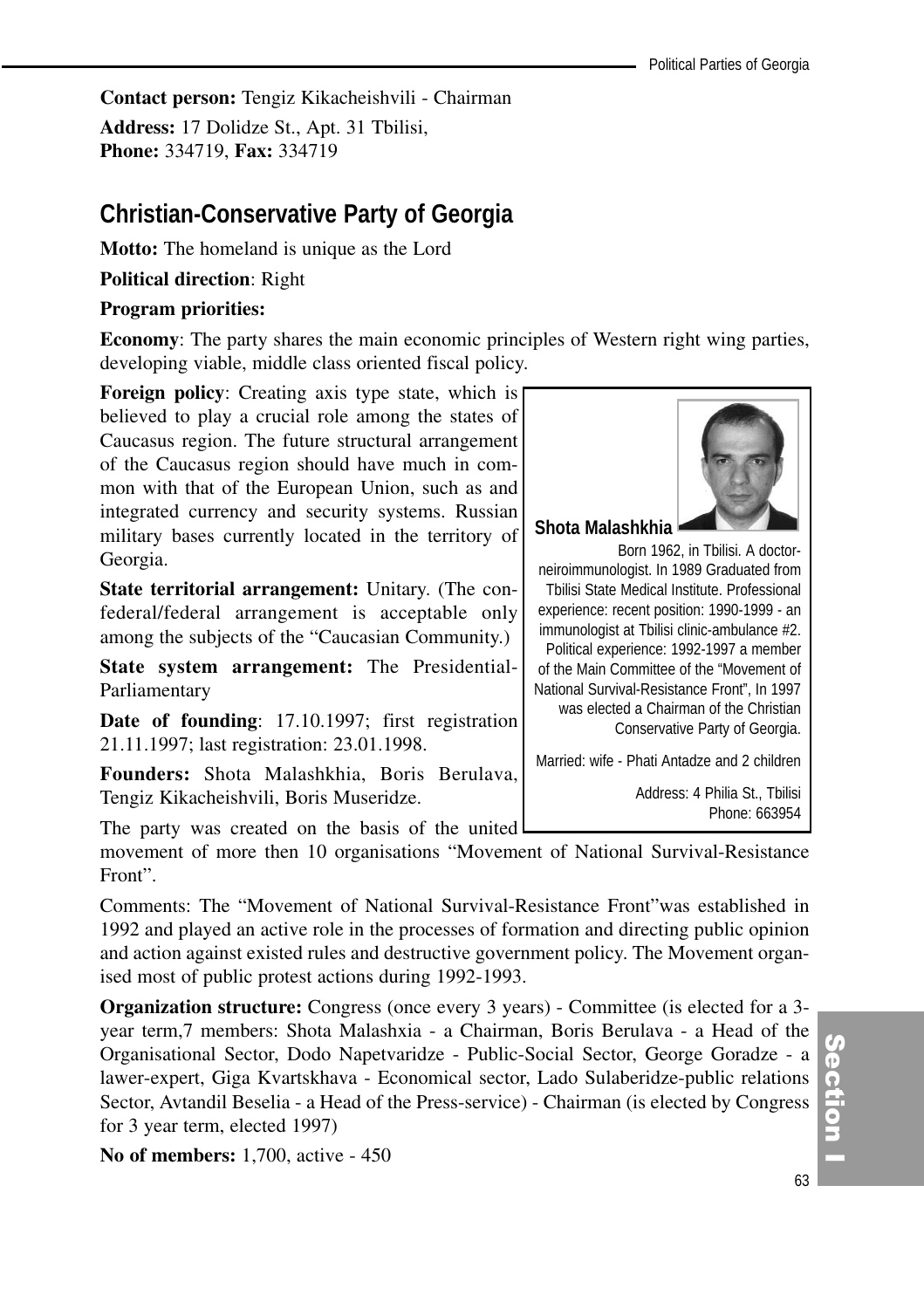## **Regional organisations:** 7 regional and 20 district organisations

## **Political background:**

The party did not participate in 1998 local self-government elections because the territorial-administrative arrangement of the state is not defined by state constitution.

In a view of the party, the current course of the government could not even be called a political one, since the political elite lacks the ability to formulate political strategies and clear concepts of development. The government does not have any clear ideology, program or models, other than rather embryonic ones based on initiative social-democratic or nationalist patterns.

The party is registered in CEC, grounds: signatures of supporters, an authorised representative - Jumber Bliadze (bloc "Round Table - Free Georgia"). Phone: 796738

**Pre-election program priorities**: 1. Creating effective mechanisms for recovering territorial integrity of Georgia.(establishing legal framework). 2. Combating widespread corruption (comprehensive research and application). 3. Emposing middle class oriented fiscal policy. 4. Ensuring proper use of geo-political location of Georgia in the process of defining future image of the state. 5. Solving the problem of Russian troops in the territory of Georgia.

**Contact person:** Miranda Koridze-secretary, Avto Beselia- head of the press service. **Address:** 36 Kobuleti St., Tbilisi, **Phone:** 22 2094

## **Royal League of Georgia "RLG"**

**Motto:** The Lord, King and Motherland



**Phavlenishvili,**

Born 1943, in Tbilisi. A geologist. Graduated from Tbilisi Technical University, Department of Geology, in 1967. Professional experience: 1967-1989 - a senior geologist at Geological Department of Georgia. Political experience: 1997 - Chairman of the Royal League of Georgia.

Married: wife - Meri Kalatozishvili and 2 children

Address: 64 Tsereteli Ave., Apt. 8 Tbilisi. Phone: 347835

## **Political direction**: Right

#### **Program priorities:**

**Economy**: Establishing legal guaranties for all forms of property, reviving traditional branches of industry.

**Foreign politics**: Building external orientation of Georgian politics around national priorities and basic values of humankind with respect to its geo-political position.

**State territorial arrangement**: unitary

**State system arrangement**: constitutional monarchy

**Date of founding**: 1995, first registration: 11.07.1997, last registration: 20.02.1998

**Founders:** Sakrebulo of Georgian Historical Families and their supporters, Alexandre Batonishvili Society, Union of Georgians " Bolnuri Jvari"

**Organization structure:** Congress (once every 3 years), - Board (elected for a 3-year term, 13 members: Davit Pavlenishvili, Davit Arabidze, Zviad Batiashvili, Nodar Modebadze, Moris Museridze, Nugzar Mgvdeladze, Teimuraz Nefaridze, Marine

တိ ction I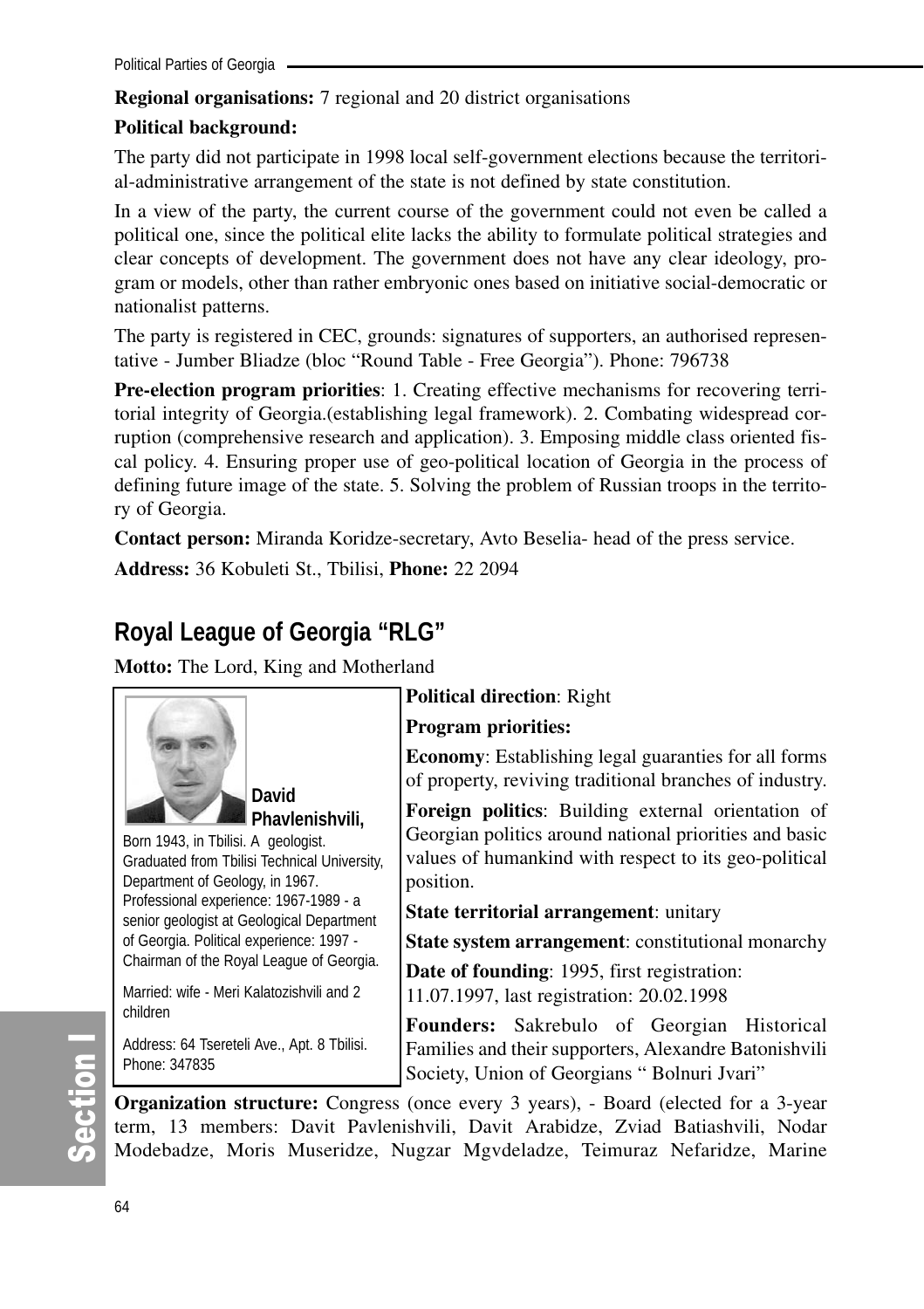Tatishvili, Lali falavandishvili, Viktor Fxaladze, Irakli Cholokashvili, Maia Eristavi, Rusudan Eristavi), - Chairman (is elected for a 3-year term, last elected in 1997)

**No of members**: 37,000, active - 250.

**Regional organisations**: 14 district organisations.

The party does not support the current course of the government.

The party is registered in CEC, grounds**:** signatures of 50,000 supporters, an authorised representative in CEC: Moris Maisuradze.

**Pre-election program:** unconditionally independent, free, prosperous, revived, united and inviolable Georgia as a free member of free "Caucasian Community". National government.

**Contact person:** Tinatin Meipariani - a head of the press-centre

**Address:** 21 Chubinashvili St., Tbilisi **Phone:** 951498

## **Peoples' Democratic Union - Christian Democrats (PDU-CD)**

**Motto:** Homeland, Faith, and Freedom

**Political direction:** Right-centrist

#### **Main program priorities:**

**Economics:** Social balance, forming of middle class. Private property as a basis for personal freedom. Protection of home market. Defining priorities of industry and agriculture. Strengthening and revival of priority directions of state protectionism.

**Foreign Policy:** European western course. Entering European Union eventually. Start of integration and harmonisation process with Europe and West in all spheres of the state direction. Peaceful Caucasus and restoration of historic functions of Georgia in Caucasus. Development of equal rights partnership and relations with Russia.

**State territorial arrangement:** Asymmetric federalism

**State system arangement:** Presidential (strong president, strong Parliament, and strong judicial system)

**Date of founding** 30.08 1997; first registration: 1997; last registration: 20.02.1998

**Founders**: Nestan Kirtadze, Dimitri Shvelidze, Nugzar Rekhviashvili, Nodar Gugutsidze.

**Organization structure:** Congress (once a year) -



#### **Chairman Nestan Kirtadse**

Born 1960, in Kutaisi. A politician, a historian, Ph. D. a professor. In 1980 graduated from the Department of History-Philology at Kutaisi State Pedagogical Institute. In 1990 - postgraduate studies at Tbilisi State University. 1996 - a certificate of Maastricht Public Administration European Institute. Professional experience: 1981-1987 - assistant at the Department of Kutaisi State Politechnical Institute. 1990- 1998 - a teacher, then a senior teacher at the Department of Political Parties' History at Tbilisi State University. 1998-1999 - an assistant professor, since 1999 - a professor. Political Experience: in 1995- 1996 was a political secretary of Citizens' Union. Since 1997 has been Chairman of National Democrat Union - Christian Democrats. Participated in 1992 Parliamentary elections by party list - National Democrat Party, got an MP, 1992- 1993 - was a member of fraction "EDP" and in 1992-1995 - a member of Foreign Relations Committee. Participated in 1995 elections by party list - Citizens' Union, got an MP, was a member of fraction "Mokalake" in 1995-1996, in 1996-1999 - a member of fraction "Amomrcheveli," renamed "Leiboristi",.t. Married: husband - Zurab Rekhviashvili and a child

Address: 30 Zubalashvilebi St. Apt. 28 Tbilisi Mobile: 877432491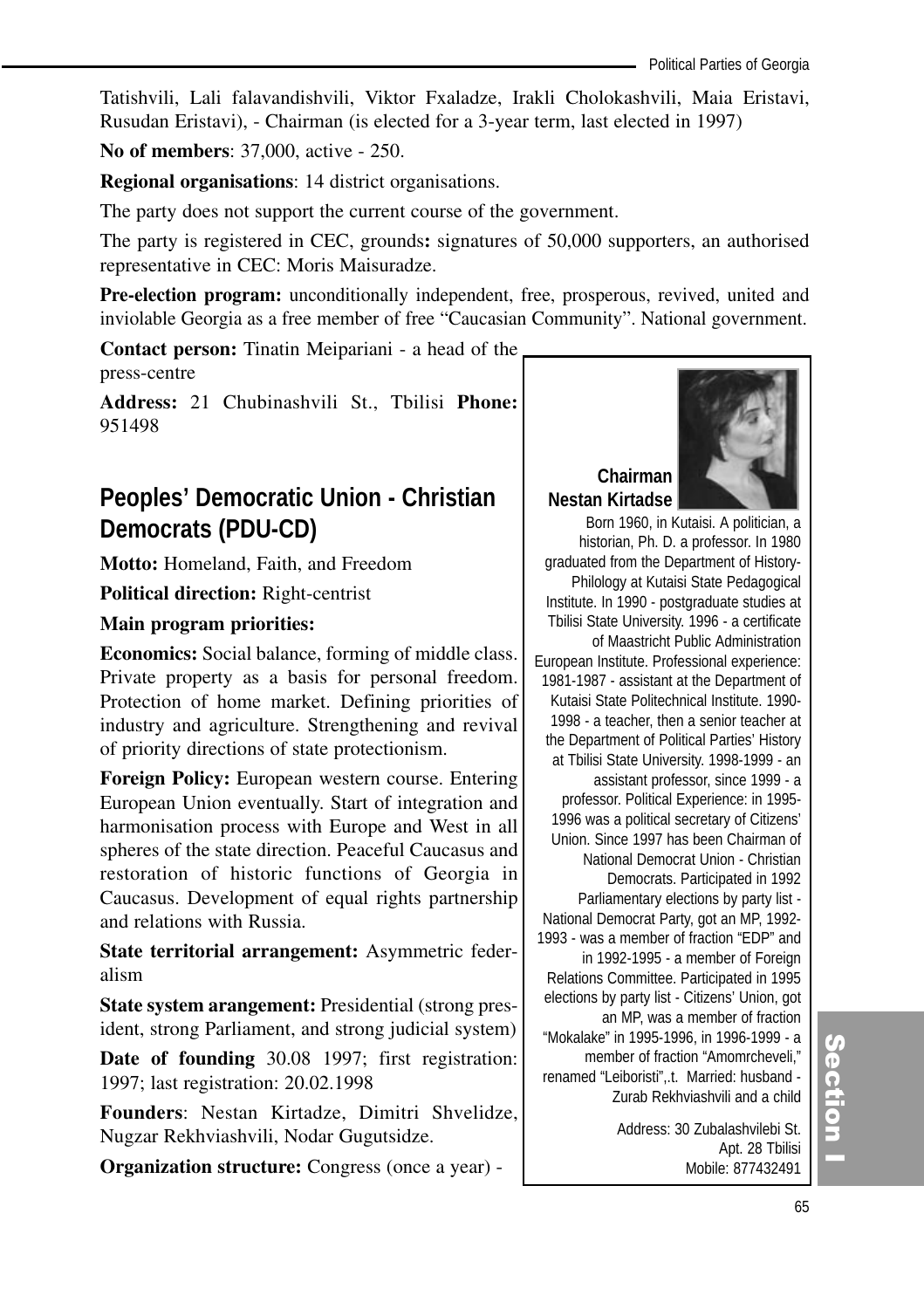Political Parties of Georgia

Committee (is elected for a year term, 9 members: Nestan (Elisabed) Kirtadze - a chairman, Dimitri Shvelidze - a political secretary of the union, Nugzar Koberidze - a deputy chairman, Nugzar Rekhviashvili - a Chairman of national minorities Department, a member of the Main Committee, Khatuna Koberidze - a Chairman of analytical Department, and others) - Nestan Kirtadze - a Chairman (is elected for a 3-year term, last elected in 1997).

**No of members**: 15,000, all active.

**Youth organisation**: National Democrats Youth Union. Founded in 1998, 5000 members, is a judiciary person. Leader - political Board. Address: 30 Zubalashvilebi St., Apt. 28. Tbilisi Phone: 934374

**Regional organisations:** all over Georgia

**Printing body**: a journal "ATSMKO SHOBILI TSARSOBISAGAN" Founded 1997, annual, 1000 copies, price under agreement. A newspaper "ULO", founded in 1997, monthly, 5000 copies.

### **Political background:**

The party did not participate in 1998 local self-governing bodies' elections because of poor financial conditions.

The party supports the present government course. The reason: clearly defined European Western orientation, right foreign policy. The party's main conflict with the government is the high level of government corruption and wrong social policy.

The party is registered in CEC, grounds: signatures of supporters, and an MP - Nestan Kirtadze, an authorised representative - Khatuna Koberidze.

**Pre**-**election priorities**: Start of national reconciliation in the country and elimination of confronted camps. Operates with political bloc "Mrgvali Magida Tavisupali Sakartvelo" (Round Table - Free Georgia) ecause of mutual principles and values in all directions of life and national ideology which is expressed in the political document: "Dzeglisdeba". The main program directions are defined by the following leading principles: 1. Strengthening of the state independence 2. Social equality 3. Economical revival 4. National-state integrity 5. Christian spirituality and tolerance 6. European western orientation. All leading principles are scientifically explained and proved through programs. For the first time in the history of Georgian politics, a book, *Directions of National Ideology,* has been published by our initiative.

**Contact person**: Khatuna Koberidze - head of the analytical Department **Address:** 30 Zubalashvilebi St. Apt., 28 Tbilisi. **Phone:** 934374, 921169

## **Social-Christian League of Georgia**

**Political direction**: Right-centrist

**Program priorities:** 

**Economy**: 1. Combating corruption at all levels 2. Developing industry and agriculture 3. Establishing free market economy and supporting development of small and mediumscale business 4. Supporting oil transit and production 5. Reconstruction and development of Batumi, Sukhumi and Photi ports.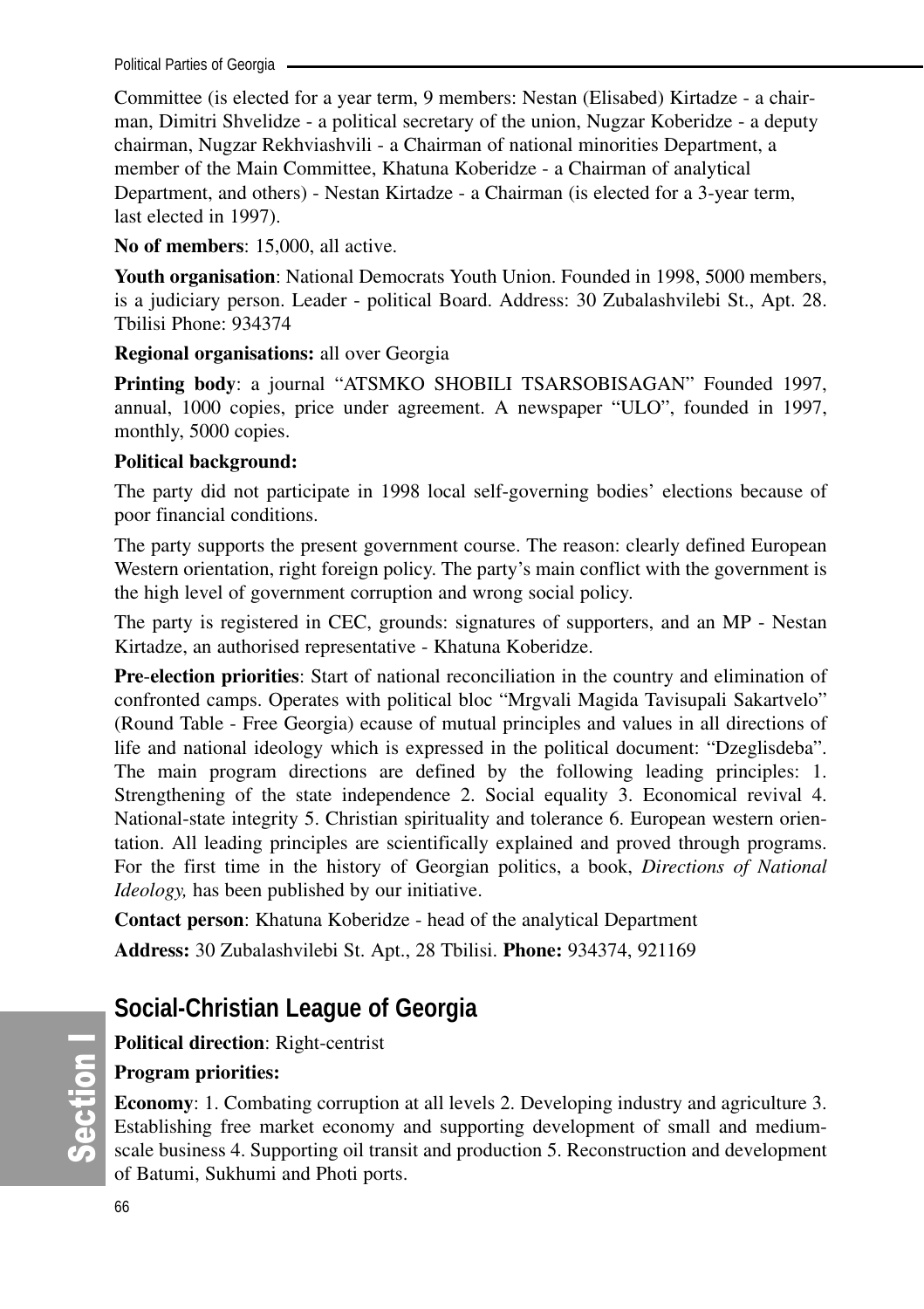**Foreign policy**: 1. Integration into Europe 2. Establishing close partnership with Germany, France, the United States of America and other capitalist countries 3. Supporting development of Caucasian region.

**State territorial arrangement**: unitary

**State System arrangement**: Presidential

**Date of founding**: 02.09.1998; first registration 25.09.1998

**Founders:** Avtandil Chitadze, Lali Gongliashvili, Lali Mchedlishvili, Misha Cholokava, Anzor Jakeli.

Organization structure: Congress (once every 2 years) - Board ( is elected for 2 years, 11 members: Lali Gongliashvili, Lali Mchedlishvili, Guguli Mchedlishvili, Bidzina Mshvenieradze, Leila Bukhrashvili, Misha Cholokava, Ludmila Kvekveskiri, Jumber Bliadze, Merab Kavtaradze, Lia Banelashvili, Khatuna Tsotsklauri) - Chairman ( is elected by secret vote for a 2-year term, elected in 02.09.1998)

**No of members:** 1,230, active-160.

**Youth organisation**: Youth organisation of Christian-Socialist League of Georgia. Established: 02.09.1998, consists of 21 members. Is not registered, a leader - Ilo Beruashvili.

**Regional organisations:** 8 district organisations

#### **Political background:**

The party did not participate in 1998 local self-government elections. The Law on local government is considered in need to be improved.

The party partially supports a political course of the government.

The party is registered in CEC, grounds: signatures of supporters, an authorised representative in CEC - Jumber Bliadze (Varketili tract, Tbilisi)

**Pre-election program:** Free, independent, prosperous state Recovering territorial integrity, integration into Europe, and European structures such as EU Defining economic program, overcoming crises, and a liberal tax system Supporting and strengthening the middle strata, social welfare, reasonable income for all, care for young generation, free school education Addressing the problem of underpayment in education system, serving and targeting society, respect to Christian moral and Christian values.

**Contact person:** Avtandil Chitadze - chairman

**Address**: 12-1 Megobroba Ave. Rustavi.

**Phone:** 153333, 899562749



**Avtandil Chitadze** Born in 1949, village Tsipa, Kharagauli rayon. An economist. Graduated from Department of Economy at Tbilisi State University, in 1971. Professional experience: 1982-1986- head of financial Department at Rustavi factory "Azoti", 1986-1987- head of financial Department of Rustavi Gamgeoba.1987-1991- head of tax Department at the Ministry of Finance of Georgia. 1991-1991 - a prefect of Rustavi. Professioanl experience: 1992-1998 - a deputy Chairman of the movement "Chkondideli". In 1998 was elected a chariman of the Christian-Socialist league of

Georgia. Participated in 1992 Parliamentary elections by party list, got an MP. Was a chariman of the fractions: "Tankhmoba" and "Communist".

Married: wife - Lali Gongliashvili and a child.

Address: Rustavi, micro-district no 8. Phone: 153333, 899562749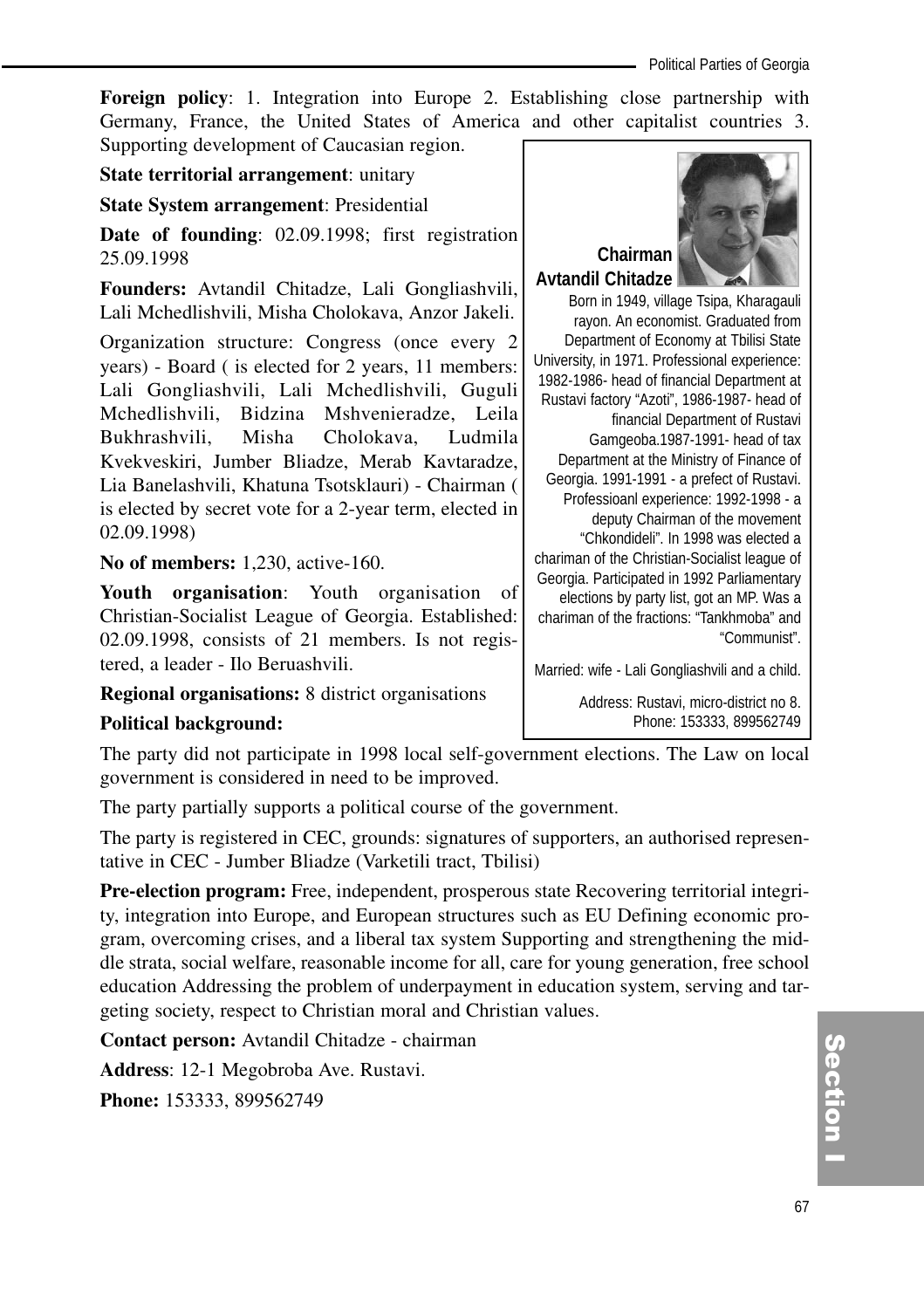# **Society of Saint Ilia the Righteous (SSIR)**

**Motto:** Native Land, Language, Religion.

**Political direction**: Right.

**Main program priorities:**

**Economics:** Free.

**Foreign policy**: Caucasian confederation, local and free.

**Territorial arrangement of the state**: Unitary.

## **Chairman Vakhtang Cagareishvili**

Born in 1943, Zestafoni. Ph.D. in Mathematics and Physics. Graduated from Tbilisi State University, Department of Mathematics. Professional experience: 1978-1994 - a lecturer at TSU Department of General Mathematics. Political experience: since 1997 - Chairman of the Board of SSIR, 1990-1997- a Board member of SSIR, 1998-1990 - head of Religion Commission of National Justice Union, 1989-1990 - a member of Republican-Federalist Party Participated in 1990 Parliamentary elections as a majority candidate, from the bloc "Round Table - Free Georgia", got an MP, since 1991 - a member of the fraction "Majority - 1991", 1990 until present - a head of the subCommittee. Has three children

Address: 13 Iashvili St., Tbilisi Phone: 920318

**System arrangement of the state:** Presidential.

**Date of founding**: 12.01.1988; first registration 09.1990; last registration: 01.02.1998.

**Founders** : Merab Kostava, Zviad Gamsakhurdia.

**Organization structure:** Congress (once every 4 years) - Administration (is elected for a 4-year term, members: Zurab Tskhadadze, Kakha Chanturia, Amiran Pirtskhalava, Ketevan Abdaladze, Vakhtang Tsagareishvili) - a Chairman (is elected by a Congress for a 4-year term, last elected in 1997)

**No of members** : 1,400, active - 200.

**Regional organizations**: 17 District organisations **Political background :**

The party participated in 1990 Parliament elections within the block - "Round Table - Free Georgia", received about 54% of votes. Was represented by 15 party list MPs

Pre-election program for 1990 Parliamentary elections: Independence, withdrawal of Soviet Union

troops from the territory of Georgia, creating independent state policy and economics.

The party boycotted 1992 and 1995 Parliamentary elections and 1998 local self-government elections.

The party supported Zviad Gamsakhurdia in 1991 Presidential elections.

The party did not support any candidate in 1995 Presidential elections.

The current course of the government is considered anti-popular and anti-national, violating basic human rights, lacking solid social basis and excluding interests of citizens.

The party is registered in CEC, grounds**:** signatures of 50 000 supporters, an authorised representative in CEC: Jumber Bliadze (Block representative)

**Pre-election program priorities**: Restoring territorial integrity of Georgia, Promoting rule of law, Securing basic human rights, Establishing main parameters of the state, Unification, Georgia should become an axis type state.

**Contact person**: Vakhtang Tsagareishvili, Zurab Tskhadadze (Phone: 329576)

**Address**: 50 Chubinashvili St., Tbilisi. **Phone** : 920318.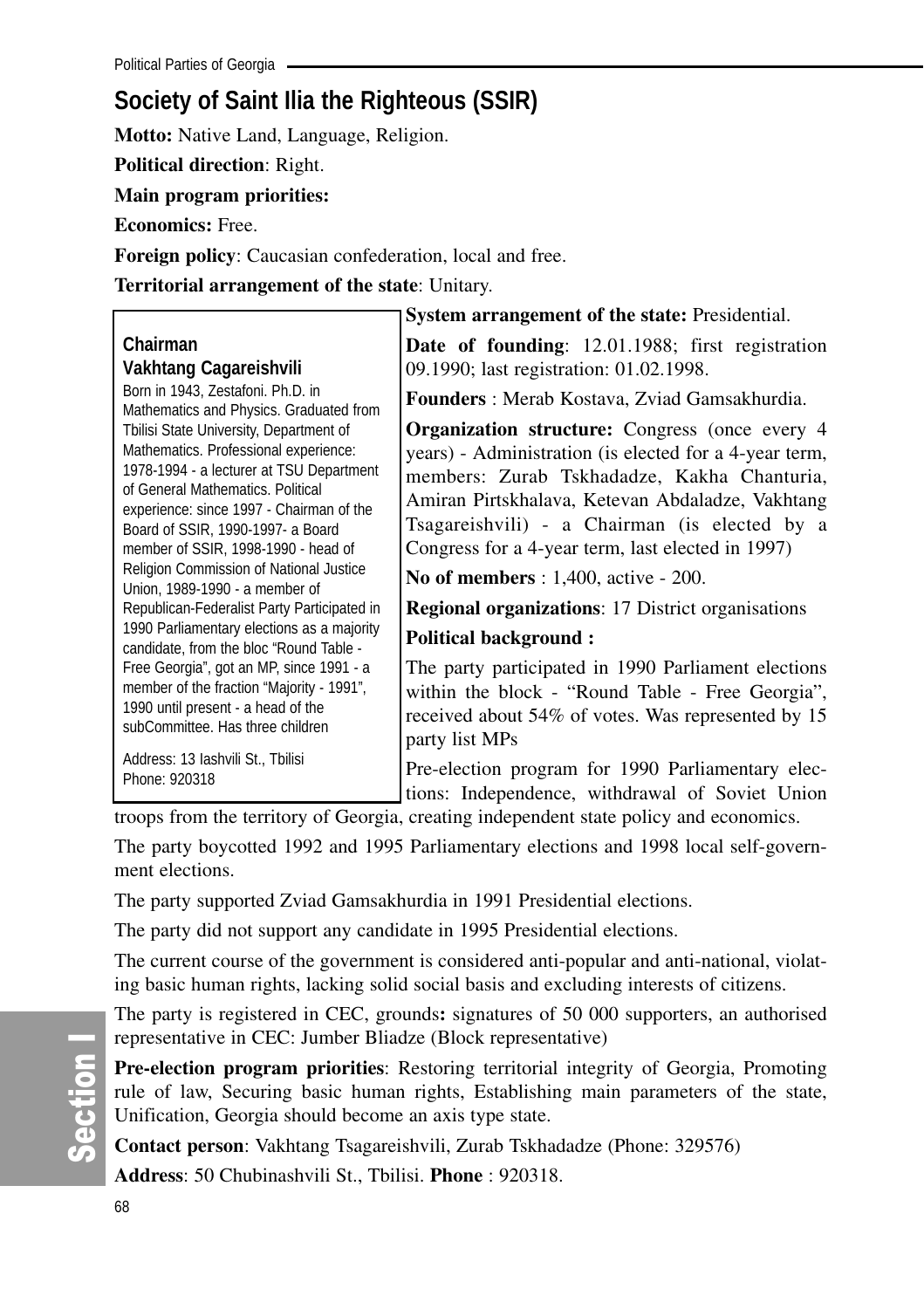## **41. Political movement " The Fate of Georgia"**

**Motto:** Language, Motherland and Faith

**Political direction:** Reviving national, Georgian way of life.

#### **Program priorities:**

**Economy**: Prospering state, Georgian way of life, prohibiting the sale of land, reviving national agricultural production.

**Foreign policy**: Independence, neutrality, mediation, tolerance.

**State territorial arrangement**: District devision, privacy of Georgian language.

**State system arrangement**: Absolute monarchy. Each constitution is created for the reason to estrange people from main commandments of the religion.

**Date of founding**: 1995; first registration 1995; Last registration:1998.

**Founders:** T. Mdinaradze, E. Bochorishvili, M. Machavariani, E.Javelidze.

The party is a law successor of the Society of the Motherland revival, which was abolished when Temur Mdinaradze, the leader left the Parliament.

**Organization structure:** Congress (once every 4 years) - Administration (is elected for a 4-year term, 5 members: Temur Mdinaradze - a chariman, Zurab Bedia - a co-chariman, Dali Turashvili - a political secretary, Eduard Tsiramua, Inga Gogiashvili) - Chairman (is elected by the administration for a 4 year term. last elected in 1998).

**No of members**: 1,500, active - 300

## **Political background:**

The party participated individually in 1992 Parliamentary elections, was represented by an MP (elected by compensation list).

Pre-election program priorities were similar to those established for 1999 Parliamentary elections.

The party did not participate in 1995 Parliamentary elections.

1998 local-self government elections have been considered destructive. The party did not participate.

The party supported Z. Gamsakhurdia in 1991 Presidential elections.

The party did not support any candidate in 1995 Presidential elections.

## **Chairman Temur Mdinaradze**

Born 1946, in Tbilisi. An engineertechnologist, a professor. Graduated from Technical University, Oddessa in 1971. Profesional experience: 1971-1973 and 1976-1977 - a senior technologist at the Scientific Institute of milk and meat production.. 1973-1976 - post graduated studies. 1977-1980 - a senior technologist at the Society "Tbilkhortsi". 1981 - TSU - a manager of the center of biotechnology. Political experience: in 1995 was elected a Chairman of the political movement "Georgian fate". Participated in 1990 Parliamentary elections by party list of "Round Table - Free Georgia", got an MP. 1990-1991- a member of the Agrarian Commission. Participated in 1992 Parliamentary elections by party the list of "Society of Motherland revival". 1992 - was a leader of the fraction "Agordzineba" (revival and a member of the Agrarian Commission).

> 1995 Parliamentary elections - did not participate. Married: wife - Zhuzhuna Mdinaradze and two children

> > Address: 15 Al. Diuma St., Tbilisi Phone: 986265, 385443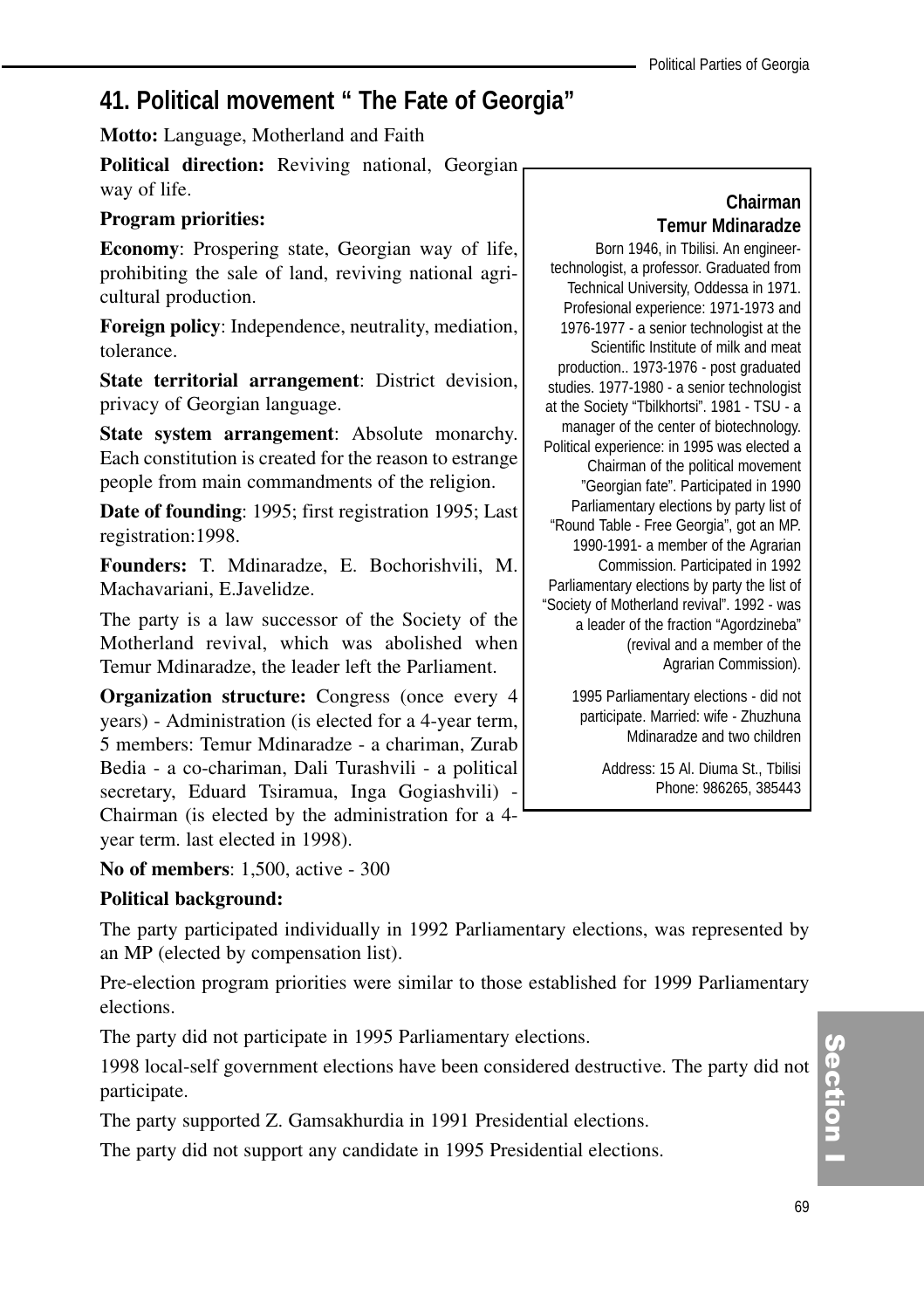Political Parties of Georgia

The party expresses negative standing towards current anti-national course of the government.

The party is registered in CEC, an authorised representative in CEC: Dali Turashvili, 84, Stanislavski St., Tbilisi

**Pre-election program:** Establishing sovereign Georgian state, traditional way of life, unconditional economic independence, and economic revival. Land sale prohibited, national farmer production based on Georgian traditions, clear orientation to the peace and tolerance both within the country and between the nations. Privacy of Georgian languageconstitution of Georgians, traditional districts division, absolute monarchy. The constitution is created for a reason to estrange people from the commandments of religion.

**Contact person**: Dali Turashvili - a political secretary

**Address**: 15, Al. Duma St., Tbilisi, **Phone:** 986265, 385443

## **42. Intellectual League of Georgia**

**Motto:** Intellectual thinking will save Georgia

**Political direction:** Left-centrist

## **Program priorities:**

**Economy:** Fostering privatisation, improving finance and credit policies, liberalisation of internal market policy, building partnership with international finance and economic agencies.

**Foreign policy:** Building state policy around national interests, reaching sustainability, improving security conditions, reducing crime rate, expanding rights of international organisations.



**Chairman Irakli Lomtadze**

Born 1948, in village Khvanchkara, Ambrolauri rayon. Ph.D. in History, a member of Academy of Sciences of Georgia. Graduated from Tbilisi State University, Department of History (1977). Political experience: a Chairman of the Intellectal league of Georgia. Participated in 1995 Parliamentary elections by party list of the Intellectual League of Georgia and as a majority candidate.

Married: Wife-Marina Sarjveladze and two children

Address: 43 Vazisubani district, Apt.3 Tbilisi. Phone: 758686

## **State territorial arrangement:** Federal

**State system arrangement:** Presidential

**Date of founding:** 1995 first registration 06.1995; Last registration: 02.1998.

**Founders:** Irakli Lomtadze, Demur Bashaleishvili, Tornike Gotsiridze, George Japharidze, Archil Maglapheridze

**Organization structure:** Congress (once every 2) years) - Board (is elected for a 2-year term, 15 members: Irakli Lomtadze - a Chairman, Demur Bashaleishvili - a Secretary General, Gigo Kandelaki - a member, Guram Manjgaladze - a member, Tornike Gotsiridze - a member, George Japharidze-a member) - Chairman (is elected for a 3-year term by secret vote, last elected in1998).

**No of members:** 3,500, active - 3,000.

**Regional organisations:** 2 regional and 6 district organisations

တိ ction I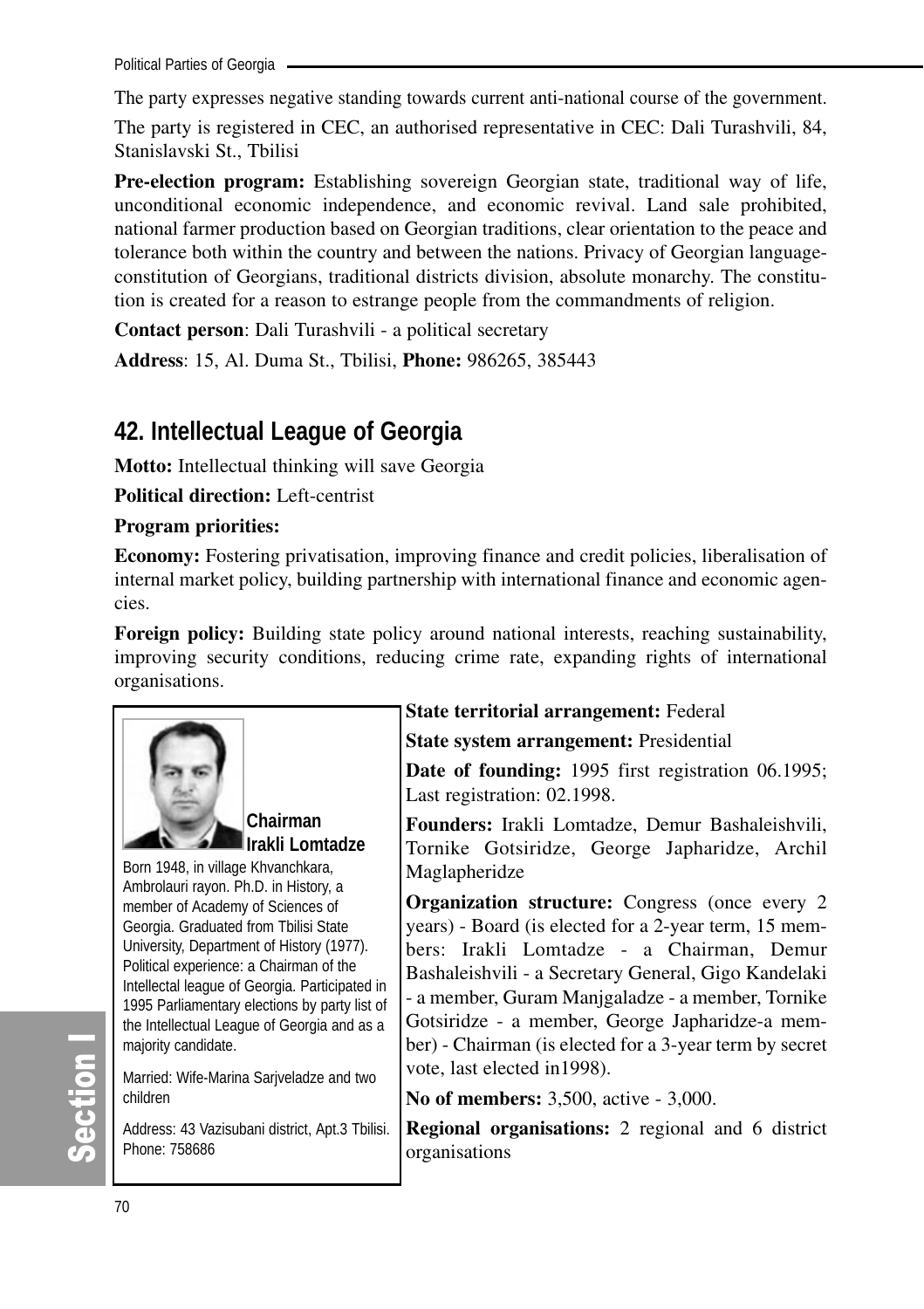#### **Political background:**

The party participated individually in 1995 Parliamentary elections, received 2% of votes,did not have in Parliament an MP.

Pre-election program priorities: recovering national and territorial integrity; promoting nobleness and morality.

The party did not participate in 1998 local self-government elections.

The party supported E. Shevardnadze in 1995 Presidential elections.

The party supports current course of the government.

The party is registered in CEC, grounds: MP - Alexandre Jikia, an authorised representative in CEC - George Koridze

**Pre-election program priorities:** reviving national morality and territorial integrity, improving faith of the nation, ideas of patriotism, establishing rule of law, order against corruption and crime, neutrality.

**Contact person**: Temur Vachnadze

**Address**: 3 Jikia St., Tbilisi. **Phone:** 321473

## **43. Nationalist Party of Georgia**

**Motto**: Nation and Native land

**Political direction**: Right, western orientation

#### **Main program priorities**:

**Economics**: All kinds of property. State and private property will establish guarantees of social stability. Development of small and medium business will strengthen private property positions, and this will be a guarantee for creating of middle class

**Foreign policy**: Entering all European structures, withdrawal from CIS and entering NATO. Decrease of Russian influence. According to the principles of the party: possessing Georgia means possessing Caucasus, possessing Caucasus means controlling near East and Asia.

**Territorial Arrangement of state:** Unitary (none of the regions should have state power, it is necessary to unite administrative units).

**State system arangement:** At this transitional stage – Presidential, finally – constitutional monarchy.

**Date of founding**; 1993; first registration: 21.04.1994; last registration: 20.02.1998

**Founders**: Zaza Vashakmadze, George Chlaidze

**Organizational structure**: Congress (every 4 years) – Darbazi (Zaza Vashakmadze – a Chairman, Davit Melkadze – a Deputy Chairman, a Chairman of Darbazi, Levan Jashi – a Political Secretary, Davit Sekania – a Chairman, Andro Gachechiladze – a Head of Information-analytic office) – Chairman (is elected for a 4-year term, last elected in 1998) – Revision Commission (elected for a 4-year term, 4 members).

**No of members**: 5000, active – 1000.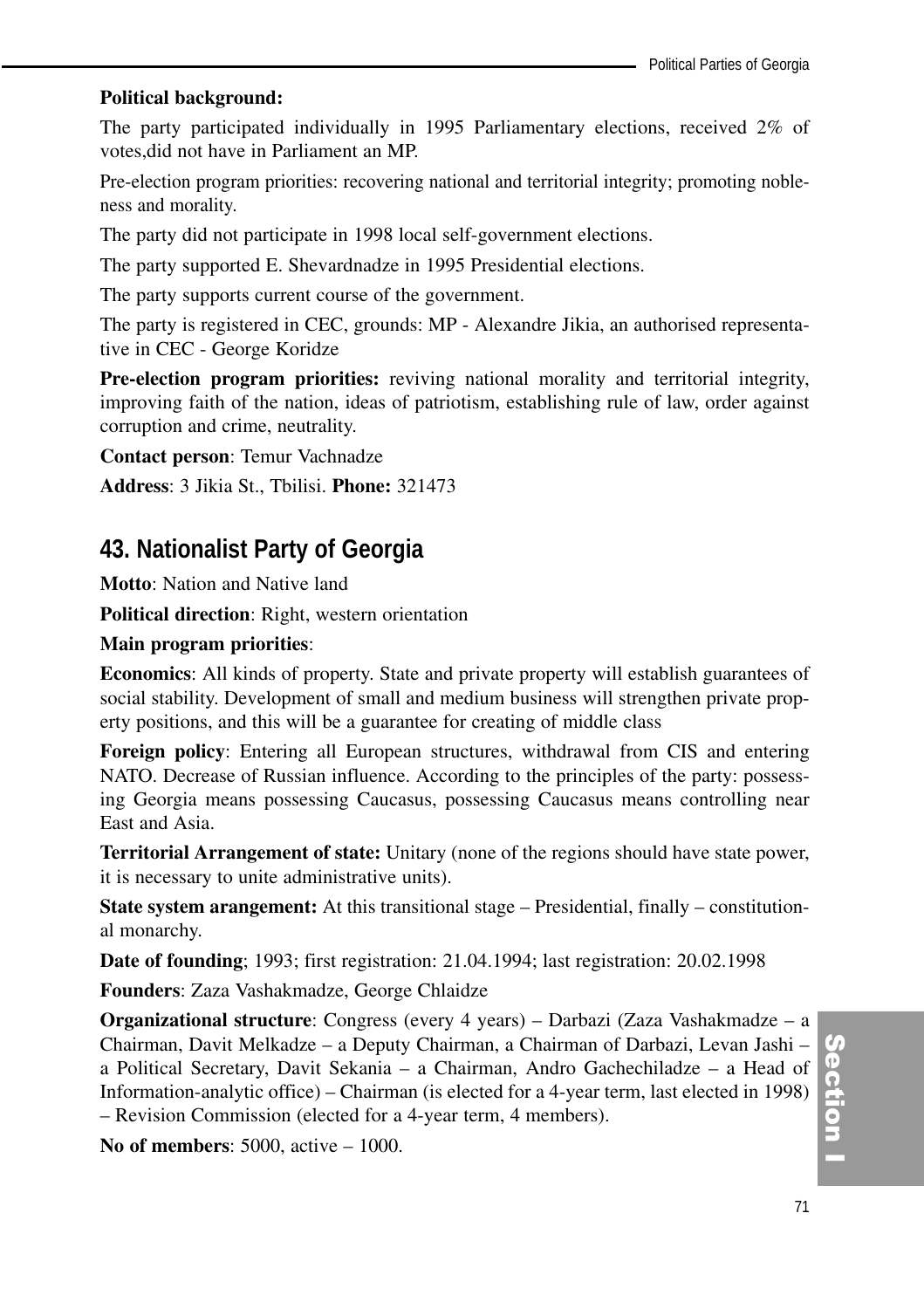

Professional experience: since 1996 – a ministry of justice of Georgia, a lawyer of Samgori rayon. Political experience; 1998 was elected a Chairman of nationalist Party of Georgia.

Married: wife - Tiko Giorgadse.

Address: 2 corpus, 2 micro rayon, apt 169, Vazisubani, Tbilisi. Phone: 757436, Mobile: (899) 517483

**Youth organization**: "Young Nationalist", founded 1997, 700-750 members, is a judiciary person, leader – davit Sekania. Address: 7 Anagi St., 18 floor Tbilisi, phone: 951485, 521002

**Regional organizations**: 15 district organizations

#### **Political background:**

The party participated in 1998 local self-governing bodies' elections together with the Union of Traditionalists

The party supported Akaki Bakradze in 1995 Presidential elections

The party does not support the present government course. The reason; it either does not or can not do anything for Georgia, it does not need clever, honest and patriot people to serve it.

The party is registered in CEC, grounds: an MP – Givi Tsivadze, an authorized representative – Levan Jashi

**Pre**-**election program priorities**: Development of strong Georgian state. Fight for the lost territories and regaining them. Strengthening and support of orthodox Christianity. Restore of nation requisites in ids. Restore and development of industry and agriculture. Strengthening of possession forms. Establishing of free education and free health care. Development and popularization of Georgian culture. Creating minimum salaries and pensions for population. Development and support of sports (especially football, basketball, and rugby). Development of tourism, creating its infrastructure, this will serve as a precondition for attracting capital into Georgia. Creating favorable conditions for local industry. Creating of strong land and sea forces. Making one-year obligatory military service. Establishing of professional army on a contract system. Withdrawal from CIS, reduction of Russian influence and join NATO. Setting demographic conditions right. Adopting national laws and their realization all over the Georgia. Combating corruption, dictate of law. Reduce of bureaucratic apparatus. Employment of villagers.

**Address:** 1 Zaziashvili St., Tbilisi, **Phone:** 951485, 757436

**Contact person:** Levan Jashi

## **45. Bloc - Revived Communists and Peoples' Patriots**

*Democratic Union of Georgia Revived Communist Party of Georgia*

## **Democratic Union of Georgia**

**Political direction:** Left centrist **Motto:** Flourish Beautiful Country, Rejoice Ivers' Homeland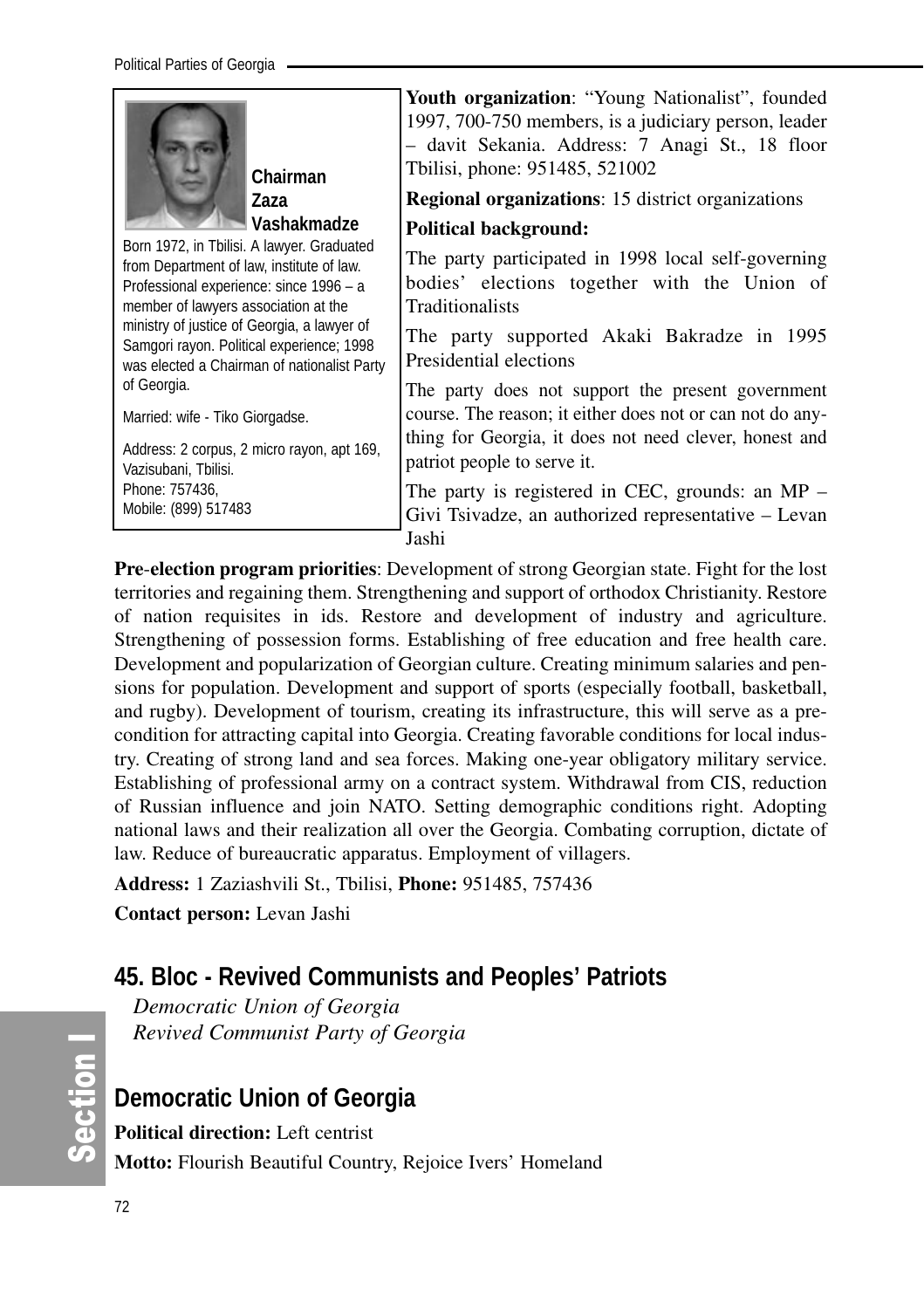#### **Main program priorities:**

**Economics:** The concept is based on a balanced two-sector model of market economics that means giving benefits to new producers. Fiscal-credit and financial system should be stricter, modern system of accountability and registration should be established, society control on budgetary assignations expenditures and the state revenue mobilisation should be established as the strongest weapon against corruption.

**Foreign Policy:** Restoring good neighbour relations with bordering countries, especially with post-Soviet independent states. The future of Georgia should not be jeopardized because of severe political rivalry between the "East" and the "West".

**State territorial arrangement:** Unitary, regional

**State system arangement:** Parliamentary (government members should be ratified by the Parliament including Prime Minister and vice Prime ministers. President institution existence is also possible, but not with the present rights).

Since 1993 the party has been a member of East Europe Democrat International with the status of guest.

Since 1997 the party has established the international union "People's Patriot Union"

**Date of founding:** 08.09.1991; first registration: 16.01.1992, last registration; 24.03.1998

**Founders**: Film director Tengiz Abuladze, monumentalist Zurab Tsereteli, professor Vakhtang Goguadze, journalist Valeri Kvaratskhelia, MP Avtandil Margiani, student Mamuka Gachechiladze, Ushangi Bediashvili.

Organization structure: Congress (once every 4 years) - Committee (is elected for a 4-year term, 17 members: Mamuka Gachechiladze - a political secretary, Ushangi Bediahvili - a deputy chairman) - Avtandil Margiani - Chairman (is elected for a 4-year term, last elected 1998).

**No of members**: 3,500, active – 2,800.

**Youth organisation**: Democrat Union of Georgian Youth, founded in 1992, April 10, has 2100 members, is a judiciary person, leader - Mamuka Gachechiladze, address: 9 Surami St, Tbilisi, phone: 950844, fax: 954123.

**Regional organisations**: 6 regional and 12 rayon organisations

**Printing body**: "DEMOCRATIULI



Born 1945, in Mestia. An engineer. In 1986 graduated from the Department of Chemical Technology at Tbilisi Politechnical Institute. In 1993 founded Turkey-Georgia Friendship Society "Kardeni", in 1997 founded the People's Patriot Union. Professional experience: 1968-1971 - head of workers' unit at beer factory, 1971-1977 - an engineer, then senior engineer of factory "Elbrusi". 1978-1980 - head of Transnavtobi base, 1980-1989 - an instructor, head of Department, secretary of Communist party Gardabani rayon organisation, 1990-1993 an MP, 1992-1995 - vice-prime minister of Georgian government. Political experience: 1991-1992 - a co-Chairman of the Union of Georgian Democrats, since 1992 - Chairman. 1989-1990 - a leader of Communist party rayon organisation, 1990- 1991 - first secretary of Communist Party of Georgia. Participated in 1990 elections as a

majority candidate (Gardabani election district) , got an MP. Participated in 1992 elections by party list (the bloc "Mshvidoba") , was a member of the fraction

"Democratiuli Kavshiri" (Democrat Union). Participated in 1995 elections by party list, bloc "Progresi" (progress) and did not get an MP. Married: wife - Marina Datukishvili and 2 children

> Address: II quartile, 15 corp. Digomi Massive, Apt.9 Tbilisi Phone: 956034, Fax: 956034

## (၈<br>စ ction<br>I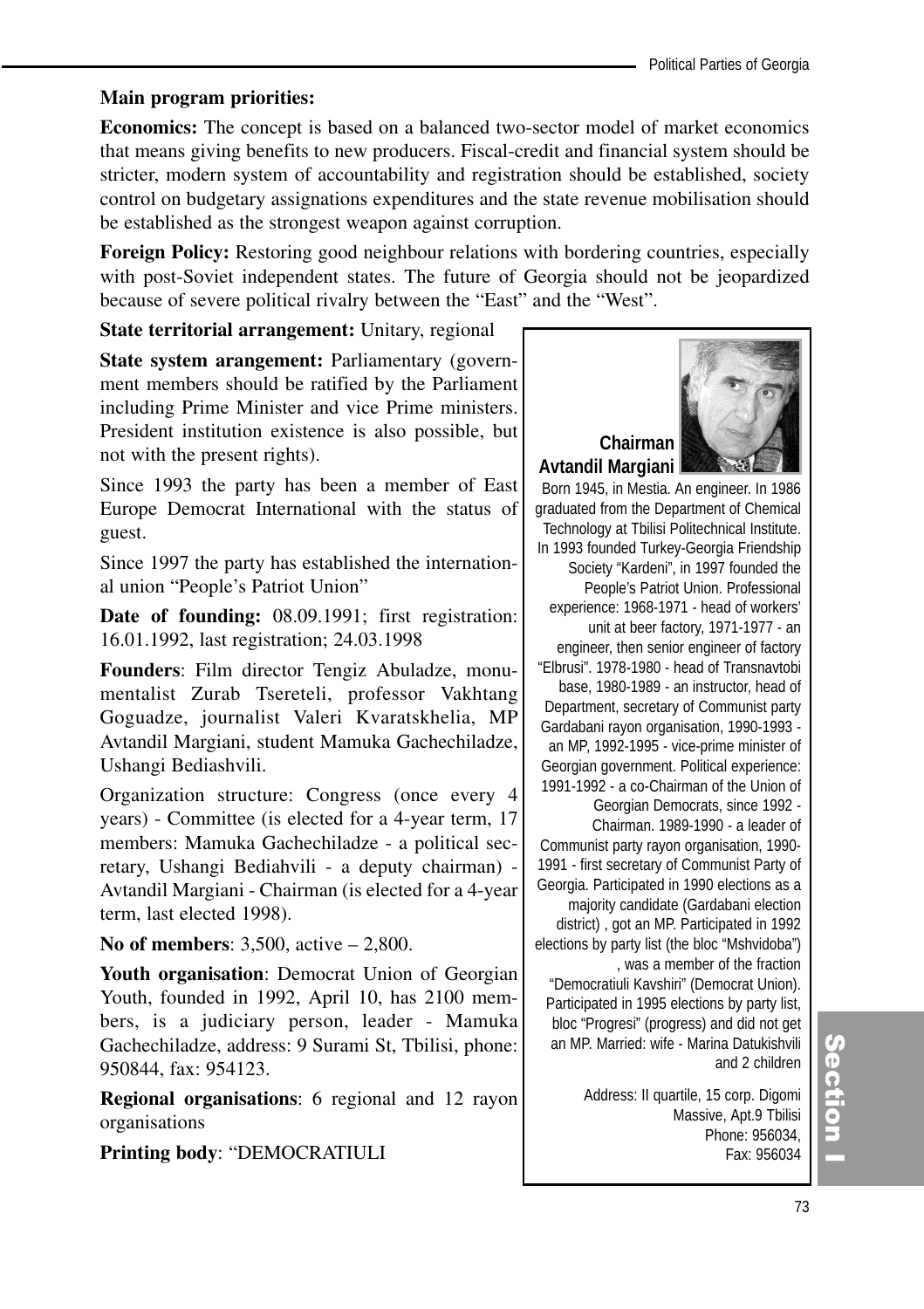SAKARTVELO", founded 05.05.1992, monthly, 2000 copies, free of charge.

## **Political background:**

The party participated in 1992 Parliamentary elections in the bloc: "Mshvidoba" (together with Justice and Monarchist parties), the bloc has received 39% of votes. The bloc was represented in the Parliament by 48 MPs and the party - by 23 party list MPs.

Pre-election program priorities: perfection of stable, democrat mechanisms in the country, development of fundament for rule of law in the state and civic society, preparation of corresponding legislation basis for all these. Achievement of national consent in the society.

The party participated in 1995 Parliament elections in the bloc together with "Progress", Owners Party, Union of Young Democrats - the bloc "Our Choice". The bloc received 2.75% of votes; three MPs represented the party in the Parliament, the bloc - by 5 majority MPs.

**Pre**-**election program priorities**: Reform of legislative, executive and judicial bodies, Establishment of ombudsmen institution, overcoming of social-economic crisis, the state policy should adjust to world-wide processes.

The party did not participate in elections of 1998 local self-governing bodies. The reason: the law on "Local Government and Self-government" was not acceptable for our country and population.

The party did not support any candidate in 1991 Presidential elections

The party supported Eduard Shevardnadze in 1995 Presidential elections

The party agrees with the president's reforms, but does not agree with his personnel and some foreign relations' issues.

The party is registered in CEC, the grounds: an MP - Amiran Tsintsadze

The party has an authorised representative in CEC - Mamuka Gachechiladze, Phone: 950844

**Pre**-**election program**: According to the supreme aims of Georgian statehood, the primary and immediate strategy of Democratic Union of Georgia should be:

Establishing real democracy in the country with broad population presentation in the limits of their abilities and social organisation

Fiscal-credit and financial policy should be stricter. This would be basis for modern registration system in the country, as well as the strongest weapon against corruption.

The main task of our union is establishing of social justice in the country.

**Contact person**: Mamuka Gachechiladze - political secretary

**Address**: 86/89-2 Agmashenebeli Ave. Tbilisi **Phone**: 954767, 956034, 950844, **Fax**; 956034, 954123

## **Revived Communist Party of Georgia**

**Political direction:** Left-socialist

## **Program priorities:**

**Economics**: Diversity of forms of property, state management of strategically important branches, state, private and public property on land.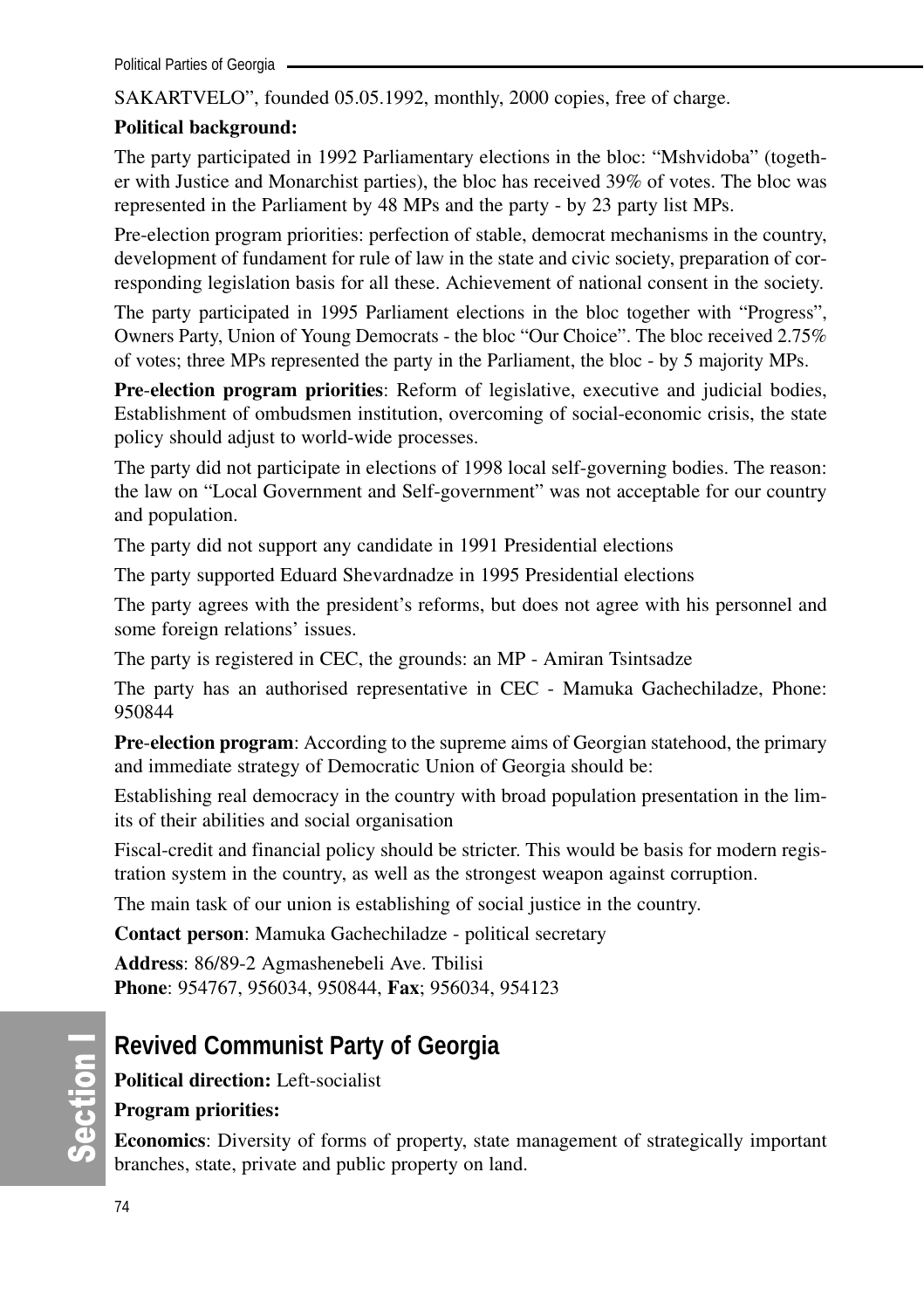**Foreign policy**: Active neutrality

**State territorial arrangement**: Unitary, district division

**State system arrangement:** Presidential, with strong executive power

**Date of founding:** 1920; first registration 1997; Last registration; 1998

The party is a legal successor of the Communist Party of Georgia established in 1920.

**Organization structure:** Congress (once every 2) years) - Central Committee (is elected for a 2–year term, consists of 105 members: Shalva Berianidze - CC First Secretary, Zakaria Menteshashvili - CC Second Secretary, Nana Aandguladze - CC secretary, Noe Gelashvili - the First Secretary of Tbilisi Committee, Akaki Bregadze - CC Secretary, Ivliane Todua - CC Control Subcommittee - a chairman) - First Secretary (is elected at the Plenum for a 2-year long term, last elected in1997) - the Presidium of the Main Committee (is elected for 4-year term, consists of 21 members) - CC Bureau (is elected for 2 years, consists of 21 members).

**No of members**: 17,500, active - 2,100.

**Regional organisations:** 32 district organisations

**Printing body:** a newspaper "TSKHOVREBA" 500 copies

The party partly supports a current political course of the government.

The party is registered in CEC, grounds: MP-

Vakhtang Goguadze, an authorised representative in CEC - Akaki Bregadze, phone: 225829

**Pre-election program priorities**: The party welcomes the process of establishing state, private and public property. The land, forest, water and main industrial facilities along with important strategic objects should become public property. The main goals of the party include: recovering territorial integrity; addressing problems of refugees, solving Caucasian problems, establishing friendly relationship with neighbours, promoting national-patriotic ideology, integrating national and international principles, and building modern socialist state.

**Contact person**: Zakaria Menteshashvili - CC second secretary

**Address:** 15 Tamarashvili St., Tbilisi

**Phone:** 395586, **Fax:** 232115



Born 1924, in Tbilisi. A teacher. Graduated from Department of History at Tbilisi Pedagogical Institute. Professional experience: 1948-1951 - Comsomol/Tbilisi Committee/ secretary, first secretary. 1951- 1962- Tbilisi Young Pioneers' Palace/ director. 1965-1970 - the Communist Party/Gori Committee/first secretary, head of the Department of CC of the Communist Party of Georgia. Political experience: In 1997 was elected the first secretary of the Revived Communist Party of Georgia. Participated in 1992 Parliamentary elections by party list, got an MP. Was a Chairman of the factions: "Tankhmoba", "Communist". Participated in 1995 Parliamentary elections by party list of the Communist Party of Georgia.

> Married: wife - Klavdia Berianidze and two children.

Address: 75 Chavchavadze Ave. Tbilisi Phone: 232115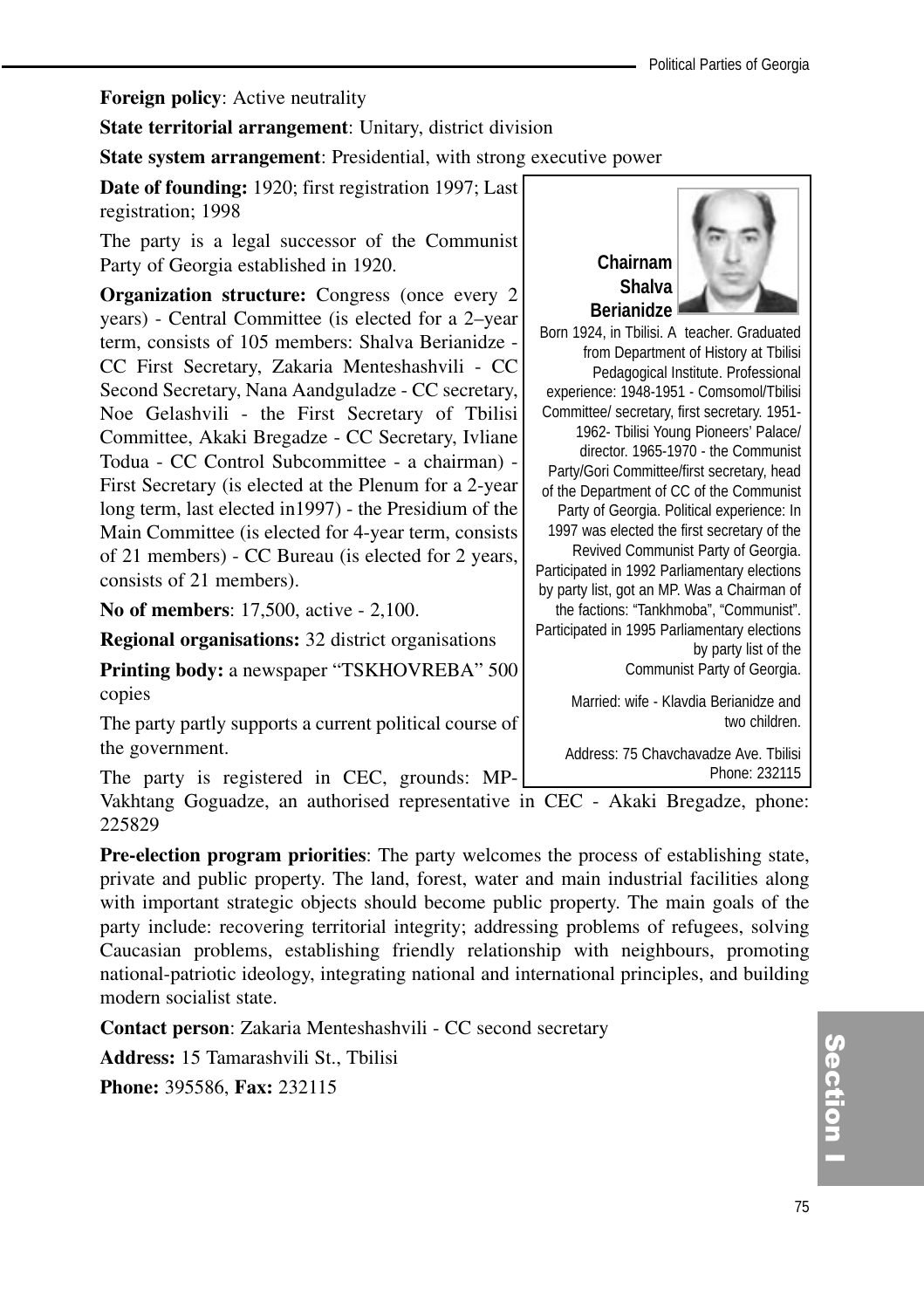## **Section II Abkhazia Liberation Party**

**Political direction:** Centrist

## **Main program priorities:**

**Economics:** Free market economics. Private property. Support of small and medium business. Maximum support to development of basis branches of economy. Liberal taxation system.



**Chairman Tamaz Nadareishvili**

Born 1954, in Gagra. A historian. In 1981 graduated from Abkhazia University, Department of Pedagogy. Is a member of International Information Academy. Political experience: in 1990 was elected II secretary of Gagra city Committee. 1992- present - a Chairman of Abkhazia Supreme Board. In 1998 was elected a Chairman of Abkhazia Liberation Party. Participated in 1990 elections as a majority candidate, got an MP. Participated in 1992 elections as a majority candidate from Sukhumi election district, got an MP. Participated in 1995 Parliament elections by party list - bloc "Abkhazia is our Home", did not get an MP.

Married: wife Lela Kurashvili and two children.

Address: 1 Nikoladze St.,Tbilisi

| Phone: 935272.       |  |
|----------------------|--|
| Mobile (877) 401243, |  |
| Fax: 934810          |  |

**Foreign Policy:** Good relationships with all neighbouring countries, integration into European structures, membership in NATO.

**State territorial arrangement:** Regional

**State system arangement:** Presidential

**Date of founding:** 29.12. 1998; first registration: 05. 02. 1999

**Founders:** T. Nadareishvili, Londer Tsaava, Jansug Ezugbaia, Geno kalandia, Jano Janelidze, Davit Gvadzabia, Kimi Jachvliani, Merab Dgebuadze.

**Organizational structure:** Congress (once every 2 years) - Board (is elected for a 2-year term, 85 members) - presidium (for a 2-year term - 11 memebrs: Tamaz Nadareishvili - a chairman, Jansug Ezugbaia a political secretary, Geno Kalandia, Jano Janelidze a deputy chairman, Kimi Jachvliani, Alu Gamakharia, Nugzar Biralia, Iuri Bechvavia, Mamuka Maisuradze, Anzor Dumbadze, Davit Gvadzabia) - Tamaz Nadareishvili - a Chairman (elected at the congress, last elected in 1998)

**No of members:** 52.000, active - 12.000

**Youth organisation:** Youth Union of Abkhazia Liberation Party. Founded 15.02.1999, 2800 members. Is not a judiciary person. Leader - Mamuka Maisuradze.

**Regional organisations:** 7 regional and 34 district organisations

**Printing body:** A newspaper OKROS SATSMISI, monthly, 500 copies, free of charge.

**Contact person**: Jansug Ezugbaia - a political secretary.

The party is not participating in 1999 Parliament elections. Party members participate by other party list -Citizens' Union of Georgia.

**Address**: 29 Roustaveli St., Tbilisi.

**Phone**: 922834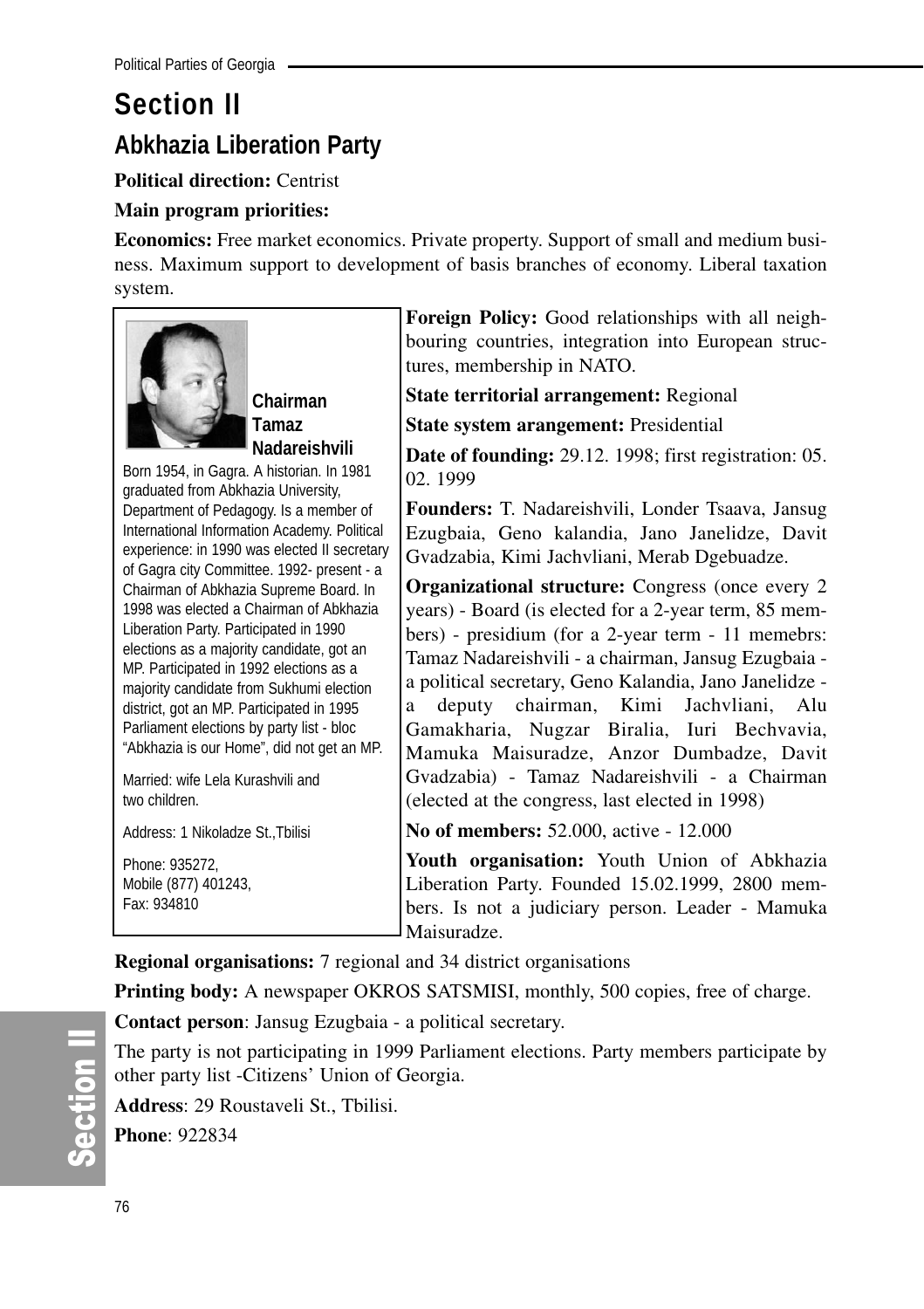## **Alliance Consent and Fair (ACF)**

**Motto:** Consent will save Georgia

**Political direction**: Centrist

## **Main program priorities:**

**Economics:** Rehabilitation of branches. Branch loading of investments, taking into account agricultural factor into economics. Giving more freedom to producers, in order to enable internal capital to play the main role in economic strength. Eventual rehabilitation of works.

**Foreign Policy:** After entering European Council deepening contacts. To explain to the population what positive changes can be brought by more political contacts with the states having already passed the similar way of development.

**Territorial Arrangement of the state**: Unitary

**System Arrangement of the state** : Presidential

**Date of founding:** 14.07.1995; first registration: 23.07.1999.

**Founders:** 80 thousand voters, those meant under the law of dwelling usage, namely - a leader of the Movement - Alexi Adeishvili.

**Organization structure:** Congress (once every 4)

years) - Board (elected for a 4-year term - 5 members: Alexi Adeishvili - a Chairman of the union, Dodo Ksechoshvili - a secretary, Varlam Gasviani - a head of apparatus, Tristan Kartvelishvili - a head of the union regional Revision Commission, Tatiana Novikova - a member of the union Revision Commission, Irina Imnadze - a representative in Imereti region - Chairman (is elected by open vote for 4 years, last elected in 14.06.1999) - Revision commission (is elected for a 4- year term - 6 members).

**No of members:** 7000, active- 400.

**Regional organisations:** 2 regional organisations and 1 in the process of development

**Contact person:** Varlam Gasviani - a head of apparatus

The party supports political course of present government.

**Phone:** 332405

## **All State-National Unite Party of Georgia – "Shield of Native"**

**Motto:** Georgia first of all

**Political direction:** Right

#### **Main program priorities:**

**Economics:** Broad development of industry, namely those branches with locally available raw material (so-called giants' construction should be refused). The following directions should develop: energy system (mainly small hydro power stations) , agricultural machine



elected a Chairman of the "Alliance Consent and Fair"

Address: 42, Dolidze St., Tbilisi, 380008.

Phone: 332405

Section | ction<br>I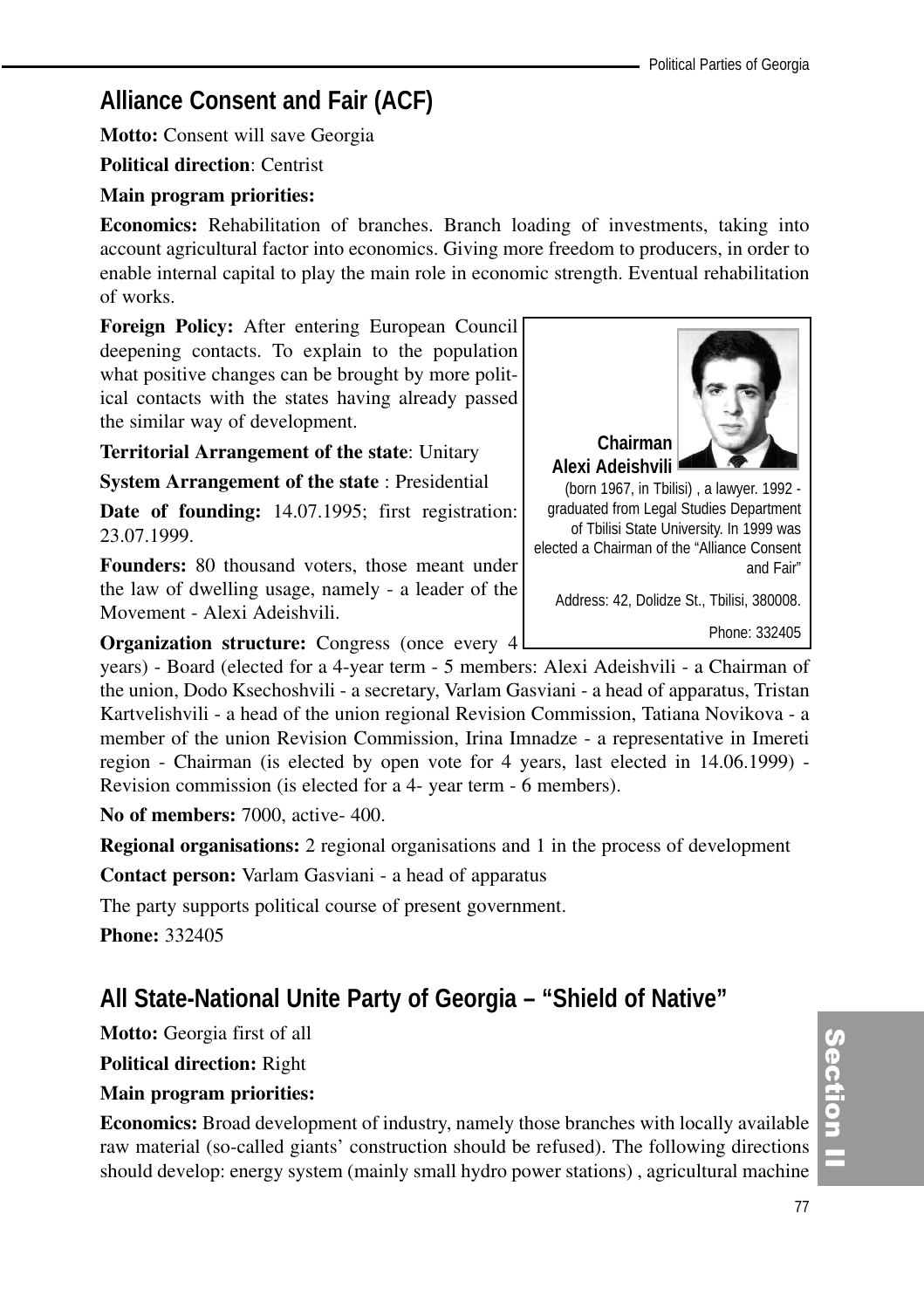

## **Chairman Amiran Nadaraia**

Born 1927, in village Didichkoni, Martvili rayon. A physician-cardiologist, Ph. D. in medicine. In 1951 graduated from Department of Sanitary-Hygiene at State Medical Institute. Professional experience: 1956-1959 - a head of sanitary unit, a deputy director at sanitary station of Georgia Republic, 1959-1961 - a physicianinspector at Tbilisi Health Care Department, 1961-1962 - a cardiologist- x-ray specialist at clinic number 11 Tbilisi, 1978-1991 - a head of cardiology Department, since 1991 - a head of clinic cardiology Department, Tbilisi V Hospital, 1992-1994 - sanitary physician of Bogdanovka sanitary station. 1994 - a main physician of Tkvarcheli City sanitary station. 1994-1996 - a main physician of Sokhumi City sanitary station. Political experience: in 1992 was elected a Chairman of the party All State-National Unite Party of Georgia – "Shield of Native". Participated in 1990 Parliamentary elections as a majority candidate, did not get an MP. Participated in 1992 elections by party lit, got an MP, was a deputy Chairman of health care Committee, a Chairman of subCommittee and a member of defense and national security Committee. Participated in 1995 elections by party list, did not get an MP. Married: wife Marine Nadaraia and 1 child.

Address: 10 Nutsubidse, St., Apt. 3, Tbilisi Phone: 394465, 934766

industry, food production, mine extractive industry, space research and science in general (leading technologies) , mineral and drinking water bottling, tourism and resort network, military-defence industry. Strategic objects historical monuments and national treasury should not be privatised, land should not be sold. Land should be given in possession only with the right to rent and to inherit.

**Foreign Policy:** Western orientation. Equal rights mutual advantageous, friendly relations with all neighbouring states. Neutral position on this stage, with the perspective of NATO membership in future. Work for developing the idea of unitary "Caucasian Community". Getting out of Russian influence sphere and NIS. Russian troops immediate withdrawal from our territory and refuse to any foreign country troops dislocation in the country. Return of lost territories by any means - first of all via political negotiations, active involvement of international organisations and other countries in the process.

**State territorial arrangement:** Unitary (another version of territorial arrangement is impossible on this stage. As for confederate arrangement, it is not acceptable at any stage)

**State system arangement:** Parliamentary system with Presidential management.

**Date of founding:** 1992; first registration: 1992; last registration: 1998

**Founders:** Amiran Nadaraia, George Tsirekidze, Anzor Bakhia, Reso Salia, Nodar Gakharia, Kakha nadaraia, Merab Gulua.

In 1994 "Shield of Native"was added to the title.

**Organization structure:** Congress (once every 4 years) - Main Committee (is elected for a 4-year

term) - Darbasi (is elected for a 4-year term, 25 members: Amiran Nadaraia- a chairman, George Tsirekidze, Irodi Bezhashvili, Tamaz Abuladze - Deputy chairmen, Anzor bakhia, Nodar Gakharia, Nino Mumladze - members) - a Chairman (is elected for a 4-year term, last elected in 1998) - branch offices (are elected for a 4- year term - 31 members).

## **No of members:** 3500, active - 1400

**Regional organisations:** 18 rayon organisations, does not develop any regional organisations deliberately (is against such division)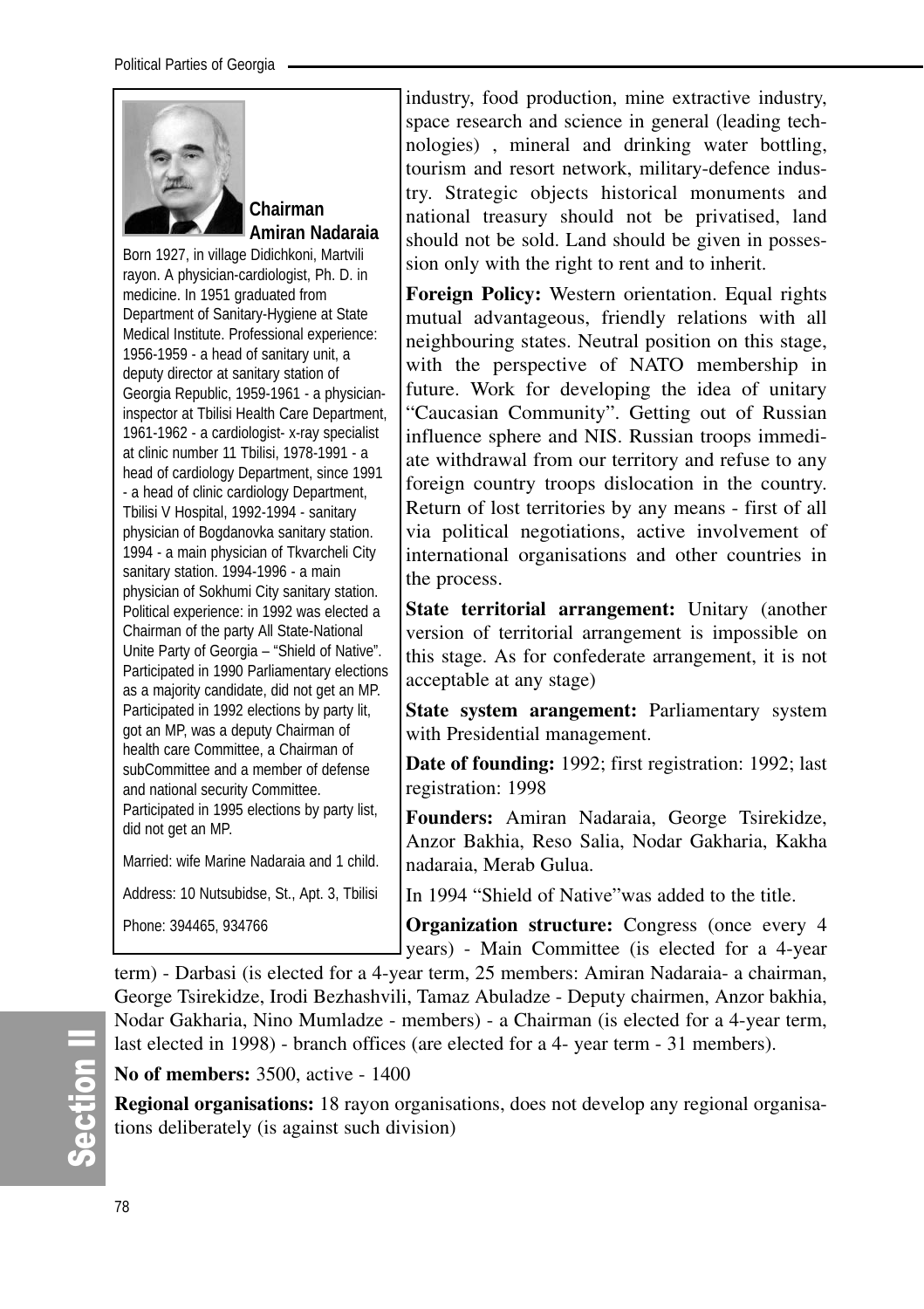#### **Political background:**

The party participated individually in 1992 Parliamentary elections, received more than 1% of votes, and had an MP.

The party participated individually in 1995 Parliamentary elections received less than  $1\%$ of votes.

The party did not participate in 1998 local self-governing bodies' elections, as it was senseless.

The party did not support any candidate in 1995 Presidential elections.

The party does not support the present government course. The reason: the present government does not have national ideology. It does not take into account national and state interests. It led the country to economic, political and moral ruin. The population starves. The national patriotic spirit is destroyed. National requisites are taken out of the documents. The government does not construct a national state.

The party is not registered in CEC.

The party is not participating in 1999 elections, as the party could not collect the needed number of supporters, The party members participate in elections in a bloc - "Mdzleveli Sakartvelo - Gvtis Tadzari" (Mighty Georgia - Lord's Temple).

**Address:** 10 Nutsubidze St., Tbilisi.

**Phone:** 394465, 934766.

**Contact person:** Amiran Nadaraia - a Chairman

## **Christian Democratic party of Georgia**

**Motto:** Towards to better future via Orthodox Christianity

**Political direction:** Right

**Main program priorities:**

**Economics:** Free market economics

**Foreign Policy:** Close contacts with Western states

**State territorial arrangement:** Unitary

**State system arangement:** Constitutional monarchy

**Date of founding:** 05.05 1995; first registration: 05.22. 1995; last registration: 02.14.1999

**Founders:** Paata Sakvarelidze, Vakhtang Chkheidze

**Organization structure:** Congress (once every 2 years) - Committee (is elected for a 2-year term, 12 members) presidium - (for a 2-year term, 5 members: Vakhtang Chkheidze - a chairman, Elene Kintsurashvili - a deputy chirman, Kvikhia Mindiashvili - a political secretary, Kakhaber Todria - an executive secretary, Simon Janelidze - public relations) - a Chairman (is elected for a 2-year term, at the congress, last elected in 1999)

## **Chairman Vakhtang Chkheidze**

Born 1962, in Zestaponi. A chemical engineer. In 1993 graduated from Chemistry Department of Georgia Technical University. Political experience: In 1997 was elected a Chairman of Christian Democratic Party. In 1995-1997 was a Chairman of Tbilisi organisation. Participated in 1995 elections by party list, did not get an MP.

Married: wife Tinatin Margvelashvili and a child.

Address: 6 V. Anjaparidze St., Tbilisi

Phone: 221659 Fax: 983188

## Section ction<br>I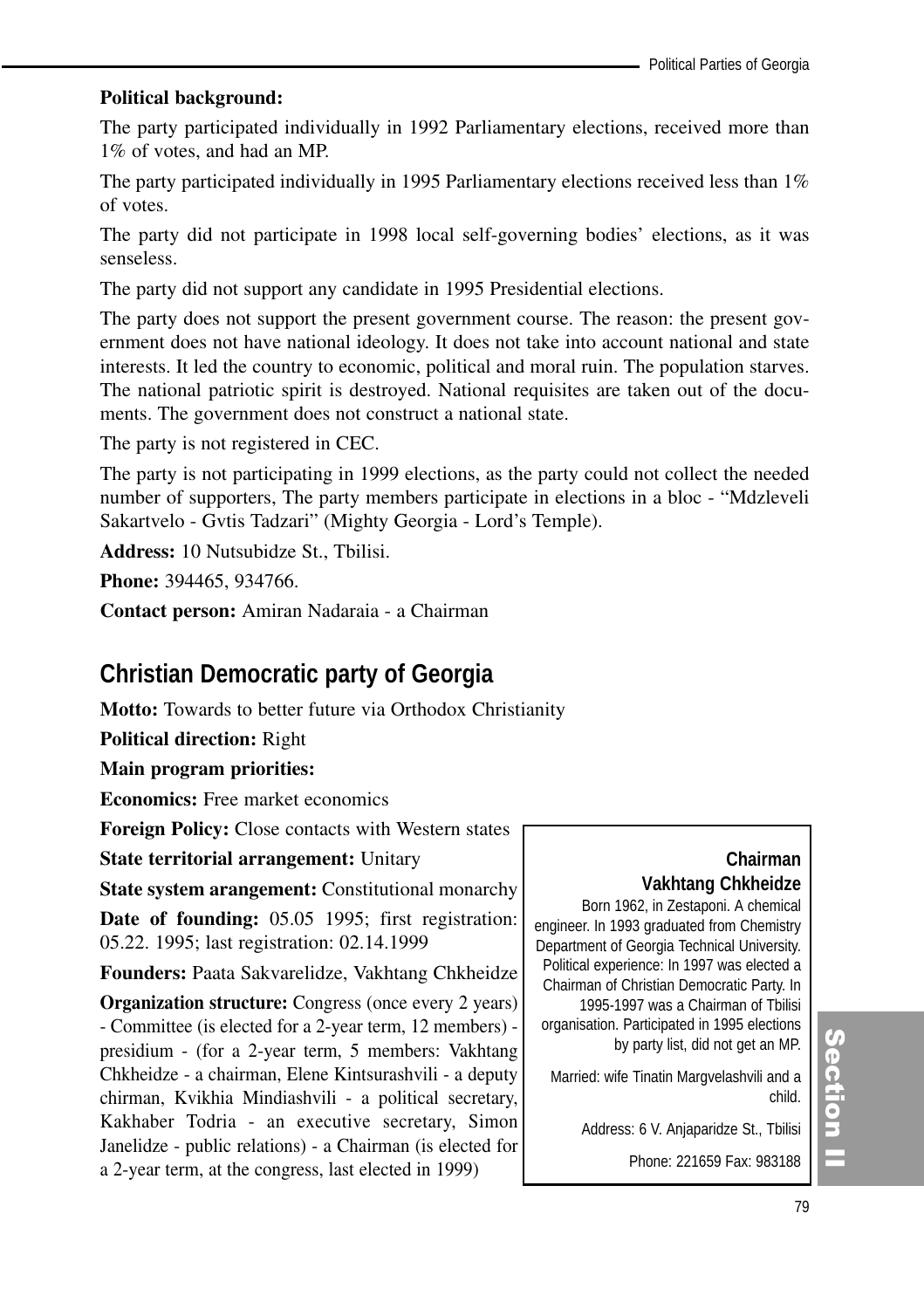**No of members:** 1400, active - 400.

**Regional organisations:** 2 regional and 8 rayon organisations

**Contact person:** Vakhtang Chkheidze - a chairman

#### **Political background:**

The party participated in 1995 elections individually, received 1.1% of votes, and did not have a representative in the Parliament.

Pre-election priorities: orthodox Christianity, free market economics, strengthening of independence

The party did not take part in 1998 local self-governing bodies' elections

Did not support any candidate in 1995 Presidential elections

The party does not support the present government course, as its home and foreign policy is wrong.

The party does not take part in 1999 elections because of lack of funds

**Address:** 21 Rustaveli St., Tbilisi.

**Phone:** 983186 **Fax:** 983188

## **Christian Liberal Party of Georgia – was not found**

## **Citizens' Political Union "Georgian Businessmen's Union"**

**Motto**: Sound economy-revived Georgia

**Political direction**: Right-centrist

**Program priorities:** 

**Economy:** Development of business, creating free economical zones

**Foreign policy:** Co-operation with neighbour states



**Chairman Bondo Zarnadze**

Born in 1946, Gurjaani. An economist. Graduated from State Politechnical Institute, 1969-post graduate studies at State Academy of Science/Institute of Economics. From 1990 until present-Chairman of the Union of Businessmen of Georgia.

Married: Wife- Medea Matiashvili and 2 children

Address: Cholokashvili St., Tbilisi Phone: 964981Fax: 506061

**State territorial arrangement:** Federal **State system arrangement:** Presidential

**Date of founding:** 1993; first registration: 12.03.1993; last registration: 09.07.1999

The party is a law successor of the businessmen's Party

**Organization structure:** Congress (once every 4 years) - Committee (is elected for 4 years, consists of 5 members: Bondo Zarnadze, Tengiz Papuashvili, Roland Ugrekhelidze, Irakli Mikadze, Toma Maisuradze) - Board (is elected for 4 years, consists of 3 members: Domenti Mourvidze, Zaur Zarnadze, Zaza Mikadze) - Chairman – Bondo Zarnadze (is elected for 4 years, last elected in 1999).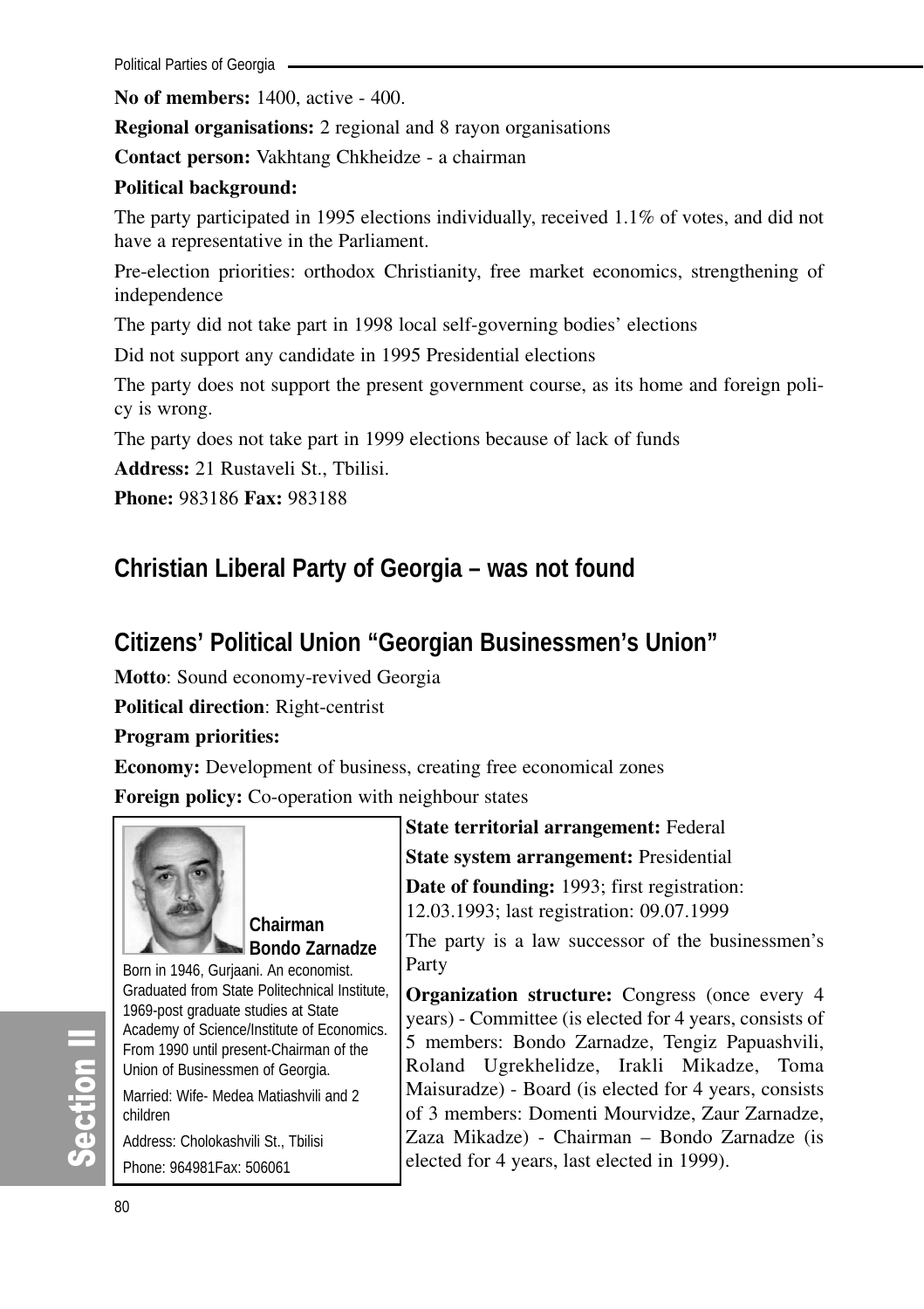**No of members:** 1600, active - 130.

**Youth organisation:** Established in 1999, not registered, consists of 32 members. Leader - Levan Loria. **Address:** 123 Tsinamdzgvrishvili St., Tbilisi Phone: 963650 Fax: 959257

#### **Regional organisations:** 3

The party supports a current course of the Georgian government.

**Address:** 123 Tsinamdzgvrishvili St., Tbilisi

**Phone:** 963650 **Fax:** 959257

**Contact person:** Bondo Zarnadze-a chairman, Tengiz Papuashvili and Irakli Mikadzedeputies.

## **Conservative (Monarchist) Party of Georgia**

**Motto:** Lord, Motherland and King

**Political Direction**: Rights

#### **Program Priorities:**

Economy: Private property, development of small and medium-scale business, organising an effective anti-corruption system, supporting local production development, establishing favourable and reasonable taxation system and promoting the institution of middlemen, balancing import and export shares through reviving national industry.

**Foreign policy:** Western orientation, closer links with Western civilisations and especially with monarchist states, defining Georgia's place with respect to various international unions and groupings such as the NATO and EU.

**State territorial arrangement: F**ederalism (in perspective)

**State system arrangement: Constitutional Monarchy** 

Since 1991 - a member of the "International Union of London Conservative Political organisations".

**Date of founding:** 1989; first registration: 1992; Last registration: 1998

**Founders:** Temur Zhorzholiani, Andro Chelidze, I. Phalavandishvili, M. Makashvili, G. Khonelidze

**Organization structure:** Didi Darbazi (once every 2 years) - Main Board (Temur Zhorzholiani George Nasidze-an Executive Officer, Dali Tsereteli-an assistant of the executive officer, Gocha Tsutskiridze - an assistant of the Executive Officer, Michael Dumbadze-a head of the organisational Department, Nugzar Meskhi - a Head of Tbilisi office of the organisational Department, Ramaz Sukhitashvili - an Assistant of the Head of the Organizational Department) – a Chairman (elected by Didi Darbazi for a 2- year term, last elected in 1998).

**No of members:** 37 000 active - 30249

**Youth organisation:** Youth Royal Club founded in1998 consists of 486 members, is not a legal body, a leader- Paata Zhorzholiani. Address: 3, Erekle Sq., Tbilisi. Phone: 923122, 923519 Fax: 923519, E-mail: monparty@geo.net.ge

Section I ction<br>I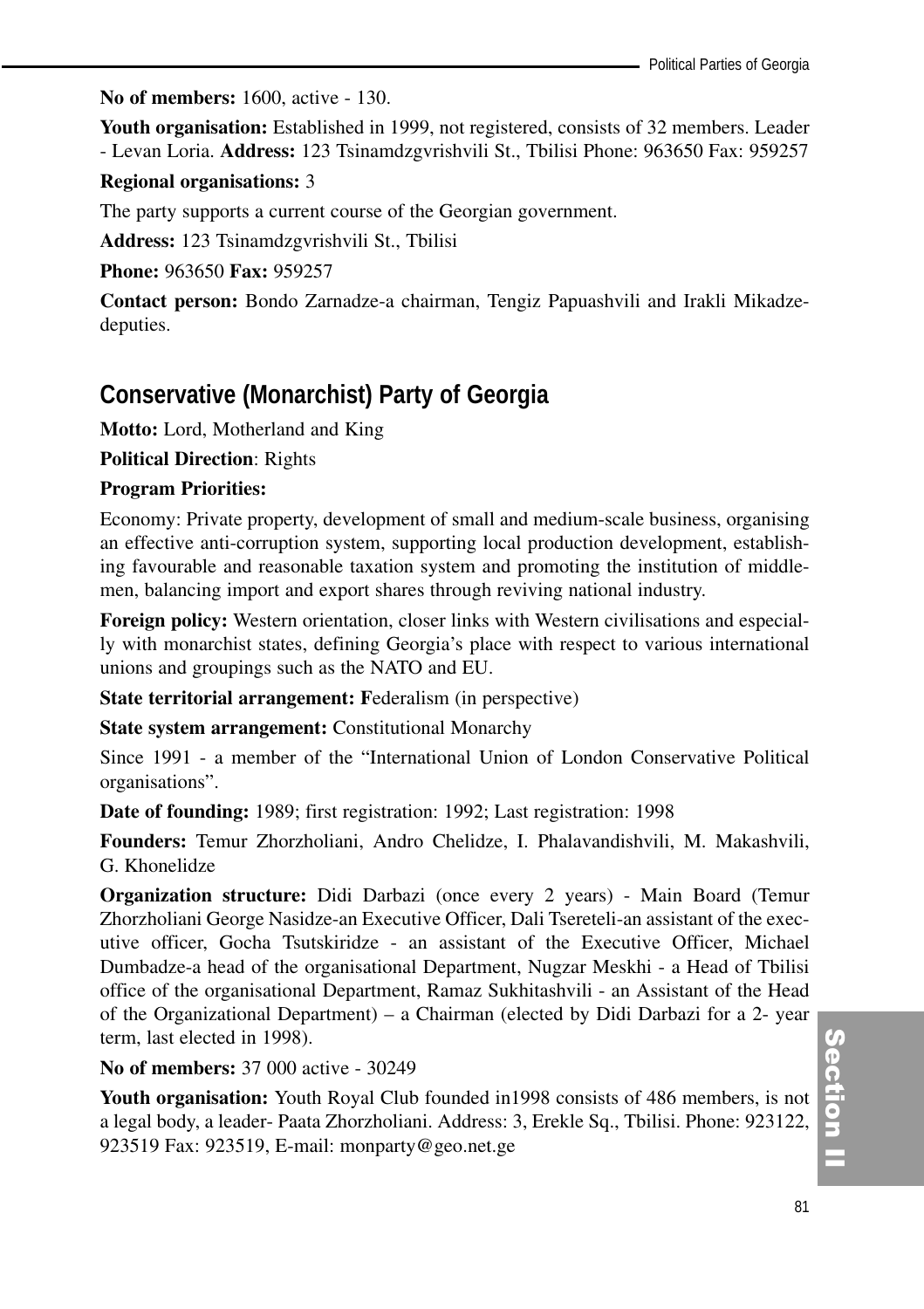|                                                                                                                                                                                                                                                                                                                                                                                             | <b>Regional organizations:</b> 8 regional and 52 rayon                                                                                                                                                                                                                                                                                                           |
|---------------------------------------------------------------------------------------------------------------------------------------------------------------------------------------------------------------------------------------------------------------------------------------------------------------------------------------------------------------------------------------------|------------------------------------------------------------------------------------------------------------------------------------------------------------------------------------------------------------------------------------------------------------------------------------------------------------------------------------------------------------------|
|                                                                                                                                                                                                                                                                                                                                                                                             | organisations<br>Printing body: "DZLEVAI" newspaper (temporari-<br>ly held up)                                                                                                                                                                                                                                                                                   |
| Chairman                                                                                                                                                                                                                                                                                                                                                                                    | <b>Political background:</b>                                                                                                                                                                                                                                                                                                                                     |
| <b>Temur Zhorzholiani</b><br>Born 1950, in Tbilisi. A historian. Graduated<br>from Tbilisi State University, faculty of<br>history. 1970-1972- a teacher at Kodi<br>secondary school, 1972-1974-1978- a<br>director of the State Museum, 1978-1985 -a<br>director of the theatre society, 1985-1988-a<br>research worker at a research institute. A<br>member of the "Amnesty International | The party did not participate in 1990 Parliamentary<br>elections because the elections were based on old<br>Soviet law and a Soviet mentality prevailed.<br>The party participated in 1992 Parliamentary elec-<br>tions within the bloc "Mshvidoba" and received 40<br>$\%$ of votes. Was represented by 62 (12) MPs by party<br>list and 32 (3) MPs (majority). |
| (since 1991).<br>In 1988 was elected a Chairman of<br>Conservative (monarchist) Party of Georgia<br>for 2- year term.                                                                                                                                                                                                                                                                       | The party participated independently in 1995<br>Parliamentary elections, received 3.9% of votes. Was<br>not represented in the Parliament.                                                                                                                                                                                                                       |
| Did not participate in 1990 Parliamentary<br>elections, participated in 1992 Parliamentary<br>elections, got an MP (majority).                                                                                                                                                                                                                                                              | Pre-election program priorities: intermediate stage-<br>establishing Parliamentary governance, final stage-<br>constitutional monarchy.                                                                                                                                                                                                                          |
| 1992-1995-a head of the<br>faction"Conservator"                                                                                                                                                                                                                                                                                                                                             | The party did not participate in 1998 local self-gov-<br>ernment elections due to strategic and financial rea-                                                                                                                                                                                                                                                   |
| Did not participate in 1995 Parliamentary<br>elections.                                                                                                                                                                                                                                                                                                                                     | sons.<br>The party did not support any candidates in 1991                                                                                                                                                                                                                                                                                                        |
| Married: wife: Liana Dvalishvili and 8                                                                                                                                                                                                                                                                                                                                                      | Presidential elections.                                                                                                                                                                                                                                                                                                                                          |
| children<br>Address: 24, Akhvlediani St., Tbilisi.                                                                                                                                                                                                                                                                                                                                          | The party did not support any candidates in 1995<br>Presidential elections.                                                                                                                                                                                                                                                                                      |
| Phone: 769404 Mobile (877) 408092                                                                                                                                                                                                                                                                                                                                                           | In a view of members of the party the present course<br>of the government endangers the future of Georgia.                                                                                                                                                                                                                                                       |

The remnants of the system include widespread corruption, violation of human rights, inadequate social-economical conditions, and territorial problems.

The party is registered in CEC, grounds: signatures of 50000 supporters, an authorised representative in CEC: Dali Tsereteli (20b Mitskevich St., Tbilisi; Phone: 376270)

**Address**: 3 Erekle sq., Tbilisi

**Phone**: 923122, 923519 **Fax**: 923519.

**E-mail**: monparty@geo.net.ge

**Contact person:** Kira Kitsmarishvili, press-officer

## **Conservative Party of Georgia (CPG)**

**Motto:** no unrealised promises **Political direction:** right

တိ **Ction II**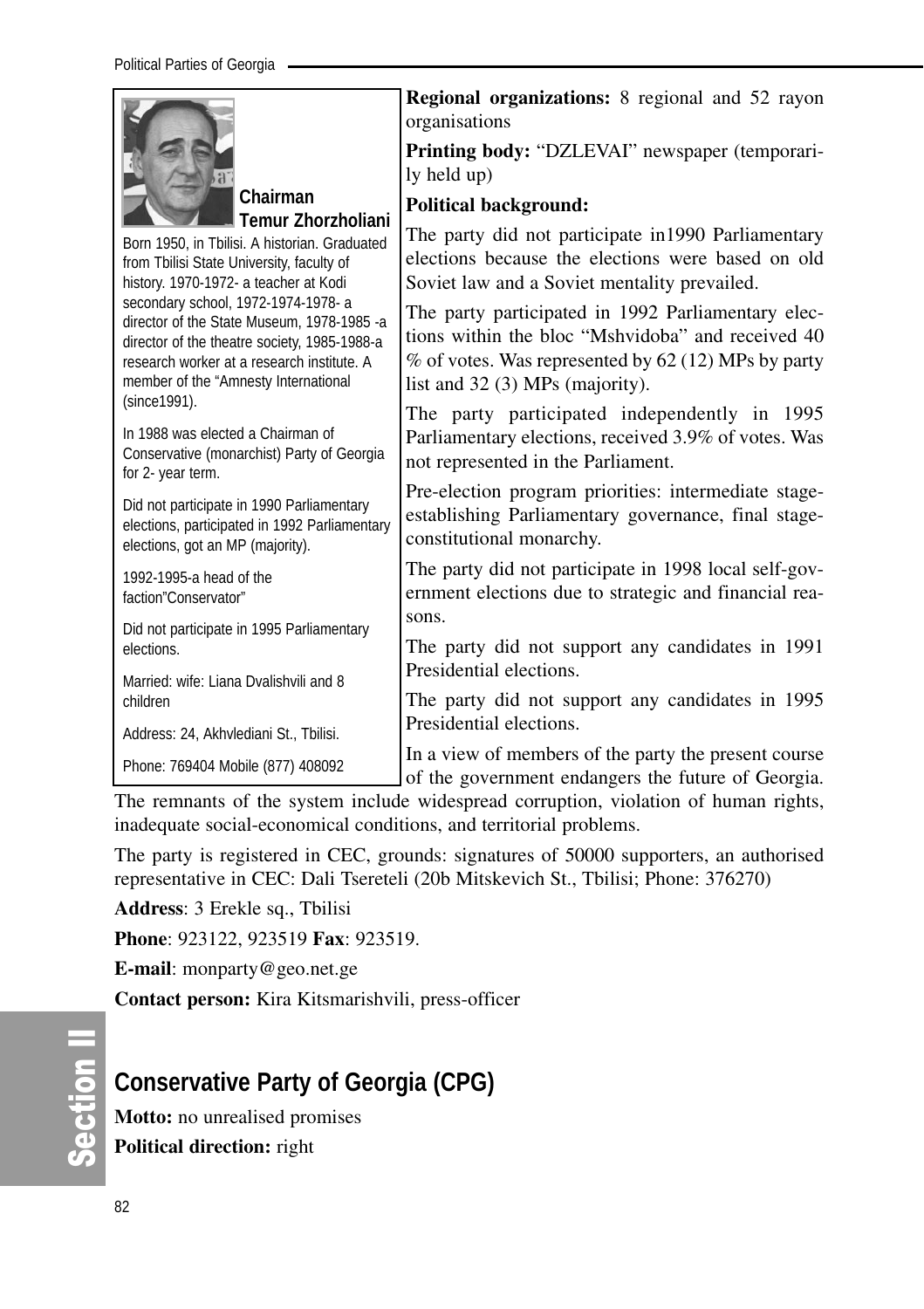Political Parties of Georgia

#### **Program prioriteis:**

**Economy:** Improving regional policy; liberalisation of taxation policy, protectionism in some spheres of business.

**Foreign policy:** Activisation of regional policy, defining of state interests of Georgia in the model: the North - the South (strive to the North)

#### **Territorial Arrangement of state:** Federal

**System Arangemen of state:** Constitutional monarchy

**Date of founding:** 1995. first registration 1995; Last registration: 1998.

**Founders:** G. Jojua, M. Zhgenti, G. Tsulaia, G. Kartosia, E. Sokurovi.

Conservative Party of Georgia is a law successor of Liberal-Conservative party, separated from monarchist party.



Phone: 951313

Born 1969, in Tbilisi. An economist. Graduated from Tbilisi State University, Department of Commerce -1996. Professional experience: 1992 - an editor in chief of the newspaper "Dzlevai", Political experience: 1990-1992 - Chairman of Tbilisi headquarter of the Monarchist Party, 1993-1995 - a deputy Chairman, 1995-1999 - a deputy Chairman, 1999 - a Chairman of the Conservative Party. Married: wife - Ia Bagashvili and a child Address: 107 Uznadze St., Tbilisi

**Organization structure:** Congress (once every 2 year) - Darbazi (elected for 2 years, 11 members: George Kartozia – a Chairman, Mamuli Jgenti, George Tsulaia, Temur Kobakhidze, Zaza Khaphava, Gagi Taliashvili) - Regional Board (is elected for 2 year term, 66 members) - Chairman (is elected for a 2-year term, last elected in 1999)

**No of members:** 2,600, active - 700

**Youth organisation:** Young Conservators, established in 1999, consists of 600 members. Is not registered. Leader - Goga Khetaguri.

**Regional organisations:** 7 regional and 42 rayon organisations

## **Political background:**

The party individually participated in 1995 elections and received 0,51% of votes.

Pre-election program priorities: Private property, Liberalisation of taxation system, privatisation of land, preserving all forms of property

The party did not participate in1998 local self-government elections. Reasons: the election system was considered unacceptable.

The party did not support any candidate in 1995 Presidential elections.

The party does not support the current course of the government. Reasons: insufficient management of national economics and inadequate social policy.

The party is registered in CEC, grounds: MP - Zurab Tsintskiladze, an authorised representative in CEC - Gagi Taliashvili (Phone: 899 561275).

**Address:** 32, Sabaduri st., Tbilisi Phone: 724473.

**Contact person:** George Kartozia

Section II ction<br>I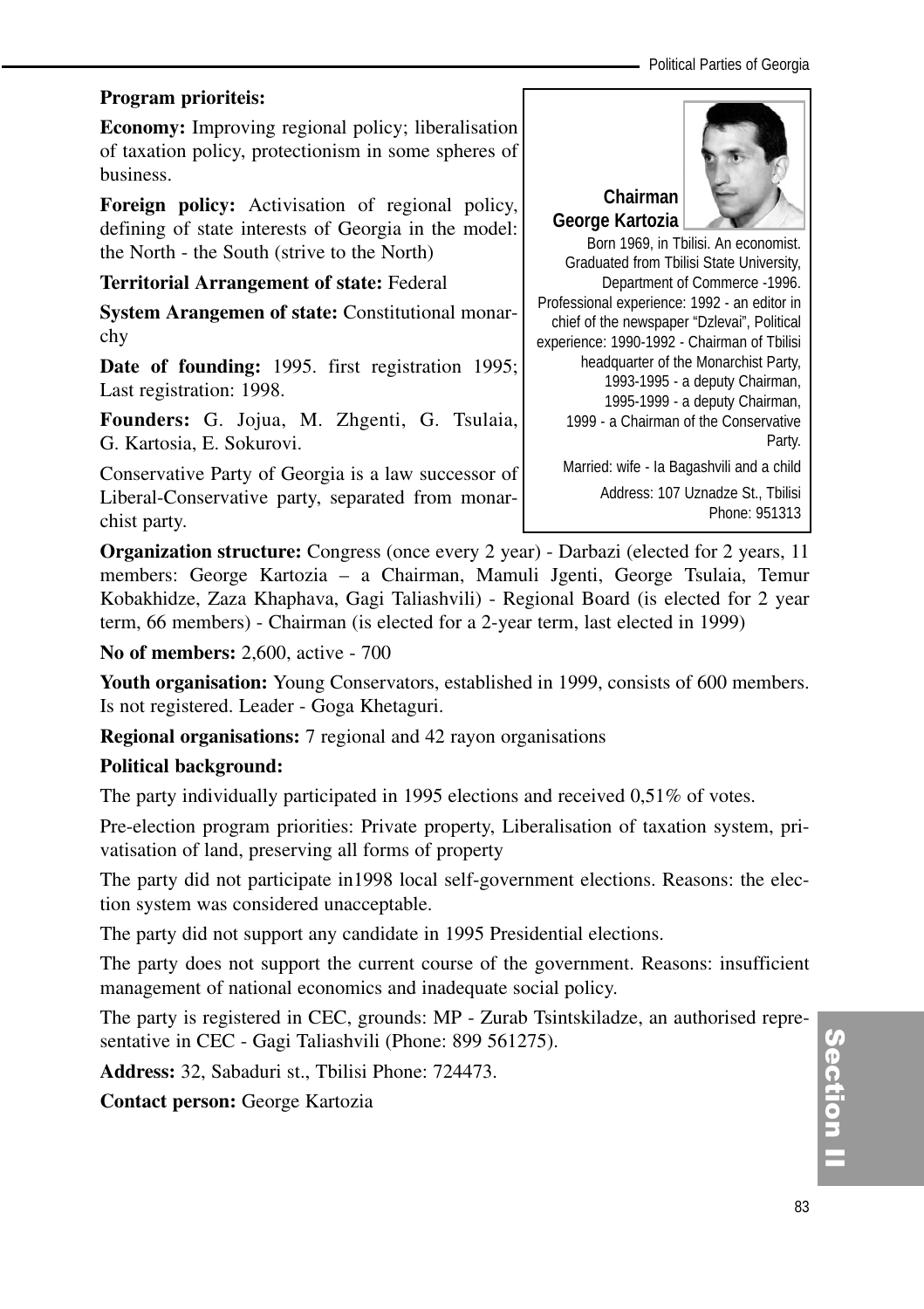## **Constitutional Rights Protection Party**

**Motto**: Each citizen for constitution, the constitution for citizens

**Political direction**: Right wing centrist

#### **Program priorities:**

**Economy:** Supporting business development

**Foreign policy:** Integration into European structures.

**State territorial arrangement:** District division

|                                                                                                         | State system arrangement: Presidential                                                                                                                                                             |  |  |
|---------------------------------------------------------------------------------------------------------|----------------------------------------------------------------------------------------------------------------------------------------------------------------------------------------------------|--|--|
| Chairman<br>Zaza Agladze                                                                                | <b>Date of founding:</b> 03.05.1998; first registration<br>27.08.98.                                                                                                                               |  |  |
| Born in 1963, Tbilisi. An engineer.<br>Graduated from Tbilisi Politechnical Institute                   | <b>Founders:</b> an initiative group                                                                                                                                                               |  |  |
| In 1998 was elected Chairman of the<br>Constitutional Rights Protection Party for 4-<br>year long term. | <b>Organization structure:</b> Congress (once every 2)<br>years) - Board (is elected for 2-year term, consists of<br>19 members) - Chairman (Zaza Agladze) - Secretary<br>general (David Svanidze) |  |  |
| Wife: Lali Agladze and 2 children                                                                       | <b>No of members: 7300, active - 2300</b>                                                                                                                                                          |  |  |
| Address: 23 Agmashenebeli Ave.                                                                          | <b>Youth organisation:</b> Youth organisation of constitu-                                                                                                                                         |  |  |
| Phone: 967522                                                                                           | tional rights protection party, established 20.01.1999,<br>has 2500 members, leader - Irakli Megrelishvili.                                                                                        |  |  |

Address: 4 Shio Mgvimeli St., Tbilisi, Phone: 225405

**Regional organisations:** 3 regional and 38 rayon organisations

The party supports current political course of the government.

The party is registered in CEC, grounds: MP - Levan Alavidze, an authorised representative in CEC - Alexandre Khitarishvili

**Address:** 23 Agmashenebeli Ave., Tbilisi

**Phone:** 956614

**Contact person:** Alexander Khitarishvili

## **Democratic Party (DP)**

**Political direction:** Centrist

## **Main program priorities:**

**Economics:** Free market economics, liberal taxation system, and industry development.

**Foreign Policy:** Good neighbour relations with all neighbour countries, integration in European structures, creating international guarantees of national security.

#### **State territorial arrangement:** Regional

**State system arangement:** Parliamentary (the party supports two-house-Parliament. One house will be elected by regional subjects for a 6-year term and second - by Georgian population in territorial election districts for a 2-year term)

တိ **Ction II**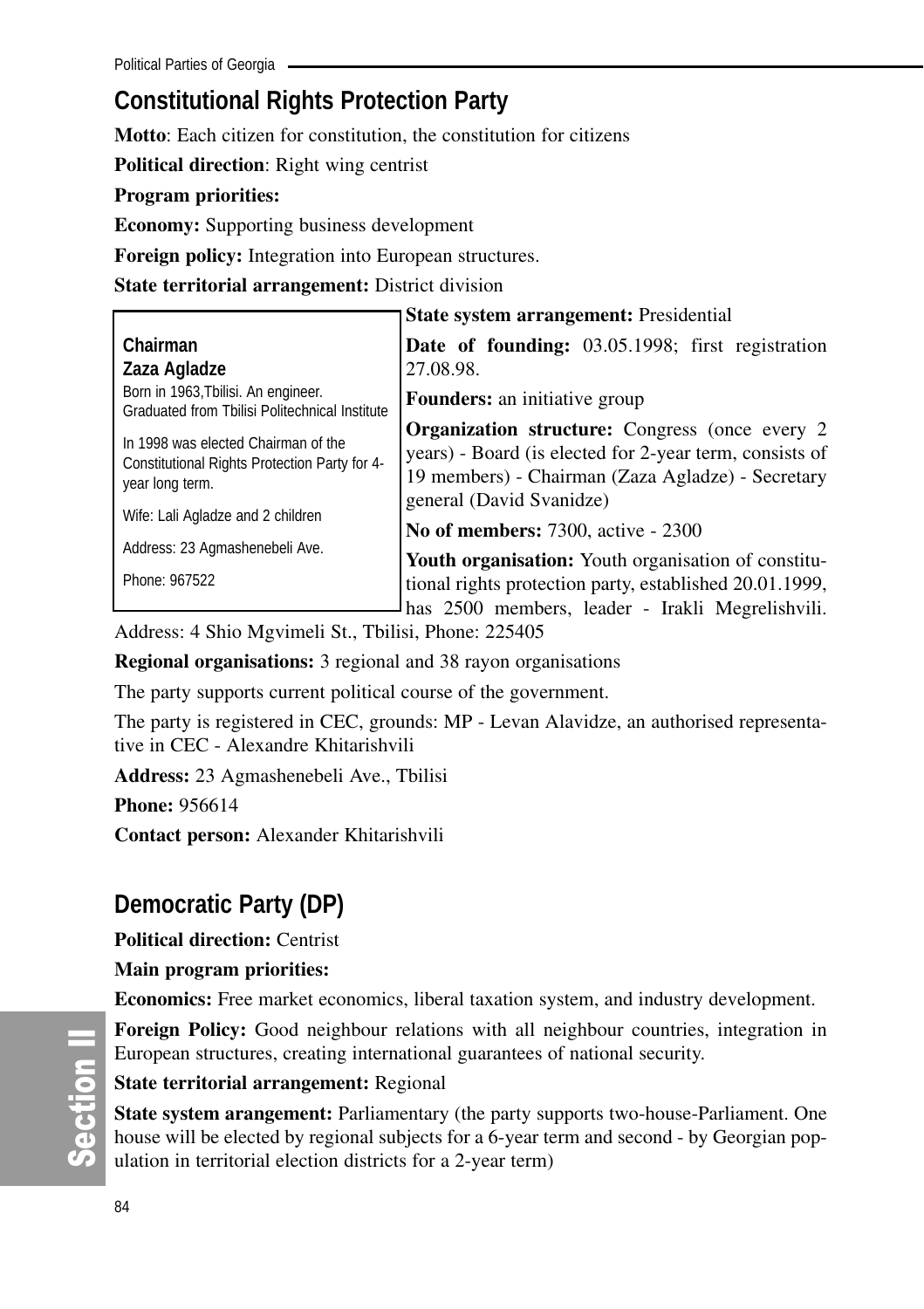#### **Date of founding:** 1991; first registration: 1992; last registration: 1998

#### **Founders:** Mikheil Kurdiani, Kartlos Garibashvili, Gela Kvlividze, Badri Datuashvili,

Temur Kvirkvelia, Levan Gvinjilia, Vazha Omarashvili.

**Organization structure:** Congress (once every 4 years) - Committee (is elected for a 4-year term) Gela Kvlividze - a Chairman (is elected for a 4-year term, last elected in 1997).

**No of members:** 5830, active - 720.

**Regional organisations:** 32 regional and 54 rayon organisations

**Printing body:** a newspaper "DEMOCRATI", founded in 1992, weekly, 1000 copies. Is not published at present.

#### **Political background:**

The party participated individually in 1992 Parliamentary elections, had 10 MPs in the Parliament.

Pre-election program priorities: realisation of democrat reforms and development of democrat institutions, human rights protection, establishing free market economics.

The party individually participated in 1995 Parliamentary elections received 1.98% of votes, had an MP in the Parliament.

The party participated in 1998 local self-governing bodies' elections, in the bloc "Sakartvelos Socialisturi Partia" (Socialist Party of Georgia).

The party supported Eduard Shevardnadze in 1995 Presidential elections

The party supports the present government course.

The party is registered in CEC, grounds: an MP, an authorised representative - Gia Tserodze

The party is not participating in 1999 elections; the party members participate by party list - Citizens' Union of Georgia

**Address:** 29 Chavchvadze St., Tbilisi.

**Phone:** 225485, 223006.

**Contact person:** Gia Tserodze - a member of the Committee

## **Economical Revival "Yellows" – was not found**



Born 1940, in Tbilisi. An engineerconstructor. In 1963 graduated from the Department of construction at the Georgian Politechnical Institute. Was awarded a dignity order in 1999. Is a member of Tbilisi sakrebulo (council). Political experience: 1991-1993 - a co-Chairman of Democrat party. In 1993 was elected a Chairman of the national Committee. Participated in 1990 elections as a majority candidate, did not get an MP. Participated in 1992 elections, got an MP, was a member of the fraction "Democrati" (Democrats) , 1993- 1995 - a Chairman of construction affairs subCommittee. 1995 - participated in elections by party list, did not get an MP.

Married: wife Nana Aptsiauri and 1 child.

Address: 24 Abashidse St., Tbilisi

Phone: 232826; Mobile: 899562931 Fax: 233006

> Section<br>I ction<br>I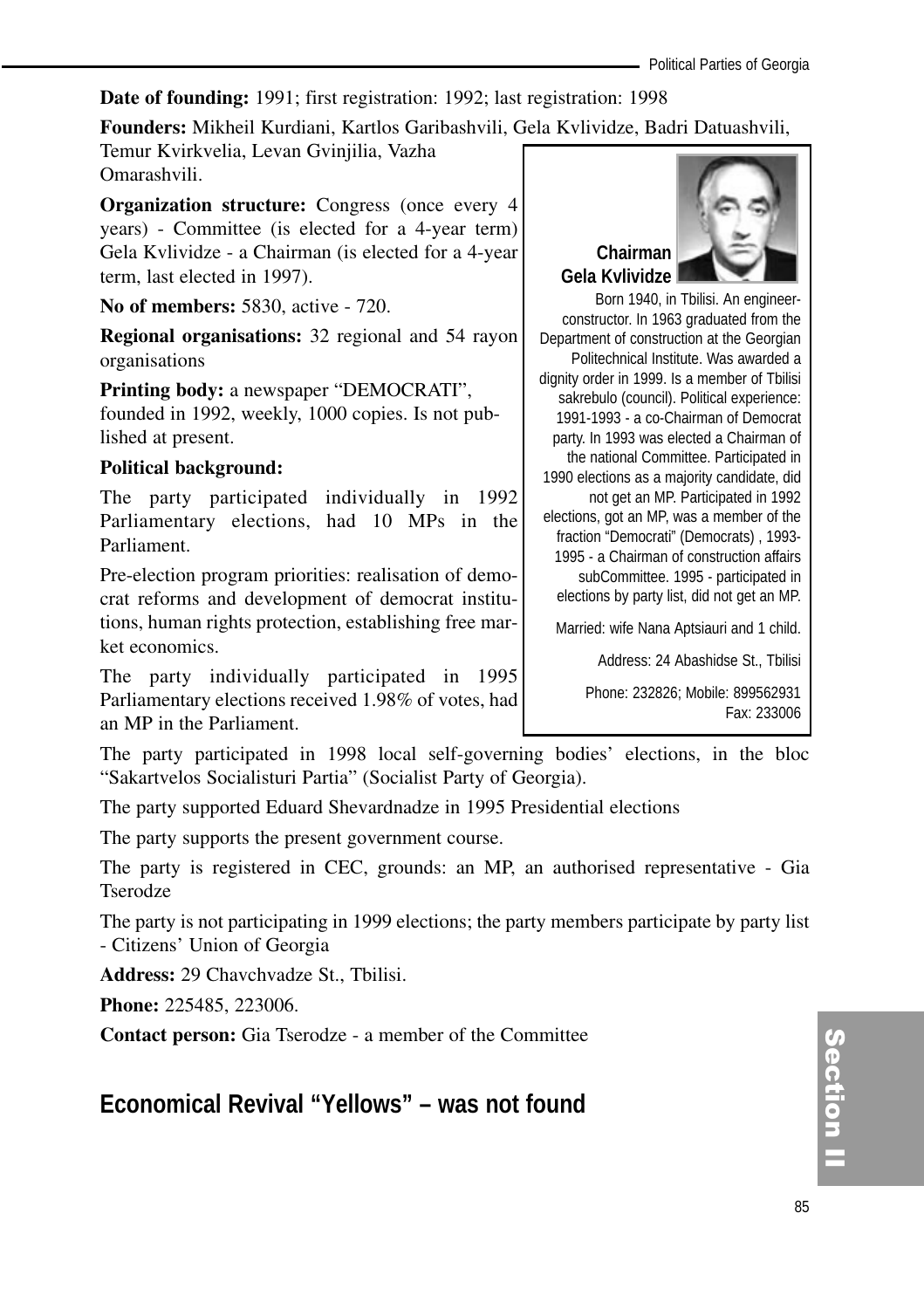## **Fraternity, Unity, Liberty "Liberte, Egalite, Fraternite" (LEF)**

**Political direction**: Left

## **Main program priorities:**

**Economics:** Active role of government in managing state economics

**Foreign Policy:** Pro-western politics, good and mutual beneficiary relations with all neighbours



**Chairman Kakha Khandolishvili**

Born in 1975, Tbilisi. A political scientist. Graduated from the Department of political science at Leiden State University (Holland). Professional experience: 1996- 1998 - a representative of Sport Journalist Association of Georgia in Western Europe.

Married: wife, Elene Gakharia and a child.

Phone 329499

**State territorial arrangement:** Unitary

**State system arangement:** Parliamentarian

**Date of founding:** 29.05.1999; first registration: 09.07.1999.

**Founders:** Kakha Khandolishvili, Levan Gujabidze, Irakli Shavshishvili, Dito Tsverava, and Dato Gogolashvili.

**Organization structure:** Congress (once every 4 years) - Board (elected for a 4-year term - 12 members: Kakha Khandolishvili - a Chairman (elected for a 4-year term, last elected 29.05.1999). Levan Gujabidze, Irakli Shavshishvili, Dito Tsverava, Dato Gogolashvili, Tamar Vatsadze)

**No of members:** 1800, active- 200.

The Party is not registered in CEC. The party does not take part in 1999 Parliament Elections, as a newly established one.

**Address:** 3 micro rayon Nutsubidze, I quartile, 11 corpus, apt. 20, Tbilisi

**Phone:** 329499

## **Georgian Agrarian-Democrat Party**

**Political direction:** Left-centrists.

**Main program priorities**

**Economic:** Regulated social market economics.

**Foreign Policy:** Total neutrality

**State territorial arrangement:** Unitary

**State system arangement:** Parliamentary.

**Date of founding:** 1990; first Registration: 1990; last registration: 1998.

**Founders:** S. Rukhadze, P. Gejadze, V. Mchedlishvili, R. Korinteli.

The party is law successor of Agrarian Union of Georgia.

**Organization structure:** Congress (once every 4 years) - Board (is elected for a 4-year term, members: Sergo Rukhadze - a Chairman, Valerian Mchedlishvili, Pansionaria Gejadze, Nodar Kokhreidze, Valeri Sukhishvili, Nana Rusitashvili) - a Chairman (elected for a 4-year term, last elected in 1998).

တိ **Ction II**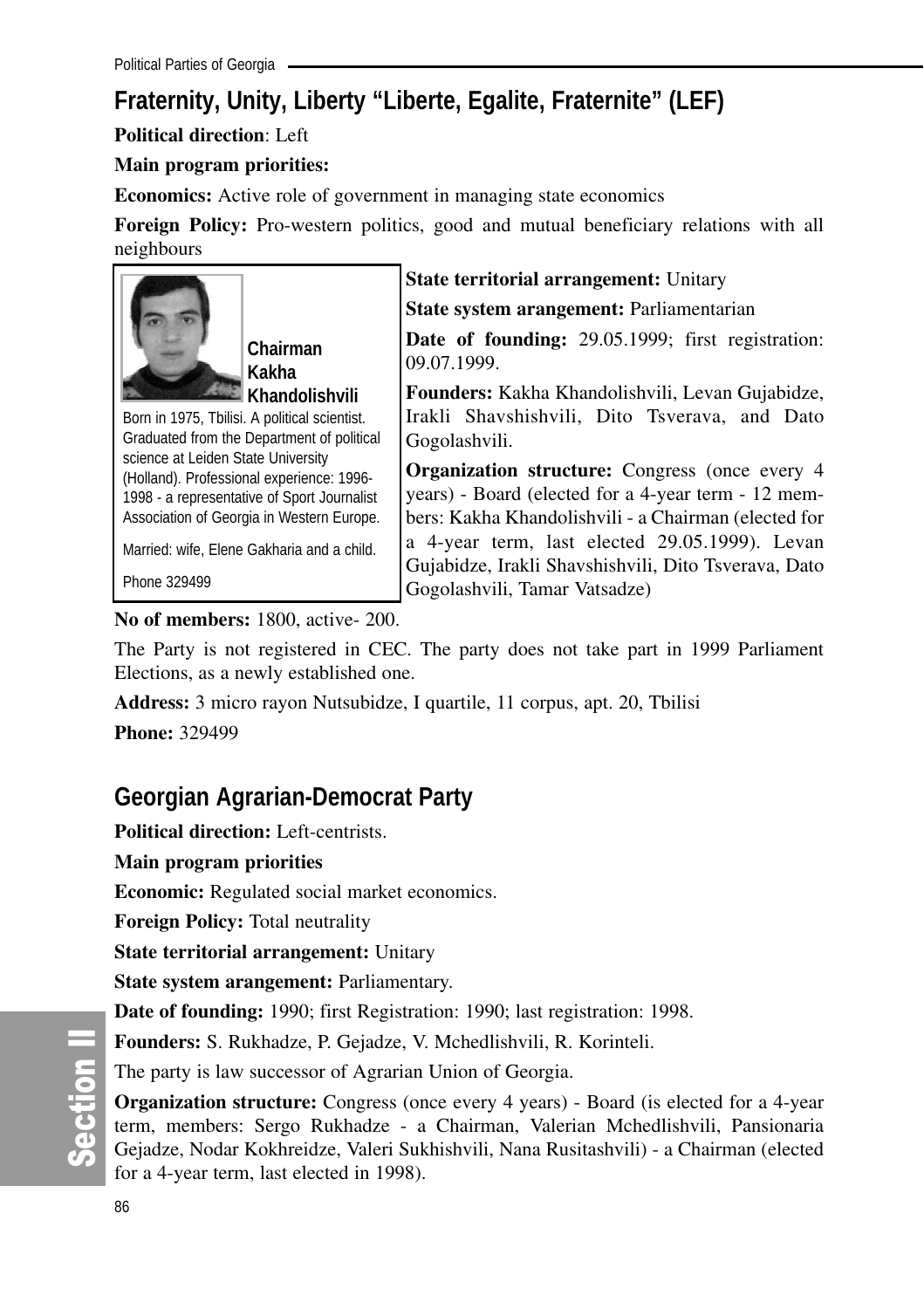#### **Number of members:** 2200, active - 500

**Youth organisation:** Founded in 1998, 250 members. Is not a judiciary person. Leader - Zakaria Kinturi. Address: 15a Tamarashvili St., Tbilisi

#### **Regional organisations:** 4 regional

**Printing Body:** a newspaper "AGRARULI GAZETI" founded in 1990, weekly, 500 copies, price: 50 tetri.

#### **Political background:**

The party did not participate in 1990 Parliamentary elections as hunger strike against them was organised.

The party participated in 1992 Parliamentary elections in the bloc "Mshvidoba". Had a representative in the Parliament.

Pre-election program: Regulated social market economics.

The party participated in 1995 Parliamentary elections individually, received 0.42% of votes. Did not have a representative in the Parliament.

Pre-election program: Regulating social market economics

The party did not participate in 1998 local self-governing bodies' elections.

The party supported Zviad Gamsakhurdia in 1991 Presidential elections

The party supported Eduard Shevardnadze in 1995 Presidential elections

The party supports the course of current government.

The party does not take part in 1999 Parliamentary elections because of lack of funds.

**Address:** 15, Tamarashvili St., Tbilisi.

**Contact person:** Roland Korinteli

## **Georgian Agrarian Party**

**Motto:** Evil was vanquished by good, its existence is enduring

**Political direction**: Centrist

#### **Program priorities:**

**Economy:** Developing branches of agriculture, step by step land reform, state property, supporting development of farmer production.

**Foreign policy:** Peaceful co-existence and equal partnership.



Born 1931, in village Didi Jikhaishi, Samterdia rayon. An agrarian-economist and professor. Graduated from Department of orchard-wine growing at Agrarian Institute of Georgia in 1953. Professional experience: 1966-1975 - head of Department at Economic s and Organisation Research Institute. 1975-1981 - a head of Department at State Planning Committee 1981-1985 - a deputy minister at Ministry of Agriculture. 1992 - state council, the main state advisor. Political experience: in 1990 was elected a deputy Chairman then a Chairman of Georgian Agrarian democrat Party. Participated in 1992 elections by party list of bloc "Mshvidoba". Got an MP, in 1992-1995 was a member of fraction "Umravlesoba" (majority) as well as a member of economics commission. In 1995 elections participated by party list of Georgian Agrarian Union, did not get an MP.

> Married: wife: Jeneti Rukhadze and 2 children.

Address: 44, Saburtalo St. Apt. 28, Tbilisi,

Phone: 38 35 31

Section II ction<br>I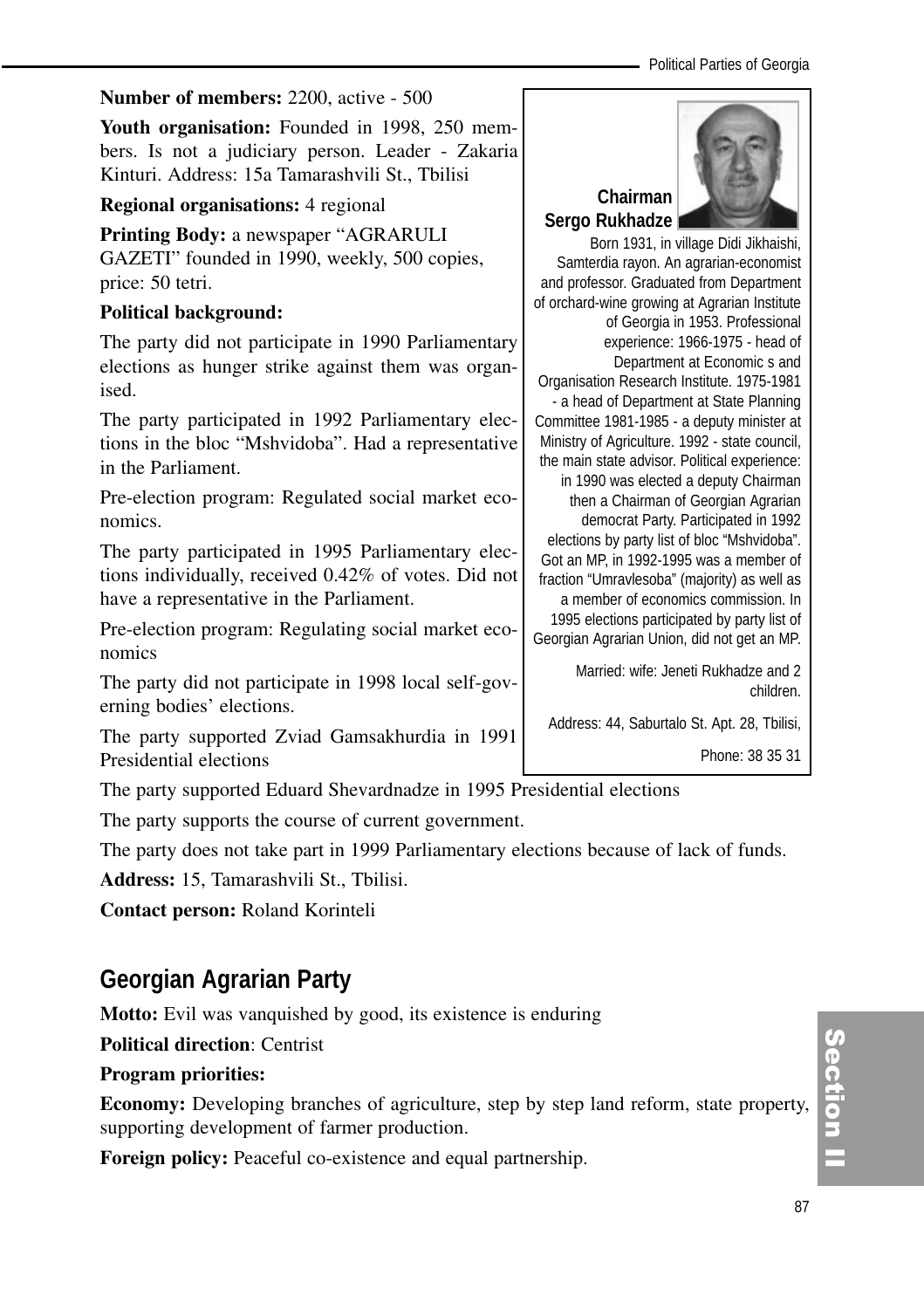|                                                                                                                                                               | State territorial arrangement: unitary state with                                                                         |  |  |
|---------------------------------------------------------------------------------------------------------------------------------------------------------------|---------------------------------------------------------------------------------------------------------------------------|--|--|
| Chairman                                                                                                                                                      | Ajarian and Abkhazian autonomies.                                                                                         |  |  |
| <b>Zaur Glonti</b>                                                                                                                                            | <b>State system arrangement:</b> Presidential                                                                             |  |  |
| Born 1942. An engineer. Ph.D. in technical<br>science, a member of the Academy of<br>National-Social relations, an Academician.                               | <b>Date of founding:</b> 15.04.1994; last registration:<br>27.02.1998                                                     |  |  |
| Work experience: a head of tourism<br>depasrtement.1992-1998- a deputy<br>Chairman of the movement "Chkondideli".<br>1994-1998- a co-Chairman of the Agrarian | <b>Founders:</b> Z. Glonti V. Metreveli N. Karkashadze Z.<br>Cheneseliani V. Maglakelidze L. Tediashvili G.<br>Paposhvili |  |  |
| Party of Georgia.                                                                                                                                             | <b>Organization structure:</b> Congress (once a year) -                                                                   |  |  |
| Participated in 1995 Parliamentary elections<br>by party list of the Agrarian Party.                                                                          | Political Bureau (is elected once a year, 7 members)<br>, - Chairman - Zaur Glonti (The Chairman is elected               |  |  |
| Married: wife and two children.                                                                                                                               | for 4-year long term, last elected in 1998).                                                                              |  |  |
| Address: app.31, 40 Abashidze St., Tbilisi.                                                                                                                   | No of members: $2000$ , active $-30$ .                                                                                    |  |  |
|                                                                                                                                                               | <b>Regional organisations:</b> 65 rayon organisations                                                                     |  |  |
| Phone: 225314 Mobile: (877) 404201<br>Fax: 995568                                                                                                             | <b>Printing body: "MEURNE"</b> newspaper, established<br>in 1994, bi-monthly, printing run: 500                           |  |  |

#### **Political background:**

The party participated in 1995 Parliamentary elections within the block #5, received 3% of votes, and was represented by 3 MPs.

Pre-election program: developing strategy for development of agriculture based on comprehensive research and application (the priority is to be given to agrarian issues); targeting society, building equal partnership with neighbour states, recovering territorial integrity and establishing unitary state.

The party did not participate in 1998 local self-government elections.

The party supported Eduard Shevardnadze in 1995 Presidential elections.

The party supports a current course of the government, the main results of which are: state constitution, establishment of national currency and stabilisation of economy.

The party is registered in CEC, grounds: MP. Levan Tediashvili, an authorised representative in CEC: Vazha Maglakelidze Phone: 995314, 990334

**Address:** 29 Rustaveli Ave.

**Phone:** 995314 **Fax:** 995568

**Contact person:** Vazha Maglakelidze-a secretary general.

## **Georgian Bourgeois-Democratic Party (GBDP)**

**Political direction**: Centrists.

## **Main program priorities**

**Economics:** Establishment of necessary political economic and legal conditions for the development of free producing and commercial activities. Private and state property on land.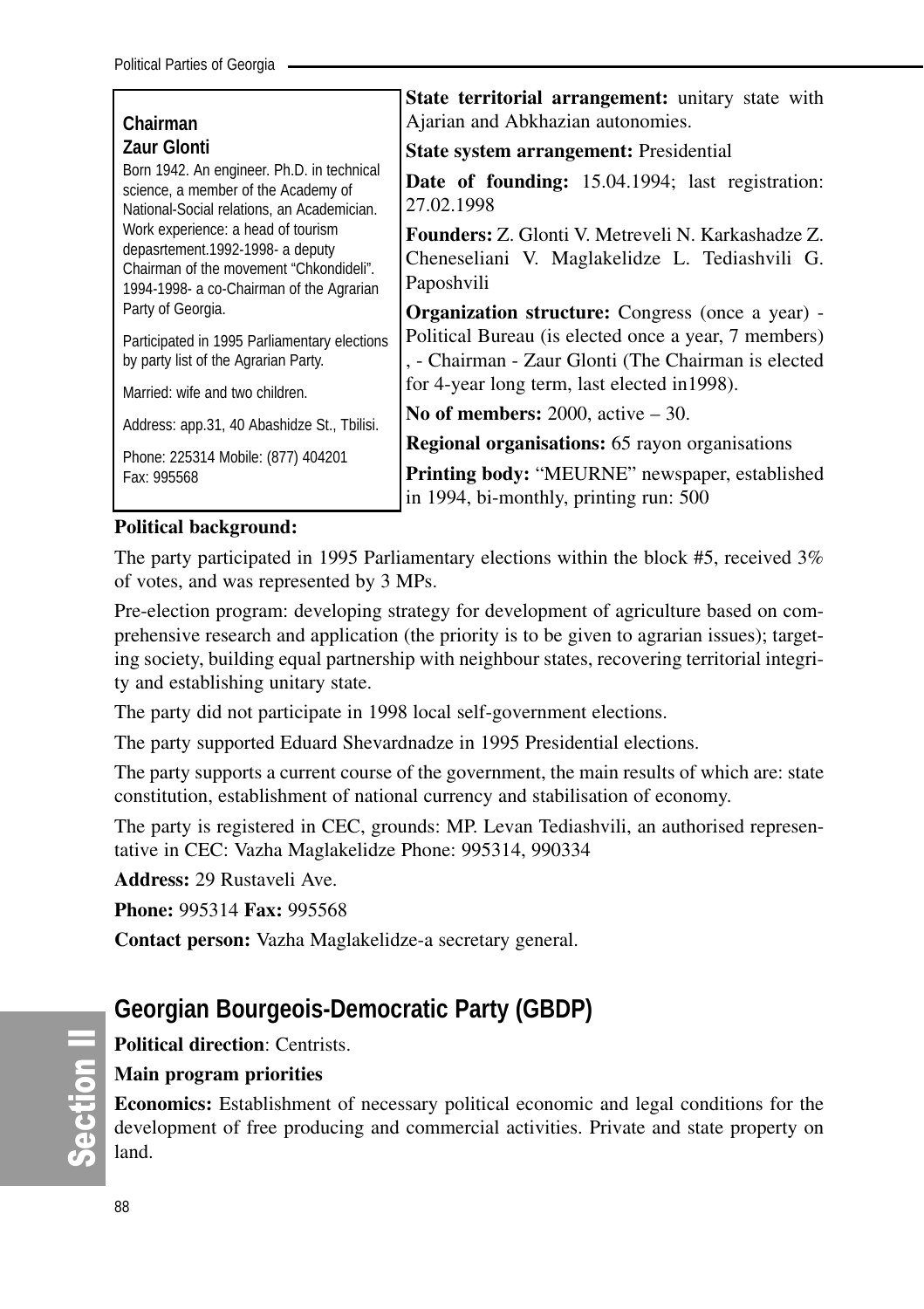**Foreign Policy:** Loyal, based on national interests.

**State territorial arrangement:** Unitary

**State system arangement: Parliamentary** 

**Date of founding:** 1992; first registration: 1992; last registration: 1996.

**Founders:** NGO sector organisations: co-operators, constructors, tenants, Union of Georgia Revival, persons.

The party is a law successor of Georgian League for Economic and Social Progress.

**Organization structure:** Congress (once every 4 years) - Committee (is elected for 4-year term, 21 members: Nugzar Koberidze - a Chairman) - Chairman (elected for a 4-year term, last elected in 1992).

**Nu of members:** 10.000, active - 200

## **Political background:**

The party participated in 1992 Parliamentary elections, in the bloc "Mshvidoba" (peace). The party was represented in the Parliament by 2 party list MPs.

The party did not participate in 1995 Parliamentary elections as the voters and producers migrated from the Republic.

The party does not support the course of current government.

The party is not registered in CEC.

**Address:** 19, Vazha Pshavela Ave., Tbilisi.

**Phone:** 37 66 51.

**Contact person:** Nugzar Koberidze

## **Georgian Humanist Party (GHP)**

**Motto:** Native Land, Lord and Human Being.

**Political direction:** Centrist

## **Main program priorities:**

**Economics:** Establishing of market economics taking into account national traditions. Defining priority directions of the state economics and forming middle class on this basis. Active participation of the state in the process of the country development. Private property on land with corresponding financial-credit service guarantees.

**Foreign Policy:** Georgia is a unitary state, consisting of three economic zones (Kolkheti, Iberia, Kakheti). Search for partners of Georgia according to economic, political and moral values.

**State territorial arrangement:** Unitary



Born 1950, in Tbilisi. A philologist, music critic. Graduated from the Department of Tbilisi Pedagogical Institute in 1973. Political experience: Since 1992 - a Chairman of Bourgeois-democratic Party. Participated in 1992 elections from the bloc "Mshvidoba", got an MP, was a Chairman of business subCommittee. Did not participate in 1995 elections.

> Married: wife: Nino kajaia and two daughters.

Address: 12, Uiaragho St., Tbilisi.

Phone: 969502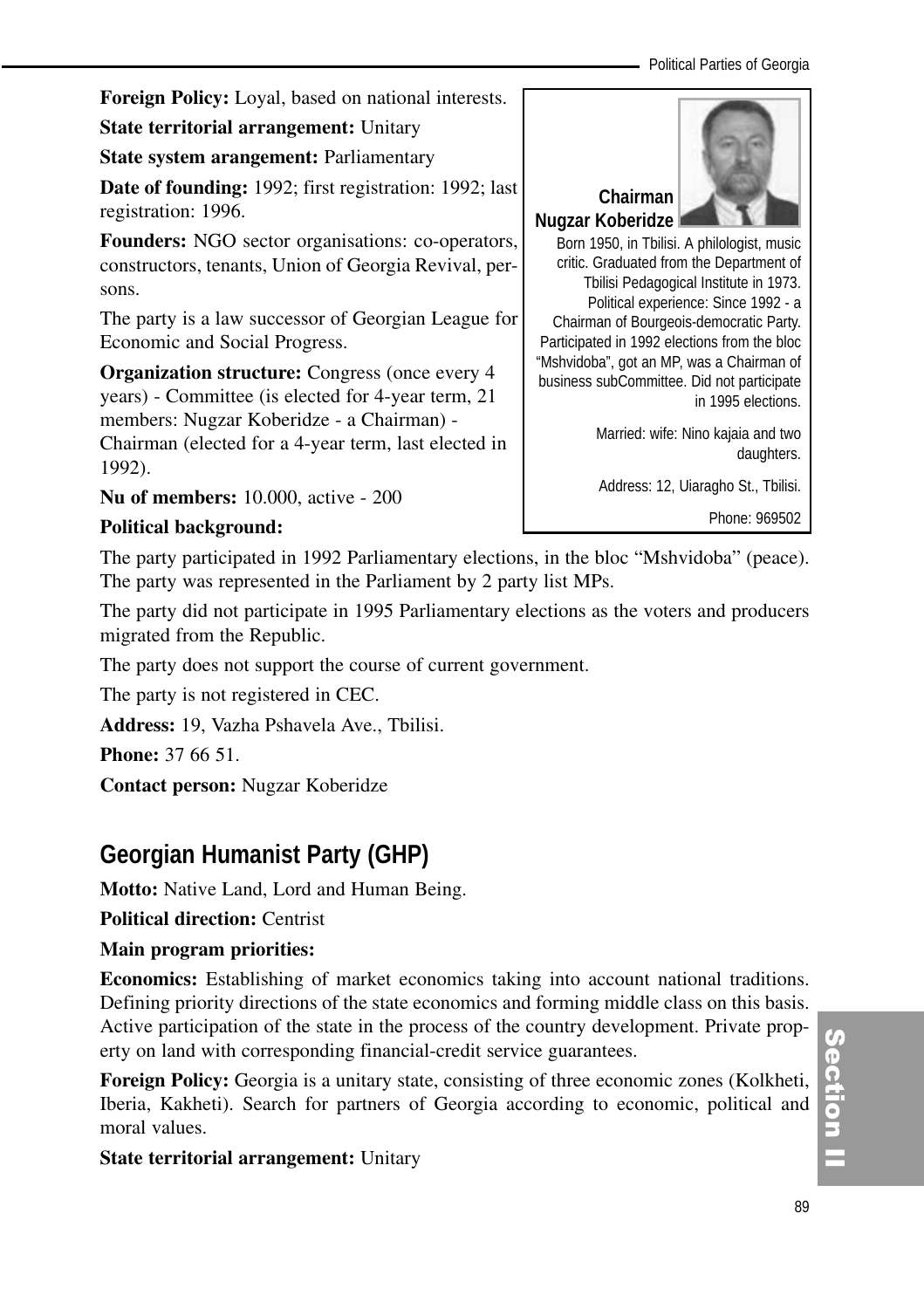**State system arangement:** Presidential (spiritual leader of Georgia is the Catholicospatriarch, elected by nation and proved by world patriarch)

#### **Date of founding:** 10.07 1999



**Chairman Rostom Lordkipanidze**

Born in 1944, in Adjara, village Khulo. A film director, deacon of church. In 1964 graduated from Department of film directing at the State Theatre Institute. Professional experience: 1964-1979 - a film director, film studio "Kartuli Pilmi". 1979-1984 - personal referent of patriarch at the Patriarchy of Georgian Church. 1984-1999 - father superior at the Holly Trinity Church. Political experience: 1988-1990 - a deputy Chairman of People's Front of Georgia. 1994-1996 - a father and a cultural consultant of Georgian Monarchist Party. 1996-1998 - a member of the Board of Georgian Social-Democrat Party. In 1999 was elected a Chairman of Georgian Human Party. Participated in 1990 elections by party list - Georgian Communist Party, got an MP. Did not participate in 1992-1995 elections.

Married: wife Ketevan Nikuradze.

Address: 11 Chitadze St., Tbilisi

Phone: 9034559

**Founders:** Deacon Rostom Lordkipanidze, Mikheil Gaprindashvili, Guram Mirtskhulava, Teimuraz Shengelia.

**Comments:** the party is a successor of world human mentality, based on theory of Georgian Neoplatonicism and cultural heritage of Georgian nation.

**Organization structure:** Congress (once every 2) years) - Darbazi (is elected for a 2-year term) - a Chairman - Rostom Lordkipanidze (elected by general vote for a 2-year term, last elected in 1999) peoples council (for a 2-year term - number of members is not defined).

**No of members:** 4500, active - 1000,

**Youth organisation:** Founded 10.07.1999, 1500 members. Is a judiciary person. Address: 11 Chitadze, Tbilisi, phone: 934559.

## **Political background:**

The party does not support political course of present government, as the government does not have clearly defined course of the country integration in world culture, does not have a plan of overcoming crisis in the country, therefore, corruption, immorality and crimes dominate in the country. This is a direct result of government structures policy.

The party is registered in CEC, grounds: signatures of supporters

The party does not participate in 1999 Parliament elections, its members participate in elections in the bloc: "XXI century - Georgian Nationalism."

**The Party program:** Development of human and moral society should become foundation for state activity. The party considers society as a whole and integral body. This idea should become the main principle of our democracy, protected by constitution and law. Georgia is a unitary state, consisting of three economic zones (Kolkheti, Iberia, Kakheti). Political processes are managed by principles of free choice and local self-governance. Citizen of Georgia is regarded a person, who recognises Georgia to be his/her native country and proves the idea of mighty Georgia by his/her practical activity.

Georgia chooses its political partners according to cultural, moral and economic interests.

Georgian Humanist party considers the USA as the leading Democrat State in the world, and regards it possible for Georgia to enter the USA with the status of independent Republic. This issue should be solved via referendum.

တိ **Ction II**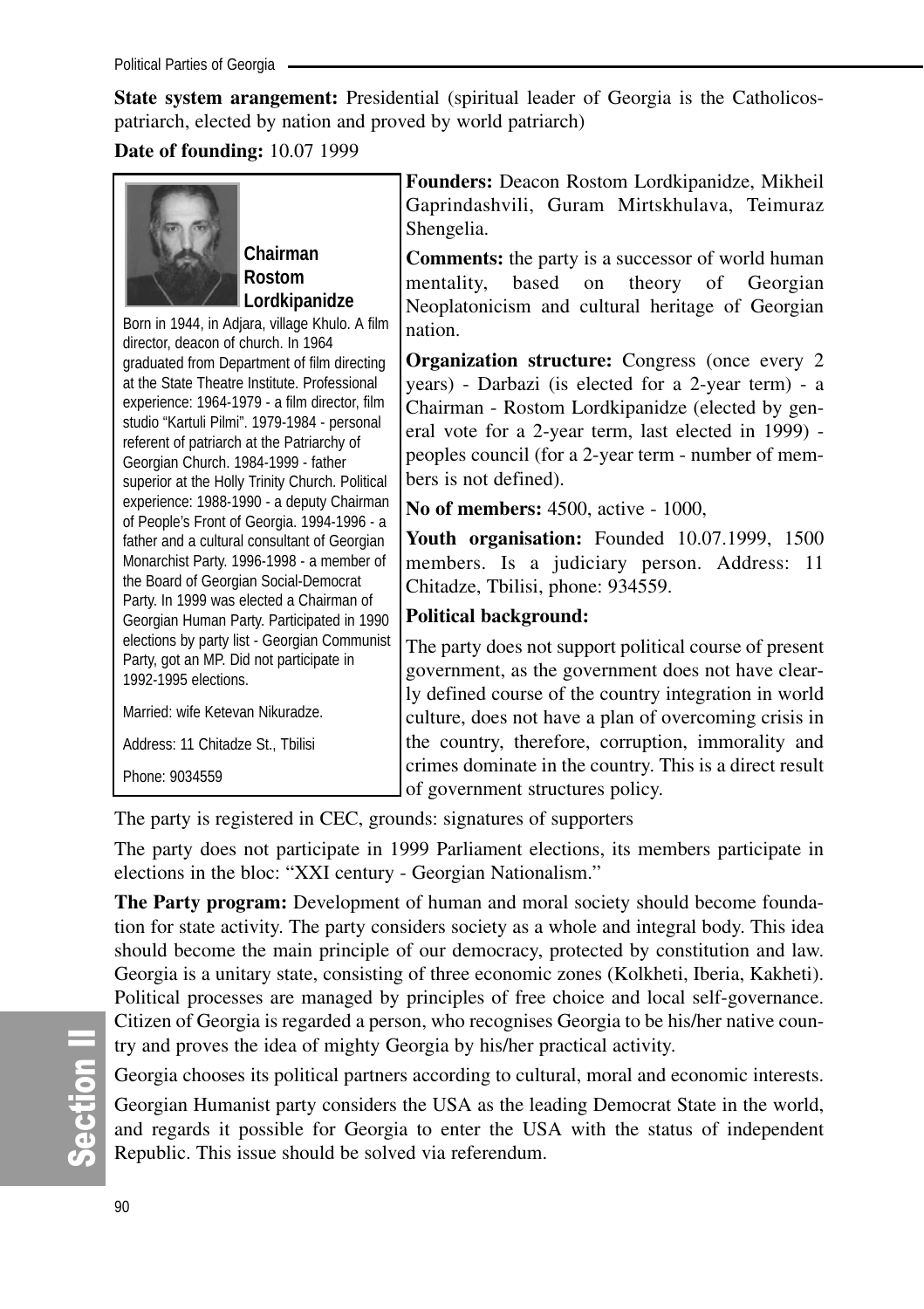The party does not consider human to isolate criminals. The state should evaluate a crime by its financial equivalent and a prisoner should be given opportunity to compensate the crime by work.

**Address:** 11 Chitadze St., Tbilisi.

**Phone:** 934559.

**Contact person:** Rostom Lordkipanidze

## **Georgian National Independence Party**

**Motto:** Lndependent, Christian and Mighty Georgia

**Political direction:** Right

#### **Main program priorities:**

**Economics:** Development of market economics. Development of industry. Liberalisation of taxation system.

**Foreign Policy:** Close political and economic relations with the USA and west. Military relations with the USA. Georgia should become a member of NATO.

**State territorial arrangement:** Unitary

**State system arangement:** Presidential

**Date of founding:** 25.03 1989; first registration: 13.08 1992; last registration: 1998

**Founders:** Irakli Tsereteli, Merab Sharashenidze, Temur Sumbatashvili, George Jincharadze, Zaza Abramishvili, Vasil Khomeriki, Vazha Mtavrishvili

**Organization structure:** Congress (once every 4 years) - Committee (is elected for a 4 year term, 10 members: Irakli Tsereteli - a Chairman, Temur Sumbatashvili - a Political Secretary, Merab Sharashenidze - a Head of Ethics Committee, Mamuka Chokuri - a Committee of Political Public Relations, Vasil Khomeriki - Tbilisi Committee, Romanoz Sigua - Election Headquarters, Nugzar Bitsnikashvili - Financial-Economy Committee) a Chairman (is elected for a 4-year term, by secret vote, last elected in 1998)

**No of members:** 1862, active - 480

**Youth organisation:** Youth Union of Georgia National Independence Party. Founded 11.02.1997, 62 members, is not a judiciary person. Leader - Irakli Gogorishvili. Address: 8 Machabeli St., Tbilisi, phone: 984984

**Regional organisations:** 44 rayon organisations

#### **Political background:**

The party participated in 1992 Parliamentary elections independently had 4 MPs in the Parliament

Pre-election program priorities: nationalisation of the state property, giving land into private property, entering NATO.

The party participated in 1995 Parliamentary elections independently received 1.86% of votes, did not have an MP in the Parliament.

Pre-election program priorities: Coming out of NIS. Close political, economic and mili-

Section ction<br>I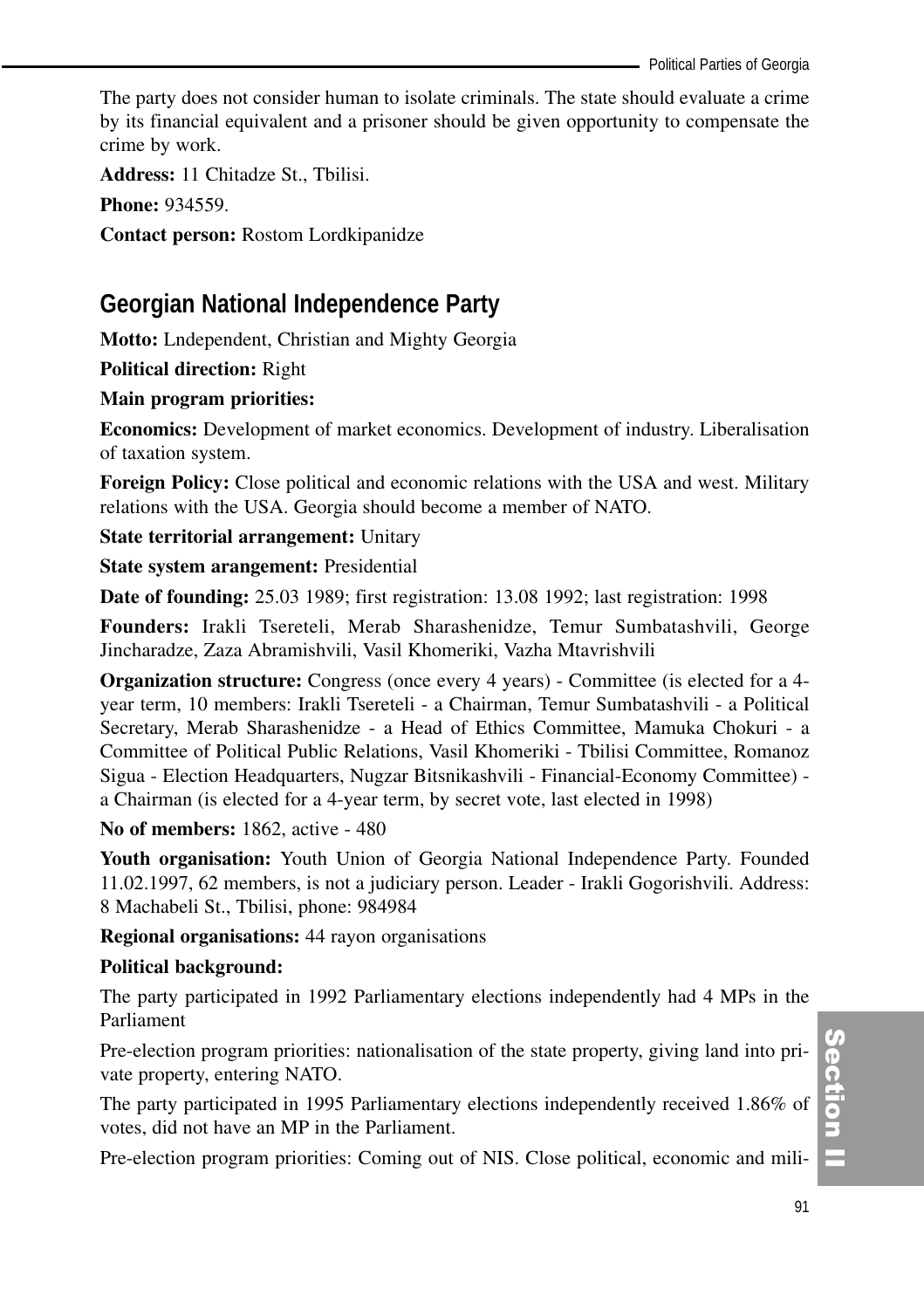

**Chairman Irakli Tsereteli** 

Born 1961, in Tbilisi. A politician. Graduated from the Department of Philology at Tbilisi Pedagogical Institute. Political experience: since 1989 has been a Chairman of Georgian National Independence party. Was a member of the following parties: Ilia Chavchavadse Society and National Democrat Party. Participated in 1992 elections by party list - National Independence Party got an MP, 1992-1995 a member of defence and national security Committee. Participated in 1995 elections by party list, did not get an MP.

Married: wife: Natia Narozauli and a child

Address: 5 Kavtaradse St., Tbilisi.

Phone: 305560

tary collaboration with west, namely with the USA. Entering NATO bloc.

The party did not participate in 1998 local self-governing bodies' elections because the party regarded election law as not democrat.

The party did not support any candidate in 1991 Presidential elections.

The party supported Akaki Bakradze in 1995 Presidential elections

The party does not support the present government course. The reason: policy is not balanced and there does not exist clearly defined western orientation, Georgia is a member of NIS, and government allows Russian military basis in Georgia.

The party is registered in CEC, grounds: an MP - Arnold Penderava, an authorised representative - Irakli Gogorishvili

The party does not participate in 1999 elections, as it has not been ready to overcome 7% barrier

**Address:** 8 Machabeli St., Tbilisi.

**Phone** 984984, 985169, 986755; **Fax:** 985169

**Contact person:** Temur Nikachadze - a head of mandate commission.



**Chairman Guram Berosashvili**

Born 1937, in village Tezeri, Khashuri rayon. An engineer, electro-mechanic, a professor a member of the Academy of Sciences of Georgia. In 1964 graduated from the Department of transport at Georgia Politechnical Institute. Professional experience: Since 1974 has been a scientific secretary for research institute for small electric-powered machinery. Political experience: has been a Chairman of National Integrity Party since 1990. Participated in 1995 elections as a majority candidate, did not get an MP. Married: wife: Madona Gogilashvili and 2 children

Address: 6 quartile, 16 corp. Vazha-Pshavela Ave., Tbilisi. Phone: 300605

## **Georgian Social-Realist Party (GSRP)**

**Motto:** Realism everywhere and in everything

**Political direction:** Right-centrist

## **Main program priorities:**

**Economics:** Market economics in state regulation limits, taking into account state and private property. The main artery sources should be in state property (materials, energy, and so. on).

**Foreign Policy:** Integration in European structures, balanced policy in Caucasus, establishing international legislation norms.

**State territorial arrangement:** Maintaining autonomies, liquidation of regions

**State system arangement:** Presidential

**Date of founding:** 11.12.1998; first registration: 22.01.1999

**Founders:** G. Berosashvili, G. Nodia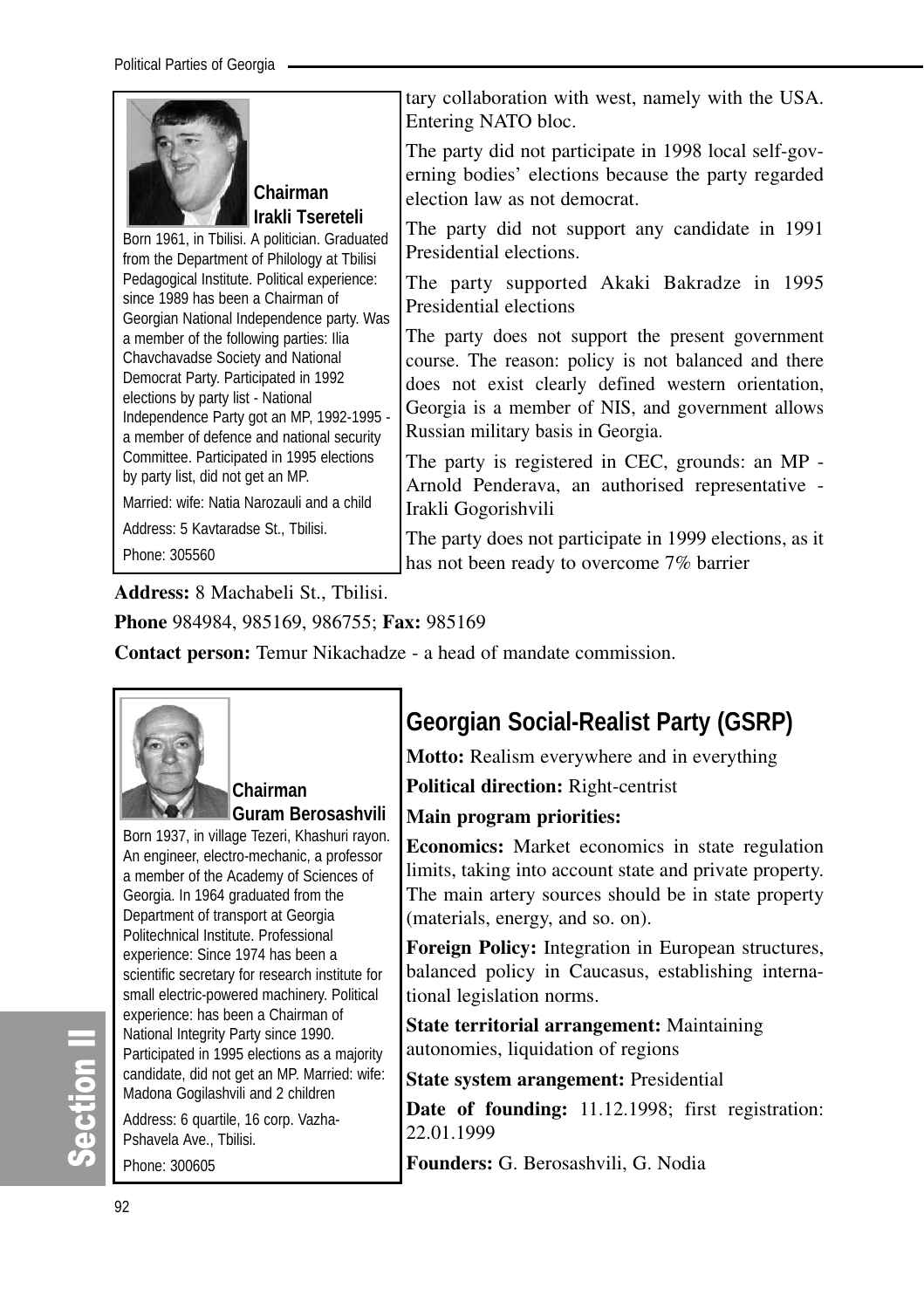**Organization structure:** Congress (once every 4 years) - Board (is elected for a 4-year term, 7 members) - Guram Berosashvili - a Chairman (is elected for a 4-year term, last elected in 1998).

**No of members:** 6000, active - 1500

**Youth organisation:** Georgia Youth Social Realist Party. Founded 22.01.1999, 1200 members, is under development. Leader - Khatuna Amkoladze.

**Printing body:** "OTSDAMEERTE". Founded 17.03.1999, 1000 copies.

The party does not support the present government course.

The party is registered in CEC, grounds: signatures of supporters, an authorised representative - Ushangi Bediashvili

**Address:** 6 quartile, 16 corp. Vazha-Pshavela Ave, Tbilisi.

**Phone:** 300605

**Contact person:** Guram Berosashvili - a Chairman

## **Iberian-Caucasian Chkondideli National Movement "Laskari"**

| <b>Motto:</b> Insects can do no harm to an oak-tree                               |                                            |
|-----------------------------------------------------------------------------------|--------------------------------------------|
| <b>Political direction:</b> Right-centrists                                       | Chairman                                   |
| Main program priorities                                                           | Sergi Sajaia                               |
|                                                                                   | Born 1946, in Sokhumi. A philologist.      |
| <b>Economics: Market</b>                                                          | Professional experience: 1971-1993, an     |
|                                                                                   | editor of Sokhumi radiobroadcast, a        |
| <b>External policy:</b> Complete state independence,                              | schoolteacher, a director. 1992-1995 - a   |
| Caucasian community                                                               | warier in the Sokhumi war. Since 1999 - an |
|                                                                                   | editor of the newspaper: "KOLKHURI         |
| <b>State territorial arrangement:</b> Regional, in the                            | KOSHKI". Political experience: 1990-1991 - |
| frames of a unitary state.                                                        | a Chairman of Merab Kostava Foundation     |
| State system arangement: Presidential.                                            | Abkhhazian branch. Was a vice-president of |
|                                                                                   | political movement "Chkondideli", 1997 -   |
| <b>Date of founding:</b> 1992, first registration: 1998                           | was elected a Chairman of "Iberian-        |
| Founders: S. Sajaia, D. Marghania, J. Beruashvili,                                | Caucasian Movement Chkondideli National    |
|                                                                                   | "Laskari". Married: 3 children.            |
| C. Babluani.                                                                      |                                            |
| <b>Organization structure:</b> Congress (once every 4 years)                      | Address: 39, Chitaia St., Tbilisi.         |
| $I = I = I$ , $I = I = I$ , $I = I = I$ , $I = I = I$ , $I = I = I$ , $I = I = I$ | Phone: 95 62 31                            |

- Laskari (elected for a 4 year-term, 9 members: Sergi

Sajaia, Tsisana Babluani, Jondi Margania, Tsiuri Razmadze, Jemal Beruashvili) - a Chairman-Sergi Sajaia (elected by the Congress for a 4-year term, last elected in 1997)

**Number of members:** 1.281 (all active) ,

**Regional organisations:** 4 regional and 20 rayon organisations

## **Political Background:**

The party did not take part in elections from 1992 till 1999, the reason: existing government is illegitimate state structure.

The party supported Zviad Gamsakhurdia in 1991 Presidential elections

The party does not support the present government course

**Contact person:** Sergi Sajaia

Section II ction<br>I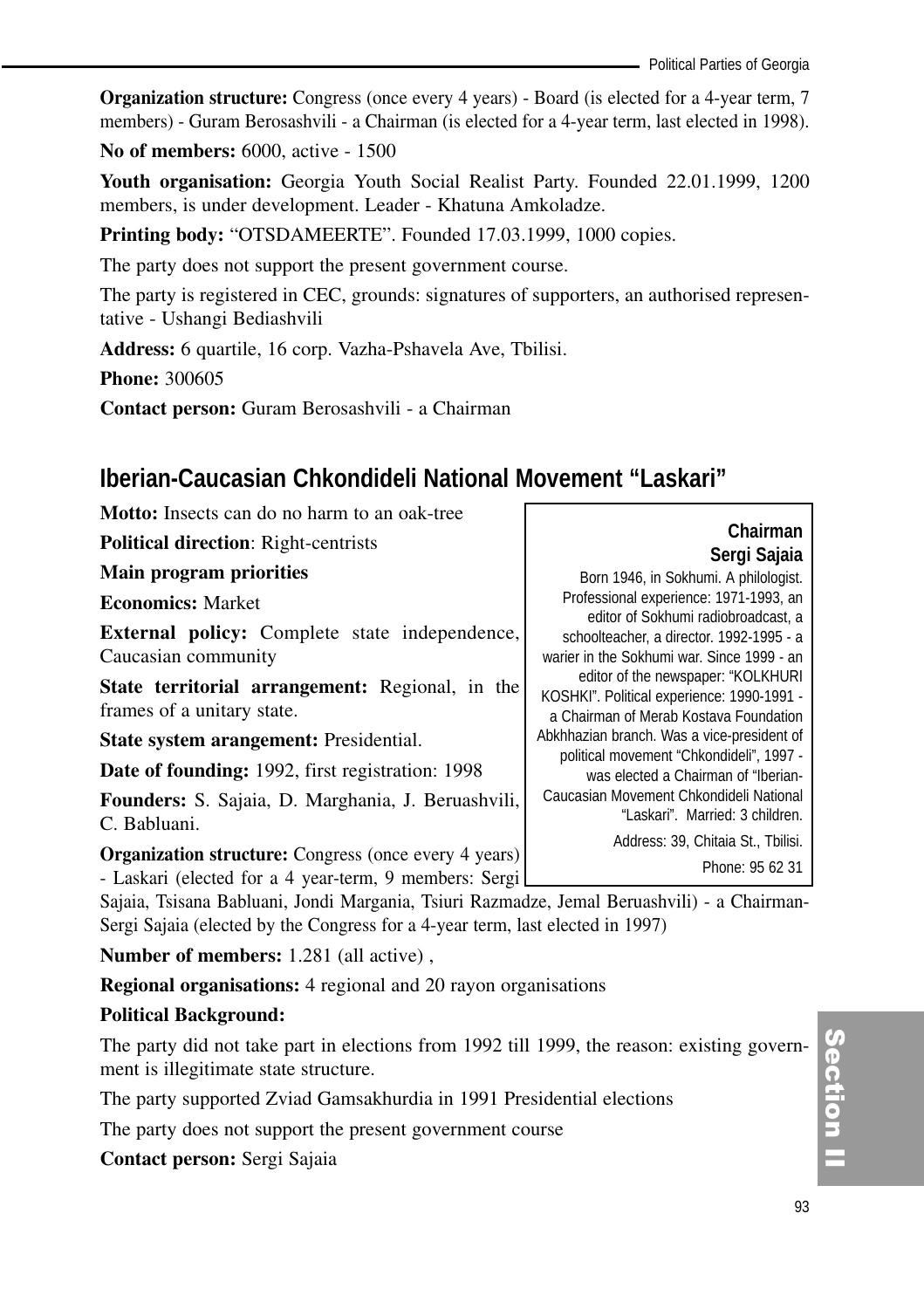## **I. B. Stalin Society – did not respond**

**Chairman:** Grigol Oniani

## **Independent Social Democrat Party of Georgia – did not respond**

**Chiarman:** Davit Lomidze **Address:** 4 Janashia St., Tbilisi

## **International Democrat Party of Georgia – was not found**

**Chairman:** Romen Ananikia

## **Labour-veterans' Party of Georgia**

**Political direction**: Centrist

**Program priorities:**

**Economy:** Developing small and medium-scale business.

**Agrarian issues:** Private and state property on land

**State territorial arrangement:** Regional

**State system arrangement:** Presidential

#### **Chairman Ioseb Khazaradze**

Born in 1931, Tbilisi. An engineer. Graduated from Tbilisi Politechnical Institute. 1947-1973- a skilled craftsman at Kutaisi avtofactory, 1973-1975- a director of Kutaisi Technical House; 1975-1988- a secretary of the Professional Unions of Georgia; A Chairman of the Republic Union of Inventors; 1998- a head of one of the Departments of State National Academy. Political experience: 1953-1991-a member of the Communist party, a Chairman of the Labour-veterans' Party of Georgia.

Married: wife: Zaira Kiphiani and a child Address: app.17, 14 Phasanauri St., Tbilisi

Phone: 22 53 45

**Date of founding:** 13.02.1999; first registration: 25.02.1999; last registration: 25.02.1999

**Founders:** Ioseb Khazaradze, Ludvig Kharbedia, Zurab Saralidze, Alexander Kurdadze, Dali Tsivtsivadze, Meri Mdivani, Ilia Chumburidze, G. Lortkiphanidze, Otar Chokhonelidze, Alexander Datiashvili, Jone Shavlakadze, George Muradashvili, Kamo Machavariani, Apolon Chichikhashvili, George Khazaradze.

**Organization structure:** Congress (once every 4 years) - bureau (is elected for 4-year term, has 21 members), - Chairman – Ioseb Khazaradze, (is elected for 4 years, last elected 13.02.1999).

**No of members:** 7900, active - 75%.

**Regional organisations:** 57 rayon organisations

The party supports current course of the government.

**Address:** 7 Shartava St., Tbilisi **Phone:** 380798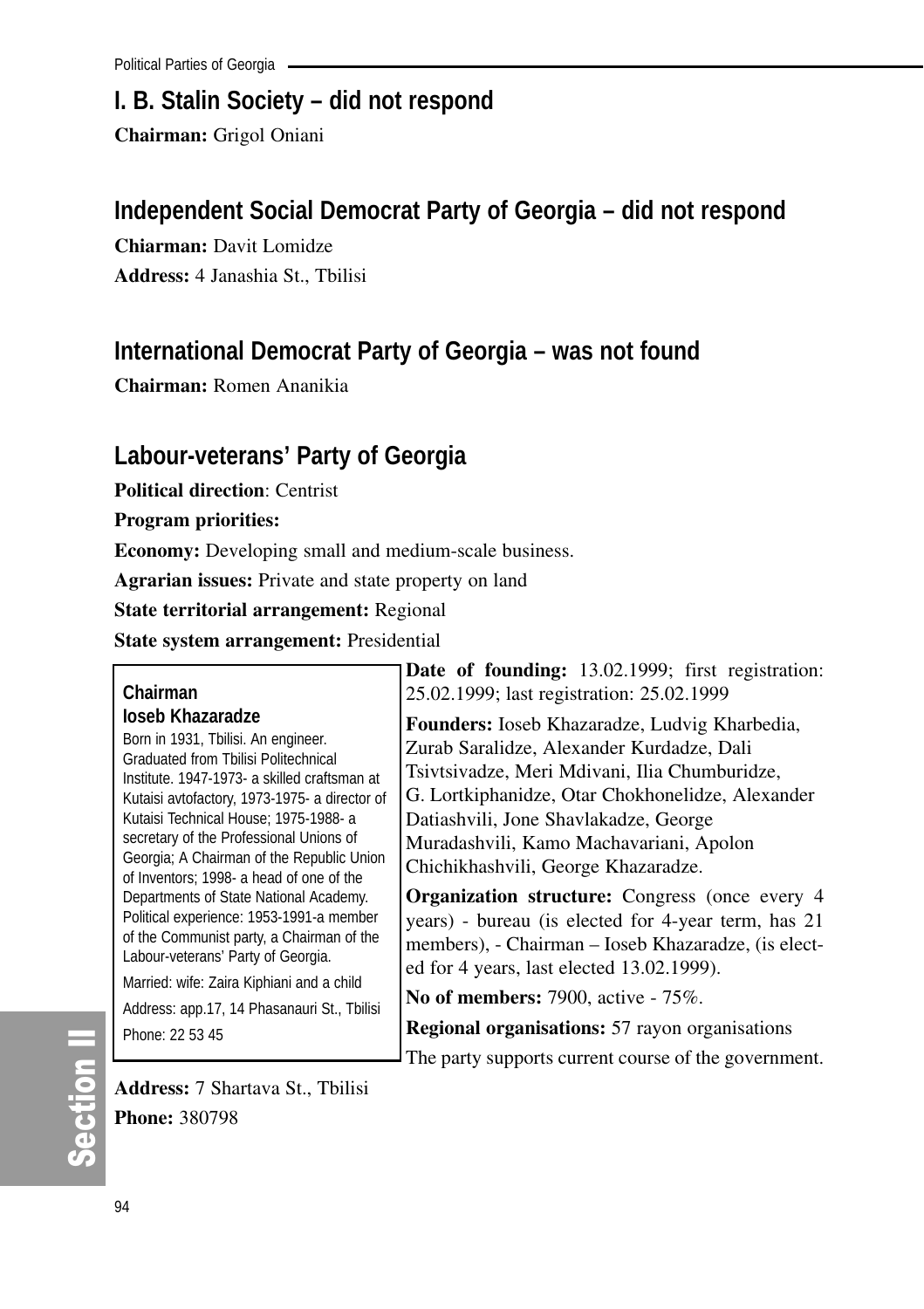## **Liberal-Democratic National Party**

**Motto:** The heavens have granted us our motherland

**Political direction:** Right wing

#### **Program priorities:**

**Economy:** Free market economy, balanced development of industry and production, private property on land, supporting development of tourism and traditional industrial branches.

**Foreign policy:** Withdrawal from CIS area, integration into Europe and NATO structures.

**State territorial arrangement:** Unitary

**Comments:** decentralised unitary

**State system arrangement:** Presidential

**Date of founding:** 1990; first registration 1990; Last registration; 1997

**Founders:** M. Naneishvili, I. Gegenava, G. Dolidze, V. Gotsiridze.

**Organization structure:** Congress (once every 4 years), - Board (is elected for 4–year term, consists of 23 members), - Chairman - Michael Naneishvili (is elected by vote at the Congress for 4 years. last elected in 1997).

**No of members:** 1357, active: 400

**Regional organisations:** 11 rayon organisations

#### **Political background:**

1990 Parliamentary elections: the party participated within the block" Freedom", received 3.5 % of votes.

Pre-election program priorities: independence, establishing liberal-democratic state.

1992 Parliamentary elections: the party participated within the block "Ertoba", received 15% of votes, and was represented by 14 MPs. from the block.

Pre-election program: unity, peace.

1995 Parliamentary elections: the party participated individually, was not represented in the Parliament. Pre-election program priorities: orientation to the West, withdrawal from the CIS area.

1998 local self-government elections: the party did not participate due to financial problems.

The party supported Irakli Shengelaia during 1991 Presidential elections.

The party supported Eduard Shevardnadze during 1995 Presidential elections.

The party supports a current course of the government.

## **Chairman Michael Naneishvili**



Born 1934, in Tbilisi. A philosopher. Graduated from Tbilisi State University, faculty of philosophy (1961). Work experience: State Academy of Science, Institute of Philosophy, and Parliament. 1990 Parliamentary elections: did not participate. 1992 Parliamentary elections: MP. participated by party list. 1992-1993 fraction "Liberals"/a Chairman. 1992-1995 a member of the constitutional group.

1995 Parliamentary elections: participated as a majority candidate and by party list of Liberal-Democratic party.

Married: Wife: Mzia Kekelidze and one child

Address: 41 Kostava St., Tbilisi

Phone: 932832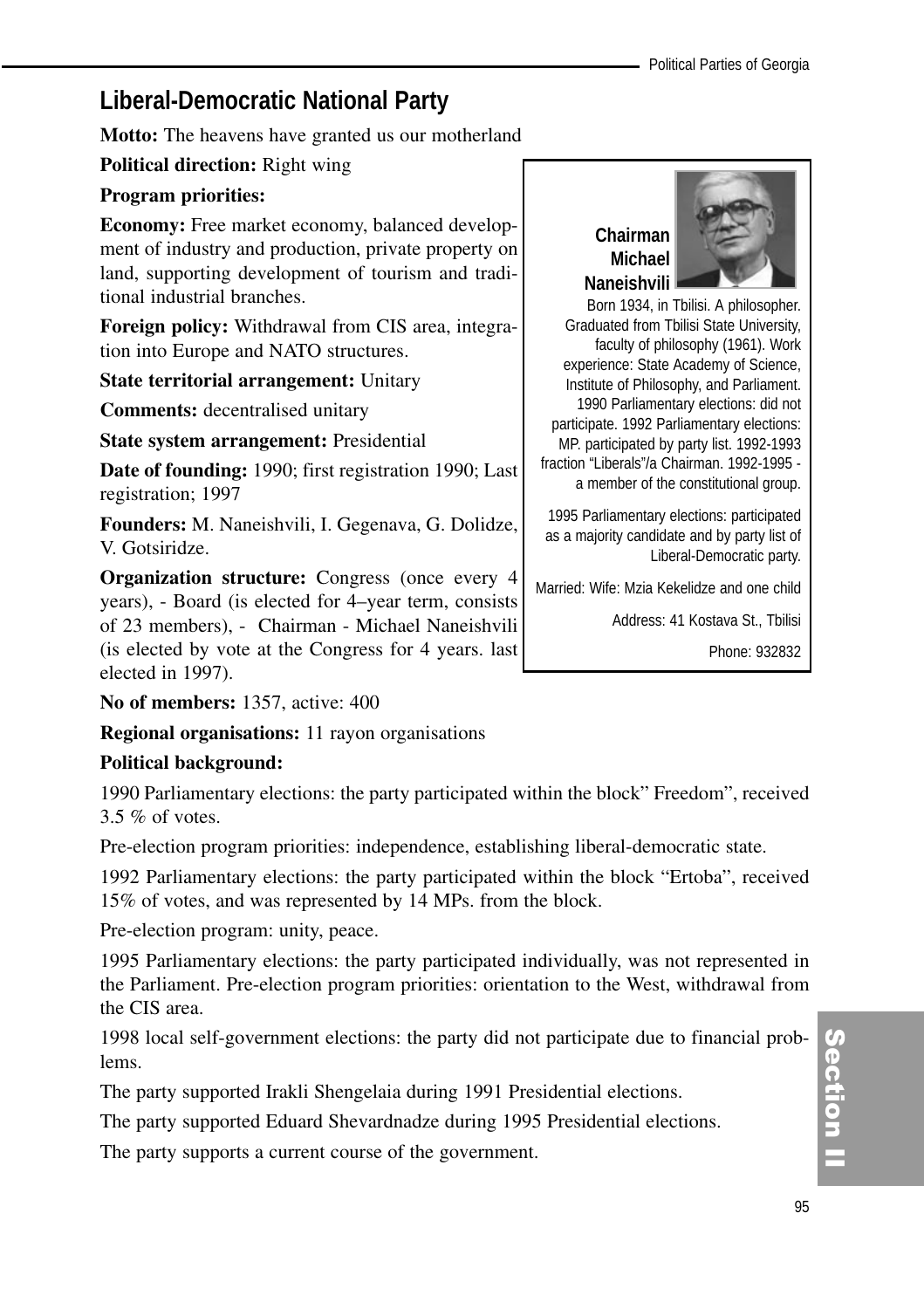The party did not participate in 1999 Parliamentary elections. Members of the party participate individually by party list of the Citizens' Union of Georgia.

**Address:** 41 Kostava St., Tbilisi.

**Phone:** 932832

**Contact person:** Ilia Gegenava - a secretary

## **National Christian Party of Georgia**

**Moto:** Language, Homeland, Faith

**Political direction:** Ultra-right

## **Main program priorities:**

**Economics:** 1. Liberalisation of taxation system 2. Liquidation of illegal privatisation 3. Limitation and eventual liquidation of shadow economics 4. Protection of national market through liquidation of corruption in customs

**Foreign Policy:** 1. Foreign countries' troops must be withdrawn from the territory of

Georgia 2. Georgia should have active military neutrality 3. Cultural economic relations with world community countries should deepen through geostrategic condition of Georgia. 4. Georgia should have clearly expressed national relief with all countries and relations of all levels

**State territorial arrangement:** Unitary

**State system arangement:** constitutional monarchy

**Date of founding:** 05.07.1999; first registration: 16.07.1999

**Founders:** Davit Khomasuridze, Paata Nazarishvili, Kakha Putkaradze

**Organization structure:** Congress (once a year) satsinamdzgvro (leadership) (is elected for a 4-year term, 7 members: Paata Nazarashvili, Tariel Bostoganashvili - a deputy Chairman, Davit Bekoshvili - a deputy Chairman, Badri Gelenidze, Beburi Paichadze, Keti Tsiklauri, Geogre Gabashvili) - Davit Khomasuridze - a leader (is elected for a 4-year term, at the Congress by majority, elected 05.07.1999)

**No of members:** 7000, active - 4000

**Regional organisations:** 3 regional organisations.

**Printing body:** a newspaper "EROVNULI CHRIS-TIANI" is under development.

The party does not support the present government



**Chairman Davit Khomasuridze**

Born 1961, in Tbilisi. A physicist. In 1986 graduated from the Department of physics at Tbilisi State University. Professional experience: 1978-1979 - a worker at Tbilisi Chrome industry Leather-production unit. 1980-1981 - an engineer at TV and Radio state Committee, 1986-1989- a research worker at the Georgia Politechnical Institute. 1989-1991 - a head of association of "Protectors of the nation dignity - Imedi" at People's Front of Georgia, 1991-1999 - a head of Georgia military forces unit. Political experience: a Chairman of National Christian Party of Georgia since 1999, 1989-1991 - a head of association of "Protectors of the nation dignity - Imedi" at People's Front of Georgia. Participated in 1990 elections by party list - People's Front of Georgia, did not get an MP. Participated in 1995 elections as a majority candidate from the United Republican Party and did not get an MP. Married: wife; Shorena Kurtashvili and 2 children

Address: 103 Gorgasali St., III corp,Apt. 12 Phone: 725040

တိ **Ction II**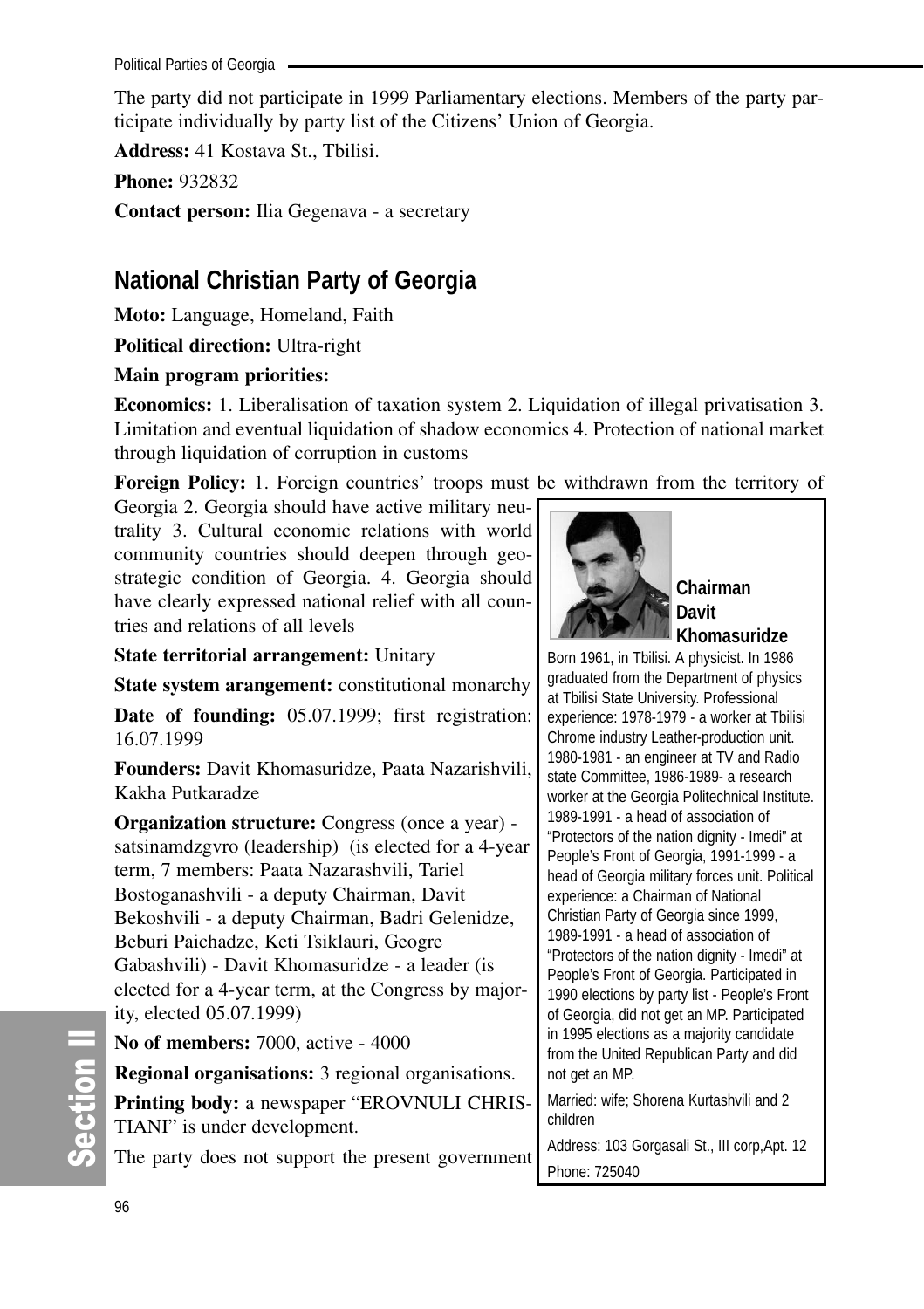course. The reasons: capitulating policy, suppressing of national interests and corruption.

The party is not participating in 1999 elections, regards elections as non-democratic and in violation of election laws.

**Address:** 103 Gorgasali 3/7 St., Tbilisi.

**Phone** 725040

**Contact person:** Davit Khomasuridze - a Chairman

## **National Democratic Union**

| <b>Motto:</b> Welfare for all families in Georgia                                               |                                                                                                               |
|-------------------------------------------------------------------------------------------------|---------------------------------------------------------------------------------------------------------------|
| <b>Political direction: Right-centrist</b>                                                      | Chairman                                                                                                      |
| Main program priorities:                                                                        | Teimuraz Jermizashvili<br>Born 1975 in Tbilisi. A lawyer. In 1997<br>graduated from law Department of Tbilisi |
| <b>Economics:</b> Free market economics                                                         |                                                                                                               |
| <b>Foreign Policy:</b> Deepening relations with Western<br>states                               | Humanity Economical Institute. In 1998 was<br>elected a deputy Chairman of National                           |
| State territorial arrangement: Regional                                                         | Democratic Union                                                                                              |
| <b>State system arangement:</b> Presidential                                                    | Married: wife Natalia Todria and a child.                                                                     |
| <b>Date of founding:</b> 1998; first registration: 7.<br>04.1998; last registration: 17.04.1999 | Address: Il micro rayon, 27 corp., Gldani<br>District, apt. 54 a Tbilisi                                      |
| Founders: Avtandil Tedoradze, Kakhaber Kodua,                                                   | Phone: 629200                                                                                                 |

Teimuraz Jermisashvili, Mikheil Giorgadze

**Organization structure:** Congress (once every 2 years) - Committee (is elected for a 2 year term, 15 members) - Presidium (for a 2-year term, Kakhaber Kodua - a secretary general, Teimuraz Jermizashvili - a Deputy Chairman, Mikheil Giorgadze - public relations) - a Chairman (is elected for a 2-year term, at the congress). The party has no Chairman at the moment (the former Chairman - Avtandial Tedoradze has resigned).

**No of members:** 1500, active - 750.

The party does not support the present government course, as its home and foreign policy is wrong.

The party does not take part in 1999 elections because of lack of funds

**Address:** 2a Rustaveli St., Tbilisi.

**Phone:** 983187 **Fax:** 983188

**Contact person:** Teimuraz Jermizashvili - a deputy Chairman

## **National Party of Georgia "NPG"**

**Motto:** From our youth I have been thinking about the fate of Georgia

## **Political direction:** Right

**The main priority of the party ideology:** We have been following the fate of Georgia from adolescence.

## Section I ction<br>I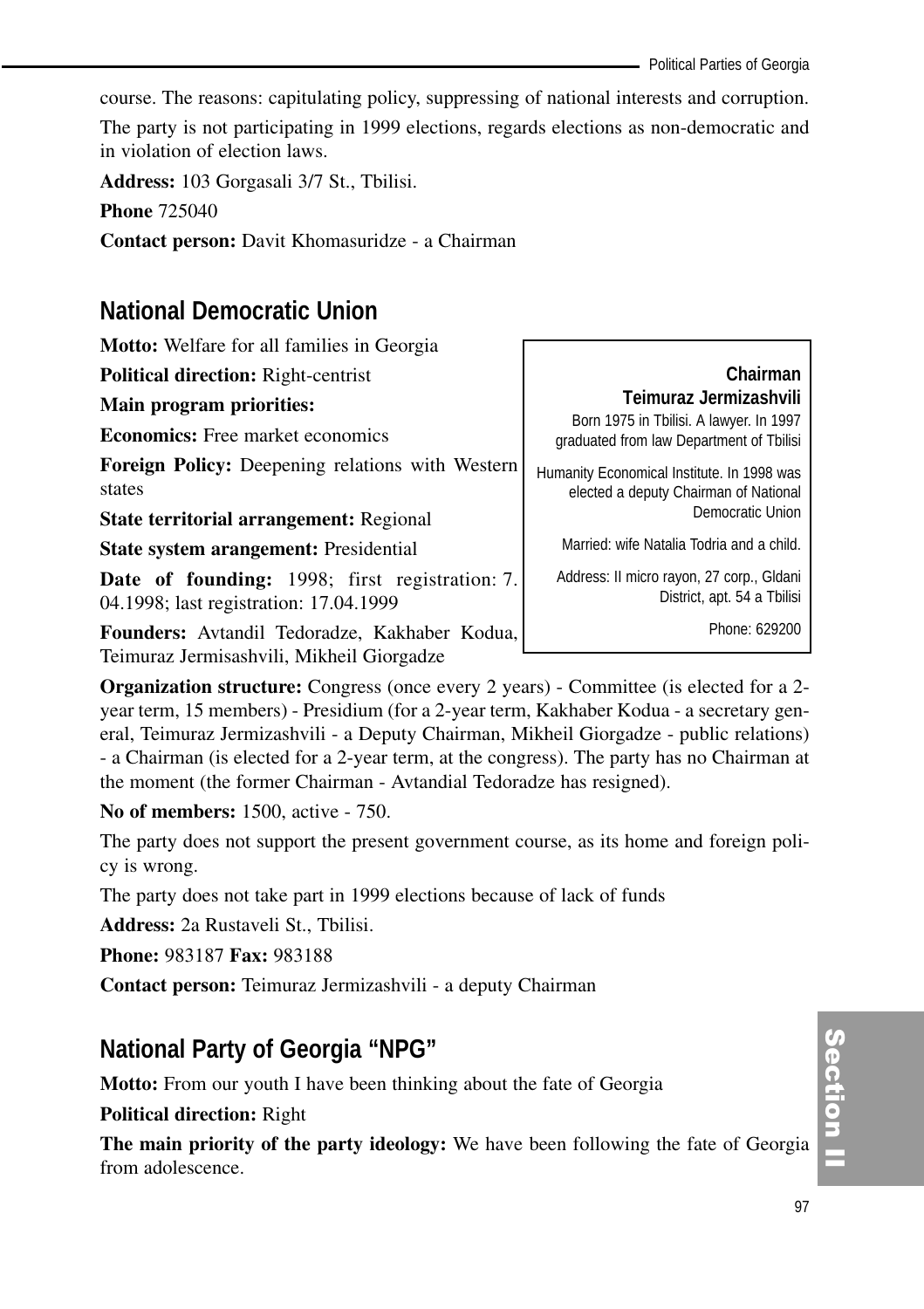## **Main program priorities:**

**Economics:** Free industry based on private property. Maximum privatisation of economy. Private property on land. Taxation policy directed to private initiative.



**Chairman Konstantine Gugulashvili** 

Born 1952, in Kaspi. A constructor. In 1988 graduated from the Department of construction at Georgia Politechnical Institute. Professional experience: 1982- 1992 - senior technician at Caucasian Project Institute. Political experience: since 1993 - a Chairman of the National Party of Georgia. Participated in 1992 elections by party list -Society of Saint Ilia the Righteous (the branch of the National Congress) did not get an MP. Participated in 1995 elections by party list in the bloc "Aerchevnebi" (elections). Did not get an MP.

Address: 2 N. Chkheidse St., Tbilisi. Phone 966425

**Foreign Policy:** exit of Georgia from Russian militarystrategic space and integration in European Atlantic space.

**State territorial arrangement:** unitary

**State system arangement:** Parliamentary

**Date of founding:** 1993; first registration: 1994; last registration: 1998

**Founders:** K. Gugulashvili, M. Gogadze, L. Meskhi, M. Agniashvili, K. Komakhidze, G. Gogbaidze, P. Tavsarashvili, M. Mikaberidze, T. Tsankashvili, M. Baratashvili

The party is a law successor of the Society "Saint Ilia the righteous" (a branch of National Congress).

**Organization structure:** Congress (once every 4 years) - Main Board (is elected for a 4-year term, 7 members: Konstantine Gugulashvili - a Chairman, Grigol Gogoladze - a Deputy Chairman, Alexi Samsonadze, Murman Mikaberidze, Tamaz Dunudua, Valeri Megreladze, Oleg Tevdoradze) - Chairman (is elected for a 4- year term, by the main

Board, last elected 1998)

**No of members:** 1300, active - 130.

**Regional organisations:** 5 regional and 12 rayon organisations.

## **Political background:**

The party participated in 1992 elections, received 0.5% of votes

Pre-election program priorities: complete and unconditional de-occupation of Georgia, exit of Russian military - strategic space and entering NATO. Market economics.

The party did not participate in 1995 Parliamentary and 1998 local self-governing bodies' elections because of financial reasons

The party supported Akakai Bakradze in 1995 Presidential elections

The party does not support the present government course. The reasons: the only task of the present government is to maintain their position that happens at the country population's welfare expense

The party is not registered in CEC

The party does not participate in 1999 elections, the reasons: 1. There is no competitive election bloc of organisations having close to GEP positions. 2. Lack of finances

**Address:** 2 N. Chkheidze St., Tbilisi. **Phone** 966425

**Contact person:** Konstantine Gugulashvili - a Chairman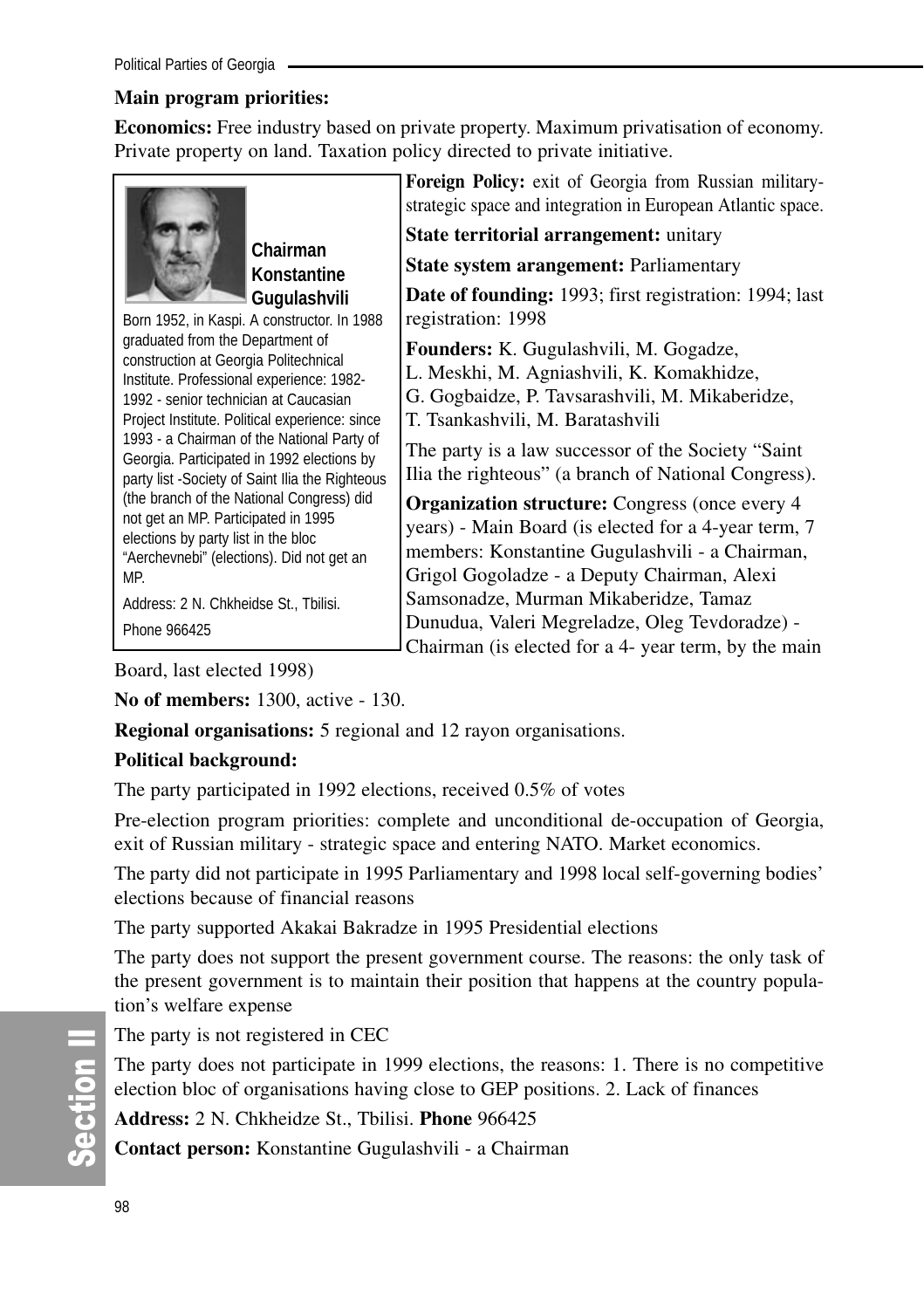## **National Popular Front of Georgia**

#### **Political direction:** Right

#### **Program priorities:**

**Economics:** Improving tax law, supporting local production and industry, and developing medium- scale business.

**Foreign policy:** Orientation to the West, friendship and co-operation with neighbour states.

**State territorial arrangement:** District division

**State system arrangement:** Parliamentary

**Date of founding:** 28.03.98; first registration: 24.04.98

**Founders:** Members of the popular front of Georgia

**Organization structure:** Congress (once every 2) years) - darbazi (is elected once every 2 years, consists of members of the national Committee and chairmen of all regional organisations) - national Committee (is elected for 2-year term, 7 members: Zaza Napireli - an executive secretary, Elgudja Chkhaidze - a political secretary, Irma Esebua - a member of the national Committee, Sandro Nebieridze- a member of the national Committee, Vakhtang Burduli - a member of the national Committee) - leader Petre (Gocha) Gavasheli ( is elected for a 2-year term, last elected 28.03.98).

**No of members:** 4674, active - 700.

**Chairman: Petre (Gocha) Gavasheli**



Born 1961, in village Mlashe, Adigeni district. A physician. Graduated from TSU, faculty of physics. 1989-1992 – an assistant director of the State photo, audio and video Archives. Political experience: In 1992Was elected deputy Chairman of the popular front of Georgia (for 5-year long term).

Since 1998 is a member of the Board of the Popular front of Georgia. 1990 Parliamentary elections: participated as a majority candidate. 1992 Parliamentary elections: participated as a majority candidate. 1995 Parliamentary elections: participated as a majority candidate.

> Married: wife - Tsisana Gavasheli, 2 children

> > Address: 11 Artvini St., Tbilisi

**Regional organisations:** 9 regional and 34 rayon organisations.

The party is registered in CEC, grounds - MP, an authorised representative in CEC-Zaza Napireli (phone: 293493)

Some of the members of the party participate individually by lists of the block "Revival of Georgia".

**Address:** 4 Uznadze St., Tbilisi

**Phone:** 940290

**Contact person:** Lali Zalikashvili, head of the registration Department

## **Party for Social Maintenance of Population (SPGP)**

**Motto:** No socially unprotected **Political direction:** Centrists.

Section<br>1 ction<br>I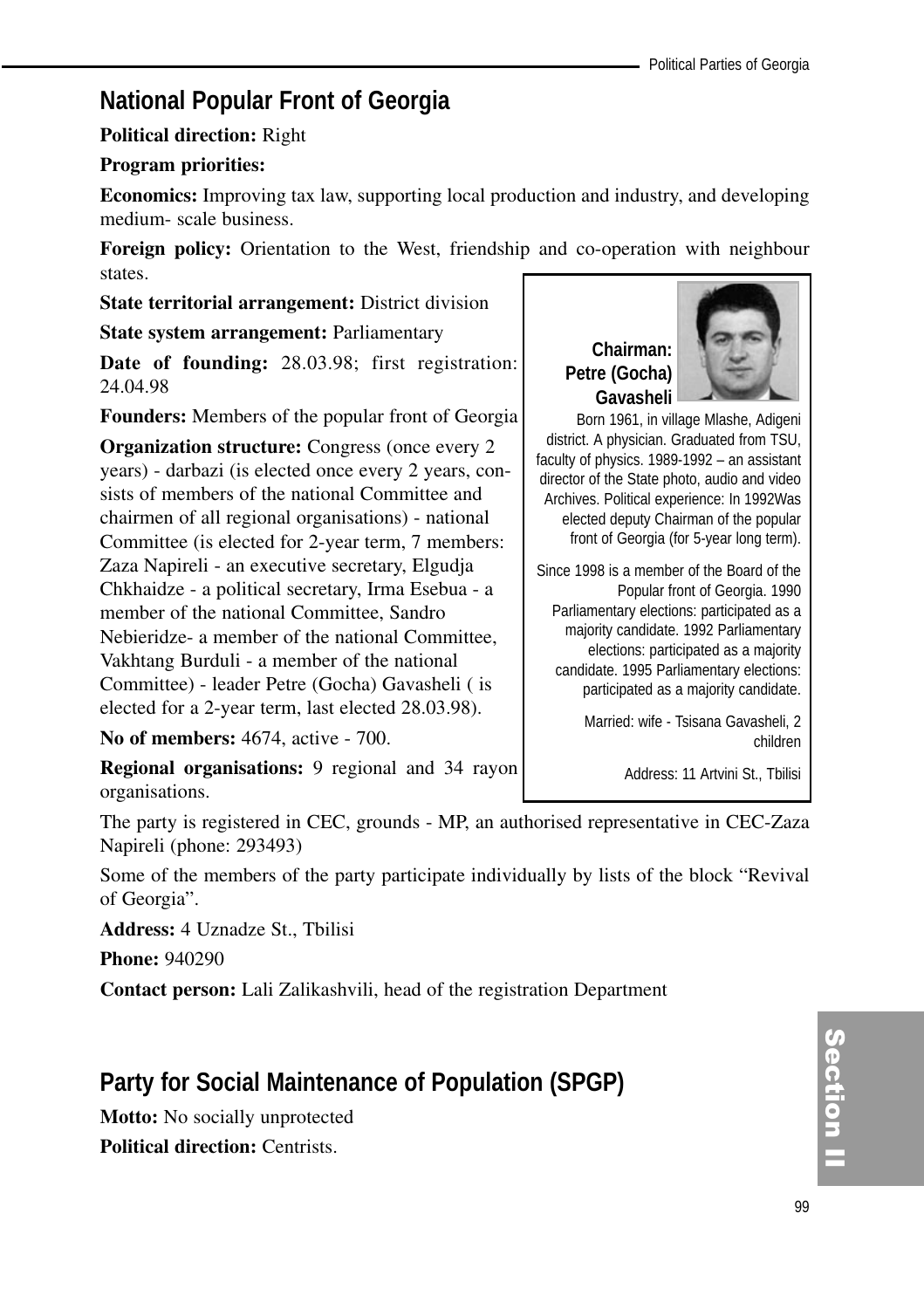Political Parties of Georgia

#### **Main program priorities**

**Economics:** establishing Georgian state through free and mixed economical systems principles and methods.

**Foreign Policy:** priority should be given to the states developing by principles of free and mixed economical systems.

**State territorial arrangement:** unitary.

**State system arangement:** Parliamentarian, Presidential.

**Date of founding:** 1995. first registration 20.04 1995; last registration: 27.08 1998.

**Founders:** B. Meladze, L. Nadirashvili, B. Tsertsvadze, A. Machavariani, J. Oniani, I. Kobakhidze, G. Bitsadze, A. Kapanadze, G. Saralidze, A. Keloshvili, Z. Robakidze.

**Comments:** Socially vulnerable population, mainly Georgians are united in the party.

**Organization structure:** Congress (once every 4 years) - Board (is elected for a 4-year term, 21 members: Badri Tsertsvadze - a Chairman, Irakli Bregvadze - a Chairman of youth organisation, Leila Nadirashvili - a member of the Board, Zaur Mgaloblishvili - a Chairman of juridical commission, Jemal Amirananshvili - a Chairman of human rights protection commission, Kakha Tananashvili - a responsible secretary of the Board, Andro Kuloshvili - a Chairman of commission against corruption) - a Chairman - Badri Tsertsvadze (is elected by



**Chairman Badri Tsertsvadze** 

Born in Chiatura. An engineer-mechanic. Graduated from the Department of automechanics of State Politechnical Institute in 1978. Professional experience: 1971-1972 a mechanic in village Vachevi, Chiatura district. Then: a senior dispatcher at "Saksaxkomsopltecnika", a main engineer at Committee of state provision of agricultural production, a head of Department at ministry of agriculture, a main specialist at Academy of Agricultural Sciences of Georgia. 1989-1995 was a deputy director of farmers' union. Political experience: In 1995 was elected a Chairman of the Party for Social Maintenance of Population. Participated in 1990 elections as a majority candidate. Participated in 1992 elections, did not get an MP. Participated in 1995 elections, did not get an MP.

Married, wife: Asmat Machavaria and 7 children.

Address: 12, Chavchavadze St., Tbilisi

a Congress for a 4-year term, by open vote, last elected 10.04.1995).

**No of members:** 32.604, active - 144

**Youth organisation:** Youth organisation of the Party for Maintenance of Population. Founded 17.01 1996, 1325 members. Leader: Irakli Bregvadze.

#### **Regional organisations:** 4 regional organisations

Printing body: a newspaper "KHSNA", founded 26.05 1998, 500 copies, free of charge.

#### **Political background:**

The party individually participated in 1995 Parliamentarian elections and received 1,6% of votes. Did not have a representative in the Parliament.

Pre-election program priorities**:** support of development of social state having rule of law and democrat social arraignment via free and mixed economic system.

Did not participate in 1998 local self-government bodies' elections. The reason: activity of judiciary persons under Georgian Population Law (self-governing bodies) did not correspond to Georgian legislation.

In 1995 Presidential elections the party supported E. Shevardnadze.

တိ

**Ction II**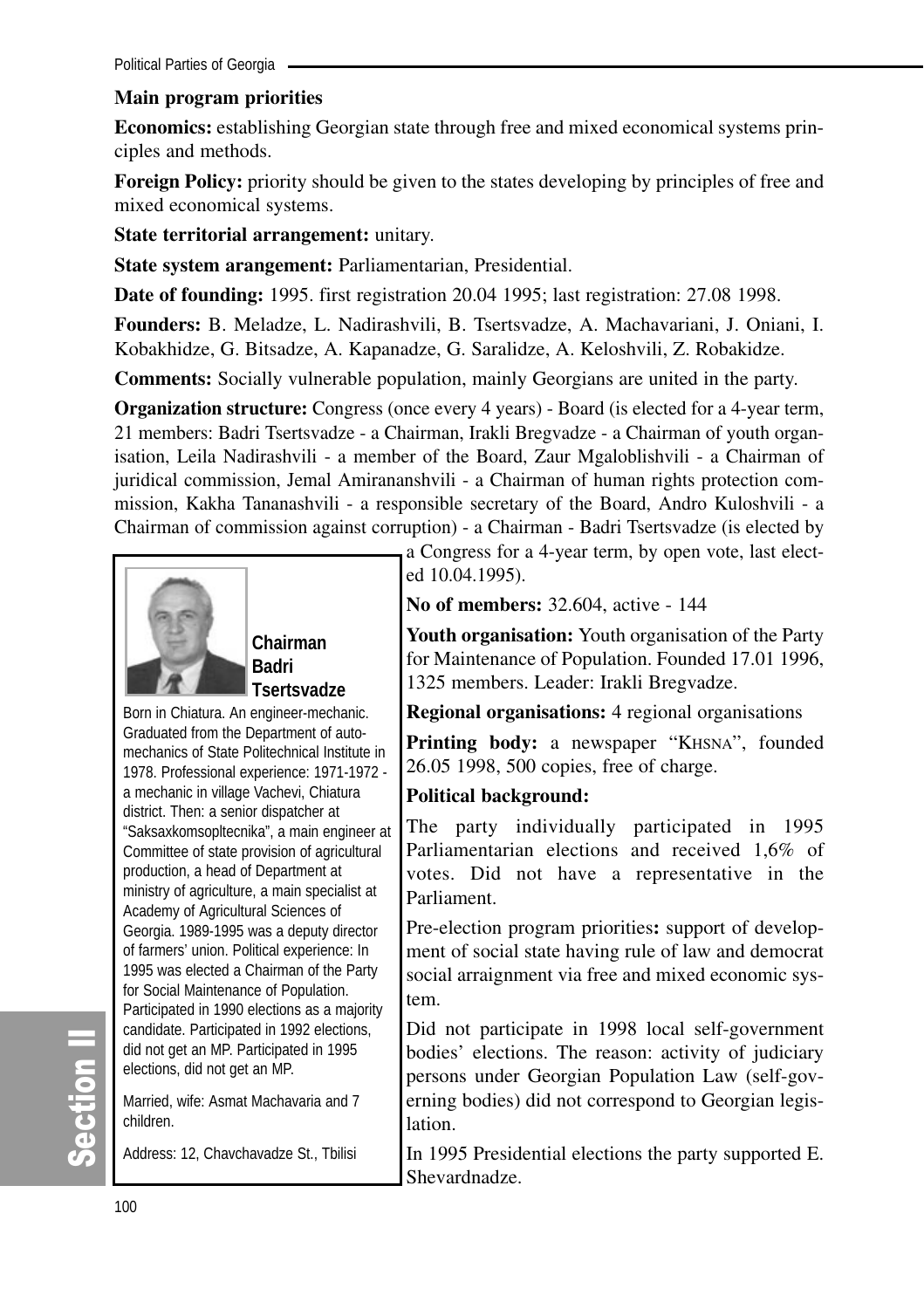The party supports course of present government, as the main legislation basis is derived from free and mixed economics system principles and methods.

The party is not registered in CEC.

The party does not participate in 1999 Parliament elections because of lack of finances.

**Address:** 18 Rustaveli Ave., Tbilisi. **Phone:** 922252

## **Party "Motherland"– was not found**

**Chairman:** T. Gugeshashvili

## **Party "New Society - Choice of Georgia"– was not found**

**Chairman:** D. Oniani

## **Party of Citizens' Consolidation – was not found**

## **Party of Georgian Transport Worker's**

## **Political direction:** Left-centrist

## **Main program priorities:**

**Economics:** Liberal taxation system. Support of industry. Improvement and broadening of transport network in Georgia. Market economics. Georgia should be established as a transit country.

**Foreign Policy:** Peaceful, equal rights relations with all countries. Priority of economics in foreign relations. Creation of international guarantees of security.

## **State territorial arrangement:** Regional

**State system arangement:** Presidential

**Date of founding:** 05.02.1999; first registration: 02.04. 1999

**Founders:** Zurab Kvantrishvili

**Organization structure:** Congress (once every 4 years) - Gamgeoba (is elected for a 4-year term, 13 members: Zurab Kvantrishvili - a Chairman, Tamaz Sharashenidze - a deputy Chairman, Vladimer Paichadze, Klimenti Samkharadze, George



An economist. In 1977 graduated from the Department of trade and economics at Tbilisi State University. Professional experience: 1977-1993 - an expert of goods, a head of a road, a deputy Chairman of the unit at the Ministry of Automobile transport of Georgia, Department of material-technical supply "Sakavtotransmomarageba". 1993-1995 - a Chairman of the concern "Sakavtotransuzrunvelkopa" at the Ministry of Automobile transport of Georgia. Since 1995 - a director of LTD "Transuzrunvelkopa". Political experience: 1999 was elected a Chairman of the Party of Georgian Transport Workers. Participated in 1995 elections as a majority candidate, did not get an MP.

Married: wife: Tsisana Bakuradse and 3 children

Address: III micro rayon, V corp. Digomi Massive, apt. 180, Tbilisi.

> Phone 535034 Mobile: 899506256, 899566949

## (၈<br>စ ction<br>I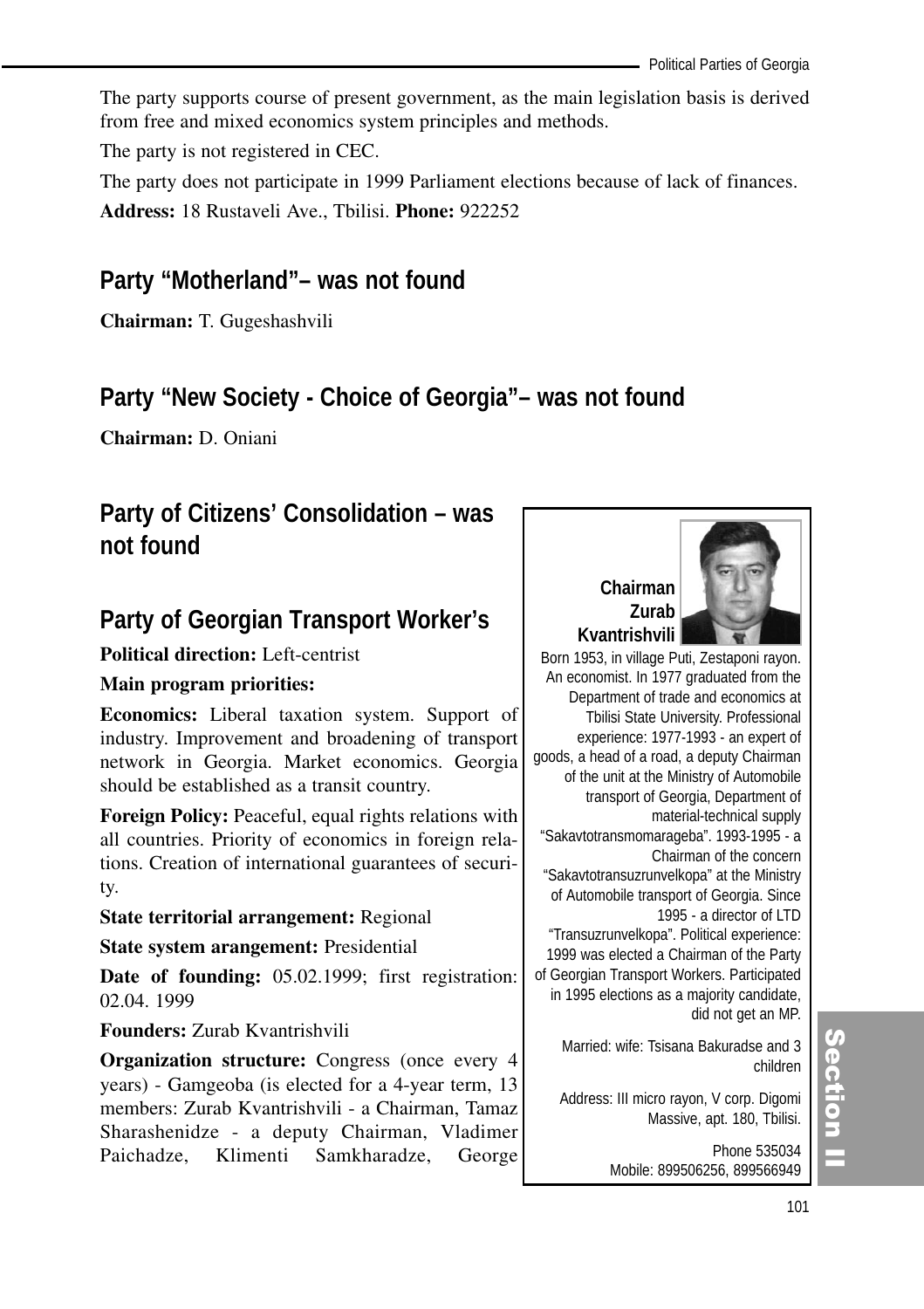Political Parties of Georgia

Karseladze, Teimuraz Davitashvili, Merab Zaridze, Nugsar Mgeladze, Jemal Vepkhvadze, Merab Kvantrishvili, Davit Zurikashvili, Revaz Kakauridze, Kokhta Chanturidze) - Chairman (is elected for a 4-year term, by the congress, by open vote)

**No of members:** 1600, active - 4600

The party supports the present government political course. The reasons: it established stability, realised a form of property on land, and has good neighbour relations with other countries.

The party is not registered in CEC

**Address:** 8 Spiridon Kedia St., Tbilisi.

**Phone** 968013, **Fax:** 968013

**Contact person:** Zurab Kvantrishvili - a Chairman

**Party of Nations Friendship – was not found**

**Party of Right direction of Georgia – was not found**

**Party – United Georgia – was not found**

## **Political amalgamation "Women Protection Union"**

**Motto:** Our strength is our unity

**Political direction:** Right-centrist

#### **Main program priorities:**

**Economics:** Establishing of principles of social market economics. Private property. Support of local production and monitoring the process of income distribution. Ensuring equal start conditions for all forms of property. Active industrial policy.

**Foreign Policy:** Protecting border and independence, establishing close relations with neighbouring democratic states and Caucasian nations, neutralisation of aggressive policy of Russia.

**State territorial arrangement:** Unitary (local asymmetry - autonomous republics of Ajara and Abkhazia)

**State system arangement:** Presidential

**Date of founding:** 16.12.1994; first registration: 1995, last registration: 20.02.1998

**Founders:** Nargizi Gvalia, Lili Kuparishvili-Muniri, Galina Chikovani, Eldar Getsadze, Nana Khunashvili, Mzia Tsikarishvili

**Organization structure:** Congress (once every 4 years) - Board (for a 3-year term), - Chairman.

**No of members:** 4000, active - 650.

တိ **Ction II**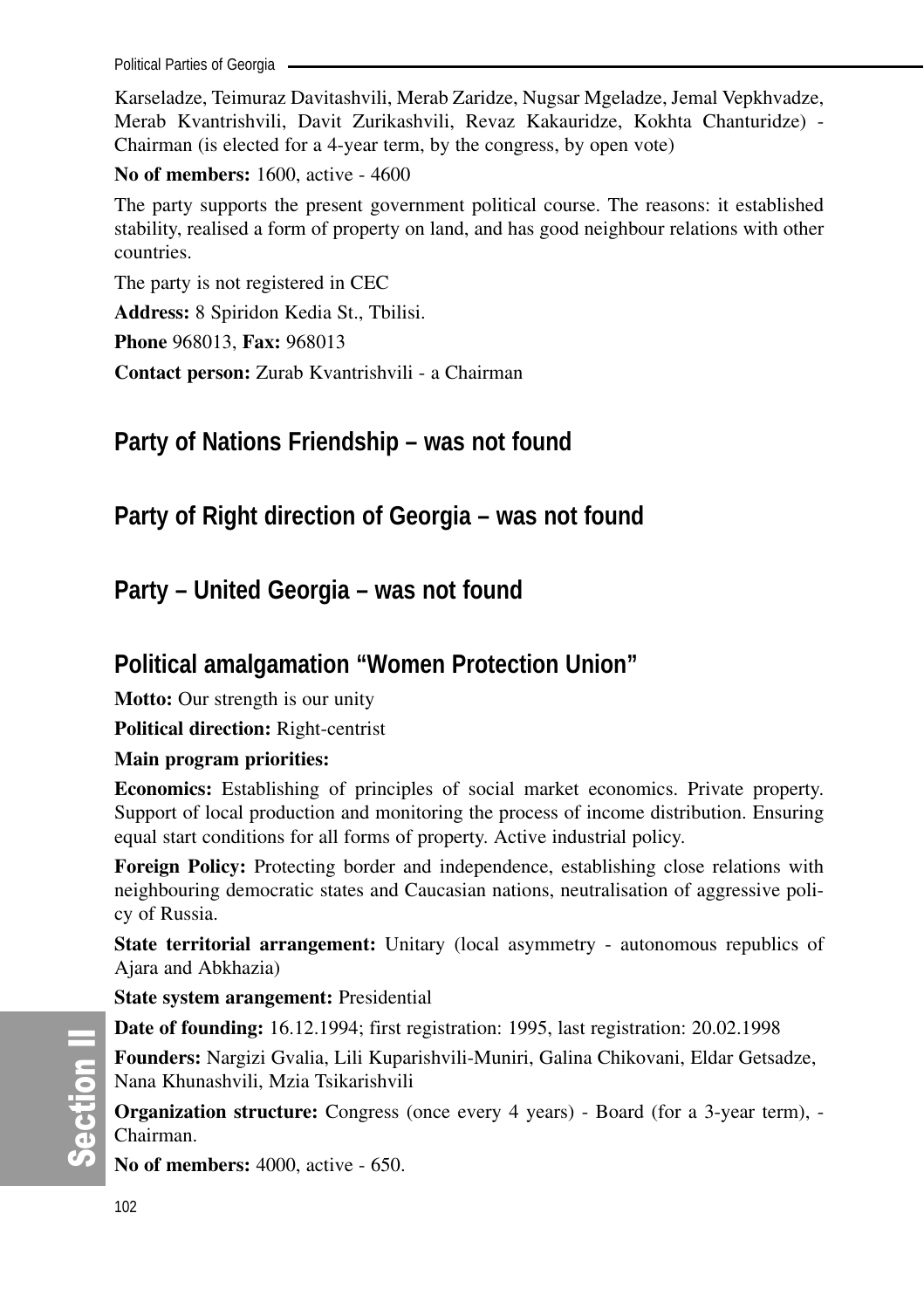**Regional organisations:** 11 rayon organisations. **Political background:**

The party participated independently in 1995 Parliament elections, received 0.97% of votes

The party did not participate in 1998 local self-governing bodies' elections. Reasons: Financial problems; The population was not well prepared for democratic, free and fair elections.

The party did not support any candidate in 1991 Presidential elections

The party supported Eduard Shevardnadze in 1995 Presidential elections

The party is registered in CEC grounds: an authorised representative in CEC - Archil Suladze

**Address:** 44 Vazha Pshavela Ave., Tbilisi.

**Phone** 234248, 397935

**Contact person:** Nargizi Gvalia, a Chairman



Born in Kutaisi. An engineer-technologist, an Academician, a professor. In 1962 graduated from the Department of Chemistry and food production at Tbilisi Politechnical Institute. Professional experience: 1993-1999-a chief of the Department at the Ministry of Trade and Economic relations of Georgia. In 1994 was elected a Chairman of the Women Protection Union. Did not participate in 1990 and 1992 Parliament elections. Participated in 1995 elections as a majority candidate as well as by party list - Women Protection Married: Husband - Zurab Kervalishvili and 2 children

> Address: 75b Chavchavadze Ave., Apt. 16, Tbilisi Phone: 234248, 294877, 380098 Mobile: (899) 510323

## **Political Movement of Georgia "Native Land, Language, Faith" – was not found**

**Chairman:** Zaur Kobakhidze

## **Political Organization "Ketevan Tsamebuli" (Ketevan the Martyr) Society**

**Motto:** I wish to be ointment for your wounds, Georgia

## **Main program priorities:**

**Economics:** Development of national industry. Energy, agriculture, steady national currency rate. Complete employment.

**Foreign Policy:** Neutral. Equal rights partnership relations with all states. Interference in home affairs is not acceptable even in case of human rights violation in any country.

## **State territorial arrangement:** unitary

**State system arangement:** Presidential (together with Presidential management certain rights should be given to the patriarch of Georgia)

**Date of founding:** 1996; first registration: 16.05. 1996, last registration: 28.02.1998 **Founders:** Izolda Chiladze, Dali Tsakadze, Lali Meladze, Lia Tavelurashvili, Izolda Sharikadze

# Section I ction<br>I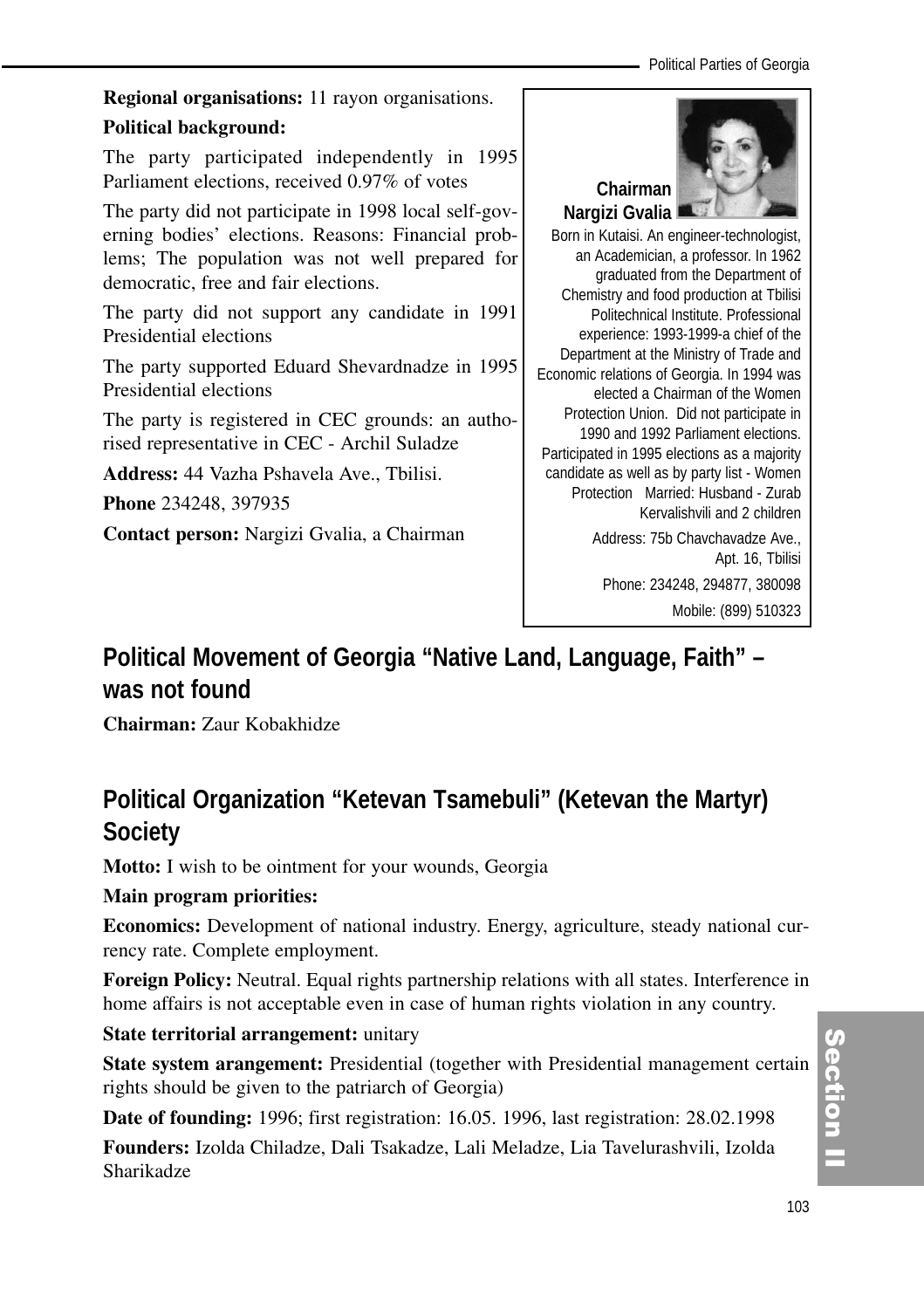## **Political Organisation "Mamuli" (Homeland) (POM)**

**Motto:** Native land is the most important.

**Political direction:** Centrists.

## **Main program priorities**

**Economics:** State, private and mixed property. Development of economic structures based on national economy traditions and experience of leading economically developed countries.

**Foreign Policy:** Principles of relationship: no interference in home affairs of other states, respect of sovereignty, equal rights and mutual advantageous collaboration. The party rejects violating of territorial and political independence. Georgia should get a member of democrat organisations for peace.

**State territorial arrangement:** Decentralised unitary. (Republic type of arrangement. Economic freedom should be given to regions).

တိ **Ction II**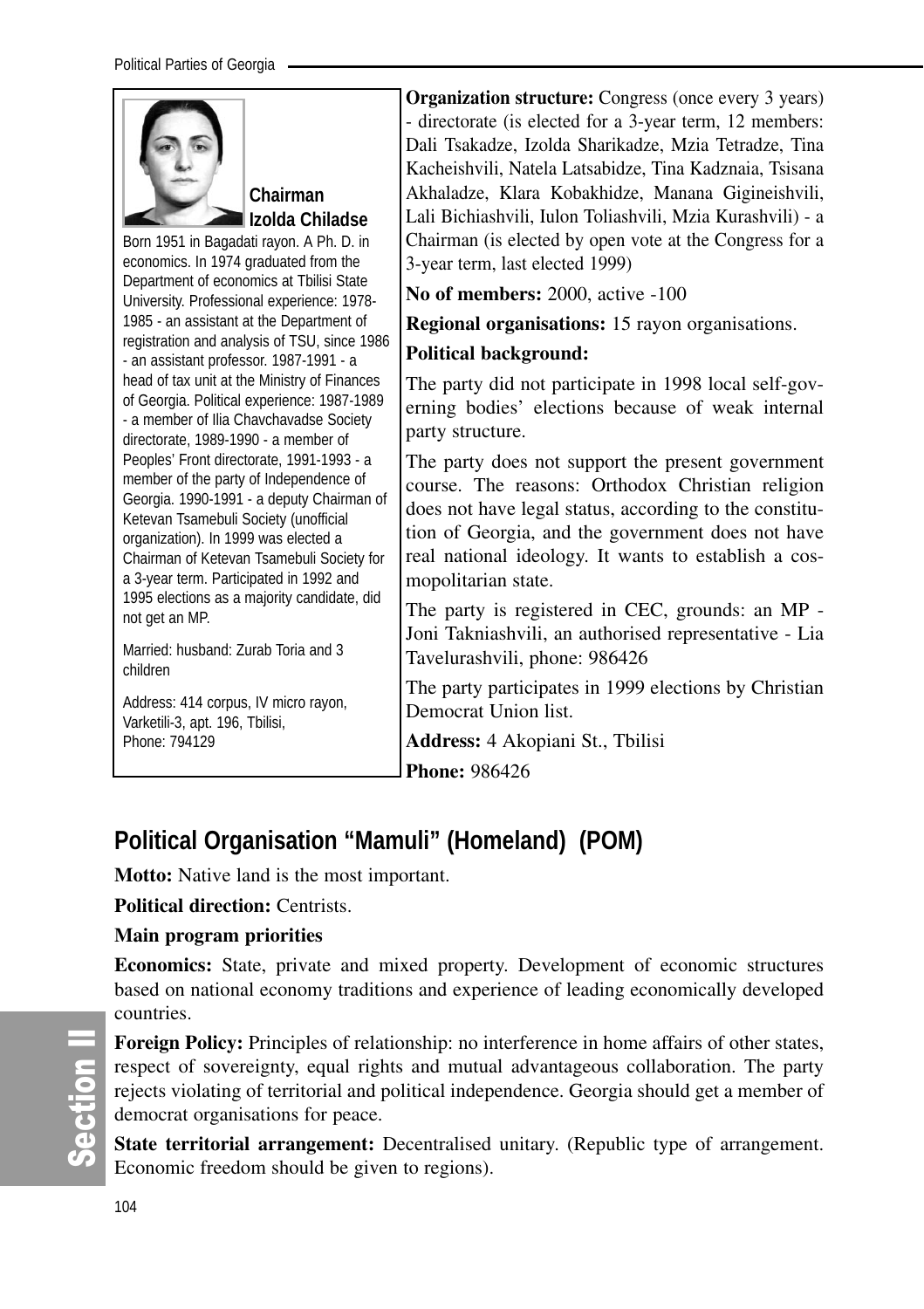#### **State system arangement:** Presidential.

**Date of founding:** 1993. first registration 1994; last registration: 1998.

**Founders:** Teimuraz Bobokhidze, Kakhaber Okromchedlidze, Zaur Petriashvili, Ketevan Chabashvili, Ramaz Gvaradze, Spartak Bobokhidze, Gogi Narurlishvili, Kakhaber Chkhatarashvili.

**Organization structure:** Congress (once every 4 years) - Central Administration (for a 4-year term, 5 members: Teimuraz Bobokhidze - a Chairman, Ramaz Gvaradze - a deputy Chairman, Gogi Narurlishvili - Public Relations, Ketevan Chabashvilvi, Kakhaber Okromchedlidze) - a Chairman (is elected by secret vote by a Congress for a 4-year term, last elected in 1997)

**No of members:** 5376, active - 1760,

Youth organisation: Youth section of political organisation "Mamuli". Founded in 1995, 1397 members; is not a judiciary person. Leader - Nana Kadaraia. Address: 6, Tvalchrelidze St., Tbilisi, phone: 637515, 718383.

## **Chairman Teimuraz Bobokhidze**



Bborn 1968, Tbilisi. An economist. In 1994 graduated from Department of commerce at Tbilisi State University. Political experience: 1990-1998 - a Chairman of Society "Mamuli" for Christian education, freedom and justice. 1992-1993 - a co-Chairman of the party - State National Unity of Georgia. 1997-1998 - a Chairman of the organisation against corruption. Since 1993 has been a Chairman of political organisation "Mamuli". Since1998 - a deputy of Metekhi sakrebulo (council). Participated in 1992 Parliament elections as a majority candidate as well as by party list - State National Unity of Georgia, did not get an MP. In 1995 Parliament elections participated as a majority candidate as well as by party list - Political organisation "Mamuli" did not get an MP.

Married: wife: Nino Bobokhidze.

Address: 4a rayon, 8 corp. Dumbadze Ave., apt. 97, Tbilisi

Phone: 633063, mobile: (899) 516991

#### **Political background:**

The party took part in 1995 Parliamentarian elections individually; received 0.27% of votes did not have representative in Parliament.

Pre-election program priorities: Presidential government. Decentralised unified state, private and mixed property. 50% of land should go to private ownership. Territorial integrity of the state, sovereign, independent, democratic country.

Did not participate in 1998 local self-governing bodies' elections.

In 1995 Presidential elections the party supported E. Shevardnadze.

The party partially (in peaceful restore of territorial integrity) supports the course of current government.

The party is not registered in CEC.

The party does not take part in 1999 Parliament elections. The reason: after amendments in the Election Law, conditions for all parties are not equal. Parliament has only legislative function, the laws adopted by the Parliament are not realised by executive bodies.

**Address:** 19, Tsromi St., Tbilisi.

**Phone:** 96 29 34, 633063, 718383

**Contact person:** Ramaz Gvaradze - a deputy Chairman

Section ction<br>I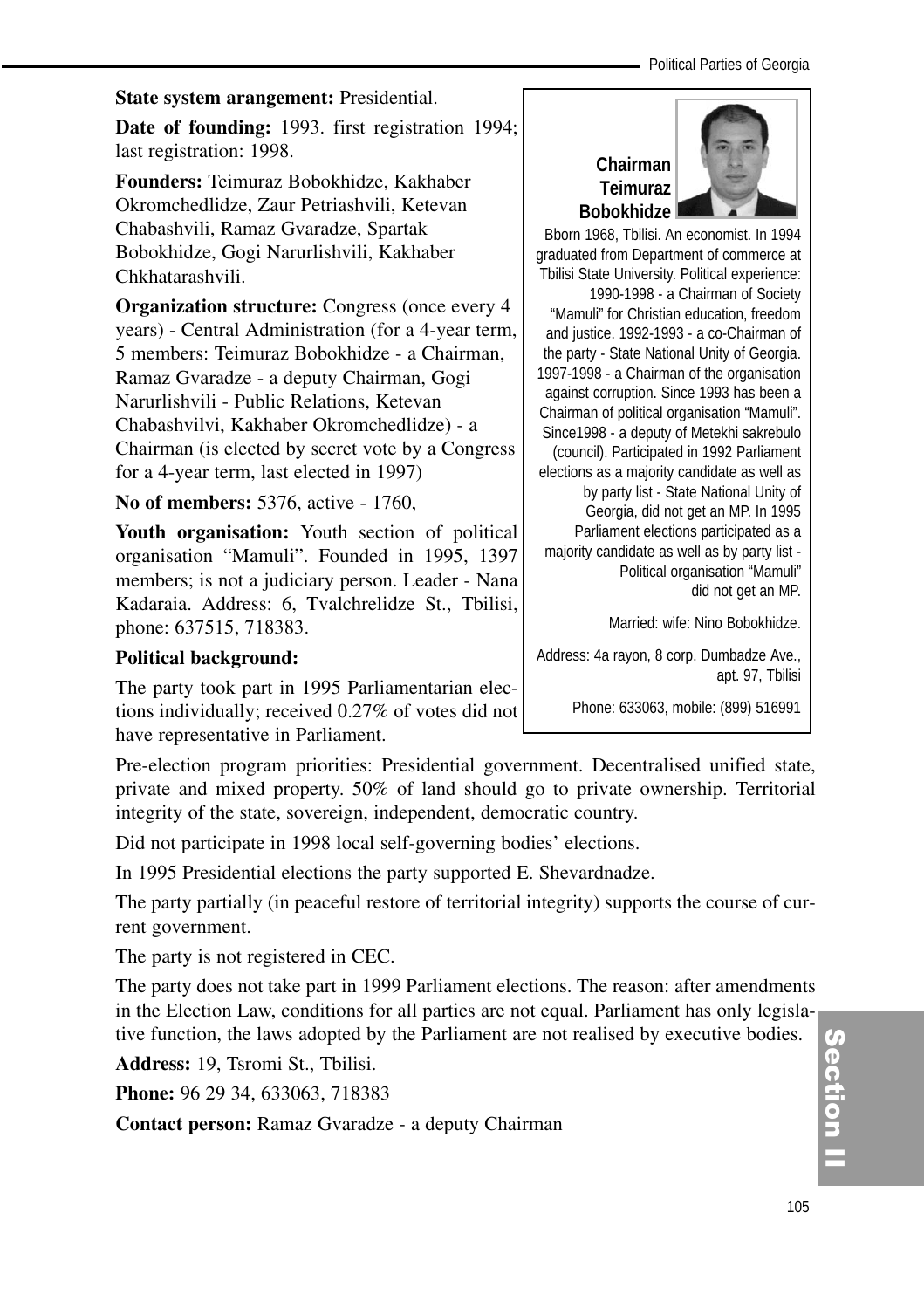## **Political Organization of Georgia "Lemi" – did not provide information**

**Chairman:** Gazdeliani

## **Political Organization of Georgian Workers**

**Political direction**: Communist.

#### **Main program priorities:**

**Economics:** Full activity of all enterprises and giving job to people. Land has to be in state property.

**Foreign Policy:** Relation and friendship with all socialist states except capitalist ones.

**State territorial arrangement:** Relation with socialist states in all affairs, except capitalist ones - the party does not recognise them.

**State system arangement:** None except socialist.

**Date of founding:** 1990; first registration: 1990; last registration: 1998.

**Founders:** T. Kantelashvili, I. Jioshvili, M. Tsartsidze, V. Okropiridze, Tatarashvili, R. Tinikashvili.

**Organization structure:** Congress (once every 3 years) - Central Committee (for a 3-year term, 11 members) - Chairman (is elected by a central Committee for 3 year term, last elected in 1996).

**Chairman:** Tengiz Kantelashvili is a Georgian economist, from a village Surami, has not been at law.

**No of members:** 21579, all active

**Youth organisation:** Comsomol, founded 1995, 940 members, Leader – Z. Butikashvili Regional organisations: 12 district organisations.

**Printing body:** The newspaper Stalineli (founded in 1990, 2.000 copies).

In 1995 Presidential elections the party supported J. Patiashvili.

The party does not support the course of current government.

The party did not take part in the local self-government elections of 15 November 1995, as the party consists of bolsheviks and it will never take part in elections in a bourgeois state.

**Address**: 4, Ertoba St., Gori.

**Phone:** 2 37 71.

တိ **Ction II** 

## **Political Party " Friendship, Union, Independence and Development" – refused to provide information**

**Chairman:** Sh. Mebuke

**Address:** I corpus, IV quartile, apt. 99 Moscow Ave. Tbilisi, **Phone:** 711409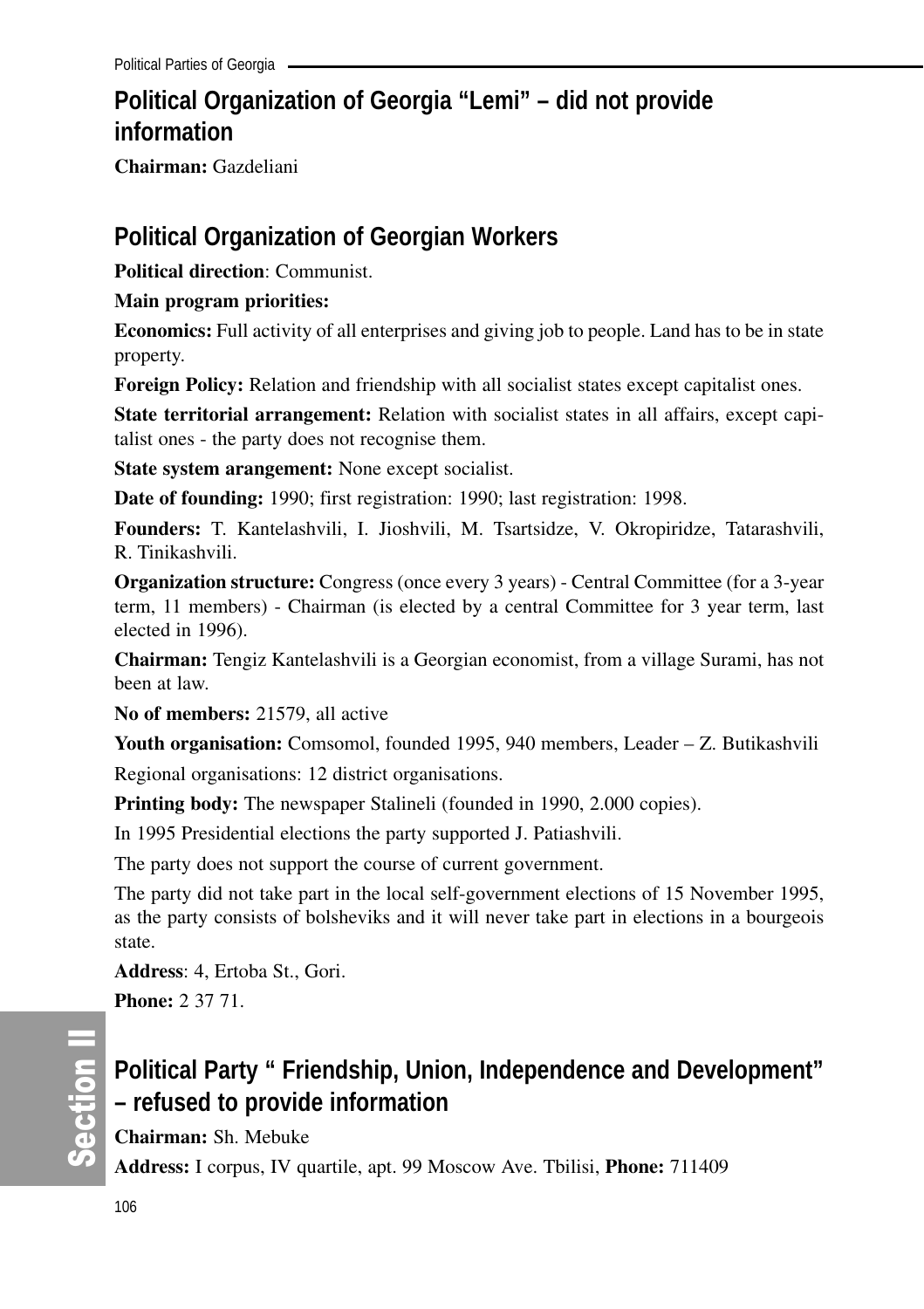## **Political Party – "Kiziki is a free country" – was not found**

## **Political Party "Welfare" – was not found**

**Chairman:** Tsertsvadze

## **Political Union "Forward on the Way of David"**

**Motto:** Popular party – for people and by people

**Political direction:** Centrist

#### **Main program priorities:**

**Economics:** Private property**,** free market economics, supporting development of smallscale business, introducing effective bank and tax policy.

**Foreign Policy:** Co-operation with international organisations, realisation of the idea of "Caucasian House";

**State territorial arrangement:** Unitary

**State system arangement:** Parliamentary

**Date of founding:** 28.05.1999

**Founders:** Paata Tektumanishvili, Zviad Galdava, and George Jaiani.

**Organization structure:** Congress (once every 4 years) – Board (is elected for a 4-year term, 9 members: Paata Tektumanishvili - a Chairman, David Bichiashvili, Koba Nikolaishvili, George Jaiani, Zviad Galdava, Paata Kalandadze) - a Chairman (is elected by Congress for a 4-year term, last elected 1999)

**No of members:** 1550, active - 500.

The party does not support the present government course.

**Address:** 24 Diuma St., Tbilisi Phone: 931258

**Contact person**: Paata Tektumanishvili - a Chairman

## **Political Union "New Georgia"**

**Political direction:** Centrist

**Date of founding:** 1995, last registration: 1998

**Founders:** Archil Vashakidze, Aleko Chonkazde

**Previous title:** Political organisation "New Georgia".

**Organization structure:** Congress (once every 4 years) - Board - Chairman - Ilia Khutsishvili (is elected for a 4-year term by the congress, last elected 1998)



Chairman of the political union "Forward on the way of David".

> Married: wife - Nato Tsitskvaia and 2 children

> > Address: 24 Diuma St., Tbilisi

## Section I ction<br>I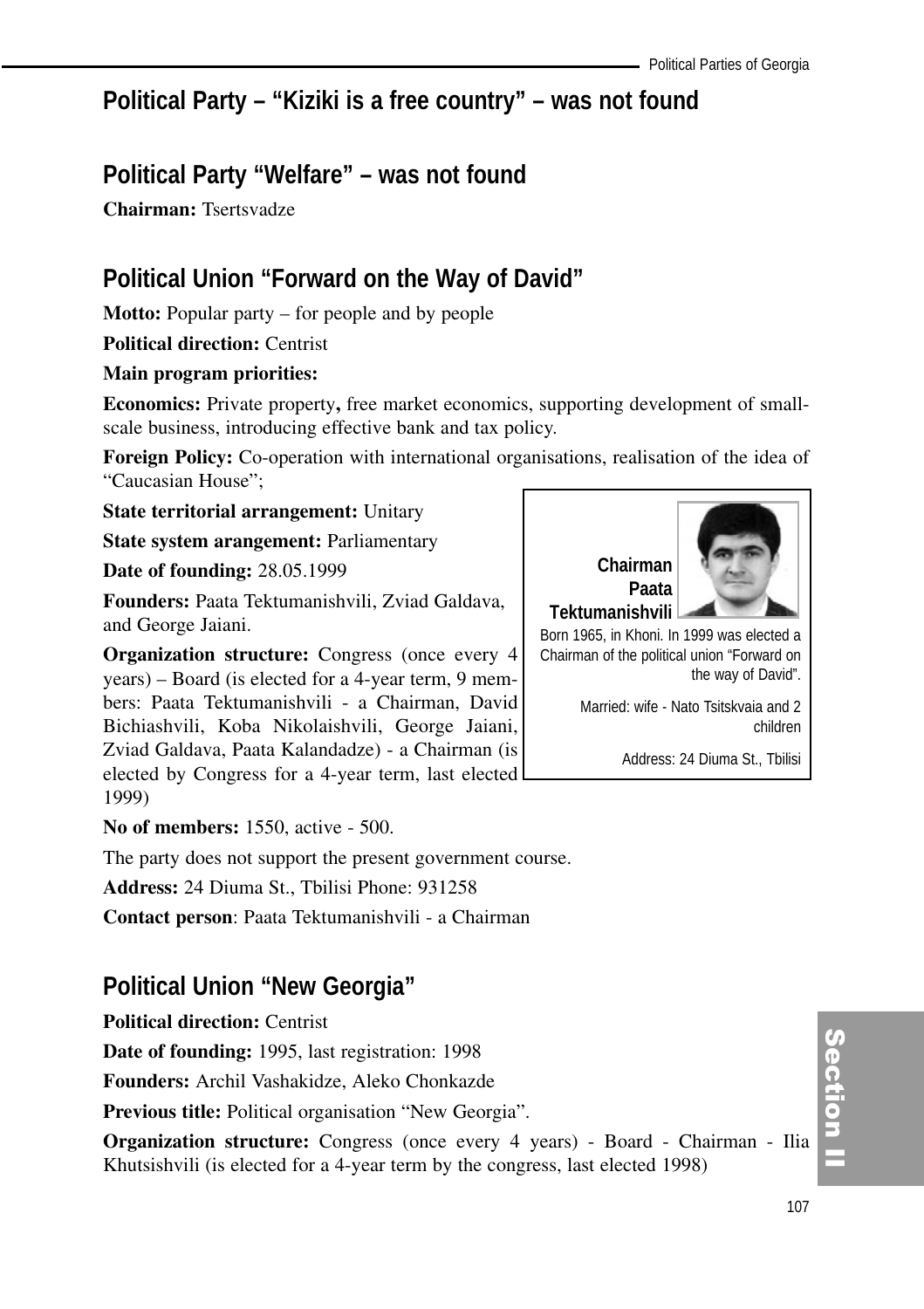|                                                                                                                                      | No of members: 3500                                                                 |
|--------------------------------------------------------------------------------------------------------------------------------------|-------------------------------------------------------------------------------------|
| Chairman<br>lia Khutsishvili                                                                                                         | Youth organisation: Leader - Ioseb Chonkadze                                        |
| Born 1950, in Tbilisi. A constructor-<br>engineer. Graduated from State                                                              | Printing body: "AKHALI SAKARTVELO XXI<br>SAUKUNE". Founded in 1999, is published in |
| Politechnical Institute. Political experience:                                                                                       | Kutaisi.                                                                            |
| was a Communist party of Georgia member.<br>In 1998 was elected a Chairman of political<br>union "New Georgia". Participated in 1995 | The party did not take part in 1998 local self-gov-<br>erning bodies' elections.    |
| Parliament elections as a majority<br>candidate, got an MP.                                                                          | The party is registered in CEC, grounds: an MP - Ilia<br>Khutsishvili               |
| Married: has a wife and children.                                                                                                    | The party does not participate in 1999 Parliament                                   |

elections, its members participate in elections in the bloc: "Industry will Save Georgia."

**Address:** 7 Shartava St, Tbilisi.

**Phone:** 388764, 253949.

**Contact person:** Elguja Driashvili

# **Political Union "Movement of Intellectuals" - did not provide information**

**Cairman:** Zaur Tsertsvadze

**Address:** 13 corpus, I micro rayon Vazisubani, **Phone:** 799788

# **Political Union of Citizens – independent Union of Unemployed of Georgia – was not found**

**Address:** G. Gelashvili

# **Political Union of Citizens - Georgian Movement ' Nation, Right and Dignity"– was not found**

**Chairman:** Sumbadze

# **Progressist Party of Georgia**

**Motto:** Progress and democracy, are preconditions for establishing of harmonious society

**Political direction:** Left

# **Main program priorities:**

**Economics:** Economics should be on the state rails. Namely, we perceive economic reforms of transitional period as follows: change of existed situation not by revolution but by evolution, not liquidation but reorganisation. Shortly, economics is based on social system appropriate for reality and traditions.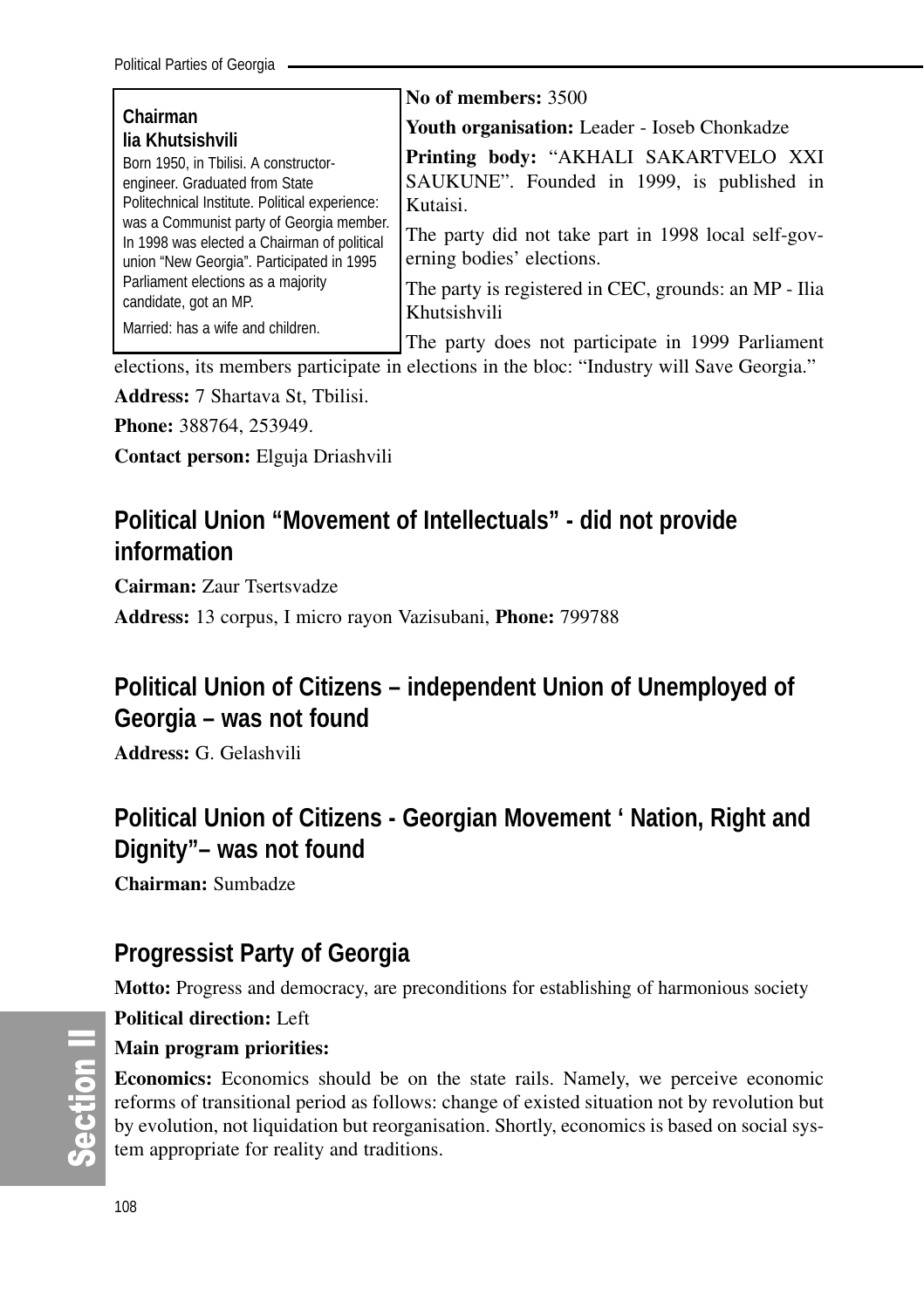Political Parties of Georgia

**Foreign Policy:** Achieving neutrality. Getting support from the states, that will help us in this great affair. Construction of "Caucasian Community". Friendly relations with neighbouring countries.

**State territorial arrangement:** Regional, federal (regional arrangement is necessary in transitional period. This will serve two tasks simultaneously: 1. Regions will be enabled to develop self-governance, 2. Regions will not be split from the central government.

**State system arangement:** Presidential, Parliamentary (pure Presidential or Parliamentary systems will cause difficulties in transitional period, harmonious merge of these two systems would be good).

**Date of founding:** 1995; first registration: 04. 1995, last registration: 02.1998

**Founders:** Vazha Zhgenti, Iulon Totikashvili, Tamaz Kutelia, Guram Lobzhanidze, Natela Khomeriki.



born 1938, in Chokhatauri rayon) , a physicist, mathematician. In 1961 graduated from the Department of physics and mathematics at Gori Pedagogical Institute. Professional experience: 1961-1974 - a schoolteacher, 1976-1980- Rustavi metallurgy works, a responsible secretary of the society "Tsodna", 1993-1995 - a leading specialist (the Parliament). Political experience: a Chairman of Progressist Party of Georgia since 1995. Participated in 1992 elections, as a majority candidate did not get an MP. Participated in 1995 elections by party lists and did not get an MP.

Address: 21 micro rayon, 8 Rustavi, Apt. 5

Phone: 956034, Fax: 956034

The party is a law successor of underground organisation "Revival of National Self-consciousness". In the end of 60s by initiative of Vazha Zhgenti underground organisation was established "Revival of National Self-consciousness", aimed to raise national selfconsciousness and liberate Georgia from the Soviet Empire slavery. He was imprisoned for 9 years, was a prisoner in Permi district.

**Organization structure:** Congress (once every 2 years) - Main Committee (is elected for a 2-year term, 12 members) - Vazha Zhgenti - a Chairman (is elected for a 2-year term, last elected 1997).

**No of members:** 2135, active - 325.

**Regional organisations:** 6 regional and 21 rayon organisations

# **Political background:**

The party individually participated in 1992 Parliamentary elections, did not have an MP.

The party individually participated in 1995 Parliament elections, did not have an MP

The party did not participate in 1998 local self-governing bodies' elections.

The party did not support any candidate in 1991 Presidential election. The party supported Eduard Shevardnadze in 1995 Presidential elections

The party partially supports the present government course, for example, in foreign policy. **Address:** 4a Tskneti St. Apt. 20, Tbilisi.

**Phone:** 232575

**Contact person:** Iuri Zhgenti - retired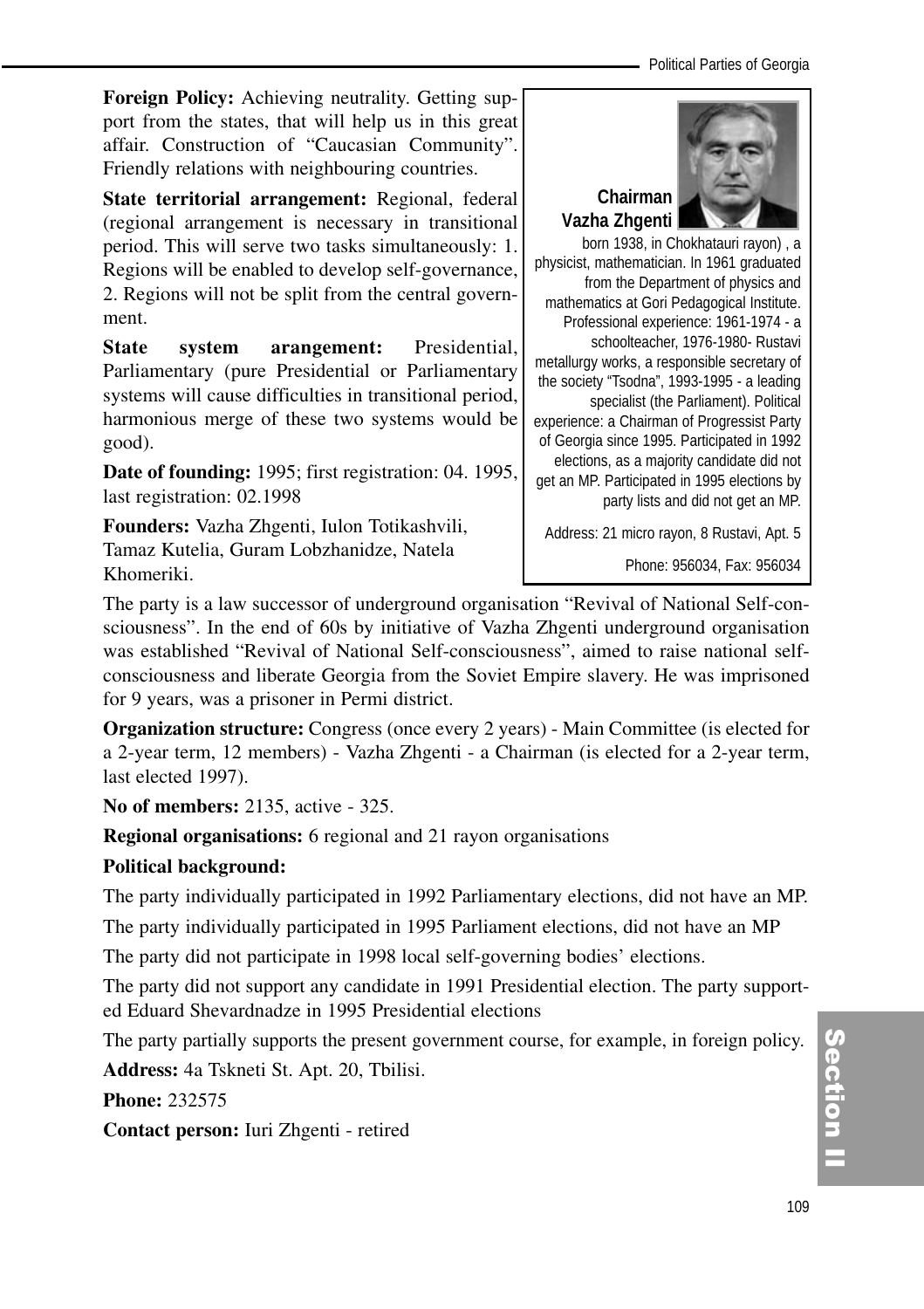# **Social-Democrat Party of Georgia (SDPG)**

**Motto:** Freedom of the whole nation and each person

**Political direction:** Left-centrist

# **Program priorities:**

**Economy:** Selective, patronage policy; Radical changes are to be undertaken in tax system. Active structural policy. Developing institutional policy.

**Foreign policy:** Establishing friendly relations with immediate neighbours, re-establishing political, economic, scientific and cultural links with Russia. Moving towards Caucasian confederation. Active neutrality.

# **State territorial arrangement:** unitary



**Chairman Jemal Kakhniashvili**

Born 1943, in Samtredia. An economist, a philologist. In 1965 graduated from TSU, faculty of economy, Pedagogical Institute of Foreign Languages, faculty of French (1980) , Paris University of Social Science and Economy (1978). In 1997 was elected a Chairman of Social-Democrat Party of Georgia for 2-year term. 1964-1988 -a member of the Communist Party. 1989- a member of the organisational Committee of Social-Democrat Party of Georgia. 1989- a member of the international bureau of SDPG (France). 1990-a member of the political Board of SDPG Central Committee. Participated in 1990 Parliamentary elections as a candidate majority. Did not participate in 1992 and 1995 Parliamentary elections. Married: Wife - Liana Kalmakhelidze and 2 children

```
Address: 73 Vazha Pshavela Ave.
Phone: 307870
```
# **State system arrangement:** Parliamentary

The party is a member of the "Socialist International" since 1999 with the status of permanent guest and a member of the "Social-Democrat Forum "of East European countries.

**Date of founding:** 1893; first registration: date unknown; last registration: 1998.

**Founders:** Egnate Ninoshvili and Noe Zhordania, established under the name of "Mesame Dasi".

The party restoration initiators in 1989 - M. Berishvili, G. Muachidze, J. Kakhniashvili, P .Dvali, M. Abashidze, G. Tsereteli

**Organization structure:** Congress (once every 2) years), Committee (is elected for 2- year term, 65 members) - Political Board (is elected for 2-year term, 21 members: Jemal Kakhniashvili - a Chairman, Zurab Kotrikadze - a Head of Tbilisi Headquarters, Gocha Modebadze - a Head of the Press-center, Avtandil Veltauri - a Head of the Election Commission, Kristo Kakhniashvili - a Head of the Ecological Committee), - Chairman (is elected for 2-year term by secret vote, last elected in 1997).

**No of members:** 5800, active - 1000

**Youth organisation:** Social Democrat Union of Youth, established in1918, 1400 members, officially registered. A leader: Zaza Shonia Address: 2, April 9 St., Tbilisi Phone: 999522

**Regional organisations:** 6 regional and 50 rayon organisations

**Printing body:** "ERTOBA" weekly, established in 1918, printing run: 1000, 30 Tetri

# **Political background:**

The party participated individually in 1990 Parliamentary elections, received 0.5 % of votes.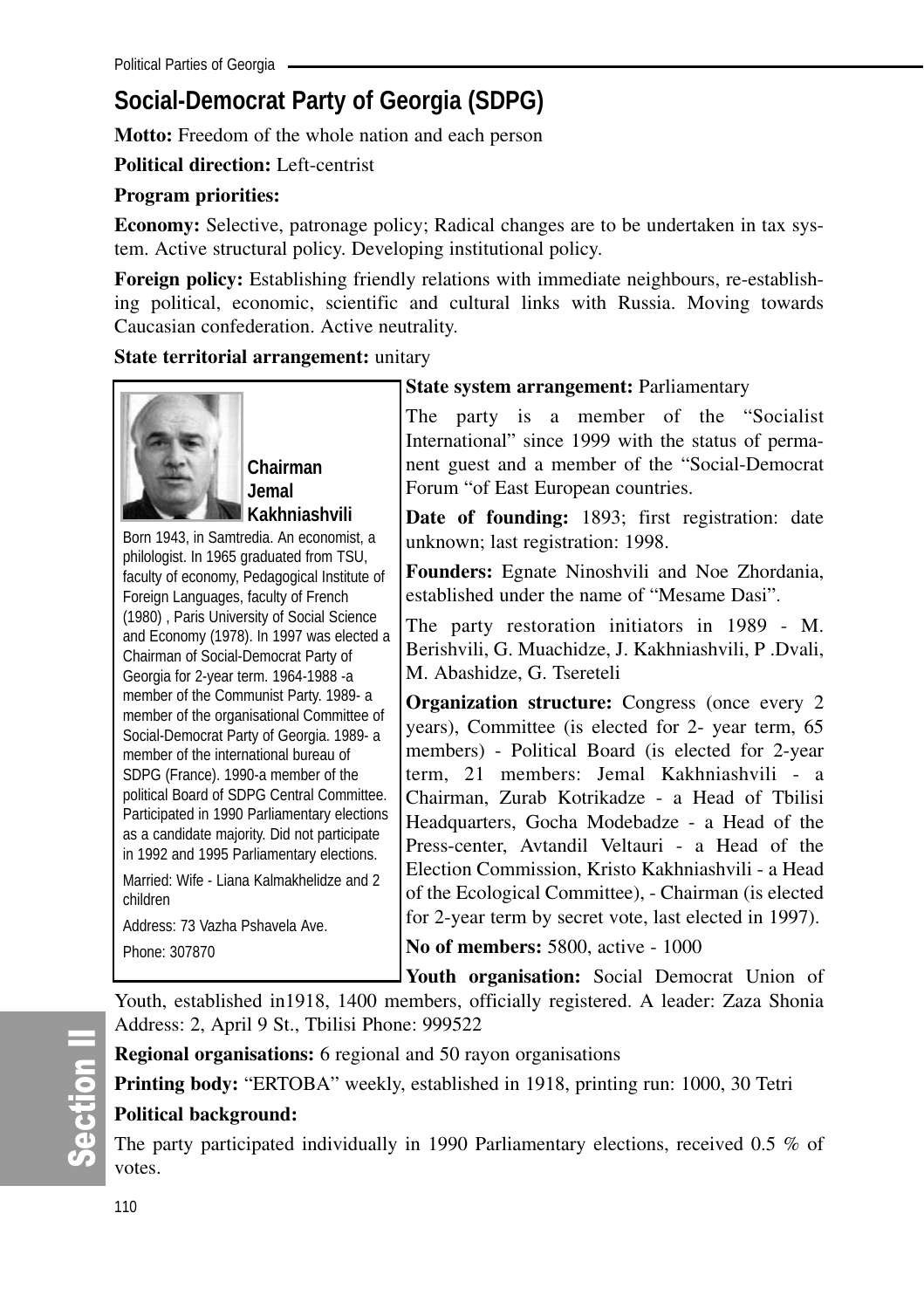Pre-election program priorities for 1990 Parliamentary elections: Popularising Social - Democratic values among Georgian society.

The party participated individually in 1992 Parliamentary elections, received 0.5% of votes, was represented by 2 MPs.

Pre-election program priorities for 1992 Parliamentary elections: the same

The party participated in 1995 Parliamentary elections within the Block "United Communist Party of Georgia and Social – Democrats", received 4.7% of votes.

The party supported Pantaleimon Giorgadze in 1995 Presidential elections.

The party does not support the current political course of the government. The government policy is considered incompetent, corrupted and destructive.

Thea party is registered in CEC, grounds: MP-Amiran Tatsidze, an authorised representative in CEC: Avtandil Veltauri

**Address:** 2, April 9 St., Tbilisi

**Phone:** 999550,999522, 987389 **Fax:** 987389

**Contact person:** Avtandil Beltauri, Gocha Modebadze, Ioseb Menteshashvili

# **Union for Protection of Pensioners**

# **Political direction:** Left-centrist

# **Program priorities:**

**Economy:** Developing small and medium-scale business, state priority given to strategically important enterprises and objects.

**Foreign policy:** Friendly relations with other states.

**State territorial arrangement:** federal (consequently unitary)

**State system arrangement:** Presidential (priority for the next elections: strengthening Parliamentary system).

**Date of founding:** 1997; first registration: 1997; last registration: 1998

**Founders:** Irakli Nacvlishvili, Levan Gvenetadze, Merab Chachiashvili, Revaz Karchkhadze, Guram Shengelaia, Rajden Chinchladze, Zurab Asitashvili.

**Organization structure:** Congress (once very 4) years), - Committee (is elected for 4 year term), Chairman (submitted by the Committee, elected by Congress for 4-year term, last elected in 1997).

**No of members:** 1200, active - 800.

**Regional organisations:** 5 regional and 20 rayon organisations



# **Chairman Irakli Nacvlishvili**

Born 1949, in Tbilisi. An engineer, a philosopher. Graduated from the Institute of Communication/faculty of broadcasting and radio communication and Tbilisi Party school/faculty of Philosophy. Work experience: 1967-1980-an engineer at TVradio Committee, 1980-1982-an engineerconstructor at the factory "Elva". 1982-1983 - an engineer-technologist at the factory "Gemmsheni". 1984-1987 - a senior constructor at the factory "Ekrani". 1987- 1991-an assistant director of the sport complex "Varketili". 1976 SU champion in Rugby. A veteran. In 1997 was elected a Chairman of the Union for Protection of **Pensioners** 

Married: Wife - Nino Natsvlishvili and two children

Address: 54 app. 10, Vazha Pshavela Ave., Tbilisi

Phone: 307 496

# (၈<br>စ ction<br>I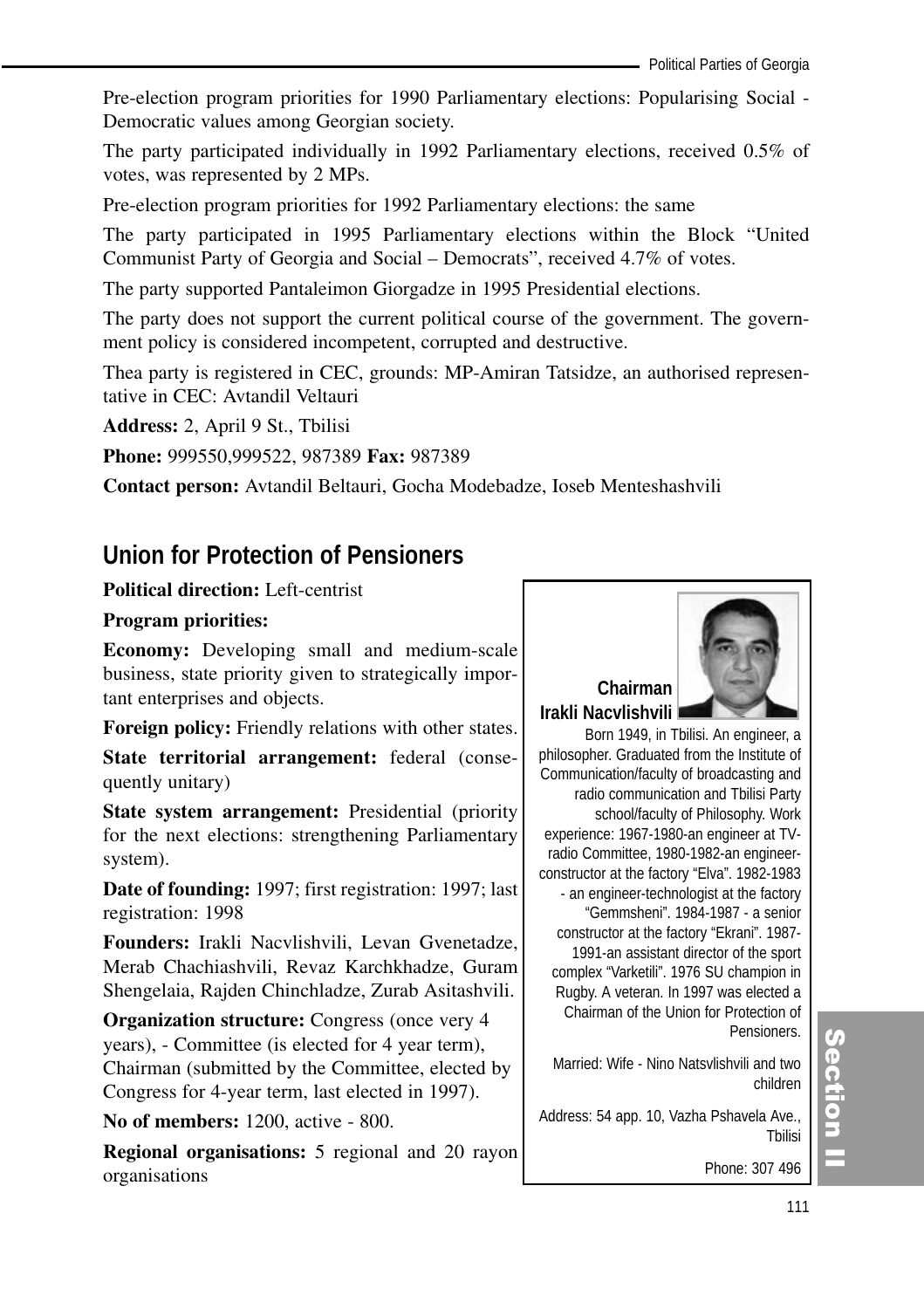Political Parties of Georgia

The party did not participate in 1998 Parliamentary elections due to organisational and financial problems.

The party supports the current course of the governments. The conclusion is based on results of the work of the last year as well as the results of the past four years.

The party is registered in CEC, grounds: MP - Davit Gadelia

**Address:** 10 Vazha Pshavela Ave. Room 54

**Phone:** 307396

**Contact person:** Irakli Nacvlishvili

# **Union of Christian and Moslem democrats – was not found**

# **Union of Families of Georgia – could not provide information**

**Address:** Roustaveli 20, Samterdia

# **Union of Economists of Georgia**

**Motto:** The best assessor of the government's economic policy is each family in Georgia.

**Political direction:** Right-centrist

# **Main program priorities:**

**Economics:** Defining of Georgian population rights on the property left after Soviet Empire had been destroyed. The party blieves the voucher system to be false and the pri-



**Chairman Ivane Gigoshvili**

Born 1936, in Tbilisi. An economist. In 1959 graduated from the Department of agroeconomics at Agricultural Institute. Professional experience: assistant professor, deputy dean at the Department of economics Tbilisi State University. In 1995 was elected a Chairman of the Union of Economists. Political experience: Did not participate in 1990 and 1992 elections. Participated in 1995 elections, as a majority candidate from Chugureti district, did not get an MP. Married: wife; Nunu Dolidse and 2 children

Address: V quartile, IV corp. Vazha-Pshavela Ave., Apt. 89, Tbilisi.

Phone: 309368

vatisation process has bad results. This has especially significance for refugees.

**Foreign Policy:** Parity, good neighbour relations with neighbour countries. Increase of military potential to the necessary level. Great care for debts, purposeful use of investments. Real care for economics revival.

# **State territorial arrangement:** Unitary

**State system arangement:** Presidential (Presidential government with limited rights. Active expression of the Parliament will).

**Date of founding:** 21.06.1993; first registration: 29.06.1995; last registration: 27.02.1998

**Founders:** I Gigoshvili, O. Sagareishvili, O. Chaduneli, B. Gabidzashvili, H. Karashvili, T. Chiabrishvili

**Organization structure:** Congress (once every 5) years) - Gamgeoba (council) (is elected for a 5-year term, 19 members: Ivane Gigoshvili - a Chairman,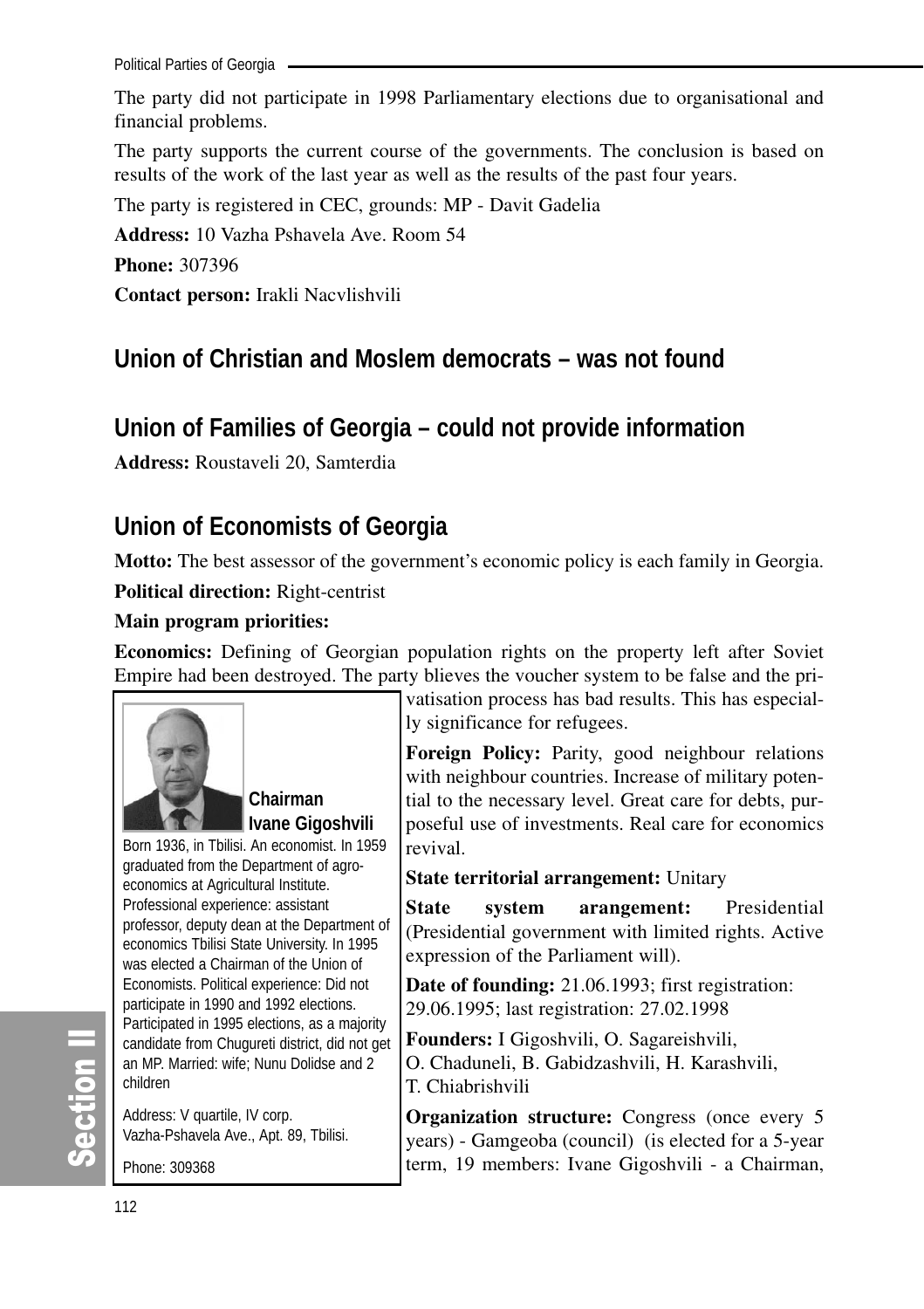Otar Sagareishvili, Tengiz Chiabrishvili, Bikenti Gabidzashvili Henri Karashvili, Zurab Galdava) - a Chairman (is elected for a 5-year term, last elected 1995) - Expert Group, Revision Commission (elected for 5 years - 7 members)

**No of members:** 3200, active - 40.

# **Political background:**

The party participated in 1995 Parliament elections in the bloc "Archevnebi" (Elections), received a low percentage of votes.

Pre-election program priorities: Objective privatisation.

The party did not participate in 1998 local self-governing bodies' elections.

The party supported Jumber Patiashvili in 1995 Presidential elections.

The party partially supports the present government course because of its economic policy.

The party is not registered in CEC.

The party is not participating in 1999 elections because of lack of finances, lack of time and job responsibilities.

**Address:** V quartile, IV corp. Vazha-Pshavela Ave., apt. 89, Tbilisi.

**Phone** 309368, 303008

**Contact person:** Ivane Gigoshvili - a Chairman

# **Union of Georgian Highlanders (UGH)**

# **Political direction:** Georgian

# **Main program priorities:**

**Economics:** Mixed economics, state property on strategic branches. Light industry and food production should go to private property on present stage.

**Foreign Policy:** good neighbour relations with all countries, first of all with all Caucasian republics northern and southern, especially with North Caucasus republics - Chechnia, Ingushia, Dagestan and others.

**State territorial arrangement:** Unitary only

**State system arangement:** Parliamentary

**Date of founding:** 1990; first registration: 1992, last registration; 1998

**Founders:** Davit Kadagidze and his friends

**The party's former title:** "Political Union of Georgian Highlanders", renamed in 1991.

**Organization structure:** Gamgeoba (is elected for a 4-year term, 7-11 members) - Davit Kadagidze - a Chairman (is elected for a 4-year term, by majority of



# **Chairman Davit Kadagidse**

Born 1940, in Tbilisi. A philologist. In 1964 graduated from the Department of Western Languages (English) at Tbilisi State University. Professional experience: 1962- 1963 - an interpreter at the Soviet Union Embassy (Nepal). Since 1964 - senior teacher at the English Language Department of Tbilisi State University. Political experience: since 1990- a Chairman of the Union of Georgian Highlanders. Participated in 1992 elections by party list, got an MP, 1992-1995 - a Chairman of higher education subcommission. 1992-1995 - a member of foreign affairs commission. Participated in 1995 elections by party list, in the bloc "Modsraoba Sitsoskhlisatvis" (Movement for Life) , did not get an MP. Married: wife: Mzia Katamadse and a child Address: 76, Irakli Abashidse St, Tbilisi.

(၈<br>စ ction<br>I

Phone: 225430, 233799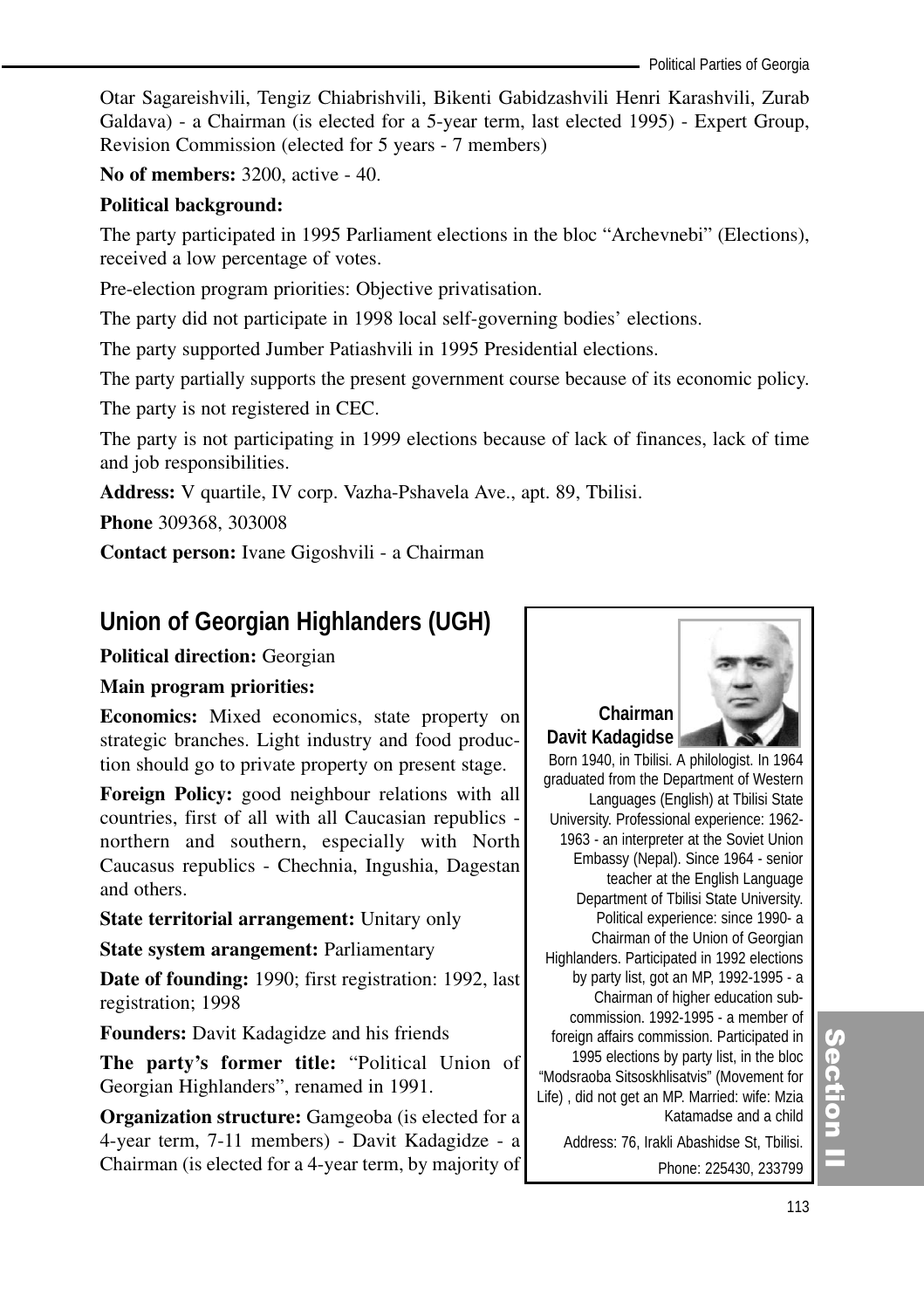Political Parties of Georgia -

votes, last elected in 1995).

**No of members:** 1078, active - quite many.

# **Political background:**

The party did not participate in 1990 elections; its registration was not accepted by CEC.

The party participated in 1992 Parliamentary elections individually, had 1 MP in the Parliament

The party participated in 1995 Parliamentary elections in the bloc "Modzraoba Sitsotskhlistvis" (Movement for Life) did not have a representative in the Parliament.

The party did not participate in 1998 local self-governing bodies' elections, as it did not trust elections.

The party supported Zviad Gamsakhurdia in 1991 Presidential elections.

The party supported Jumber Patiashvili in 1995 Presidential elections

The party does not support the present government course. The reason: government is corrupt, it has ruined the country, given it as a present to others.

The party does not participate in 1999 Parliament elections, as the positions are occupied beforehand, election process will be broken as it happened in previous, 1995 elections. There is no use in participating in any elections under this government.

**Address:** 76 Irakli Abashidze St., Tbilisi.

**Phone:** 225430, 233799

**Contact person:** Davit Kadagidze

# **Union of God Children of Georgia (UGCG)**

**Motto:** Might and Survival of Georgians should be done by Georgians themselves, through unity.

**Political direction**: Centrist

**Main program priorities**

**Economics:** Establishment of socially oriented market economics.

**Foreign Policy:** Western-American orientation.

**State territorial arrangement:** Regional

**State system arangement:** Presidential.

**Date of founding:** 1989. First registration : 1992;

**Founders:**: Z. Sikharulidze

**Organization structure:** Conference (once every 1 year) - Political Board (is elected for a 4-year term, 7 members : Z. Sikharulidze - a Chairman, N. Kenchuashvili - a Speaker) - a Chairman (is elected for a 4-year term, last elected in 1998).

**Regional organisations:** 10 regional and 40 rayon organisations

**Printing body:** a newspaper "GVTISSHVILI" founded 1991, weekly, 10.000 copies, price: 50 tetri

တိ **Ction II**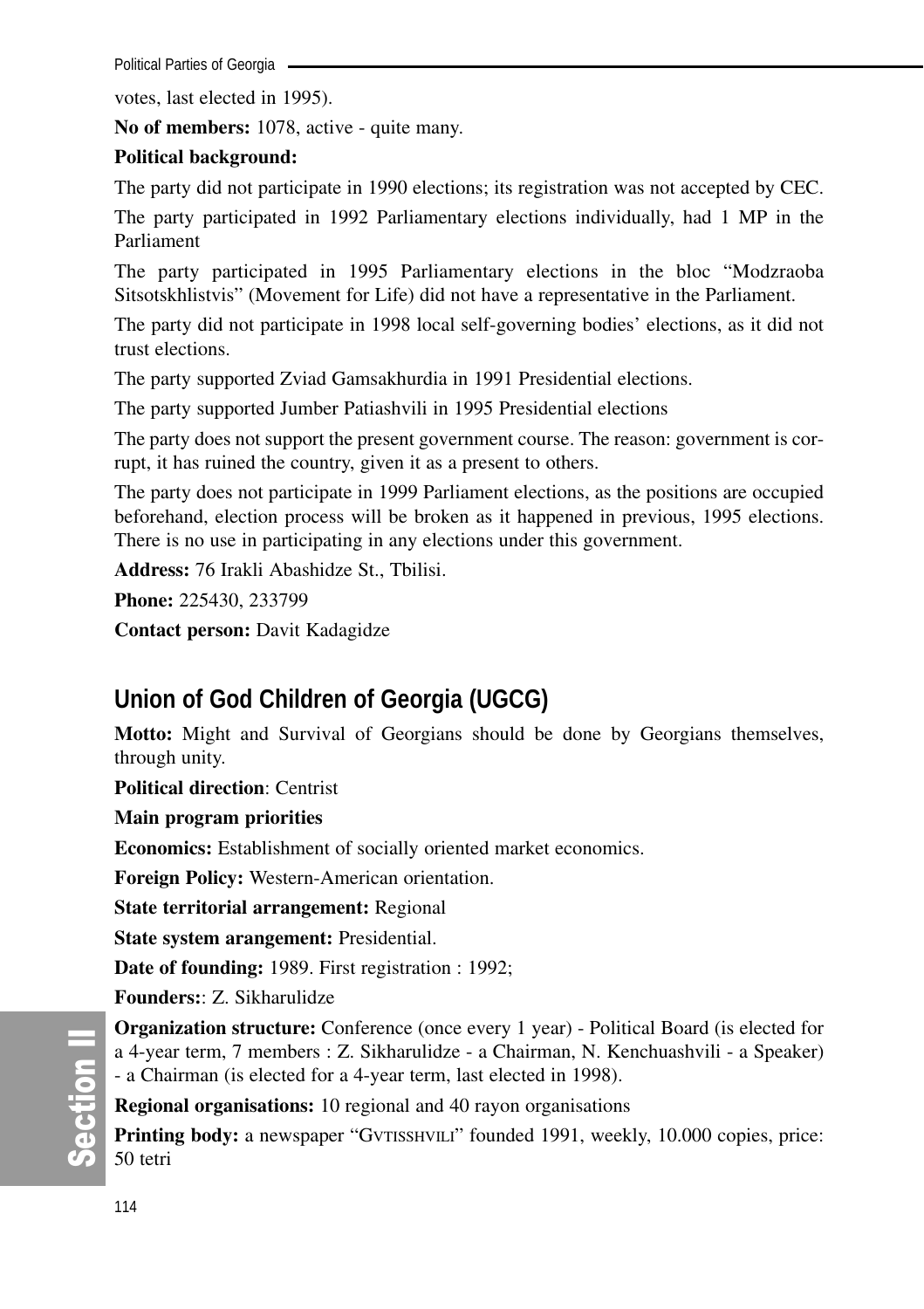# **Political background:**

The party participated in 1990 Parliament elections in the bloc with People's Party, did not have a representative in the Parliament.

The party individually participated in 1992 Parliamentarian elections. Had 2 party list MPs in the Parliament.

The party individually participated in 1995 Parliamentarian elections, did not have a representative in the Parliament.

The party took part in 1998 local self-governing bodies' elections in the bloc "Georgia - Merab Kostava Society"

In 1995 Presidential elections the party supported E. Shevardnadze.

The party supports the course of current government

The party is registered in CEC, grounds: an MP.

**Address:** 144, Tsereteli Ave., Tbilisi.

**Phone:** 94 01 62. **Fax:** 94 01 62.

**E-mail:** iunona@iberiapac.ge

# **Chairman Zaza Sikharulidze**

Born 1960, in Batumi, a semitologist, Ph.D. in philosophy. Graduated from Department of eastern Studies at Tbilisi State University. Professional experience: 1986-1997 - a research worker at the Institute of Eastern Studies of Georgian Academy of Sciences. Political experience: In 1989 was elected a Chairman of Union of God Children of Georgia. In 1990 was a Speaker of Peoples' Party. Took part in 1990 elections as a majority candidate as well as by party list, did not get an MP. Took part in 1992 elections as a majority candidate as well as by party list, got an MP. 1992-1995 - a Chairman of Social Issues Commission. Took part in 1995 elections as a majority candidate as well as by party list, did not get an MP. Married, wife: Nona Kenchuashvili.

Address: II quartile, 7 corp., Vazha-pshavela Ave, apt. 29. Tbilisi

> Phone: 392013, mobile: (899) 576315, Fax: 940162, E-mail; iunona@iberiapac.ge

# **Union of Justice Restoration - "Khma Erisa"' (Voice of Nation)**

**Motto:** Voice of Lord - Voice of Nation

**Political direction:** Right-centrist

# **Main program priorities:**

**Economics:** Establishing the Georgian style of life - present market economics represents a distorted version of the Georgian style of life

**Foreign Policy:** Georgia should adhere to position of active neutrality, this means Georgia should become the central state in Caucasus region.

**State territorial arrangement:** Regional (Georgia has been a unitary state based on regional principles from ancient times).

**State system arangement:** The party and organisation aim to support establishing theocracy principles, this means rule of Lord, the rule of Jesus Christ after the Second Advent

**Date of founding:** 1992; first registration: 04.02.1992; last registration 02.27.1998

**Founders:** M Saluashvili, Bezhan Shergelashvili, Suliko Palavandishvili, Temur Goksadze, Tamar Lobzhanidze, Koba Makhauri.

We are members of the organisation "Mrgvali Magida" (Round Table) created by Zviad Gamsakhurdia, this means our party supports the legitimate government of Georgia.

**Organization structure:** Satatbiro (once every 4 years) - Darbasi (is elected for a 4-year

Section ction<br>I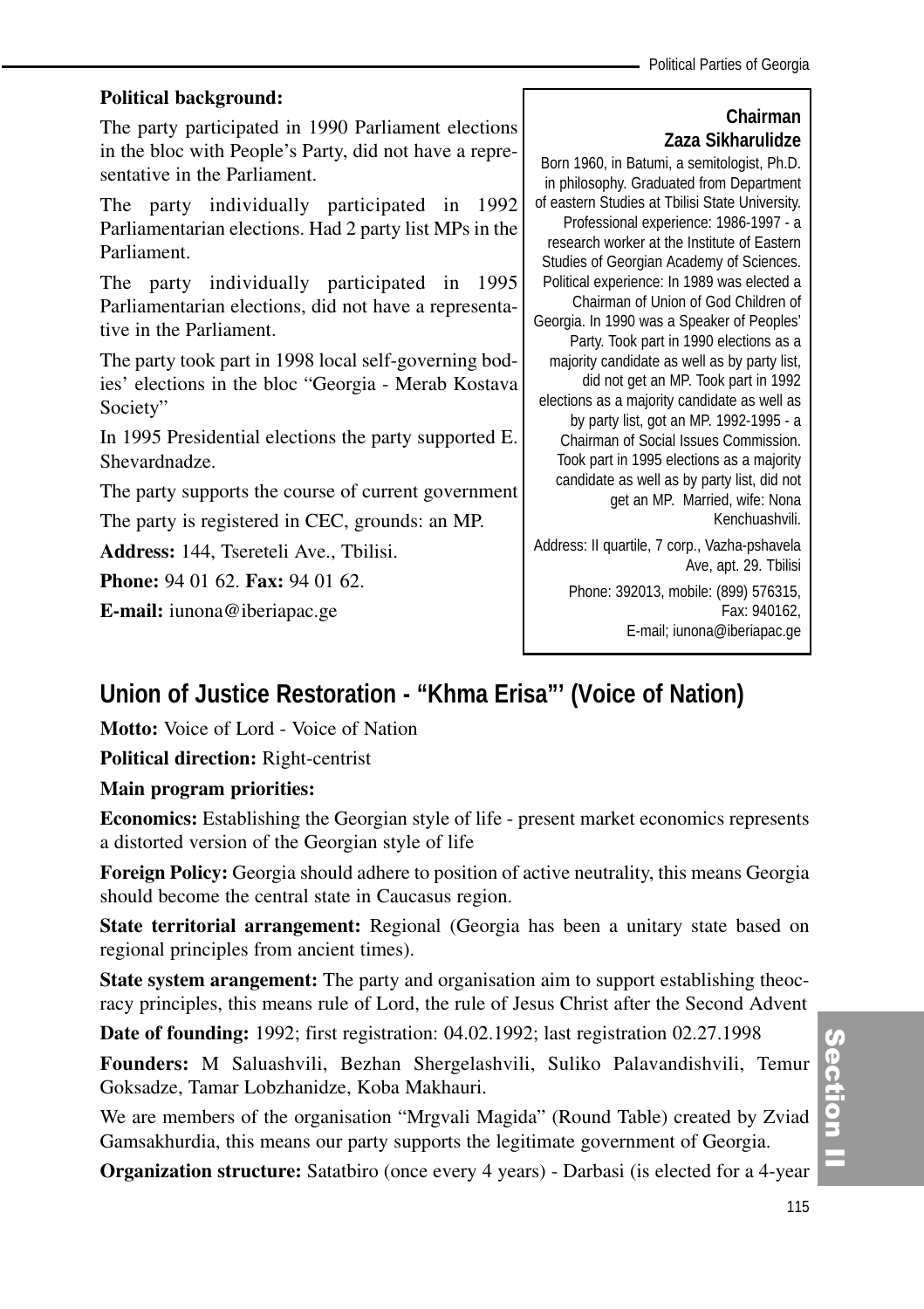

**Chairman Mikheil (Gela) Saluashvili** 

Born 1958, in Tbilisi, An engineerconstructor, an arts critics, assistant professor, Ph. D. in technical sciences. In 1980 graduated from the Department of construction, at Politechnical Institute of Georgia, in 1989 graduated from the Department of arts criticism at the Tbilisi State University. Professional experience: 1983-1988 - assistant at the Department of Metal Constructions, 1991-1993 - an assistant professor, then deputy Chairman at the Department of Metal Constructions, 1989-1991 - assistant professor at the Department of civil defence, since 1991 - a secretary of Tbilisi Saburtalo rayon sakrebulo (council) , since 1992 - a Chairman of the party. Political experience: 1992-1997 - a Chairman of the Union of Justice Restoration - "Khma Erisa"' (Voice of Nation) darbasi, 1988-1989 - a member of the Ilia Chavchacadse Society, 1989-1990 a member of Georgia People's Front's darbasi, 1990-1992 - a member of the Board of the National Front-radical Union (a member of the Round Table).

Participated in 1995 elections by party lists, from the bloc "Zviadi Way - Voice of Nation" did not get an MP.

Married: wife Nana Saluashvili and 2 sons. Address: I micro rayon, II corp. Mukhiani, Tbilisi

Phone: 636336

term, 9 members: Mikheil (Gela) Saluashvili - a Chairman of Darbasi, Bezhan Shergelashvili - a co-Chairman of Darbasi, Suliko Palavandishvili - a co-Chairman of Darbasi, Vazha Mamrikishvili - a co-Chairman of Darbasi, Tamar Lobzhanidze - an Executive Secretary, Rostom Kutalia - a Chairman of Human Rights Protection Committee, Koba makhauri - a Chairman of "300 Aragveli" Fraction, Otar Gotsiridze - a Chairman of "Vazha Pshavela Society" Fraction) - Mikheil (Gela) Saluashvili - a Chairman (is elected at the satatbiro for a 4-year term, last elected in 1998).

**No of members:** 1334, all active

**Regional organisations:** 9 regional and 52 rayon organisations

**Printing body:** A newspaper "ARCHEVANI", founded in 1993, monthly, 1000-1500 copies, price: 50 tetri. A newspaper "ZVIADIS GZA", founded in 1996, monthly, 1000-1500 copies price: 50 tetri

# **Political background:**

The party participated individually in 1992 Parliamentary elections, received 71095 of voices, and did not have a representative in the Parliament.

Pre-election program priorities: Restoration and establishment of broken justice in Georgia. Restoration of Georgian style of life in the country.

The party participated in 1995 Parliamentary elections in the bloc: "Zviadi Way, Voice of Nation" (together with the Party of Georgia Revival) , received 1.2% of votes and did not have a representative in the Parliament

The party did not participate in 1998 local self-governing bodies' elections, as the majority of the party

members are members of sakrebulos (councils) , from the first local self-governing bodies'1998 elections and juridical maintain their deputy rights.

The party supported Zviad Gamsakhurdia in 1991Presidential elections.

The party did not support any candidate in 1995 Presidential elections.

The party does not support the present government course. The reason: the present government is a law successor of the military council that came to Georgia by violence, therefore their juridical existence is not legitimate, and our aim is to restore broken justice.

The party does not take part in 1999 elections, as the party aims to support establishing theocracy principles, and these will be realised by the rule of Lord, the rule of Jesus Christ after the Second Advent.

တိ **Ction II**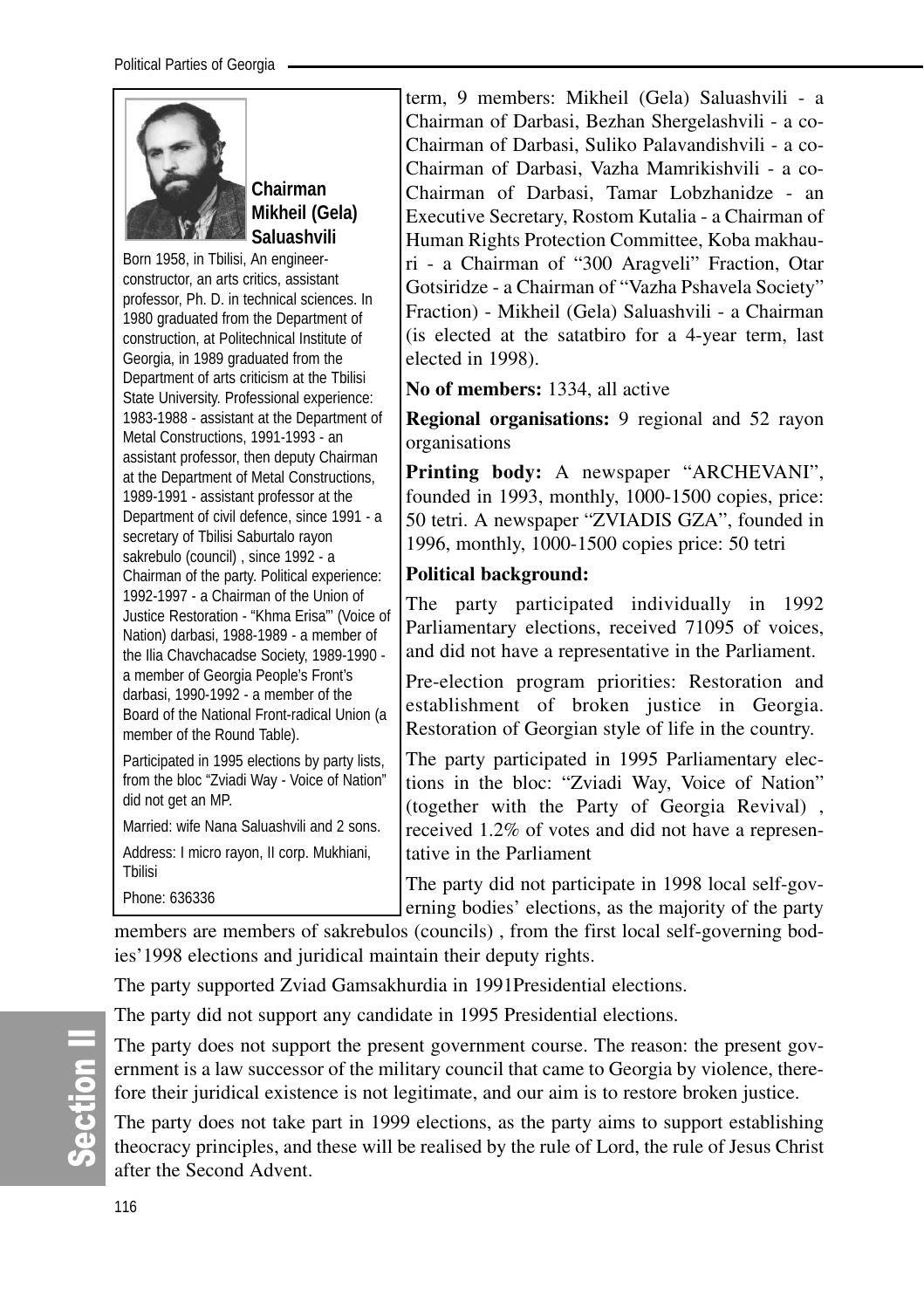**Address:** 39 Chitaia St., Tbilisi. **Phone:** 956231

**Contact person:** Mikheil (Gela) Saluashvili - a Chairman of Darbasi.

# **Union of "Inteligentsia" of Georgia**

**Motto:** Professionalism, the rule of law and moral

**Political direction:** Left-centrist

# **Main program priorities:**

**Economics:** 1. state manageable market economy, state controlled strategically important branches 2. The accent to be made on production rather then on consumption 3. Proper use of intellectual human resources 4. Radical change of economic education.

**Foreign Policy:** Fu1l independence, integration, recovering of territorial integrity, establishing equal partnership with all neighbour countries, finding own place in new international relations system according to the national interests of Georgia, stable general strategy, flexible methodology.

**State territorial arrangement:** Federal

**State system arangement:** Presidential

**first registration** 1998, last registration: 1998

**Founders:** Karlo Tabukashvili, Joni Bichiashvili,

Khvicha Iremashvili, Kukuri Tabukashvili, Nugzar Sulamanidze.

**Organization structure:** Congress (once every 2 years) - Committee (is elected for a 4 year term, 25 members: Karl Tabukashvili, Joni Bichiashvili, Khvicha Iremashvili, Kukuri Tabukashvili, Nugzar Sulamanidze, Tamaz Mchedlishvili, Davit Tavkhelidze, Givi Didishvili, Elasi Goglidze, Merab Gotsadze, Gela Kipiani) - Chairman - Karlo Tabukashvili - (is elected for a 4-year term, last elected 1997) , - Political Bureau ( is elected for 2 years, 5 members).

**No of members:** 2000, active - 15%.

Youth organisation: Youth Union of "Inteligentsia". Founded in 1998, is not a judiciary person, 500 members. Leader - Zaza Sologashvili. Address: 11 Bakhtrioni st., Tbilisi

The party did not take part in 1998 local self-government elections. Reason: Internal problems.

The party partly supports the external policy of present government, but regards that there is not a rule of law established in Georgia.

**Address:** 11 Bakhtrioni St., Tbilisi

**Contact person:** Khvicha Iremashvili, a deputy Chairman



Born 1925, in Tbilisi. An engineer, Ph.D in Technical science, a professor. In 1948 graduated from Tbilisi Railway Transport Institute. Since 1994 has been a real member of the International Academy of Engineering. Professional experience: 1951- 1952- an engineer at the Institute "Kavtransproekti". 1952-1972-a senior research worker at the research Institute of hydrotechniques. 1972-1990-a reader at State Politechnical Institute, 1990-1997-a vice-president of the Engineer Academy of Georgia. In 1997 was elected a Chairman of the Union of" Inteligentsia" of Georgia. Married: wife: Nana Chonkadze and a child Address: 41 Tabidze st., Tbilisi

Phone: 226993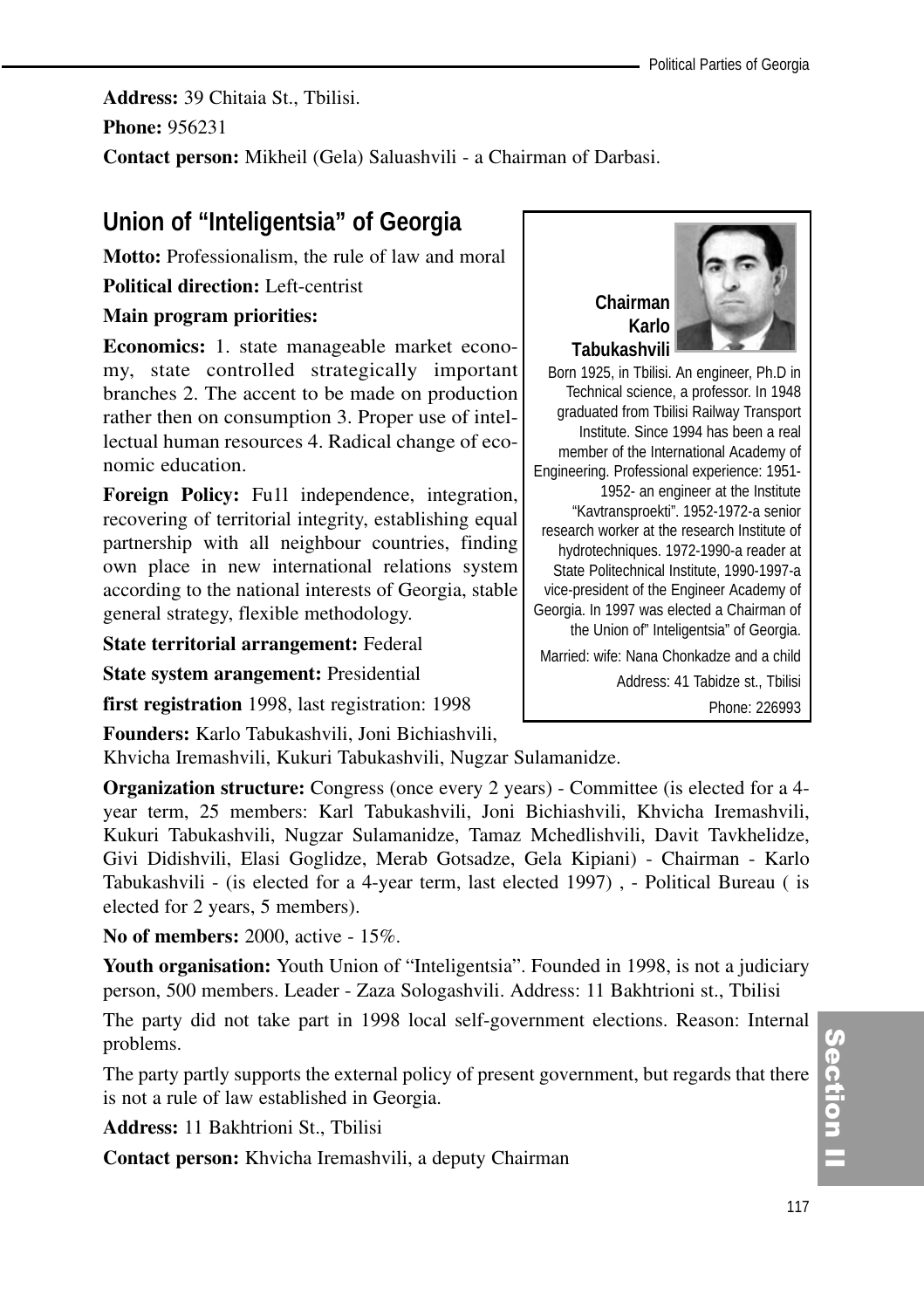# **Union of Social-Democrats of Georgia (US-DG)**

**Political direction:** left-centrists. (towards centre).



# **Chairman Zurab Toloraia**

1952, Zugdidi, an engineer-metallurgist. 1982 graduated form Department of metallurgy at State Politechnical Institute. Political experience: in 1990-1995 was a deputy Chairman of Constitution Democrat Party. In 1995-1997 was a Chairman of Georgian Citizen's Movement for "Life". In 1998 was elected a Chairman of Union of Social Democrats of Georgia. In 1990 elections participated by party list - Constitutional Democrat party of Georgia, did not get an MP. In 1992 elections participated by party list - Constitutional Democrat Party of Georgia, did not get an MP. In 1995 elections participated by party list - Georgian Citizens Movement for "Life" did not get an MP.

Married: wife: Larisa Toloraia and a son.

Address: 10b quartile, corpus 3, apt. 44 Temka, Tbilisi.

Phone: 603664

# **Main program priorities:**

**Economics:** 1. Agriculture 2. Light industry 3. Resort economy and tourism

**Foreign Policy:** Relations with all states on mutual beneficiary principles. Neutrality. Creating all kinds of conditions for peace. A principle of peaceful coexistence.

**State territorial arrangement:** Regional (Unitary system is desirable, but in fact Georgia is a federal state).

**State system arangement:** Parliamentary.

**Date of founding:** 1995 as "Movement of Georgian Citizens for Life"; first registration: 1997; last registration: 1998.

The Union is a law successor of Citizens of Georgia Movement for "Life". The movement was founded in 1995, changed its title in 1997, had last registration in 1998.

**Founders:** Z. Toloraia, K. Dzneladze, T. Dvali, M. Beradze, P. Nadareishvili, G. Mestiashvili, K. Nikobadze, A. Ckhaidze, D. Kintsurashvili.

**Organization structure:** Congress (once every 4 years) - Committee (is elected for a 4-year term, 7 members) - a Chairman -Zurab Toloraia (is elected

by a conference for a 4-year term, last elected in 1998) - secretariat (is elected for a 4-year term - 3 members).

**No of members:** 1.500, active - 80.

**Regional organisations:** 15 rayon organisations

# **Political background:**

The party participated in 1995 Parliamentarian elections in the bloc for "Life" and received 1,51% of votes. Did not have a representative in the Parliament.

Pre-election program priorities: social protection of population, guarantees of employment from the state, development of economics, national production, small and medium business, support of a middle class creation.

The party did not participate in 1998 local self-governing bodies' elections. The reasons: 1. The elections were not democrat (mayors and heads of local administration were appointed) 2. Suffered lack of finances.

The party supported J. Patiashvili in 1995 Presidential elections

The party does not support the course of present government. The reasons: very poor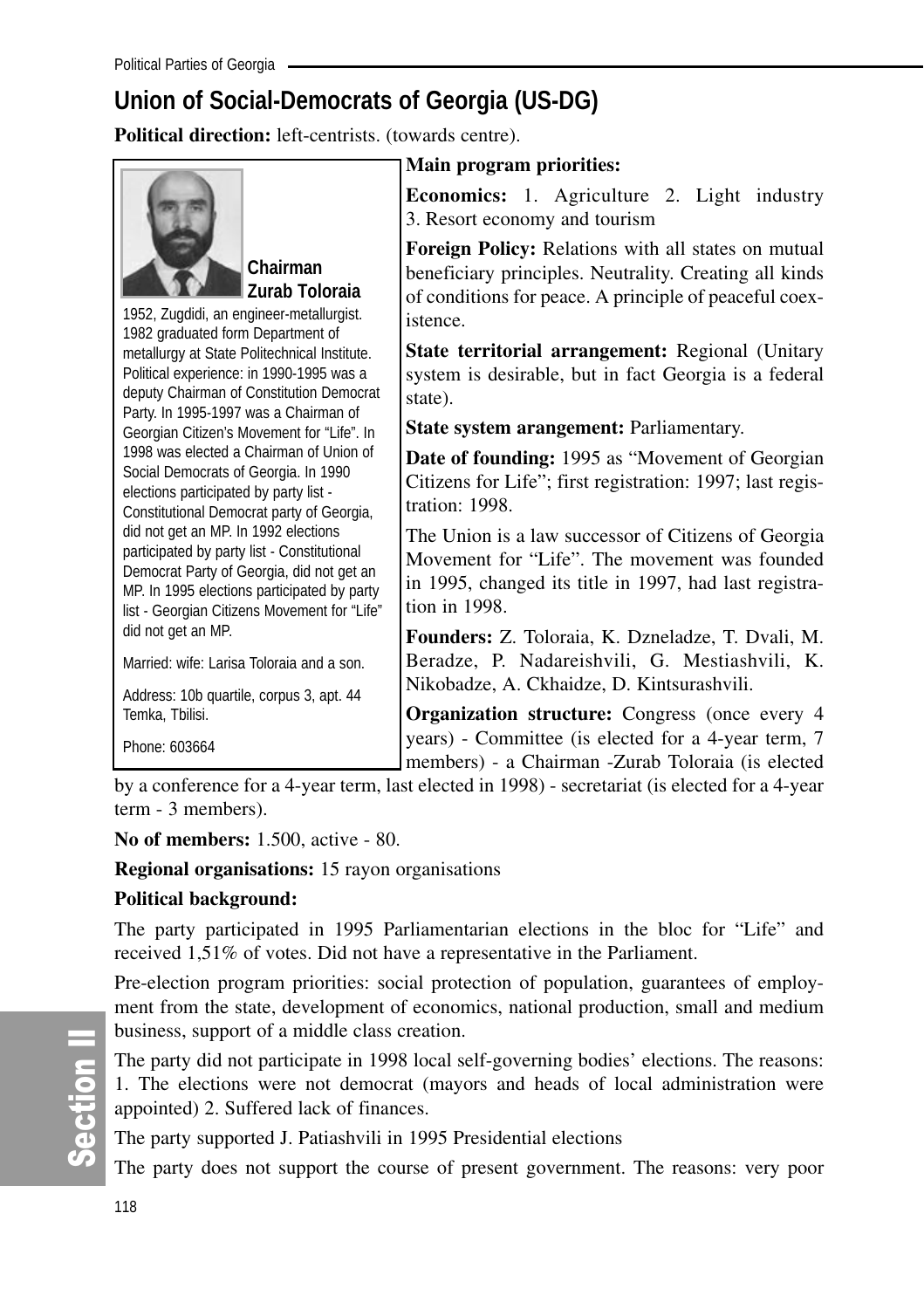social conditions of population, unemployment, corruption, no guarantees of social protection, irresponsibility. Georgia has turned to be just a market for other countries; national production is ruined.

The party is not registered in CEC.

The party does not participate in Parliament elections, the reasons: 1. The party is under development 2. Suffers a lack of finances

**Address:** 10b quartile, corpus 3, apt. 44, Temka, Tbilisi.

**Phone:** 60 36 64.

# **United Party of Poor Protection**

**Political direction:** Centrist

#### **Main program priorities:**

**Economics:** Liberalisation of taxation policy. Support of development of small and medium business. Maximum usage of local recourses in order to make a final products and take out to home and external markets.

**Foreign Policy:** Equal rights co-operation with any country, participation in any international projects, foreign policy is open to any interstate formation, that acts to achieve total welfare and mutual understanding

**State territorial arrangement:** Unitary

**State system arangement:** Presidential and Parliamentary (Parliamentary republic, executive government should be lead by president)

**Date of founding:** 04.051998; first registration: 04.10.1998

**Founders:** D. Zeikidze, V. Turashvili, V. Dokvadze, G. Nazarbegov, G. Chuguashvili, Sh. Bukuri

**Organization structure:** Congress (once every 2) years) - Board (is elected for a 2-year term, 15 members: Leila Injgia, Vakhtang Turashvili, Valeri Dokvadze, Maia Bubulashvili, Orman Kutalia, George Nazarbegov, Nino Sharvashidze, Valentin Gogishvili, Tenmur Dvali, Givi Chuguashvili, Tamaz maruashvili, Valerian Isaishvili, Gia Saakashvili, Iamze Alavisdze, Shota Bukuri) - Davit Zeikidze - a Chairman (is elected at the Congress for a 2-year term, last elected 04.05. 1998)

**No of members:** 30000, active - 1250.

**Youth organisation:** Youth Union of Poor protection Union. Founded in 1998, 2500 members, is not a judiciary person. Leader - Davit Kobalashvili, Kostava 14, Tbilisi.



Department of law, at Tbilisi State University. Professional experience: had various positions at Home Affairs bodies. Political experience: in 1998 was elected a Chairman of United Party of Poor Protection. Participated in 1995 elections as a majority candidate, got an MP, a member of fraction "Mazhoritari".

Married: wife Dali Zeikidse and 3 children.

Address: 24 Chekhov St., Tbilisi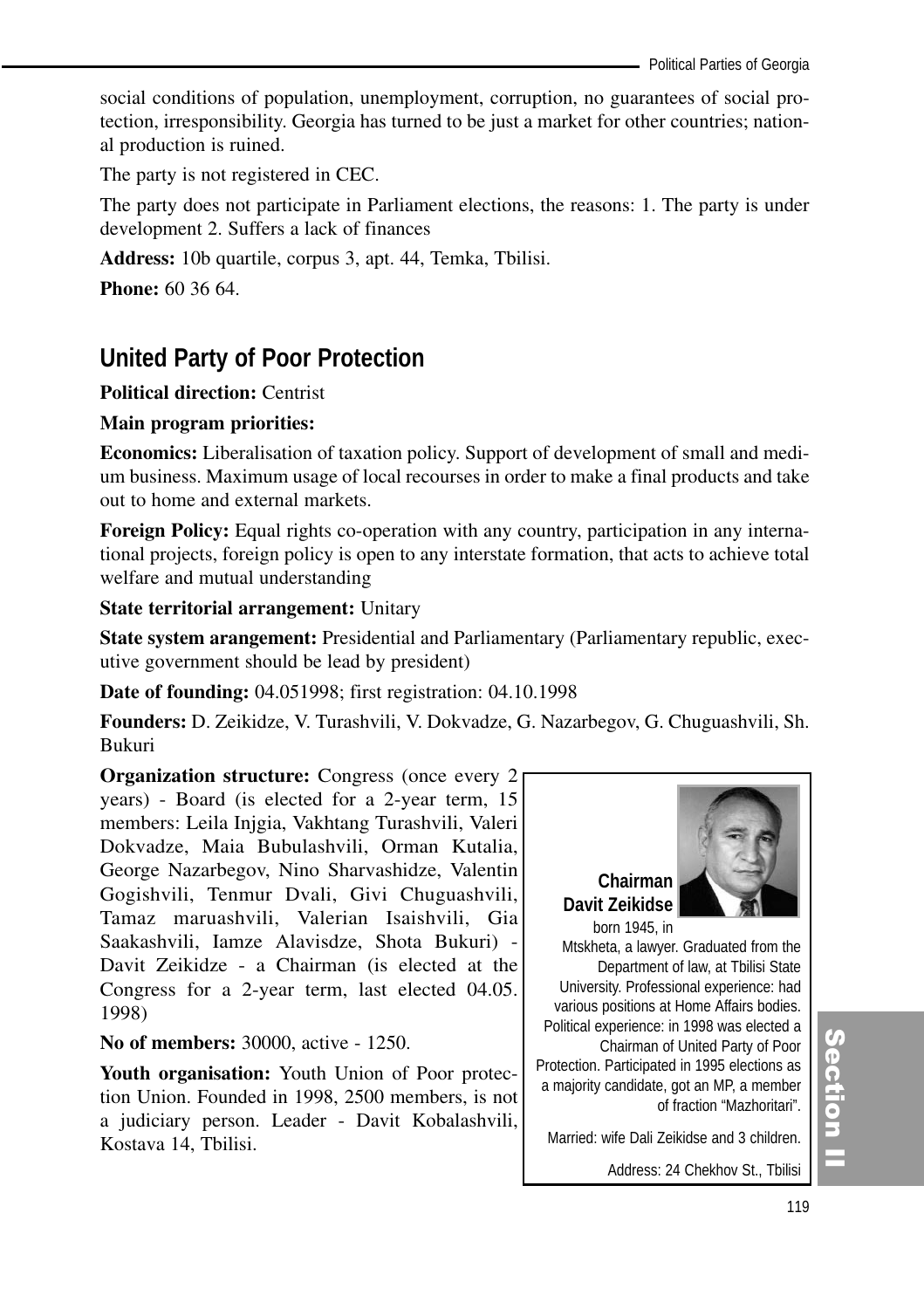**Regional organisations:** 6 regional and 24 rayon organisations

**Printing body:** a newspaper "GARIBTA KHMA", monthly

The party does not support the present government course

The party is registered in CEC

The party does not take part in 1999 elections; its members participate in election in the bloc "National Democratic Alliance - III Way"

**Address:** 14 Kostava St., Tbilisi.

**Phone:** 988761

# **War Veterans Party of Georgia**

**Political direction:** Centrist

# **Chairman George Tsitsishvili**

born 1921, in Tbilisi, a philologist, an Academician. In 1941 graduated from the faculty of Philology of Tbilisi State University.1953, 1963 post graduate studies at State Academy of Science, a warrior of the Second World War (Moscow, Leningrad, North -West, Karelia and North fronts) , a vice-colonel. Was awarded an Order of dignity, Red Flag Order and a gold Order of the Second World War. Was a member of the Communist Party.1992-a Chairman of the State Committee of Veterans,1997-was elected a Chairman of State Department on Veterans' affairs, In 1999 was elected a Chairman of the War Veterans' Party.

# **Main program priorities:**

**Economics:** 1. market economy, rational use of foreign investments, developing industry and appropriate infrastructure, building capacity of military forces

**Foreign Policy:** Integration in Europe.

**Interethnic relations:** Developing regional policy

**State territorial arrangement:** Regional

**State system arangement:** Presidential

**Date of founding:** 1999

**Founders:** George Tsitsishvili, Jemal Gordeladze

**Organization structure:** Congress (once every 4 years) - Committee (is elected for a 4-year term, 75 members: George Tsitsishvili-a Chairman) - Chairman (is elected be Congress for a 4-year term,

last elected 1997) , -Presidium of Main Committee ( is elected for 4 years, 21 members).

**No of members:** 55000.

**Printing body:** "Veteran", a newspaper, established in 1999, twice a month, 5000 copies, **Address:** 4 Zedazeni St., Tbilisi **Phone:** 699400, 699109

တိ **Ction II**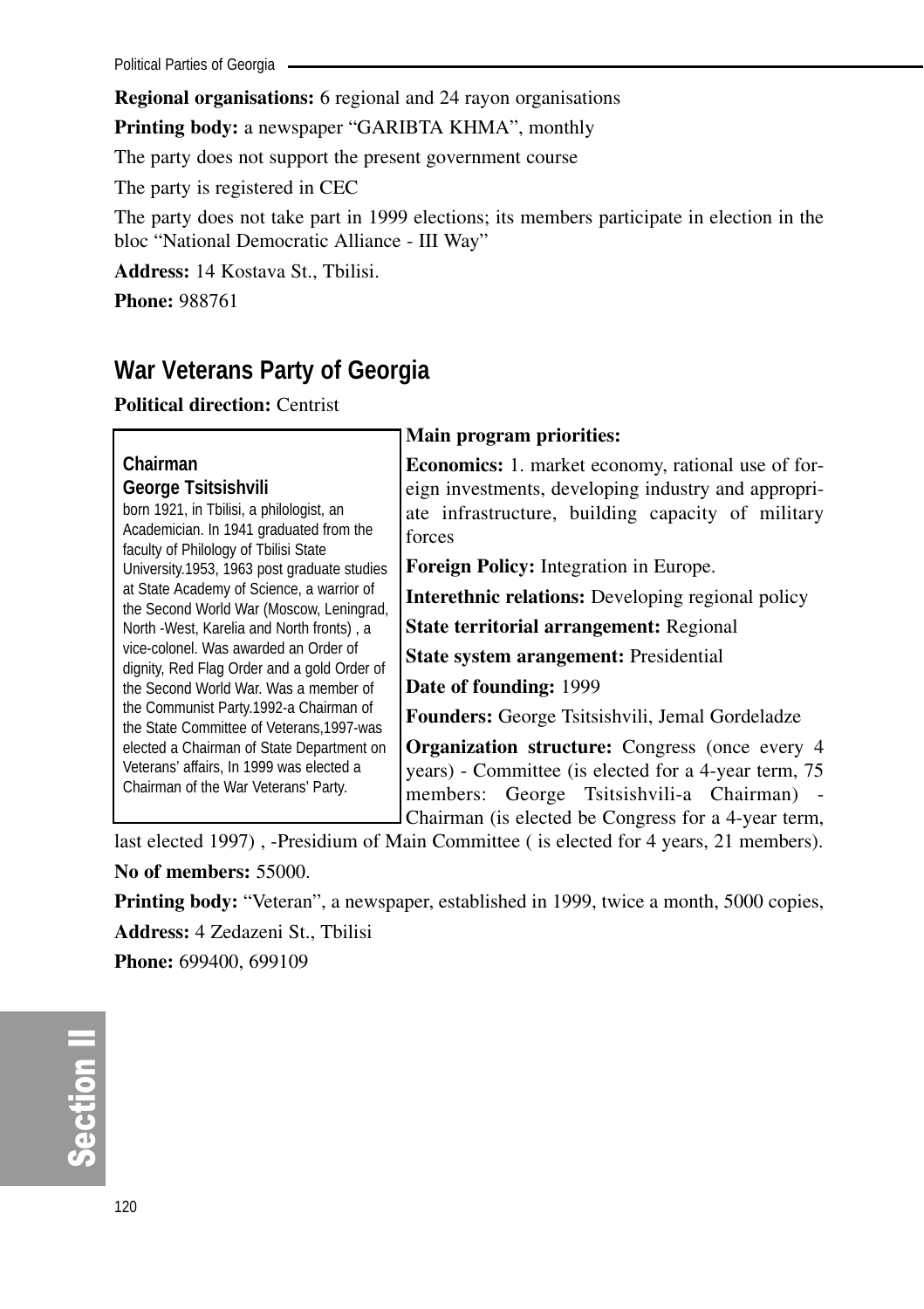# **Section III**

# **1998 November 15 local self-government bodies' local councils' elections**

Local self-government elections were held throughout Georgia except those territories of Abkhazia Autonomous Republic and former South Osetia Autonomous District, that were not under jurisdiction of Georgian state bodies. 1031 local councils were elected and the number of voters for 378 local councils exceeded 2000. Elections were held by proportional system, and in 653 local councils, where the number of voters was less than 2.000, elections were held by majority system. In total 10,693 members for 1031 local councils were elected.

Eighteen political parties and blocs expressed their wish to participate in the elections. According to the local election law, political parties were required to present electoral lists in at least 50% of the 189 proportional electoral districts. Only 13 parties have met these requirements, these are the following:

1. Union of Democrat Revival

(party lists were represented at 299 proportional electorate districts)

- 3. Freedom Party of Georgia (191)
- 4. Union of Georgian Traditionalists (310)
- 5. People's Party (277)
- 6. Citizens Union of Georgia (366)
- 7. Socialist Party of Georgia (329)
- 8. Political Organisation of Georgia "Lemi" (240)
- 9. Bloc "National Consent" (199)

Union of Reformers

Sportsmen Union of Georgia

- 10. Political Organisation "Sportive Georgia" 9236)
- 11. National-Democrat Party (295)
- 12. Greens Party (244)
- 13. Labour Party (268)
- 14. Bloc "Georgia Merab Kostava Society" (270)

Merab Kostava Society

United Republican Party of Georgia

Ilia Chavchavadze Society

Union of God Children of Georgia parties

In this part of the directory information about 125 (Tbilisi, Kutaisi, Batumi, Poti, Rustavi, 60 rayon, 60 city and town) local councils. This is the election results and statistical data for each local council (for those towns and cities, were number of voters did not exceed 2000 and the elections were held by majority system, only the number of mandates received by each party is given) , information on local council chairmen, secretaries, local council co-ordinates, etc.

**Section** ction III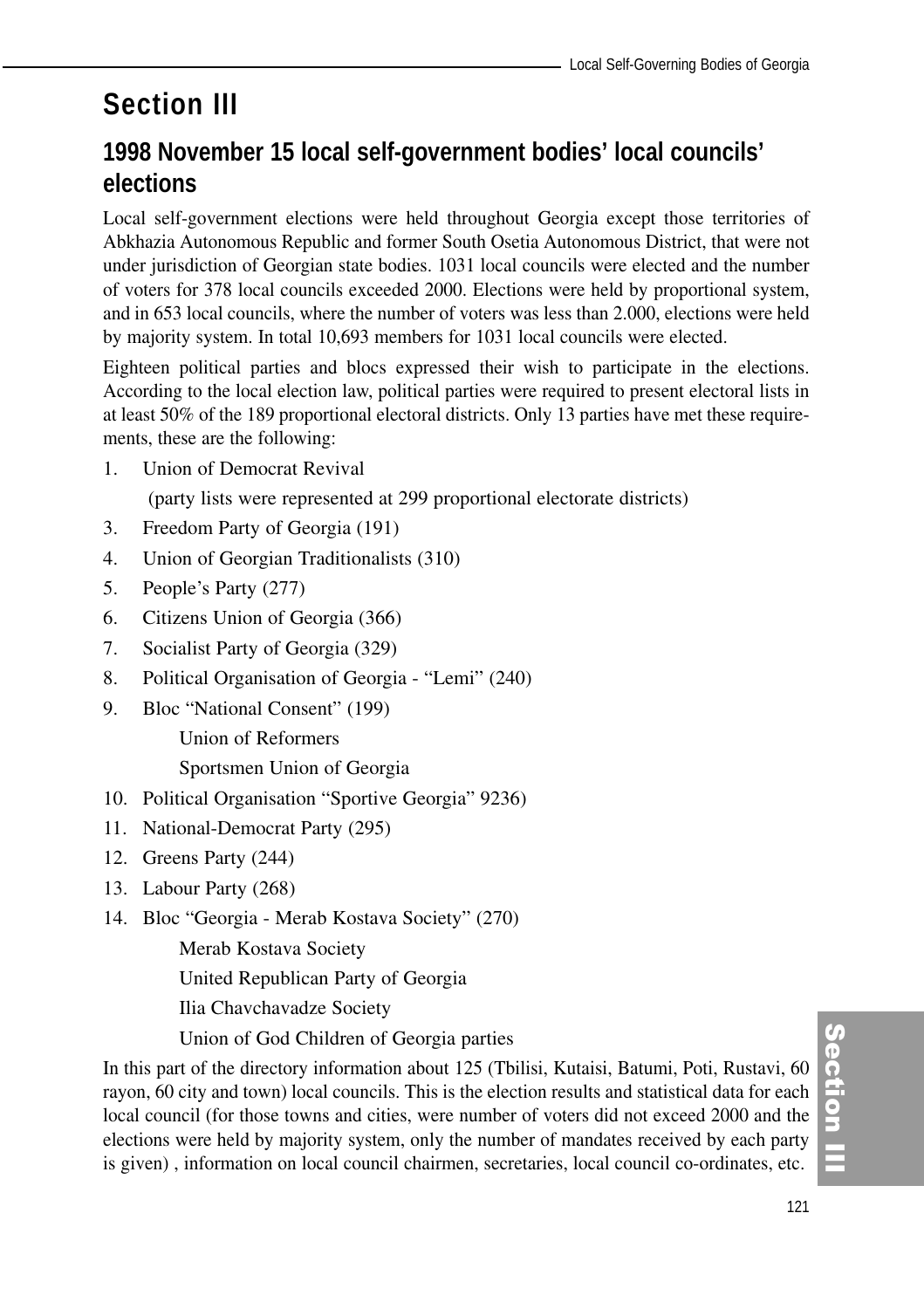# **TBILISI LOCAL COUNCIL**

Total number of voters: 664273. Number of voters participating in elections: 258095. Number of elected persons: 55

| Party      | Mandate | VR.   | %     |
|------------|---------|-------|-------|
| <b>UDR</b> | 4       | 18116 | 7.02  |
| <b>UGT</b> | 3       | 15710 | 6.09  |
| PP         | 4       | 19100 | 7.4   |
| <b>CUG</b> | 20      | 77286 | 29.94 |
| <b>SPG</b> | 9       | 32682 | 12.66 |
| <b>NDP</b> | 3       | 17152 | 6.65  |
| LP         | 12      | 46206 | 17.90 |

There are 7 fractions in the local council: CUG, SPG, LP, PP, UDR, NDP and UGT. There are 6 commissions in the local council.

#### **Chairman:** Vladimer Kakhadze

Party membership: LP. Born: 1953, profession: a physician. Recent position: a chairman of the company "Lafortunado".

#### **Secretary:** Zurab Gudavadze

Party membership: SPG. Born: 1961, profession: an engineer. Recent position: a general representative of Vnukovo Avia-lines in Georgia

**Address:** 1 Tavisuplebis Sq., Tbilisi

**Phone:** 93-37-54, 92-04-86, 92-04-85

#### **BATUMI CITY LOCAL COUNCIL**

Total number of voters: 72269. Number of voters participating in elections: 69930. Number of elected persons: 30

| Party | .<br>Mandate | VR.   | $\%$  |
|-------|--------------|-------|-------|
| UDR   | 30           | 60833 | 89,55 |

There are 5 commissions in the local council.

#### **Chairman:** Vazha Tsintsadze

Party membership: UDR. Born: 1950, profession: an engineer. Recent position: a director of Batumi ship construction works

#### **Secretary:** Davit Badzgaradze

Party membership: UDR. Born: 1971, profession: an economist. Recent position: a head of stock Department of Georgia Maritime Bank

**Address:** 25 Luka Asatianis St., Batumi **Phone:** (8-88222) 7-26-11, 7-26-46

# **ROUSTAVI LOCAL COUNCIL**

Total number of voters: 45234. Number of voters participating in elections: 22910. Number of elected persons: 30

| Party | Mandate | <b>VR</b> | $\%$  |
|-------|---------|-----------|-------|
| UDR   | 7       | 3602      | 15.72 |
| PP    | 2       | 1510      | 6.59  |
| GUG   | 9       | 5213      | 22.75 |
| SPG   | 2       | 20.88     | 9.11  |
| NDP   | 2       | 1995      | 8.71  |
| LP    | 8       | 4798      | 20.94 |
|       |         |           |       |

There are 3 fractions in the local council: CUG, UDR and "Rustavelebi". There are 6 commissions in the local council.

**Chairman:** Nikoloz Menteshashvili

Party membership: LP. Born: 1947, profession: an auto-engineer. Recent position: a head of Kvemo Kartli region transport unit

#### **Secretary:** Yuri Abashidze

Party membership: UDR. Born: 1949, profession; a teacher. Recent position: a geography teacher.

**Address:** 20 Kostava St., Rustavi

**Phone:** (8-24) 19-42-62, 19-41-18

# **KUTAISI LOCAL COUNCIL**

Total number of voters: 113021. Number of voters participating in elections: 57707. Number of elected persons: 30

| Party      | Mandate | <b>VR</b> | $\%$  |
|------------|---------|-----------|-------|
| <b>UDR</b> | 2       | 5147      | 8.92  |
| CDU        | 6       | 8460      | 14.66 |
| PP         | 1       | 2933      | 5.08  |
| <b>GUG</b> | 10      | 14303     | 20.79 |
| <b>SPG</b> | 2       | 4146      | 7.18  |
| <b>NDP</b> | 2       | 4067      | 7.05  |
| LP         | 7       | 9815      | 17.01 |

There are 7 fractions in the local council: CUG, LP, UGT, NDP, SPG, UDR and PP. There are 12 commissions in the local council.

#### **Chairman:** Malkhas Asatiani

Party membership: LP. Born: 1960, profession: an economist. Recent position: a deputy head of Trade and Foreign Relations Regional Department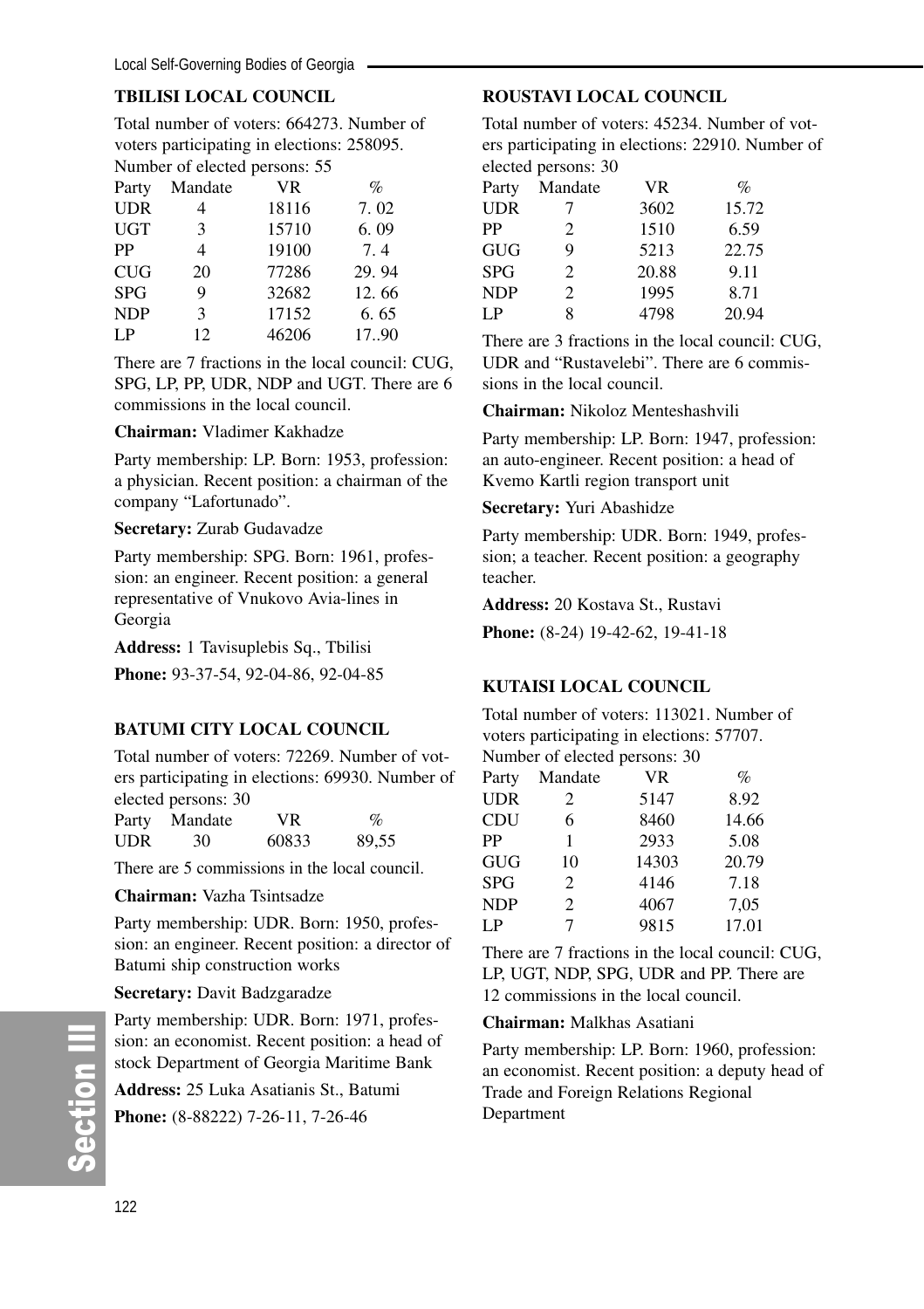#### **Secretary:** Kakhaber Chakhunashvili

Party membership: UGT. Born: 1963, profession: an engineer-economist. Recent position: a deputy director of Kutaisi restoration factory

**Address:** 3 Roustavelis St., Kutaisi

**Phone:**  $(8-231)$  4-10-20, 4-10-00

#### **POTI CITY LOCAL COUNCIL**

Total number of voters: 27325. Number of voters participating in elections: 16171. Number of elected persons: 30

| Party      | Mandate | VR   | $\%$  |
|------------|---------|------|-------|
| <b>UDR</b> | 4       | 1661 | 10,27 |
| <b>GUG</b> | 14      | 5454 | 33,73 |
| <b>SP</b>  | 1       | 992  | 6.13  |
| NC         | 3       | 1468 | 9.08  |
| SS         | 3       | 1484 | 9,18  |
| <b>NDP</b> | 2       | 1396 | 8,63  |
| <b>LPG</b> | 3       | 1441 | 8,91  |

There are 9 commissions in the local council.

#### **Chairman:** Mogeli Tkebuchava

Party membership: none (by NC party list). Born: 1954, profession: an engineer-economist. Recent position: a chairman of LTD "Kolkheti"

**Secretary:** Teimuraz Tsurtsumia

Party membership: CUG. Born: 1962, profession: an engineer-constructor. Recent position: a head of Poti Eparchy office

**Address:** 12 Agmasheneblis St., Poti

**Phone:** (8-293) 2-25-25, 2-10-08

#### **ABASHA RAYON LOCAL COUNCIL**

Total number of voters: 20 846. Number of voters participating in elections: 14277. Number of elected persons: 19.

| Party      | Mandate        | <b>VR</b> | $\%$  |
|------------|----------------|-----------|-------|
| <b>UDR</b> | 2              | 1488      | 10.42 |
| <b>CUG</b> | 6              | 4063      | 28,46 |
| <b>SPG</b> | $\mathfrak{D}$ | 1407      | 9.86  |
| <b>NDP</b> | 6              | 3915      | 27.42 |
| LP         | 3              | 1570      | 11.00 |

There is 1 fraction in the local council: "Equity for Everybody". There are 8 commissions in the local council.

**Chairman:** Samson Chanturia.

Party membership: NDP. Born: 1955, profes-

sion: an engineer mechanic. Recent position: rayon governor, a head of cooperative " Bakuri".

**Secretary:** Revaz Khabeishvili

Party membership: SPG. Born: 1956, profession: an engineer mechanic. Recent position: local self-governance directorate

**Address:** 2 Kacharavas St., Abasha

**Phone:** (8-212) 9-15-15

#### **ABASHA CITY LOCAL COUNCIL**

Total number of voters: 4 844. Number of voters participating in elections: 2 912. Number of elected persons: 17.

| Party      | Mandate | <b>VR</b> | $\%$  |
|------------|---------|-----------|-------|
| <b>UDR</b> |         | 267       | 9.17  |
| <b>CUG</b> | 6       | 774       | 26.58 |
| <b>SPG</b> |         | 276       | 9.48  |
| <b>NDP</b> | 8       | 1081      | 37.12 |
| LP.        |         | 223       | 7.66  |

There are 2 fractions in the local council: NDP and LP. There are 6 commissions in the local council.

#### **Chairman:** Gela Topuria

Party membership: NDP. Born: 1969, profession: an engineer mechanic. Recent position: vice-mayor of Abasha city

**Secretary:** Temur Tsomaia

Party membership: NDP. Born: 1969, profession: an engineer constructor. Recent position: a secretary of city local council

**Address:** 2 Kacharavas St., Abasha

**Phone:** (8-212) 9-19-19

#### **ADIGENI RAYON LOCAL COUNCIL**

Total number of voters: 15027. Number of voters participating in elections: 11297. Number of elected persons: 19.

| Party      | Mandate | VR.  | $\%$  |
|------------|---------|------|-------|
| PP         | 4       | 2026 | 17.93 |
| <b>CUG</b> | 12      | 5859 | 51.86 |
| gp         | 2       | 1231 | 10.90 |
| L P        |         | 643  | 5.69  |

There are 3 fractions in the local council: CUG, PP, "Centrist" (CUG, Greens' Party). There are

# Section II ction III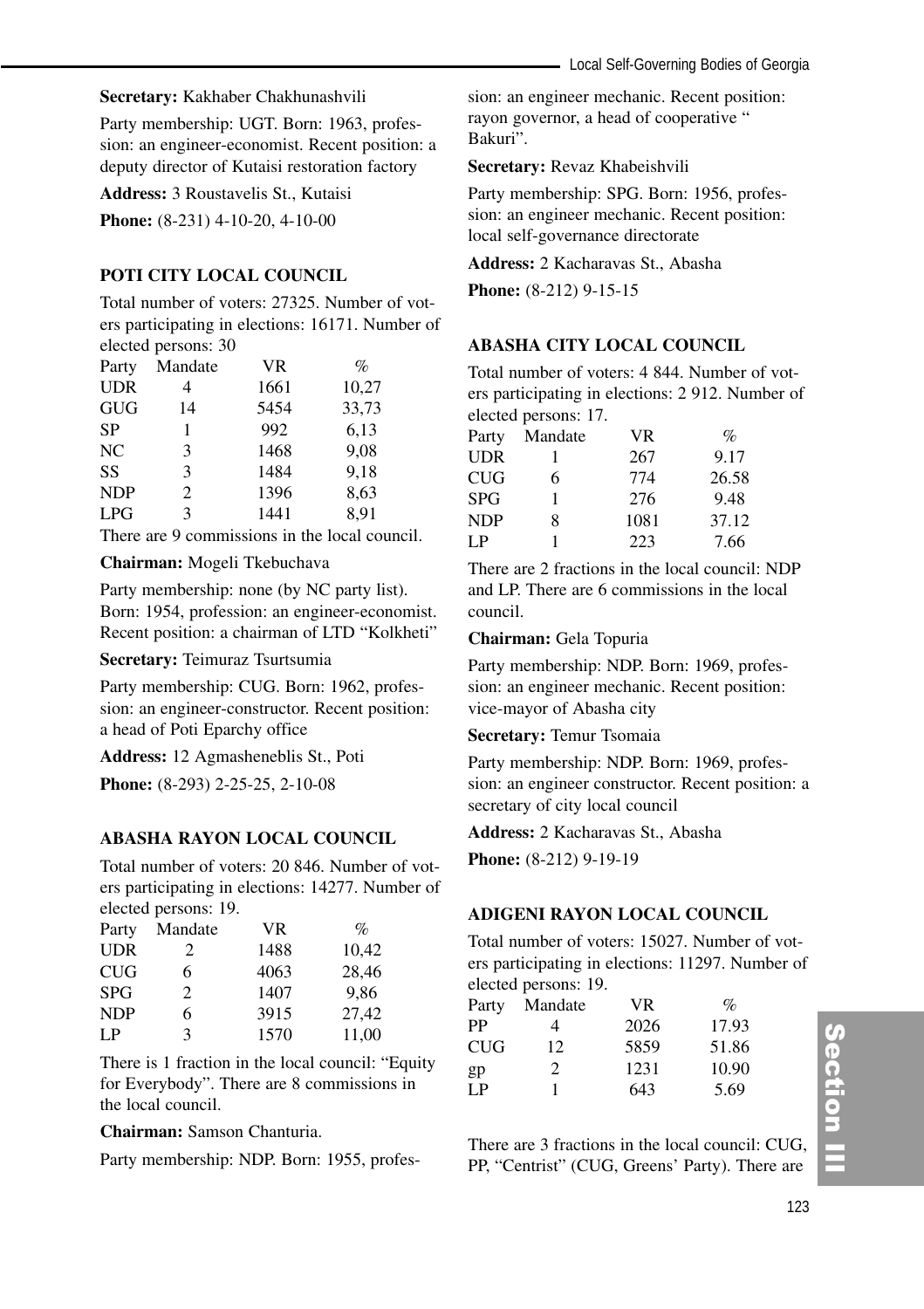Local Self-Governing Bodies of Georgia

7 commissions in the local council.

**Chairman:** Temur Maisuradze

Party membership : CUG. Born: 1948, profession: an economist. Recent position: a governor of the village Udi

**Secretary:** Jemal Iakobidze

Party membership: PP (by CUG party list) Profession: an economist. Recent position: a head of economics unit at the rayon directorate

**Address:** 5 Tamar Mepis St., Adigeni

**Phone:**  $(8-266)$  9-19-60

# **ADIGENI TOWN LOCAL COUNCIL**

Total number of voters: 787.Number of voters participating in elections: 485. Number of elected persons: 7

Party Mandate UDR 1 PP 1  $CIIG = 5$ 

There are 7 commissions in the local council.

**Chairman:** Roland Kharshiladze

Party membership: none (by CUG party list). Born: 1962, profession: an engineer mechanic. Recent position: a head of civic defense headquarters at Adigeni directorate

**Secretary:** Avtandil Macharashvili

Party membership: none (by CUG party list). Born: 1933, profession: a lawyer. Recent position: a lawyer-consultant at agriculture unit

**Address:** 4 Tamar Mepis St., Adigeni

**Phone:** (8-266) 9-19-30, 9-19-32

#### **AKHALGORI RAYON LOCAL COUNCIL**

Total number of voters: 5951 Number of voters participating in elections: 3929. Number of elected persons: 17

|            | $\frac{1}{2}$ |      |       |
|------------|---------------|------|-------|
| Party      | Mandate       | VR   | $\%$  |
| <b>CUG</b> | 11            | 2090 | 53.19 |
| <b>NDP</b> | 1             | 359  | 9.14  |
| L.P        | 5             | 1050 | 26.72 |

There are 7 commissions in the local council.

**Chairman:** Nugzar Papunashvili

Party membership: CUG. Born: 1957, profession: a historian, a philologist. Recent position: a deputy chairman of Akhalgori directorate.

**Secretary:** Svetlana Tvauri

Party membership: CUG. Born: 1956, profession: a mathematician. Recent position: a representative of a rayon deputy.

**Address:** 32 Tamar Mepis St., Akhalgori **Phone:** (8-242) 3-23-14

#### **AKHALGORI TOWN LOCAL COUNCIL**

Total number of voters: 1779. Number of voters participating in elections: 1165. Number of elected persons: 13

| Party | Mandate | VR. | $\%$  |
|-------|---------|-----|-------|
| CUG   | 7       | 489 | 41.97 |
| NDP   | 2       | 208 | 17.85 |
| LP    | 4       | 306 | 26.27 |

There are 5 commissions in the local council.

#### **Chairman:** Medea Chokheli.

Party membership: LP. Born: 1954, profession: a philologist. Recent position:s a newspaper editor

#### **Secretary:** Megi Razmadze

Party membership: CUG. Born: 1968, profession: a philologist. Recent position: a teacher of kindergarten.

**Address:** 14, 9 Aprilis St., Akhalgori

**Phone:** (8-242) 3-22-34

#### **AKHALKALAKI RAYON LOCAL COUNCIL**

Total number of voters: 38935. Number of voters participating in elections: 31734. Number of elected persons:21

| Party      | Mandate                 | <b>VR</b> | $\%$  |
|------------|-------------------------|-----------|-------|
| PP         | 3                       | 4486      | 14.14 |
| CUG        | 9                       | 11779     | 37.12 |
| SPG        | 1                       | 1666      | 5.25  |
| LEMI       | 1                       | 1547      | 4.87  |
| NC         | 2                       | 4101      | 12.92 |
| <b>NDP</b> | $\overline{\mathbf{5}}$ | 6171      | 19.45 |

There are 7 commissions in the local council.

**Chairman:** Liova Gabrielyan

Party membership: CUG. Born: 1953, profession: an engineer. Recent position: a chairman of Akhalkalaki producers' assosiation

တိ

**Ction III**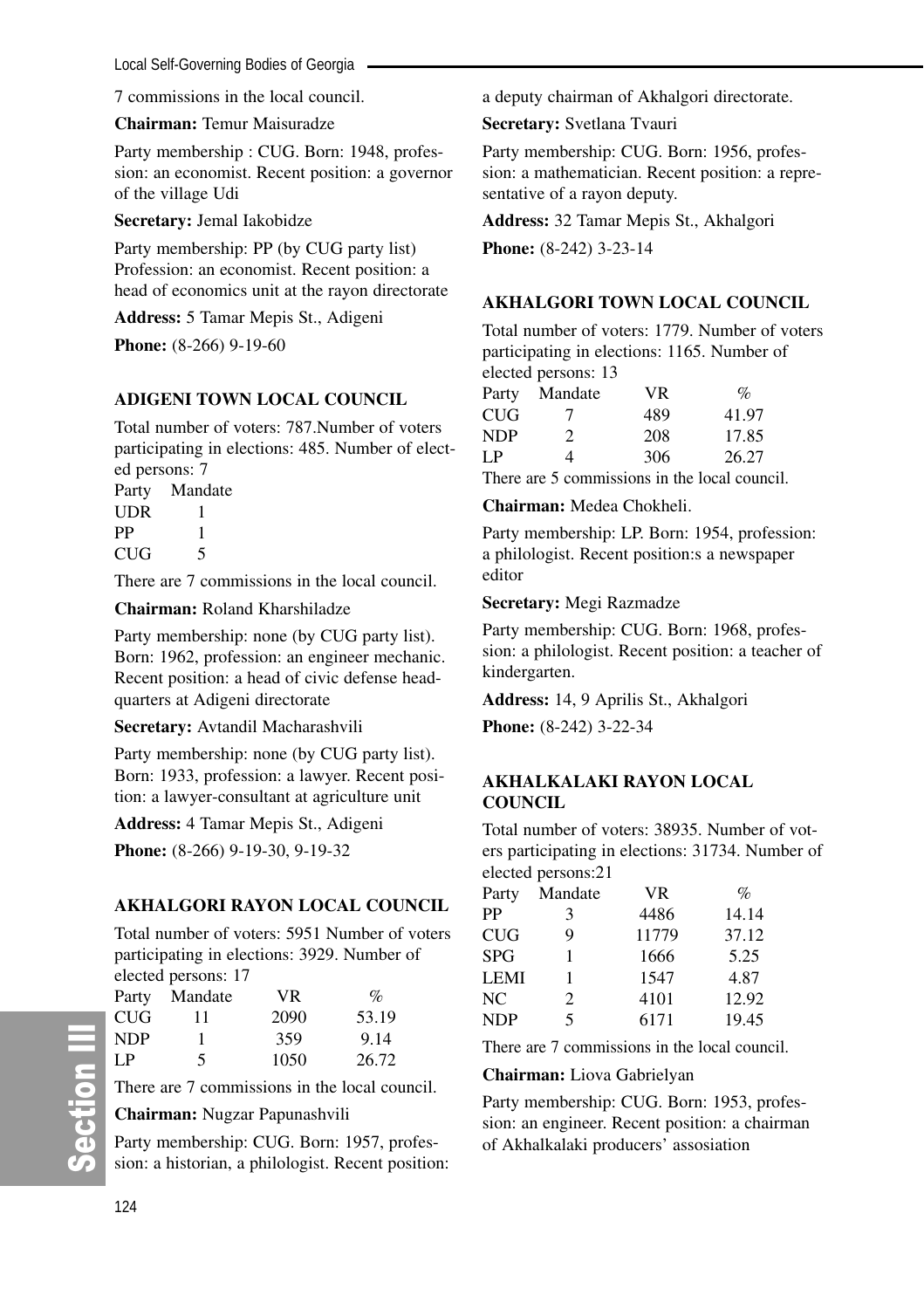#### **Secretary:** Valeri Manukyan

Party membership: CUG. Born: 1954, profession: an economist. Recent position: a chairman of Azavreti village Board.

**Address:** 11 Charentsi St., Akhalkalaki

**Phone:**  $(8-262)$  2-32-32

#### **AKHALKALAKI CITY LOCAL COUNCIL**

Total number of voters: 6710. Number of voters participating in elections: 3930. Number of elected persons: 17

| Party       | Mandate | VR   | $\%$  |
|-------------|---------|------|-------|
| PP          | 3       | 538  | 13.69 |
| <b>CUG</b>  | 6       | 1167 | 29.69 |
| <b>SPG</b>  |         | 322  | 8.19  |
| <b>LEMI</b> |         | 253  | 6.44  |
| NC.         |         | 232  | 5.90  |
| <b>NDP</b>  | 5       | 1044 | 26.56 |

There are 6 commissions in the local council.

#### **Chairman:** Enokh Khodikyan

Party membership: none (by NDP list). Born: 1964, profession: an economist, a financier, a lawyer. Recent position: a main inspector of Control Chamber Samtskhe-Javakheti regional Department

**Secretary:** Varazdash Bzoyan

Party membership: NC. Born: 1950, profession: a teacher. Recent position: a teacher of professional technical college.

**Address:** 33 Mesrop Mashtotsi St., Akhalkalaki

**Phone:** (8-262) 2-31-73, 2-26-74

#### **AKHALTSIKHE RAYON LOCAL COUNCIL**

Total number of voters: 31821. Number of voters participating in elections: 18118. Number of elected persons: 21

| Party      | Mandate | VR.  | $\%$  |
|------------|---------|------|-------|
| <b>UDR</b> |         | 1105 | 6.10  |
| <b>CUG</b> | 13      | 8780 | 48.46 |
| <b>SPG</b> |         | 1144 | 6.31  |
| <b>NDP</b> |         | 965  | 5.33  |
| LP         | 5       | 3649 | 20.14 |

There are 2 fractions in the local council: CUG and LP. There are 8 commissions in the local

council.

#### **Chairman:** Nikoloz Inasaridze

Party membership: CUG. Born: 1954, profession: an engineer mechanic, an engineer economist. Recent position: a leading advisor of state representative of president in Samtskhe-Javakheti region, a head of interregional, foreign economical relations and business development office

**Secretary:** Paata Mikutashvili

Party membership: CUG.

**Address:** 18 Kostava St., Akhaltsikhe

**Phone:** (8-265) 2-19-53, 2-33-31

#### **AKHALTSIKHE CITY LOCAL COUNCIL**

Total number of voters: 10998. Number of voters participating in elections: 5593. Number of elected persons: 19

| Party | Mandate | VR.  | $\mathcal{O}_\mathcal{D}$ |
|-------|---------|------|---------------------------|
| PP    | 3       | 793  | 14.18                     |
| CUG   | 12      | 2605 | 46.58                     |
| I P   | 4       | 1271 | 22.72                     |

There are 2 fractions in the local council: CUG and LP. There are 8 commissions in the local council.

#### **Chairman:** Shota Naskidashvili

Party membership: CUG. Born: 1957, profession: an engineer mechanic, an agrarian engineer. Recent position: a chairman of city directorate

#### **Secretary:** Giorgi Razmadze

Party membership: CUG. Born: 1966, profession: a mining-engineer. Recent position: a secretary of city local council

**Address:** 18 Kostavas St., Akhaltsikhe

**Phone:** (8-265) 2-15-55

# **AKHMETA RAYON LOCAL COUNCIL**

Total number of voters: 31767. Number of voters participating in elections: 16327. Number of elected persons: 19

| $\frac{1}{2}$ |      |       |
|---------------|------|-------|
| Mandate       | VR.  | $\%$  |
| 10            | 5924 | 36.28 |
| 2             | 2312 | 14.16 |
| 7             | 4319 | 26.45 |
|               |      |       |

# Section III ction III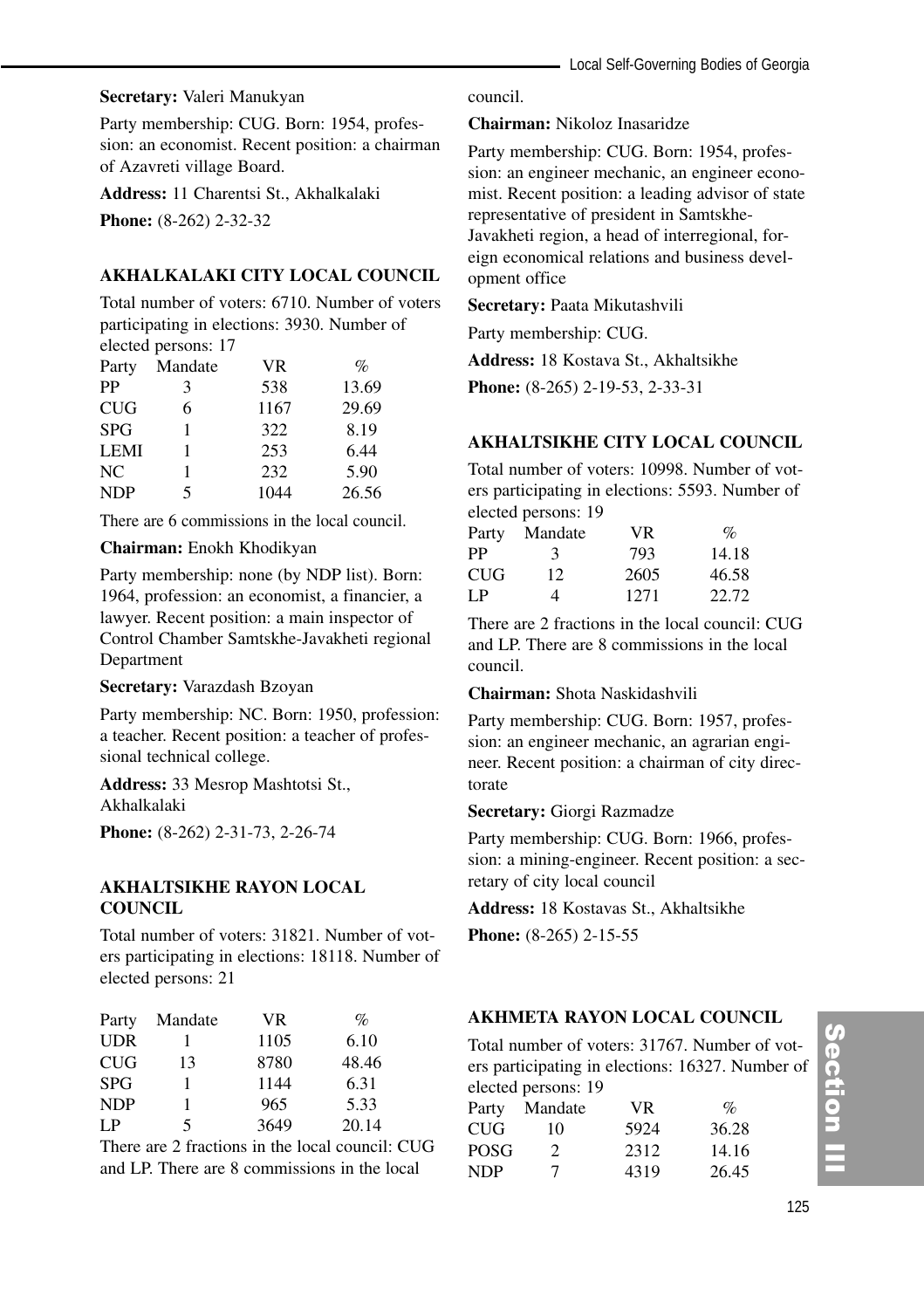There are 2 fractions in the local council: CUG and NDP. There are 9 commissions in the local council.

#### **Chairman:** Nikoloz Alavidze

Party membership: CUG. Born: 1968, profession: an engineer constructor. Recent position: a deputy chairman of Akhmeta rayon directorate.

#### **Secretary:** Koba Maisuradze

Party membership: CUG. Born: 1963, profession: an engineer constructor. Recent position: a governor of Akhmeta city

**Address:** 49 Cholokashvilis St., Akhmeta

**Phone:** (8-249) 2-14-76

# **AKHMETA CITY LOCAL COUNCIL**

Total number of voters: 7298. Number of voters participating in elections: 3532. Number of elected persons: 17

|       | $\alpha$ . The persons $\alpha$ |      |       |
|-------|---------------------------------|------|-------|
| Party | Mandate                         | VR.  | $\%$  |
| CUG   | 6                               | 846  | 23.95 |
| SPG   |                                 | 292  | 8.27  |
| POSG  | 2                               | 549  | 15.54 |
| NDP   | 7                               | 1048 | 29.67 |
| LP    |                                 | 273  | 7.73  |

There are 2 fractions in the local council: CUG and NDP. There are 6 commissions in the local council.

#### **Chairman:** Zakaria Kinkladze

Party membership: NDP. Born: 1963, profession: an engineer. Recent position: a head of deputy bureau

**Secretary:** Gela Oniashvili Party membership: NDP. Born: 1974

**Address:** 54 Cholokashvilis St., Akhmeta

**Phone:** (8-249) 2-14-76

#### **AMBROLAURI RAYON LOCAL COUNCIL**

Total number of voters: 12518. Number of voters participating in elections: 8826. Number of elected persons: 19

| Party      | Mandate | VR.  | $\%$ |
|------------|---------|------|------|
| <b>CUG</b> | 12.     | 3920 | 4441 |
| <b>SPG</b> | 4       | 1634 | 1851 |
| <b>NDP</b> | 3       | 1453 | 1646 |

There are 3 fractions in the local council: CUG,

NDP and SPG. There are 10 commissions in the local council.

### **Chairman:** Ioseb Chigvaria

Party membership: CUG. Born: 1961, profession: an engineer electrician. Recent position: a main advisor of Racha-Lechkhumi region authorized representative apparatus

#### **Secretary:** Nino Sokhadze

Party membership: CUG. Born: 1956, profession: an entomologist. Recent position: a director of Youth House

**Address:** 1 Tamar Mepis St., Ambrolauri

**Phone:** (8-239) 2-19-40

# **AMBROLAURI CITY LOCAL COUNCIL**

Total number of voters: 1831. Number of voters participating in elections: 1050. Number of elected persons: 9

| Party | Mandate |
|-------|---------|
| CUG   | 4       |
| NDP   | 4       |
|       |         |

non-party 1

There are 2 fractions in the local council: CUG and NDP.

**Chairman:** Demna Mikiashvili

Party membership: none (by NC list). Born: 1963, profession: an engineer. Recent position: a city governor.

**Secretary:** Vakhtang Lortkipanidze

Party membership: NDP. Born: 1964, profession: an engineer. Recent position: a head of directorate civil defense unit.

**Address:** 1 Tamar Mepis St., Ambrolauri **Phone:** (8-239) 2-13-66

# **ASPINDZA RAYON LOCAL COUNCIL**

Total number of voters: 9211. Number of voters participating in elections: 6985. Number of elected persons: 17

| $\alpha$ . $\beta$ . $\alpha$ |         |      |       |  |
|-------------------------------|---------|------|-------|--|
| Party                         | Mandate | VR.  | $\%$  |  |
| CUG                           | 16      | 5213 | 74.63 |  |
| LP                            |         | 719  | 10.29 |  |

There are 6 commissions in the local council.

**Chairman:** Gela Londaridze

Party membership: CUG. Born: 1962, profes-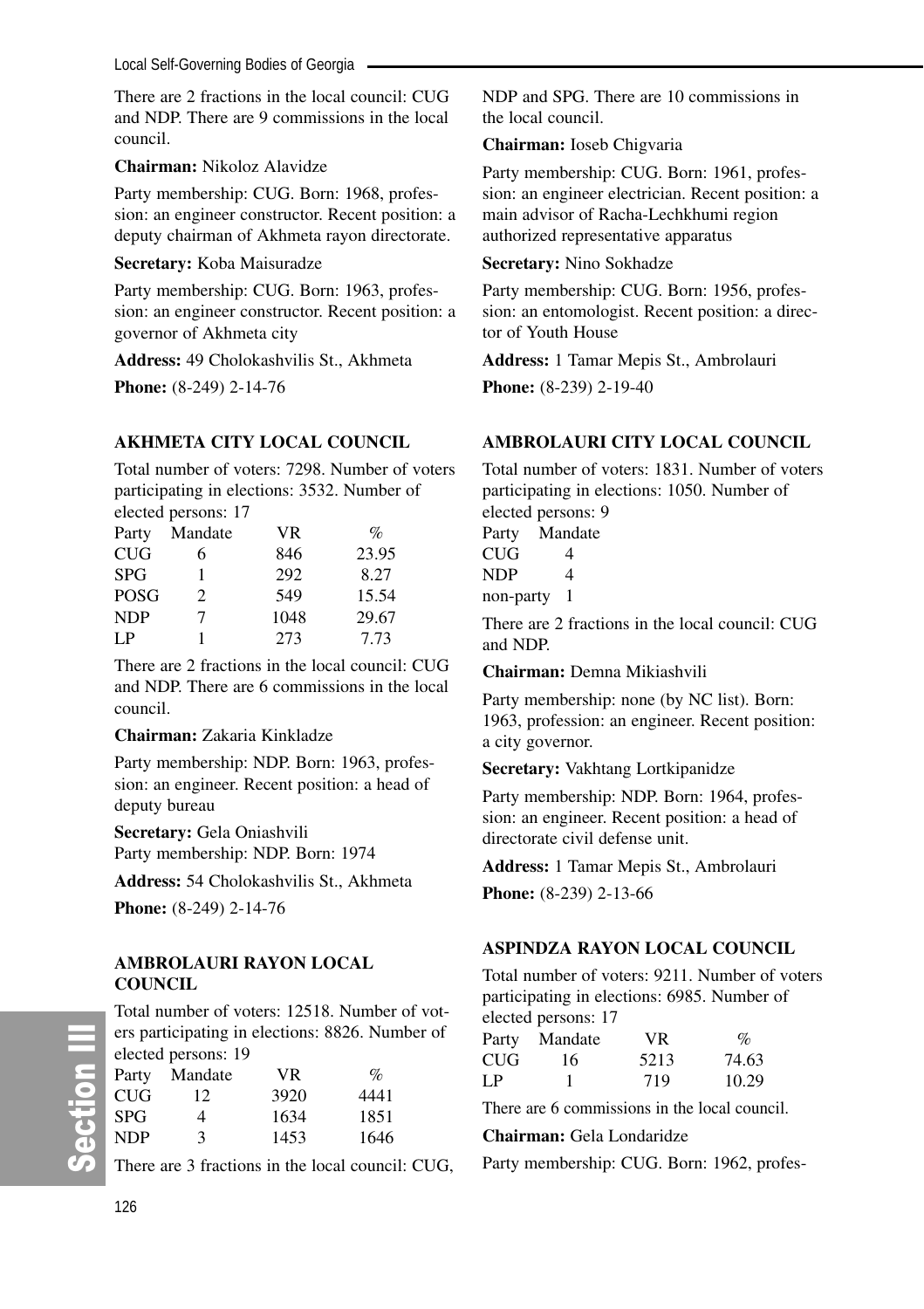sion: an economist. Recent position: a head of collective economy unit

#### **Secretary:** Iuza Butskhrikidze

Party membership: CUG. Born: 1934, profession: an agronomist. Recent position: a head of construction materials unit

**Address:** 3 Tamar Mepis St., Aspindza

**Phone:** (8-264) 9-14-14

#### **ASPINDZA TOWN LOCAL COUNCIL**

Total number of voters: 2741. Number of voters participating in elections: 1697. Number of elected persons: 13

| Party | Mandate | VR.  | $\%$  |
|-------|---------|------|-------|
| CUG   | 11      | 1132 | 66.71 |
| I P   | 2.      | 234  | 13.79 |

There are 4 commissions in the local council.

**Chairman:** Tamaz Zedgenidze. Party membership: CUG. Born: 1952, profession: an economist

**Secretary:** Malhaz Davlasheridze

Party membership: CUG. Born: 1972, profession: an engineer, a mathematician.

**Address:** 3 Tamar Mepis St., Aspindza

**Phone:** (8-264) 9-14-43.

#### **BAGHDATI RAYON LOCAL COUNCIL**

Total number of voters: 23909. Number of voters participating in elections: 12319. Number of elected persons: 19

| Mandate | VR   | $\%$  |
|---------|------|-------|
|         | 990  | 8.04  |
|         | 811  | 6.58  |
|         | 847  | 6.88  |
| 7       | 3494 | 28.36 |
|         | 868  | 7.05  |
| 7       | 3112 | 25.26 |
|         | 752  | 5.94  |
|         |      |       |

There are 2 fractions in the local council: CUG and NDP. There are 6 commissions in the local council.

#### **Chairman:** Merab Purtseladze

Party membership: CUG. Born: 1954, profession: a historian. Recent position: a lecturer of Bagdati Institute of Agrarian Academy

**Secretary:** Vladimer Robakidze

Party membership: NDP. Profession: an engineer.

**Address:** 9 Tseretlis St., Baghdati

**Phone:** (8-234) 28-28, 20-09

# **BAGHDATI CITY LOCAL COUNCIL**

Total number of voters: 3875. Number of voters participating in elections: 2055. Number of elected persons: 13

| Party | Mandate | <b>VR</b> | $\%$  |
|-------|---------|-----------|-------|
| UDR   |         | 179       | 8.71  |
| CUG   | 5       | 503       | 24.48 |
| SPG   | 3       | 398       | 19.37 |
| NDP   | 4       | 421       | 20.49 |
|       |         |           |       |

There are 4 commissions in the local council.

**Chairman:** Karlo Dograshvili.

Party membership: SPG. Born: 1948, profession: a agronomist. Recent position: a city mayor

**Secretary:** Shmagi Giorgadze

Party membership: NDP. Born: 1970, profession: an economist. Recent position: an inspector of taxation inspection.

**Address:** 7 Vazha-Pshavelas St., Baghdati

**Phone:** (8-234) 26-84

#### **BOLNISI RAYON LOCAL COUNCIL**

Total number of voters: 42964. Number of voters participating in elections: 39919. Number of elected persons: 21

|       | ----------------- |       |       |
|-------|-------------------|-------|-------|
| Party | Mandate           | VR.   | $\%$  |
| UDR   |                   | 1946  | 4.87  |
| CUG   | 17                | 26245 | 65.75 |
| NDP   | 3                 | 5639  | 14.13 |

There are 7 commissions in the local council.

**Chairman:** Amiran Chaladze

Party membership: CUG. Born: 1956, profession: an engineer zoologist. Recent position: a head of agricultural unit

#### **Secretary:** Oleg Ugrekhelidze

Party membership: CUG. Born: 1957, profession: a journalist. Recent position: a main advisor of Kvemo Kartli authorized representative apparatus

**Address:** 106 Sulkhan-Sabas St., Bolnisi

# Section III ction III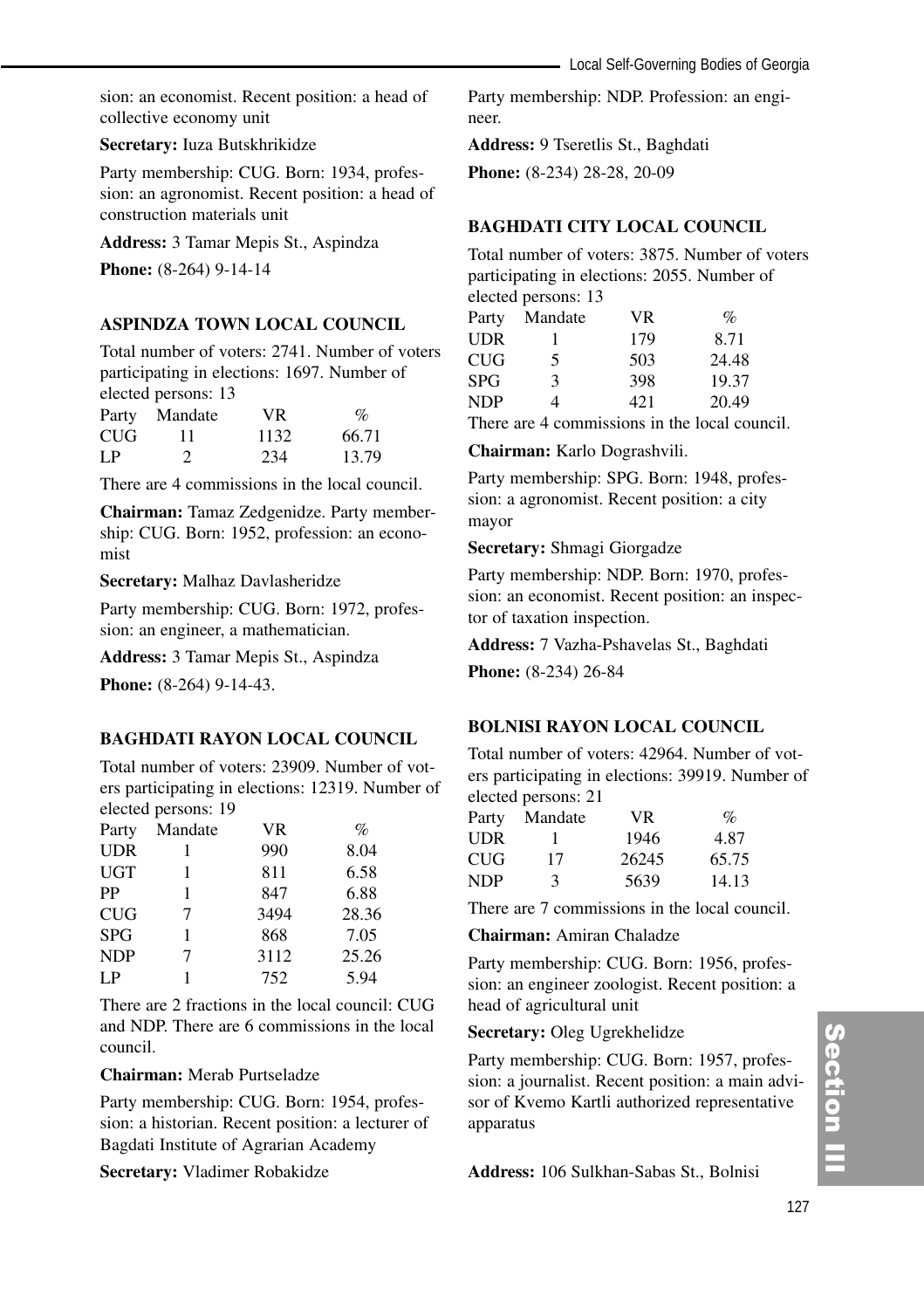**Phone:** (8-258) 2-26-46

# **BOLNISI CITY LOCAL COUNCIL**

Total number of voters: 5967. Number of voters participating in elections: 2995. Number of elected persons: 17

|            | $\frac{1}{2}$ |      |       |  |  |
|------------|---------------|------|-------|--|--|
| Party      | Mandate       | VR.  | $\%$  |  |  |
| <b>UDR</b> | 4             | 598  | 19.97 |  |  |
| <b>CUG</b> | 10            | 1233 | 41.17 |  |  |
| <b>NDP</b> | 3             | 547  | 18.26 |  |  |

There are 3 fractions in the local council: CUG, NDP and UDR. There are 5 commissions in the local council.

#### **Chairman:** Davit Khmelidze

Party membership: CUG. Born: 1960, profession: a teacher. Recent position: a deputy chairman of Bolnisi Rayon Union

**Secretary:** Avtandil Khutsishvili

Party membership: UDR. Born: 1952, profession: an engineer hydrologist. Recent position: city Board.

**Address:** 106 Sulkhan-Sabas St., Bolnisi

**Phone:** (8-258) 2-29-39

# **BORJOMI RAYON LOCAL COUNCIL**

Total number of voters: 21624. Number of voters participating in elections: 13339. Number of elected persons: 19

| Party | Mandate | VR.  | $\%$  |
|-------|---------|------|-------|
| РP    |         | 1267 | 6.50  |
| CUG   | 10      | 4434 | 33.24 |
| SPG   | 7       | 2957 | 22.17 |
| LP    |         | 1051 | 7.88  |
|       |         |      |       |

There are 7 commissions in the local council.

#### **Chairman:** Roin Bolkvadze

Party membership: CUG. Born: 1946 Recent position: a main physician of Railway Health Care Unit

**Secretary:** Gulizar Lursmanashvili

Party membership: CUG. Born: 1933. Recent position: a head of Borjomi Bottling factory laboratory

**Address:** 1 Roustavelis St., Borjomi

**Phone:** (8-267) 2-49-05

**BORJOMI CITY LOCAL COUNCIL**

Total number of voters: 9627. Number of voters participating in elections: 5899. Number of elected persons: 17

|   |         | $\mathcal{O}_0$ |
|---|---------|-----------------|
| 3 | 814     | 13.80           |
| 7 | 1503    | 25.48           |
| 5 | 1172    | 19.87           |
| 2 | 663     | 11.24           |
|   | Mandate | <b>VR</b>       |

There are 6 commissions in the local council.

**Chairman:** Avtandil Gongladze.

Party membership: PP. Born: 1950, profession: an artist. Recent position: a director of "Tekseli" company

**Secretary:** Kakha Mekantsishvili

Party membership: LP. Born: 1976, profession: a lawyer

**Address:** 1 Roustavelis St., Borjomi

**Phone:** (8-267) 2-13-97

#### **CHIATURA RAYON LOCAL COUNCIL**

Total number of voters: 42180. Number of voters participating in elections: 18466. Number of elected persons: 21

| Party       | Mandate | VR.  | $\%$  |
|-------------|---------|------|-------|
| <b>UDR</b>  |         | 1120 | 6.07  |
| PP          | 2       | 1160 | 6.28  |
| CUG         | 8       | 5240 | 28.38 |
| <b>SPG</b>  | 8       | 4909 | 26.58 |
| I P         | 1       | 908  | 4.92  |
| <b>GMKS</b> |         | 1100 | 5.96  |

There are 3 fractions in the local council: CUG, PP and SPG. There are 6 commissions in the local council.

**Chairman:** Malkhaz Kharadze

Party membership: SPG. Born: 1956, profession: a mining engineer. Recent position: a head of deputy bureau

**Secretary:** Teimuraz Chumburidze

Party membership: PP (GMKS). Born: 1955, profession: a teacher

**Address:** 7 Ninoshvilis St., Chiatura

**Phone:** (8-297) 5-25-55

#### **CHIATURA CITY LOCAL COUNCIL**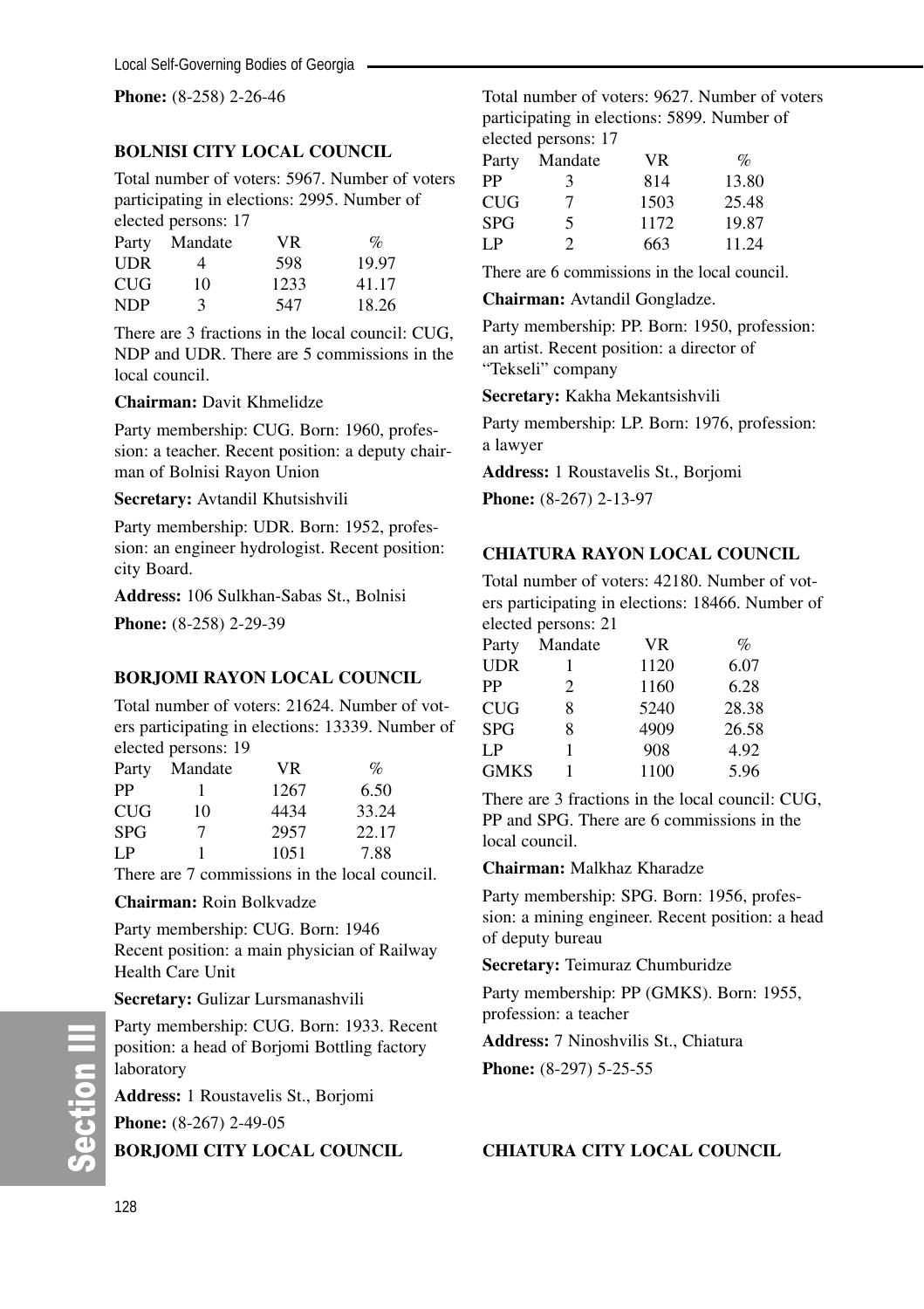Total number of voters: 12654. Number of voters participating in elections: 5319. Number of elected persons: 19

| Party       | Mandate | <b>VR</b> | $\%$  |  |
|-------------|---------|-----------|-------|--|
| <b>UDR</b>  | 3       | 672       | 12.60 |  |
| <b>UGT</b>  |         | 306       | 5.77  |  |
| PP          |         | 286       | 5.38  |  |
| <b>CUG</b>  | 5       | 924       | 17.37 |  |
| <b>SPG</b>  | 6       | 1005      | 18.89 |  |
| <b>NDP</b>  |         | 369       | 6.94  |  |
| LP          |         | 432       | 812   |  |
| <b>GMKS</b> |         | 464       | 8.72  |  |

There are 2 fractions in the local council: CUG, SPG. There are 6 commissions in the local council.

#### **Chairman:** Jemal Iobashvili

Party membership: SPG. Born: 1947, profession: an engineer. Recent position: a head of communal unit

#### **Secretary:** Tsezar Khojanashvili

Party membership: LP. Born: 1951, profession: an engineer. Recent position: a head of dance group

**Address:** 7 Ninoshvilis St., Chiatura

**Phone:** (8-279) 5-40-14

#### **CHKHOROTSKU RAYON LOCAL COUNCIL**

Total number of voters: 20475. Number of voters participating in elections: 16370. Number of elected persons: 19

| Party      | Mandate | <b>VR</b> | $\%$  |
|------------|---------|-----------|-------|
| UGT        |         | 1096      | 6.70  |
| <b>CUG</b> | 12      | 8745      | 53.42 |
| NC.        |         | 903       | 5.52  |
| <b>NDP</b> | 5       | 4258      | 26.01 |

There are 2 fractions in the local council: CUG, NDP. There are 8 commissions in the local council.

#### **Chairman:** Igor Pichkhaia

Party membership: CUG. Born: 1951, profession: a biologist. Recent position: a secretary of local council

**Secretary:** Jemal Shengelia

Party membership: CUG. Born: 1949, profession: a teacher. Recent position: a school director

**Address:** 10 Stalinis St., Chkhorotsku

**Phone:** (8-217) 2-12-42

# **CHKHOROTSKU TOWN LOCAL COUNCIL**

Total number of voters: 3536. Number of voters participating in elections: 2708. Number of elected persons: 13

|            | $\frac{1}{2}$ |           |       |
|------------|---------------|-----------|-------|
| Party      | Mandate       | <b>VR</b> | $\%$  |
| <b>CUG</b> |               | 1087      | 40.14 |
| <b>SPG</b> | 1             | 258       | 9.53  |
| <b>NDP</b> | $\mathbf{R}$  | 468       | 17.28 |
| LP         | $\mathcal{P}$ | 447       | 16.51 |

There is 1 fraction in the local council: NDP. There are 5 commissions in the local council.

#### **Chairman:** Gia Tsiramua

Party membership: CUG. Born: 1958, profession: a zoo engineer. Recent position: a deputy town governor

**Secretary:** Tamaz Papaskiri

Party membership: CUG. Born: 1944, profession: an engineer-economist

**Address:** 3 Gobechias St., Chkhorotsku

**Phone:** (8-217) 2-11-25

# **CHOKHATAURI RAYON LOCAL COUNCIL**

Total number of voters: 18737. Number of voters participating in elections: 14365. Number of elected persons: 19

| Party | Mandate | VR.  | $\%$  |
|-------|---------|------|-------|
| PP    |         | 5341 | 37.18 |
| CUG   | 12      | 7831 | 54.51 |

There are 2 fractions in the local council: CUG and PP. There are 8 commissions in the local council.

**Chairman:** Vladimer Sikharulidze

Party membership: CUG. Born: 1961, profession: an engineer-constructor. Recent position: a head of local council

**Secretary:** Bondo Andguladze

Party membership: CUG. Born: 1960, profession: an engineer. Recent position: a deputy head of governor office

**Address:** 10 Dumbadzis St., Chokhatauri

**Phone:** (8-219) 21-10

#### **CHOKHATAURI TOWN LOCAL**

# Section III ction III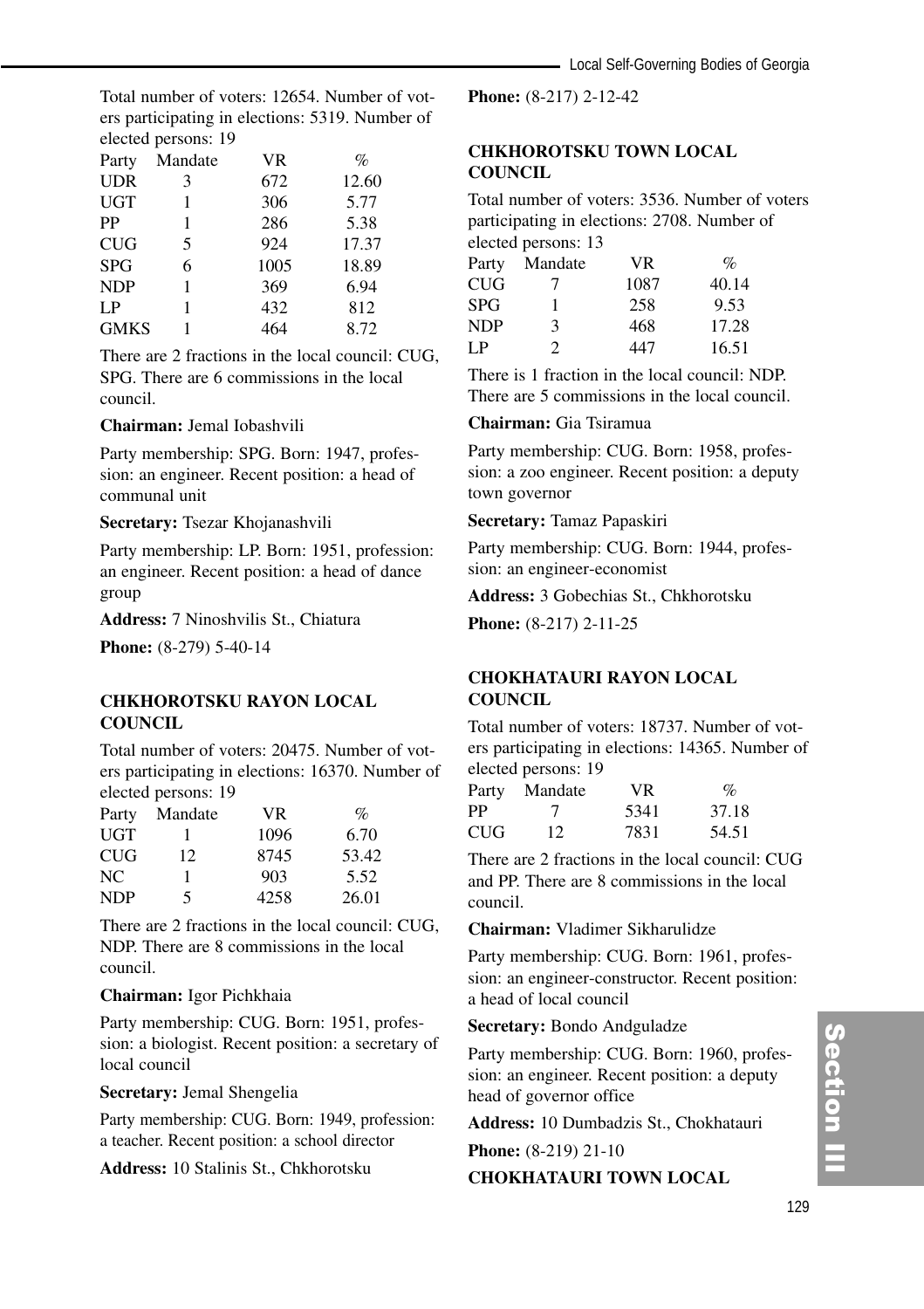# **COUNCIL**

Total number of voters: 1487. Number of voters participating in elections: 1139. Number of elected persons: 9 Party Mandate

CUG 7

non-party 2

There is 1 fraction in the local council: CUG. There are 4 commissions in the local council.

#### **Chairman:** Mamia Baramidze

Party membership: CUG. Born: 1949, profession: an economist, an engineer-technologist. Recent position: a research worker of Anaseuli Research Institute

**Secretary:** Zaur Osepaishvili

Party membership: CUG. Born: 1949, profession: a teacher. Recent position: a head of rayon sports Committee

**Address:** 32 Dumbadzis St., Chokhatauri

**Phone:** (8-219) 21-77

#### **DEDOPLISTSKARO RAYON LOCAL COUNCIL**

Total number of voters: 21633. Number of voters participating in elections: 14696. Number of elected persons: 19

| Party      | Mandate | VR   | $\%$  |
|------------|---------|------|-------|
| UGT        |         | 853  | 5.80  |
| PP         | 1       | 738  | 5.02  |
| <b>CUG</b> | 11      | 6998 | 47.62 |
| <b>NDP</b> |         | 1104 | 7.51  |
| LP         | 5       | 3538 | 24.07 |

There are 2 fractions in the local council: CUG and LP. There are 9 commissions in the local council.

#### **Chairman:** Gela Gvelukashvili

Party membership: CUG. Born: 1958, profession: an economist. Recent position: a head of statistics unit

#### **Secretary:** Giorgi Gonashvili

Party membership: LP. Born: 1971, profession: an engineer hydro-technologist. Recent position: a deputy head of customs Department **Address:** 44 Ninoshvilis St., Dedoplistskaro

**Phone:** (8-256) 2-26-56

**DEDOPLISTKARO CITY LOCAL**

### **COUNCIL**

Total number of voters: 5141. Number of voters participating in elections: 3384. Number of elected persons: 17

|     | $\bullet$ . $\bullet$ . $\bullet$ . $\bullet$ . $\bullet$ . $\bullet$ . $\bullet$ . $\bullet$ . $\bullet$ . $\bullet$ . $\bullet$ . $\bullet$ . $\bullet$ . $\bullet$ . $\bullet$ . $\bullet$ . $\bullet$ . $\bullet$ . $\bullet$ . $\bullet$ . $\bullet$ . $\bullet$ . $\bullet$ . $\bullet$ . $\bullet$ . $\bullet$ . $\bullet$ . $\bullet$ . $\bullet$ . $\bullet$ . $\bullet$ . $\bullet$ |      |                 |
|-----|-----------------------------------------------------------------------------------------------------------------------------------------------------------------------------------------------------------------------------------------------------------------------------------------------------------------------------------------------------------------------------------------------|------|-----------------|
|     | Party Mandate                                                                                                                                                                                                                                                                                                                                                                                 | VR.  | $\mathcal{O}_0$ |
| CUG | 11                                                                                                                                                                                                                                                                                                                                                                                            | 1527 | 45.02           |
| NDP |                                                                                                                                                                                                                                                                                                                                                                                               | 270  | 7.98            |
| LP  | 5                                                                                                                                                                                                                                                                                                                                                                                             | 862  | 25.47           |

There is 1 fraction in the local council: CUG. There are 6 commissions in the local council.

### **Chairman:** Mikheil Ghviniashvili

Party membership: CUG. Born: 1961, profession: an engineer hydro-technician. Recent position: a city governor

**Secretary:** Davit Alughishvili

Party membership: LP. Born: 1962, profession: an engineer

**Address:** 42 Kostavas St., Dedoplistskaro

**Phone:** (8-256) 2-28-44

#### **DMANISI RAYON LOCAL COUNCIL**

Total number of voters: 18652. Number of voters participating in elections: 14654. Number of elected persons: 19

| Party | Mandate | VR.   | $\%$  |
|-------|---------|-------|-------|
| CUG   | 18      | 12708 | 86.72 |
| LEMI  |         | 1303  | 8.89  |

There are 6 commissions in the local council.

#### **Chairman:** Avtandil Devnozashvili

Party membership: CUG. Born: 1961. rofession: a mathematician mechanic. Recent position: a deputy governor

**Secretary:** Giorgi Khorbaladze

Party membership: CUG. Born: 1948, profession: a teacher. Recent position: a executive secretary of CUG rayon organization

**Address:** 41 Tsminda Ninos St., Dmanisi

**Phone:** (8-260) 2-24-24, 2-25-45

#### **DMANISI CITY CLOCAL COUNCIL**

Total number of voters: 2345. Number of voters participating in elections: 1159. Number of elected persons: 13 Party Mandate VR %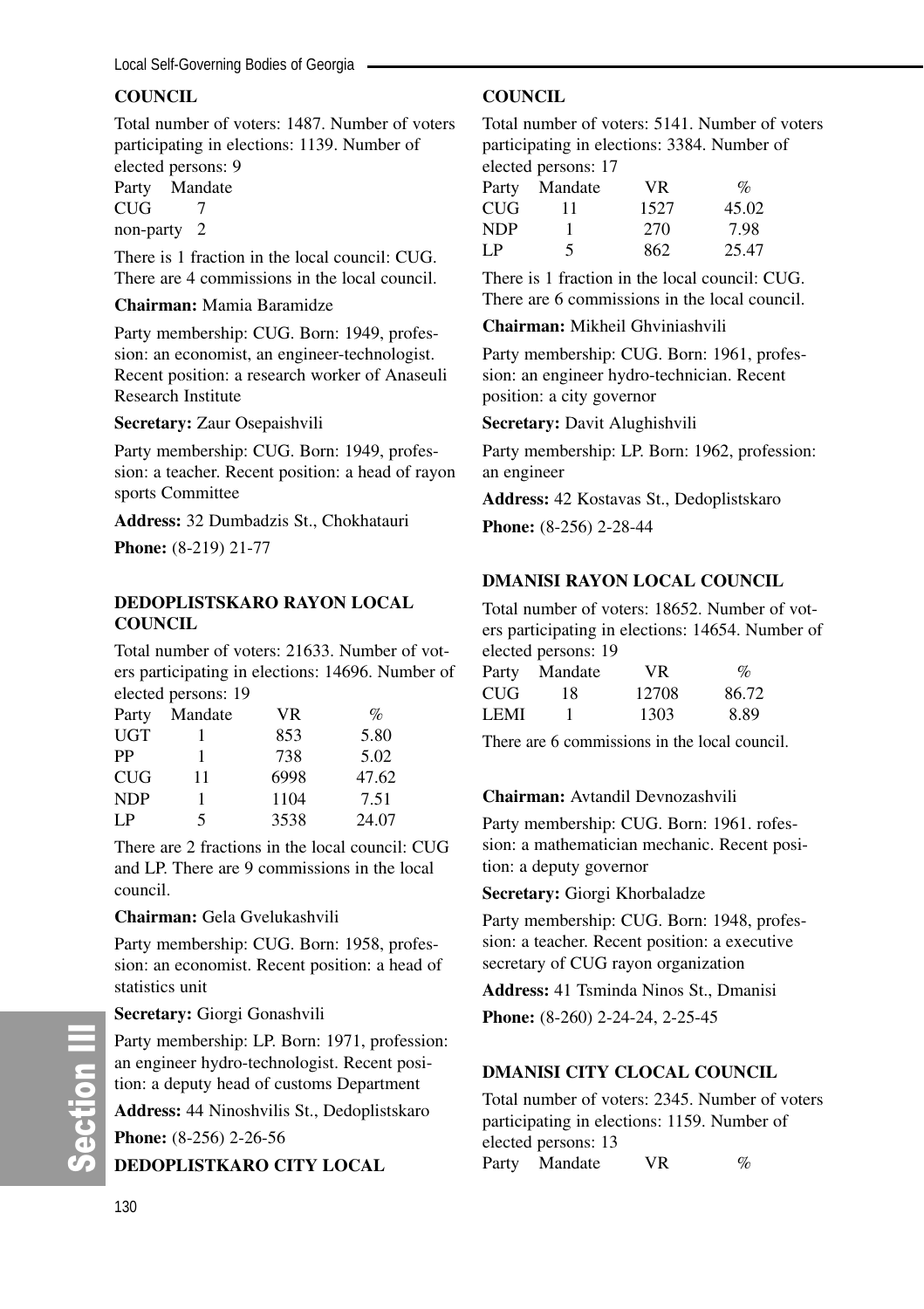| <b>CUG</b>  |   | 585 | 50.47 |
|-------------|---|-----|-------|
| <b>LEMI</b> | 6 | 532 | 45.90 |

There are 5 commissions in the local council.

#### **Chairman:** Severian Devnozashvili

Party membership: CUG. Born: 1939, profession: an economist. Recent position: a member of directorate

#### **Secretary:** Zhivler Chkhetiani

Party membership: Lemi. Born: 1939, profession: an engineer construction. Recent position: a head of directorate construction unit

**Address:** 30, 9 Aprilis St., Dmanisi

**Phone:** (8-260) 2-16-04, 2-21-45

#### **DUSHETI RAYON LOCAL COUNCIL**

Total number of voters: 25549. Number of voters participating in elections: 14832. Number of elected persons: 19

| Party | Mandate | VR.  | $\%$  |
|-------|---------|------|-------|
| CUG   | 6       | 4571 | 30.82 |
| LP    | 13      | 8063 | 54.36 |

There are 2 fractions in the local council: CUG and LP. There are 6 commissions in the local council.

**Chairman:** Ushangi Pirmisashvili

Party membership: LP. Born: 1949, profession: a historian. Recent position: a governor

#### **Secretary:** Tamar Gogniashvili

Party membership: LP. Born: 1945, profession: a teacher. Recent position: a schoolteacher

**Address:** 27 Roustavelis St., Dusheti

**Phone:** (8-246) 2-19-20

#### **DUSHETI CITY LOCAL COUNCIL**

Total number of voters: 5705. Number of voters participating in elections: 3052. Number of elected persons: 17

|     | Party Mandate | VR.  | $\%$  |
|-----|---------------|------|-------|
| CUG | 5             | 855  | 28.01 |
| LP  | 12            | 1807 | 59.21 |

There is 1 fraction in the local council: LP. There are 4 commissions in the local council.

**Chairman:** Temur Dolishvili. Party membership: LP. Born: 1959, profession: a veterinary.

Recent position: a head of Basaleti collective economy unit

#### **Secretary:** Manana Dolishvili

Party membership: LP. Born: 1958, profession: a teacher. Recent position: a teacher of Dusheti School No. 1

**Address:** 62 Stalinis St., Dusheti

**Phone:** (8-246) 2-13-77

#### **GARDABANI RAYON LOCAL COUNCIL**

Total number of voters: 76015. Number of voters participating in elections: 52818. Number of elected persons: 25

| Party | Mandate | VR.   | $\%$  |
|-------|---------|-------|-------|
| CUG   | 24      | 37731 | 71.44 |
| LP    |         | 3750  | 7.10  |

There are 7 commissions in the local council.

#### **Chairman:** Gocha Tegetashvili

Party membership: CUG. Born: 1962, profession: an engineer mechanic. Recent position: a main specialist of environment and natural recourses protection Kvemo Kartli regional unit.

**Secretary:** Luka Saltkhutsishvili

Party membership: CUG. Profession: a teacher

Recent position: a head of property management Gardabani rayon unit Department

**Address:** 74 Davit Agmasheneblis St., Gardabani

**Phone:** (8-272) 28-16

### **GARDABANI CITY LOCAL COUNCIL**

Total number of voters: 10115. Number of voters participating in elections: 5326. Number of elected persons: 19

| Party | Mandate | VR.  | $\%$  |
|-------|---------|------|-------|
| CUG-  | 18      | 4519 | 84.85 |
| LP.   |         | 287  | 5.39  |

There are 5 commissions in the local council.

#### **Chairman:** Ioseb Japaridze

Party membership: CUG. Born: 1954, profession: an economist. Recent position: a city mayor

**Secretary:** Davit Chaduneli

# Section III ction III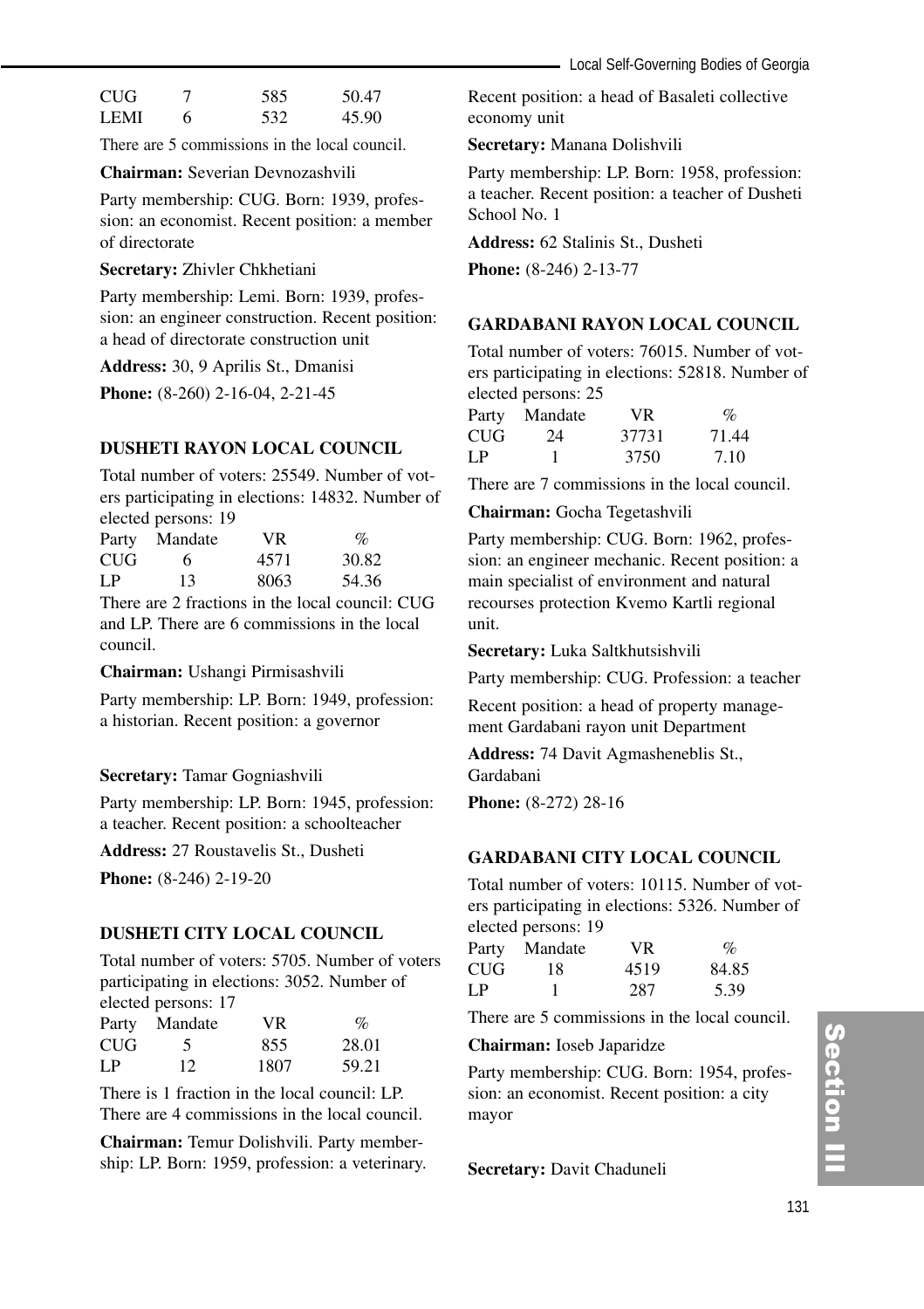Party membership: CUG. Born: 1969, profession: an economist. Recent position: a secretary of city local council

**Address:** 127 Agmasheneblis St., Gardabani **Phone:** (8-272) 27-22

#### **GORI RAYON LOCAL COUNCIL**

Total number of voters: 103226. Number of voters participating in elections: 67937. Number of elected persons: 25

|            |         | $1$ annoce of creeged persons. $25$ |       |
|------------|---------|-------------------------------------|-------|
| Party      | Mandate | VR                                  | $\%$  |
| <b>UDR</b> |         | 3438                                | 5.06  |
| PP         | 4       | 9255                                | 13.62 |
| <b>CUG</b> | 13      | 29912                               | 44.03 |
| <b>SPG</b> | 3       | 7405                                | 10.90 |
| <b>NDP</b> | 2       | 5535                                | 8.15  |
| LP         | 2       | 5573                                | 8.20  |
|            |         |                                     |       |

There are 7 commissions in the local council.

#### **Chairman:** Givi Kaidarashvili

Party membership: CUG. Born: 1955, profession: an economist. Recent position: a deputy authorized representative of the president of Georgia in Shida Kartli region

**Secretary:** Revaz Javakhishvili

Party membership: CUG. Born: 1935, profession: a teacher, an agronomist. Recent position: a manager of the apparatus office of authorized representative of the president of Georgia in Shida Kartli region

**Address:** 16 Stalinis St., Gori

**Phone:** (8-270) 2-29-31, 2-26-63

# **GORI CITY LOCAL COUNCIL**

Total number of voters: 31449. Number of voters participating in elections: 15501. Number of elected persons: 21

| Party      | Mandate | <b>VR</b> | $\%$  |
|------------|---------|-----------|-------|
| <b>UDR</b> |         | 1215      | 7.84  |
| PP         | 6       | 3150      | 20.32 |
| <b>CUG</b> | 8       | 4440      | 28.64 |
| <b>SPG</b> |         | 1324      | 8.54  |
| <b>NDP</b> |         | 1329      | 8.57  |
| LP         | 4       | 2130      | 13.74 |

There are 7 commissions in the local council.

**Chairman:** Gogi Mchedlishvili

Party membership: PP. Born: 1962, profession: an engineer economist. Recent position: a director of "G. G. Audit", a dean of Commercial activity organization and management Department of Gori State University

#### **Secretary:** Nino Gengiuri

Party membership: LP. Born: 1936, profession: an engineer mechanic. Recent position: a director of LTD "Mesatche"

**Address:** 16 Stalinis St., Gori **Phone:** (8-270) 2-86-16, 2-23-65

#### **GURJAANI RAYON LOCAL COUNCIL**

Total number of voters: 54996. Number of voters participating in elections: 25862. Number of elected persons: 25

| Party | Mandate        | VR.   | $\%$  |
|-------|----------------|-------|-------|
| UDR   | 3              | 2477  | 9.58  |
| UGT   | 1              | 1760  | 6.81  |
| CUG   | 15             | 11440 | 44.23 |
| NDP   | $\mathfrak{D}$ | 2075  | 8.02  |
| I P   | 4              | 3398  | 13.14 |

There are 2 fractions in the local council: CUG and UDR. There are 9 commissions in the local council.

**Chairman:** Aleksandre Sirbilashvili. Party membership: CUG. Born: 1960, profession: a lawyer. Recent position: a chairman of directorate

**Secretary:** Zakaria Iaganashvili.

Party membership: CUG. Born: 1972, profession: an engineer machinery construction. Recent position: a chairman of youth affairs Department

**Address:** 13 Ninoshvilis St., Gurjaani **Phone:** (8-253) 2-00-04

# **GURJAANI CITY LOCAL COUNCIL**

Total number of voters: 7179. Number of voters participating in elections: 2315. Number of elected persons: 17

Party Mandate VR %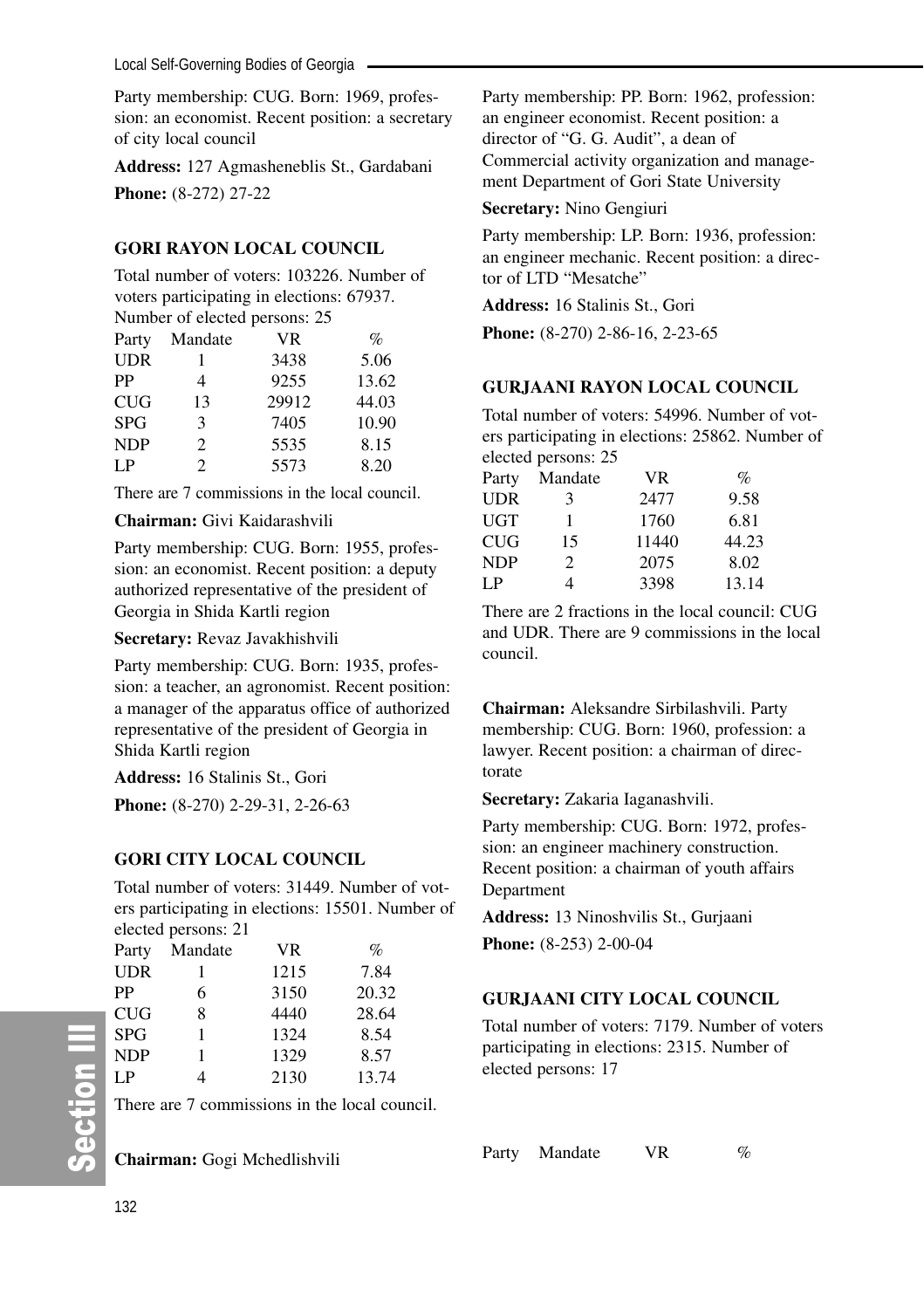| UDR        | 2 | 220 | 9.50  |
|------------|---|-----|-------|
| PP         |   | 159 | 6.87  |
| <b>CUG</b> | 8 | 792 | 34.21 |
| <b>SPG</b> |   | 160 | 6.91  |
| <b>NDP</b> |   | 146 | 6.31  |
| I P        |   | 403 | 17.41 |

There are 6 commissions in the local council.

**Chairman:** Giorgi Papunashvili

Party membership: CUG. Born: 1955, profession: an engineer constructor. Recent position: a director of public utilities unit

**Secretary:** Davit Imerlishvili

Party membership: SPG.

**Address:** 16 Ninoshvilis St., Gurjaani

**Phone:** (8-253) 2-23-91

#### **KARELI RAYON LOCAL COUNCIL**

Total number of voters: 34056. Number of voters participating in elections: 28324. Number of elected persons: 21

| Party      | Mandate | <b>VR</b> | $\%$  |
|------------|---------|-----------|-------|
| PP         | 2       | 2824      | 997   |
| <b>CUG</b> | 17      | 18917     | 66.79 |
| <b>SPG</b> |         | 1933      | 6.82  |
| <b>NDP</b> |         | 2268      | 8.01  |

There are 6 commissions in the local council.

#### **Chairman:** Otar Turkadze

Party membership: CUG. Born: 1944, profession: an engineer mechanic. Recent position: Kareli automobile transport industry

**Secretary:** Genadi Chutkerashvili

Party membership: CUG. Born: 1971, profession: a journalist. Recent position: a governor advisor

**Address:** 3 Ninoshvilis St., Kareli

**Phone:** (8-926) 3-18-98

#### **KARELI CITY LOCAL COUNCIL**

Total number of voters: 4798. Number of voters participating in elections: 2717. Number of elected persons: 17

|            | $\alpha$ |      |       |  |  |  |
|------------|----------|------|-------|--|--|--|
| Party      | Mandate  | VR.  | $\%$  |  |  |  |
| PP.        | 2        | 312  | 11.48 |  |  |  |
| <b>CUG</b> | 12.      | 1606 | 59.11 |  |  |  |
| <b>SPG</b> |          | 176  | 6.48  |  |  |  |
| <b>NDP</b> | 2        | 413  | 15.20 |  |  |  |
|            |          |      |       |  |  |  |

There are 6 commissions in the local council.

#### **Chairman:** Akaki Marjanadze

Party membership: CUG. Born: 1952, profession: an agronomist. Recent position: Kareli mayor

**Secretary:** Mzia Lomitashvili

Party membership: CUG. Born: 1947, profession: an engineer. Recent position: a head of Kareli service unit

**Address:** 20 Stalinis St., Kareli

**Phone:** (8-269) 3-12-72, 3-11-16

# **KASPI RAYON LOCAL COUNCIL**

Total number of voters: 37913. Number of voters participating in elections: 23372. Number of elected persons: 21

|            | $\frac{1}{2}$ |           |                  |
|------------|---------------|-----------|------------------|
| Party      | Mandate       | <b>VR</b> | $\mathcal{O}'_0$ |
| CUG        | 14            | 11706     | 5009             |
| <b>SPG</b> | 2             | 2009      | 8.60             |
| POSG       |               | 1196      | 5.12             |
| <b>NDP</b> |               | 11.52     | 4.93             |
| LP         | 3             | 2515      | 10.59            |

There are 7 commissions in the local council.

**Chairman:** Ushangi Mosiashvili. Party membership: CUG. Born: 1937, profession: an engineer. Recent position: a general director of "Kaspelaparati"

**Secretary:** Nikoloz Goderdzishvili. Party membership: CUG. Born: 1937. Recent position: a chairman of village directorate

**Address:** 64 Stalinis St., Kaspi

**Phone:** (8-271) 2-25-95, 2-29-10

#### **KASPI CITY LOCAL COUNCIL**

Total number of voters: 10778. Number of voters participating in elections: 5975. Number of elected persons:17

| Party      | Mandate        | <b>VR</b> | $\%$  |
|------------|----------------|-----------|-------|
| <b>UDR</b> |                | 357       | 5.97  |
| <b>UGT</b> |                | 445       | 7.45  |
| PP         | 1              | 368       | 6.16  |
| <b>CUG</b> | 11             | 2862      | 47.90 |
| <b>SPG</b> |                | 541       | 9.05  |
| LP         | $\mathfrak{D}$ | 557       | 9.32  |

There are 6 commissions in the local council.

**Chairman:** Grigol Gotsiridze

# Section II ction III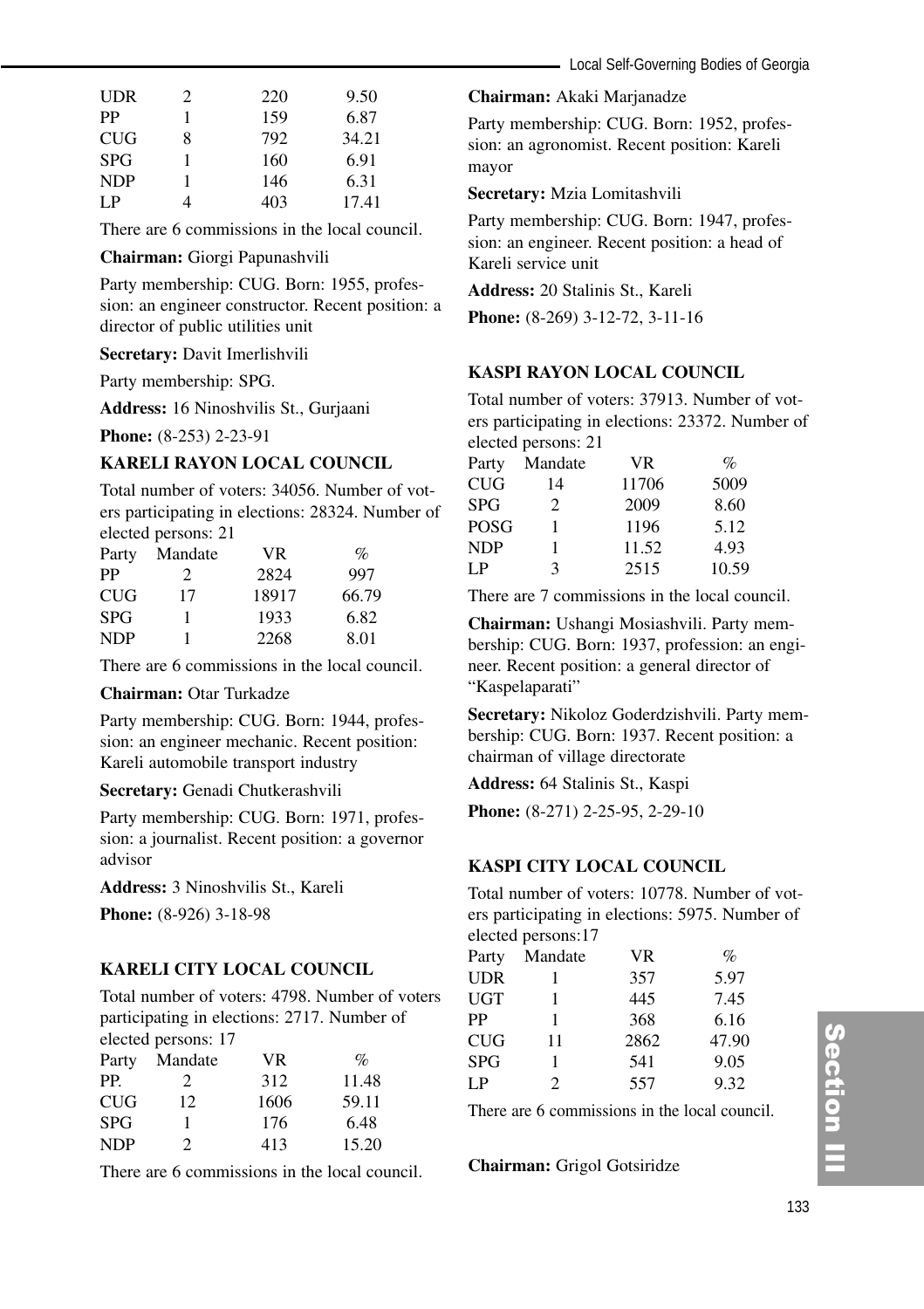Party membership: CUG. Born: 1962, profession: an agronomist. Recent position: a director of bread factory

**Secretary:** Nino Burduli

Party membership: CUG. Born: 1944, profession: a teacher. Recent position: a gymnasium teacher

**Address:** 64 Stalinis St., Kaspi

**Phone:** (8-271) 2-20-30

# **KAZBEGI RAYON LOCAL COUNCIL**

Total number of voters: 3732. Number of voters participating in elections: 2660. Number of elected persons: 13

| Party      | Mandate | VR.  | $\%$  |
|------------|---------|------|-------|
| <b>UDR</b> |         | 351  | 13.20 |
| <b>CUG</b> | 9       | 1190 | 44.74 |
| NDP        | 3       | 486  | 18.27 |

There are 2 fractions in the local council: CUG, NDP. There are 7 commissions in the local council.

**Chairman:** Guram Jamarjashvili

Party membership: CUG. Born: 1953, profession: an economist. Recent position: a head of agriculture economy unit

**Secretary:** Eteri Dvalishvili

Party membership: CUG. Born: 1952, profession: a teacher. Recent position: a head of citizens registration Department

**Address:** 1 Kazbegis St., Kazbegi **Phone:** (8-245) 5-21-53

# **KAZBEGI TOWN LOCAL COUNCIL**

Total number of voters: 1365. Number of voters participating in elections: 784. Number of elected persons: 9

Party Mandate  $CUG$  3 NDP 6

There are 2 fractions in the local council: CUG, NDP. There are 5 commissions in the local council.

# **Chairman:** Davit Pitskhelauri

Party membership: NDP. Born: 1942, profession: a mechanic. Recent position: a head of insurance service

# **Secretary:** Givi Gomiashvili

Party membership: NDP. Born: 1958, profession: an engineer

**Address:** 40 Kazbegis St., Kazbegi

**Phone:**  $(8-245)$  5-20-40

# **KEDA CITY LOCAL COUNCIL**

Total number of voters: 13395. Number of voters participating in elections: 13199. Number of elected persons: 19 Party Mandate VR %

UDR 19 13024 98.67

There are 5 commissions in the local council.

# **Chairman:** Amiran Bezhanidze

Party membership: UDR. Born: 1970, profession: a historian. Recent position: a head of UDR youth organization rayon unit

#### **Secretary:** Rezo Shakaradze

Party membership: UDR. Born: 1933, profession: a teacher. Recent position: rayon unit of State Property Management

**Address:** 1 Kostavas St., Keda

**Phone:** 3-15-69, 3-15-78

# **KEDA TOWN LOCAL COUNCIL**

Total number of voters: 2815. Number of voters participating in elections: 2755. Number of elected persons: 13

| Party      | Mandate | VR.  | $\%$  |
|------------|---------|------|-------|
| <b>UDR</b> | 13      | 2726 | 98.95 |

There are 3 commissions in the local council.

**Chairman:** Suliko Surmanidze. Party membership: UDR. Born: 1963, profession: a teacher. Recent position: a director of elementary school

#### **Secretary:** Tamar Abuladze

Party membership: UDR. Born: 1946. Recent position: a secretary of a village Board

**Address:** 2 Davit Agmasheneblis St., Keda **Phone:** 3-13-52, 3-17-44

# **KHARAGAULI RAYON LOCAL COUNCIL**

Total number of voters: 20336. Number of voters participating in elections: 11884. Number of elected persons: 19

တိ

**Ction III**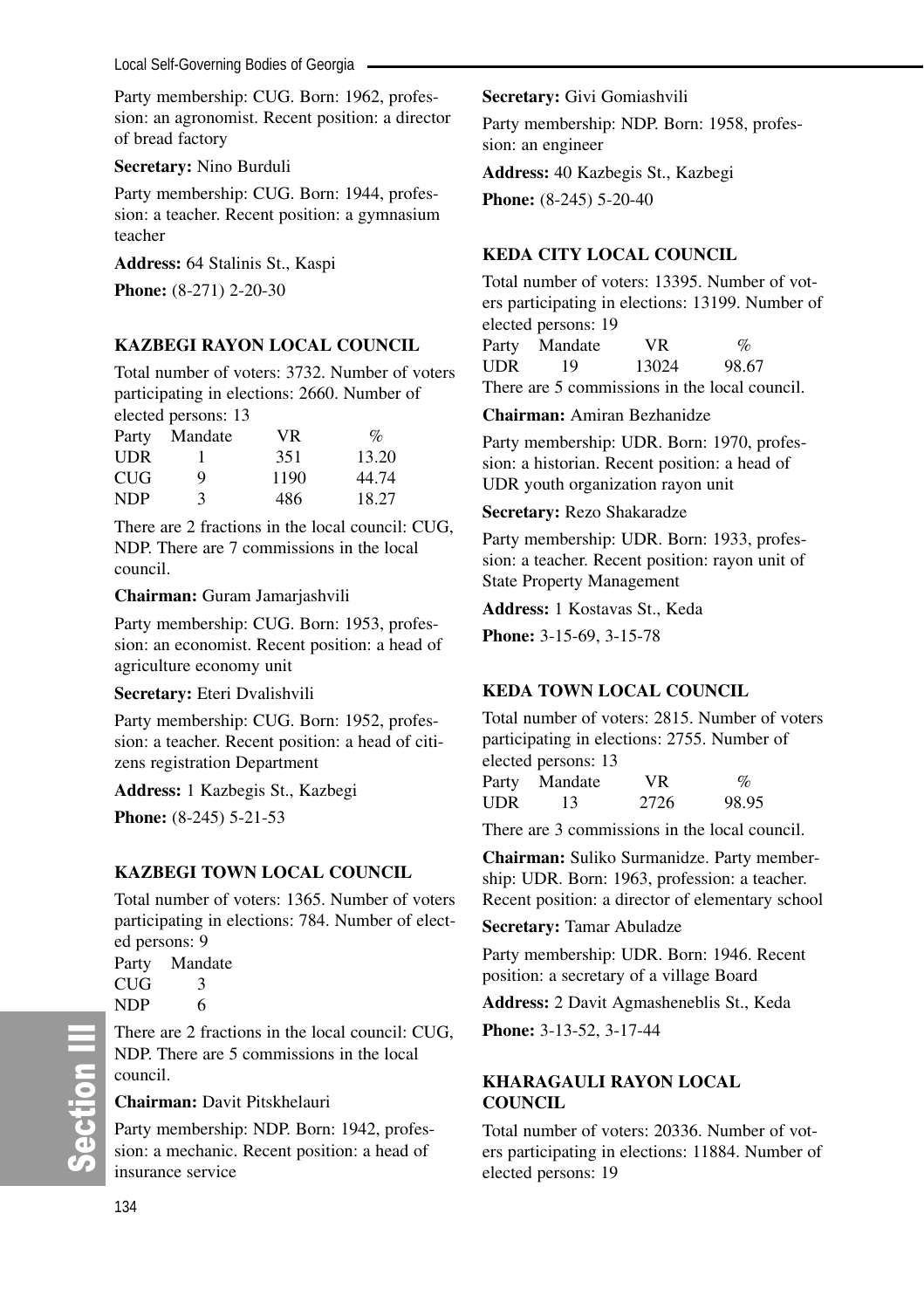| Party      | Mandate | VR.   | %     |
|------------|---------|-------|-------|
| PP         | 2       | 1392  | 11.71 |
| <b>CUG</b> | 7       | 3323  | 27.96 |
| <b>SPG</b> | 5       | 2077  | 17.48 |
| <b>NDP</b> | ٩       | 1660  | 13.97 |
| I P        | 2       | 13.96 | 11.75 |

There are 6 commissions in the local council.

#### **Chairman:** Tsezar Bubulashvili

Party membership: CUG. Born: 1953, profession: a historian. Recent position: a head of CUG rayon organization

#### **Secretary:** Kakhaber Golubiani

Party membership: NDP. Born: 1970, profession: an engineer mechanic. Recent position: leading specialist of Kharagauli land management unit

**Address:** 15, 9 Aprilis St., Khragauli

**Phone:** (8-233) 2-19-66, 2-18-49

**Fax:** (8-233) 2-19-49

#### **KHARAGAULI TOWN LOCAL COUNCIL**

Total number of voters: 2283. Number of voters participating in elections: 1042. Number of elected persons: 13

| Party      | Mandate       | VR.  | %     |
|------------|---------------|------|-------|
| PP         | 5             | 272  | 26.10 |
| <b>CUG</b> | 4             | 22.1 | 21.21 |
| <b>SPG</b> |               | 129  | 12.38 |
| <b>NDP</b> | $\mathcal{P}$ | 150  | 14.40 |
| I P        |               | 88   | 8.45  |

There are 4 commissions in the local council.

**Chairman:** Alexandre Tabatadze. Party membership: PP. Born: 1966, profession: a historian

**Secretary:** Marina Vepkhvadze

Party membership: PP. Born: 1971, profession: a journalist. Recent position: a teacher of Katskhi school

**Address:** 18 Solomon Mepis St., Kharagauli **Phone:** (8-233) 2-12-21, 2-12-30

### **KHASHURI RAYON LOCAL COUNCIL**

Total number of voters: 43496, Number of voters participating in elections: 23355, Number of elected persons: 21

| Party      | Mandate                     | VR.  | $\%$  |
|------------|-----------------------------|------|-------|
| <b>CUG</b> | 12                          | 9752 | 41.76 |
| PP         |                             | 1169 | 5.01  |
| LP.        | $\mathcal{D}_{\mathcal{L}}$ | 2466 | 10.56 |
| <b>SPG</b> | 6                           | 5099 | 22.26 |

There are 9 commissions in the local council.

#### **Chairman:** Zurab Sakhvadze

Party membership: CUG. Born: 1951, profession: a philologist, an agronomist. Recent position: a deputy governor

#### **Secretary:** Yason Makharoblidze

Party membership: LP. Born: 1945, profession: an engineer. Recent position: a head of Khashuri post office.

**Address:** 2 G. Tabidzis St., Khashuri

**Phone:** (8-268) 2-48-38, 2-30-35

#### **KHASHURI CITY LOCAL COUNCIL**

Total number of voters: 19420, Number of voters participating in elections: 7878, Number of elected persons: 19

| Party      | Mandate       | <b>VR</b> | $\%$  |
|------------|---------------|-----------|-------|
| <b>UDR</b> |               | 519       | 6.59  |
| PP         | 1             | 568       | 7.21  |
| <b>SOC</b> | 7             | 2005      | 25.45 |
| <b>NDP</b> | 1             | 411       | 5.22  |
| LP         | $\mathcal{F}$ | 11.53     | 14.64 |
| <b>CUG</b> | 6             | 1893      | 24.03 |

There are 9 commissions in the local council.

**Chairman:** Vladimer Jobadze

Party membership: SPG. Born: 1950, profession: an engineer. Recent position: a engineer at "Gasmsheni"

**Secretary:** Oleg Latsabidze

Party membership: SPG. Born: 1950, profession: an engineer. Recent position: a head of social issues department at city directorate

**Address:** 2 G. Tabidzis St., Khashuri

**Phone:** (8-268) 2-30-00

#### **KHELVACHAURI RAYON LOCAL COUNCIL**

Total number of voters: 55130, Number of voters participating in elections: 53050, Number of elected persons: 25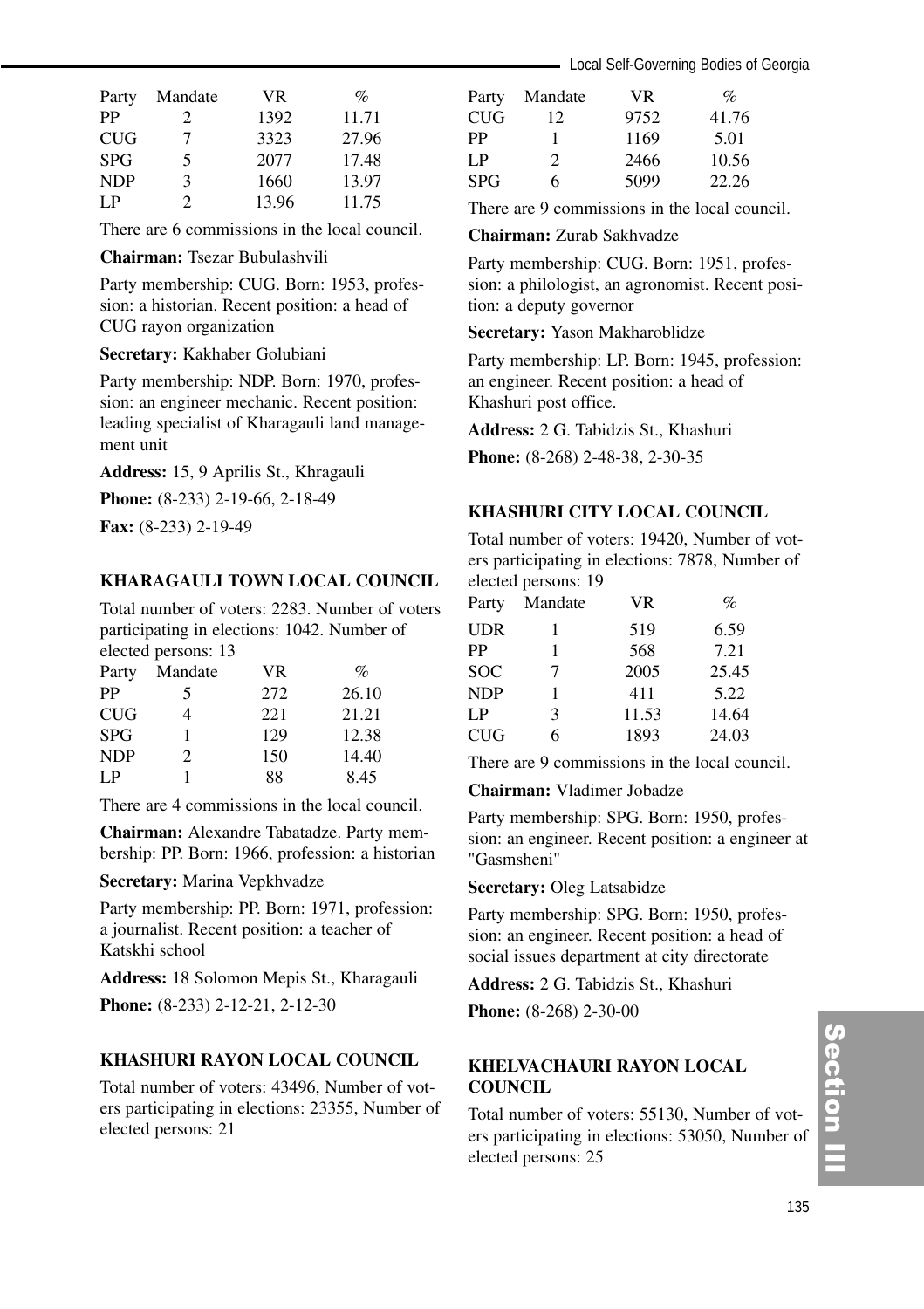Local Self-Governing Bodies of Georgia

| Party      | Mandate | VR    | $\%$  |
|------------|---------|-------|-------|
| <b>UDR</b> | 25      | 51648 | 97.36 |

There are 4 commissions in the local council.

**Chairman:** Kazim Varshalomidze

Party membership: UDR. Born: 1932, profession: a teacher. Recent position: a teacher of Khelvachauri school

#### **Secretary:** Roin Japaridze

Party membership: UDR. Born: 1956, profession: an engineer constructor . Recent position: Department of invalid affairs of Ajara

**Address:** 21 Agmasheneblis St., Khelvachauri **Phone:** 7-71-22

#### **KHELVACHAURI TOWN LOCAL COUNCIL**

Total number of voters: 2532, Number of voters participating in elections: 2376, Number of elected persons: 13 Party Mandate VR %

| 2288<br>96.3<br><b>UDR</b><br>13 | - --- - , |  |  |
|----------------------------------|-----------|--|--|
|                                  |           |  |  |

There are 3 commissions in the local council.

#### **Chairman:** Tamaz Beridze

Party membership: UDR. Born: 1957, profession: a teacher. Recent position: a governor of Khelvachauri town local council

#### **Secretary:** Meri Zhozadze

Party membership: UDR . Born: 1957, profession: an engineer. Recent position: a secretary of local council

**Address:** 52 Agamsheneblis St., Khelvachauri

**Phone:** 7-71-22

#### **KHOBI RAYON LOCAL COUNCIL**

Total number of voters: 27183, Number of voters participating in elections: 17124, Number of elected persons: 19

| Party      | Mandate | VR.  | $\%$  |
|------------|---------|------|-------|
| <b>UDR</b> | 6       | 4170 | 24.35 |
| <b>CUG</b> | 9       | 5697 | 33.27 |
| NC.        | 3       | 2510 | 14.66 |
| <b>NDP</b> |         | 1341 | 7.83  |

There are 2 fractions in the local council: CUG, UDR, There are 8 commissions in the local council.

#### **Chairman:** Temur Salakhaia

Party membership: CUG. Born: 1946, profession: an agronomist. Recent position: a head of food an agriculture Khobi unit

#### **Secretary:** Gigla Kvikvinia

Party membership: CUG. Born: 1954, profession: a historian. Recent position: a political secretary of CUG Khobi rayon organiation

**Address:** 189 Agmasheneblis St., Khobi

**Phone:** (8-214) 31-11

#### **KHOBI CITY LOCAL COUNCIL**

Total number of voters: 3827, Number of voters participating in elections: 2089, Number of elected persons: 13

|       | $\alpha$ . The persons $\alpha$ |           |                 |
|-------|---------------------------------|-----------|-----------------|
| Party | Mandate                         | <b>VR</b> | $\mathcal{O}_0$ |
| UDR   | 6                               | 615       | 29.44           |
| CUG   | 5                               | 529       | 25.32           |
| NC    | 1                               | 169       | 8.09            |
| NDP   |                                 | 269       | 12.88           |
|       |                                 |           |                 |

There are 2 fractions in the local council: CUG, UDR, There are 7 commissions in the local council.

**Chairman:** Jaju Shushania

Party membership: UDR. Born: 1936, profession: a engineer hydro-technician. Recent position: a main engineer of Water pipe economy unit

**Secretary:** Demur Gabisonia

Party membership: NDP. Born: 1963

**Address:** 189 Agmasheneblis St., Khobi

**Phone:** (8-214) 31-41

# **KHONI RAYON LOCAL COUNCIL**

Total number of voters: 23227, Number of voters participating in elections: 14608, Number of elected persons: 19

| Party | Mandate | VR.  | $\%$  |
|-------|---------|------|-------|
| UGT   |         | 997  | 6.83  |
| РP    | 3       | 2269 | 15.53 |
| CUG   | 5       | 3041 | 20.82 |
| NDP   | 9       | 5191 | 35.54 |
| I P   | 1       | 958  | 6.56  |

There are 3 fractions in the local council: CUG, PP, NDP, There are 9 commissions in the local council.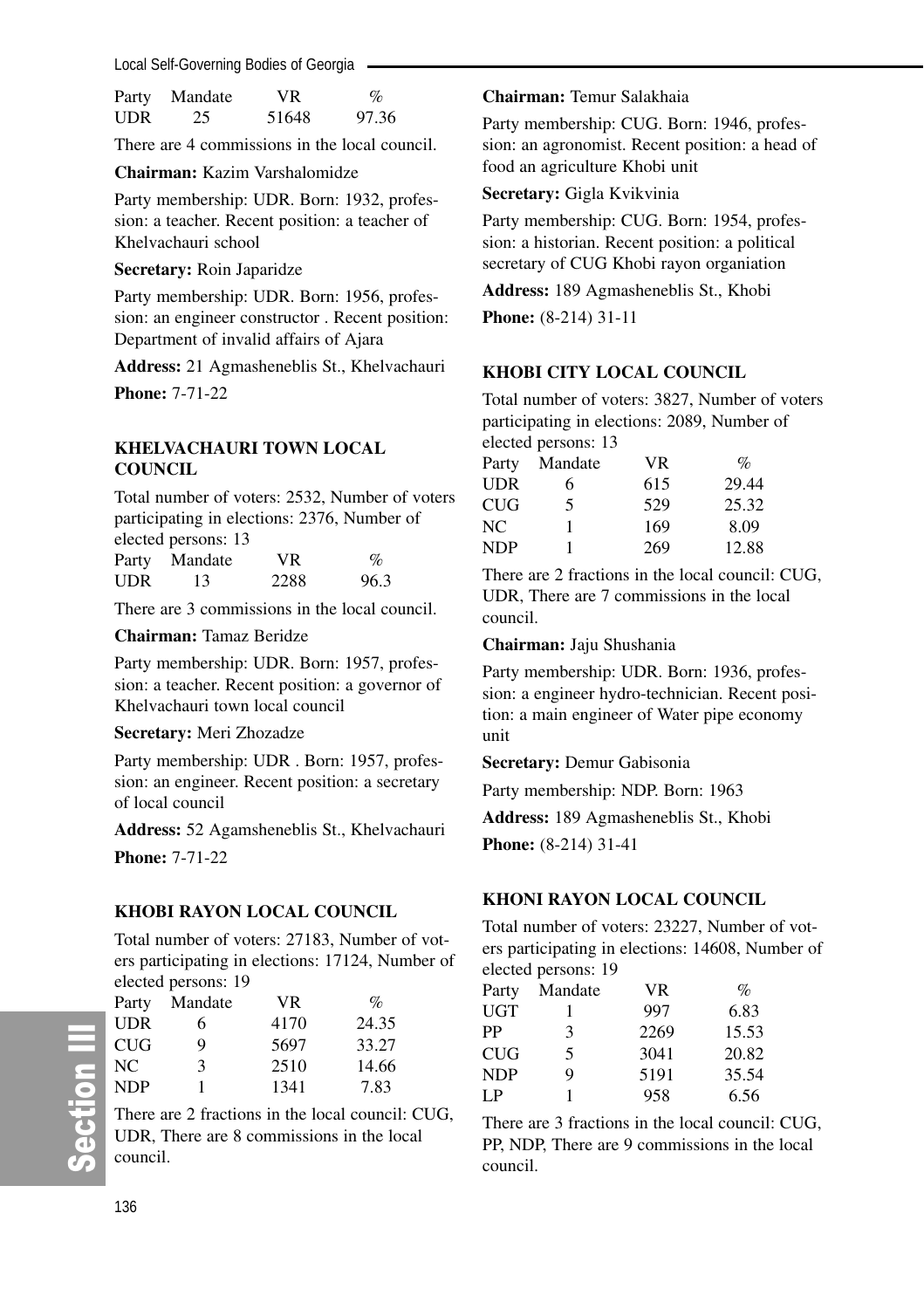**Chairman:** Alexandre Akobidze,

Party membership: NDP. Born: 1956, profession: an agronomist. Recent position: a deputy chairman of Khoni directorate

**Secretary:** Teimuraz Sagharadze

Party membership: NDP. Born: 1952, profession: a historian. Recent position: a head of majority deputy bureau

**Address:** 17 Polikarpe Kakabadzis St., Khoni **Phone:** (8-295) 2-14-48, 2-14-34

# **KHONI CITY LOCAL COUNCIL**

Total number of voters: 8464, Number of voters participating in elections: 5080, Number of elected persons: 17

| Party      | Mandate       | <b>VR</b> | $\%$  |
|------------|---------------|-----------|-------|
| <b>CUG</b> | 5             | 1216      | 23.94 |
| PP         | $\mathcal{L}$ | 614       | 12.09 |
| <b>NDP</b> | Q             | 2216      | 43.62 |
| LP         |               | 289       | 5.69  |

There are 6 commissions in the local council.

**Chairman:** Revaz Partskhaladze

Party membership: NDP. Born: 1954, profession: an engineer constructor. Recent position: a leading specialist of parliament bureau

**Secretary:** Kakha Tabatadze,

Party membership: NDP, Born: 1969, profession: an engineer, Recent position: main authorized representative of youth department

**Address:** 17 Polikarpe Kakabadzis St., Khoni **Phone:** (8-295) 2-13-77

#### **KHULO RAYON LOCAL COUNCIL**

Total number of voters: 21271, Number of voters participating in elections: 20334, Number of elected persons: 19

| Party | Mandate | VR.   | %    |
|-------|---------|-------|------|
| UDR   | 19      | 20232 | 99.5 |

There are 4 commissions in the local council.

#### **Chairman:** Nodar Bolkvadze

Party membership: UDR. Born: 1931, profession: a teacher. Recent position: a chairman of rayon directorate advisor board

**Secretary:** Jemal Jimsheradze

Party membership: UDR. Born: 1959, profes-

sion: a teacher. Recent position: a deputy secretary of local council

**Address:** 1 Tbelis St., Khulo

**Phone:** 3-00-06

#### **KHULO TOWN LOCAL COUNCIL**

Total number of voters: 715, Number of voters participating in elections: 701, Number of elected persons: 7 Party Mandate

UDR 7

There are 3 commissions in the local council.

Chairman: Tariel Bolkvadze.

Party membership: UDR. Born: 1958, profession: a teacher. Recent position: a secretary of town local council

**Secretary:** Jumber Abashidze

Party membership: UDR. Born: 1955, profession: a teacher. Recent position: a main specialist of rayon directorate.

**Address:** 6 Tbelis St., Khulo

**Phone:** 3-00-91

# **KOBULETI RAYON LOCAL COUNCIL**

Total number of voters: 56623. Number of voters participating in elections: 54893. Number of elected persons: 25

| Party | Mandate | VR.   | $\%$  |
|-------|---------|-------|-------|
| UDR   | 25      | 53697 | 97.82 |

There are 5 commissions in the local council.

# **Chairman:** Suliko Gvarishvili

Party membership: UDR. Profession: an agronomist. Recent position: a director of economy unit

**Secretary:** Lia Shakarishvili

Party membership: UDR. Profession: a philologist. Recent position: a deputy chairman of UDR youth organization

**Address:** 141 Agmasheneblis St., Kobuleti

**Phone:** 6-72-02

#### **KOBULETI CITY LOCAL COUNCIL**

Total number of voters: 10711. Number of voters participating in elections: 10461. Number of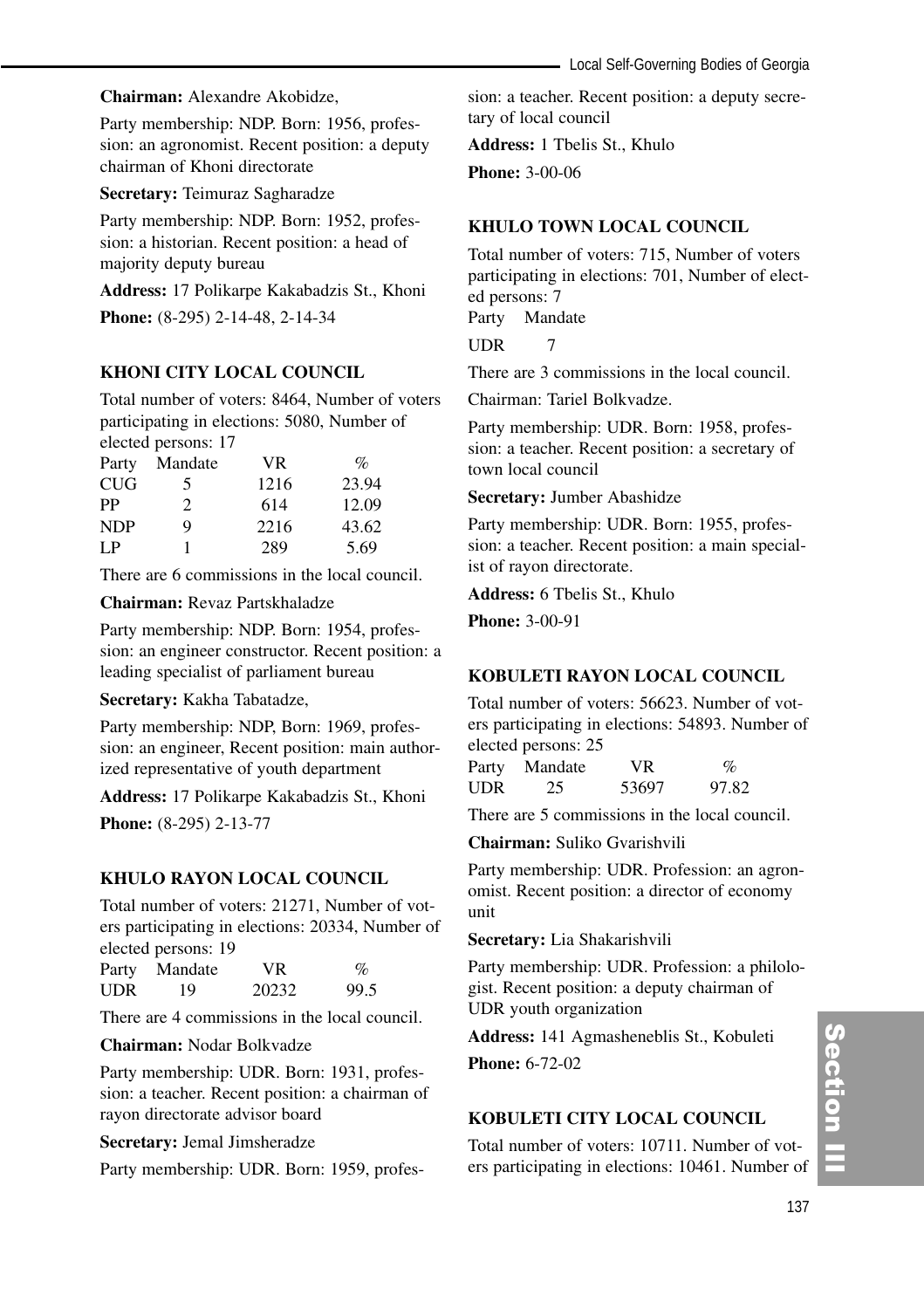Local Self-Governing Bodies of Georgia

|     | elected persons: 19 |       |                 |
|-----|---------------------|-------|-----------------|
|     | Party Mandate       | VR.   | $\mathcal{O}_D$ |
| UDR | 19                  | 10250 | 97.98           |

There are no fractions in the local council. There are 5 commissions in the local council.

### **Chairman:** Zurab Bezhanidze

Party membership: UDR. Born: 1952, profession: an engineer. Recent position: a city governor

#### **Secretary:** Nukri Tsulukidze

Party membership: UDR. Born: 1962, professor: an engineer mechanic. Recent position: a main engineer of Kobuleti oil basis

**Address:** 141 Davit Agmasheneblis St., Kobuleti.

**Phone:** 6-79-00

#### **KVARELI RAYON LOCAL COUNCIL**

Total number of voters: 28319. Number of voters participating in elections: 19633.

Number of elected persons: 19

| Party       | Mandate        | VR   | $\%$  |
|-------------|----------------|------|-------|
| CUG         | 8              | 6565 | 33.44 |
| <b>SPG</b>  |                | 1695 | 8.63  |
| POSG        | $\mathfrak{D}$ | 2319 | 11.81 |
| <b>NDP</b>  | 2              | 2029 | 10.33 |
| I P         | 5              | 3948 | 20.11 |
| <b>GMKS</b> |                | 1075 | 5.48  |

There are 9 commissions in the local council.

#### **Chairman:** Ioseb Molashvili

Party membership: CUG. Born: 1962, profession: an economist. Recent position: a deputy governor

**Secretary:** Alexi Tsukilashvili

Party membership: CUG. Born: 1957, profession: an engineer, melioration expert. Recent position: a deputy governor

**Address:** 1 Kudigoris St., Kvareli

**Phone:** (8-252) 2-11-50, 2-11-60

# **KVARELI CITY LOCAL COUNCIL**

Total number of voters: 7228. Number of voters participating in elections: 4412. Number of elected persons: 17

| rty         | Mandate        | VR   | $\%$  |
|-------------|----------------|------|-------|
| <b>CUG</b>  | 5              | 1211 | 27.45 |
| <b>SPG</b>  | $\mathfrak{D}$ | 721  | 16.34 |
| POSG        | 4              | 739  | 16.75 |
| <b>NDP</b>  |                | 273  | 6.19  |
| I P         | 4              | 802  | 18.18 |
| <b>GMKS</b> |                | 304  | 6.89  |

There are 7 commissions in the local council.

**Chairman:** Ivane Samkharauli

Party membership: CUG. Born: 1957, profession: an engineer. Recent position: a director of a factory

**Secretary:** Ioseb Nazrishvili. Party membership: Sportsmen Union. Born: 1956, profession: an engineer. Recent position: a senior inspector of insurance service

**Address:** 78 Chavchvadzis St., Kvareli

**Phone:** (8-252) 2-93-71

# **LAGODEKHI RAYON LOCAL COUNCIL**

Total number of voters: 32994. Number of voters participating in elections: 19078. Number of elected persons:21

| Mandate | <b>VR</b> | $\%$  |
|---------|-----------|-------|
| 2       | 2034      | 10.66 |
| 10      | 7170      | 37.58 |
| 7       | 5117      | 26.82 |
| 1       | 1396      | 7.32  |
| 1       | 1047      | 5.49  |
|         |           |       |

There are 2 fractions in the local council: CUG and SPG.

#### **Chairman:** Davit Lomidze

Party membership: none (by SPG list). Born: 1953, profession: a historian, a teacher. Recent position: a director of company " Kavkasioni"

#### **Secretary:** Lia Khachidze

Party membership: NDP. Born: 1954, profession: an agronomist. Recent position: a director of rayon library

**Address:** 23, 26 Maisis St., Lagodekhi **Phone:** (8-254) 2-26-65

# **LAGODEKHI CITY LOCAL COUNCIL**

Total number of voters: 4374. Number of voters participating in elections: 2823. Number of elected persons: 17.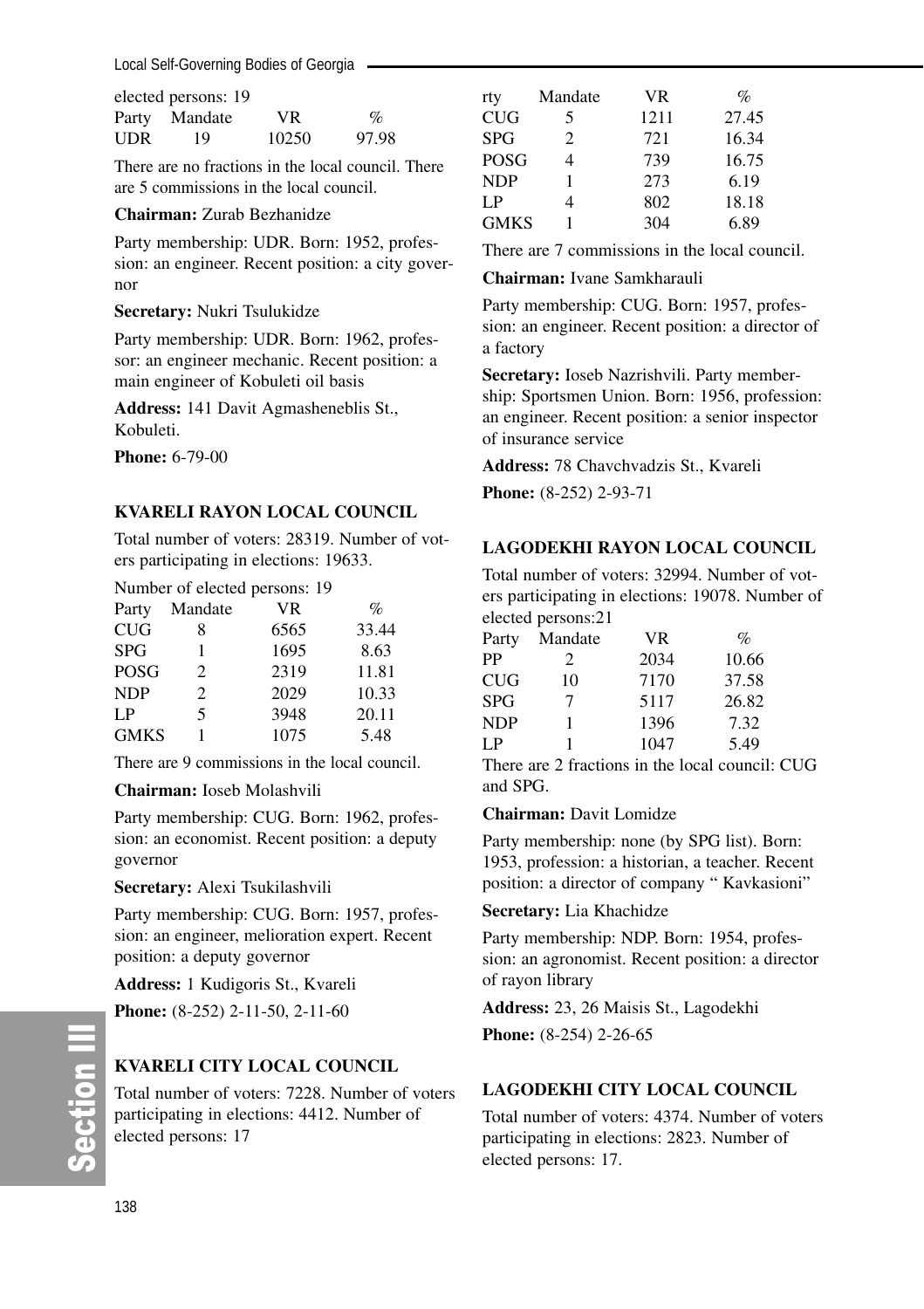| Party       | Mandate | VR.  | $\%$  |
|-------------|---------|------|-------|
| <b>CUG</b>  | $\cdot$ | 953  | 33.76 |
| <b>SPG</b>  | 8       | 1011 | 3581  |
| <b>NDP</b>  |         | 236  | 8.36  |
| <b>GMKS</b> |         | 238  | 8.43  |

There are 7 commissions in the local council.

#### **Chairman:** Giorgi Tsverava

Party membership: CUG. Born: 1956, profession: an economist. Recent position: a chairman of Lagodekhi city directorate

#### **Secretary:** Giorgi Meskhishvili

Party membership: SPG. Born: 1960, profession: a vine technologist. Recent position: a technologist of Conserve factory

**Address:** 11 Demetre Tavdadebulis St., Lagodekhi.

**Phone:** (8-254) 2-39-49, 2-14-14

# **LANCHKHUTI RAYON LOCAL COUNCIL**

Total number of voters: 30522. Number of voters participating in elections: 20852.

Number of elected persons: 21

| Party        | Mandate        | VR   | $\%$  |
|--------------|----------------|------|-------|
| <b>UDR</b>   | 3              | 2430 | 11.65 |
| <b>UGT</b>   |                | 948  | 4.55  |
| PP           | 4              | 3031 | 14.54 |
| <b>CUG</b>   | 10             | 7884 | 37.81 |
| <b>NDP</b>   | $\mathfrak{D}$ | 2133 | 10.23 |
| <b>GMKSt</b> |                | 1676 | 8.04  |

There are 7 commissions in the local council.

### **Chairman:** Davit Tsuladze

Party membership: CUG. Born: 1954, profession: an engineer mechanic. Recent position: a chairman of a joint-stock company Board

#### **Secretary:** Albert Lomadze

Party membership: PP. Born: 1947, profession: an engineer technologist

**Address:** 61 Zhordanias St., Lanchkhuti **Phone:** (8-210) 34-34

#### **LANCHKHUTI CITY LOCAL COUNCIL**

Total number of voters: 6509. Number of voters participating in elections: 3895. Number of elected persons: 17

| Party       | Mandate        | VR   | $\%$  |
|-------------|----------------|------|-------|
| <b>UDR</b>  | 2              | 460  | 11.81 |
| <b>UGT</b>  | 1              | 223  | 5.73  |
| PP          | 3              | 544  | 13.97 |
| <b>CUG</b>  | 7              | 1197 | 30.73 |
| <b>SPG</b>  |                | 333  | 8.55  |
| <b>NDP</b>  |                | 268  | 6.88  |
| <b>GMKS</b> | $\mathfrak{D}$ | 470  | 12.07 |
|             |                |      |       |

There are 6 commissions in the local council.

#### **Chairman:** Giorgi Gegiadze

Party membership: CUG. Born: 1946, profession: an engineer. Recent position: a director of bread factory

**Secretary:** Davit Goguadze

Party membership: CUG. Born: 1960, profession: an engineer mechanic. Recent position: a deputy secretary of rayon local council

**Address:** 126 Tabukashvilis St., Lanchkhuti **Phone:** (8-210) 36-36

#### **LENTEKHI RAYON LOCAL COUNCIL**

Total number of voters: 6088. Number of voters participating in elections: 4735. Number of elected persons: 17

|             | $\frac{1}{2}$ |      |       |
|-------------|---------------|------|-------|
| Party       | Mandate       | VR.  | $\%$  |
| UDR         |               | 345  | 7.29  |
| <b>LEMI</b> | 10            | 2440 | 51.53 |
| LP          | 6.            | 1756 | 37.09 |
|             |               |      |       |

There are 5 commissions in the local council.

#### **Chairman:** Khuta Pureliani

Party membership: Lemi. Born: 1948, profession: an agronomist. Recent position: an agriculture unit

#### **Secretary:** Pepiko Kurasbediani

Party membership: Lemi. Born: 1941, profession: a bibliographer. Recent position: a deputy chairman of Lentekhi town local council

**Address:** 34 Tamar Mepis St., Lentekhi

**Phone:**  $(8-237)$  9-15-15

# **LENTEKHI TOWN LOCAL COUNCIL**

Total number of voters: 1529. Number of voters participating in elections: 1017. Number of elected persons: 9.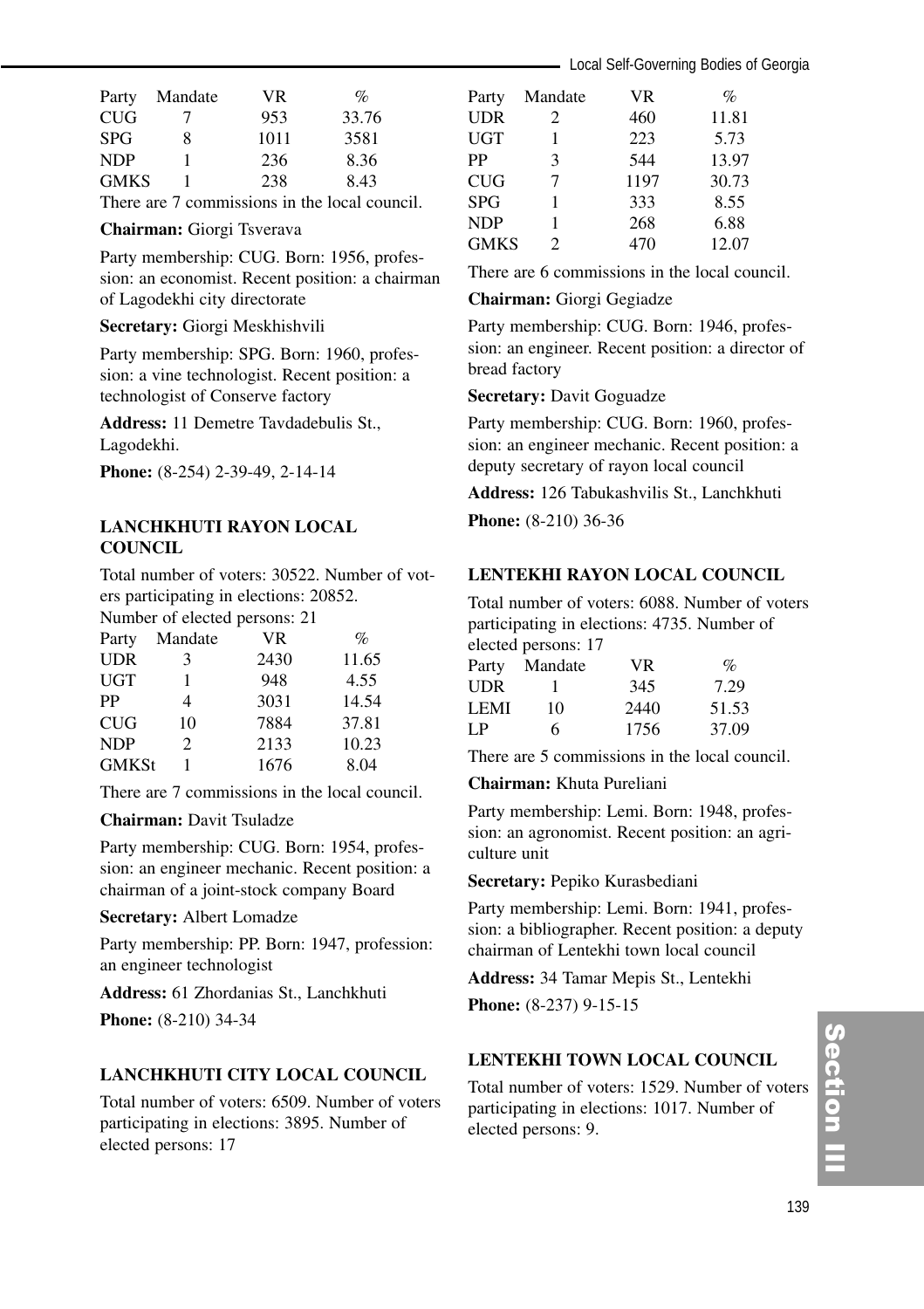Party Mandate LEMI 8  $LP$  1

There are 4 commissions in the local council.

**Chairman:** Anzor Bendeliani. Party membership: Lemi

Born: 1947, profession: an engineer. Recent position: a head of repairing office

**Secretary:** Sardion Kurasbediani

Party membership: Lemi. Born: 1947

Recent position: Lentekhi economy unit.

**Address:** 10 Davit Agmasheneblis St., Lentekhi Town

#### **MARNEULI RAYON LOCAL COUNCIL**

Total number of voters: 74268. Number of voters participating in elections: 45191. Number of elected persons:25

| Party      | Mandate | VR.   | $\%$  |
|------------|---------|-------|-------|
| PP         | 4       | 7469  | 16.53 |
| <b>CUG</b> | 21      | 33154 | 73.36 |

There are 2 fractions in the local council: CUG and PP. There are 5 commissions in the local council.

**Chairman:** Alahverd Umbatov.

Party membership: CUG. Born: 1944, profession: an engineer. Recent position: a general director of economy unit

**Secretary:** Grigol Baramidze

Party membership: CUG. Born: 1968, profession: an engineer. Recent position: a governor of Tamarisi

**Address:** 71 Roustavelis St., Marneuli **Phone:** (8-257) 2-28-28

# **MARNEULI CITY LOCAL COUNCIL**

Total number of voters: 11257. Number of voters participating in elections: 5168. Number of elected persons: 17

| Party      | Mandate | VR.  | $\%$  |
|------------|---------|------|-------|
| РP         | 3       | 908  | 17.57 |
| <b>CUG</b> | 13      | 3517 | 68.05 |
| <b>SPG</b> |         | 362  | 7.00  |

There are 5 commissions in the local council.

### **Chairman:** Rafik Gadjiev

Party membership: CUG. Born: 1953

**Secretary:** Beso Gelenidze

Party membership: CUG. Born: 1977, profession: a lawyer

**Address:** 75 Roustavelis St. Marneuli

**Phone:** (8-257) 2-41-11

#### **MARTVILI RAYON LOCAL COUNCIL**

Total number of voters: 34077. Number of voters participating in elections: 18317. Number of elected persons: 21.

| Party      | Mandate | <b>VR</b> | $\%$  |
|------------|---------|-----------|-------|
| UDR        |         | 1108      | 6.05  |
| PP         | 6       | 3787      | 20.67 |
| CUG        | 11      | 6477      | 35.36 |
| SPG        | 1       | 1117      | 6.10  |
| <b>NDP</b> | 1       | 1244      | 6.79  |
| LP         | 1       | 1474      | 8.05  |
|            |         |           |       |

There is 1 fraction in the local council: CUG. There are 7 commissions in the local council.

#### **Chairman:** Shota Gegechkori

Party membership: CUG. Born: 1958, profession: an engineer-economist. Recent position: a head of Martvili rayon taxation office

#### **Secretary:** Elvard Gegechkori

Party membership: CUG. Born: 1939, profession; an economist. Recent position: a head of Martvili statistics unit

**Address:** 10 Tavisuplebis St., Martvili **Phone:** (8-218) 2-12-33

# **MARTVILI CITY LOCAL COUNCIL**

Total number of voters: 4813. Number of voters participating in elections: 2148. Number of elected persons: 13.

| Party | Mandate | VR. | $\mathcal{O}_0$ |
|-------|---------|-----|-----------------|
| UDR   |         | 213 | 9.92            |
| РP    | 4       | 567 | 26.40           |
| CUG   | 6       | 672 | 31.28           |
| NDP   |         | 167 | 7.77            |
| I P   |         | 185 | 8.61            |

There are 2 fractions in the local council: CUG and PP. There are 6 commissions in the local council.

တိ

**Ction III**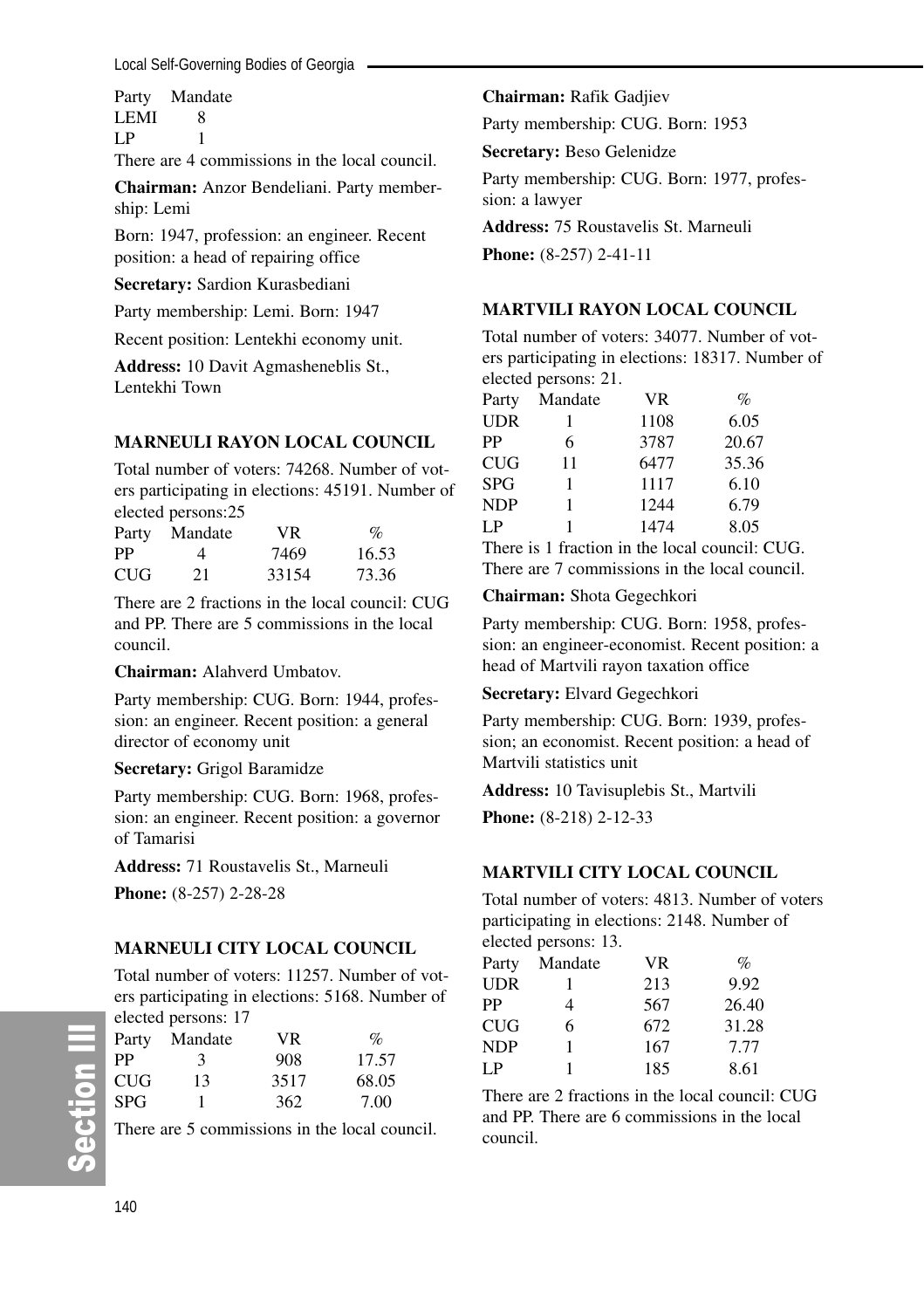#### **Chairman:** Murad Kvashilava

Party membership: CUG. Born: 1942, profession: an engineer mechanic. Recent position: a deputy governor

**Secretary:** Vazha Gegia

Party membership: UGT. Born: 1958

**Address:** 10 Tvisuplebis St., Martvili

**Phone:** (8-218) 2-14-72, 2-15-58

#### **MESTIA RAYON LOCAL COUNCIL**

Total number of voters: 8208. Number of voters participating in elections: 6709. Number of elected persons: 17.

| Party       | Mandate       | VR.  | $\%$  |
|-------------|---------------|------|-------|
| <b>UDR</b>  | 6             | 1917 | 2857  |
| PP          |               | 383  | 571   |
| <b>CUG</b>  | $\mathcal{P}$ | 710  | 10.58 |
| <b>LEMI</b> | 8             | 2650 | 39.50 |

There are 5 commissions in the local council.

#### **Chairman:** Davit Gvarliani

Party membership: Lemi. Profession: a lawyer. Recent position: an attorney of Mestia rayon

**Secretary:** Givi Tsulukiani

Party membership: Lemi. Born: 1967, profession: an engineer hydro constructor. Recent position: a head of employment foundation

**Address:** 5 Setis St., Mestia

**Phone:** (8-236) 2-25-25

# **MESTIA TOWN LOCAL COUNCIL**

Total number of voters: 1486. Number of voters participating in elections: 1008. Number of elected persons: 9

Number of mandates received by parties, votes and vote percentage.

Party Mandate  $CUG$  2 LEMI 7

There are 5 commissions in the local council.

**Chairman:** Robizon Japaridze

Party membership: Lemi. Profession: a teacher

Recent position: a chairman of Mestia sports Committee

#### **Secretary:** Malkhaz Paliani

Party membership: Lemi. Profession; an engineer constructor. Recent position: a school teacher

**Address:** 4 Agmasheneblis St., Mestia

**Phone:** (8-236) 2-27-13

### **MTSKETA RAYON LOCAL COUNCIL**

Total number of voters: 43490. Number of voters participating in elections: 22652. Number of elected persons: 21.

| Mandate | <b>VR</b> | $\%$  |
|---------|-----------|-------|
|         | 1232      | 5.44  |
| 1       | 1085      | 4.79  |
| 9       | 7412      | 32.72 |
| 3       | 2921      | 12.90 |
|         | 1440      | 6.36  |
| 1       | 1811      | 7.99  |
| 5       | 4015      | 17.72 |
|         |           |       |

There are 3 fractions in the local council: LP, "Unity" and "Kari"

**Chairman:** Paata Mirziashvili

Party membership: LP. Born: 1961, profession: an engineer mechanic. Recent position: a head of Mtskheta rayon majority deputy bureau

**Secretary:** Zaal Tvaliashvili

Party membership: SPG

**Address:** 73 Agmasheneblis St. Mtskheta

**Phone:** (8-273) 2-28-41

#### **MTSKHETA CITY LOCAL COUNCIL**

Total number of voters: 5598. Number of voters participating in elections: 2560. Number of elected persons: 17

| Party      | Mandate | VR. | $\%$  |
|------------|---------|-----|-------|
| <b>UDR</b> |         | 139 | 5.43  |
| PP         | 5       | 530 | 20.70 |
| <b>CUG</b> | 6       | 631 | 24.65 |
| <b>NDP</b> |         | 239 | 9.34  |
| LP         | 4       | 444 | 17.34 |

There are 5 fractions in the local council: CUG, PP, LP, UDR and NDP. There are 5 commissions in the local council.

**Chairman:** Shalva Khamkhadze

Party membership: CUG. Born: 1966, profession: an engineer. Recent position: a Mtskheta governor

# Section III ction III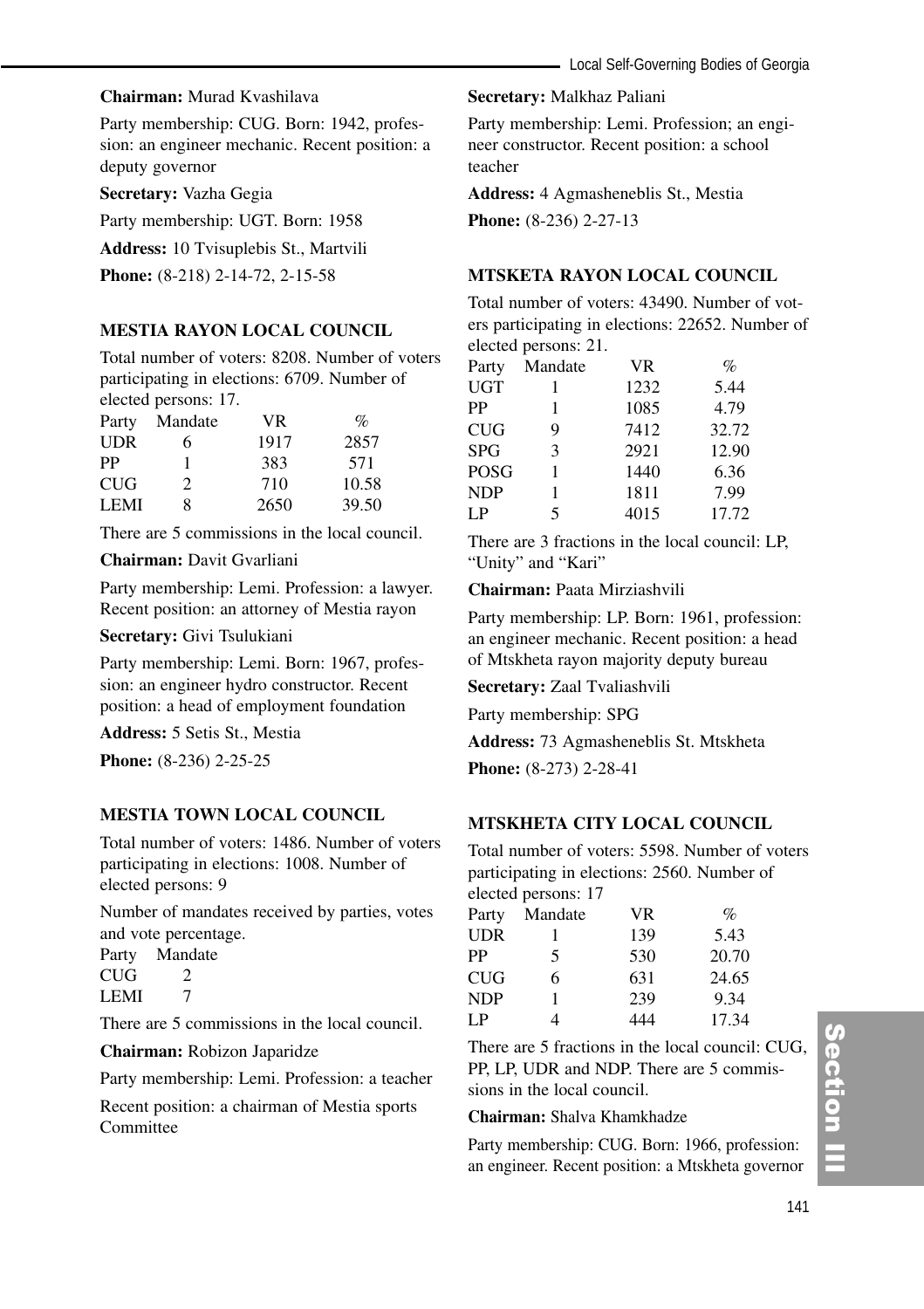#### **Secretary:** Marina Mrevlishvili

Party membership: CUG. Born: 1952, profession: a philologist. Recent position: a secretary of law court

**Address:** 136 Agmasheneblis St., Mtskheta

**Phone:** (8-273) 2-25-30

# **NINOTSMINDA RAYON LOCAL COUNCIL**

Total number of voters: 22278. Number of voters participating in elections: 18622. Number of elected persons: 19.

|        | Party Mandate | VR.   | $\%$  |
|--------|---------------|-------|-------|
| CUG    | 16            | 14589 | 78.34 |
| LEMI   | 3             | 3483  | 18.70 |
| $\sim$ |               |       |       |

There are 6 commissions in the local council.

**Chairman:** Varazdat Ananikyan.

Party membership: CUG. Born: 1950, profession: a lawyer. Recent position: a chairman of local council

#### **Secretary:** Ovanes Bezoyan

Party membership: Lemi. Born: 1954, profession: a teacher. Recent position: a schoolteacher

**Address:** 43 Pushkinis St., Ninotsminda

**Phone:** (8-261) 2-29-90

# **NINOTSMINDA CITY LOCAL COUNCIL**

Total number of voters: 4391. Number of voters participating in elections: 3172. Number of elected persons: 13

| Party | Mandate | VR   | $\%$  |
|-------|---------|------|-------|
| CUG   | 13      | 2914 | 91.87 |

There are 5 commissions in the local council.

**Chairman:** Gagik Karslyan

Party membership: CUG. Born: 1952, profession: an economist. Recent position: a chairman of local council

#### **Secretary:** Khoren Sanosyan

Party membership: CUG. Born: 1955, Profession; an engineer. Recent position: a head of water economy

**Address:** 43 Pushkinis St., Ninotsminda **Phone:** (8-261) 2-20-33

# **ONI RAYON LOCAL COUNCIL**

Total number of voters: 7154. Number of voters participating in elections: 5415. Number of elected persons: 17

| Mandate        | <b>VR</b> | $\%$  |
|----------------|-----------|-------|
|                | 297       | 5.48  |
| 8              | 1795      | 33.15 |
| $\mathfrak{D}$ | 717       | 14.35 |
| 6              | 1239      | 22,88 |
|                |           |       |

There are 9 commissions in the local council.

#### **Chairman:** Vakhtang Japaridze

Party membership: CUG. Born: 1938, profession: a lawyer. Recent position: a head of rayon unit of Ministry of Internal Affairs

#### **Secretary:** Mikheil Razmadze

Party membership: CUG. Born: 1961, profession; a historian. Recent position: an instructor of Oni rayon youth Department

**Address:** 1 Davit Agmasheneblis Sq., Oni

**Phone:** (8-230) 2-02-48

# **ONI CITY LOCAL COUNCIL**

Total number of voters: 2499. Number of voters participating in elections: 1727. Number of elected persons: 13.

| Mandate | VR. | $\mathcal{O}_0$ |
|---------|-----|-----------------|
|         | 131 | 7.59            |
| 6       | 498 | 28.84           |
| 3       | 352 | 20.38           |
| 3       | 343 | 19,86           |
|         |     |                 |

There are 9 commissions in the local council.

**Chairman:** Zodiko Khomasuridze

Party membership: CUG. Born: 1952, profession: an engineer. Recent position: a city governor

#### **Secretary:** Iamze Anasashvili

Party membership: CUG. Born: 1955, profession; a teacher. Recent position: a superintendent of works of Oni city directorate

**Address:** 1 Davit Agmasheneblis Sq., Oni

**Phone:**  $(8-230)$  2-03-63

# **OZURGETI RAYON LOCAL COUNCIL**

Total number of voters: 60201. Number of voters participating in elections: 38359. Number of elected persons: 25

တိ

**Ction III**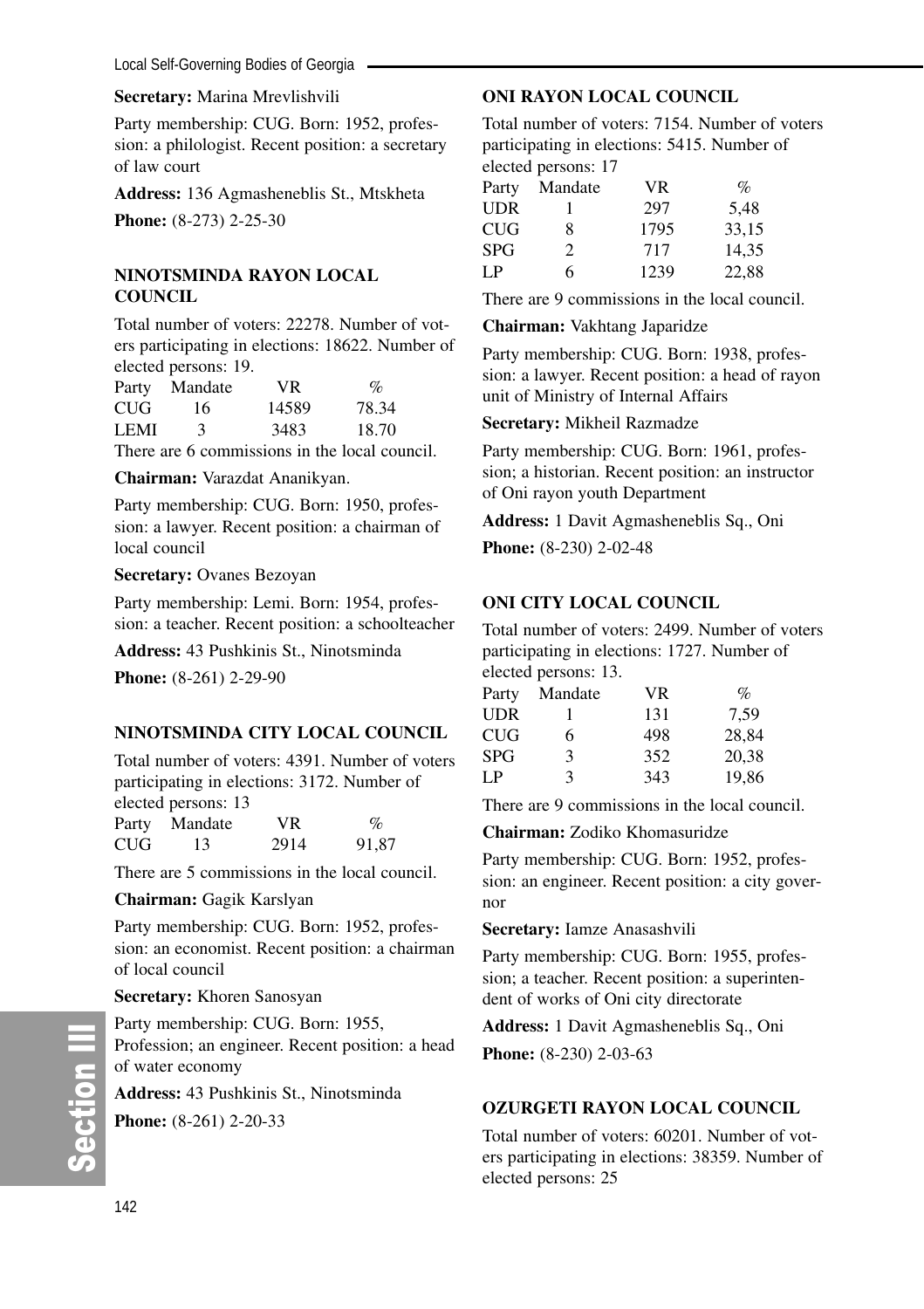| Party       | Mandate | VR.   | %     |
|-------------|---------|-------|-------|
| <b>UDR</b>  |         | 2496  | 6.51  |
| UGT         | 3       | 3092  | 8.06  |
| PP          | 3       | 3861  | 10.07 |
| <b>CUG</b>  | 13      | 14829 | 38.66 |
| <b>NDP</b>  |         | 5274  | 13.75 |
| <b>GMKS</b> |         | 2330  | 6.07  |

There are 3 fractions in the local council: CUG, PP, NDP. There are 6 commissions in the local council.

#### **Chairman:** Giorgi Kharabadze

Party membership: CUG. Born: 1952, profession: an engineer-economist. Recent position: a chairman of Ozurgeti Social foundation

#### **Secretary:** Boris Shetsiruli

Party membership: CUG. Born: 1925, profession: a journalist. Recent position: a head of reporters' office of newspaper "Kriminaluri Kronika"

**Address:** 1 Kostavas St., Ozurgeti

**Phone:** (8-296) 6-36-05, 6-40-65

# **OZURGETI CITY LOCAL COUNCIL**

Total number of voters: 14012. Number of voters participating in elections: 8367. Number of elected persons:19

| Party      | Mandate | VR   | $\%$  |
|------------|---------|------|-------|
| <b>UDR</b> |         | 491  | 5.87  |
| <b>UGT</b> |         | 681  | 8.14  |
| PP         | 3       | 1050 | 12.55 |
| <b>CUG</b> | 10      | 2986 | 35.69 |
| <b>SPG</b> |         | 705  | 8.43  |
| <b>NDP</b> | ٩       | 1009 | 12.06 |

There are 8 commissions in the local council.

#### **Chairman:** Zaur Kobuladze

Party membership: none (by CUG list). Born: 1939, profession: an engineer constructor. Recent position: a head of Ozurgeti state construction unit.

#### **Secretary:** Yuri Lomadze

Party membership: CUG. Born: 1939

Recent position: a general director of the jointstock company "Automobile Transport Industry".

**Address:** 3 Gabriel Episkoposis St., Ozurgeti

**Phone:** (8-296) 6-34-68, 6-46-68

# **SACHKHERE RAYON LOCAL COUNCIL**

Total number of voters: 32650. Number of voters participating in elections: 16826. Number of elected persons: 21

| Party      | Mandate | VR.  | $\%$  |
|------------|---------|------|-------|
| <b>UDR</b> | 7       | 3580 | 21.28 |
| UGT        |         | 1156 | 6.87  |
| <b>CUG</b> | 11      | 6579 | 39.10 |
| <b>SPG</b> |         | 1007 | 5.98  |
| <b>NDP</b> |         | 852  | 5.06  |

There are 2 fractions in the local council: UDR and "Sachkhereli" (CUG). There are 8 commissions in the local council.

#### **Chairman:** Gaioz Dekanoidze

Party membership: CUG. Born: 1948, profession: an engineer mechanic. Recent position: a director of construction materials combines sandpit of Darkveti

#### **Secretary:** Teimuraz Tabatadze

Party membership: NDP. Born: 1955, profession: an engineer-constructor. Recent position: aviation works

**Address:** 4 Tavisuplebis St., Sachkhere

**Phone:** (8-235) 24-27

# **SACHKHERE CITY LOCAL COUNCIL**

Total number of voters: 5411. Number of voters participating in elections: 2716. Number of elected persons: 17

| Party      | Mandate | <b>VR</b> | $\%$  |
|------------|---------|-----------|-------|
| <b>UDR</b> | 6       | 781       | 28.76 |
| UGT        | 1       | 150       | 5.52  |
| CUG        | 8       | 973       | 35.82 |
| NDP        | 1       | 199       | 7.33  |
| I P        |         | 179       | 6.59  |
|            |         |           |       |

There are 2 fractions in the local council: UDR and CUG. There are 6 commissions in the local council.

**Chairman:** Kakha Gelbakhiani

Party membership: UDR. Born: 1969, profession: an economist. Recent position: a chairman of UDR regional organization

#### **Secretary:** Jondo Bugadze

Party membership: UDR. Born: 1946, profession: an economist. Recent position: a head of directorate office

**Address:** 3 Tavisuplebis St., Sachkhere

**Phone:** (8-235) 21-81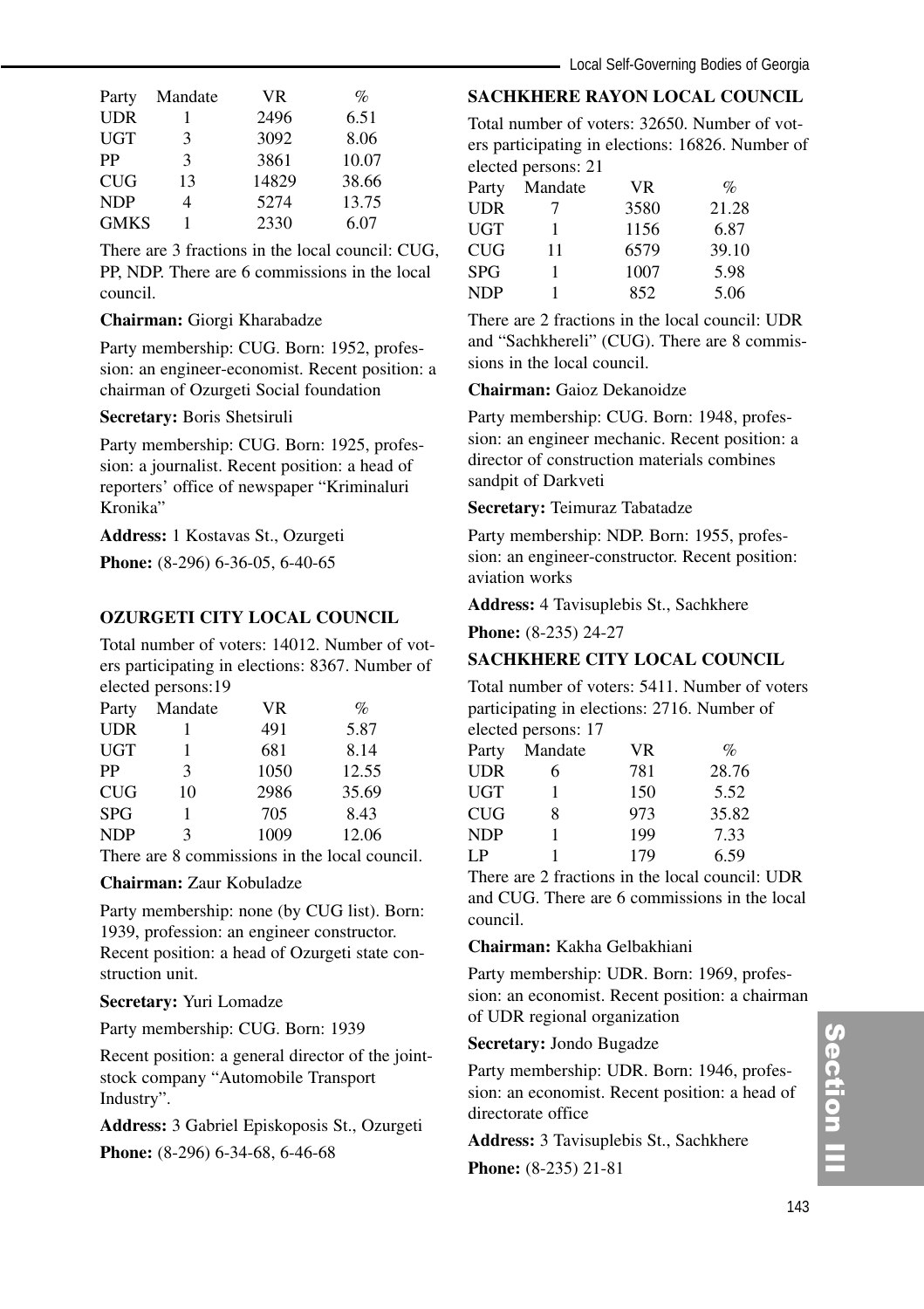# **SAGAREJO RAYON LOCAL COUNCIL**

Total number of voters: 39994. Number of voters participating in elections: 26176. Number of elected persons: 21

| Party      | Mandate | <b>VR</b> | $\%$  |  |
|------------|---------|-----------|-------|--|
| <b>UDR</b> |         | 1250      | 4.78  |  |
| <b>UGT</b> |         | 2216      | 8.47  |  |
| PP         | 4       | 3732      | 14.26 |  |
| <b>CUG</b> | 12      | 11693     | 41.67 |  |
| <b>SPG</b> |         | 1708      | 6.53  |  |
| LP         | 2       | 2509      | 9.59  |  |

There are 3 fractions in the local council: CUG, PP and "Revival - Labourists". There are 8 commissions in the local council.

**Chairman:** Vladimer Matiashvili

Party membership: CUG. Born: 1940, profession: a teacher, a historian. Recent position: a Sagarejo Politechnical college teacher

**Secretary:** Mzia Darbaiseli.

Party membership: CUG. Born: 1949, profession: a historian. Recent position: a staff inspector of Sagarejo city directorate

**Address:** 10 Davit Agmasheneblis St., Sagarejo **Phone:** (8-251) 4-31-07

# **SAGAREJO CITY LOCAL COUNCIL**

Total number of voters: 8741. Number of voters participating in elections: 3583. Number of elected persons: 17

|            | $\frac{1}{2}$ |      |       |
|------------|---------------|------|-------|
| Party      | Mandate       | VR   | $\%$  |
| <b>UGT</b> |               | 248  | 6.92  |
| PP         | 2             | 474  | 13.23 |
| CUG        | 7             | 1045 | 29.17 |
| <b>SPG</b> |               | 290  | 8.09  |
| <b>NDP</b> |               | 222  | 6.20  |
| LP.        | 5             | 787  | 20.96 |

There are 8 commissions in the local council. Chairman: Tamaz Kvlividze

Party membership: LP. Born: 1951, profession: an engineer. Recent position: a head of waterchannel unit

#### **Secretary:** Ilia Kvlividze

Party membership: PP. Born: 1964, profession: a zoo engineer

**Address:** 15 Davit Agmasheneblis St., Sagarejo Phone: (8-251) 4-32-24

# **SAMTREDIA RAYON LOCAL COUNCIL**

Total number of voters: 43826. Number of voters participating in elections: 24806. Number of elected persons: 21

| Party      | Mandate | <b>VR</b> | $\%$  |
|------------|---------|-----------|-------|
| UDR        | 1       | 1557      | 6.28  |
| UGT        | 2       | 2590      | 10.44 |
| PP         | 2       | 2647      | 10.67 |
| CUG        | 7       | 6024      | 24.28 |
| SPG        | 1       | 1225      | 4.94  |
| <b>NDP</b> | 5       | 5560      | 22.41 |
| LP         | 3       | 2705      | 10.90 |

There are 7 fractions in the local council: CUG, NDP, LP, UGT, PP, UDR and SPG. There are 7 commissions in the local council.

# **Chairman:** Nodar Dzneladze

Party membership: none (by NDP list). Born: 1951, profession: an engineer, a lawyer. Recent position: Samterdia governor

#### **Secretary:** Otar Akhobadze

Party membership: LP. Born: 1969, profession: an economist. Recent position: a main advisor of governor in social and charity affairs

**Address:** 6 Razmadze St., Samtredia

**Phone:** (8-211) 2-33-38, 2-14-18

# **SAMTERDIA CITY LOCAL COUNCIL**

Total number of voters: 22047. Number of voters participating in elections: 11281. Number of elected persons: 19.

| Party      | Mandate        | <b>VR</b> | $\%$  |
|------------|----------------|-----------|-------|
| UDR        | 1              | 666       | 5.9   |
| <b>UGT</b> | 3              | 1408      | 12.48 |
| PP         | 2              | 1195      | 10.59 |
| CUG        | 5              | 2572      | 22.80 |
| SPG        | 1              | 575       | 5.1   |
| <b>NDP</b> | 5              | 2616      | 23.19 |
| LP         | $\mathfrak{D}$ | 1277      | 11.32 |

There are 3 fractions in the local council: NDP, PP and LP. There are 5 commissions in the local council.

# **Chairman:** Zaza Nikoleishvili

Party membership: none (by UGT list). Born: 1961, profession: an engineer constructor. Recent position: a chairman of MP bureau

# **Secretary:** Avtandil Nikolaishvili

Party membership: LP. Born: 1970, profession: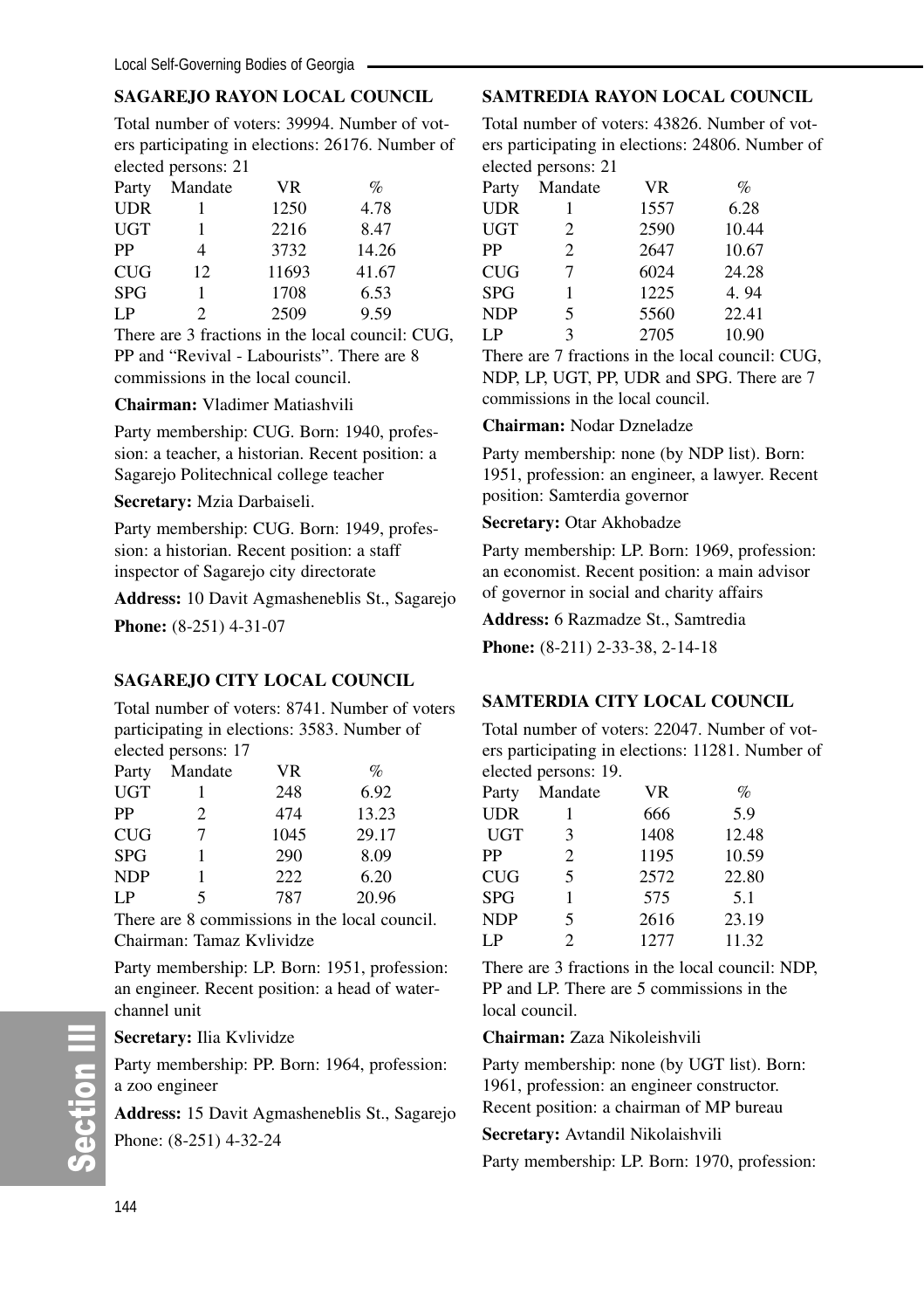a zoo- engineer. Recent position: an MP assistant

**Address:** 6 Respublikis St., Samtredia **Phone:** (8-211) 2-21-28, 2-30-34

# **SENAKI RAYON LOCAL COUNCIL**

Total number of voters: 36097. Number of voters participating in elections: 23674. Number of elected persons: 21

| Party      | Mandate | VR   | $\%$  |
|------------|---------|------|-------|
| <b>UDR</b> | 4       | 3963 | 16.74 |
| CUG        | 10      | 8505 | 35.93 |
| <b>SPG</b> | 2       | 2181 | 9.21  |
| <b>NDP</b> | 3       | 2844 | 12.01 |
| LP         | 2       | 2628 | 11.10 |

There are 2 fractions in the local council: "Support" (CUG) and UDR There are 8 commissions in the local council.

# **Chairman:** Muradi Todua

Party membership: CUG. Born: 1955, profession: an engineer economist. Recent position: a head of economical service directorate

#### **Secretary:** Revaz Janjghava

Party membership: CUG. Born: 1938, profession: a journalist. Recent position: a deputy governor in culture sphere

**Address:** 103, Chavchavadzis St., Senaki

**Phone:** (8-213) 2-22-95

# **SENAKI CITY LOCAL COUNCIL**

Total number of voters: 19305. Number of voters participating in elections: 11879. Number of elected persons: 19

| Party      | Mandate | VR.  | $\%$  |
|------------|---------|------|-------|
| <b>UDR</b> |         | 2193 | 18.46 |
| <b>CUG</b> | Q       | 4341 | 36.54 |
| <b>SPG</b> |         | 885  | 7.45  |
| <b>NDP</b> | 2       | 1322 | 11.30 |
| LP         | 3       | 1501 | 12.64 |

There are 2 fractions in the local council: CUG and UDR. There are 5 commissions in the local council.

#### **Chairman:** Anzor Tsaguria

Party membership: CUG. Born: 1945, profession: an engineer technologist. Recent position: a city mayor

#### **Secretary:** Maia Mzarelua

Party membership: CUG. Born: 1960, profession: a teacher. Recent position: a director of school-college

**Address:** 243 Roustavelis St., Senaki

**Phone:** (8-213) 2-19-91, 2-44-50

# **SHUAKHEVI RAYON LOCAL COUNCIL**

Total number of voters: 12987. Number of voters participating in elections: 12797. Number of elected persons: 19 Party Mandate VR %

UDR 19 12506 9773 There are 5 commissions in the local council.

#### **Chairman:** Jumber Putkaradze

Party membership: UDR. Born: 1960, profession: a teacher. Recent position: a local council secretary

# **Secretary:** Shalva Tavdgiridze

Party membership: UDR. Born: 1955, profession: a teacher. Recent position: an authorized representative of State Employment Foundation

**Address:** 30 Tamar Mepis St., Shuakhevi **Phone:** 2-50-10

# **SHUAKHEVI TOWN LOCAL COUNCIL**

Total number of voters: 1531. Number of voters participating in elections: 1500. Number of elected persons: 9 Party Mandate UDR 9 There are 5 commissions in the local council.

**Chairman:** Piruz Davitadze.

Party membership: UDR. Born: 1961, profession: a teacher. Recent position: a chairman of local council

**Secretary:** Davit Mikeladze

Party membership: UDR. Born: 1968, profession: an agronomist.

**Address:** 3 Chavchavadzis St., Shuakhevi

**Phone:** 2-50-95, 2-50-96

# **SIGHNAGHI RAYON LOCAL COUNCIL**

Total number of voters: 30244. Number of vot-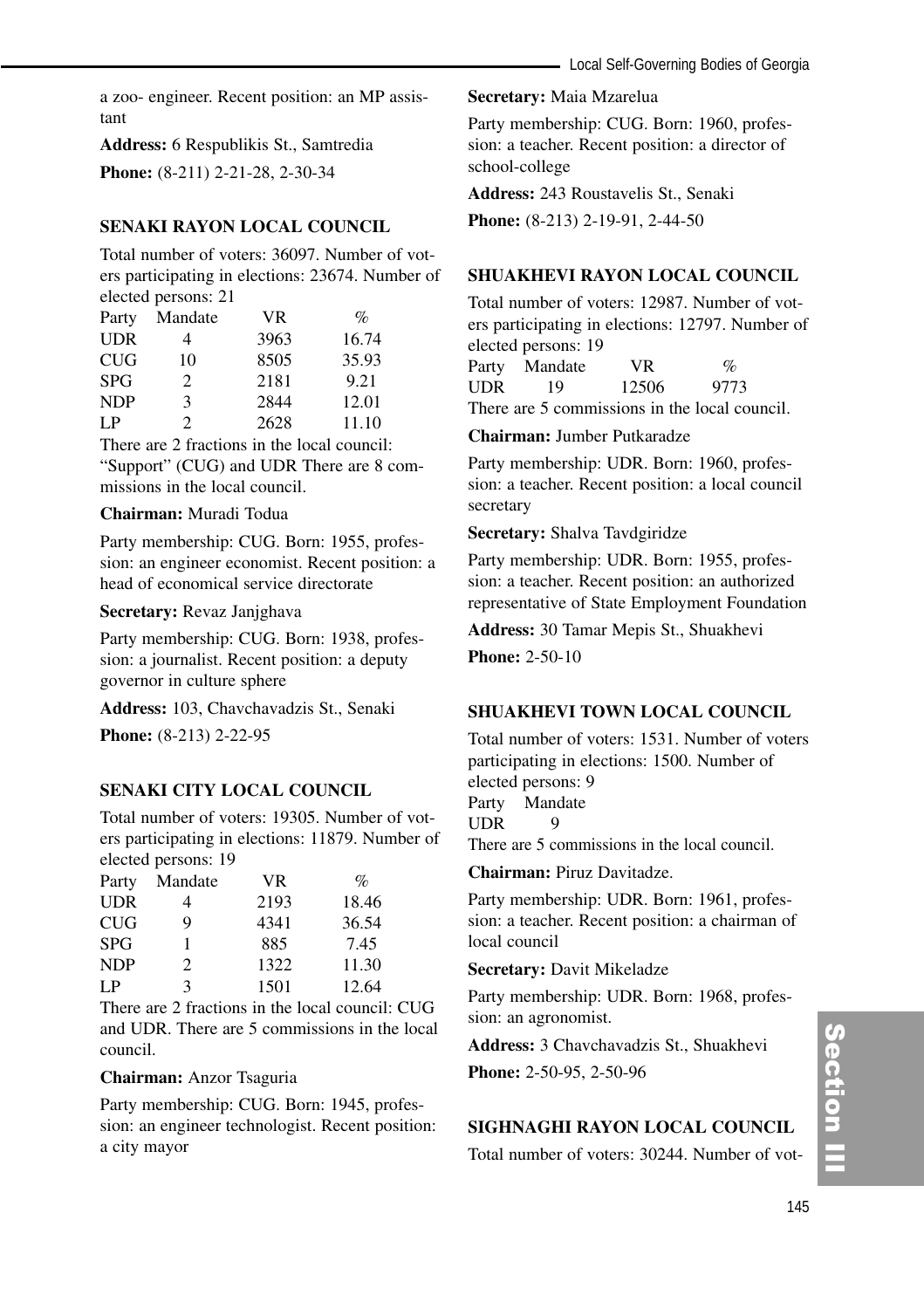ers participating in elections: 18284. Number of elected persons: 21

| Party       | Mandate | <b>VR</b> | $\%$  |
|-------------|---------|-----------|-------|
| <b>UDR</b>  |         | 886       | 4.85  |
| <b>CUG</b>  | 11      | 7567      | 41.39 |
| <b>SPG</b>  |         | 1227      | 6.71  |
| <b>NDP</b>  |         | 854       | 4.67  |
| LP          | 3       | 2306      | 12.61 |
| <b>GMKS</b> |         | 2798      | 15.30 |

There are 3 fractions in the local council. There are 8 commissions in the local council.

#### **Chairman:** Rezo Pirashvili

Party membership: CUG. Born: 1941, profession: an engineer mechanic. Recent position: a chairman of agricultural cooperative

**Secretary:** Zaza Chekurishvili

Party membership: CUG. Born: 1971, profession: an agronomist. Recent position: a head of directorate organization unit

**Address:** 2 Davit Agmasheneblis Sq., Sighnaghi

**Phone:** (8-255) 3-23-67, 3-21-72

# **SIGHNAGHI CITY LOCAL COUNCIL**

Total number of voters: 1850. Number of voters participating in elections: 1184. Number of elected persons: 13.

| Party       | Mandate | VR  | $\%$  |
|-------------|---------|-----|-------|
| <b>UDR</b>  | 3       | 214 | 18.07 |
| CUG         | 6       | 374 | 31.59 |
| <b>SPG</b>  | 2       | 160 | 13.51 |
| LP.         |         | 146 | 12.33 |
| <b>GMKS</b> |         | 129 | 10.90 |

There are 2 fractions in the local council. There are 7 commissions in the local council.

# **Chairman:** Shota Chutlashvili

Party membership: CUG. Born: 1949, profession: an engineer constructor. Recent position: a unit of city monument protection

#### **Secretary:** Guram Zandarashvili

Party membership: SP. Born: 1951, profession: an engguyuhineer-constructor. Recent position: a superintendent of works of Norio cooperative construction

**Address:** 18 Davit Agmasheneblis St., Sighnaghi

**Phone:** (8-255) 3-15-67, 3-21-32

# **TELAVI RAYON LOCAL COUNCIL**

Total number of voters: 49684. Number of voters participating in elections: 30316. Number of elected persons: 25

| Party      | Mandate | <b>VR</b> | $\%$  |
|------------|---------|-----------|-------|
| UDR        |         | 1559      | 5.21  |
| UGT        | 5       | 5009      | 16.52 |
| PP         | 1       | 1978      | 6.52  |
| CUG        | 13      | 11601     | 38.27 |
| SPG        | 2       | 2519      | 8.31  |
| <b>NDP</b> | 3       | 2540      | 8.38  |
|            |         |           |       |

There are 2 fractions in the local council: CUG and "Unity" (UGT). There are 10 commissions in the local council.

#### **Chairman:** Gela Kirvalidze

Party membership: CUG. Born: 1954, profession: an engineer. Recent position: a director of Telavi Thread factory

#### **Secretary:** Misha Berdzenashvili

Party membership: CUG. Born: 1952, profession: a teacher. Recent position: a chairman of Telavi Parliament Bureau

#### **Address:** 16 Kostavas St., Telavi

**Phone:** (8-250) 3-11-37

# **TELAVI CITY LOCAL COUNCIL**

Total number of voters: 15286. Number of voters participating in elections: 8426. Number of elected persons: 19

| Party      | Mandate | <b>VR</b> | $\%$  |
|------------|---------|-----------|-------|
| UDR        | 1       | 762       | 9.04  |
| UGT        | 5       | 1337      | 15.87 |
| PP         | 1       | 481       | 5.71  |
| CUG        | 8       | 2509      | 29.78 |
| SPG        | 2       | 837       | 9.93  |
| <b>NDP</b> | 1       | 738       | 8.76  |
| LP         |         | 798       | 9.47  |

There are 2 fractions in the local council: Unity and Support. There are 8 commissions in the local council.

#### **Chairman:** Merab Metreveli

Party membership: UGT. Born: 1953, profession: a constructor. Recent position: an MP

#### **Secretary:** Levan Diasamidze

Party membership: SPG. Born: 1947, profession: a melioration expert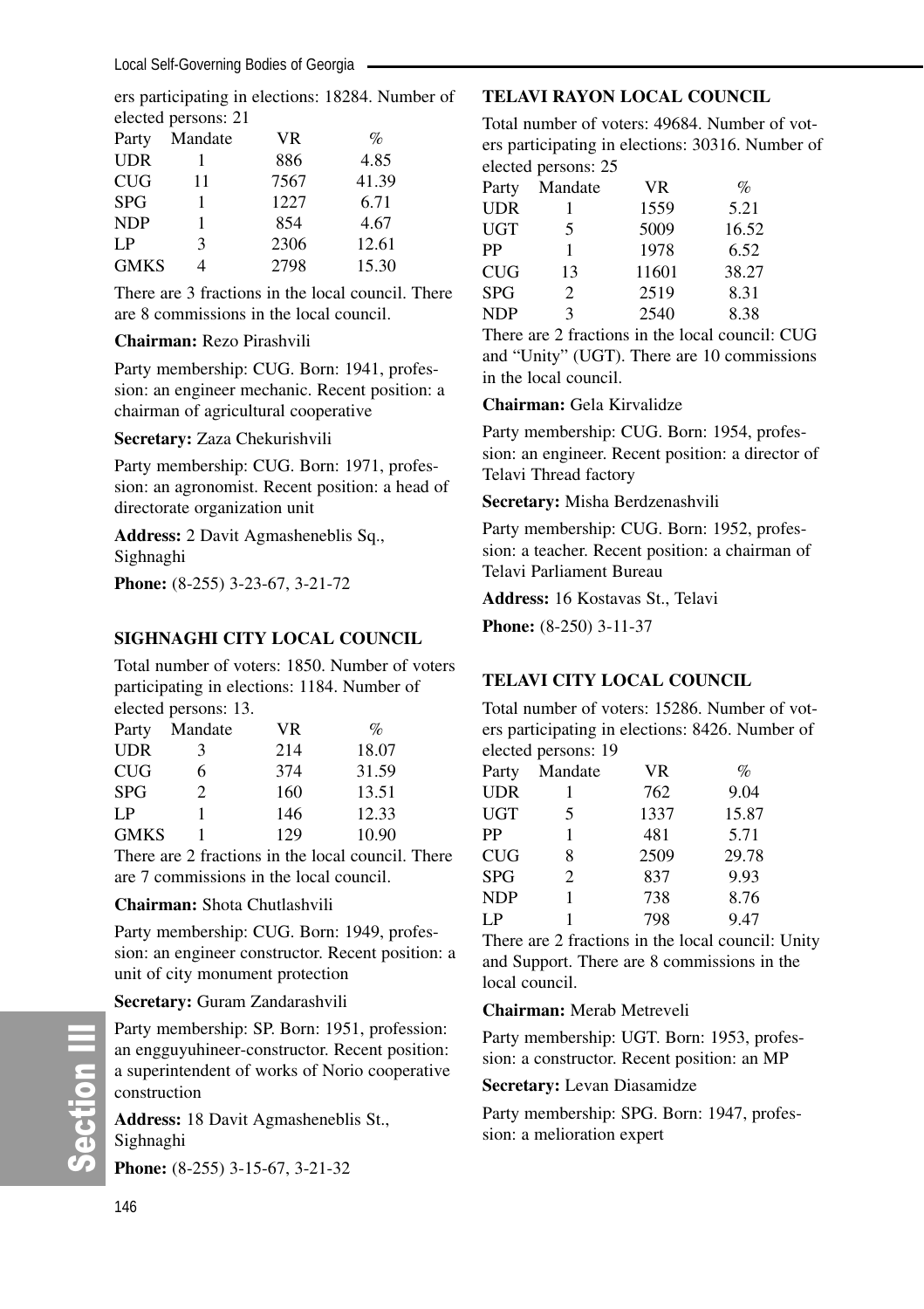**Address:** 6 Kostavas St., Telavi

**Phone:** (8-250) 3-23-24

# **TERJOLA RAYON LOCAL COUNCIL**

Total number of voters: 31705. Number of voters participating in elections: 20026. Number of elected persons: 21

| Party      | Mandate | VR.  | $\%$  |  |
|------------|---------|------|-------|--|
| PP         |         | 1825 | 9.11  |  |
| <b>CUG</b> | 9       | 6473 | 32.32 |  |
| <b>SPG</b> | 10      | 7452 | 37.21 |  |
|            |         |      |       |  |

There are 2 fractions in the local council: CUG and SPG. There are 7 commissions in the local council.

#### **Chairman:** Roland Meskhi

Party membership: SPG. Born: 1961, profession: a teacher. Recent position: a head of deputy bureau

#### **Secretary:** Guram Kupatadze

Party membership: PP. Born: 1954, profession: an agronomist. Recent position: a head of food and agriculture unit

**Address:** 82 Roustavelis St., Terjola

**Phone:** (8-291) 2-14-14, 2-21-11

#### **TERJOLA CITY LOCAL COUNCIL**

Total number of voters: 4218. Number of voters participating in elections: 2722. Number of elected persons: 13.

| Party      | Mandate | VR  | $\%$  |
|------------|---------|-----|-------|
| PP         | 2       | 552 | 20.28 |
| <b>CUG</b> | 5       | 800 | 29.39 |
| <b>SPG</b> | 6       | 917 | 33.69 |

There are 2 fractions in the local council: CUG and SPG. There are 7 commissions in the local council.

# **Chairman:** Jumber Getsadze

Party membership: SPG. Born: 1946, profession: an agronomist. Recent position: a specialist of agriculture unit

**Secretary:** Leri Makaridze

Party membership: PP. Born: 1964, profession: an engineer

**Address:** 101 Roustavelis St., Terjola **Phone:** (8-291) 2-16-45, 2-16-48

# **TETRITSKARO RAYON LOCAL COUNCIL**

Total number of voters: 8732. Number of voters participating in elections: 4491. Number of elected persons: 19

| Party | Mandate | <b>VR</b> | $\mathcal{O}_0$ |
|-------|---------|-----------|-----------------|
| UDR   |         | 953       | 6.58            |
| UGT   | ı       | 733       | 5.06            |
| CUG   | 14      | 8588      | 59.26           |
| I P   | 3       | 1641      | 11.32           |
|       |         |           |                 |

There are 2 fractions in the local council: CUG and "Imedi". There are 6 commissions in the local council.

**Chairman:** Giorgi Mestvirishvili

Party membership: CUG. Born: 1968, profession: an engineer economist. Recent position: a main authorized representative of Youth Affairs state Department in Tetritskaro rayon

#### **Secretary:** Mamuka Abuladze

Party membership: CUG. Born: 1969, profession: a gynecologist

**Address:** 34 Tamar Mepis St., Tetritskaro

**Phone:** (8-259) 2-24-66

# **TETRITSKARO CITY LOCAL COUNCIL**

Total number of voters: 2811. Number of voters participating in elections: 1792. Number of elected persons: 13

| Party | Mandate | VR. | $\%$  |
|-------|---------|-----|-------|
| UDR   |         | 162 | 9.04  |
| UGT   | 4       | 478 | 26.67 |
| CUG   | 8       | 755 | 42.13 |
|       |         |     |       |

There are 2 fractions in the local council: CUG and LP. There are 6 commissions in the local council.

#### **Chairman:** Aleksi Baidarashvili

Party membership: CUG. Born: 1964, profession: an engineer. Recent position: a head of state insurance service

**Secretary:** Vazha Sulkhanishvili

Party membership: CUG. Born: 1967, profession: an actor. Recent position: an amateur Tetritskaro Theatre

# **Address:** 34 Tamar Mepis St., Tetritskaro

**Phone:** (8-259) 2-22-44

# Section III ction III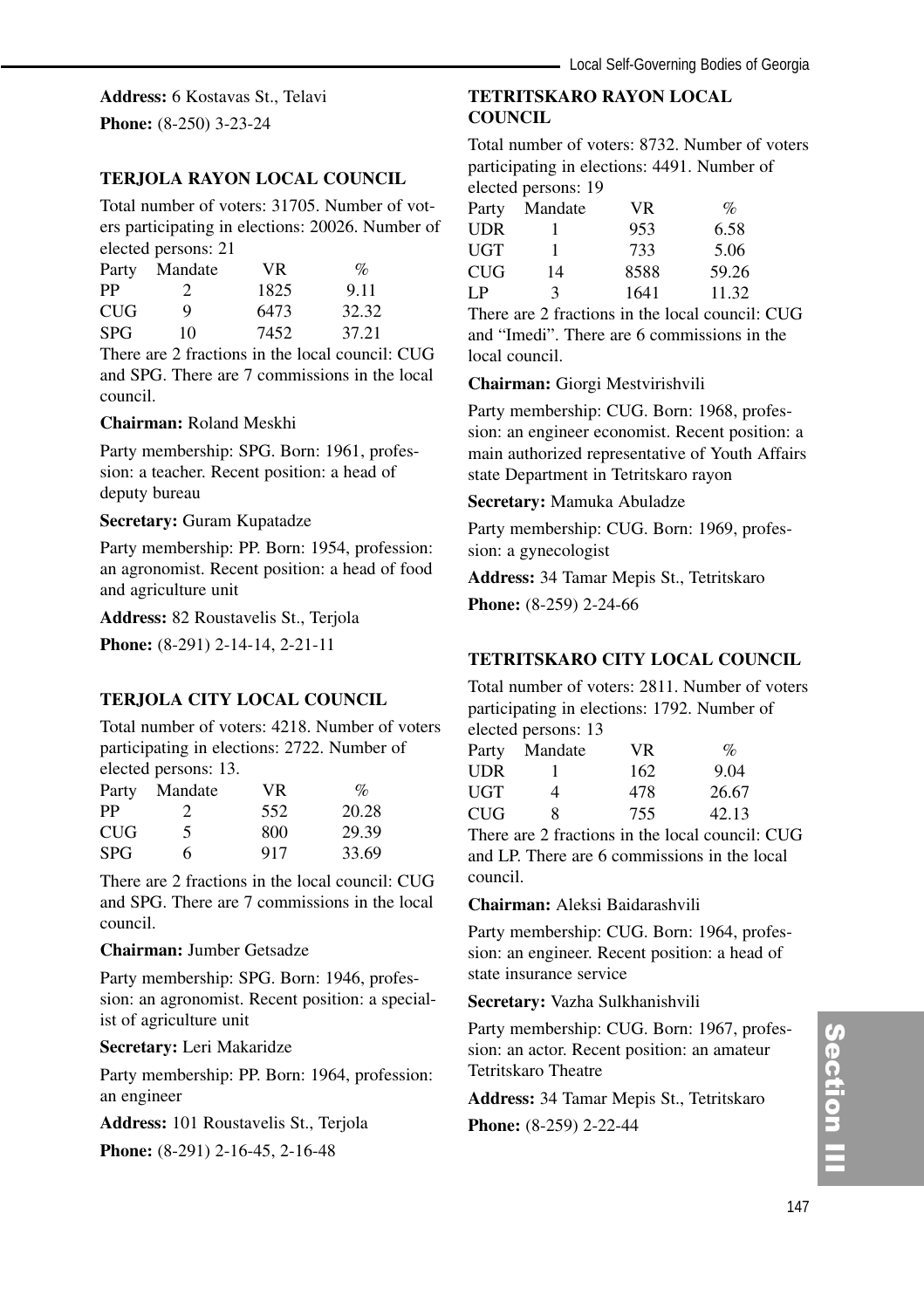# **TIANETI RAYON LOCAL COUNCIL**

Total number of voters: 10508. Number of voters participating in elections: 7152. Number of elected persons: 19

| Party      | Mandate | VR.  | $\%$  |
|------------|---------|------|-------|
| <b>CUG</b> | 10      | 3197 | 44.70 |
| <b>SPG</b> | 7       | 2474 | 3459  |
| LP         | 2       | 946  | 1323  |
|            |         |      |       |

There is 1 fraction in the local council: LP. There are 7 commissions in the local council.

#### **Chairman:** Temur Badurashvili

Party membership: CUG. Profession: an economist. Recent position: a chairman of Tianeti cooperation

#### **Secretary:** Makvala Obgaidze

Party membership: CUG. Profession: a teacher Recent position: Tianeti culture Department

**Address:** 47 Roustavelis St., Tianeti

**Phone:** (8-248) 9-14-23

# **TIANETI TOWN LOCAL COUNCIL**

Total number of voters: 3386. Number of voters participating in elections: 1701. Number of elected persons: 13

| Party      | Mandate | VR. | $\%$  |
|------------|---------|-----|-------|
| CUG        | 6       | 770 | 45.27 |
| <b>SPG</b> | 4       | 459 | 26.98 |
| I P        | ٩       | 389 | 22.87 |

There are 5 commissions in the local council.

**Chairman:** Giorgi Mosiashvili

Party membership: none (by SPG list). Born: 1957, profession: an engineer constructor. Recent position: a main engineer of Tianeti Construction unit

**Secretary:** Lazare Tsikhelashvili

Party membership: LP. Born: 1949, profession: an engineer constructor. Recent position: a superintendent of works of Tianeti Construction unit

**Address:** 47 Roustavelis St., Tianeti Town

**Phone:** (8-248) 9-19-88

# **TKIBULI RAYON LOCAL COUNCIL**

Total number of voters: 23515. Number of voters participating in elections: 16429. Number of elected persons: 19

| Party      | Mandate | <b>VR</b> | $\%$  |
|------------|---------|-----------|-------|
| <b>UDR</b> | 1       | 817       | 4.97  |
| <b>UGT</b> | 2       | 1994      | 12.14 |
| PP         | 2       | 1766      | 10.75 |
| <b>CUG</b> | 9       | 5799      | 35.30 |
| <b>SPG</b> | 3       | 2053      | 12.50 |
| <b>NDP</b> | 1       | 1318      | 8.02  |
| LP         |         | 959       | 5.84  |

There are no fractions in the local council. There are 9 commissions in the local council.

#### **Chairman:** Slava Bochorishvili

Party membership: none (by CUG list). Born: 1962, profession: a historian - philologist. Recent position: a head of Tkibuli city branch of State Security Department

#### **Secretary:** Omar Tsnobiladze

Party membership: UGT. Born: 1956, profession: a mining engineer. Recent position: a director of sewing-shop " Gelati" branch

**Address:** 3 Karlo Lomadzis Sq., Tkibuli

**Phone:** (8-297) 2-20-02

# **TKIBULI CITY LOCAL COUNCIL**

Total number of voters: 11763. Number of voters participating in elections: 6995. Number of elected persons: 19

| Party      | Mandate | <b>VR</b> | $\%$  |
|------------|---------|-----------|-------|
| UDR        | 1       | 360       | 5.15  |
| UGT        | 2       | 755       | 10.79 |
| PP         | 2       | 7.08      | 10.12 |
| CUG        | 8       | 2206      | 31.54 |
| SPG        | 3       | 1030      | 14.72 |
| <b>NDP</b> | 2       | 812       | 11.61 |
| LP         | 1       | 409       | 5.85  |
|            |         |           |       |

There are 7 commissions in the local council.

**Chairman:** Vladimer Jishiashvili

Party membership: NDP. Born: 1964, profession: a mining engineer. Recent position: a Tkibuli vice-mayor

#### **Secretary:** Nana Ambroladze

Party membership: SPG. Born: 1950, profession: a teacher. Recent position: a deputy director of School-gymnasium

#### **Address:** 3 Karlo Lomadze Sq., Tkibuli

**Phone:** (8-297) 20-25-25, 2-26-43- 2-26-81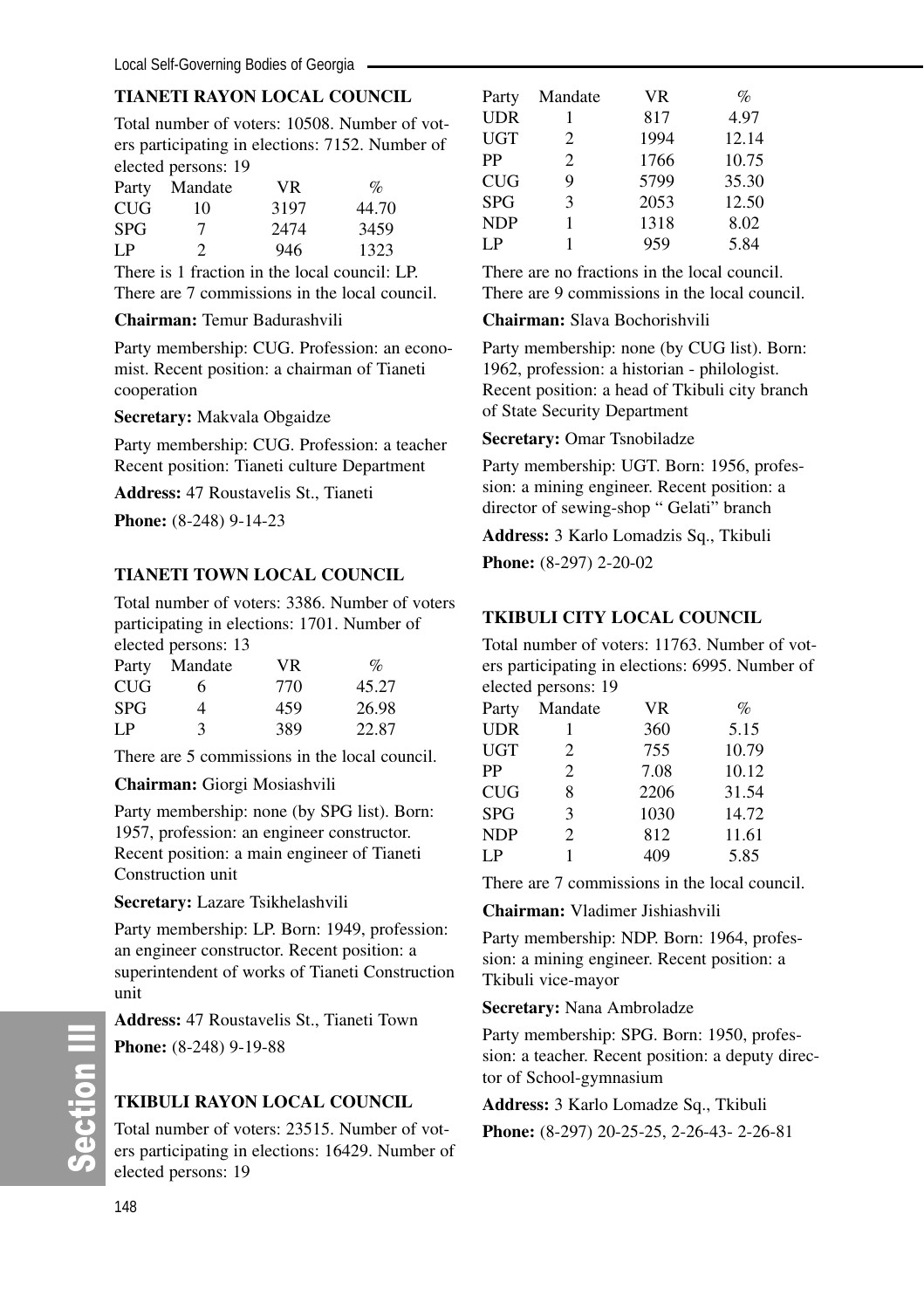### **TSAGERI RAYON LOCAL COUNCIL**

Total number of voters: 12706. Number of voters participating in elections: 9390. Number of elected persons: 19

| Party       | Mandate        | VR.  | $\%$  |
|-------------|----------------|------|-------|
| CUG         | Q              | 3482 | 37.08 |
| <b>SPG</b>  | $\mathfrak{D}$ | 1115 | 11.87 |
| <b>LEMI</b> | 2              | 1025 | 10.92 |
| I P         | 6              | 2256 | 24.03 |

There is 1 fraction in the local council: CUG. There are 5 commissions in the local council.

#### **Chairman:** Zurab Khetsuriani

Party membership: CUG. Born: 1956, profession: a teacher. Recent position: a deputy rayon governor

**Secretary:** Davit Svanidze

Party membership: CUG. Born: 1934, profession: an agronomist. Recent position: a head of CUG rayon organization

**Address:** 67 Roustavelis St., Tsageri

**Phone:** (8-238) 2-24-57

### **TSAGERI CITY LOCAL COUNCIL**

Total number of voters: 1276. Number of voters participating in elections: 968. Number of elected persons: 9

Party Mandate  $CUG$  5<br>SPG 2  $SPG$  $LEMI$  2

There are 3 commissions in the local council.

**Chairman:** Tamaz Karseladze

Party membership: CUG. Born: 1951, profession: an agronomist. Recent position: a city governor

**Secretary:** Ramaz Akhvlediani

Party membership: CUG. Born: 1941, profession: a technologist. Recent position: a technologist of Okureshi Wine factory

**Address:** 67 Roustavelis St., Tsageri

**Phone:** (8-238) 2-20-01

### **TSALENJIKHA RAYON LOCAL COUNCIL**

Total number of voters: 23770. Number of vot-

ers participating in elections: 18964. Number of elected persons: 19

| Party | Mandate | VR.   | $\%$  |
|-------|---------|-------|-------|
| CUG   | 13      | 10598 | 55.88 |
| NС    | 4       | 3339  | 17.61 |
| NDP   | 1       | 0645  | 8.67  |
| LP    | 1       | 1264  | 6.67  |

There are 6 commissions in the local council.

#### **Chairman:** Tariel Janjghava

Party membership: CUG. Born: 1950, profession: a teacher. Recent position: a head of education Department.

#### **Secretary:** Badri Kalandia

Party membership: CUG. Born: 1963, profession: an engineer. Recent position: a head of environment protection Department

**Address:** 22 Tbilisis St., Tsalenjikha **Phone:** (8-216) 2-24-24, 2-21-55

#### **TSALENJIKHA CITY LOCAL COUNCIL**

Total number of voters: 5686. Number of voters participating in elections: 3558. Number of elected persons: 17

| Party      | Mandate | VR   | $\%$  |
|------------|---------|------|-------|
| <b>UDR</b> |         | 377  | 10.60 |
| CUG        | 3       | 533  | 14.98 |
| NC         | 12.     | 1916 | 53.85 |
| <b>NDP</b> |         | 309  | 8.68  |

There are 7 commissions in the local council.

**Chairman:** Giorgi Kharchilava

Party membership: none (NC list). Born: 1970, profession: an economist. Recent position: a city mayor

**Secretary:** Guram Sajaia. Party membership: none (NC list). Born: 1935, profession: a teacher. Recent position: a school director

**Address:** 2 Tbilisis St., Tsalenjikha

**Phone:** (8-216) 2-22-74

# **TSALKA RAYON LOCAL COUNCIL**

Total number of voters: 16183. Number of voters participating in elections: 14165. Number of elected persons: 19

|            | $\frac{1}{2}$ |       |       |  |  |
|------------|---------------|-------|-------|--|--|
|            | Party Mandate | VR.   | $\%$  |  |  |
| <b>CUG</b> | 18            | 12891 | 91.01 |  |  |
| <b>SPG</b> | 1             | 921   | 6.50  |  |  |

# Section II ction III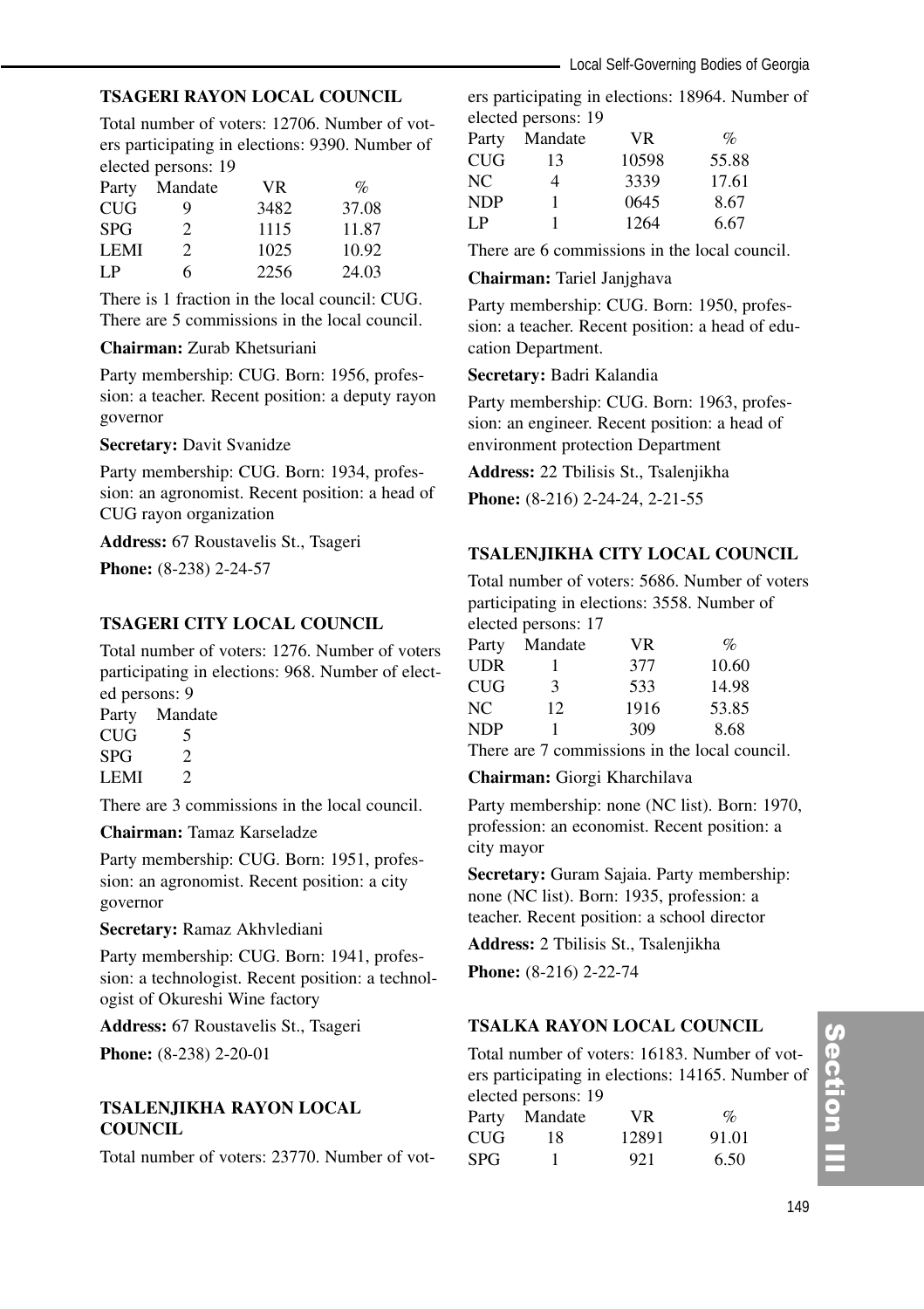There are 5 commissions in the local council.

**Chairman:** Tengiz Lefterov

Party membership: CUG. Born: 1955, profession: a technologist. Recent position: a director of Tsalka Beer factory

**Secretary:** Andranik Nersesyan

Party membership: CUG. Born: 1958, profession: a teacher. Recent position: a director of economy unit

**Address:** 22 Aristoteles St., Tsalka

**Phone:** (8-263) 2-23-11, 2-30-48

# **TSALKA CITY LOCAL COUNCIL**

Total number of voters: 1416. Number of voters participating in elections: 1262. Number of elected persons: 9 Party Mandate CUG<sub>9</sub>

#### **Chairman:** Nugzar Chamurliev

Party membership: CUG. Born: 1956, profession: a zoo-technician. Recent position: a chairman of local council.

**Secretary:** Nodar Poshnagov

Party membership: CUG. Born: 1949. Recent position: a deputy chairman of local council

**Address:** 12 Aristoteles St., Tsalka

**Phone:** (8-263) 2-13-00

# **TSKALTUBO RAYON LOCAL COUNCIL**

Total number of voters: 45597. Number of voters participating in elections: 35462. Number of elected persons: 21

| Party      | Mandate       | VR.   | $\%$  |
|------------|---------------|-------|-------|
| CUG        | 14            | 19351 | 54.57 |
| <b>NDP</b> | $\mathcal{D}$ | 3751  | 10.58 |
| GP.        | 1             | 1618  | 4.56  |
| LP         | 3             | 3907  | 11.02 |
| saaq.mk    |               | 1646  | 4.64  |

There are 2 fractions in the local council: CUG, LP. There are 8 commissions in the local council.

#### **Chairman:** Guram Sopromadze

Party membership: CUG. Born: 1934, profession: a historian, an agronomist. Recent position: a main advisor in foreign relations' office of city Municipality

**Secretary:** Mamuka Saghareishvili

Party membership: CUG. Born: 1972, profession: a lawyer. Recent position: a unit of Imereti region environment protection unit

**Address:** 1 Shanidzis St., Tskaltubo

**Phone:** (8-240) 2-25-30

# **TSKALTUBO CITY LOCAL COUNCIL**

Total number of voters: 8466. Number of voters participating in elections: 5700. Number of elected persons: 19

| Party       | Mandate | <b>VR</b> | $\%$  |
|-------------|---------|-----------|-------|
| UGT         |         | 291       | 5.11  |
| CUG         | 11      | 2661      | 46.68 |
| <b>NDP</b>  | 3       | 931       | 16.33 |
| LΡ          | 3       | 891       | 15.63 |
| <b>GMKS</b> |         | 320       | 5.61  |

There are 2 fractions in the local council: CUG, LP. There are 5 commissions in the local council.

# **Chairman:** Omar Mikadze

Party membership: CUG. Born: 1951, profession: an engineer-energetic. Recent position: a city governor

**Secretary:** Nona Tabidze

Party membership: CUG. Born: 1953, profession: a teacher. Recent position: a medical college

**Address:** 25 Rustavelis St., Tskaltubo

**Phone:** (8-240) 2-28-76

# **VANI RAYON LOCAL COUNCIL**

Total number of voters: 26552. Number of voters participating in elections: 15384. Number of elected persons: 19

| Party | Mandate | <b>VR</b> | $\%$  |
|-------|---------|-----------|-------|
| UDR   |         | 861       | 5.60  |
| UGT   | 8       | 4634      | 30.12 |
| CUG   | 5       | 3234      | 20.02 |
| NDP   | 1       | 977       | 6.35  |
| I P   | 4       | 2961      | 19.25 |
|       |         |           |       |

There is 1 fraction in the local council: CUG. There are 6 commissions in the local council.

# **Chairman:** Nato Dvalishvili

Party membership: UGT. Born: 1954, profes-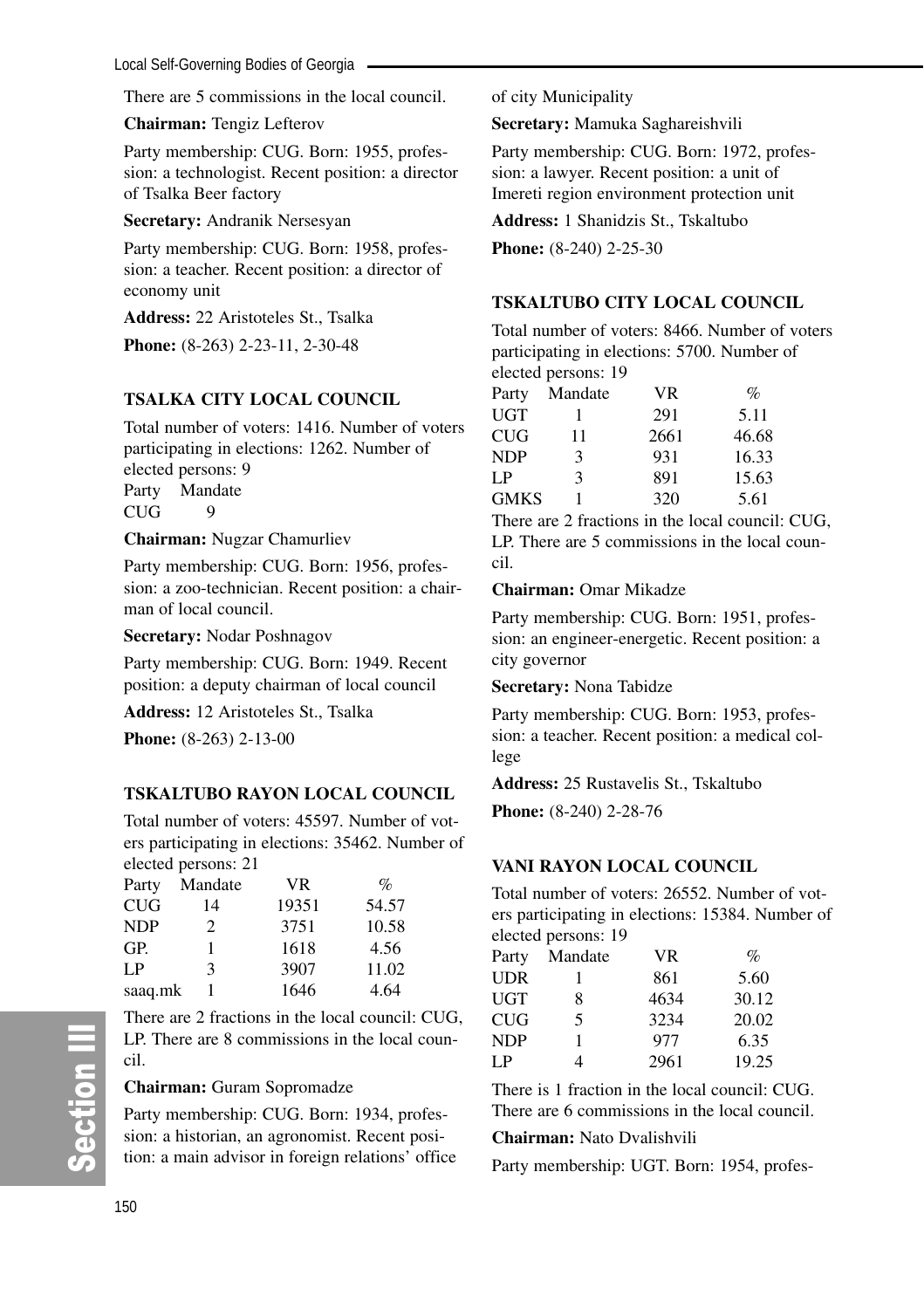sion: a teacher. Recent position: a deputy governor of Vani rayon.

#### **Secretary:** Gia Mamporia

Party membership: LP. Born: 1956, profession: an engineer. Recent position: a head of city communal unit

**Address:** 65 Tavisuplebis St., Vani

**Phone:** (8-232) 2-18-18

#### **VANI CITY LOCAL COUNCIL**

Total number of voters: 4735. Number of voters participating in elections: 2197. Number of elected persons: 13

| Party      | Mandate      | VR. | $\%$  |
|------------|--------------|-----|-------|
| <b>UDR</b> |              | 246 | 11.20 |
| UGT        | 5            | 523 | 23.81 |
| CUG        | $\mathbf{R}$ | 390 | 17.75 |
| <b>NDP</b> |              | 248 | 11.29 |
| I P        | 3            | 435 | 19.80 |

There are no fractions in the local council. There are 5 commissions in the local council.

#### **Chairman:** Madona Meskhi

Party membership: UGT. Born: 1949, profession: a teacher. Recent position: a deputy director of School No.<sup>1</sup>

**Secretary:** Eremia Kordzadze

Party membership: LP. Born: 1948, profession: an engineer constructor. Recent position: a unit of Vani land arrangement

**Address:** 65 Tavisuplebis St., Vani

**Phone:** (8-232) 1-17-94

#### **ZESTAPONI RAYON LOCAL COUNCIL**

Total number of voters: 51250.Number of voters participating in elections: 26972. Number of elected persons: 25

| Party      | Mandate        | VR.  | $\%$  |
|------------|----------------|------|-------|
| <b>UDR</b> | $\mathfrak{D}$ | 2038 | 7.56  |
| <b>UGT</b> | 8              | 6532 | 24.22 |
| PP         | 3              | 2587 | 9.59  |
| CUG        | 10             | 8603 | 31.90 |
| <b>NDP</b> | 1              | 1525 | 5.65  |
| LP         |                | 1767 | 6.55  |

There are 3 fractions in the local council: PP, Unity, "Zestaponeli" (CUG).

**Chairman:** Davit Kovziridze

Party membership: UGT. Born: 1949, profession: a lawyer. Recent position: an MP

**Secretary:** Shalva Tavadze

Party membership: UGT. Born: 1956, profession: a historian. Recent position: a school director

**Address:** 11 Tsereteli St., Zestaponi

**Phone:** (8-292) 5-26-26, 5-27-25

# **ZESTAPONI CITY LOCAL COUNCIL**

Total number of voters: 15846. Number of voters participating in elections: 8147.

Number of elected persons: 19

| Party      | Mandate | VR   | $\%$  |
|------------|---------|------|-------|
| <b>UDR</b> |         | 689  | 8.46  |
| <b>UGT</b> | 8       | 2648 | 32.50 |
| PP         | 2       | 8.44 | 10.36 |
| <b>CUG</b> | 7       | 2058 | 25.26 |
| I P        |         | 490  | 6.01  |

There are 6 commissions in the local council.

**Chairman:** Simon Tsereteli

Party membership: UGT. Born: 1948, profession: a teacher. Recent position: a general director of enterprise "Georgia-Hungara" (Hungary)

#### **Secretary:** Giorgi Mdivani

Party membership: PP. Born: 1960, profession: an economist. Recent position: a reviser of the city trade unit

**Address:** 11 Agmasheneblis St. Zestaponi

**Phone:** (8-292) 5-21-79

# **ZUGDIDI RAYON LOCAL COUNCIL**

Total number of voters: 83882. Number of voters participating in elections: 47178. Number of elected persons:25

| r vannowr or where a personsize |                |           |       |  |
|---------------------------------|----------------|-----------|-------|--|
| Party                           | Mandate        | <b>VR</b> | $\%$  |  |
| <b>UDR</b>                      |                | 5570      | 11.81 |  |
| <b>UGT</b>                      | 2              | 3812      | 8.08  |  |
| PP                              | 1              | 2804      | 5.94  |  |
| <b>CUG</b>                      | 11             | 15924     | 33.75 |  |
| <b>SPG</b>                      | 5              | 8254      | 17.50 |  |
| <b>NDP</b>                      | $\mathfrak{D}$ | 5238      | 11.10 |  |

There are 4 fractions in the local council; "Odishi" (CUG), "Right" (NDP and UGT),

# Section III ction III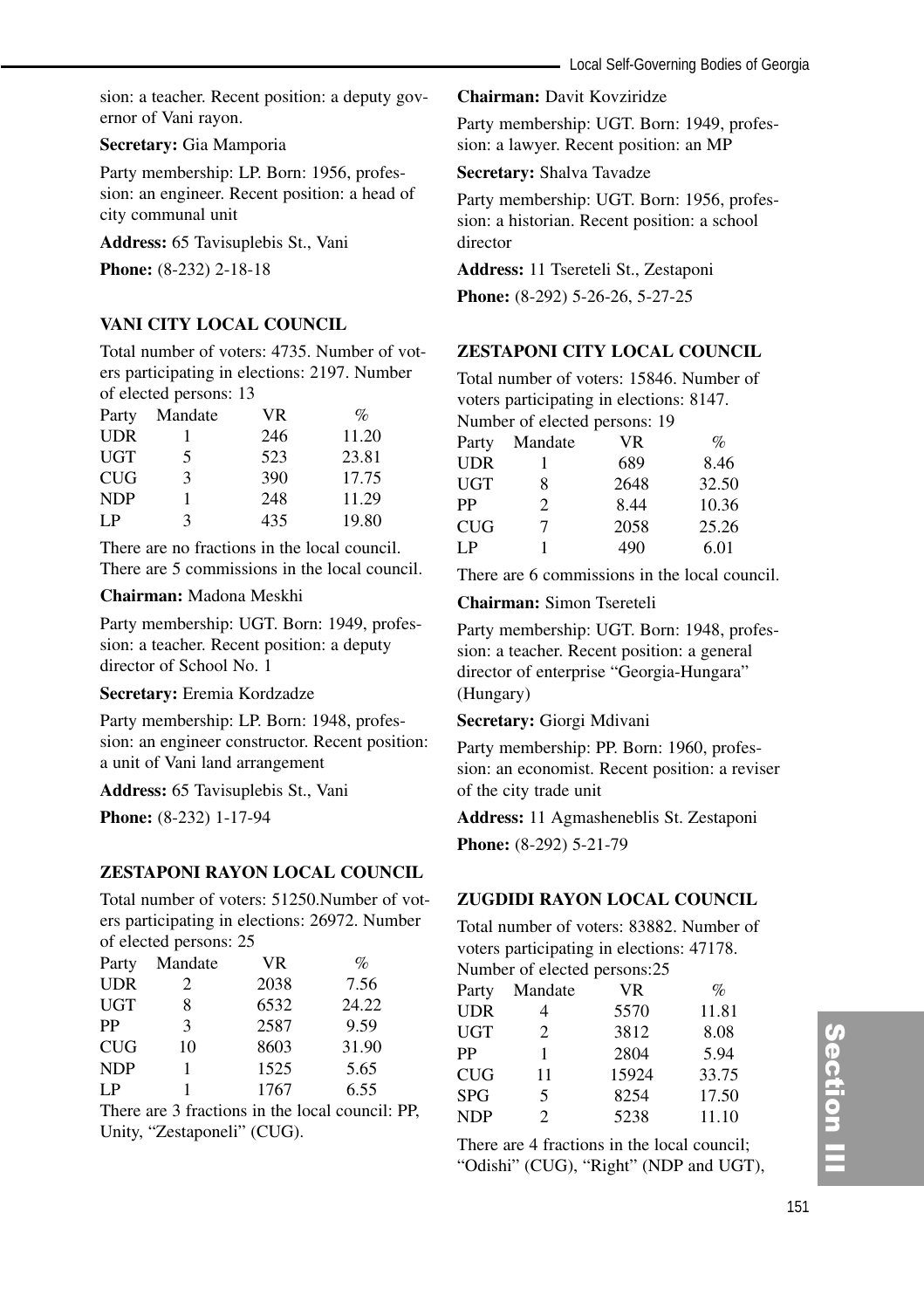#### Local Self-Governing Bodies of Georgia

"Zugdidi" (SPG), "Revival" (UDR and PP). There are 10 commissions in the local council.

#### **Chairman:** Vakhtang Antia

Party membership: CUG. Born: 1962, profession: an economist. Recent position: a chairman of CUG Zugdidi rayon organization

#### **Secretary:** Genadi Jikia

Party membership: CUG. Born: 1957, profession: an economist. Recent position: a deputy chairman of CUG Zugdidi organization

**Address:** 90 Roustavelis St., Zugdidi

**Phone:** (8-215) 2-31-78, 2-28-95

#### **ZUGDIDI CITY LOCAL COUNCIL**

Total number of voters: 33303. Number of voters participating in elections: 14636. Number of elected persons: 21

| Party      | Mandate | <b>VR</b> | $\%$  |
|------------|---------|-----------|-------|
| <b>UDR</b> | 4       | 1986      | 13.57 |
| <b>UGT</b> | 2       | 1391      | 9.50  |
| PP         | 1       | 1228      | 8.39  |
| <b>CUG</b> | 5       | 3216      | 21.97 |
| <b>SPG</b> | 5       | 3047      | 20.82 |
| <b>NDP</b> | 3       | 1548      | 10.58 |
| I P        |         | 920       | 6.29  |

There are 4 fractions in the local council. There are 9 commissions in the local council.

**Chairman:** Tornike Jgushia.

Party membership: SPG

**Secretary:** Tengiz Kharchilava

Party membership: UDR. Born: 1954, profession: an economist. Recent position: a unit of Vani land arrangement

**Address:** 21 Agmasheneblis St., Zugdidi **Phone:** (8-215) 2-62-90INTERNATIONAL

# **Key**

UDR - Union of Democrat Revival FPG - Freedom Party of Georgia UGT - Union of Georgian Traditionalists PP - Popular Party CUG - Citizens Union of Georgia SPG - Socialist Party of Georgia LEMI - Politi-cal Organisation of Georgia - "Lemi" NC - Bloc "National Consent" - Union of Reformers - Sportsmen Union of Georgia POSG - Political Organisation "Sportive Georgia" NDP - National Democrat Party GP - Greens Party

- LP Labour Party
- GMKS Bloc "Georgia Merab Kostava Society"
	- Merab Kostava Society
	- United Republi-can Party of Georgia
	- Ilia Chavchavadze Society
	- Union of God Children of Georgia parties

Mandats - Number of mandates received by parties VR - votes

% - vote percentage

တိ **Ction III**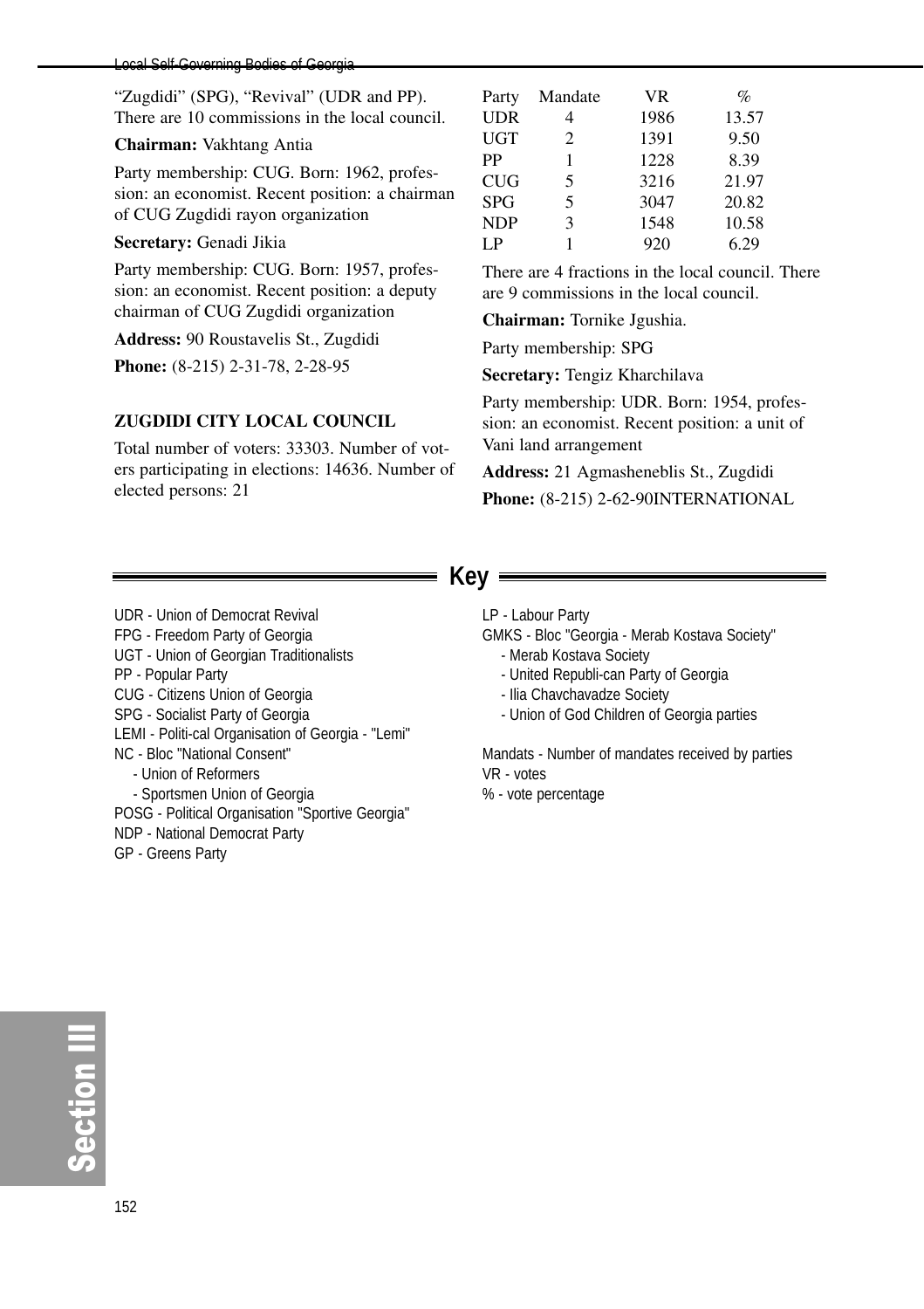=

 $\overline{\phantom{a}}$ 

# Index

| Abkhazia Liberation Party<br>All State-National Unite Party of Georgia - | 76 |
|--------------------------------------------------------------------------|----|
| "Shield of Native"                                                       | 77 |
| Alliance Consent and Fair (ACF)                                          | 77 |
| Christian Democrat Union of Georgia                                      | 41 |
| Christian Democratic party of Georgia                                    | 79 |
| Christian Liberal Party of Georgia                                       | 80 |
| Christian-Conservative Party of Georgia                                  | 63 |
| Citizens' Political Union "Georgian                                      |    |
| Businessmen's Union"                                                     | 80 |
| Citizens' Political Union                                                |    |
| "Union of Georgian Workers"                                              | 50 |
| Citizens' Political Union of Lecturers "SLK"                             | 43 |
| Citizens' Union of Georgia(CUG)                                          | 6  |
| <b>Comunist Parties of Georgia</b>                                       | 57 |
| Conservative (Monarchist) Party of Georgia                               | 81 |
| Conservative Party of Georgia (CPG)                                      | 82 |
| <b>Constitutional Rights Protection Party</b>                            | 84 |
| Davit Agmashenebeli Party (DAP)                                          | 55 |
| Democratic Centre of Georgia                                             | 56 |
| Democratic Party (DP)                                                    | 84 |
| Democratic Union of Georgia                                              | 72 |
| <b>Economical Revival "Yellows"</b>                                      | 85 |
| Farmers Union of Georgia                                                 | 44 |
| Fraternity, Unity, Liberty -                                             |    |
| "Liberte, Egalite, Fraternite" (LEF)                                     | 86 |
| Freedom Party of Georgia                                                 | 35 |
| Georgia National Integrity Party                                         | 59 |
| Georgian Agrarian Party                                                  | 87 |
| Georgian Agrarian-Democrat Party                                         | 86 |
| Georgian Bourgeois-Democratic Party (GBDP)                               | 88 |
| Georgian Freedom and Integrity Movement "Chkondideli"                    |    |
| (Movement "Chkondideli")                                                 | 13 |
| Georgian Humanist Party (GHP)                                            | 89 |
| Georgian Labour (Shromis) Party                                          | 14 |
| Georgian National Independence Party                                     | 91 |
| Georgian Social-Realist Party (GSRP)                                     | 92 |
| Georgian Sportsmen's Community                                           | 33 |
| Greens' Party of Georgia                                                 | 34 |
| Heart of Georgia-XXI                                                     | 52 |
| Helsinki Union-National Revival of Georgia                               | 61 |
| Highlanders' Political League of Georgia                                 | 60 |
| I. B. Stalin Society                                                     | 94 |
| Iberian-Caucasian Chkondideli National                                   |    |
| Movement "Laskari"                                                       | 93 |
| Ilia Chavchavadze Society                                                | 24 |
| Independent Social Democrat Party of Georgia                             | 94 |
| Intellectual League of Georgia                                           | 70 |
| International Democrat Party of Georgia                                  | 94 |
| Konstantine Gamsakhurdia Society (KGS)                                   | 11 |
| Labour-veterans' Party of Georgia                                        | 94 |
| Liberal-Democratic National Party                                        | 95 |
| Merab Kostava Society                                                    | 45 |
| Movement for Georgian State                                              | 28 |
|                                                                          |    |

| Movement of Georgia Save                                                                 |           |
|------------------------------------------------------------------------------------------|-----------|
| "Eris Dsakhili" (Call of Nation)                                                         | 14        |
| National Christian Party of Georgia                                                      | 96        |
| National Democratic Party of Georgia (NDPG)                                              | 15        |
| National Democratic Union                                                                | 97        |
| National Ideology Party of Georgia                                                       | 40        |
| National Movement "Georgia First of All"                                                 | 30        |
| National Party of Georgia "NPG"                                                          | 71        |
| National Popular Front of Georgia                                                        | 99        |
| National State Union of Georgia "Mdzkeveli                                               | 38        |
| Nationalist Party                                                                        | 2         |
| Party "Motherland"                                                                       | 101       |
| Party "New Society - Choice of Georgia"                                                  | 101       |
| Party for Social Maintenance of Population (SPGP)                                        | 99        |
| Party of Citizens' Consolidation                                                         | 101       |
| Party of Economically and Socially Deprived                                              |           |
| Persons of Georgia                                                                       | 35        |
| Party of Georgia Unity and Independence "Didgori"                                        | 21        |
| Party of Georgian Transport Workers<br>Party of National Industrial and Economical Raise | 101<br>17 |
| Party of Nations Friendship                                                              | 102       |
| Party of Right direction of Georgia                                                      | 102       |
| Party United Georgia                                                                     | 102       |
| Peoples' Democratic Union - Christian                                                    |           |
| Democrats (PDU-CD)                                                                       | 65        |
| Peoples' Union                                                                           | 21        |
| Political amalgamation "Women Protection Union"                                          | 102       |
| Political movement "Industry will Save Georgia" (ISG)                                    | 25        |
| Political movement "The Fate of Georgia"                                                 | 69        |
| Political Movement of Georgia                                                            |           |
| "Native Land, Language, Faith"                                                           | 103       |
| Political Organisation "Mamuli" (Homeland) (POM)                                         | 104       |
| Political Organization "Ketevan Tsamebuli"                                               |           |
| (Ketevan the Martyr) Society                                                             | 103       |
| Political Organization of Georgia "Lemi"                                                 | 106       |
| Political Organization of Georgian Workers                                               | 106       |
| Political Party "Friendship, Union,                                                      |           |
| Independence and Development"                                                            | 106       |
| Political Party "Kiziki is a free country"                                               | 107       |
| Political Party "Welfare"                                                                | 107       |
| Political Party Stalineli<br>Political Union "Forward on the way of David"               | 58<br>107 |
| Political Union "Movement of Intellectuals"                                              | 108       |
| Political Union "New Georgia"                                                            | 107       |
| Political Union "Sportuli Sakartvelo"                                                    | 27        |
| Political Union "Tanadgoma"                                                              | 36        |
| Political Union of Citizens - Georgian                                                   |           |
| Movement "Nation, Right and Dignity"                                                     | 108       |
| Political Union of Citizens - Independent Union of                                       |           |
| Unemployed of Georgia                                                                    | 108       |
| Political Union of Citizens - Unitary                                                    |           |
| National Movement                                                                        | 32        |
| Political Union of Georgian Citizens "Samshoblo"                                         |           |
| (Homeland)                                                                               | 53        |